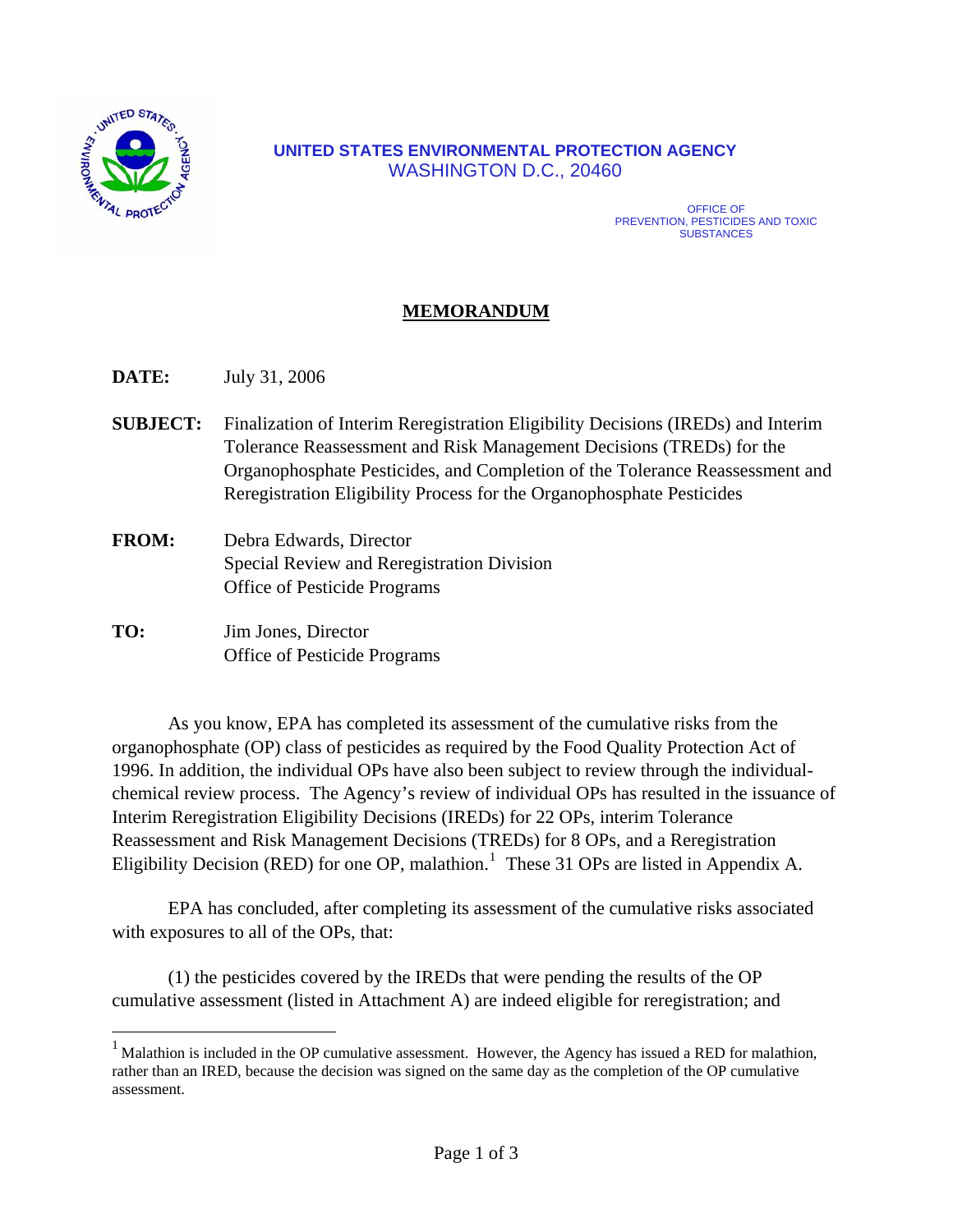(2) the pesticide tolerances covered by the IREDs and TREDs that were pending the results of the OP cumulative assessment (listed in Attachment A) meet the safety standard under Section 408(b)(2) of the FFDCA.

Thus, with regard to the OPs, EPA has fulfilled its obligations as to FFDCA tolerance reassessment and FIFRA reregistration, other than product-specific reregistration.

The Special Review and Reregistration Division will be issuing data call-in notices for confirmatory data on two OPs, methidathion and phorate, for the reasons described in detail in the OP cumulative assessment. The specific studies that will be required are:

- − 28-day repeated-dose toxicity study with methidathion oxon; and
- − Drinking water monitoring study for phorate, phorate sulfoxide, and phorate sulfone in both source water (at the intake) and treated water for five community water systems in Palm Beach County, Florida and two near Lake Okechobee, Florida.

The cumulative risk assessment and supporting documents are available on the Agency's website at [www.epa.gov/pesticides/cumulative an](http://www.epa.gov/pesticides/cumulative)d in the docket (EPA-HQ-OPP-2006-0618).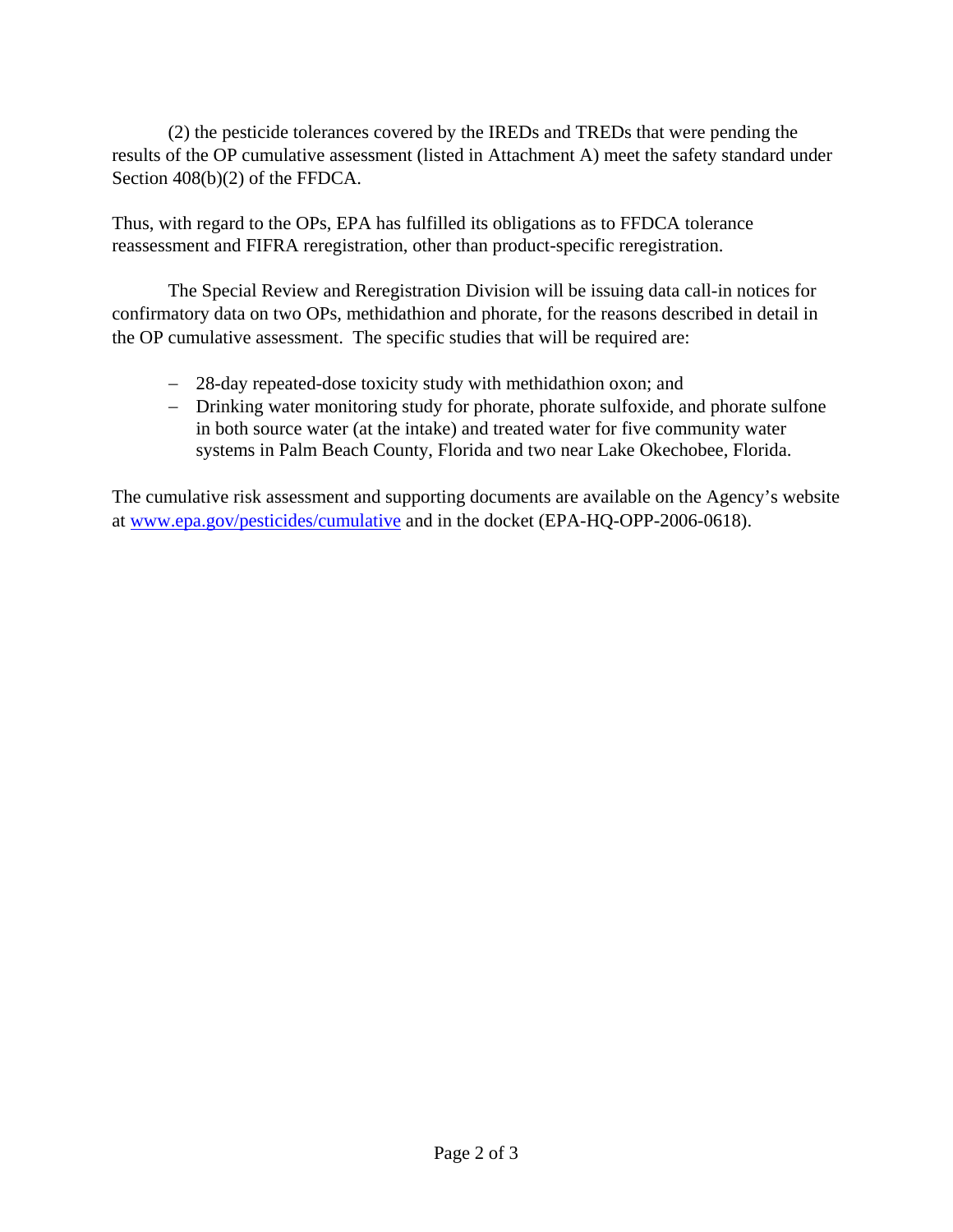#### **Attachment A:**

Organophosphates included in the OP Cumulative Assessment

| <b>Chemical</b>          | <b>Decision Document</b> | <b>Status</b>                  |
|--------------------------|--------------------------|--------------------------------|
| Acephate                 | <b>IRED</b>              | IRED completed 9/2001          |
| Azinphos-methyl (AZM)    | <b>IRED</b>              | IRED completed 10/2001         |
| Bensulide                | <b>IRED</b>              | IRED completed 9/2000          |
| Cadusafos                | <b>TRED</b>              | TRED completed 9/2000          |
| Chlorethoxyphos          | <b>TRED</b>              | TRED completed 9/2000          |
| Chlorpyrifos             | <b>IRED</b>              | IRED completed 9/2001          |
| Coumaphos                | <b>TRED</b>              | TRED completed 2/2000          |
| <b>DDVP</b> (Dichlorvos) | <b>IRED</b>              | IRED completed 6/2006          |
| Diazinon                 | <b>IRED</b>              | IRED completed 7/2002          |
| Dicrotophos              | <b>IRED</b>              | IRED completed 4/2002          |
| Dimethoate               | <b>IRED</b>              | IRED completed 6/2006          |
| Disulfoton               | <b>IRED</b>              | IRED completed 3/2002          |
|                          | <b>IRED</b>              | IRED completed 9/2001          |
| Ethoprop                 |                          | IRED addendum completed 2/2006 |
| Fenitrothion             | <b>TRED</b>              | TRED completed 10/2000         |
| Malathion                | <b>RED</b>               | RED completed 8/2006           |
| Methamidophos            | <b>IRED</b>              | IRED completed 4/2002          |
| Methidathion             | <b>IRED</b>              | IRED completed 4/2002          |
| <b>Methyl Parathion</b>  | <b>IRED</b>              | IRED completed 5/2003          |
| Naled                    | <b>IRED</b>              | IRED completed 1/2002          |
| Oxydemeton-methyl        | <b>IRED</b>              | IRED completed 8/2002          |
| Phorate                  | <b>IRED</b>              | IRED completed 3/2001          |
| Phosalone                | <b>TRED</b>              | TRED completed 1/2001          |
| Phosmet                  | <b>IRED</b>              | IRED completed 10/2001         |
| Phostebupirim            | <b>TRED</b>              | TRED completed 12/2000         |
| Pirimiphos-methyl        | <b>IRED</b>              | IRED completed 6/2001          |
| Profenofos               | <b>IRED</b>              | IRED completed 9/2000          |
| Propetamphos             | <b>IRED</b>              | IRED completed 12/2000         |
| <b>Terbufos</b>          | <b>IRED</b>              | IRED completed 9/2001          |
| Tetrachlorvinphos        | <b>TRED</b>              | TRED completed 12/2002         |
| Tribufos                 | <b>IRED</b>              | IRED completed 12/2000         |
| Trichlorfon              | <b>TRED</b>              | TRED completed 9/2001          |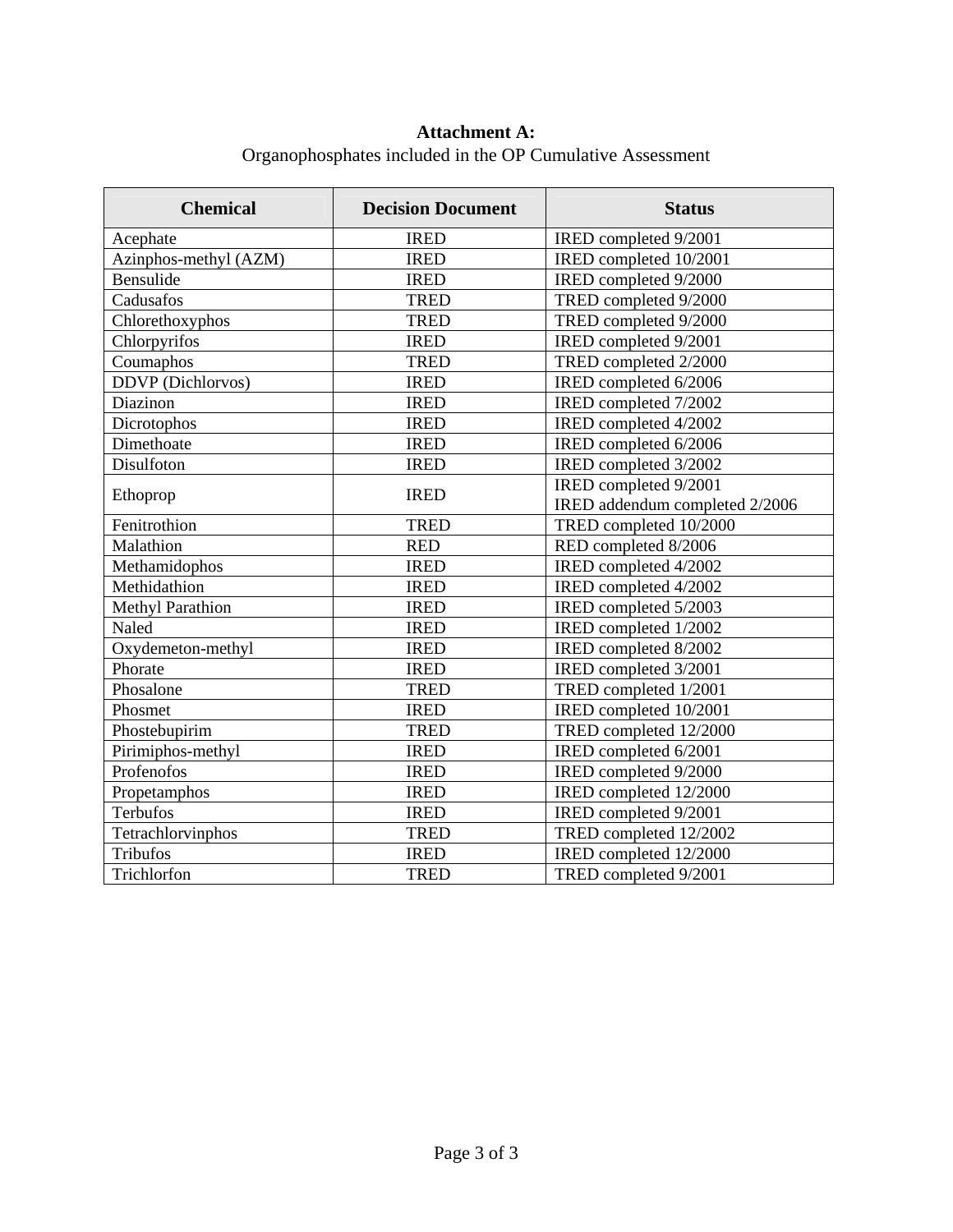

**UNITED STATES ENVIRONMENTAL PROTECTION AGENCY**  WASHINGTON, D.C. 20460

> OFFICE OF PREVENTION, PESTICIDES

AND TOXIC SUBSTANCES

#### **CERTIFIED MAIL**

Dear Registrant:

This is to inform you that the Environmental Protection Agency (hereafter referred to as EPA or the Agency) has completed its review of the available data and public comments received related to the preliminary and revised risk assessments for the organophosphate pesticide tetrachlorvinphos. The public comment period on the revised risk assessment phase of the tolerance reassessment process is closed. Based on comments received during the public comment period and additional data received from the registrant, the Agency revised the human health risk assessment and made it available to the public on March 3, 2000. During Phase 5, all interested parties were invited to participate and provide comments and suggestions on ways the Agency might mitigate the estimated risks presented in the revised risk assessment. This public participation and comment period closed on May 29, 2000.

The major means by which the Agency reassesses tolerances is through its reregistration process. Each pesticide registered prior to 1984 is subject to comprehensive evaluation of its effects on human health and the environment. Such an evaluation includes a determination of whether the tolerances are safe. Since tetrachlorvinphos was registered in 1966, it is subject to reregistration. The Agency issued a reregistration eligibility decision (RED) for tetrachlorvinphos in 1995, prior to the passage of Food Quality and Protection Act of 1996. (FQPA). However, tetrachlorvinphos tolerances are subject to reassessment in accordance with the Federal, Food, Drug, and Cosmetic Act (FFDCA) as amended by FQPA. This Act requires EPA to re-evaluate existing tolerances to ensure that children and other sensitive populations are protected from pesticide risk.

Based on its review, EPA has identified risk mitigation measures that the Agency believes are necessary to address the human health risks associated with the current use of tetrachlorvinphos. EPA is now publishing its interim tolerance reassessment eligibility decision (TRED) which includes addenda to the 1995 reregistration eligibilty decision and the risk management decisions for the current uses of tetrachlorvinphos. The tolerance reassessment decisions for tetrachlorvinphos will be finalized once the cumulative risks for all of the organophosphate pesticides are considered. The enclosed "Tolerance Reassessment Eligibility Decision for tetrachlorvinphos," which was approved on July 5, 2002, contains the Agency's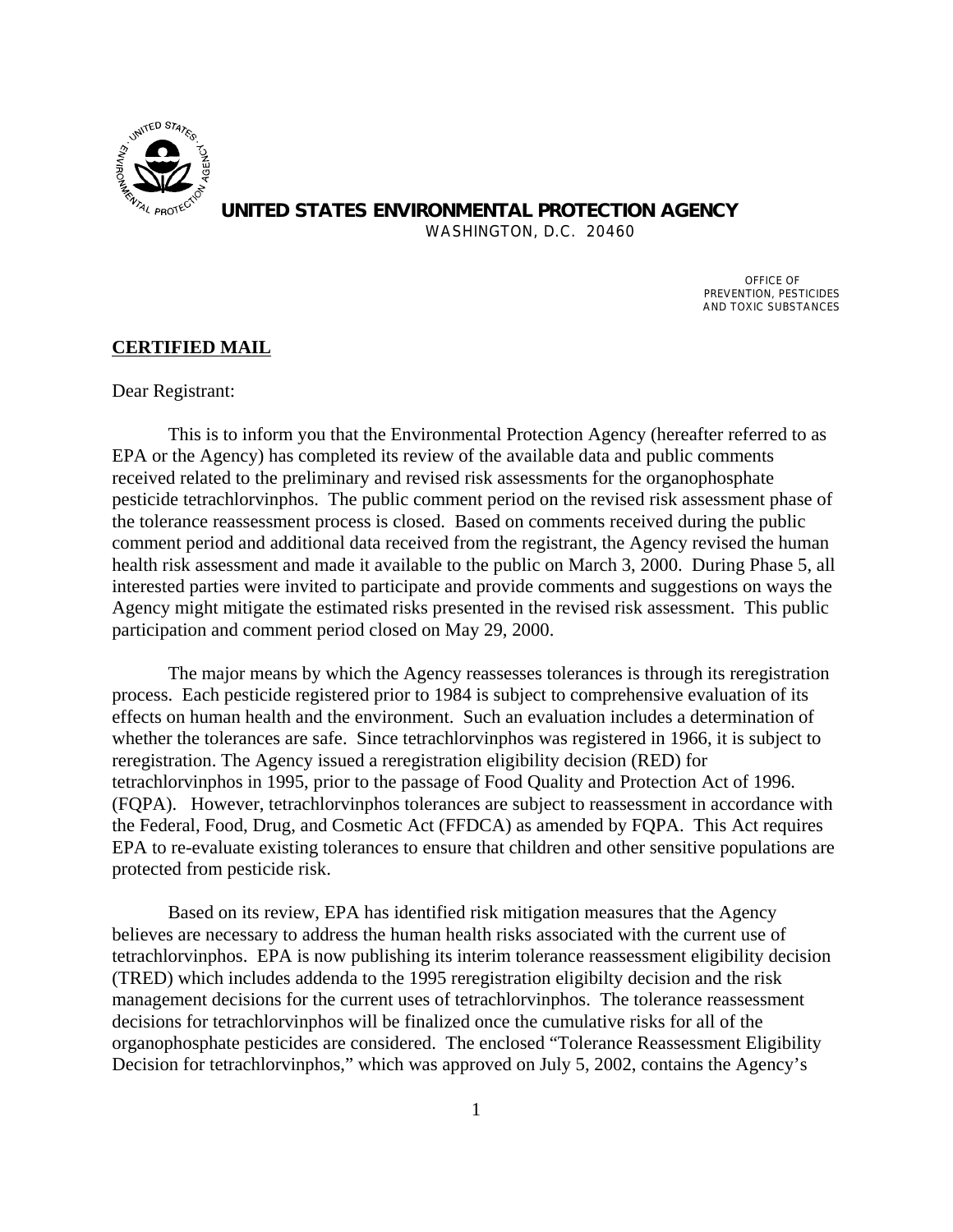decision on the individual chemical tetrachlorvinphos.

A Notice of Availability for this is being published in the *Federal Register*. To obtain a copy of the TRED document, please contact the OPP Public Regulatory Docket (7502C), US EPA, Ariel Rios Building, 1200 Pennsylvania Avenue NW, Washington, DC 20460, telephone (703) 305-5805. Electronic copies of the interim TRED and all supporting documents are available on the Internet. See http:www.epa.gov/pesticides/op.

The TRED is based on the updated technical information found in the tetrachlorvinphos public docket. The docket not only includes background information and comments on the Agency's preliminary risk assessments, it also now includes the Agency's revised risk assessments for tetrachlorvinphos*,* and a document summarizing the Agency's Response to Comments. The Response to Comments document addresses corrections to the preliminary risk assessments submitted by chemical registrants, as well as responds to comments submitted by the general public and stakeholders during the comment period on the risk assessment. The docket will also include comments on the revised risk assessment, and any risk mitigation proposals submitted during Phase 5. For tetrachlorvinphos, a proposal was submitted by Boehringer Ingelhiem, the technical registrant. Comments on mitigation were also submitted by USDA.

This document and the process used to develop it are the result of a pilot process to facilitate greater public involvement and participation in reregistration and/or tolerance reassessment decisions. As part of the Agency's effort to involve the public in the implementation of the Food Quality Protection Act of 1996 (FQPA)**,** the Agency is undertaking a special effort to maintain open public dockets on the organophosphate pesticides and to engage the public in the reregistration and tolerance reassessment processes for these chemicals. This open process follows the guidance developed by the Tolerance Reassessment Advisory Committee (TRAC), a large multi-stakeholder advisory body that advised the Agency on implementing the new provisions of the FQPA. The reregistration and tolerance reassessment reviews for the organophosphate pesticides are following this new process.

Please note that the tetrachlorvinphos risk assessment and the attached interim TRED concern only this particular organophosphate. This TRED presents the Agency's conclusions on the dietary and residential risks posed by exposure to tetrachlorvinphos alone. It also includes an updated assessment of the worker risks associated with the use of tetrachlorvinphos. No assessment for ecological risk was performed since those risks were considered during reregistration in 1995 and no new data were submitted which would warrant a new assessment. Because the FQPA directs the Agency to consider available information on cumulative risk from substances sharing a common mechanism of toxicity, such as the toxicity expressed by the organophosphates through a common biochemical interaction with cholinesterase enzyme, the Agency will evaluate the cumulative risk posed by the entire organophosphate class of chemicals after considering the risks for the individual organophosphates. The Agency has decided to move forward with individual assessments and to identify mitigation measures necessary to address the human health risks associated with the current uses of tetrachlorvinphos. The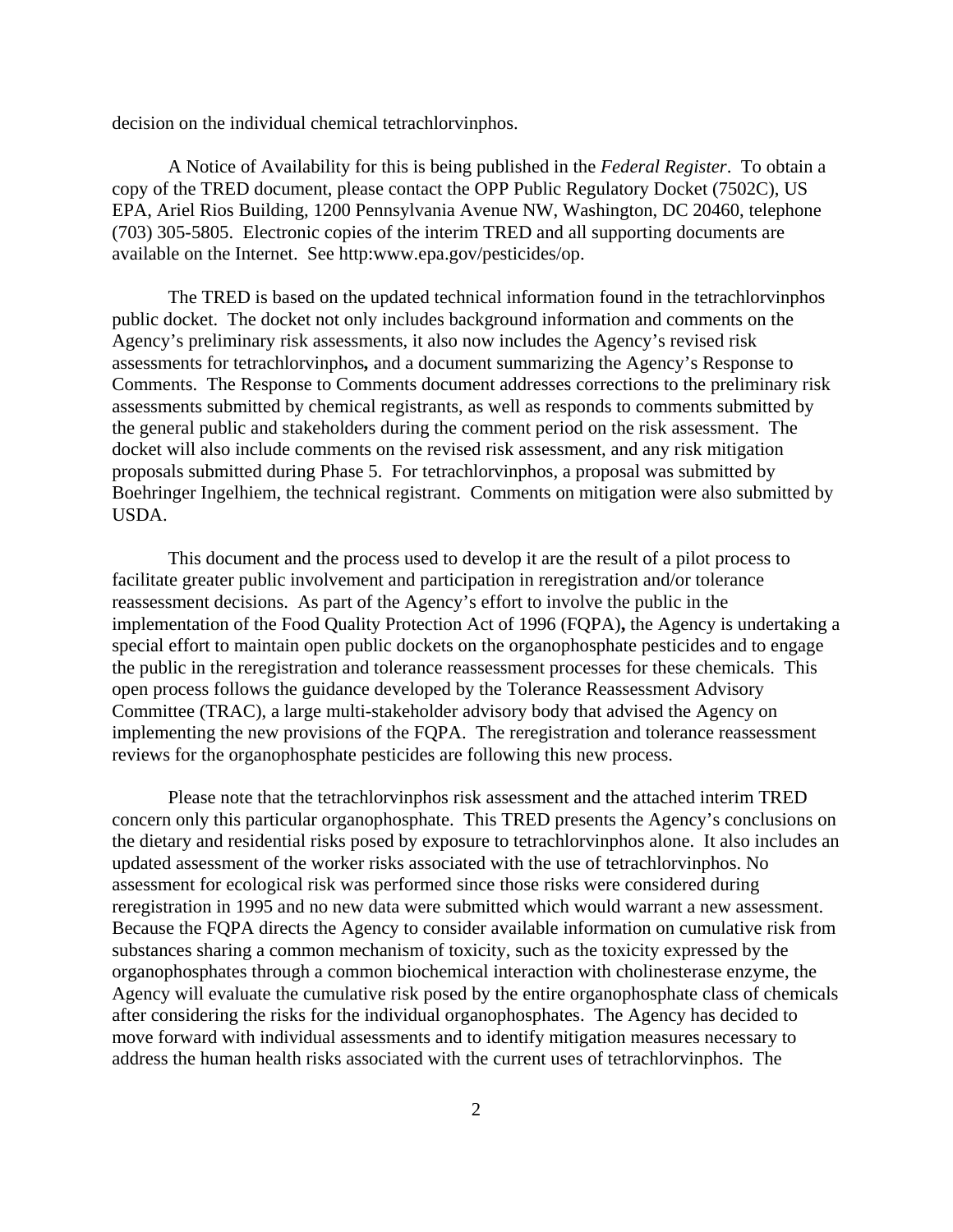Agency will issue the final tolerance reassessment decision for tetrachlorvinphos and finalize decisions on reregistration eligibility once the cumulative risks for all of the organophophates are considered.

This document contains a generic Data Call-In (DCI) that outlines further data requirements for this chemical. Note that a complete DCI, with all pertinent instructions, is being sent to registrants under separate cover.

The Agency has determined that tetrachlorvinphos will be eligible for reregistration provided that all the conditions identified in this document are satisfied, including implementation of the risk mitigation measures outlined in Section IV of the document. The Agency believes that current uses of tetrachlorvinphos may pose unreasonable adverse effects to human health and the environment, unless the risk mitigation measures identified herein are implemented. Accordingly, the Agency recommends that registrants implement these risk mitigation measures immediately. Sections IV and V of this TRED describe labeling amendments for end-use products and data requirements necessary to implement these mitigation measures. Instructions for registrants on submitting the revised labeling can be found in the set of instructions for product-specific data that accompanies this TRED.

Should a registrant fail to implement any of the risk mitigation measures outlined in this document, the Agency will continue to have concerns about the risks posed by tetrachlorvinphos. Where the Agency has identified any unreasonable adverse effect to human health, the Agency may at any time initiate appropriate regulatory action to address this concern. At that time, any affected person(s) may challenge the Agency's action.

If you have questions on this document or the label changes necessary for reregistration, please contact the Chemical Review Manager, Demson Fuller at (703)308-8062.

Sincerely,

Lois A. Rossi, Director Special Review and Reregistration Division

**Attachment**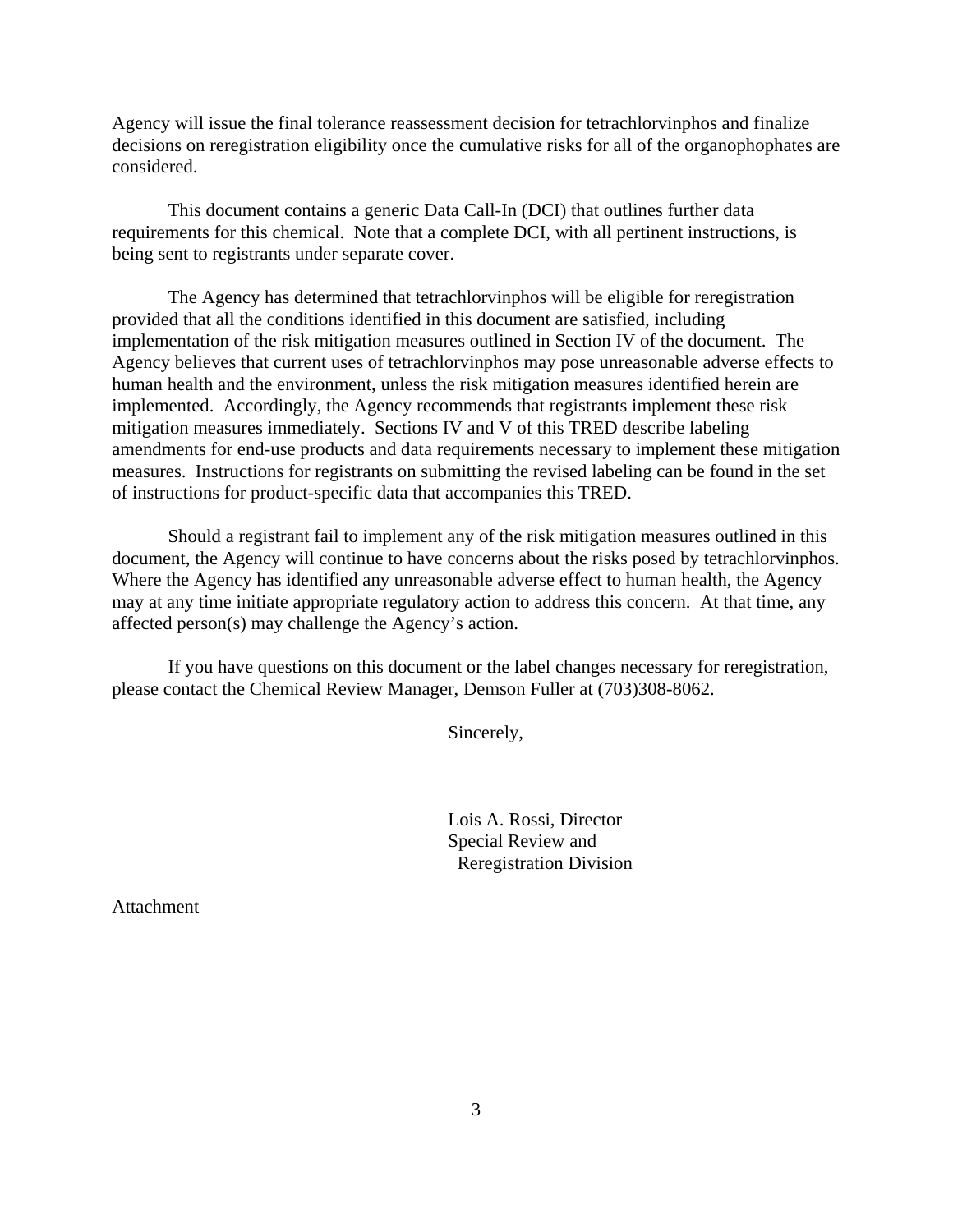# **Interim Tolerance Reassessment Eligibility Decision and Reregistration Eligibility Decision Addenda for Tetrachlorvinphos**

**Case No. 0321**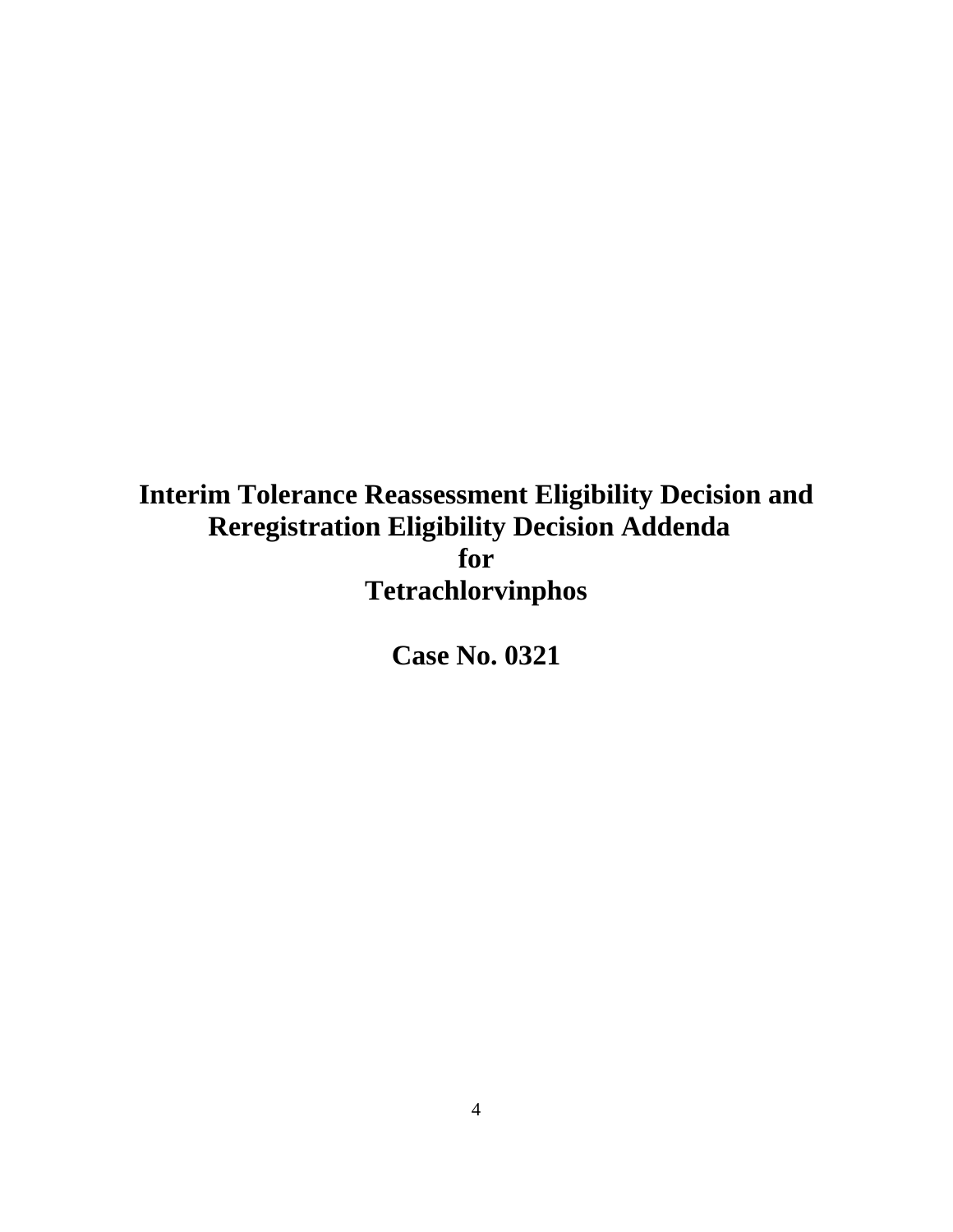United States Prevention, Pesticides EPA 738-F-01-*xxx* Environmental Protection and Toxic Substances Agency (7508C)

September 2002

# **GEPA** Tetrachlorvinphos Facts

EPA has assessed the risks of tetrachlorvinphos and completed a Report on FQPA Tolerance Reassessment Progress and Interim Risk Management Decision (or TRED) for this organophosphate (OP) pesticide. Provided that risk mitigation measures are adopted, individual, aggregate risks for tetrachlorvinphos are within acceptable levels.

EPA's next step is to consider the cumulative risks of the OP pesticides, which share a common mechanism of toxicity. The interim tolerance reassessment decision for tetrachlorvinphos will not be final until these cumulative risks also are considered. Further risk mitigation may be warranted at that time.

EPA completed a Reregistration Eligibility Decision (RED) before the Food Quality Protection Act (FQPA) of 1996 was enacted. At present, only food, occupational, and residential uses of tetrachlorvinphos are being reevaluated, and tolerances (legal limits for residues in food) must be reassessed to ensure that they meet the new safety standard effected by the FQPA.

EPA is reviewing the OP pesticides to determine whether they meet current health and safety standards. Older OPs need decisions about their eligibility for reregistration under FIFRA. OPs with food, drinking water, and other nonoccupational exposures must be reassessed to make sure they meet the new FFDCA safety standard, brought about by the FQPA.

The tetrachlorvinphos TRED was developed through the OP public participation process, which increases transparency and maximizes stakeholder involvement in EPA's development of risk assessments and risk management decisions. EPA worked extensively with affected parties to reach the decisions presented in this interim decision

#### **The OP Pilot Public Participation Process**

The organophosphates (OPs) are a group of related pesticides that affect the functioning of the nervous system. They are among EPA's highest priority for review in implementing the Food Quality Protection Act (FQPA) of 1996.

EPA encourages the public to participate in the review of the OP pesticides. Through a sixphased pilot public participation process, the Agency has released for review and comment its preliminary and revised scientific risk assessments for individual OPs. (Please contact the OP Docket, telephone 703-305-5805, or see EPA's web site, www.epa.gov/pesticides/op .)

EPA is exchanging information with stakeholders and the public about the OPs, their uses, and risks through Technical Briefings, stakeholder meetings, and other fora. USDA is coordinating input from growers and other OP pesticide users.

Based on current information from interested stakeholders and the public, EPA is making interim risk management decisions for individual OP pesticides. The Agency will make final decisions after considering the cumulative risks of the OPs. (Please see

www.epa.gov/pesticides/cumulative.htm .)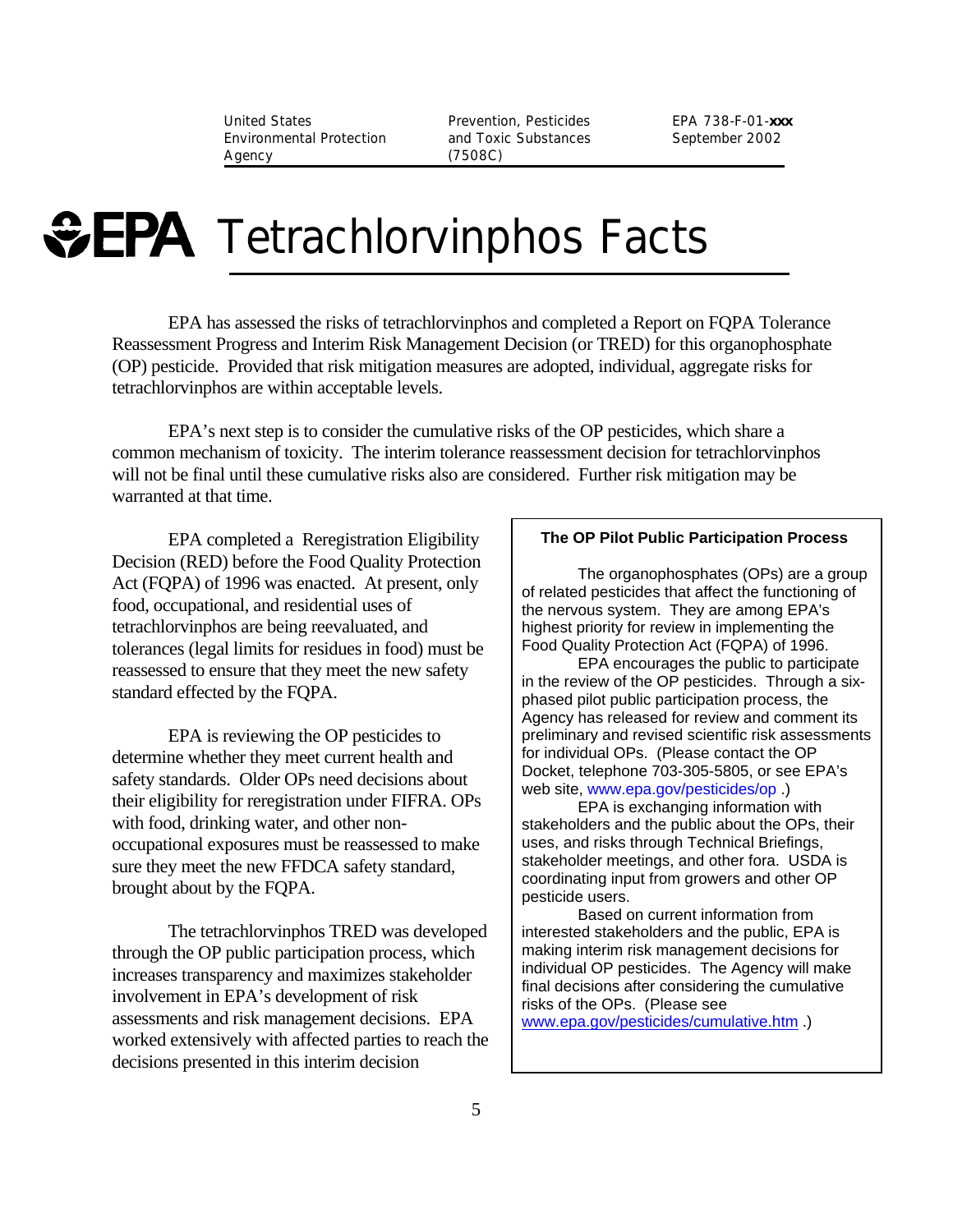#### document.

#### **Uses**

- 1. An insecticide, tetrachlorvinphos is currently applied dermally to livestock to control flies and mites; used as a feed-through (oral) larvicide in cattle, hogs, goats, and horses; in cattle ear tags to control flies; in poultry dust boxes to control poultry mites; and as paint on and sprays in poultry houses. Tetrachlorvinphos also is used as a dust/powder, aerosol, and pump spray on pets and in pet sleeping areas, and in collars and shampoos for direct treatment of pets. It is used as a spray to control nuisance and public health pests (flies) in and around refuse sites, recreational areas, and for limited outdoor use as premise sprays for fleas, ticks, chiggers, and mites, around kennels, yards, campgrounds, and parks, and along foot paths and roadways leading to such areas. No tetrachlorvinphos end-use products are currently registered for use on any plant commodity.
- 2. Approximately 900,000 lbs a.i. of tetrachlorvinphos are used annually, according to Agency and registrant estimates.

#### **Health Effects**

3. Tetrachlorvinphos can cause cholinesterase inhibition in humans; that is, it can overstimulate the nervous system causing nausea, dizziness, confusion, and at very high exposures (e.g., accidents or major spills), respiratory paralysis and death. Tetrachlorvinphos is classified as a Group C, possible human carcinogen. The cancer potency factor  $(Q_1^*)$  is 1.83 x 10<sup>3</sup>.

#### **Risks**

- 4. Dietary risks from eating food items containing residues of tetrachlorvinphos are below the level of concern for the entire U.S. population, including infants and children. Drinking water is not a significant source of exposure.
- 5. Residential handler and post application risks were also not of concern for all exposure scenarios. However, the Agency has concern over the potential for over-application of powder products. Labels need to be modified to specify how much product to apply to treat pets of different sizes. Additionally, based on discussions with stakeholders, EPA believes that directions for outdoor uses as premise sprays around kennels, yards, campgrounds, and parks, and along foot paths and roadways leading to such areas, must clearly limit use to spot treatments only.
- 6. Worker risks are of concern with the maximum level of protection for mixers, loaders, and applicators in poultry egg production operations applying wettable powder formulations with a low-pressure handwand and paint-on application of the EC formulation. In addition, worker risks exceeded the Agency's level of concern with baseline PPE for handlers engaging in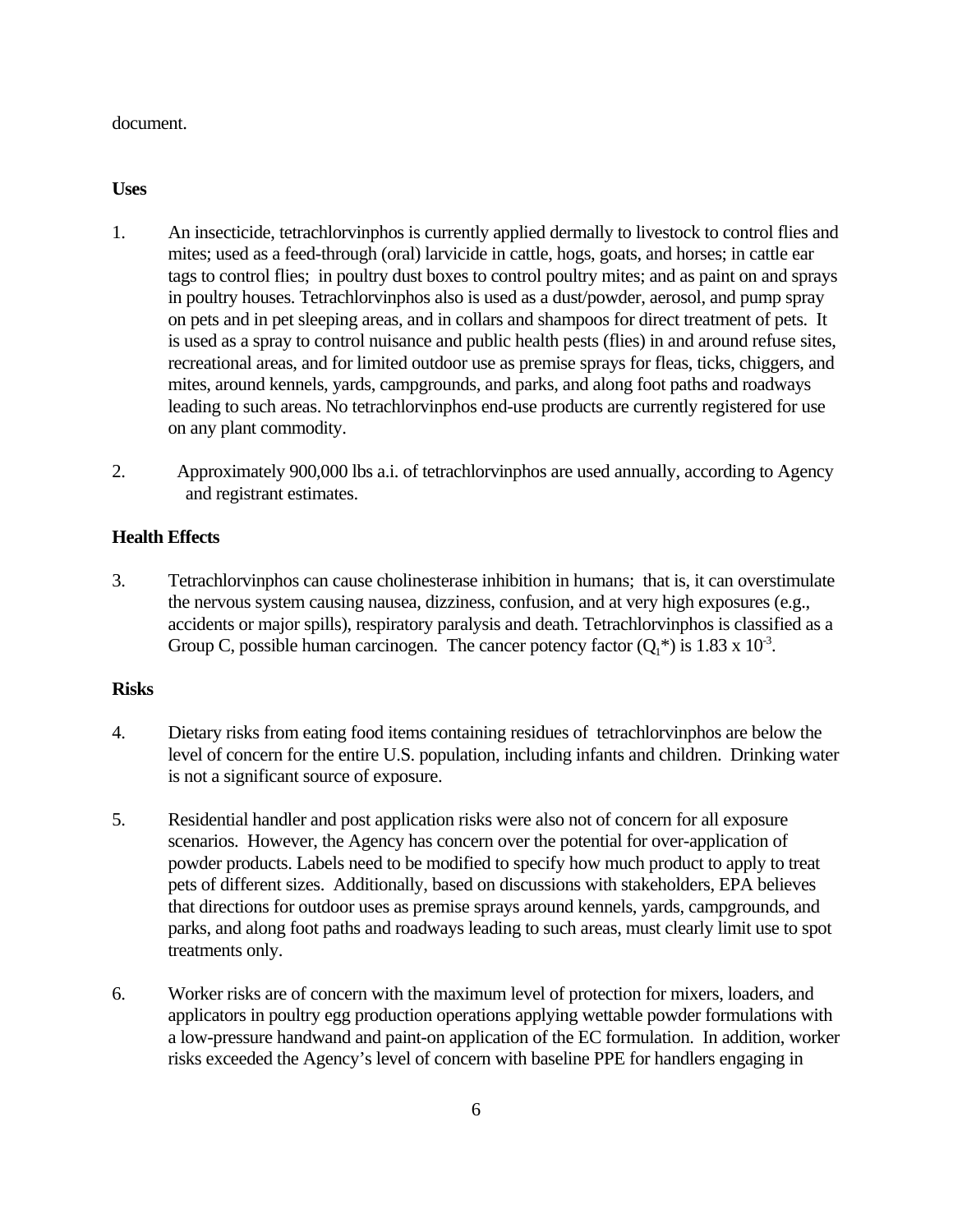backpack, dusting, groundboom, and low pressure handwand activities. Further, the Agency is concerned about workers handling ear tags, mineral blocks, and pellets when these items are put into place. The Agency does not have data for these scenarios, however the Agency has concluded that gloves will mitigate potential concerns which result from dermal contact with these products.

#### **Risk Mitigation**

To reduce risks, the following mitigation measures are required:

#### Worker risks

- 7. Delete the paint-on use with emulsifiable concentrate (EC) formulations.
- 1. Restrict the use of low pressure handwands for wettable powder (WP) applications to spot treatment in poultry facilities and require double layer clothing, gloves, and dust/mist respirator for mixers, loaders, and applicators engaging in low pressure handwand activities using the WP formulations in egg and broiler facilities.
- Double layer clothing, gloves, and dust/mist respirator for mixers, loaders, and applicators using dusting equipment to apply WP formulation as dusts.
- Double layer clothing, gloves, and dust/mist respirator for mixers, loaders, and applicators engaging in paint-on activities using WP formulations.
- Double layer clothing and gloves for workers when handling backrubber devices.
- Single layer and gloves for loaders and others handling dust bags.
- f. Single layer clothing and gloves for mixers, loaders, and applicators engaging in groundboom activities using the EC and WP formulations.
- Single layer clothing and gloves for mixers, loaders, and applicators engaging in low pressure handwand activities using the EC formulations in poultry facilities.
- Single layer clothing and gloves for mixers, loaders, and applicators engaging in backpack spraying activities.
- Single layer clothing and gloves for workers when handling ear tags, mineral blocks, and pellets (oral larvicide feed-through products).

#### Residential risks

• Modify directions for use to specify 1/3 oz. of powder for every 10 pounds of body weight of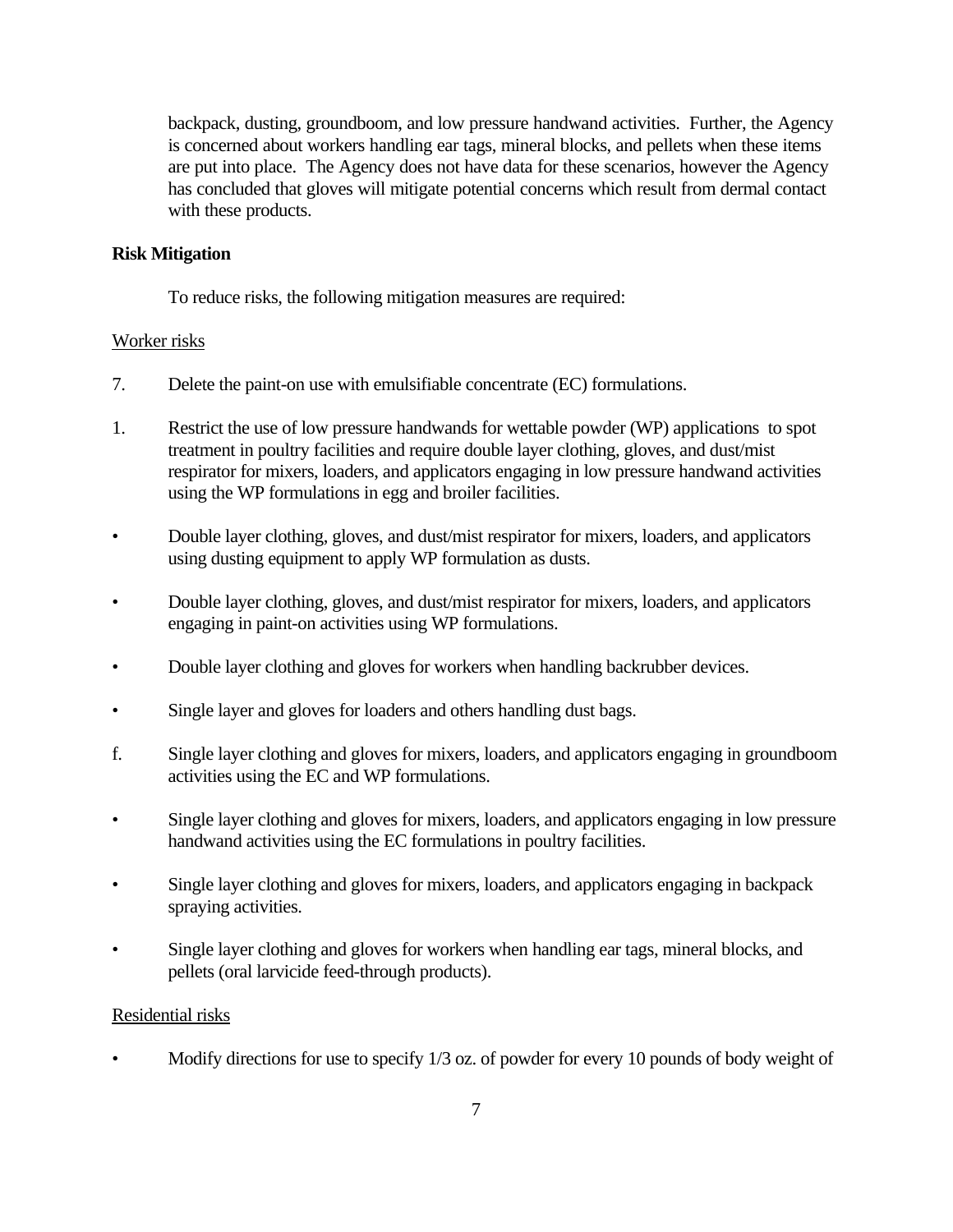the cat or dog.

- Restrict outdoor premise uses to spot treatments, one time a year, and along woody borders of kennels, yards, campgrounds, recreational parks, and footpaths and roadways leading to such areas.
- Prohibit the use of outdoor premise treatments by homeowners.

#### **Other Concerns**

b. EPA has determined that labels for tetrachlorvinphos feed-through products for horses must state that the product is a chlolinesterase inhibitor, describe signs of cholinesterase inhibition in horses, caution against use with other cholinesterase inhibiting compounds, and direct horse owners to consult a veterinarian before using products containing tetrachlorvinphos on debilitated, aged, breeding, pregnant or nursing animals.

#### **Next Steps**

- c. Numerous opportunities for public comment were offered as this decision was being developed. The tetrachlorvinphos TRED therefore is issued in final without a formal public comment period. (Please see www.epa.gov/pesticides/reregistration/status.htm or www.epa.gov/pesticides/op ). The docket remains open, however, and any comments submitted in the future will be placed in this public docket.
- d. When EPA has considered the cumulative risks of the OP pesticides, the Agency will issue its final tolerance reassessment decision for tetrachlorvinphos and may request further risk mitigation measures. The Agency will revoke 8 tolerances and amend 16 tolerances for tetrachlorvinphos, now. For all OPs, tolerances will not be raised or established until cumulative risks have been considered.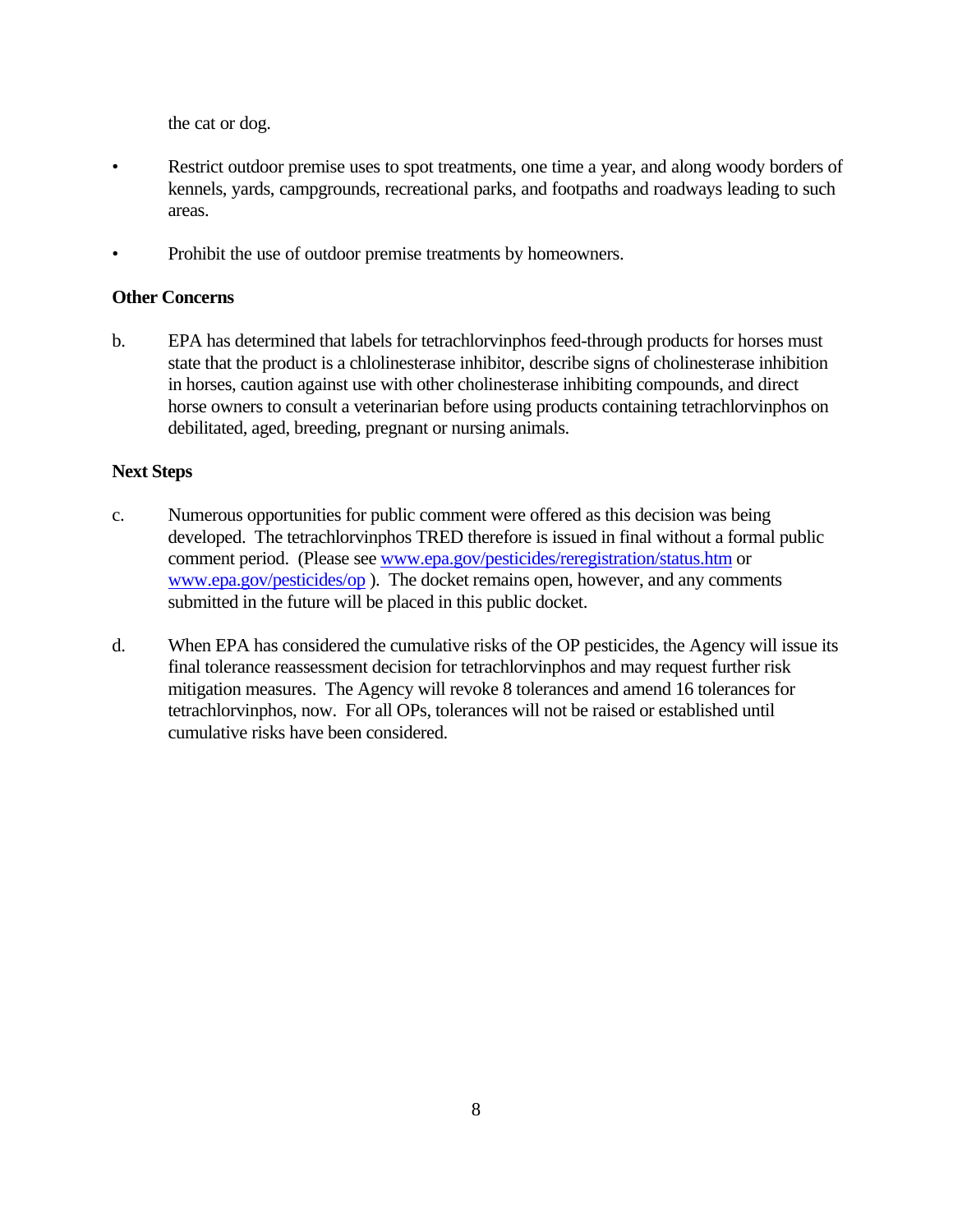### TABLE OF CONTENTS

| I.  |                                          |                                                                                                                                                                                                                                                                                                                                                                         |
|-----|------------------------------------------|-------------------------------------------------------------------------------------------------------------------------------------------------------------------------------------------------------------------------------------------------------------------------------------------------------------------------------------------------------------------------|
| Π.  | A.<br><b>B.</b><br>$\mathcal{C}$ .<br>D. |                                                                                                                                                                                                                                                                                                                                                                         |
| Ш.  | A.                                       | Summary of Tetrachlorvinphos Risk Assessment<br>1.<br>a.<br>$\mathbf b$ .<br>c.<br>d.<br>e.<br>2.<br>3.<br>a.<br>b.<br>1)<br>2)<br>Occupational & Residential Handler Risk Summary<br>c.<br>Occupational Handler Risk<br>1)<br><b>Occupational Post Application Risk</b><br>2)<br>3)<br>d.<br>Residential Handler Risk<br>Residential Post-Application Risk<br>2)<br>4. |
| IV. | A.<br><b>B.</b><br>$\mathcal{C}$ .       | Interim Risk Management & Reregistration Decision<br>Determination of Interim Reregistration Eligibility<br>Summary of Phase 5 Comments and Responses<br>1.<br>a.<br>$\mathbf b$ .<br>2.<br>3.                                                                                                                                                                          |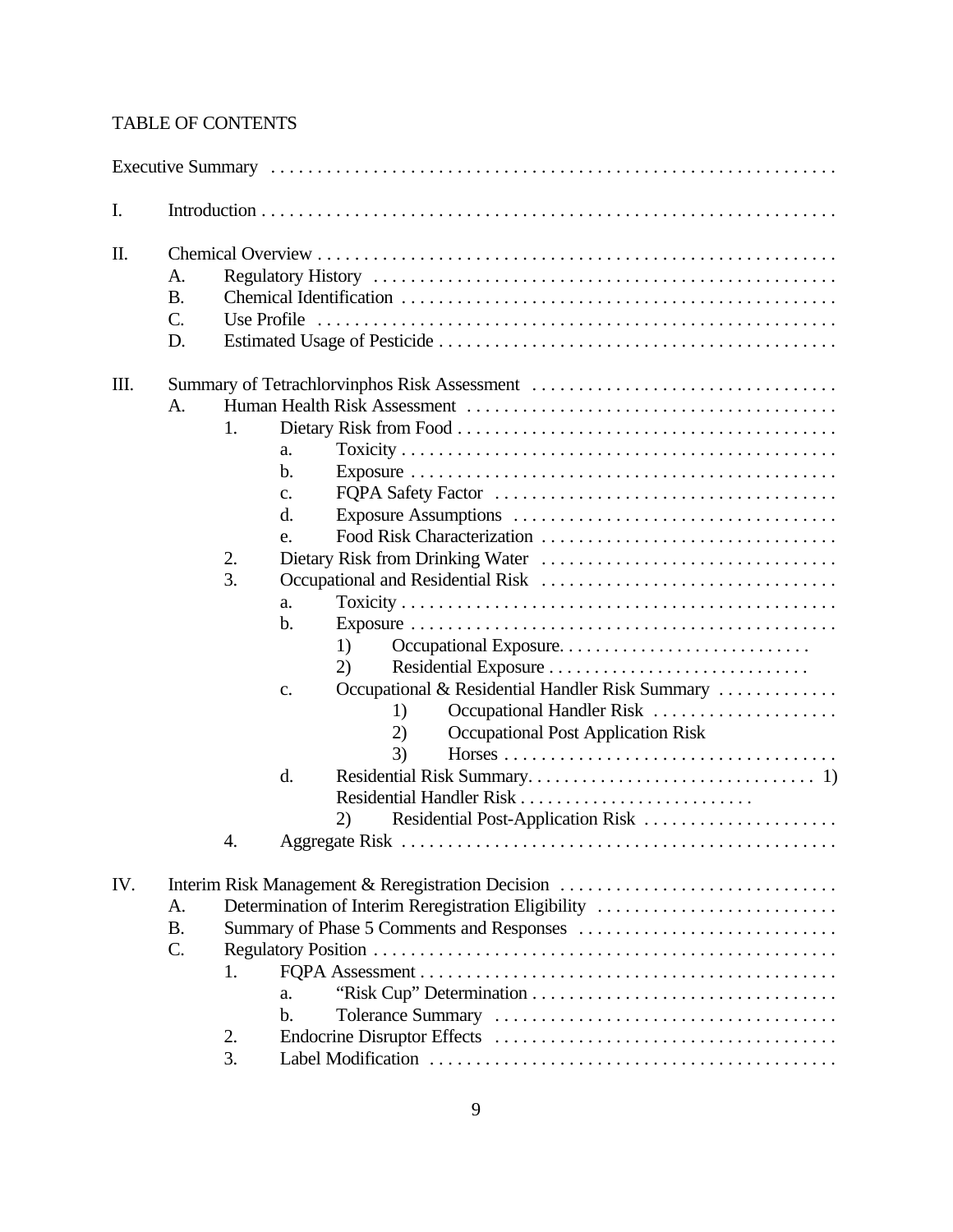|    | D.              |                |
|----|-----------------|----------------|
|    |                 | 1.             |
|    |                 | 2.             |
|    |                 | 3.             |
|    |                 | 4.             |
|    |                 | .5.            |
| V. |                 |                |
|    | $\mathsf{A}$ .  |                |
|    |                 | $\mathbf{1}$ . |
|    |                 | 2.             |
|    | <b>B.</b>       |                |
|    |                 | $\mathbf{1}$ . |
|    |                 | 2              |
|    | $\mathcal{C}$ . |                |
|    | D.              |                |
|    |                 |                |
|    |                 |                |
|    |                 |                |

Appendix A

Appendix B

Appendix C

Appendix D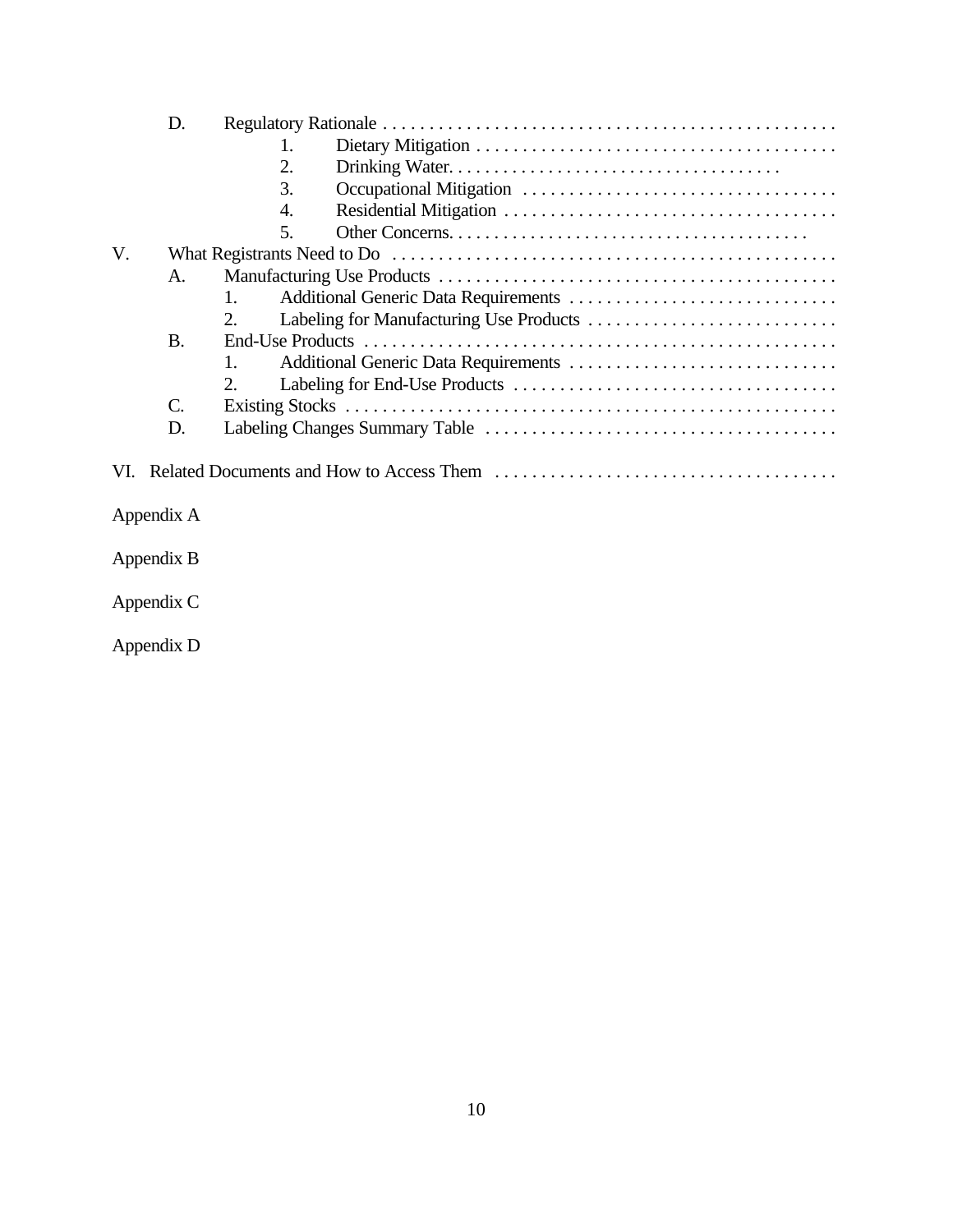#### **TETRACHLORVINPHOS TEAM**

#### **Office of Pesticide Programs:**

#### **Health Effects Risk Assessment**

**Susan Hanley Christina Swartz Jeff Dawson Virginia Dobozy Christine Olinger Mike Metzger** 

**Use and Usage Analysis** 

**William Gross Tim Kiely** 

#### **Registration Support**

**George Larocca** 

**Risk Management** 

**Demson Fuller John Leahy**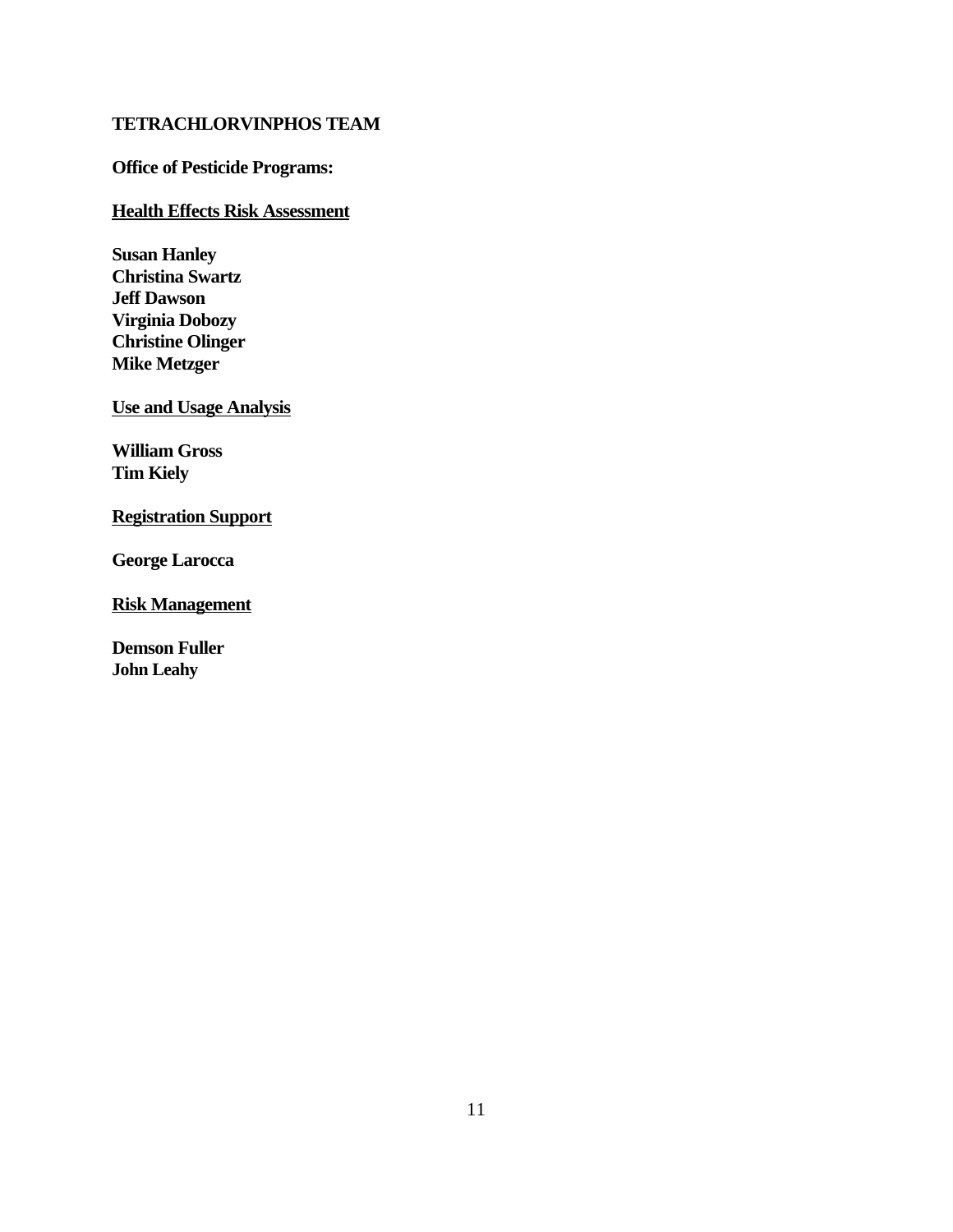## **GLOSSARY OF TERMS AND ABBREVIATIONS**

| AE            | Acid Equivalent                                                                    |
|---------------|------------------------------------------------------------------------------------|
| a.i.          | <b>Active Ingredient</b>                                                           |
| <b>AGDCI</b>  | <b>Agricultural Data Call-In</b>                                                   |
| ai            | <b>Active Ingredient</b>                                                           |
| aPAD          | <b>Acute Population Adjusted Dose</b>                                              |
| <b>AR</b>     | <b>Anticipated Residue</b>                                                         |
| <b>ARC</b>    | Anticipated Residue Contribution                                                   |
| <b>BCF</b>    | <b>Bioconcentration Factor</b>                                                     |
| CAS           | <b>Chemical Abstracts Service</b>                                                  |
| CI            | Cation                                                                             |
| <b>CNS</b>    | <b>Central Nervous System</b>                                                      |
| cPAD          | <b>Chronic Population Adjusted Dose</b>                                            |
| <b>CSF</b>    | <b>Confidential Statement of Formula</b>                                           |
| <b>CFR</b>    | Code of Federal Regulations                                                        |
| <b>CSFII</b>  | USDA Continuing Surveys for Food Intake by Individuals                             |
| DCI           | Data Call-In                                                                       |
| <b>DEEM</b>   | Dietary Exposure Evaluation Model                                                  |
| <b>DFR</b>    | Dislodgeable Foliar Residue                                                        |
| <b>DRES</b>   | Dietary Risk Evaluation System                                                     |
| <b>DWEL</b>   | Drinking Water Equivalent Level (DWEL) The DWEL represents a medium specific       |
|               | (i.e., drinking water) lifetime exposure at which adverse, noncarcinogenic health  |
|               | effects are not anticipated to occur.                                              |
| <b>DWLOC</b>  | Drinking Water Level of Comparison.                                                |
| EC            | <b>Emulsifiable Concentrate Formulation</b>                                        |
| <b>EEC</b>    | Estimated Environmental Concentration. The estimated pesticide concentration in an |
|               | environment, such as a terrestrial ecosystem.                                      |
| EP            | <b>End-Use Product</b>                                                             |
| <b>EPA</b>    | U.S. Environmental Protection Agency                                               |
| <b>FAO</b>    | Food and Agriculture Organization                                                  |
| <b>FDA</b>    | Food and Drug Administration                                                       |
|               | FIFRA Federal Insecticide, Fungicide, and Rodenticide Act                          |
| <b>FFDCA</b>  | Federal Food, Drug, and Cosmetic Act                                               |
| <b>FQPA</b>   | Food Quality Protection Act                                                        |
| <b>FOB</b>    | <b>Functional Observation Battery</b>                                              |
| G             | <b>Granular Formulation</b>                                                        |
| <b>GENEEC</b> | Tier I Surface Water Computer Model                                                |
| <b>GLC</b>    | Gas Liquid Chromatography                                                          |
| <b>GLN</b>    | <b>Guideline Number</b>                                                            |
| <b>GM</b>     | Geometric Mean                                                                     |
| <b>GRAS</b>   | Generally Recognized as Safe as Designated by FDA                                  |
| HA            | Health Advisory (HA). The HA values are used as informal guidance to               |
|               | municipalities and other organizations when emergency spills or contamination      |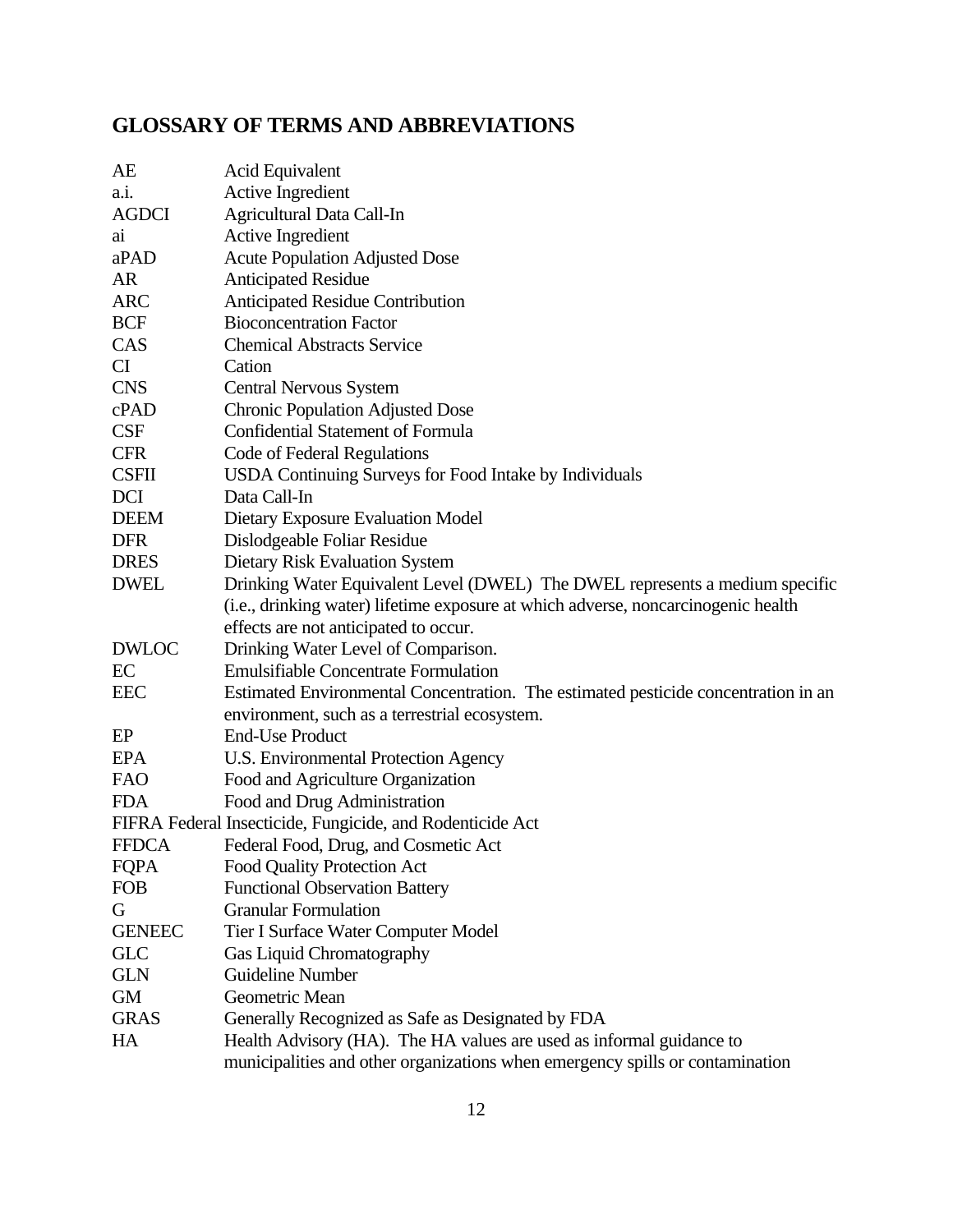|              | situations occur.                                                                        |
|--------------|------------------------------------------------------------------------------------------|
| <b>HAFT</b>  | <b>Highest Average Field Trial</b>                                                       |
| <b>HDT</b>   |                                                                                          |
|              | <b>Highest Dose Tested</b><br><b>Index Reservoir</b>                                     |
| IR           |                                                                                          |
| $LC_{50}$    | Median Lethal Concentration. A statistically derived concentration of a substance        |
|              | that can be expected to cause death in 50% of test animals. It is usually expressed as   |
|              | the weight of substance per weight or volume of water, air or feed, e.g., mg/l, mg/kg    |
|              | or ppm.                                                                                  |
| $LD_{50}$    | Median Lethal Dose. A statistically derived single dose that can be expected to cause    |
|              | death in 50% of the test animals when administered by the route indicated (oral,         |
|              | dermal, inhalation). It is expressed as a weight of substance per unit weight of animal, |
|              | e.g., $mg/kg$ .                                                                          |
| <b>LEL</b>   | <b>Lowest Effect Level</b>                                                               |
| LOC          | Level of Concern                                                                         |
| <b>LOD</b>   | <b>Limit of Detection</b>                                                                |
| <b>LOAEL</b> | Lowest Observed Adverse Effect Level                                                     |
| <b>MATC</b>  | Maximum Acceptable Toxicant Concentration                                                |
| <b>MCLG</b>  | Maximum Contaminant Level Goal (MCLG) The MCLG is used by the Agency to                  |
|              | regulate contaminants in drinking water under the Safe Drinking Water Act.               |
| mg/kg/day    | Milligram Per Kilogram Per Day                                                           |
| mg/L         | Milligrams Per Liter                                                                     |
| <b>MOE</b>   | Margin of Exposure                                                                       |
| MP           | Manufacturing-Use Product                                                                |
| <b>MPI</b>   | Maximum Permissible Intake                                                               |
| <b>MRID</b>  | Master Record Identification (number). EPA's system of recording and tracking            |
|              | studies submitted.                                                                       |
| <b>NA</b>    | Not Applicable                                                                           |
| N/A          | Not Applicable                                                                           |
| <b>NAWQA</b> | <b>USGS National Water Quality Assessment</b>                                            |
| <b>NOEC</b>  | No Observable Effect Concentration                                                       |
| <b>NOEL</b>  | No Observed Effect Level                                                                 |
| <b>NOAEL</b> | No Observed Adverse Effect Level                                                         |
| <b>NPDES</b> | National Pollutant Discharge Elimination System                                          |
| <b>NR</b>    | Not Required                                                                             |
| <b>OP</b>    | Organophosphate                                                                          |
| <b>OPP</b>   | EPA Office of Pesticide Programs                                                         |
|              | <b>OPPTSEPA Office of Prevention, Pesticides and Toxic Substances</b>                    |
| Pa           | pascal, the pressure exerted by a force of one newton acting on an area of one square    |
|              | meter.                                                                                   |
| PAD          | <b>Population Adjusted Dose</b>                                                          |
| <b>PADI</b>  | Provisional Acceptable Daily Intake                                                      |
| PAG          | <b>Pesticide Assessment Guideline</b>                                                    |
| <b>PAM</b>   | <b>Pesticide Analytical Method</b>                                                       |
| <b>PCA</b>   | Percent Crop Area                                                                        |
|              |                                                                                          |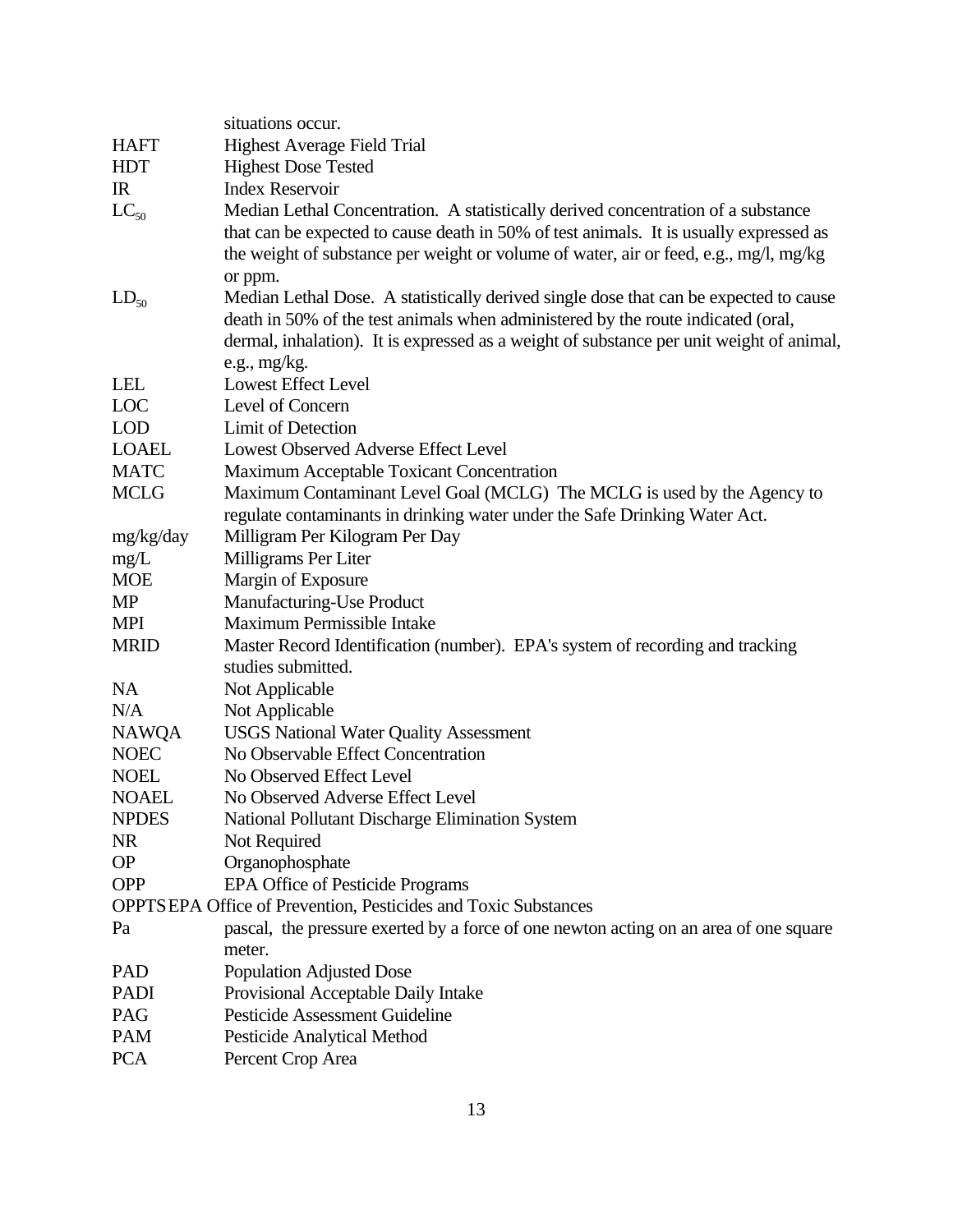| <b>PDP</b>      | <b>USDA Pesticide Data Program</b>                                                   |
|-----------------|--------------------------------------------------------------------------------------|
| <b>PHED</b>     | Pesticide Handler's Exposure Data                                                    |
| PHI             | Preharvest Interval                                                                  |
| ppb             | Parts Per Billion                                                                    |
| <b>PPE</b>      | Personal Protective Equipment                                                        |
| ppm             | Parts Per Million                                                                    |
| <b>PRN</b>      | <b>Pesticide Registration Notice</b>                                                 |
| PRZM/           |                                                                                      |
| <b>EXAMS</b>    | Tier II Surface Water Computer Model                                                 |
| $Q_1^*$         | The Carcinogenic Potential of a Compound, Quantified by the EPA's Cancer Risk        |
|                 | Model                                                                                |
| RAC             | Raw Agriculture Commodity                                                            |
| <b>RBC</b>      | Red Blood Cell                                                                       |
| <b>RED</b>      | <b>Reregistration Eligibility Decision</b>                                           |
| REI             | <b>Restricted Entry Interval</b>                                                     |
| <b>RfD</b>      | <b>Reference Dose</b>                                                                |
| <b>RQ</b>       | <b>Risk Quotient</b>                                                                 |
| <b>RS</b>       | <b>Registration Standard</b>                                                         |
| <b>RUP</b>      | <b>Restricted Use Pesticide</b>                                                      |
| <b>SAP</b>      | <b>Science Advisory Panel</b>                                                        |
| <b>SCI-GROW</b> | Tier I Ground Water Computer Model                                                   |
| <b>SF</b>       | <b>Safety Factor</b>                                                                 |
| <b>SLC</b>      | <b>Single Layer Clothing</b>                                                         |
| <b>SLN</b>      | Special Local Need (Registrations Under Section 24(c) of FIFRA)                      |
| TC              | Toxic Concentration. The concentration at which a substance produces a toxic effect. |
| TD              | Toxic Dose. The dose at which a substance produces a toxic effect.                   |
| <b>TEP</b>      | <b>Typical End-Use Product</b>                                                       |
| <b>TGAI</b>     | <b>Technical Grade Active Ingredient</b>                                             |
| <b>TLC</b>      | Thin Layer Chromatography                                                            |
|                 | <b>TMRC</b> Theoretical Maximum Residue Contribution                                 |
| torr            | A unit of pressure needed to support a column of mercury 1 mm high under standard    |
|                 | conditions.                                                                          |
| TRR             | <b>Total Radioactive Residue</b>                                                     |
| UF              | <b>Uncertainty Factor</b>                                                            |
| $\mu$ g/g       | Micrograms Per Gram                                                                  |
| $\mu$ g/L       | Micrograms Per Liter                                                                 |
| <b>USDA</b>     | United States Department of Agriculture                                              |
| <b>USGS</b>     | <b>United States Geological Survey</b>                                               |
| <b>UV</b>       | Ultraviolet                                                                          |
| <b>WHO</b>      | World Health Organization                                                            |
| <b>WP</b>       | <b>Wettable Powder</b>                                                               |
| <b>WPS</b>      | <b>Worker Protection Standard</b>                                                    |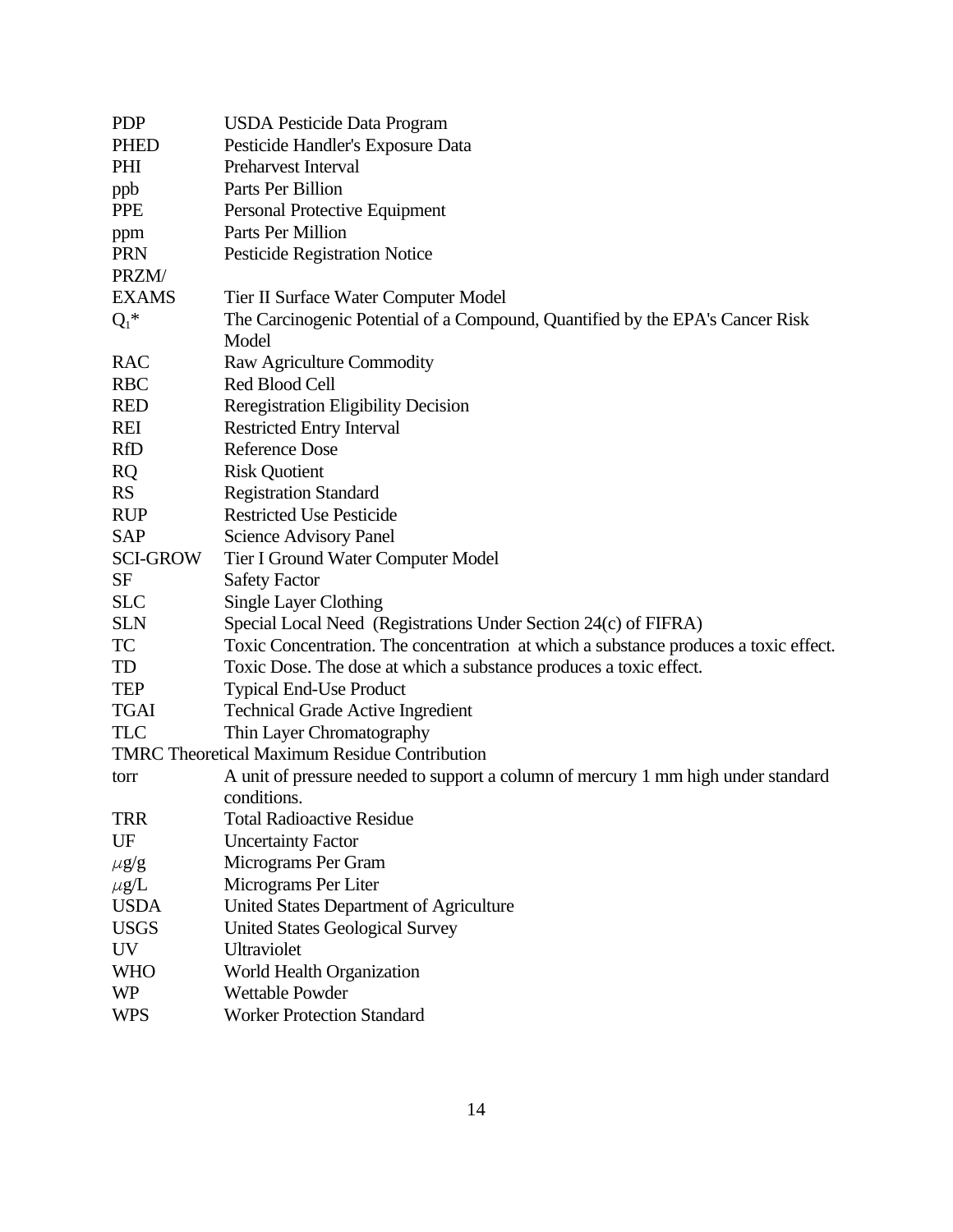#### **Executive Summary**

EPA has completed its review of public comments on the revised tetrachlorvinphos risk assessments and is issuing its risk management decision for tetrachlorvinphos. There are currently 11 tolerances for tetrachlorvinphos. The decisions outlined in this document do not include the final tolerance reassessment decision for tetrachlorvinphos; however, some tolerance actions will be undertaken prior to completion of the final tolerance reassessment. The final tolerance reassessment decision for this chemical will be issued once the cumulative risks for all of the organophosphates are considered. The Agency may need to pursue further risk management measures for tetrachlorvinphos once cumulative risks are considered.

The RED for tetrachlorvinphos was completed in 1995. At that time, the Agency assessed the risk for dietary, occupational, ecological, and residential concerns. With the passage of FQPA, the tolerances for tetrachlorvinphos needed to be reassessed according to the FQPA safety standard. In this current assessment, the Agency looked at dietary, occupational, and residential concerns. This assessment was further updated by a change in the toxicological endpoint than that used in the 1995 RED.

The revised risk assessments are based on review of the required target data base supporting the use patterns of currently registered products and new information which has been recently submitted. The Agency invited stakeholders to provide proposals, ideas or suggestions on appropriate mitigation measures before the Agency issued its risk mitigation decision on tetrachlorvinphos. After considering the revised risks, as well as mitigation proposed by Boehringer Ingelhiem and Hartz Mountain Corporation, the technical registrants of tetrachlorvinphos, and comments and mitigation suggestions from other interested parties, including USDA, EPA developed its risk management decision for tetrachlorvinphos. This decision is discussed fully in this document.

Tetrachlorvinphos is an organophosphate insecticide. It is currently applied dermally to livestock to control flies and mites; used as a feed-through (oral) larvicide in cattle, hogs, goats, and horses; in cattle ear tags to control flies; in poultry dust boxes to control poultry mites; and as paint on and sprays in poultry houses. Tetrachlorvinphos also is used as a dust/powder, aerosol, and pump spray on pets and in pet sleeping areas, and in collars and shampoos for direct treatment of pets. It is used as a spray to control nuisance and public health pests (flies) in and around refuse sites, recreational areas, and for general outdoor treatment. No tetrachlorvinphos end-use products are currently registered for use on any plant commodity.

Tetrachlorvinphos was first registered in 1966. It is formulated as a wettable powder, dust, granular, emulsifiable concentrate, impregnated material, ready to use spray, and pressurized aerosol. Use rates vary, depending on animal size, from 0.0004 lb ai/animal on poultry to a maximum of 0.0208 lb ai/animal on livestock. The use rate for pets is 0.016 lb ai/animal. An annual estimate of tetrachlorvinphos total domestic usage is 853,000 pounds ai for 480,000,000 animals treated. The largest market in terms of total pounds ai is poultry and poultry premises (728,000 lbs. ai). The uses with a high percentage of their total animals treated include horses (16%) and poultry (6%), and households with dogs and/or cats (10%).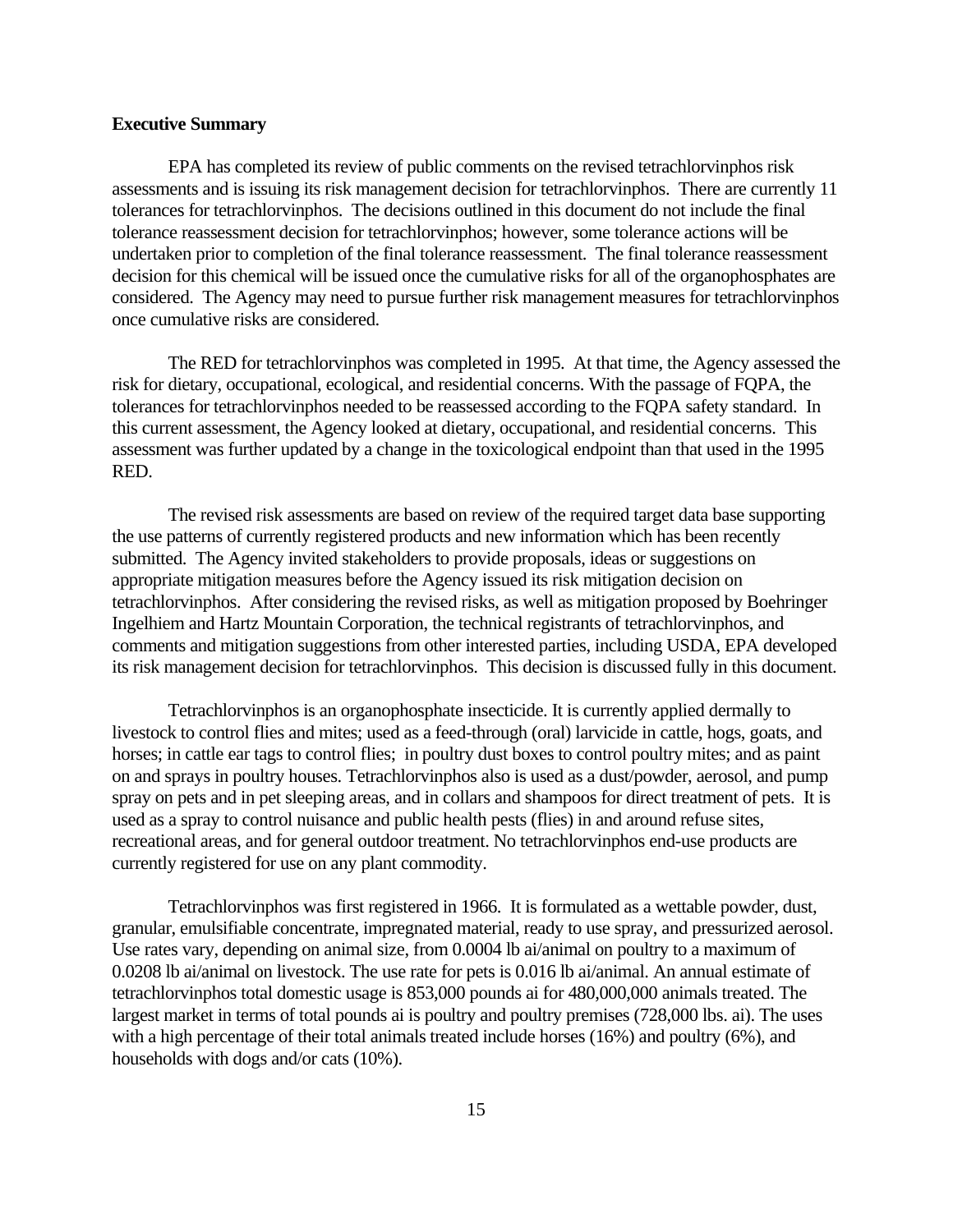#### Overall Risk Summary

Food risk, both acute and chronic, is below the Agency's level of concern. No dietary exposure to tetrachlorvinphos is expected through drinking water. There are no concerns for residential handlers or postapplication exposure based on chemical specific data provided by the registrant though some label modifications are necessary. There are no concerns for aggregate risks. There are concerns for mixer, loaders, and applicators using low pressure handwands on poultry and poultry premises. Additionally, there are concerns with occupational cancer risk.

#### Dietary Risk

Available data indicate that estimated acute, chronic, and cancer dietary risks are below EPA's level of concern. Based on the supported use patterns, no dietary exposure to tetrachlorvinphos is expected through drinking water. Therefore, no mitigation is warranted at this time for dietary exposure through food or drinking water.

#### Occupational Risk

Worker risks are of concern with the maximum level of protection for mixers, loaders, and applicators in poultry egg production operations applying wettable powder formulations with a lowpressure handwand (MOEs ranged from 14 - 80) and paint-on application of the EC formulation (MOEs ranged from 7 -55). Risk to other handlers can be mitigated with personal protective equipment. The Agency also has cancer risk concerns with some risks higher than  $1 \times 10^{-6}$  after adding PPE. The Agency will need the registrant to limit low-pressure handwand usage to "spot" treatment and delete the use of the paint-on EC formulation.

#### Residential Risk

Estimated short-term and carcinogenic risk for residential handlers are not of concern for all handler scenarios. Residential post application risks were also not of concern for all exposure scenarios.

#### Aggregate Risk

Aggregate risks for tetrachlorvinphos include dietary (food only), handler, and dermal postapplication exposures for residential handlers (adults); and post-application dermal, oral (hand-tomouth) and dietary (food only) exposures for toddlers. In addition, an aggregate cancer assessment was done for adults. Since dietary exposure through drinking water is not expected based on the use patterns, drinking water exposure is not included in the aggregate assessment. Aggregate acute, short-term, chronic, and cancer risks are not of concern. Likewise, aggregate risks for residential handlers are not of concern.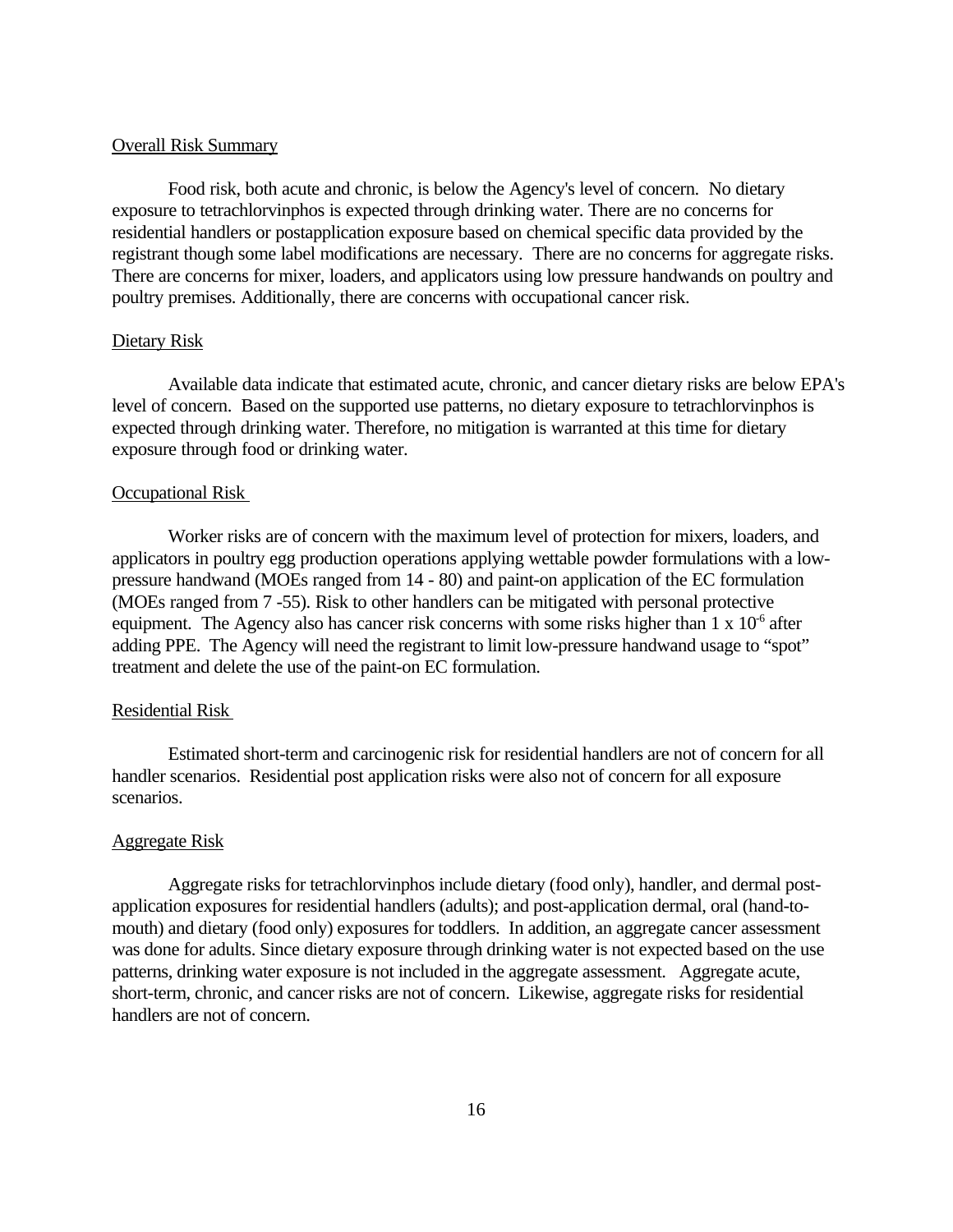#### Ecological Risk

The Agency has not conducted a new risk assessment for the environmental fate and effects of tetrachlrovinphos for the TRED. The conclusions reached in 1995 remain unchanged.

#### Other Concerns

The Agency is concerned with tetrachlorvinphos feed-through products for horses. EPA believes that use of these products decrease cholinesterase levels in horses, and that until controlled studies show they pose no unacceptable risks to breeding horses, labels should carry warnings regarding the potential cholinergic effects and that these products have not been tested in breeding horses.

The Agency is issuing this interim TRED for tetrachlorvinphos, as announced in a Notice of Availability published in the *Federal Register*. This interim TRED document includes guidance and time frames for complying with any necessary label changes for products containing tetrachlorvinphos. As part of the process discussed by the TRAC, which sought to open up the process to interested parties, the Agency's risk assessments for tetrachlorvinphos have already been subject to several public comment periods, and a further comment period for tetrachlorvinphos was deemed unnecessary. Neither the tolerance reassessment nor the reregistration eligibility decision for tetrachlorvinphos can be considered final until the cumulative risks for all organophosphate pesticides are considered. The cumulative assessment may result in further risk mitigation measures for tetrachlorvinphos.

#### **I. Introduction**

The Federal Insecticide, Fungicide, and Rodenticide Act (FIFRA) was amended in 1988 to accelerate the reregistration of products with active ingredients registered prior to November 1, 1984. The amended Act calls for the development and submission of data to support the reregistration of an active ingredient, as well as a review of all submitted data by the U.S. Environmental Protection Agency (referred to as EPA or "the Agency"). Reregistration involves a thorough review of the scientific database underlying a pesticide's registration. The purpose of the Agency's review is to reassess the potential hazards arising from the currently registered uses of the pesticide; to determine the need for additional data on health and environmental effects; and to determine whether the pesticide meets the "no unreasonable adverse effects" criteria of FIFRA.

On August 3, 1996, the Food Quality Protection Act of 1996 (FQPA) was signed into law. This Act amends FIFRA to require tolerance reassessment of all existing tolerances. The Agency had decided that, for those chemicals that have tolerances and are undergoing reregistration, the tolerance reassessment will be initiated through this reregistration process. It also requires that by 2006, EPA must review all tolerances in effect on the day before the date of the enactment of the FQPA, which was August 3, 1996. FQPA also amends the FFDCA to require a safety finding in tolerance reassessment based on factors including an assessment of cumulative effects of chemicals with a common mechanism of toxicity. Tetrachlorvinphos belongs to a group of pesticides called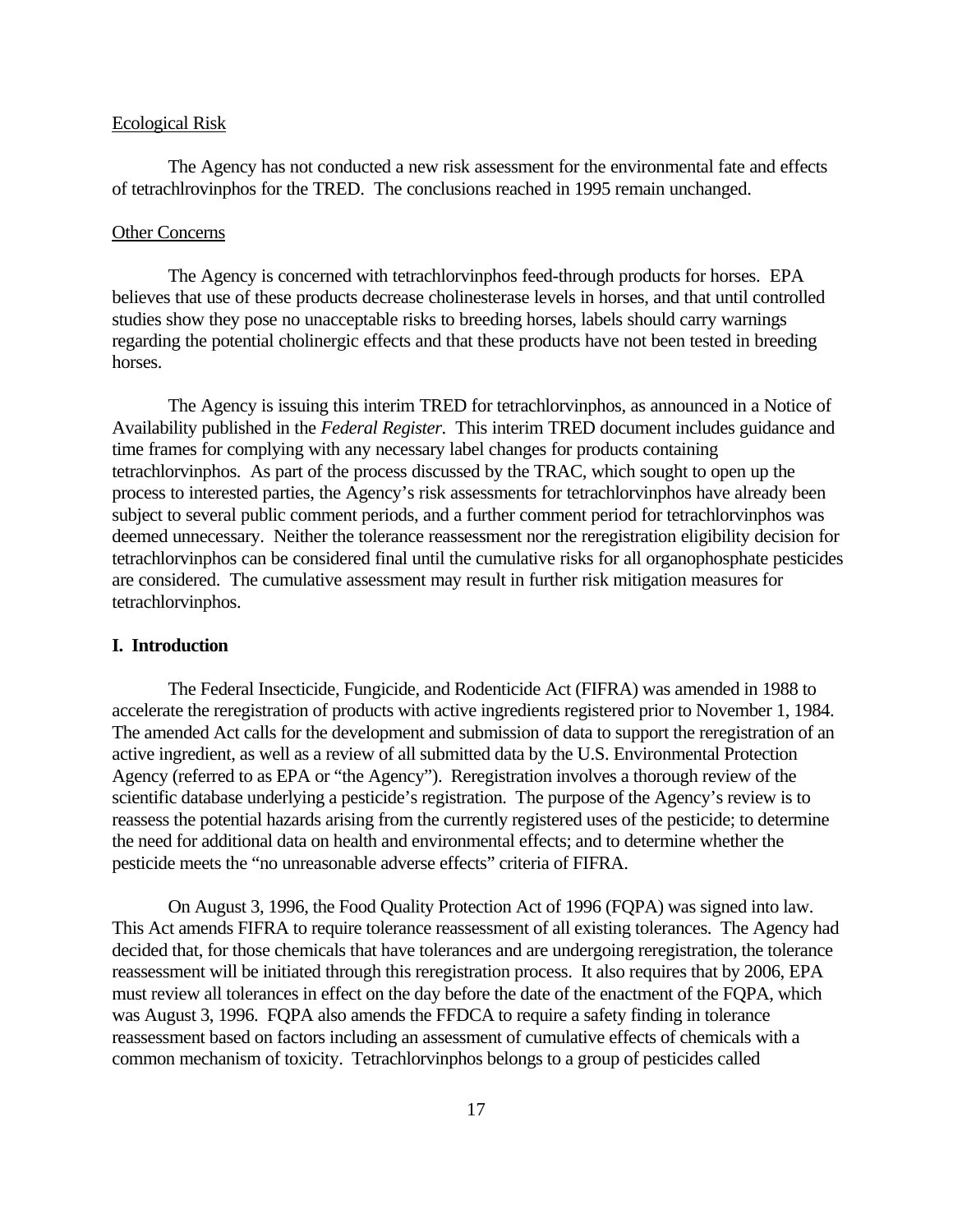organophosphates, which share a common mechanism of toxicity - they all affect the nervous system by inhibiting cholinesterase. Although FQPA significantly affects the Agency's reregistration process, it does not amend any of the existing reregistration deadlines. Therefore, the Agency is continuing its reregistration program while it resolves the remaining issues associated with the implementation of FQPA.

The implementation of FQPA has required the Agency to revisit some of its existing policies relating to the determination and regulation of dietary risk, and has also raised a number of new issues for which policies need to be created. These issues were refined and developed through collaboration between the Agency and the Tolerance Reassessment Advisory Committee (TRAC), which was composed of representatives from industry, environmental groups, and other interested parties. The TRAC identified the following science policy issues it believed were key to the implementation of FQPA and tolerance reassessment:

- Applying the FQPA 10-Fold Safety Factor
- Whether and How to Use "Monte Carlo" Analyses in Dietary Exposure Assessments
- How to Interpret "No Detectable Residues" in Dietary Exposure Assessments
- Refining Dietary (Food) Exposure Estimates
- Refining Dietary (Drinking Water) Exposure Estimates
- Assessing Residential Exposure
- Aggregating Exposure from all Non-Occupational Sources
- How to Conduct a Cumulative Risk Assessment for Organophosphate or Other Pesticides with a Common Mechanism of Toxicity
- Selection of Appropriate Toxicity Endpoints for Risk Assessments of Organophosphates
- Whether and How to Use Data Derived from Human Studies

The process developed by the TRAC calls for EPA to provide one or more documents for public comment on each of the policy issues described above. Each of these issues is evolving and in a different stage of refinement. Some issue papers have already been published for comment in the Federal Register and others will be published shortly.

In addition to the policy issues that resulted from the TRAC process, the Agency issued, on Sept. 29, 2000, a Pesticide Registration Notice (PR 2000-9) that presents EPA's approach for managing risks from organophosphate pesticides to occupational users. The Worker PR Notice describes the Agency's baseline approach to managing risks to handlers and workers who may be exposed to organophosphate pesticides, and the Agency expects that other types of chemicals will be handled similarly. Generally, basic protective measures such as closed mixing and loading systems, enclosed cab equipment, or protective clothing, as well as increased reentry intervals will be necessary for most uses where current risk assessments indicate a risk and such protective measures are feasible. The policy also states that the Agency will assess each pesticide individually, and based upon the risk assessment, determine the need for specific measures tailored to the potential risks of the chemical. The measures included in this interim RED are consistent with the Worker Pesticide Registration Notice.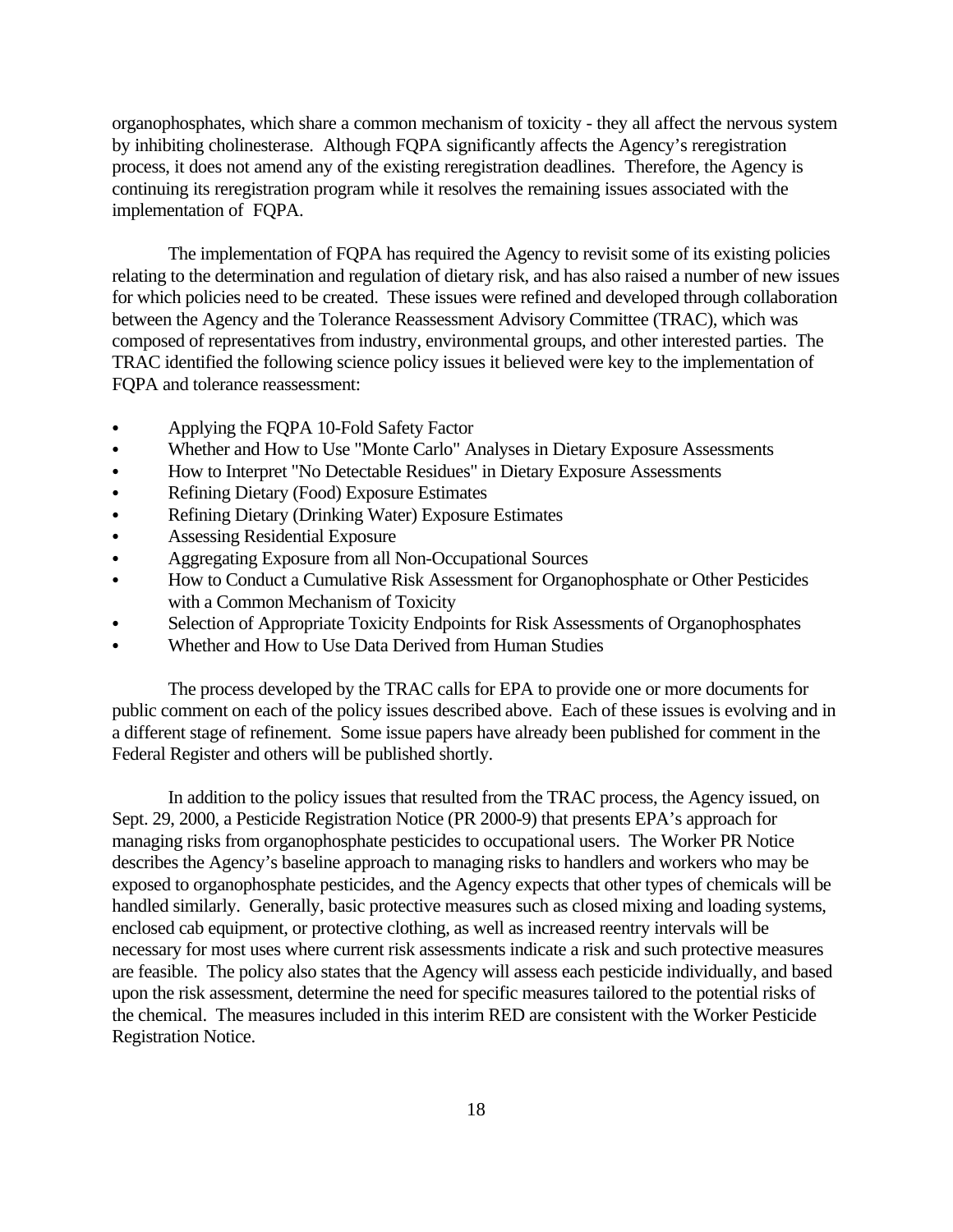This document consists of six sections. Section I contains the regulatory framework for reregistration/tolerance reassessment as well as descriptions of the process developed by TRAC for public comment on science policy issues for the organophosphate pesticides and the worker risk management PR notice. Section II provides a profile of the use and usage of the chemical. Section III gives an overview of the revised human health risk assessment resulting from public comments and other information. Section IV presents the Agency's interim decision on tolerance reassessment eligibility and risk management decisions. Section V summarizes the label changes necessary to implement the risk mitigation measures outlined in Section IV. Section VI provides information on how to access related documents. Finally, the Appendices lists Data Call-In (DCI) information. The revised risk assessments and related addenda are not included in this document, but are available on the Agency's web page www.epa.gov/pesticides/op, and in the Public Docket.

#### **II. Chemical Overview**

#### **A. Regulatory History**

Tetrachlorvinphos was initially registered for use in the United States in 1966 by the U.S. Department of Agriculture. The original registrant of technical tetrachlorvinphos was Shell Chemical. The registration was subsequently transferred to E.I. duPont Nemours. In September, 1992, DuPont transferred ownership of technical tetrachlorvinphos data to Boehringer Ingelheim Animal Health Inc. (formerly Fermenta Animal Health Company) and Hartz Mountain Corporation. Boehringer and Hartz each received their own technical grade product registrations in 1992. DuPont voluntarily canceled its registration in December 1993. Boehringer is responsible for supplying generic data supporting livestock uses and Hartz is responsible for supplying generic data supporting pet uses.

Tetrachlorvinphos was registered for use on various vegetables, feed crops, livestock, pet animals, and in or around buildings. However, the crop uses were voluntarily canceled in1987. Currently, the primary uses of tetrachlorvinphos are for the control of manure flies in livestock applied as a feed through in the form of feed additives; flies and mites in livestock building premises applied as dusts and sprays; and ticks and fleas on domestic pets applied as dusts, sprays, dips, and collars.

A reregistration eligibility decision (RED) was issued for tetrachlorvinphos in 1995. Based on the reregistration eligibility decision, confirmatory data describing the residues in tissues resulting from dermal and feed-through (oral) larvicide uses in livestock are required. The requirement for the livestock use was deferred in 1995 because the feed additive tolerance was expected to be proposed for revocation; it is however, not going to be revoked. Therefore, these data are now required.

This interim tolerance reassessment review is the Agency's first reevaluation of tetrachlorvinphos since its reregistration in 1995.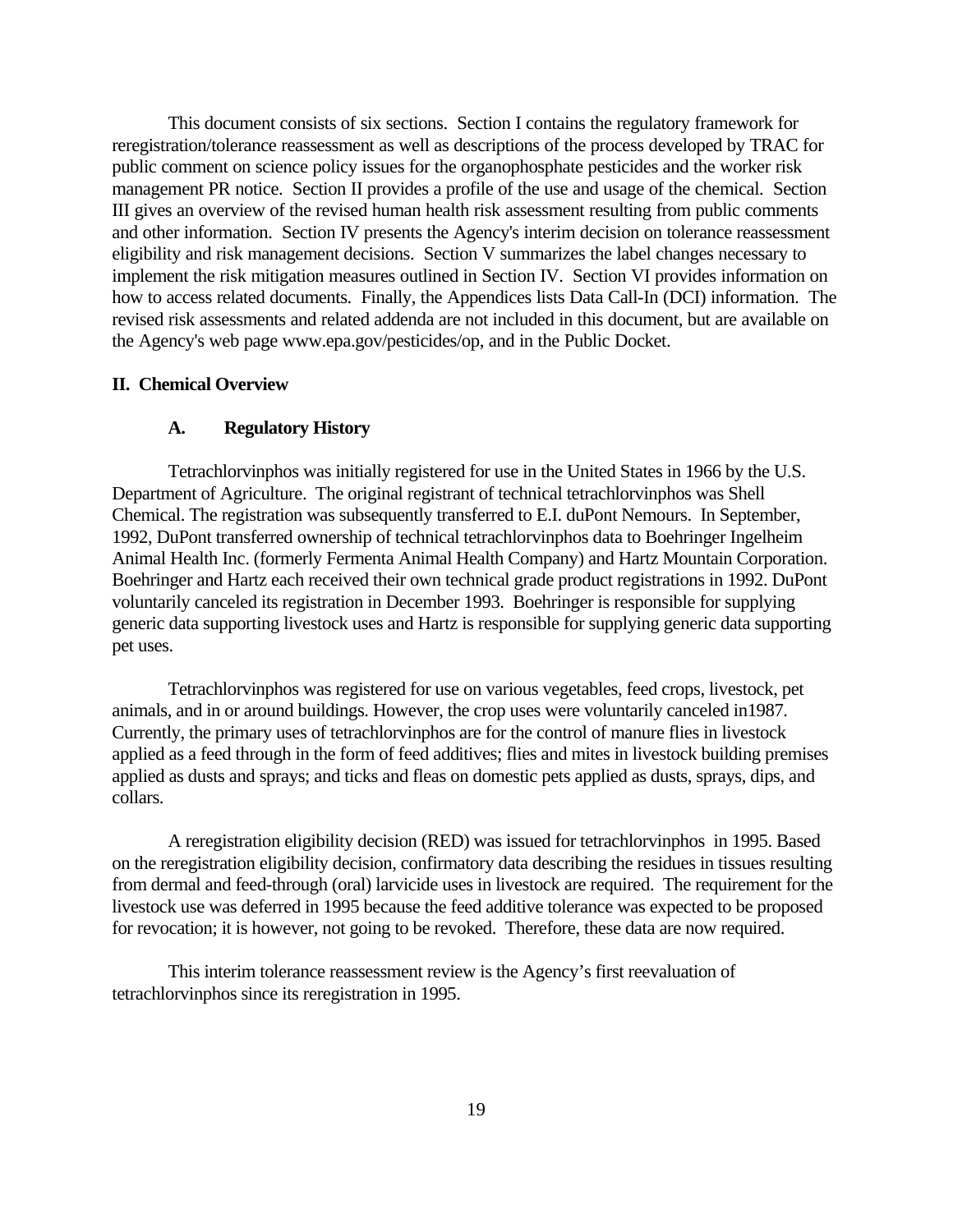#### **E. Chemical Identification**

Tetrachlorvinphos:

|           | Cl<br>O<br>Cl<br>H <sub>2</sub> CO<br>OCH.<br>Cl<br>C1 |                                                                                     |  |  |  |  |
|-----------|--------------------------------------------------------|-------------------------------------------------------------------------------------|--|--|--|--|
|           | <b>Common Name:</b>                                    | Tetrachlorvinphos                                                                   |  |  |  |  |
|           | <b>Chemical name:</b>                                  | $(Z)$ -2-chloro-1 $(2,4,5$ -trichlorophenyl) vinyl dimethyl<br>phosphate            |  |  |  |  |
|           | <b>Chemical family:</b>                                | Organophosphate                                                                     |  |  |  |  |
| 0         | <b>Case number:</b>                                    | 0321                                                                                |  |  |  |  |
|           | <b>CAS</b> registry number:                            | 2248-79-9 $[(Z)$ - isomer]<br>22350-76-1 [(E) - isomer]<br>961-11-5 [mixed isomers] |  |  |  |  |
|           | <b>OPP</b> chemical code:                              | 083701                                                                              |  |  |  |  |
|           | <b>Empirical formula:</b>                              | $C_{10}H_9Cl_4O_4P$                                                                 |  |  |  |  |
|           | <b>Molecular weight:</b>                               | 366.0                                                                               |  |  |  |  |
| $\bullet$ | Trade and other names: Rabon, Gardona                  |                                                                                     |  |  |  |  |
| ●         | <b>Basic manufacturers:</b>                            | Boehringer Ingelheirn Animal Health Inc.                                            |  |  |  |  |

Technical tetrachlorvinphos is a tan to brown crystalline solid with a melting point of 93-98° C and a bulk density of 50-55 lb/ cu ft. The solubility of tetrachlorvinphos in water at  $24^{\circ}$  C is 15 ppm. Tetrachlorvinphos has limited solubility in most aromatic hydrocarbons (i.e., 40 ppm in chloroform and dichloromethane, 20 ppm in acetone, and 8 ppm in xylene at  $0^{\circ}$  C).

Hartz Mountain Corporation

#### **F. Use Profile**

The following information is based on the currently registered uses of tetrachlorvinphos:

**Type of Pesticide:** Insecticide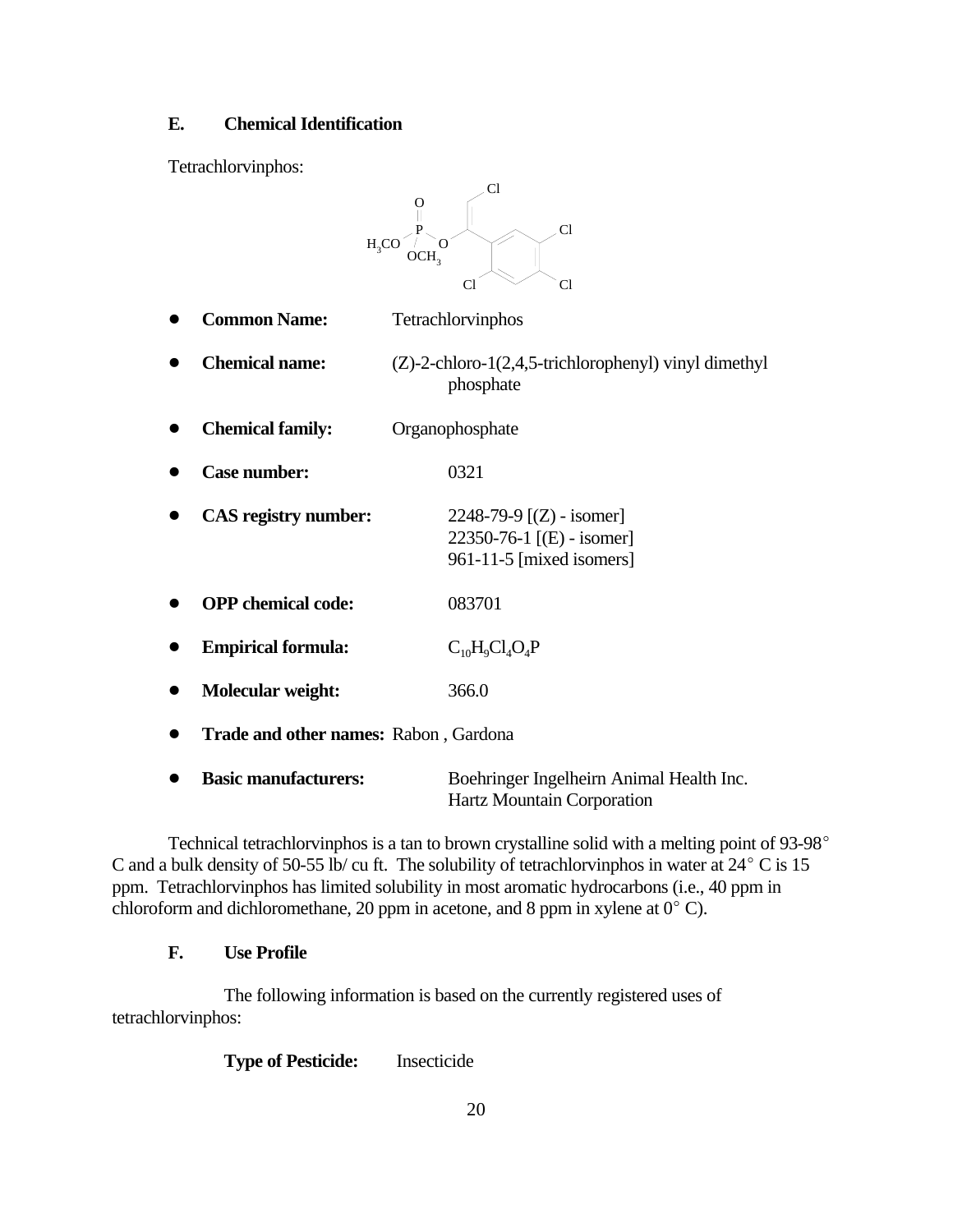#### **Summary of Use Sites:**

| Feed:                | Cattle feedlots                                                                                                                   |
|----------------------|-----------------------------------------------------------------------------------------------------------------------------------|
| Food:                | Agricultural/Farm Structures/Buildings and Equipment,<br>Cattle Feedlots, Beef Cattle, Dairy Cattle, Swine, Livestock,<br>Poultry |
| Residential:         | Cats, Dogs, Domestic Indoor premises                                                                                              |
| Public Health:       | Flies, Ticks                                                                                                                      |
| Nonfood:             | Horses, Mink, Recreational Areas, Refuse/Solid Waste<br>Sites (Outdoor)                                                           |
| <b>Target Pests:</b> | Fleas, ticks, lice, flies (adult and larvae), chiggers, mites,<br>spiders, wasps, and cattle grubs                                |

#### **Formulation Types Registered**:

| Technical:               | 98.7% a.i.               |
|--------------------------|--------------------------|
| Wettable powder:         | 50% a.i.                 |
| Dust                     | 1\% to 3\%               |
| Granular:                | 0.2 % to 7.8% a. i.      |
|                          | One product 97.3 % a. i. |
| Impregnated material:    | 13.7 % to 14.55 % a. i.  |
| Ready-to Use Spray:      | 1% to 2% a.i.            |
| Pressurized liquid:      | $1.1\%$ a.i.             |
| Emulsifiable concentrate | 3% to 24% a.i.           |
|                          |                          |

#### **Method and Rates of Application**:

Application methods include: dip applications to pets, backrubber devices in cattle lots, hand and power sprayers , groundboom applications in poultry facilities, mineral blocks, livestock feed supplements, poultry dust boxes and plungers and shaker cans, pour on treatments to livestock, paint on treatments in poultry facilities, pressurized aerosol cans and pump sprays for pets, pet collars, and cattle ear tags.

Use rates vary from a minimum of 0.0004 lb ai/animal to a maximum of 0.0208 lb ai/animal. The use rate for pets is approximately 0.016 lb ai/animal.

> **Use Classification:** Tetrachlorvinphos is a general use pesticide. Although tetrachlorvinphos is a general use pesticide, there are several products classified as a restricted use due to high acute toxicity.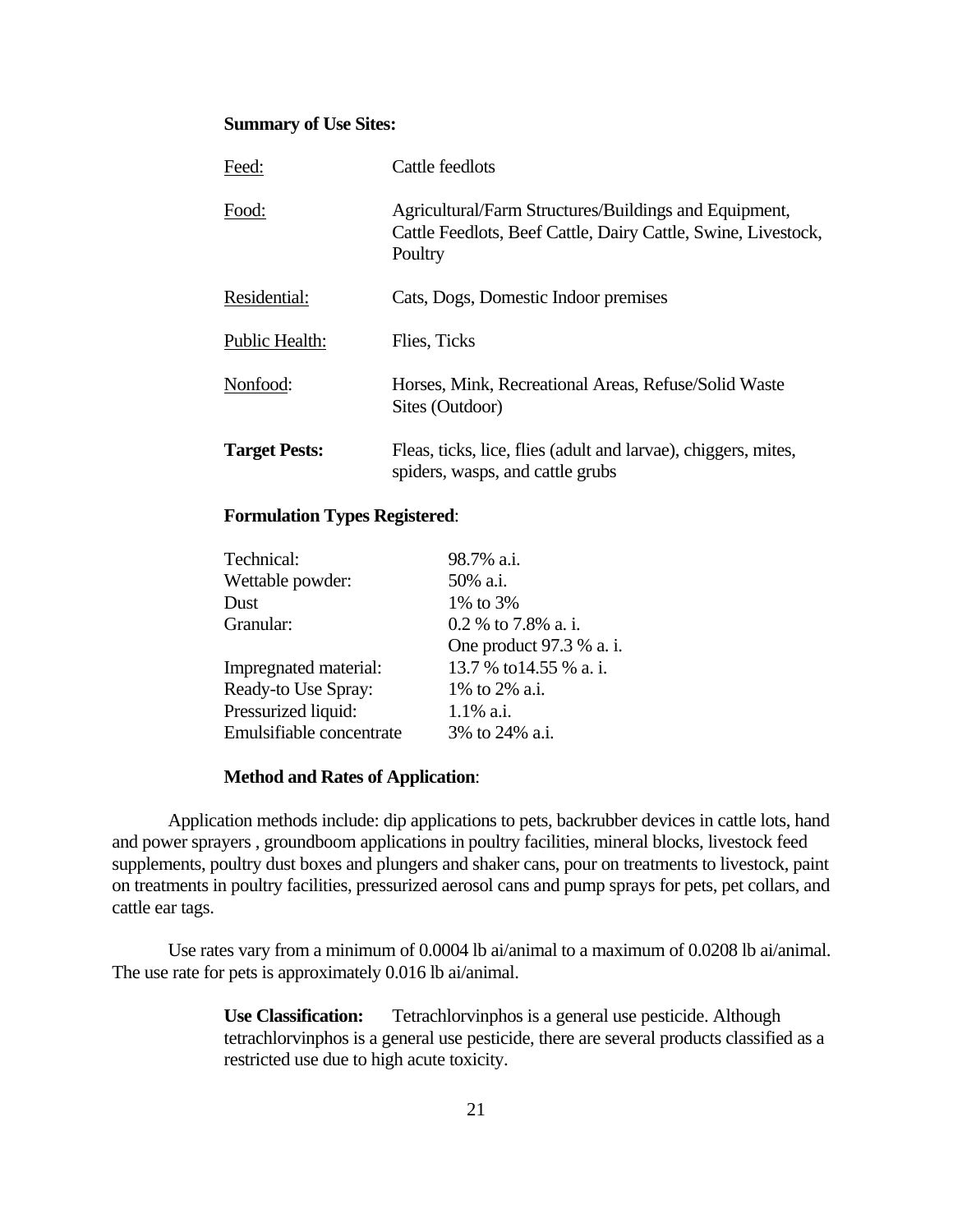#### **G. Estimated Usage of Pesticide**

This section summarizes the best estimates available for many of the pesticide uses of tetrachlorvinphos based on available pesticide usage information for 1997 and 1998. A full listing of all uses of tetrachlorvinphos, with the corresponding use and usage data for each site, has been completed and is in the "Quantitative Use Assessment" document, which is available in the public docket and the EPA pesticide's web site. The data, reported on an aggregate and site basis, reflect annual fluctuations in use patterns as well as the variability in using data from various information sources. Approximately 900,000 lbs a.i. of tetrachlorvinphos are used annually, according to Agency and registrant estimates.

| Site               | Lbs. Active Ingredient Applied (000) |            | <b>Percent Treated</b> |            |
|--------------------|--------------------------------------|------------|------------------------|------------|
|                    | Wtd<br>Avg                           | Est<br>Max | Wtd<br>Avg             | Est<br>Max |
| <b>Beef Cattle</b> | 219                                  | 439        | 2%                     | 3%         |
| Dairy Cattle       | 68                                   | 136        | 1%                     | 3%         |
| Horses             | 3                                    | 6          | 6%                     | 31%        |
| Poultry            | 466                                  | 932        | 6%                     | 11%        |
| Swine              | 56                                   | 111        | 2%                     | 3%         |
| Dogs and Cats      | 97                                   | 193        | 10%                    | 20%        |

**Table 1. Tetrachlorvinphos Estimated Usage for Representative Sites** 

#### **III. Summary of Tetrachlorvinphos Risk Assessment**

The following is a summary of EPA's human health risk findings for the organophosphate pesticide tetrachlorvinphos, as fully presented in the documents listed below:

- "Tetrachlorvinphos: Summary of Revised Residential Handler and Postapplication Toddler Exposure Risk" dated April 1, 2002
- "Further Revisions to Occupational Risk Assessment for Uses in the Poultry and Cattle Production Industries" dated March 28, 2002
- "Tetrachlorvinphos. Addendum to the HED Human Health Risk Assessment" dated April 5, 2002
- "Addendum to the Tetrachlorvinphos Occupational and Residential Exposure Risk Revision for the Reregistration Evaluation Decision" dated February 4, 2001
- "Tetrachlorvinphos: Addendum for Residential Exposures using updated Standard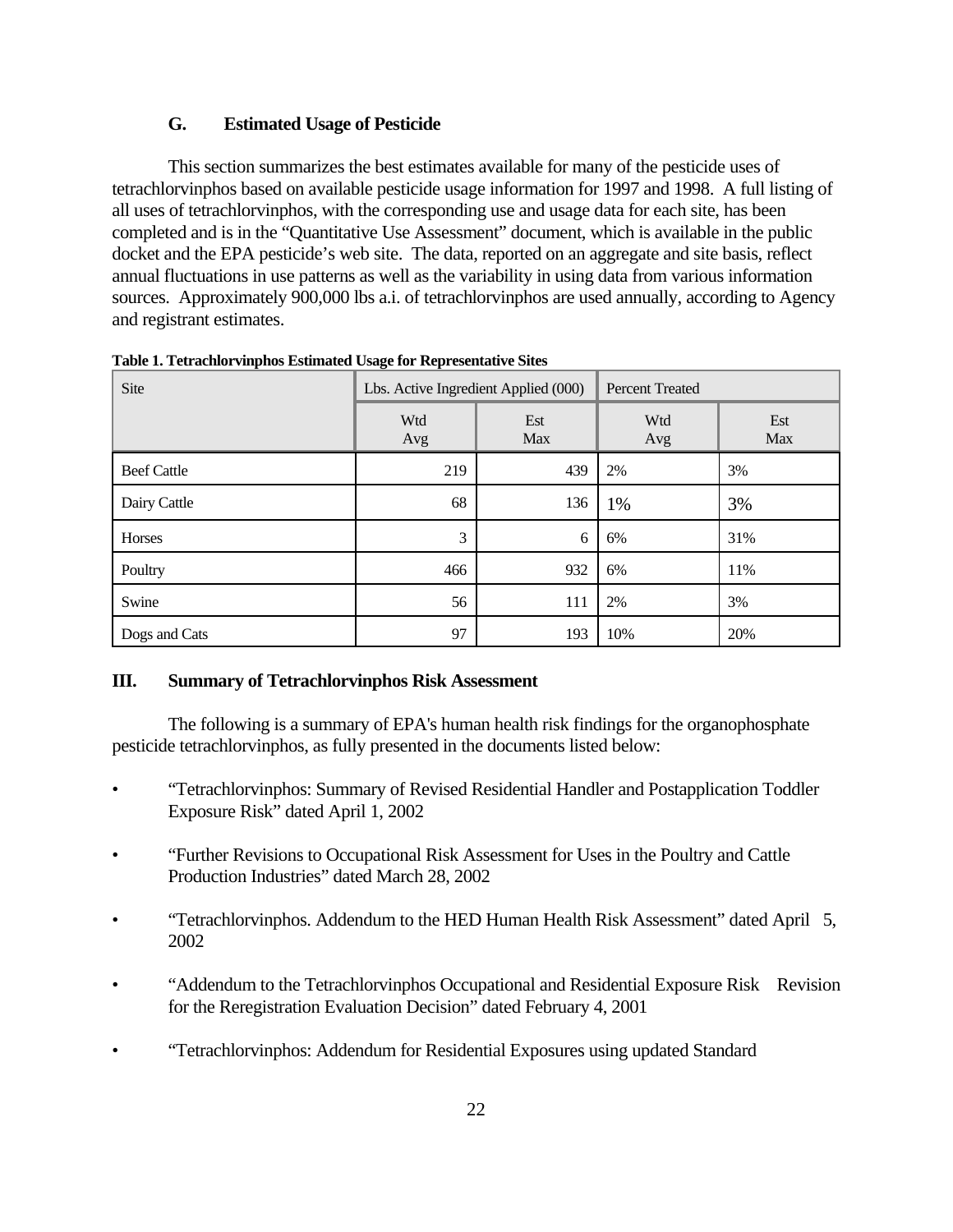Operating Procedures for Residential Exposure" dated June 8, 2001

- Addenda to Previous Occupational and Residential Risk Assessment (February 15, 2001)
- "Tetrachlorvinphos: Revised Occupational and Residential Exposure and Risk Assessment," dated October 25, 1999
- "Tetrachlorvinphos: Revised Human Health Risk Assessment," dated December 8, 1999
- "Tetrachlorvinphos, The Revised HED Chapter of the Reregistration Eligibiltiy Decision Document" dated April 1, 1998

The purpose of this summary is to assist the reader by identifying the key features and findings of the risk assessments, and to enhance understanding of the conclusions reached in the assessments. The risk assessments presented here form the basis of the Agency's risk management decision for tetrachlorvinphos; the Agency must consider cumulative risks of all the organophosphate pesticides before any final decisions can be made.

#### **A. Human Health Risk Assessment**

EPA issued its preliminary human health risk assessment for tetrachlorvinphos in April 1998. This assessment was amended in November 1998 to incorporate toxicological endpoints for short-and intermediate-term risk. Consequently, the occupational/residential assessment was revised to reflect the new endpoints (November 1998).

In response to studies submitted by Hartz and other public comments received during Phase 3 of the public participation process, the occupational and residential risk assessment was further updated and refined on October 25, 1999. During this period, Hartz also committed to providing additional studies to support pet uses. On December 8, 1999, the Human Health Risk Assessment was revised to incorporate changes to the residential assessment and new Quantitative Usage Analysis (QUA) information.

On February 15, 2001, the Occupational Risk Assessment was revised to incorporate new usage information obtained by the Agency from key states that produced poultry including area treated, equipment used, and typical application rates. On June 8, 2001, the Residential Risk Assessment was again refined to reflect recent changes in the Residential Standard Operating Procedures (SOP's), as recommended by the FIFRA Scientific Advisory Panel (SAP). A meeting was held with Hartz in July 2001. Hartz submitted exposure and toxicity studies in November 2001. On February 4, 2002, the residential assessment was refined further to incorporate new applicator and postapplication exposure data submitted by Hartz; the toxicity study did not result in a change in the risk assessment. The residential assessment was again refined on April 1, 2002 to incorporate changes to the toxicological endpoint.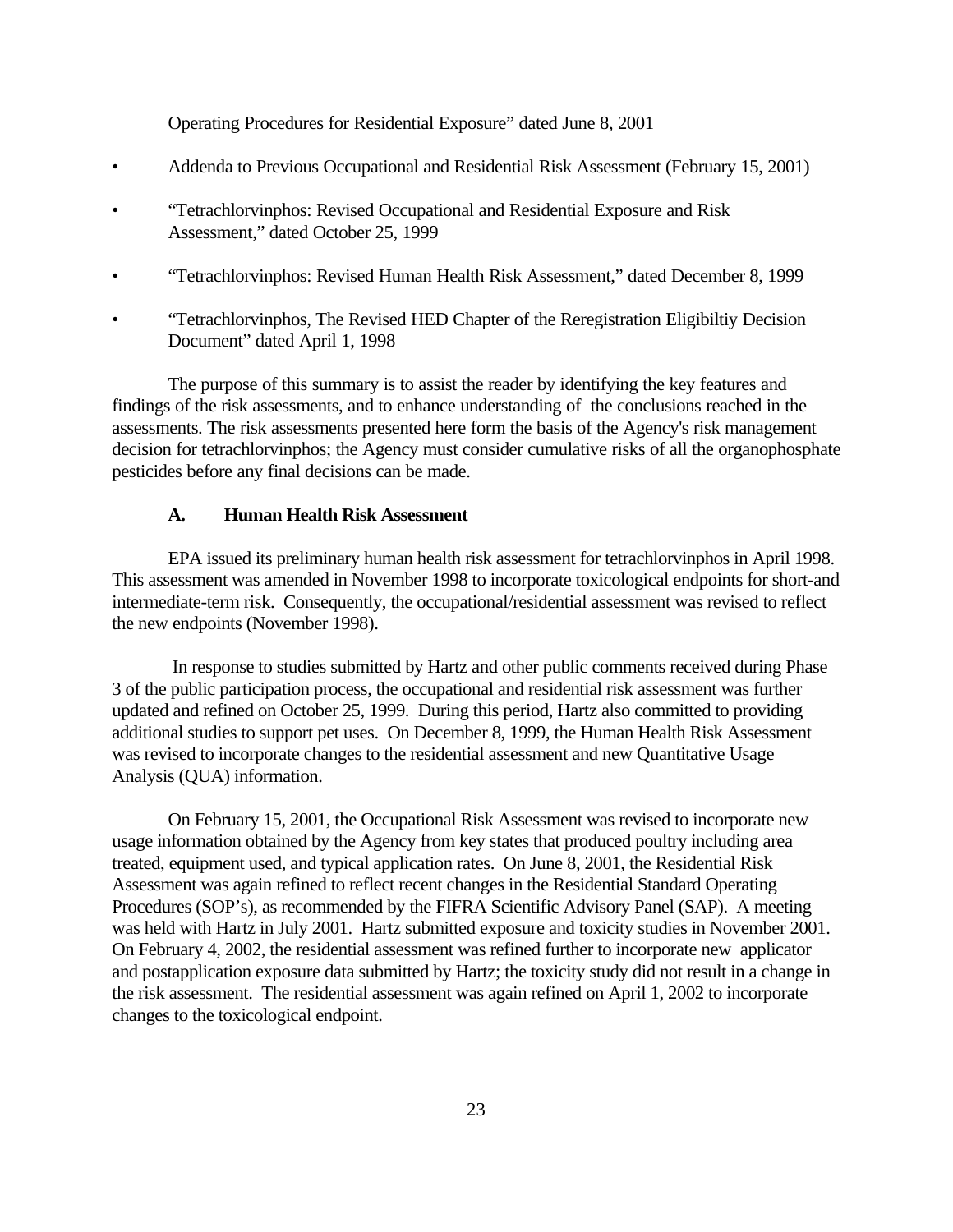On April 5, 2002, the Human Health Risk assessment was again revised to reflect a recalculation of the short and intermediate term endpoint, new residue data to assess dietary concerns, and the new occupational and residential data mentioned above.

#### **1. Dietary Risk from Food**

#### **a. Toxicity**

The Agency has reviewed all toxicity studies submitted and determined that the toxicity database is essentially complete and supports a tolerance reassessment determination for all currently registered uses. The interim determination pertains only to tetrachlorvinphos alone and does not consider the cumulative risk from all other organophosphates. Further details on the toxicity of tetrachlorvinphos can be found in the April 5, 2002, Human Health Risk Assessment, and the March 6, 1995, "Health Effects Division Carcinogenicity Peer Review Committee Report." A brief overview of the studies used for the dietary risk assessment and other relevant information is outlined in Table 2.

#### **b. FQPA Safety Factor**

An uncertainty factor of 100 (the standard uncertainty factor) to account for both interspecies extrapolation and intraspecies variability was applied to both acute an chronic dietary risk assessments. The FQPA safety factor was reduced to 1X for tetrachlorvinphos due to the completeness of the toxicology database (developmental toxicity study, 2- generation reproduction study, acute and subchronic neurotoxicity studies with no treatment related neuropathology observed), lack of increased susceptibility in pre and post natal studies, and adequacy of the available exposure data. The Agency believes that the assumptions and models used in the assessments do not underestimate the potential risk for infants and children.

| <b>Assessment</b>    | <b>Dose</b>                 | <b>Endpoint</b>                                                                                                              | <b>Study</b>                                        | UF  | <b>FQPA</b><br><b>Safety</b><br><b>Factor</b> | aPAD/cPAD           |
|----------------------|-----------------------------|------------------------------------------------------------------------------------------------------------------------------|-----------------------------------------------------|-----|-----------------------------------------------|---------------------|
| <b>Acute Dietary</b> | $NOAEL = 6.7$<br>mg/kg/day  | Plasma/RBC ChE<br>Inhibition at 13 weeks                                                                                     | Subchronic Rat<br>MRID 43371201                     | 100 | 1X                                            | $0.067$ mg/kg/day   |
| Chronic<br>Dietary   | $NOAEL = 4.23$<br>mg/kg/day | Histological liver and<br>adrenal changes<br>$(LOAEL = 43.2);$<br>reduced weight<br>gain/plasma ChE<br>Inhibition in females | Chronic Rat<br><b>MRID</b><br>42980901              | 100 | 1X                                            | 0.0423<br>mg/kg/day |
| Cancer               | $Q^* = 1.83 \times 10^{-3}$ | Based on<br>adenomas/carcinomas<br>and<br>pheochromocytomas                                                                  | Mouse<br>carcinogenicity<br><b>MRID</b><br>00126039 | N/A | N/A                                           | N/A                 |

**Table 2. Summary of Toxicological Endpoints and Other Factors Used in the Human Dietary Risk Assessment of Tetrachlorvinphos**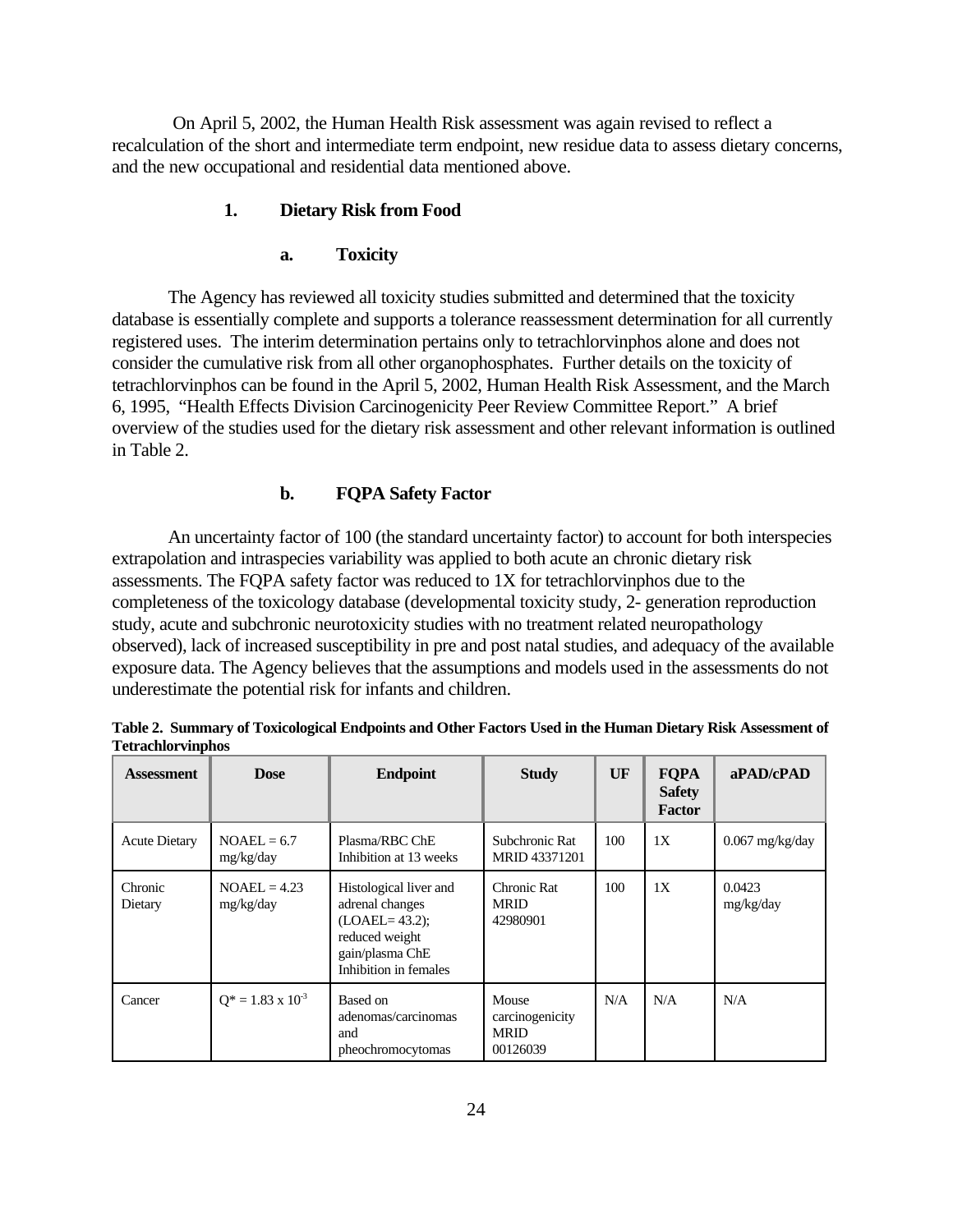#### **c. Population Adjusted Dose (PAD)**

The PAD is a relatively new term that characterizes the dietary risk of a chemical, and reflects the Reference Dose, either acute or chronic, that has been adjusted to account for the FQPA safety factor (i.e., RfD/FQPA safety factor). In the case of tetrachlorvinphos, the FQPA safety factor is 1; therefore, the acute or chronic RfD is equal to the acute or chronic PAD. A risk estimate that is less than 100 % of the acute or chronic PAD is not a risk concern.

#### **d. Exposure Assumptions**

Acute and chronic dietary exposure and risk analyses for tetrachlorvinphos were conducted with the Dietary Exposure Evaluation Model (DEEM™). DEEM incorporates consumption data generated in USDA's Continuing Surveys of Food Intakes by Individuals (CSFII), 1989-91. For the acute dietary risk assessment, the entire distribution of single day food consumption events was combined with a distribution of residues. This is known as a probabilistic analysis. Risk is reported at the 99.9<sup>th</sup> percentile of exposure to obtain an exposure estimate in mg/kg/day. For the chronic dietary risk assessment, the three-day average food consumption for each sub-population member was combined with average residues to determine average exposure in mg/kg/day.

In the case of tetrachlorvinphos, a probabilistic acute dietary analysis was conducted using USDA Pesticide Data Program (PDP) monitoring data, metabolism studies, calculated livestock anticipated residues, and percent livestock treated information. Monitoring data from the USDA Food Safety and Inspection Service (FSIS) were also considered for characterization purposes only. FSIS analyzed livestock tissues and milk for tetrachlorvinphos during 1993-2000.

For the acute assessment, a tier 3 probabilistic analysis was completed using the acute anticipated residues, monitoring data, and livestock usage data. For the chronic assessment, a tier 2 analysis was conducted using anticipated residues in livestock commodities. For both the acute and the chronic assessments, use of refined anticipated residues in livestock commodities is still considered to be conservative because of the type of data used (i.e., results of livestock metabolism studies) and because no refinements were made for reduction of residues during cooking/baking.

#### **e. Food Risk Characterization**

Generally, a dietary risk estimate that is less than 100% of the acute and chronic PAD is not of concern. The acute dietary risk from residues of tetrachlorvinphos in food alone is not of concern at the 99.9<sup>th</sup> percentile The most highly exposed subgroup was children 1-6 years, with 8% of the acute PAD occupied. The chronic dietary risk from food alone is well below the Agency's level of concern. The most highly exposed subgroup is children 1 to 6 years old with  $< 1\%$  of the chronic PAD occupied.

Using anticipated residues and percent livestock treated data the dietary cancer risk is estimated to be  $2 \times 10^{-7}$  for the general U.S. population, which is below the Agency's level of concern for carcinogenic dietary risk. Results of acute and chronic dietary risk analyses are presented in Table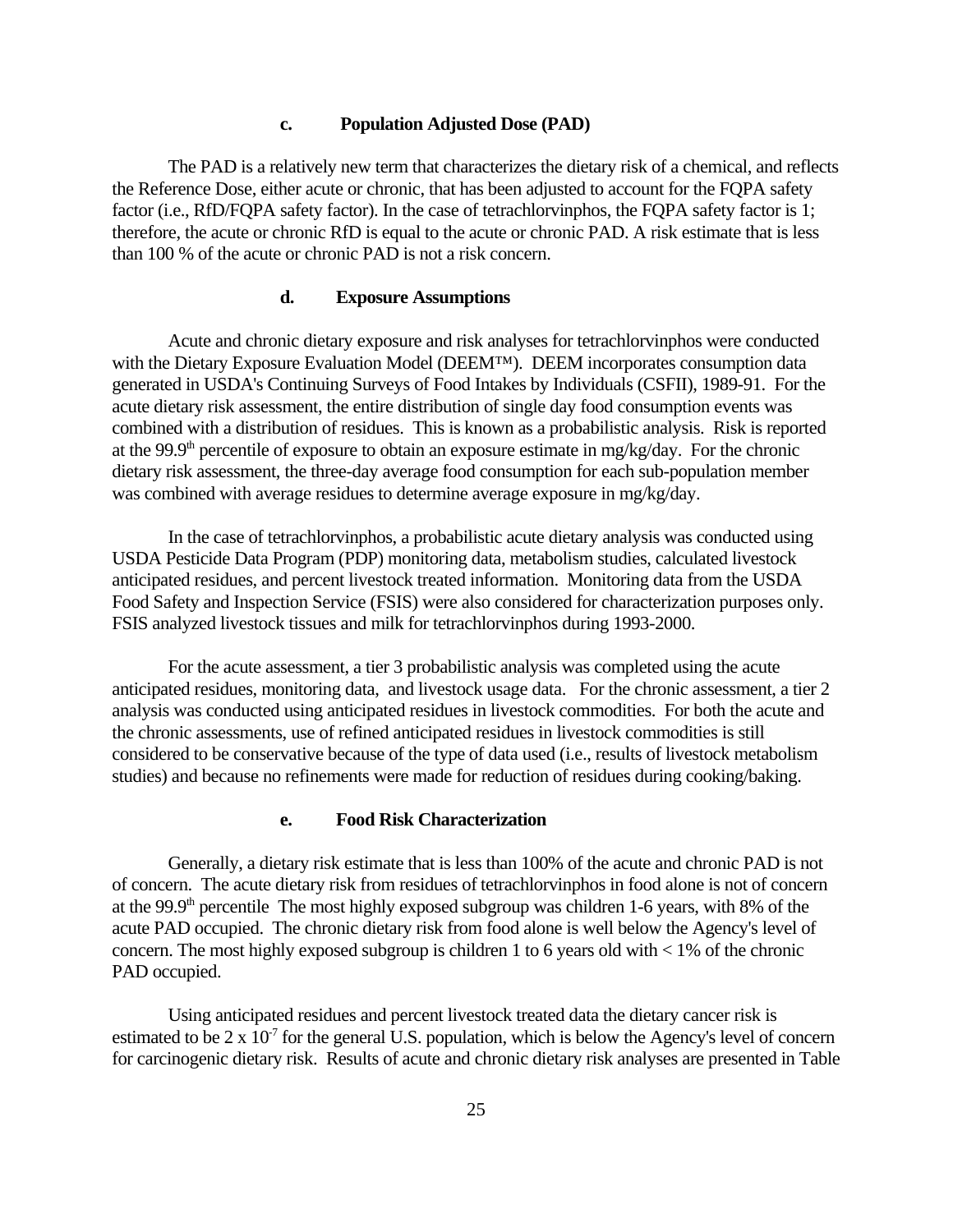3 below.

| Population Subgroup                  | Acute Dietary Exposure 99.9th<br>Percentile | <b>Chronic Dietary Exposure</b> |                    |
|--------------------------------------|---------------------------------------------|---------------------------------|--------------------|
|                                      | %aPAD                                       | %cPAD                           | Cancer             |
| U.S. Population                      |                                             | $<$ l                           | $2 \times 10^{-7}$ |
| All infants $(\langle 1 \text{ yr})$ | $<$ 1                                       | $<$ 1                           | $N/A^a$            |
| Children (1-6 yrs)                   | 8                                           | $\leq$ 1                        |                    |
| Children (7-12 yrs)                  | 5                                           | $<$ 1                           |                    |
| Females (13-50 yrs)                  | 4                                           | $<$ 1                           |                    |
| Males (13-19 yrs)                    | 5                                           | $\leq$ 1                        |                    |
| Males $(20+yrs)$                     | 4                                           | $<$ 1                           |                    |
| Seniors $(55 + yrs)$                 | 3                                           |                                 |                    |

**Table 3. Tetrachlorvinphos: Acute and Chronic Dietary Exposure and Risk** 

<sup>a</sup> The Agency generally does not assess cancer risk for children. Agency policy states that when the low dose linear extrapolation approach (Q\*) is used for estimating cancer risk for both children and adults, cancer risk for the "general population" which includes infants and children, should be presented. Therefore, the estimate of 0.000093 mg/kg/day for the general U.S. population corresponds to a lifetime cancer risk of approximately  $2.7 \times 10^7$ , which is below the Agency's level of concern.

#### **2. Dietary Risk from Drinking Water**

The registered uses of tetrachlorvinphos allow use outdoors for the purpose of treating limited areas near kennels, barns, recreational and picnic areas and other outdoor living areas. However, the area of coverage is generally small, less than one acre in most instances. Therefore, potential for tetrachlorvinphos to contaminate drinking water sources is very small and a drinking water assessment was not conducted.

#### **3. Occupational and Residential Risk**

Occupational workers may be exposed to a pesticide through tasks such as mixing, loading, and applying a pesticide, or re-entering treated sites. Residents or homeowners can be exposed to a pesticide through mixing, loading, or applying a pesticide, or through entering or contacting treated sites. Occupational handlers of tetrachlorvinphos include individual farmers or ranchers who mix, load, and/or apply pesticides, and professional or custom agricultural applicators. Residential handlers include homeowner applicators treating their dogs and cats. Residential postapplication exposure to adults and children can also occur from contact with treated dogs and cats. Noncancer risk for all of these potentially exposed populations is measured by a Margin of Exposure (MOE) which determines how close the occupational or residential exposure comes to a No Observed Adverse Effect Level (NOAEL), which is the highest dose given in studies at which no significant toxic effects were observed. Generally, MOEs greater than 100 are not of concern. For cancer, risks below  $1x10^{-6}$ , or 1 in 1 million, are not of concern. For workers, if cancer risks are between  $1x10^{-6}$ and  $1x10^4$  EPA will pursue risk mitigation where feasible.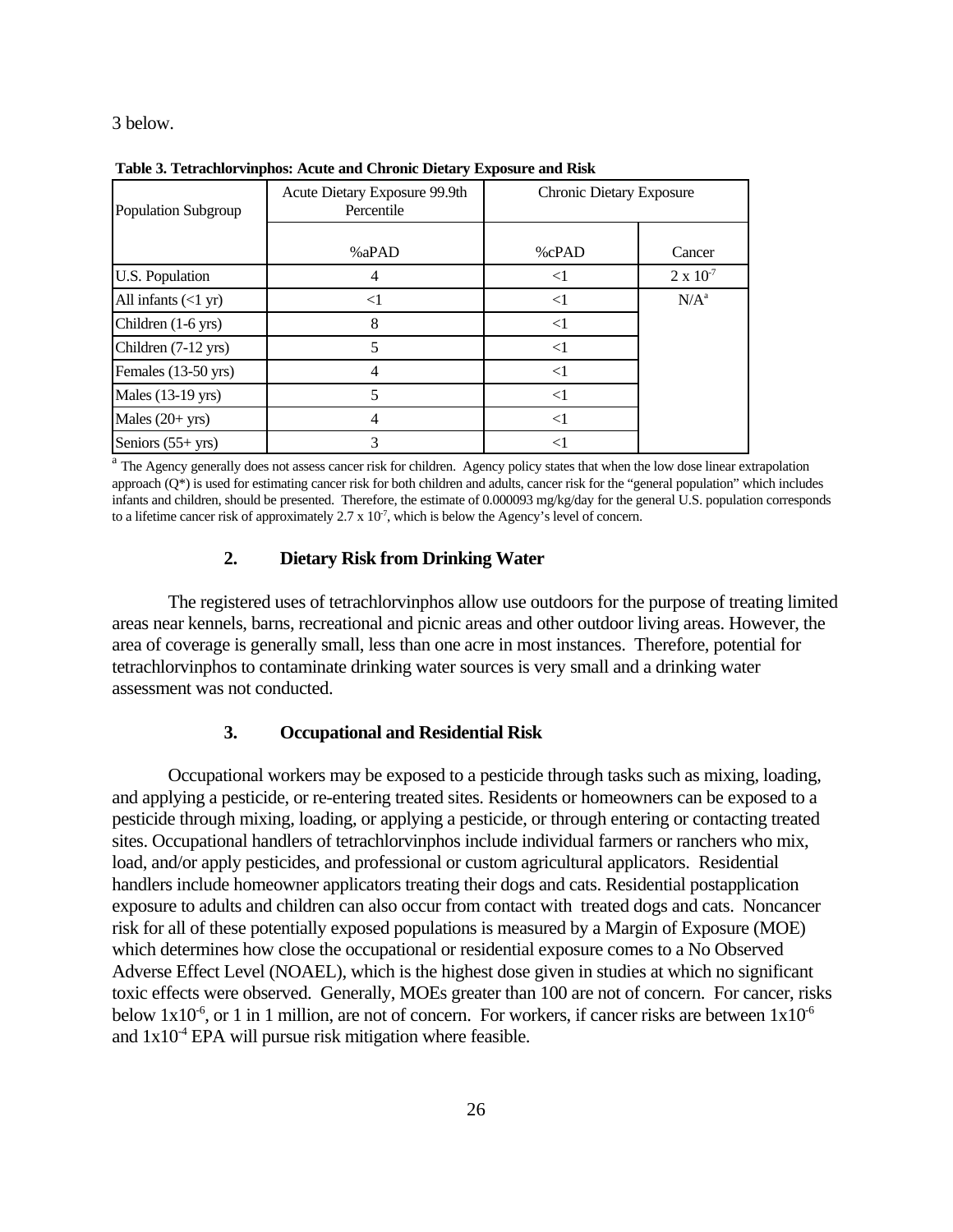#### **a. Toxicity**

The toxicity of tetrachlorvinphos is integral to assessing the occupational and residential risk. All risk calculations are based on the most current toxicity information available for tetrachlorvinphos. The toxicological endpoints and other factors used in the occupational and residential risk assessments for tetrachlorvinphos are listed below.

| <b>Assessment</b>    | Dose                        | <b>Endpoint</b>                                       | <b>Study</b>          | <b>Absorption</b><br><b>Factor</b> |
|----------------------|-----------------------------|-------------------------------------------------------|-----------------------|------------------------------------|
| Short-/Intermediate- | $NOAEL = 6.7$               | Plasma/RBC ChE Inhibition at 13                       | Subchronic Rat        | 9.6%                               |
| Term Dermal          | mg/kg/day                   | weeks $(LOAEL=142)$                                   | MRID 43371201         |                                    |
| Short-/Intermediate- | $NOAEL = 6.7$               | Plasma/RBC ChE Inhibition at 13                       | Subchronic Rat        | 100%                               |
| Term Inhalation      | mg/kg/day                   | weeks $(LOAEL=142)$                                   | MRID 43371201         |                                    |
| Cancer               | $Q^* = 1.83 \times 10^{-3}$ | Based on adenomas/carcinomas<br>and pheochromocytomas | Mouse Carcinogenicity | N/A                                |

**Table 3a. Summary of Toxicological Endpoints and Other Factors Used in the Human Occupational and Residential Risk Assessment for Tetrachlorvinphos** 

Tetrachlorvinphos has relatively low acute toxicity in rats via the oral and inhalation routes, and low acute toxicity via the dermal route in rabbits. Based on studies conducted in guinea pigs, it is considered to be a dermal sensitizer.

|  | Table 3b. Acute Toxicity Profile for Occupational Exposure for Tetrachlorvinphos |
|--|----------------------------------------------------------------------------------|
|  |                                                                                  |

| Route of Exposure | <b>MRID</b><br>No.   | <b>Results</b>                                     | <b>Toxicity Category</b> |
|-------------------|----------------------|----------------------------------------------------|--------------------------|
| Oral              | 41222504             | $LD_{50} =$<br>1480 mg/kg (M)<br>465-965 mg/kg (F) | Ш                        |
| Dermal            | 41222505             | $LD_{50} > 2000$ mg/kg                             | Ш                        |
| <b>Inhalation</b> | 00138933             | $LC50 > 3.61$ mg/L                                 | IV                       |
| Eye Irritation    | 41222506             | moderate                                           | Ш                        |
| Dermal Irritation | 41222507             | slight                                             | IV                       |
| Dermal Sensitizer | 41377902<br>42981001 | sensitizer                                         |                          |

#### **b. Exposure**

#### **1) Occupational Exposure**

Based on use patterns summarized above, EPA has identified the following major exposure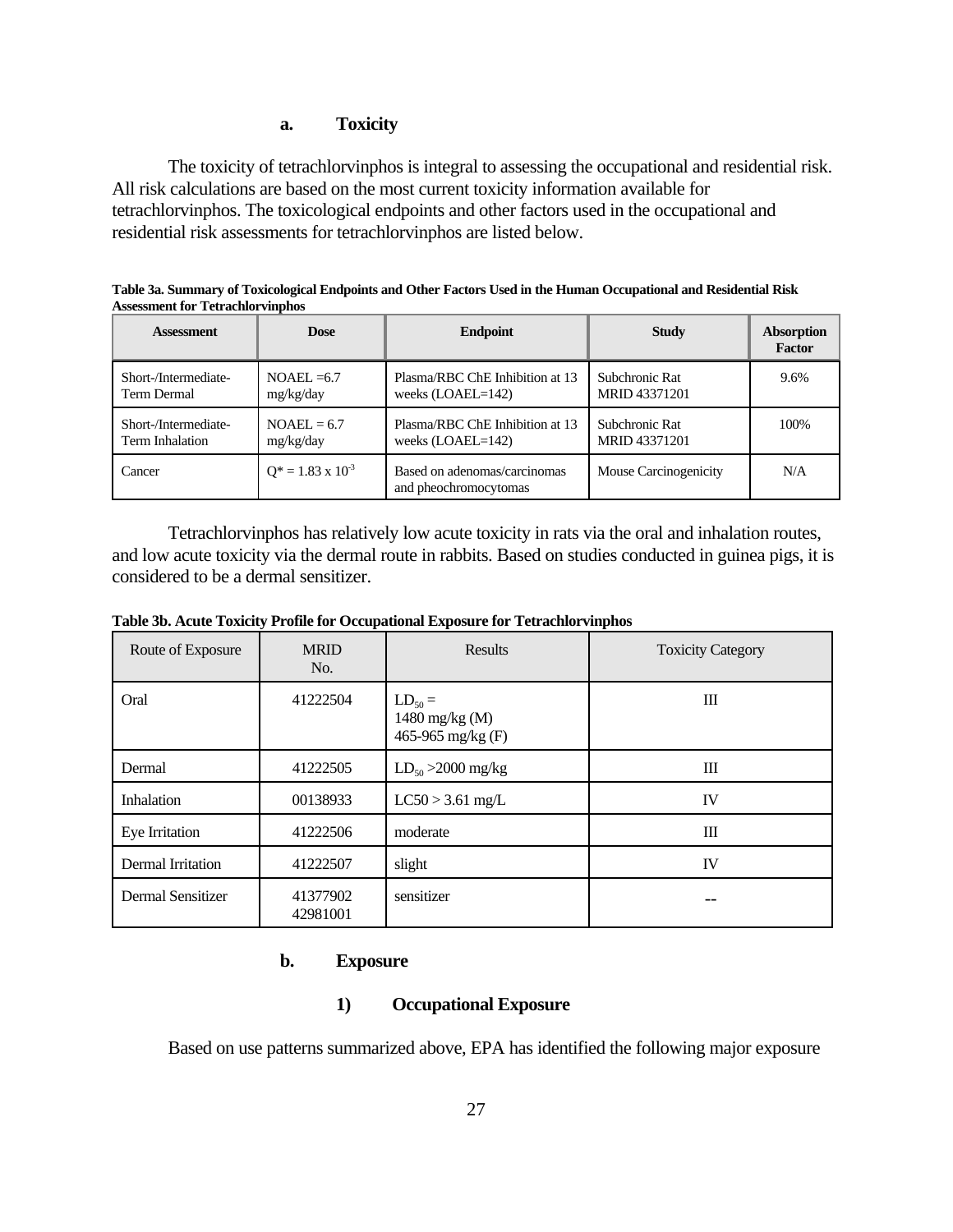scenarios for workers who handle (mix, load, or apply) tetrachlorvinphos:

- mixing/loading emulsifiable concentrates for high pressure handwand applications on livestock or livestock premises,
- mixing/loading emulsifiable concentrates for groundboom applications in broiler facilities,
- mixing/loading emulsifiable concentrates for cattle backrubber applications for livestock,
- mixing/loading wettable powders for high pressure handwand applications on livestock or livestock premises,
- mixing/loading wettabe powders for groundboom applications broiler facilities,
- mixing/loading wettable powders for paint-on fly control in poultry premises,
- mixing/loading wettable powders for dusting applications for livestock and poultry,
- applying with high pressure handwand on poultry and poultry premises,
- applying with groundboom in broiler facilities,
- mixing /loading/applying wettable powder with a low pressure handwand on poultry and poultry premises,
- mixing/loading/applying emulsifiable concentrate with a low pressure handwand on poultry and poultry premises,
- mixing/loading/applying with a backpack on poultry and poultry premises,
- mixing/loading/applying for paint-on application, undiluted emulsifiable concentrate for poultry premises,
- mixing/loading/applying for paint-on application, wettable powder for slurry paint-on for poultry premises.
- mixing/loading/ applying backrubbers for cattle.
- applying ear tags, feed-through pellets, and mineral blocks to livestock or livestock premises.

The risk assessment for tetrachlorvinphos addressed all elements of the poultry industry which included egg (also referred to as layer) and broiler production. These entities are very distinct from one another in cultural practices so the risks for each use were assessed separately. The Agency also estimated risks associated with beef cattle and dairy production. The uses for tetrachlorvinphos are similar for beef and dairy cattle; therefore, the two uses were grouped together for risk assessment purposes. Use patterns, application methods, and the range of application rates were derived from current labeling and Agency analysis.

One chemical-specific handler exposure study was submitted in support of the reregistration of tetrachlorvinphos in which separate mixer, loader, and applicator exposures were quantified during application of a wettable powder and liquid formulations in poultry houses (MRID 426223-01). These chemical-specific data were in the same range of exposures as those from the Pesticide Handlers Exposure Database (PHED), the database the Agency routinely uses for handler risk assessments when there is no chemical-specific study data available. In the current risk assessment (J. Dawson, March 28, 2002), only the results based on PHED data are summarized because they are similar to results using the chemical specific study, and PHED is a more robust database. Data were available to identify the typical and maximum application rates in poultry, beef cattle and dairy production. These bounding estimates were used for the cancer risk assessment.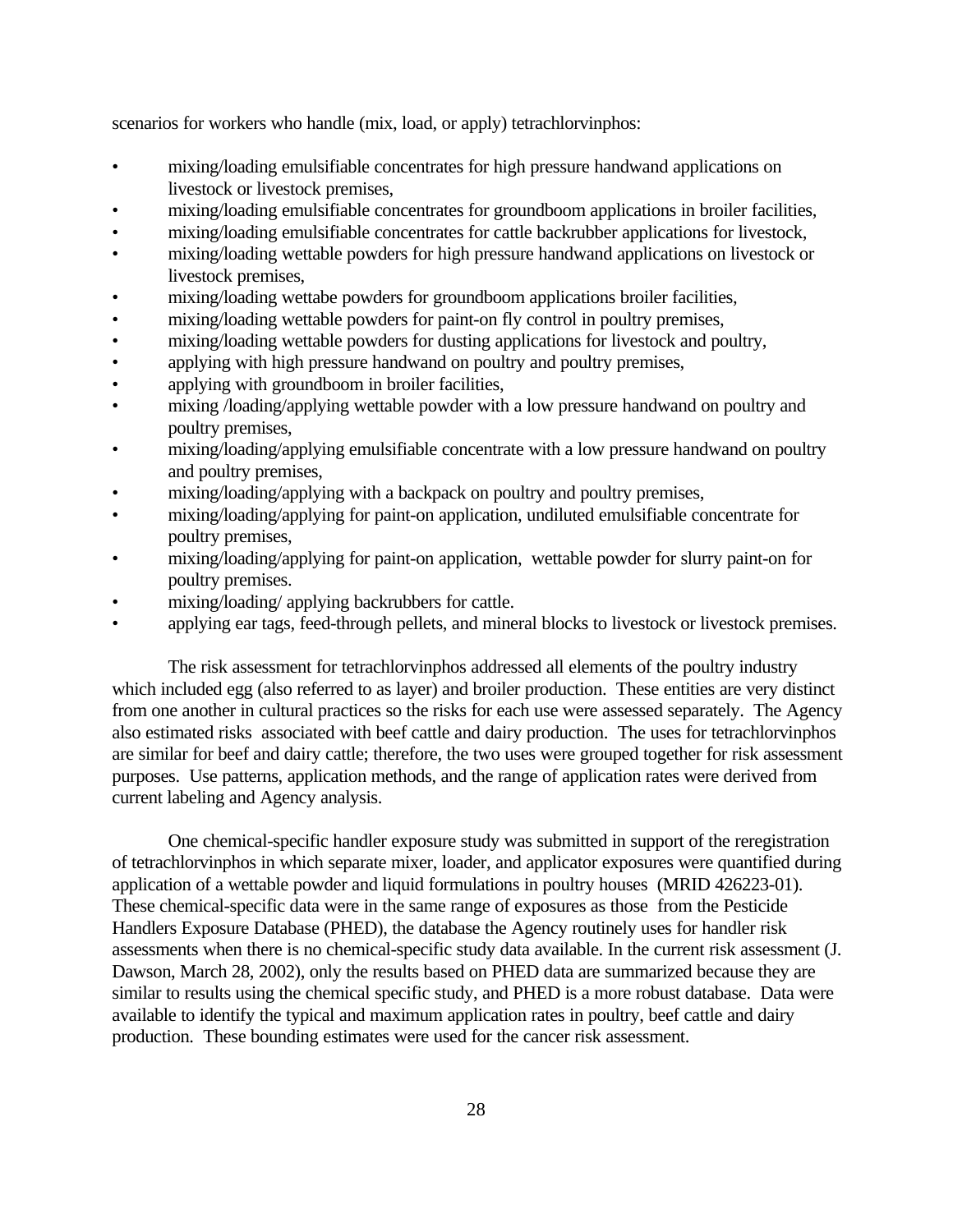#### Tetrachlorvinphos Exposures Associated With Egg Production

Tetrachlorvinphos is used predominantly in egg production for control of northern fowl mite and to control flies and darkling beetles with direct treatment of birds and chicken litter and/or premises. There are various methods to apply tetrachlorvinphos in egg production. Liquid applications involve the use of handheld equipment, such as low pressure handwands, backpack sprayers, and high pressure handwands for direct treatment on birds or poultry premises. Dust applications involve power dusters, dust boxes, plungers, and shaker cans on birds and premises. Paint-on techniques are also used for fly control in poultry premises.

Application rates specified on tetrachlorvinphos labels for the different methods in egg production are 0.0218 - 0.0436 lb ai/100 birds (liquid applications), 0.01- 0.24 lb ai/gal (paint-on), 0.078 lb ai/50 birds or  $0.078 - 0.030$  lb ai/100 ft<sup>2</sup> (dust application).

Special care should be given when interpreting the results which have been calculated for the paint-on uses because data have been bridged to these scenarios. Preparation of the paint slurry solutions from wettable powders has been addressed using wettable powder mixer/loader data where a bag of material is typically loaded into a nurse tank and mechanically agitated. In slurry prep, material is usually added to a bucket/hopper where the user is in closer proximity and agitation is done by hand. Also, the painting element of this use pattern was assessed with data generated using typical indoor paint products. In fly-control paint-on applications, the viscosity of the slurries applied tends to be thicker and the active ingredient concentrations are typically much higher. When applying the paint-on, the aesthetics of the end result are not important. Therefore, less care is taken during the application process.

Likewise, there are several different application techniques could be used to apply dust materials including shaker cans, rotary dusters, power dusters, and plungers. The only exposure scenario that has been included in this assessment is for mixing/loading operations. No dust application scenarios have been included due to lack of data (e.g., no data are available for power, plunger, or rotary dusters). It is difficult to estimate what the exposures associated with use of these kinds of equipment might be. However, the Agency readily believes that there would be measurable, and likely, substantial exposure.

#### Tetrachlorvinphos Exposures Associated With Broiler Production

Tetrachlorvinphos is used predominantly in broiler production for control of flies and other pests. Uses associated with broiler production involve direct application to the floors/litter within a broiler house and also as a paint-on for fly control. Applications occur with handheld equipment for spot treatments, with groundboom type equipment for larger areas  $(100,000 \text{ ft}^2)$ , and paint-on methods to poultry structures.

Rates specified on tetrachlorvinphos labels for use in broiler production are 0.1 lb. ai/1000 ft<sup>2</sup>  $-0.333$  ai/1000 ft<sup>2</sup> for both handheld and groundboom equipment. Risks were calculated using PHED data and one chemical specific study (MRID 426223-01). Again, as mentioned above, only the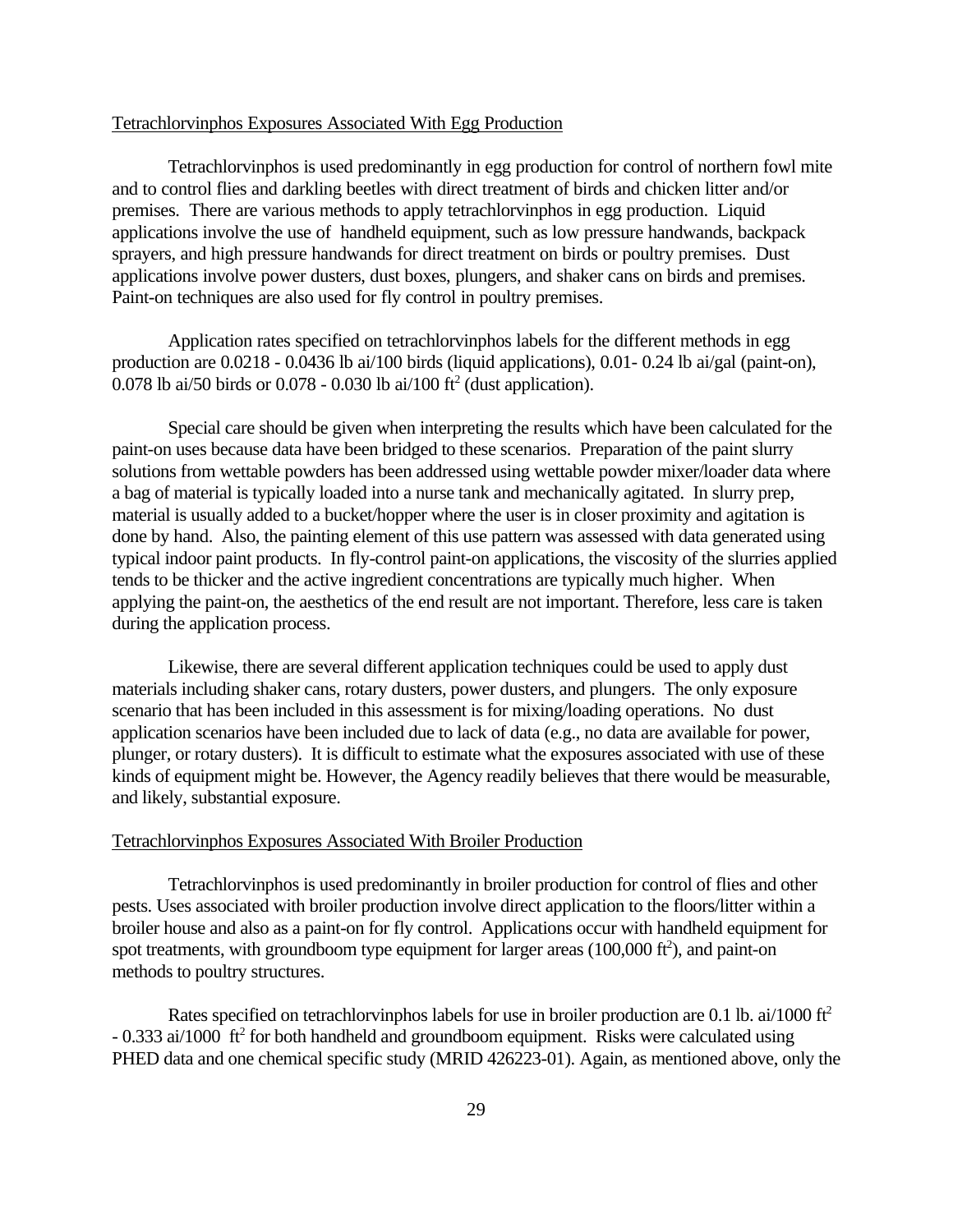results based on PHED data are summarized because they are similar to results of the chemical specific study. Paint-on and dust uses are expected to be similar to those described above for egg production.

#### Tetrachlorvinphos Exposures Associated With Cattle and Dairy Production

Tetrachlorvinphos is used predominantly for fly control in the cattle industry. The following uses exist for cattle: ear tags, mineral blocks, dust/dust bags, feed-through (oral larvicide) pellets, and backrubbers. The Agency does not have exposure data specific to ear tag, mineral block, and pellet uses, but considers these scenarios to have low potential for significant worker exposure if basic protective measures such as gloves are used.

The Agency quantitatively calculated the risks associated with the use of dust/dust bags and backrubbers in this assessment. Dust exposures are expected to be similar to the loading scenario described above for egg production. The dust scenario for egg production involves loading dusting equipment (power dusters, hand dusters, and plungers), which EPA considered equivalent to loading a dust bag. Therefore, the loader exposure values for egg production adequately represent uses in the cattle industry. The other use that was considered, cattle backrubbers, are charged with a liquid and hung in areas such as feedlots, loafing sheds, corrals, and entries to dairy facilities where cattle can contact the devices. The use of backrubbers involves mixing a solution to charge the device (concentration = 2 lb ai/25 gallons) then placing the device in an appropriate location. Data for mixers and loaders with liquids from PHED were used to calculate risks for mixing the solution and loading into a backrubber. No data were available for quantifying exposures that would be associated with placing the device. In comparison to mixing the solution and loading it into the backrubber, exposures to handlers placing the device could be significant.

Occupational handler exposure assessments are conducted by the Agency using different levels of personal protection. The Agency typically evaluates all exposures with minimal protection and then adds additional protective measures using a tiered approach to obtain an appropriate MOE or cancer risk level (i.e., going from minimal to maximum levels of protection). The lowest tier is represented by the baseline exposure scenario, followed by, if required (i.e., MOEs are less than 100), increasing levels of risk mitigation (personal protective equipment (PPE) and engineering controls). The levels of protection that formed the basis for calculations of dermal and inhalation exposure from tetrachlorvinphos activities include:

| Baseline:    | Long-sleeved shirt and long pants, shoes and socks.       |
|--------------|-----------------------------------------------------------|
| Minimum PPE: | Baseline $+$ gloves (single layer clothing, gloves and no |
|              | respirator)                                               |
| Maximum PPE: | Baseline + double layer clothing + chemical resistant     |
|              | $gloves + dust/mist respirator$                           |

#### Post Application Exposure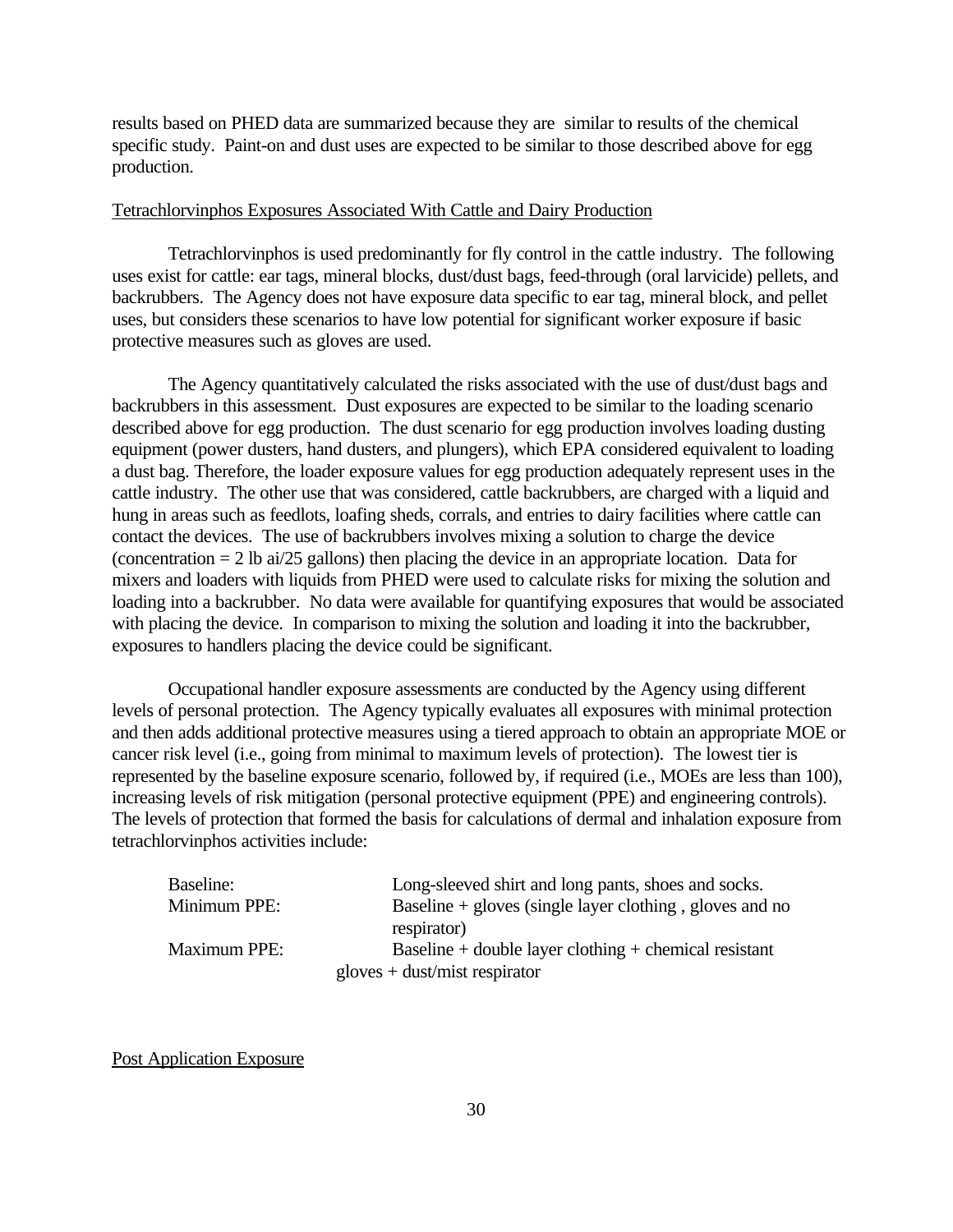Supported tetrachlorvinphos uses are not expected to result in significant occupational post application exposures. Therefore, an occupational post-application exposure and risk assessment was not performed.

The Agency has considered the potential post-application exposure arising from re-entering indoor premises, such as poultry houses. Given the nature of activities performed in a poultry house, such as visually checking the condition of caged birds, as well as feeding, and watering, contact of treated surfaces should be minimal. Tetrachlorvinphos can also be used as a feed-through. Given the mechanized systems for feed delivery in most feed-lots and the nature of manure removal, the Agency concludes that post-application exposure is minimal.

All occupational tetrachlorvinphos exposures were considered to be either short-(i.e., 1-30 days) or intermediate-term (i.e., 30 days to several months) in nature. Based on the registered use pattern, no chronic exposures are thought to exist for tetrachlorvinphos.

#### **2) Residential Exposure**

For homeowner handler exposure assessments, the Agency does not believe a tiered mitigation approach like that used for assessing occupational handler risk is appropriate. Homeowners often lack access to personal protective equipment (PPE) and also do not possess expertise in the proper use of PPE. As a result, homeowner handler assessments are completed using a single scenario assuming that short-sleeved shirts and short pants are worn (i.e., common homeowner attire during the pesticide application season).

Residential exposure assessments for tetrachlorvinphos were conducted using the Agency's residential SOPs combined with chemical specific data provided by the registrant. Only short-term exposures were assessed, as the Agency does not believe homeowners who apply tetrachlorvinphos will be exposed for more than 30 days, although it should be noted that the same toxicity endpoint was selected for both short and intermediate term exposures. The Agency feels it is unlikely that a homeowner would be exposed to a product for more than 180 days based on the use pattern and the variety of other products on the market. The exposure scenarios included use of pet dips and application of pet collars, powders, aerosol sprays, and pump sprays. No postapplication exposure is calculated for treated indoor surfaces or turf, because tetrachlorvinphos is only registered for pet and pet bedding applications (i.e., not general area or crack and crevice). However, post application exposure for contact with pets was estimated.

The revised residential risk assessment (S. Hanley, October 25, 1999) was updated to include revisions to the residential SOPs (S. Hanley, June 8, 2001). The residential risk assessment was further revised to include handler and post application data submitted by Hartz Mountain Corporation (S. Hanley, February 4, 2002). These new studies incorporated label changes submitted by the registrant, and provided handler data for dips and powders; and dislodgeable fur residue data for aerosol, powder, and pump spray scenarios to assess post- application exposure from contact with treated pets. The studies were sufficient in scientific quality to refine the assessment. Hartz did not provide new data to assess post-application risks for dip and collar scenarios since the previous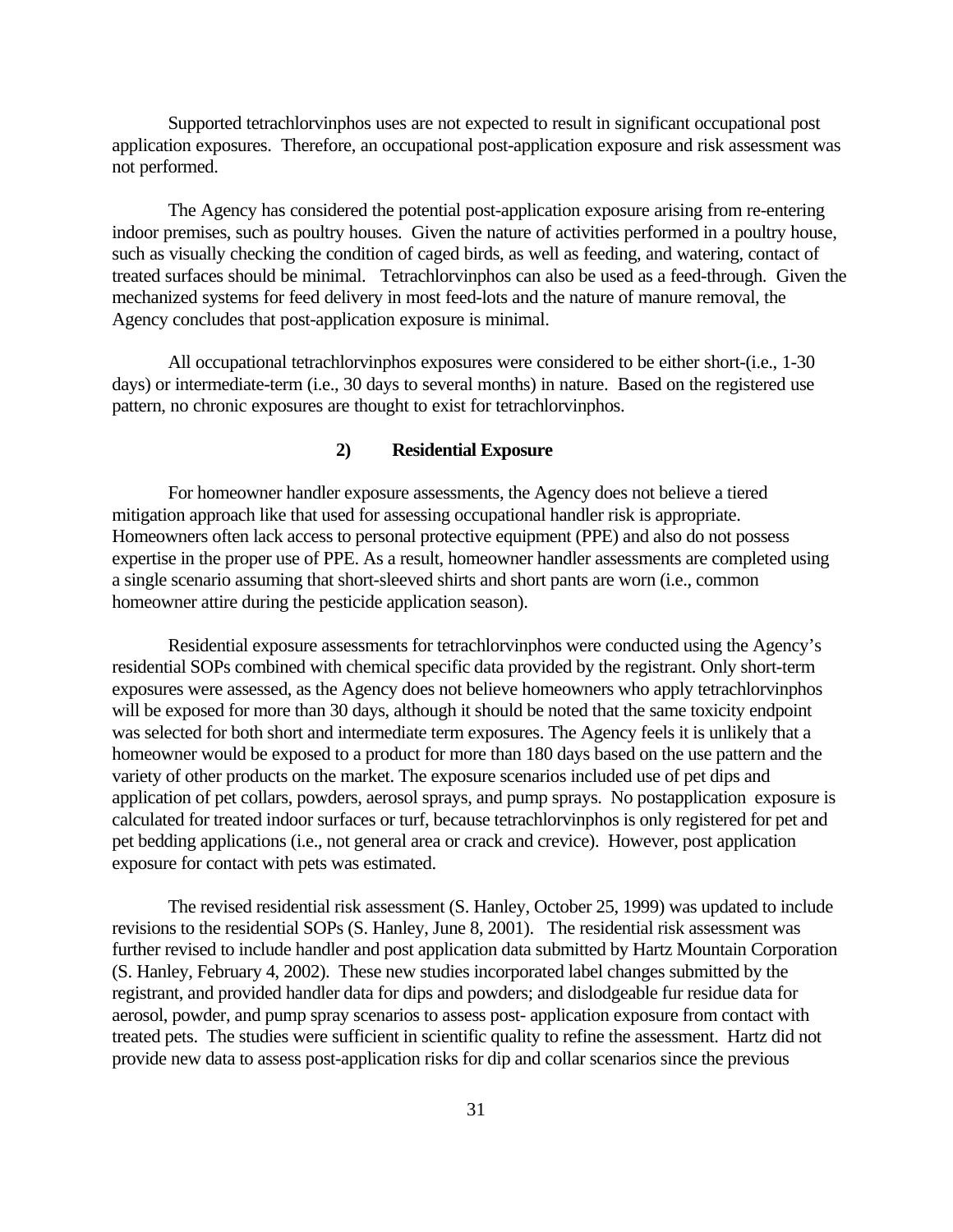assessment indicated these risks were not of concern. The residential risk assessment was again updated (S. Hanley, April 1, 2002) to incorporate the recalculation of the short and intermediate term endpoint.

The pet dip data used in the 1999 assessment were considered to be of low quality due to the methodology used. The new postapplication exposure data for aerosol, powder, and pump sprays are of much higher quality, and show results in the same range as the data used in the 1999 postapplication assessment for the dip use. This indicates that the low quality of the dip data will not result in an underestimate of exposure and risk from this scenario. Accordingly, the 1999 data for pet dips have been used in the current assessment to evaluate post application risks from this use.

Three products registered for use on livestock and poultry also include directions for limited outdoor use as premise sprays for fleas, ticks, chiggers, and mites, around kennels, yards, campgrounds, and parks, and along foot paths and roadways leading to such areas. Two of these are restricted-use products. Labeling directions are intended to limit applications to spot treatments in border areas, potentially frequented by people, as opposed to broadcast use over large areas. As such, EPA believes there is minimal potential for significant residential exposure; therefore, a residential risk assessment for outdoor uses has not been conducted.

#### **c. Occupational & Residential Handler Risk Summary**

#### **1) Occupational Handler Risk**

#### Poultry Production

Risks for most exposure scenarios in egg and broiler production were not of concern at baseline clothing or with additional PPE (see table 4 below). There are two scenarios for which risks are above the level of concern, even at the maximum level of protection considered feasible: mixers, loaders, and applicators have MOEs ranging from 14 to 80 for handling wettable powder using a low pressure handwand; and, MOEs range from 7 to 55 for paint-on application of the EC formulation. Cancer risks are above the Agency's level of concern for both paint-on EC and low pressure WP scenarios with estimates ranging from 2.1 x  $10^{-6}$  to 5.7 x  $10^{-6}$ . Cancer risks for all other scenarios are in the range of  $10^9$  to  $10^7$ , which is below the Agency's level of concern.

#### Cattle Production

As mentioned above (part b), no data are available to assess the exposures for ear tag, mineral block, and pellet uses. However, risks from these scenarios are not of concern because handling of these materials are low and likelihood of high exposure is minimal if gloves are used. For dust applications, the risk are expected to be similar to those assessed for poultry, for both mixers, loaders and applicators. Estimated mixer/loader risks for dust are below the level of concern, with MOEs of 197 - 504. But no data are available for applicators who apply dust to cattle. For cattle backrubbers, estimated mixer/loader MOEs range from 421-821 at the baseline clothing scenario; cancer risks are in the  $10<sup>7</sup>$  range. EPA does not have data to assess workers hanging backrubber devices in cattle lots but expects exposures to be significant for this activity. Therefore, additional protective equipment such as double layer clothes and gloves will be needed for workers handling backrubber devices.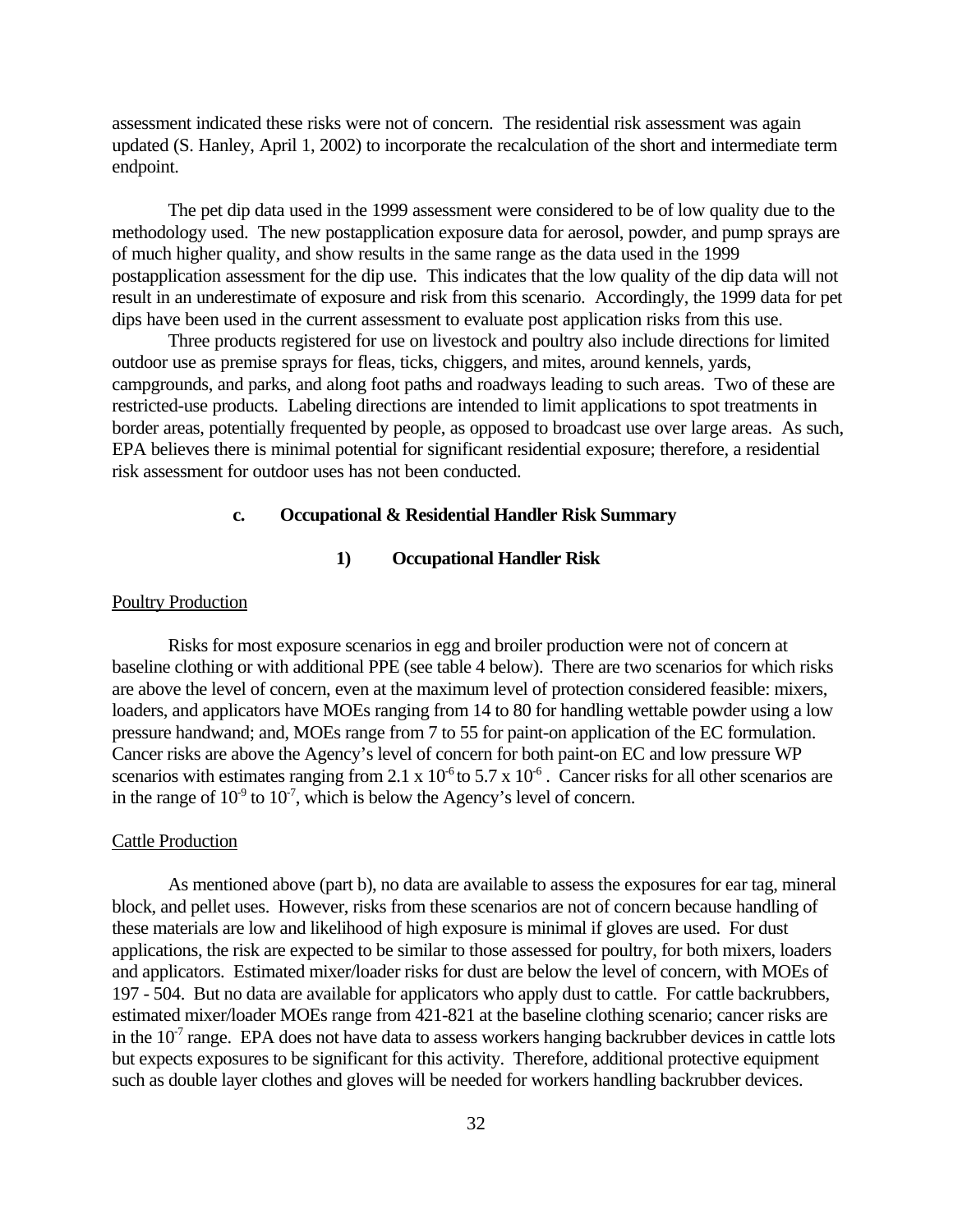|                           |                                |                                                                                                | Non-Cancer           |            |                      | Cancer                                 |  |
|---------------------------|--------------------------------|------------------------------------------------------------------------------------------------|----------------------|------------|----------------------|----------------------------------------|--|
| Poultry Type              | Scenario/Formulation           | <b>Application Rate</b>                                                                        | Minimum Required PPE | <b>MOE</b> | Minimum Required PPE | <b>Risk</b>                            |  |
| <b>Egg Production</b>     |                                |                                                                                                | <b>MIXER/LOADER</b>  |            |                      |                                        |  |
|                           | High pressure handwand/EC      | 0.0218 - 0.0436 lb ai/100 birds                                                                | <b>Baseline</b>      | 193-386    | <b>Baseline</b>      | $4.4 - 8.3 \times 10^{-7}$             |  |
|                           | High pressure handwand/WP      | 0.0417 lb ai/100 birds                                                                         | <b>Baseline</b>      | 141        | Minimum PPE          | $1.8 \times 10^{-7}$                   |  |
|                           | Paint-On/WP                    | $0.01$ to $0.24$ lb ai/gal                                                                     | <b>Baseline</b>      | 2458-58995 | <b>Baseline</b>      | $2.8 \times 10^{-9}$ - 6.8 x $10^{-8}$ |  |
|                           | Dusting/ $WP1$                 | 0.078 lb ai/50 bird or $100 \text{ ft}^2$                                                      | Minimum PPE          | 252-504    | Minimum PPE          | $3.3 - 6.7 \times 10^{-7}$             |  |
|                           |                                | 0.03 lb ai/100 ft <sup>2</sup>                                                                 | <b>Baseline</b>      | 197        | <b>Baseline</b>      | $8.5 \times 10^{-7}$                   |  |
|                           | <b>MIXER/LOADER/APPLICATOR</b> |                                                                                                |                      |            |                      |                                        |  |
|                           | Low pressure handwand/EC       | 0.0218-0.0436 lb ai/100 birds                                                                  | Minimum PPE          | 756-1512   | Minimum PPE          | $1.1 - 2.2 \times 10^{-7}$             |  |
|                           | Low pressure handwand/WP       | 0.0417 lb ai/100 birds                                                                         | Maximum              | 80         | Maximum              | $2.1 \times 10^{-6}$                   |  |
|                           | Backpack                       | 0.0218 - 0.0436 lb ai/100 birds                                                                | Minimum PPE          | 200-400    | Minimum PPE esp.     | $4.2 - 8.4 10^{-7}$                    |  |
|                           | Paint-On/EC (undiluted)        | 2 lb ai/gal                                                                                    | Maximum              | 55         | Maximum              | $3.0 \times 10^{6}$                    |  |
|                           | Paint-On/WP (Slurry)           | $0.01$ lb ai/gal                                                                               | <b>Baseline</b>      | 1340       | <b>Baseline</b>      | $1.3 \times 10^{-7}$                   |  |
|                           |                                | $0.24$ lb ai/gal                                                                               | Minimum PPE          | 382        | Minimum PPE          | $4.4 \times 10^{-7}$                   |  |
|                           | <b>APPLICATOR</b>              |                                                                                                |                      |            |                      |                                        |  |
|                           | High pressure handwand         | 0.0218 - 0.0436 lb ai/100 birds                                                                | <b>Baseline</b>      | 214-428    | <b>Baseline</b>      | 3.9 - 7.8 x $10^{-7}$                  |  |
| <b>Broiler Production</b> | <b>MIXER/LOADER</b>            |                                                                                                |                      |            |                      |                                        |  |
|                           | High pressure handwand/EC      | $0.333 - 0.696$ lb ai/1000ft <sup>2</sup><br>[typical = $0.10$ lb ai/ $1000$ ft <sup>2</sup> ] | <b>Baseline</b>      | 121-841    | <b>Baseline</b>      | $2.0 \times 10^{-7}$                   |  |
|                           | High pressure handwand/WP      | 0.333 lb ai/1000ft <sup>2</sup> [typ = 0.10]                                                   | <b>Baseline</b>      | 177-590    | <b>Baseline</b>      | $2.8 \times 10^{-7}$                   |  |
|                           | Groundboom/EC                  | $0.333 - 0.696$ lb ai/1000ft <sup>2</sup><br>[typical = $0.10$ lb ai/1000ft <sup>2</sup> ]     | Minimum PPE          | 1981-4141  | <b>Baseline</b>      | $1.0 \times 10^{-6}$                   |  |
|                           |                                |                                                                                                | <b>Baseline</b>      | 168        |                      |                                        |  |
| <b>Broiler Production</b> | Groundboom/WP                  | 0.333 lb ai/1000ft <sup>2</sup><br>[typical = $0.10$ lb ai/ $1000 \text{ft}^2$ ]               | Minimum PPE          | 236        | Minimum PPE          | $2.1 \times 10^{-7}$                   |  |
|                           |                                |                                                                                                | <b>Baseline</b>      | 118        |                      |                                        |  |
|                           | MIXER/LOADER/APPLICATOR        |                                                                                                |                      |            |                      |                                        |  |
|                           | Low pressure handwand/EC       | 0.333 - 0.696 lb ai/1000ft <sup>2</sup><br>[typical = $0.10$ lb ai/ $1000 \text{ft}^2$ ]       | Minimum PPE          | 474-3296   | Minimum PPE          | $5.1 \times 10^{-8}$                   |  |
|                           | Low pressure handwand/WP       | $0.333$ lb ai/1000ft <sup>2</sup>                                                              | Maximum              | 100        | Minimum PPE          | $7.5 \times 10^{-7}$                   |  |
|                           |                                | [typical = $0.10$ lb ai/ $1000$ ft <sup>2</sup> ]                                              | Minimum PPE          | 122        |                      |                                        |  |

#### **Table 4. Summary of Occupational Handler Risks in Poultry Production**.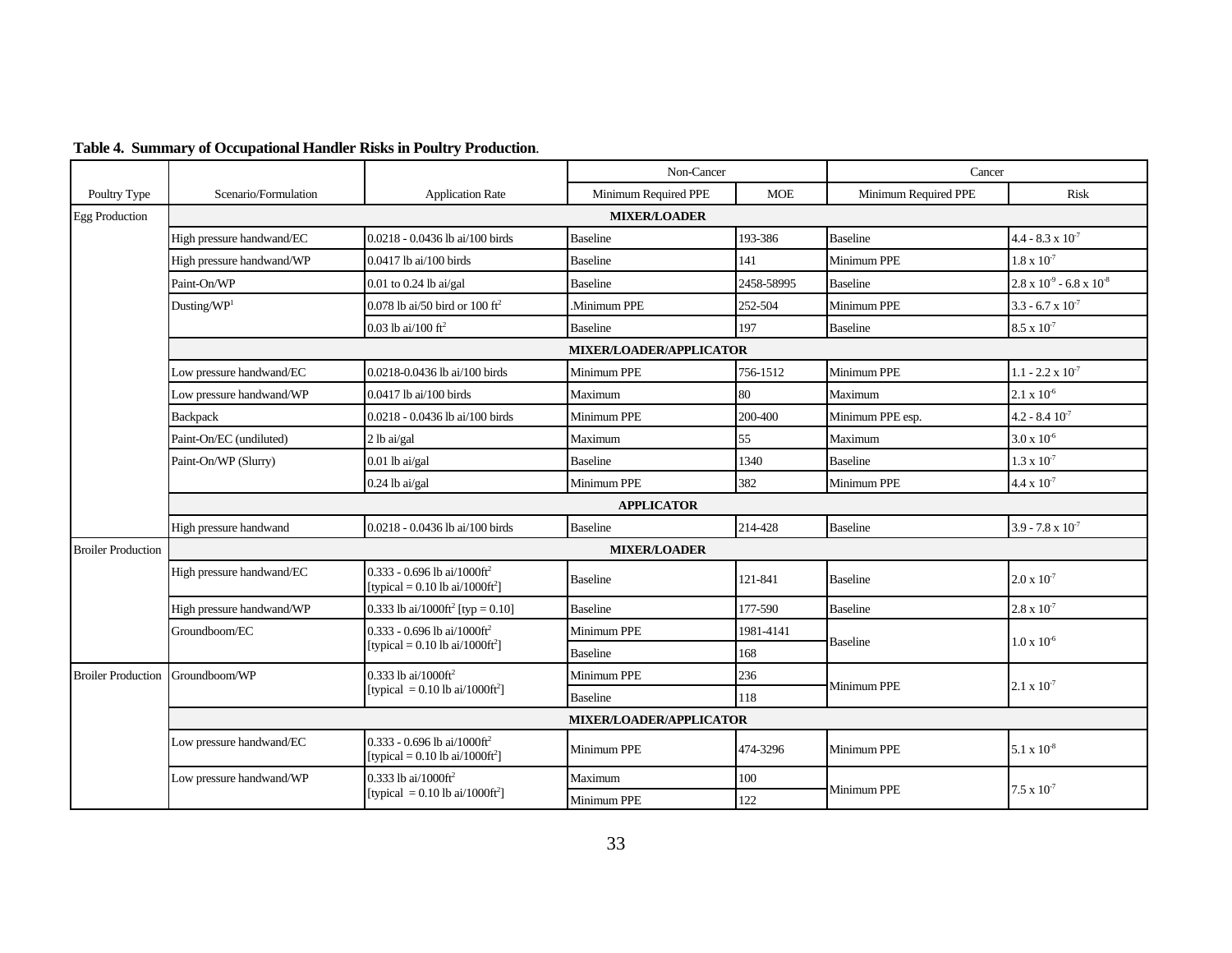| Table 4. Summary of Occupational Handler Risks in Poultry Production. |  |  |  |  |  |  |
|-----------------------------------------------------------------------|--|--|--|--|--|--|
|-----------------------------------------------------------------------|--|--|--|--|--|--|

|                          |                        |                                                                                              | Non-Cancer           |            | Cancer               |                        |
|--------------------------|------------------------|----------------------------------------------------------------------------------------------|----------------------|------------|----------------------|------------------------|
| Poultry Type             | Scenario/Formulation   | <b>Application Rate</b>                                                                      | Minimum Required PPE | <b>MOE</b> | Minimum Required PPE | Risk                   |
|                          | Backpack               | 0.333 - 0.696 lb ai/1000ft <sup>2</sup><br>[typical = 0.10 lb ai/1000ft <sup>2</sup> ]       | <b>Minimum PPE</b>   | 125-871    | Minimum PPE          | $1.9 \times 10^{-7}$   |
|                          |                        |                                                                                              | <b>APPLICATOR</b>    |            |                      |                        |
|                          | High pressure handwand | 0.333 - 0.696 lb ai/1000ft <sup>2</sup><br>[typical = $0.10$ lb ai/ $1000$ ft <sup>2</sup> ] | <b>Baseline</b>      | 134-933    | <b>Baseline</b>      | $1.8 \times 10^{-7}$   |
|                          | Groundboom             | $0.333 - 0.696$ lb ai/1000ft <sup>2</sup><br>[typical = 0.10 lb ai/1000ft <sup>2</sup> ]     | <b>Baseline</b>      | 3240-22550 | <b>Baseline</b>      | $7.4 \times 10^{-9}$   |
| <b>Cattle Production</b> | <b>Backrubbers</b>     | 2 lb ai/25 gallons                                                                           | <b>Baseline</b>      | 421-821    | <b>Baseline</b>      | 2.0 to 4.0 x $10^{-6}$ |

<sup>1</sup>No Data are available for dust application scenarios, but EPA expects measurable, substantial exposure.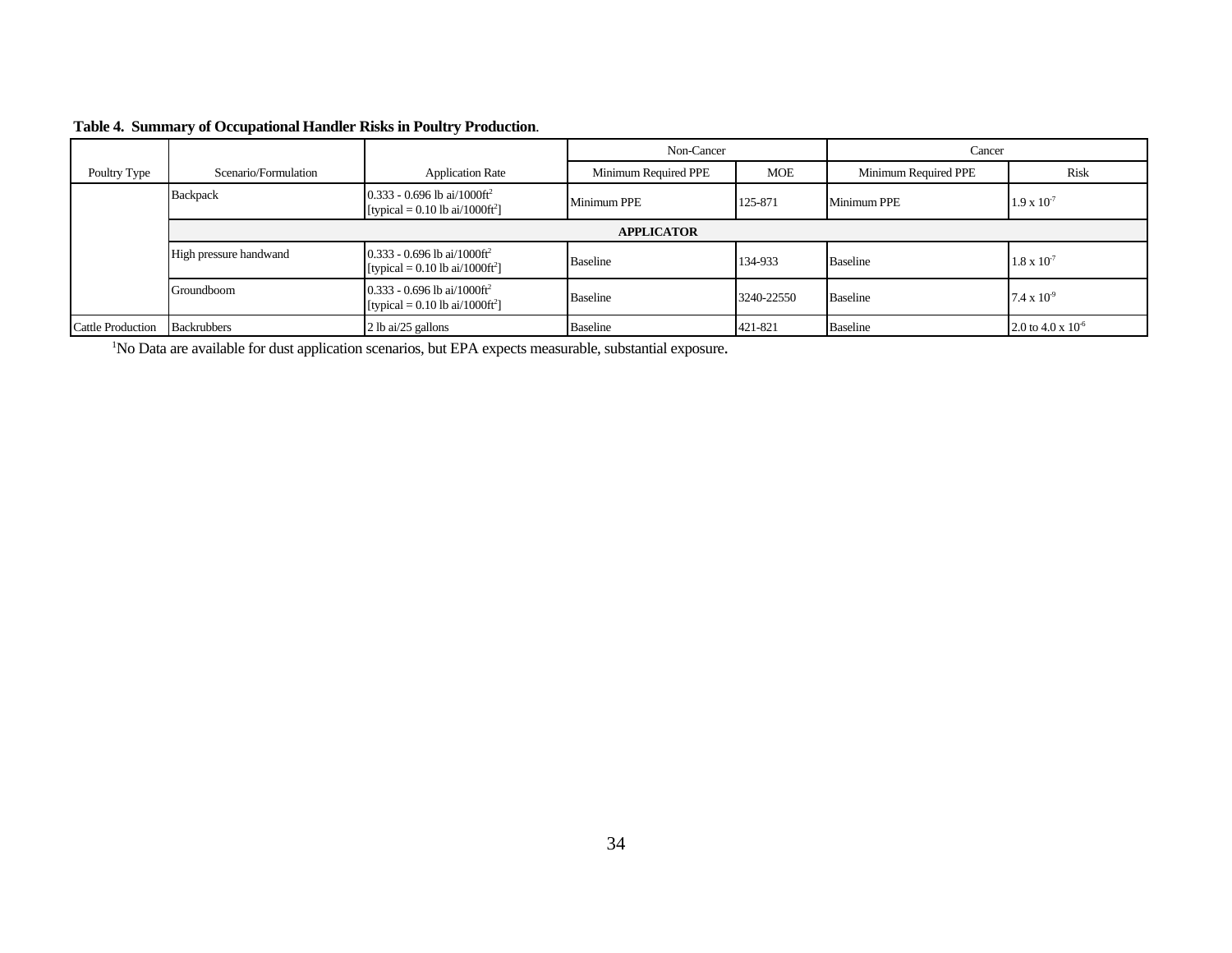#### **2) Post application Risk**

Supported tetrachlorvinphos uses are not expected to result in significant occupational post application exposures. Therefore, an occupational post application exposure and risk assessment was not performed.

#### **3) Horses**

EPA is concerned with tetrachlorvinphos feed-through products used in horses. EPA has data from multiple sources that show tetrachlorvinphos feed-through products decrease cholinesterase levels. EPA is therefore requesting the registrants add label statements to horse oral larvicides which state that the product is a chlolinesterase inhibitor, describe signs of cholinesterase inhibition in horses, caution against the use with other cholinesterase inhibiting compounds, and direct horse owners to consult a veterinarian before using products containing tetrachlorvinphos on debilitated, aged, pregnant or nursing animals.

Several comments were submitted during phase 5 associating reproduction problems in pregnant mares with use of tetrachlorvinphos feed-through products. The Agency does not have data from controlled studies to support a conclusion that such use leads to these problems. EPA notes that other organophoshates mostly used as equine anthelmentics (intestinal wormers) are regulated by the Food and Drug Administration (FDA). Generally, FDA requires reproductive toxicity studies for equine anthelmentics. However, in the absence of such data, products carry statements such as, "This product has not been tested in breeding animals." Therfore, EPA is requesting that tetrachlorvinphos feed-through labels state that testing in breeding horses has not been conducted.

#### **d. Residential (Homeowner) Risk Summary**

#### **1) Residential Handler Risk**

A total of four residential handler scenarios were identified: pet dip (sponge on and pour on); applying powders (dusting); applying ready-to-use pump sprayer and aerosol sprays; and applying a flea collar to pets. The target MOE is 100. The residential handler combined dermal and inhalation MOEs ranged between 240 and 26,000. Therefore, risks for residential handlers are not of concern. Based on the 2001 risk assessment which used high-end conservative assumptions with respect to the frequency of applications, cancer risks calculated for residential handlers were also below the Agency's level of concern for all pet uses (risks were in the range of  $2 \times 10^{-7}$  to  $9.3 \times 10^{-9}$ ).

|                |                               |          | Dermal + Inhal. Exposure |                          |
|----------------|-------------------------------|----------|--------------------------|--------------------------|
| Product        | $TCVP$ used <sup>a</sup> (lb) | $Dose^b$ | MOE <sup>c</sup>         | Cancer Risk <sup>d</sup> |
| Dip, Pour-On   | 0.015                         | 0.0013   | 5200                     | $9.3 \times 10^{-9}$     |
| Dip, Sponge-On | 0.0037                        | 0.0025   | 2700                     | $1.8 \times 10^{-8}$     |
| Spray, Aerosol | 0.00086                       | 0.00030  | 22000                    | $2.1 \times 10^{-9}$     |
| Spray, Pump    | 0.00066                       | 0.00026  | 26000                    | $1.9 \times 10^{-9}$     |

| <b>Table 5. Residential Handlers: Risk Concerns</b> |  |  |  |  |  |
|-----------------------------------------------------|--|--|--|--|--|
|-----------------------------------------------------|--|--|--|--|--|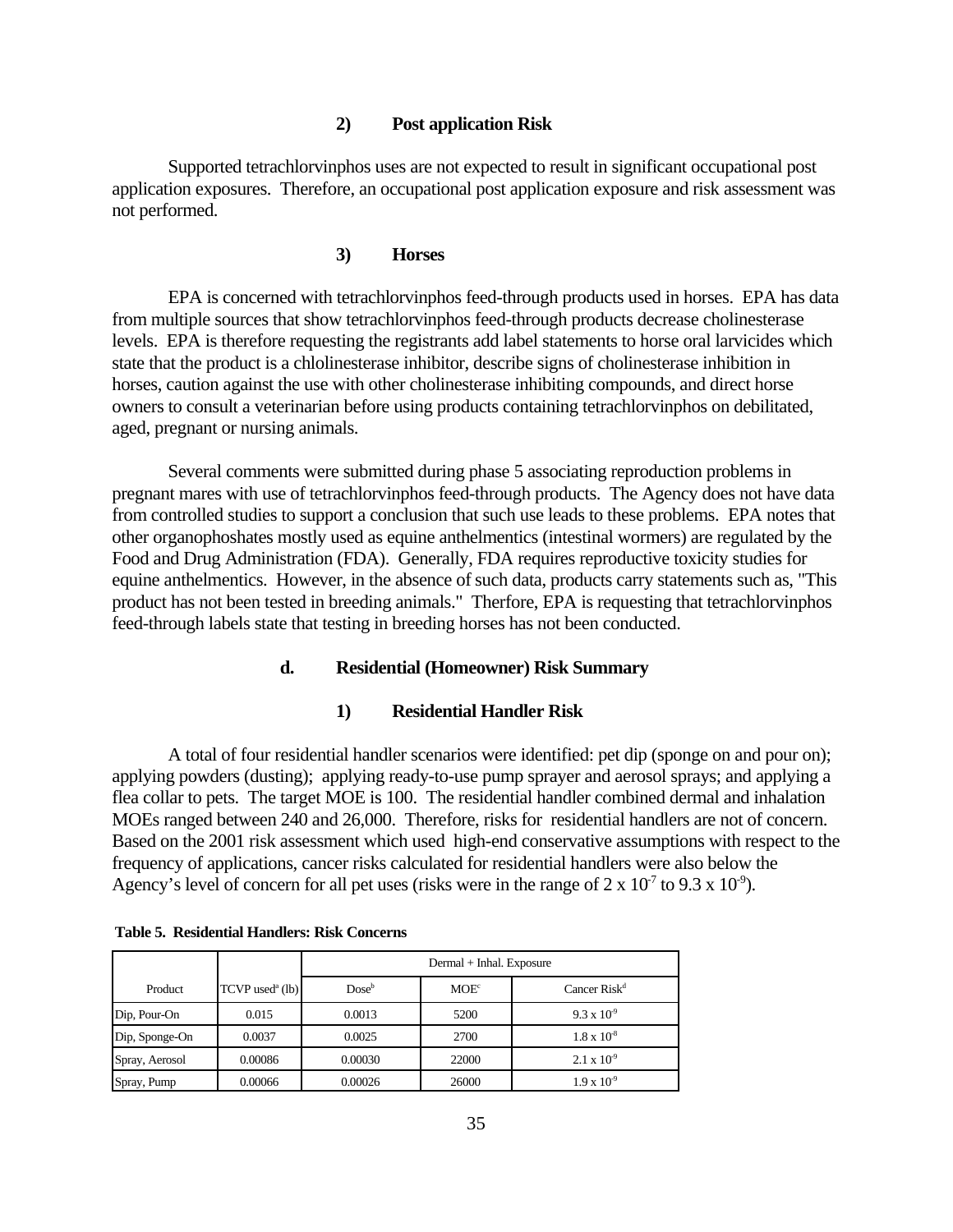**Table 5. Residential Handlers: Risk Concerns** 

|                   |                               |          | Dermal + Inhal. Exposure |                      |
|-------------------|-------------------------------|----------|--------------------------|----------------------|
| Product           | $TCVP$ used <sup>a</sup> (lb) | $Dose^b$ | MOE <sup>c</sup>         | Cancer $Risk^d$      |
| Powder            | 0.0018                        | 0.0027   | 2500                     | $1.9 \times 10^{-8}$ |
| $\text{Collar}^e$ | 0.011                         | 0.028    | 240                      | $2.0 \times 10^{-7}$ |

a TCVP used (lb); average value from handler study data [Dips and Powder] or Residential SOP's/label.

b Total Absorbed Dose (mg/kg/day) = Dermal Dose (mg/kg/day) + Inhalation Dose (mg/kg/day).

 $MOE = NOAEL (6.7 mg/kg/day) \div Total Does (mg/kg/day).$ c

d Cancer risks were calculated as follows: Total dose x  $(2 \text{ days}/365 \text{ days}) \times (50 \text{ yrs}/70 \text{ yrs}) \times 0.00183 \text{ (O,*)}$ 

e Collar weight is 33 g., and 14.55% TCVP (total ai/collar = 4.8 g)

#### **1) Residential Post Application Risk**

Since tetrachlorvinphos is used for direct pet and pet premise treatment in a residential environment, post application exposure is expected to occur. Some significant short-term residential exposure scenarios that have been identified include contact with treated pets, toddler dermal contact (such as a child hugging a dog), and toddler exposures resulting from hand-to-mouth activity following contact with treated pets.

Assessments were based on the revised residential SOPs and chemical-specific data from submitted studies. Post application exposure to residues from pet collars is considered to be insignificant when compared with exposure to other products. Because other, higher exposure uses were not of concern, an assessment for collars was not conducted. Toddler post application dermal risks were below the Agency's level of concern with MOEs ranging between 412 - 1804 for dermal exposure to pets following treatment with dips, powders, pump sprays, and aerosols. Risks were below the Agency's level of concern for toddler hand-to-mouth exposures for dips, powders, pump sprays, and aerosols (MOEs ranging between 267 - 809). Combined risks for dermal and hand-tomouth post-application exposures are below the Agency's level of concern for all scenarios (MOEs ranging between 130 and 560). Although postapplication risks were not determined for adults, toddler exposures represent the worst case due to typical mouthing behaviors and body weight and surface area considerations; therefore, the risk assessment for toddlers is protective of adults.

| Product        | Dermal Exposure and Risk | Hand-to-Mouth Exposure and Risk | Aggregate Exposure and Risk |
|----------------|--------------------------|---------------------------------|-----------------------------|
|                | <b>MOE</b>               | <b>MOE</b>                      | <b>MOE</b>                  |
| Dip            | 985                      | 447                             | 310                         |
| Spray, Pump    | 595                      | 267                             | 180                         |
| Spray, Aerosol | 412                      | 267                             | 130                         |
| Powder         | 1804                     | 809                             | 560                         |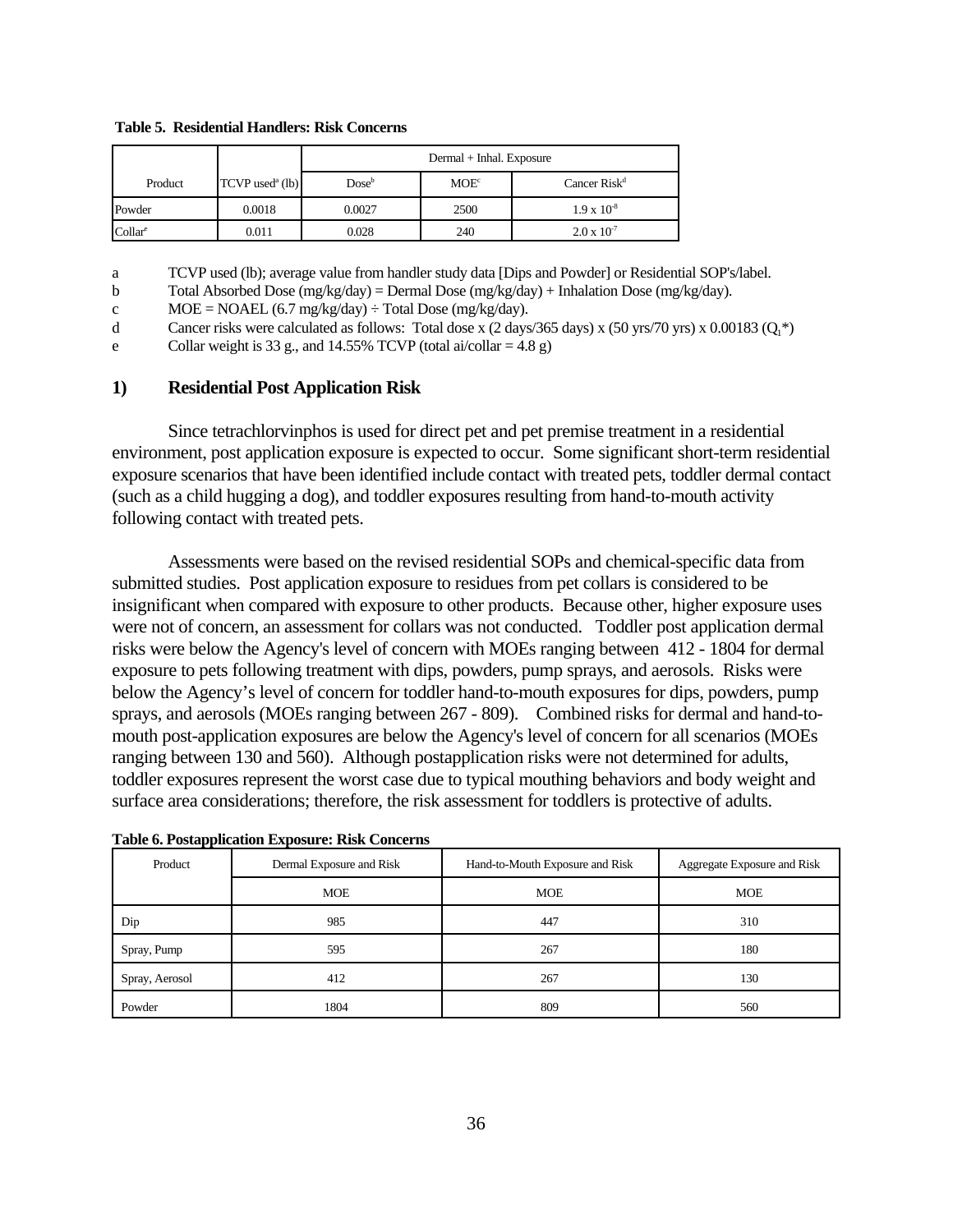## **4. Aggregate Risk**

An aggregate risk assessment combines risk from dietary exposure (food and drinking water routes) and residential exposure to a particular pesticide. For tetrachlorvinphos, three aggregate scenarios were considered: acute, short-term, chronic, and cancer.

Based on the supported use pattern for tetrachlorvinphos, no exposure is expected to occur through consumption of drinking water. Therefore, the acute aggregate assessment only considers dietary (food only) risk.

For short-term aggregate risk exposure to tetrchlorvinphos in food (chronic dietary exposure) and short-term residential exposures (handler and post-application) are combined. All identified residential exposure scenarios were considered to be short-term in nature, and therefore an intermediate-term aggregate assessment was not conducted.

Since there are no chronic residential exposure scenarios and no exposure through drinking water is expected based on tetrachlorvinphos use patterns, the chronic aggregate exposure and risk assessment also includes only food sources of exposure.

Generally, all non-cancer risks from these exposures must have MOEs of greater than 100 to be not of concern to the Agency. Adult aggregate risks for all scenarios were below the Agency's level of concern; the worst case scenario was collars with an MOE of 240. All other scenarios ranged from 2,400 to 19,000 for aerosols, dips, powders, and pump sprays. Aggregate risk for post application (toddlers) exposures were again below the Agency's level of concern for all scenarios. The lowest MOE was for pump sprays (130). The other risk estimates ranged between 180 and 550 for aerosols, dips, and powders.

Aggregate cancer risks for residential handlers were calculated using the chronic dietary food exposure and the cancer risk numbers generated for handlers applying dips, powders, sprays, and collars. Aggregate cancer risks less than  $1 \times 10^{-6}$  or one in 1 million, are not of concern to EPA. Aggregate cancer risks for all scenarios were below the Agency's level of concern. Risk estimates ranged from  $1.7 \times 10^{-7}$  to  $3.7 \times 10^{-7}$ .

#### **IV. Interim Risk Management and Reregistration Decision**

#### **A. Determination of Interim Reregistration Eligibility**

Section  $4(g)(2)(A)$  of FIFRA calls for the Agency to determine, after submission of relevant data concerning an active ingredient, whether products containing the active ingredient are eligible for reregistration. The Agency has previously identified and required the submission of the generic (i.e., active ingredient specific) data required to support reregistration of products containing tetrachlorvinphos active ingredients.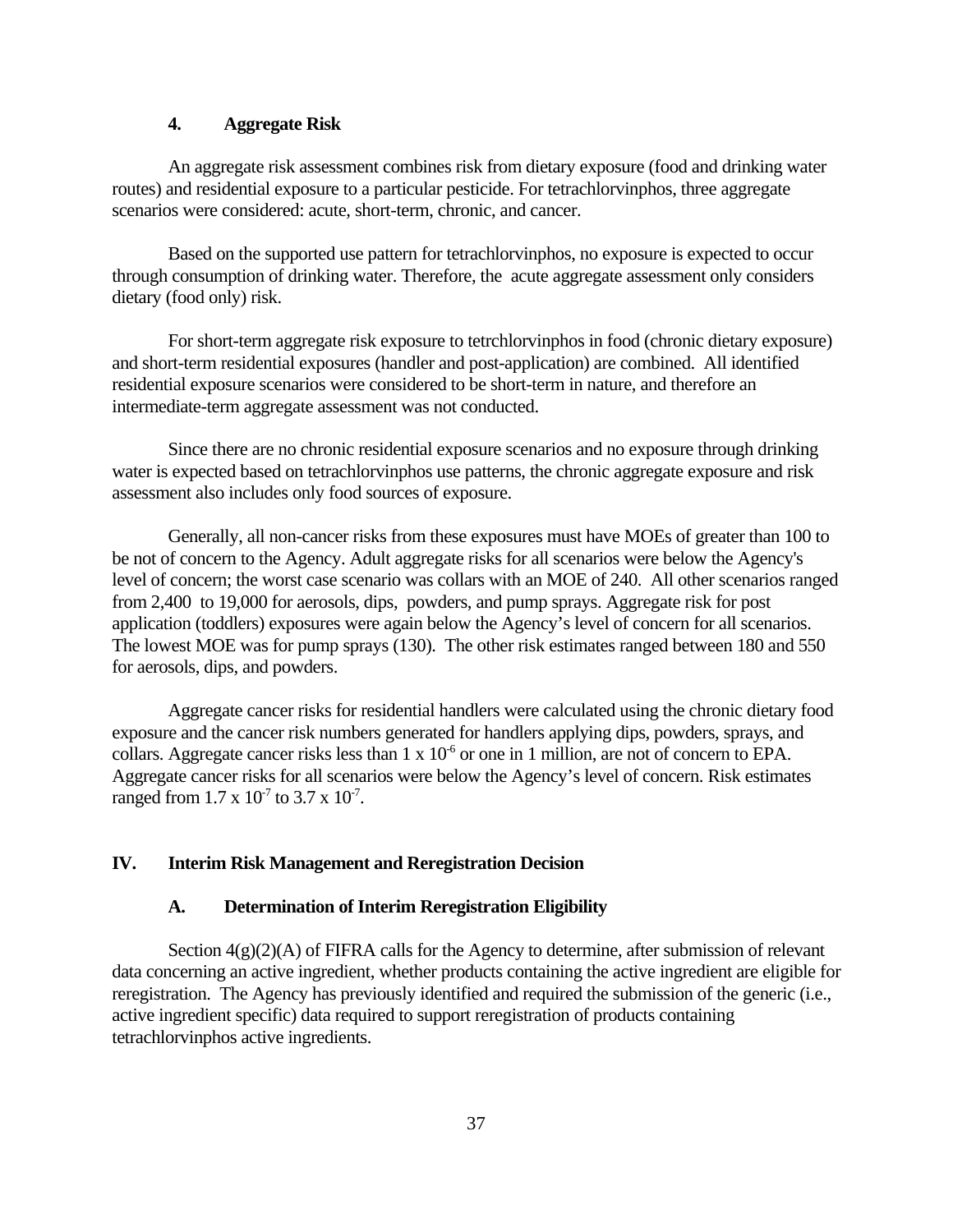The Agency has completed its assessment of the occupational and residential risks associated with the use of pesticides containing the active ingredient tetrachlorvinphos, as well as a dietary risk assessment that has not yet considered the cumulative effects of organophosphates as a class. Based on a review of these data and public comments on the Agency's assessments for the active ingredient tetrachlorvinphos, EPA has sufficient information on the human health effects of tetrachlorvinphos to make interim decisions as part of the tolerance reassessment process under FFDCA and reregistration under FIFRA, as amended by FQPA. The Agency has determined that tetrachlorvinphos is eligible for tolerance reassessment provided that: (i) current data gaps and additional data needs are addressed; (ii) the risk mitigation measures outlined in this document are adopted, and label amendments are made to reflect these measures; and (iii) cumulative risks considered for the organophosphates support a final reregistration eligibility decision. Label changes are described in Section IV. Appendix B identifies the generic data requirements that the Agency reviewed and lists the submitted studies that the Agency found acceptable.

Although the Agency has not yet considered cumulative risks for the organophosphates, the Agency is issuing this interim assessment now in order to identify risk reduction measures that are necessary to support the continued use of tetrachlorvinphos. Based on its current evaluation of tetrachlorvinphos alone, the Agency has determined that tetrachlorvinphos products, unless labeled and used as specified in this document, would present risks inconsistent with FIFRA and/or FQPA. Accordingly, should a registrant fail to implement any of the risk mitigation measures identified in this document, the Agency may take regulatory action to address the risk concerns from use of tetrachlorvinphos.

For tetrachlorvinphos, if all changes outlined in this document are incorporated into the labels, then all current risks will be mitigated. Because this is an interim TRED, the Agency may take further actions, if warranted, to finalize the eligibility decision for tetrachlorvinphos after considering the cumulative risk of the organophosphate class. Such an incremental approach is consistent with the Agency's goal of improving the transparency of the reregistration and tolerance reassessment processes. By evaluating each organophosphate in turn and identifying appropriate risk reduction measures, the Agency is addressing the risks from the organophosphates in as timely a manner as possible.

Because the Agency has not yet considered cumulative risks for the organophosphates, this does not fully satisfy the reassessment of the existing tetrachlorvinphos food residue tolerances as called for by FQPA. When the Agency has considered cumulative risks, tetrachlorvinphos tolerances will be reassessed in that light. By publishing this interim decision on tolerance reassessment eligibility and requesting mitigation measures now for the individual chemical tetrachlorvinphos, the Agency is not deferring or postponing FQPA requirements; rather, EPA is taking steps to assure that uses which exceed FIFRA's unreasonable risk standard do not remain on the label indefinitely, pending consideration of cumulative risks. This decision does not preclude the Agency from making further FQPA determinations and tolerance-related rulemakings that may be required on this pesticide or any other in the future.

If the Agency determines, before finalization of the TRED, that any of the determinations described in this interim TRED are no longer appropriate, the Agency will pursue appropriate action,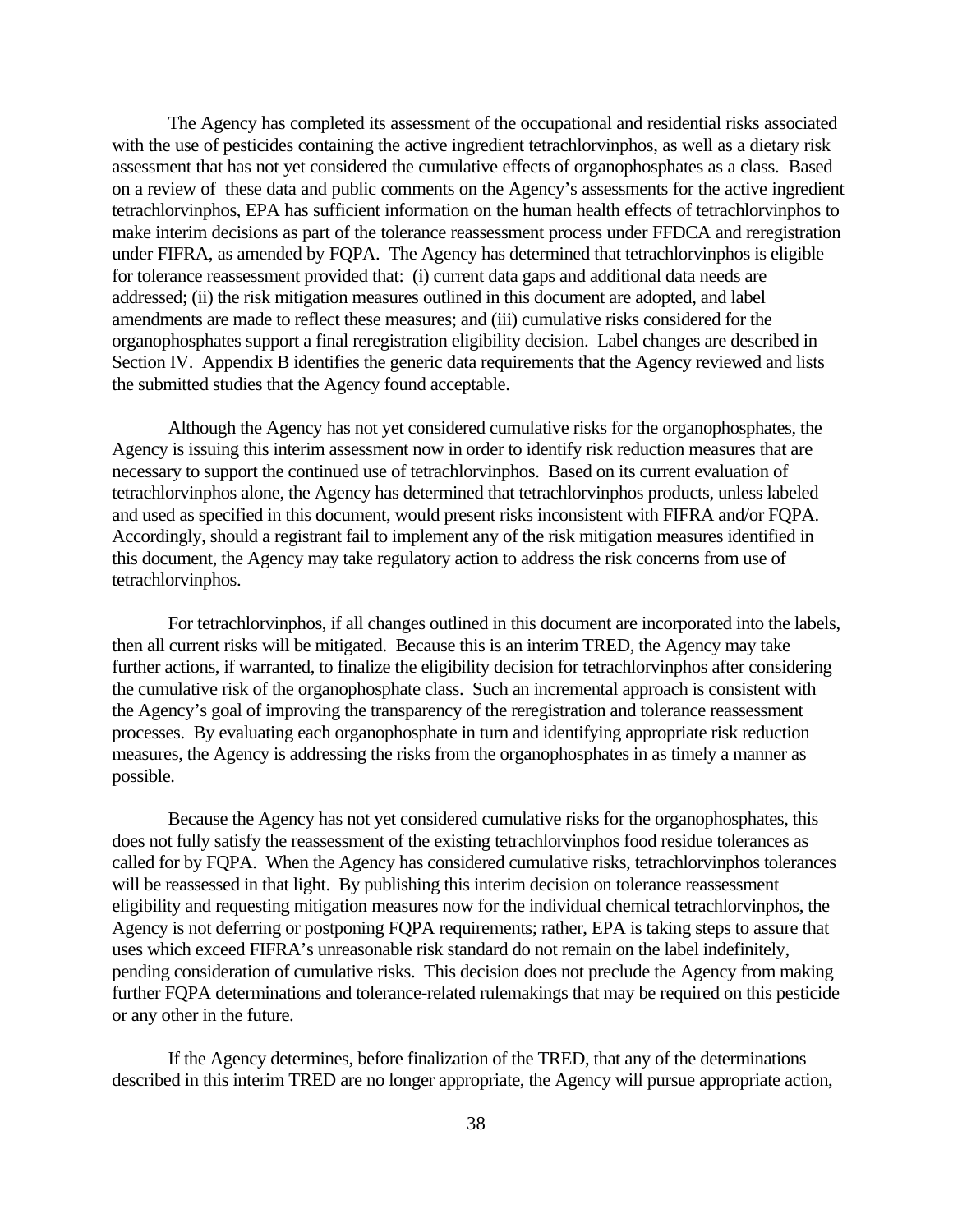including but not limited to, reconsideration of any portion of this interim TRED.

#### **B. Summary of Phase 5 Comments and Responses**

When making its interim reregistration decision, the Agency took into account all comments received during Phase 5 of the OP Pilot Process. A detailed discussion of these comments received on the Human Health Risk Assessment is in the OPP docket for tetrachlorvinphos (Docket # 34175B). A brief summary of the comments and the Agency response is noted here.

- *Comment***:** The registrant Boehringer Ingelheim Vetmedica submitted comments during phase 5 on the Revised Risk Assessments. Boehringer noted a telephone conference call that was held on May 2, 2000, with USDA, EPA, registrants, scientists, and other stakeholders. The call, among other things, highlighted issues regarding the Quantitative Usage Analysis (QUA) report and poultry uses. Boehringer stated that they were concerned with how the Agency assessed backpack sprayers in the risk assessment. They proposed future discussions with the Agency to modify the label to be consistent with current use practices for their products.
- *Response***:** The QUA has been updated to include USDA National Agricultural Statistic Survey (NASS) data that gives current estimates of pesticide usage on livestock. For poultry uses, the Agency performed an analysis of use practices in poultry in December 2000. That data was used in the most recent occupational risk assessment (J. Dawson, March 27 2002). For backpack sprayers, due to the recent change in the toxicity endpoint for tetrachlorvinphos (short and intermediate term endpoint is now 6.7 mg/kg/day), risk to backpack sprayers for poultry uses is no longer a concern provided PPE is used.
- *Comment*: The registrant Hartz Mountain submitted comments during phase 5 on the Revised Risk Assessments. Hartz did not agree with the risk assessment and its limited use of exposure data provided by the registrant in June 1999. Consequently, they compiled a listing of the issues that were of concern to the Agency noting those areas that used conservative assumptions to derive estimates.
- *Response***:** Since the time that this comment was submitted, the risk assessment has been changed to reflect revisions to the Residential SOPs (1999). In addition, new exposure data were submitted to the Agency which enabled major refinement of the risks. Moreover, the toxicity endpoint was recalculated and this further improved the risk picture.
- *Comments***:** Relating to horses: Four citizens submitted comments concerning feed through uses of tetrachlorvinphos products on horses. Most of these comments were anecdotal reports of suspected adverse reactions, particularly those which caused reproductive problems in their horses. However, one commentor provided detailed information concerning the use of a feed through product containing tetrachlorvinphos, and its apparent reproductive effects on his horses.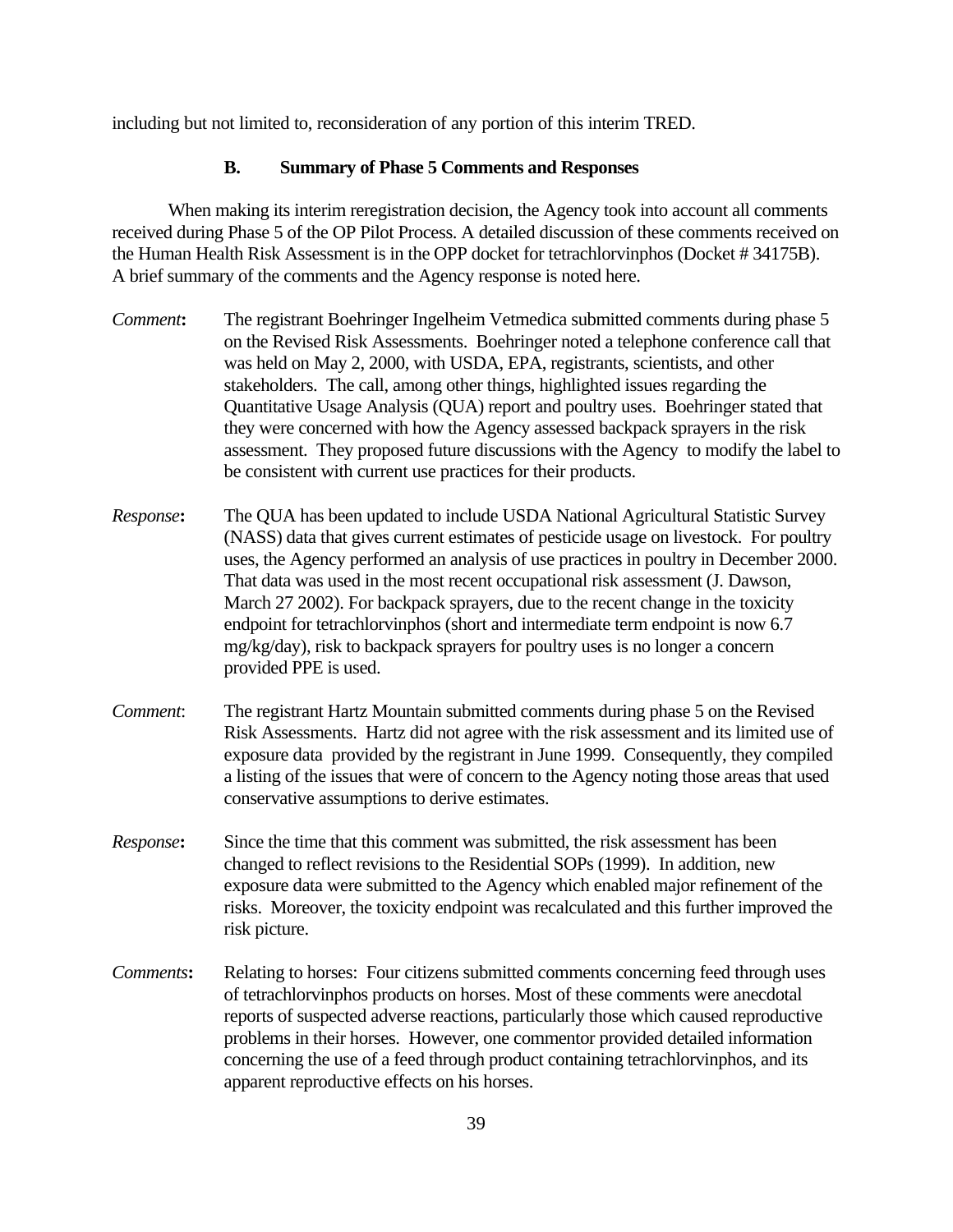The registrant Farnam Companies, Inc., submitted comments also. Farnam is a manufacturer and distributor of Equitrol®, which is a pelleted horse feed additive containing tetrachlorvinphos that is designed for fly control. Farnam wanted to address some of the citizens' comments focused on its product that were submitted during phase 5.

Additionally, a comment was submitted by William B. Ley, DVM, MS, Head of the Department of Veterinary Clinical Sciences, College of Veterinary Medicine, Oklahoma State University. Dr. Ley's comment focused on one comment that was submitted by a citizen during phase 5 of the public process. Dr. Ley stated that the data submitted by this citizen was not conclusive in showing a link between the use of Equitrol® and reproductive problems that occurred with exposed animals. He states that these problems could have been associated with an equine herpes virus.

*Response***:** EPA has analyzed the available data regarding potential effects on horses resulting from use of tetrachlorvinphos products and information regarding cholinesterase inhibition from the use of tetrachlorvinphos and other organophosphate feed additives. EPA has data from multiple sources that show tetrachlorvinphos feedthrough products decrease cholinesterase levels. EPA notes that other organophoshates mostly used as equine anthelmentics (intestinal wormers) are regulated by the Food and Drug Administration (FDA). Generally, FDA requires reproductive toxicity studies for equine anthelmentics. However, in the absence of such data, products should carry statements such as, "This product has not been tested in breeding horses."

#### **C. Regulatory Position**

#### **1. FQPA Assessment**

#### **a. "Risk Cup" Determination**

As part of the FQPA tolerance reassessment process, EPA assessed the risks associated with this organophosphate. The assessment is for this individual organophosphate, and does not reassess these tolerances as required under FQPA. FQPA requires the Agency to evaluate food tolerances on the basis of cumulative risk from substances sharing a common mechanism of toxicity, such as the toxicity expressed by the organophosphates through a common biochemical interaction with the cholinesterase enzyme. The Agency is in the process of considering the cumulative risk posed by the entire class of organophosphates.

EPA has determined that risk from exposure to tetrachlorvinphos is within its own "risk cup." In other words, if tetrachlorvinphos did not share a common mechanism of toxicity with other chemicals, EPA would be able to conclude today that the tolerances for tetrachlorvinphos meet the FQPA safety standards. In reaching this determination EPA has considered the available information on the special sensitivity of infants and children, as well as the chronic and acute food exposure. An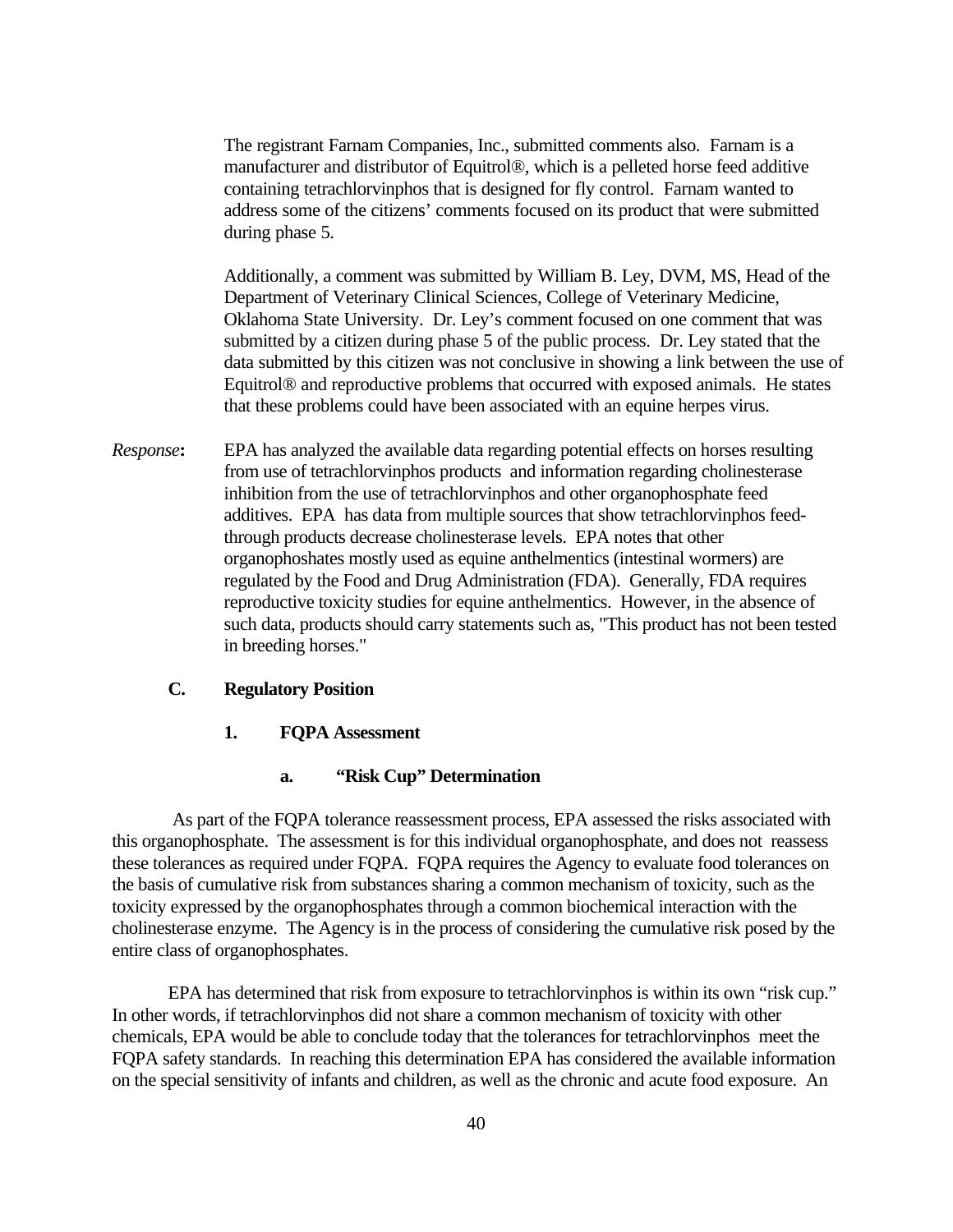aggregate assessment was conducted for exposures through food and residential uses. Based on the supported use pattern for tetrachlorvinphos, no exposure is expected to occur through consumption of drinking water. Results of this aggregate assessment indicate that the human health risks from these combined exposures are considered to be within acceptable levels; that is, combined risks from all exposures to "fit" within the individual risk cup. Therefore, the tetrachlorvinphos tolerances remain in effect with modifications as summarized in Table 10 below, until a full reassessment of the cumulative risk from all organophosphates is considered.

#### **b. Tolerance Summary**

In the individual assessment, tolerances for residues of tetrachlorvinphos in/on plant commodities [40 CFR §180.252] are presently expressed in terms of 2-Chloro-1-(2,4,5 trichlorophenyl) vinyl dimethyl phosphate. All registered uses of tetrachlorvinphos on food or feed plant commodities, including alfalfa, were canceled in 1987. Therefore, EPA will propose to revoke the alfalfa tolerance. In the 1995 RED, EPA recommended revoking the tolerances for sheep fat because there were no registered uses associated with this commodity. Likewise, for the purposes of this TRED, EPA is recommending that the tolerances for goat fat be revoked because no registered uses are associated with this commodity.

At this time, tetrachlorvinphos tolerances for milk fat and the fat of cattle, hogs, and poultry are codified in 40 CFR 180.252. Due to inadequate studies (not reflecting dosing rates representing the maximum expected combined exposures or lacking other data) concerning residues of tetrachlorvinphos found in eggs, milk, poultry, and meat (excludes horses), EPA currently has insufficient data to reassess existing tolerances for milk fat and the fat of cattle, hogs, and poultry as permanent tolerances or for the Agency to provide recommendations in order to establish permanent tolerances for additional cattle, swine, and poultry commodities. However, based on metabolism studies in cattle, poultry, and swine, EPA has developed estimates of tolerances for tetrachlorvinphos in these commodities. Therefore, except for tolerances recommended for revocation, the additional tolerances that should be established and the existing tolerances in 40 CFR 180.252 should be made time-limited for a period of 18 months (should expire and be revoked on a given date at the end of the 18 month period) to permit sufficient time for the registrant to submit required residue studies.

Also, because current labels prohibit the use of tetrachlorvinphos products for horses destined for slaughter, the tolerance for horse fat in 40 CFR 180.252(a)(1) and the tolerance exemption for horse in 40 CFR 252(a)(2) should be revoked because they are no longer needed.

A feed additive regulation has been established for tetrachlorvinphos for use as an additive in the feed of beef cattle, dairy cattle, horses, and swine at the rates of 0.00015 lb per 100 lb body weight per day for cattle and horses, and 0.00011 lb per 100 lb body weight per day for swine. These exemptions should be deleted when time-limited tolerances for meat and milk are established. In addition, the exemption should be deleted for horses because feed through products are not to be used on horses destined for slaughter.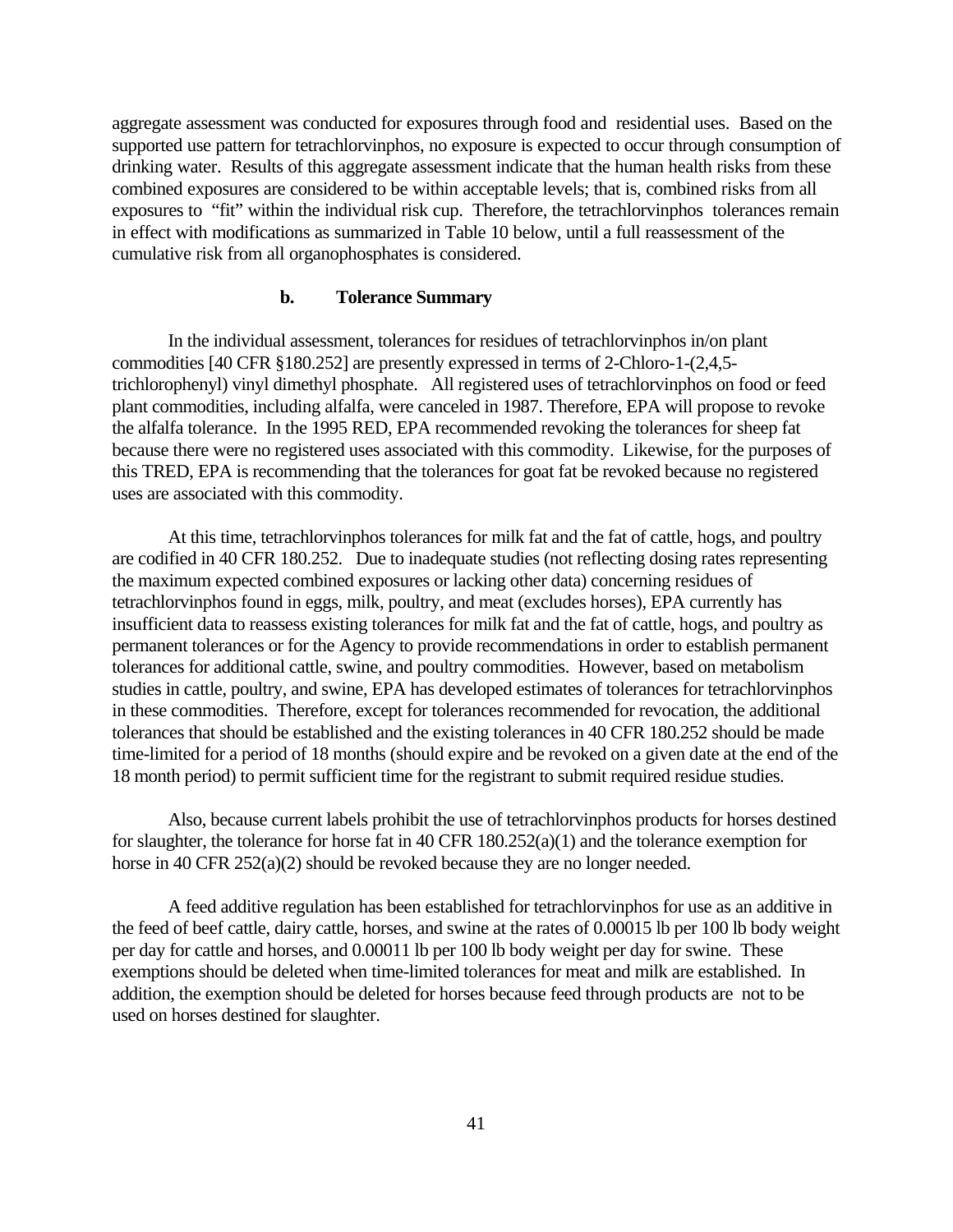| Commodity                               | Current Tolerance,<br>ppm | Time-Limited Tolerance <sup>a</sup><br>Reassessment*, ppm | Comment/<br>[Correct Commodity Definition]                                                                  |  |  |  |
|-----------------------------------------|---------------------------|-----------------------------------------------------------|-------------------------------------------------------------------------------------------------------------|--|--|--|
| Tolerances Listed Under 40 CFR §180.252 |                           |                                                           |                                                                                                             |  |  |  |
| <b>Alfalfa</b>                          | 110.0                     | Revoke                                                    | No registered uses exist.                                                                                   |  |  |  |
| Cattle, fat                             | 1.5                       | 0.2                                                       |                                                                                                             |  |  |  |
| Cattle, kidney                          | None                      | $\mathbf{1}$                                              | Additional data are required. New<br>magnitude of residue studies with                                      |  |  |  |
| Cattle, liver                           | None                      | 0.5                                                       | cattle and poultry are required<br>because submitted studies do not                                         |  |  |  |
| Cattle, meat                            | None                      | $\overline{2}$                                            | reflect dosing rates representing the                                                                       |  |  |  |
| Cattle, meat by-products <sup>b</sup>   | None                      | $\mathbf{1}$                                              | maximum expected combined<br>exposures and do not contain data                                              |  |  |  |
| Eggs                                    | 0.1                       | 0.2                                                       | for all residues of concern.                                                                                |  |  |  |
| Goat, Fat                               | 0.5                       | Revoke                                                    | No registered uses exist.                                                                                   |  |  |  |
| Hog, Fat                                | 1.5                       | 0.2                                                       | Additional data are required. New                                                                           |  |  |  |
| Hog, meat                               | None                      | $\overline{2}$                                            | magnitude of residue studies with<br>hogs are required because submitted                                    |  |  |  |
| Hog, meat by-products <sup>c</sup>      | None                      | 1                                                         | studies do not reflect dosing rates<br>representing the maximum expected                                    |  |  |  |
| Hog, liver                              | None                      | 0.5                                                       | combined exposures and do not<br>contain data for all residues of                                           |  |  |  |
| Hog, kidney                             | None                      | 1                                                         | concern.                                                                                                    |  |  |  |
| Horse, fat                              | 0.5                       | Revoke                                                    | Current labels prohibit treatment of<br>horses destined for slaughter.                                      |  |  |  |
| Milk, fat                               | 0.5                       | 0.05                                                      | Reflecting negligible residues in<br>whole milk.                                                            |  |  |  |
| Poultry, fat                            | 0.75                      | $\tau$                                                    | Additional data are required. New                                                                           |  |  |  |
| Poultry, meat                           | None                      | 3                                                         | magnitude of residue studies with<br>poultry are required because                                           |  |  |  |
| Poultry, liver                          | None                      | $\overline{2}$                                            | submitted studies do not contain                                                                            |  |  |  |
| Poultry, meat by-products <sup>d</sup>  | None                      | $\overline{2}$                                            | data for all residues of concern.                                                                           |  |  |  |
| Sheep, fat                              | 0.5                       | Revoke                                                    | No registered uses exist.                                                                                   |  |  |  |
|                                         |                           | <b>Exempted Tolerances (Feed Additive Regulation)</b>     |                                                                                                             |  |  |  |
| <b>Beef Cattle</b>                      | Exempted                  | Revoke                                                    | These exemptions should be                                                                                  |  |  |  |
| <b>Dairy Cattle</b>                     | Exempted                  | Revoke                                                    | revoked when time-limited<br>tolerances for meat and milk are                                               |  |  |  |
| <b>Swine</b>                            | Exempted                  | Revoke                                                    | established.                                                                                                |  |  |  |
| <b>Horses</b>                           | Exempted                  | Revoke                                                    | This exemption should be revoked<br>since current labels prohibit the<br>treatment of horses for slaughter. |  |  |  |

## **Table 7. Tolerance Summary for Tetrachlorvinphos.**

<sup>a</sup> Permanent tolerance(s) cannot be made at this time because additional data are required .<br>
<sup>b</sup> Excludes kidney and liver<br>
<sup>c</sup> Excludes kidney and liver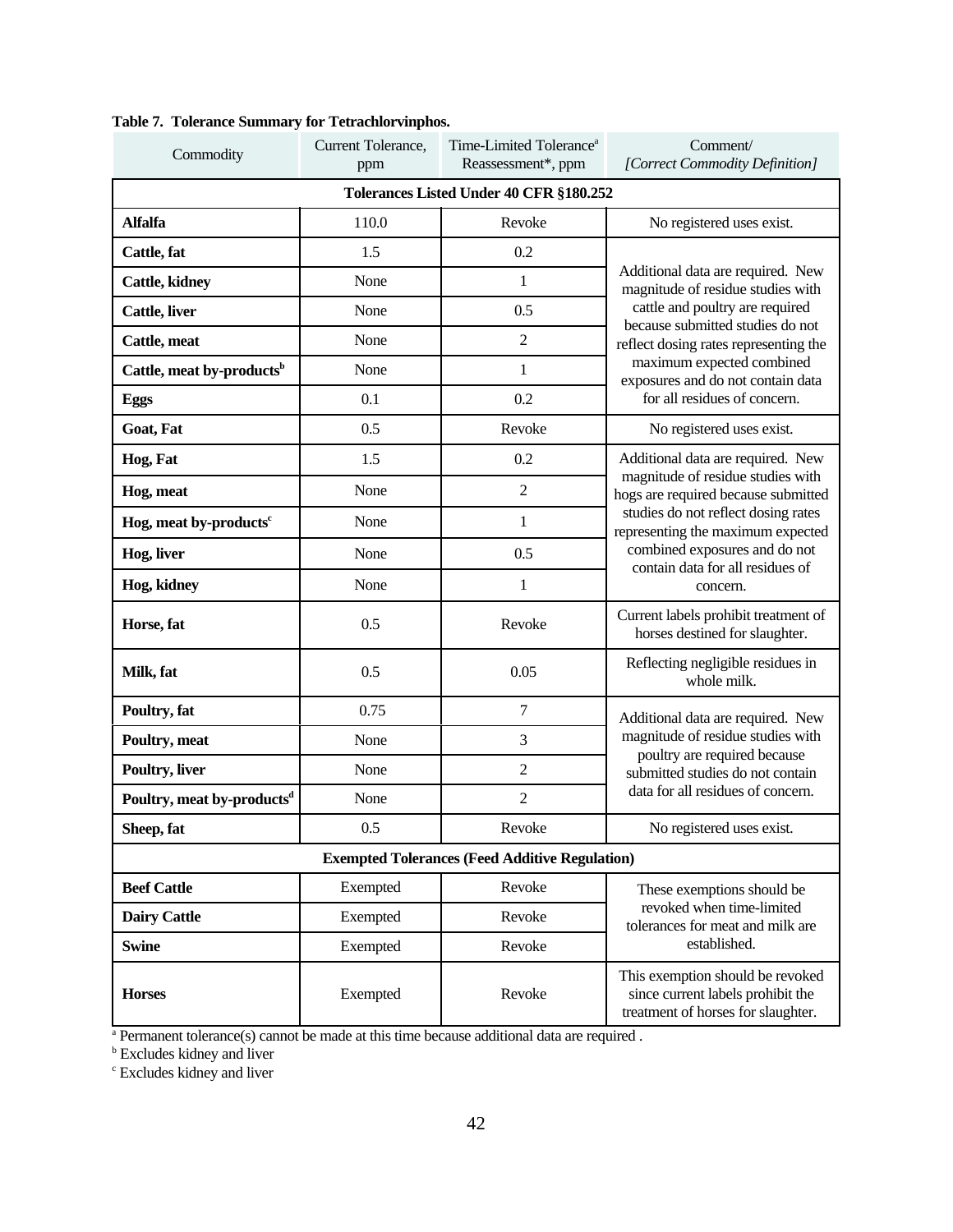<sup>d</sup> Excludes kidney

For Cattle and Swine Commodities

For liver, 0.5 ppm (of which no more than 0.05 is tetrachlorvinphos per se) For kidney, 1 ppm (of which no more than 0.05 is tetrachlorvinphos per se) For muscle, 2 ppm (of which no more than 2 is tetrachlorvinphos per se) For fat, 0.2 ppm (of which no more than 0.1 is tetrachlorvinphos per se) For milk, 0.05 ppm ( of which no more than 0.05 is tetrachlorvinphos per se)

For Poultry Commodities

For liver, 2 ppm (of which no more than 0.05 is tetrachlorvinphos per se) For muscle, 3 ppm (of which no more than 3 is tetrachlorvinphos per se) For fat, 7 ppm (of which no more that 7 is tetrachlorvinphos per se) For eggs, 0.2 ppm (of which no more than 0.05 is tetrachlorvinphos per se)

**\* The term "reassessed" here is not meant to imply that the tolerance has been reassessed as required by FQPA, since this tolerance may be reassessed only upon consideration of the cumulative risk assessment of all organophosphates, as required by this law. Rather, it provides a tolerance level for this single chemical, if no cumulative assessment was required, that is supported by all of the submitted residue data.** 

#### **2. Endocrine Disruptor Effects**

EPA is required under the FFDCA, as amended by FQPA, to develop a screening program to determine whether certain substances (including all pesticide active and other ingredients) "may have an effect in humans that is similar to an effect produced by a naturally occurring estrogen, or other such endocrine effects as the Administrator may designate." Following the recommendations of its Endocrine Disruptor Screening and Testing Advisory Committee (EDSTAC), EPA determined that there were scientific bases for including, as part of the program, the androgen and thyroid hormone systems, in addition to the estrogen hormone system. EPA also adopted EDSTAC's recommendation that the Program include evaluations of potential effects in wildlife. For pesticide chemicals, EPA will use FIFRA and, to the extent that effects in wildlife may help determine whether a substance may have an effect in humans, FFDCA authority to require the wildlife evaluations. As the science develops and resources allow, screening of additional hormone systems may be added to the Endocrine Disruptor Screening Program (EDSP).

When the appropriate screening and/or testing protocols being considered under the Agency's EDSP have been developed, tetrachlorvinphos may be subjected to additional screening and/or testing to better characterize effects related to endocrine disruption.

#### **3. Label Modifications**

Currently, worker risks are of concern at the maximum level of protection for mixers, loaders, and applicators in poultry egg production operations applying wettable powder formulations with a low-pressure handwand and paint-on application of the EC formulation. Further, additional Personal Protective Equipment (PPE) is needed for several occupational scenarios. In addition, EPA is concerned with tetrachlorvinphos feed-through products for horses. For residential concerns, risk were below the level of concern for both handler and post-application scenarios. However, EPA has concern over the potential for over-application of powder products by consumers. Therefore, label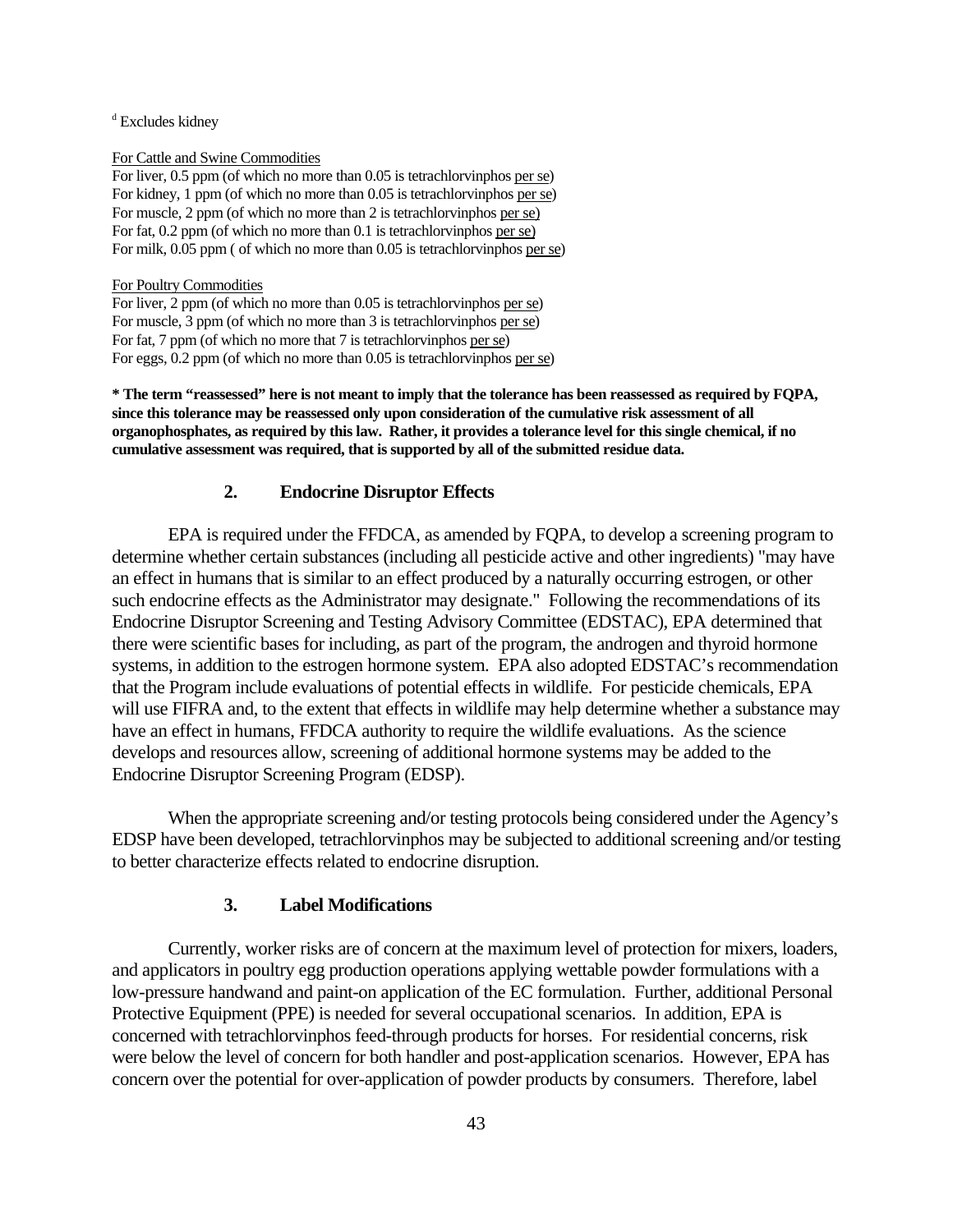changes to address this concern are neccessary. The following label modifications are needed:

## **Workers**

- Restrict the use of low pressure handwands for wettable powder (WP) applications to spot treatment in poultry facilities.
- Remove the paint-on use with emulsifiable concentrate (EC) formulations.
- Double layer clothing, gloves, and dust/mist respirator for mixers, loaders, and applicators using dusting equipment to apply WP formulation as dusts; single layer and gloves for loaders and others handling dust bags.
- Single layer clothing and gloves for mixers, loaders, and applicators engaging in groundboom activities using the EC and WP formulations.
- Double layer clothing, gloves, and dust/mist respirator for mixers, loaders, and applicators engaging in low pressure handwand activities using the WP formulations in egg and broiler facilities.
- Single layer clothing and gloves for mixers, loaders, and applicators engaging in low pressure handwand activities using the EC formulations in poultry facilities.
- Single layer clothing and gloves for mixers, loaders, and applicators engaging in backpack spraying activities.
- Double layer clothing, gloves, and dust/mist respirator for mixers, loaders, and applicators engaging in paint-on activities using WP formulations.
- Single layer clothing and gloves for workers when handling ear tags.
- Single layer clothing and gloves for workers when handling mineral blocks.
- Single layer clothing and gloves for workers when handling pellets (oral larvicide feedthrough products).
- Double layer clothing and gloves for workers when handling backrubber devices.

## **Residential**

- Use  $1/3$  oz. of powder per every 10 pounds of body weight of your cat or dog.
- Restrict outdoor premise uses to spot treatments, one time a year, and along woody borders of kennels, yards, campgrounds, recreational parks, and footpaths and roadways leading to such areas.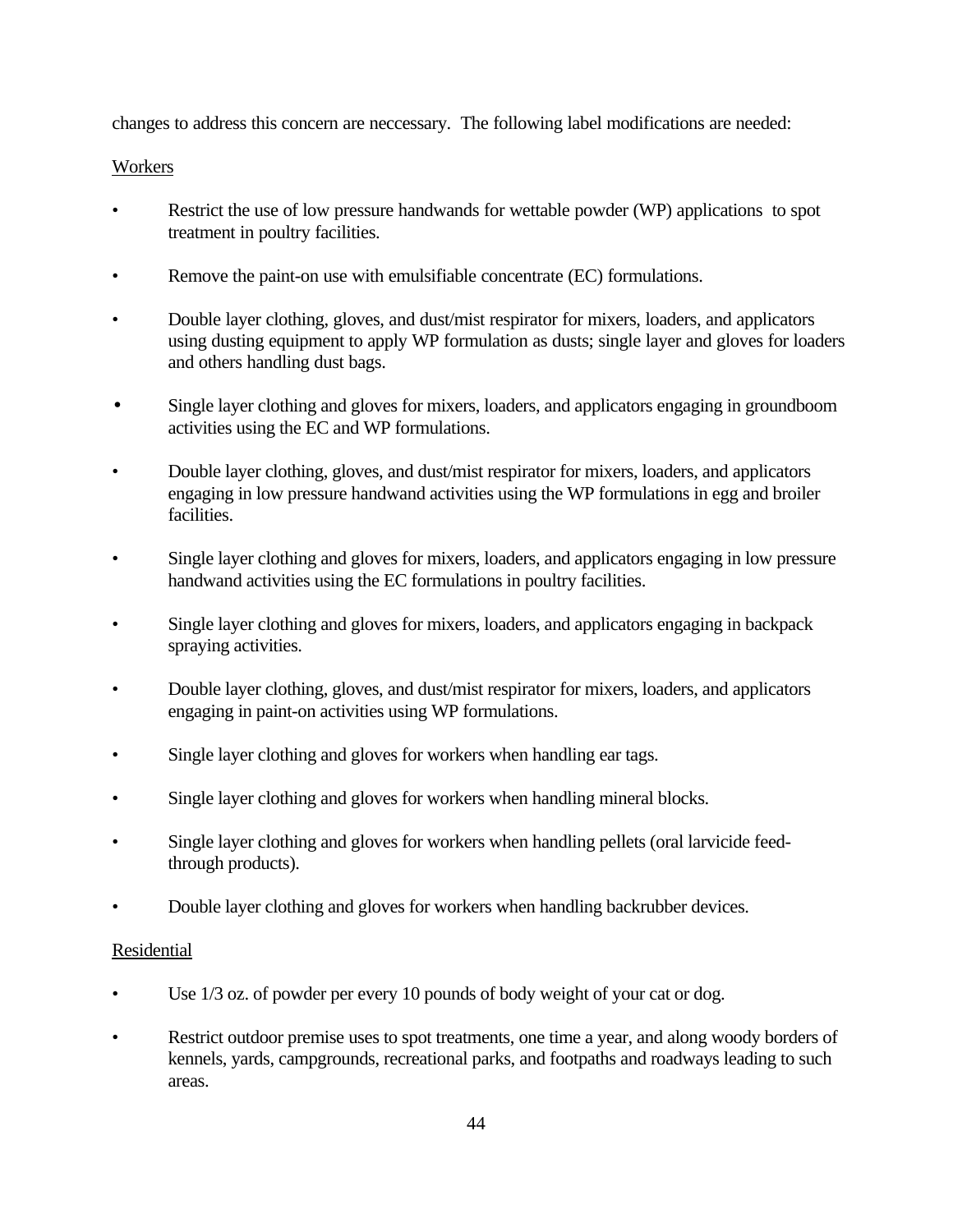• Prohibit the use of outdoor premise treatments by homeowners.

## Other Concerns

For feed through products used on horses:

- This product contains tetrachlorvinphos, which is a cholinesterase inhibitor. The most frequently reported clinical signs of cholinesterase inhibition in the horse are abdominal pain, lethargy, sweating, tearing and excessive salivation. If these signs are seen in horses, consult your veterinarian immediately. Do not use this product simultaneously or within a week before or after treatment with cholinesterase inhibiting drugs, pesticides or chemicals. Consult a veterinarian before using this product on debilitated, aged, pregnant or nursing animals.
- This product has not been tested in breeding horses.

## **E. Regulatory Rationale**

## **1. Dietary (Food) Risk Mitigation**

Based on analyses of both acute and chronic dietary risk, the Agency has determined that the risk estimates are not of concern; therefore, no mitigation measures are necessary at this time.

## **2. Drinking Water Mitigation**

No drinking water exposure is anticipated from current uses; therefore, no mitigation is necessary at this time.

## **3. Occupational Risk Mitigation**

The Agency is concerned about exposures resulting to handlers using low pressure handwand WP in egg production facilities and paint-on EC scenarios. MOEs at maximum PPE for short and intermediate term exposures for mixers, loaders, and applicators, are 80 for low pressure handwand scenarios; MOEs at maximum PPE for short and intermediate term exposures for mixers, loaders, and applicators are 55 for paint-on scenarios.

To address these concerns, the registrant needs to limit the use of low pressure handwands WP to "spot treatment" only and delete the use of the EC products for paint-on applications. After consultation from USDA and poultry specialists in various states, EPA concluded that low-pressure handwand use is critical for treating the northern fowl mite, darkling beetle, and flies on birds and in poultry premises. Poultry specialists also concurred that low pressure handwands are not used to treat large areas in poultry facilities. Use is confined to areas where pest infestation is the heaviest.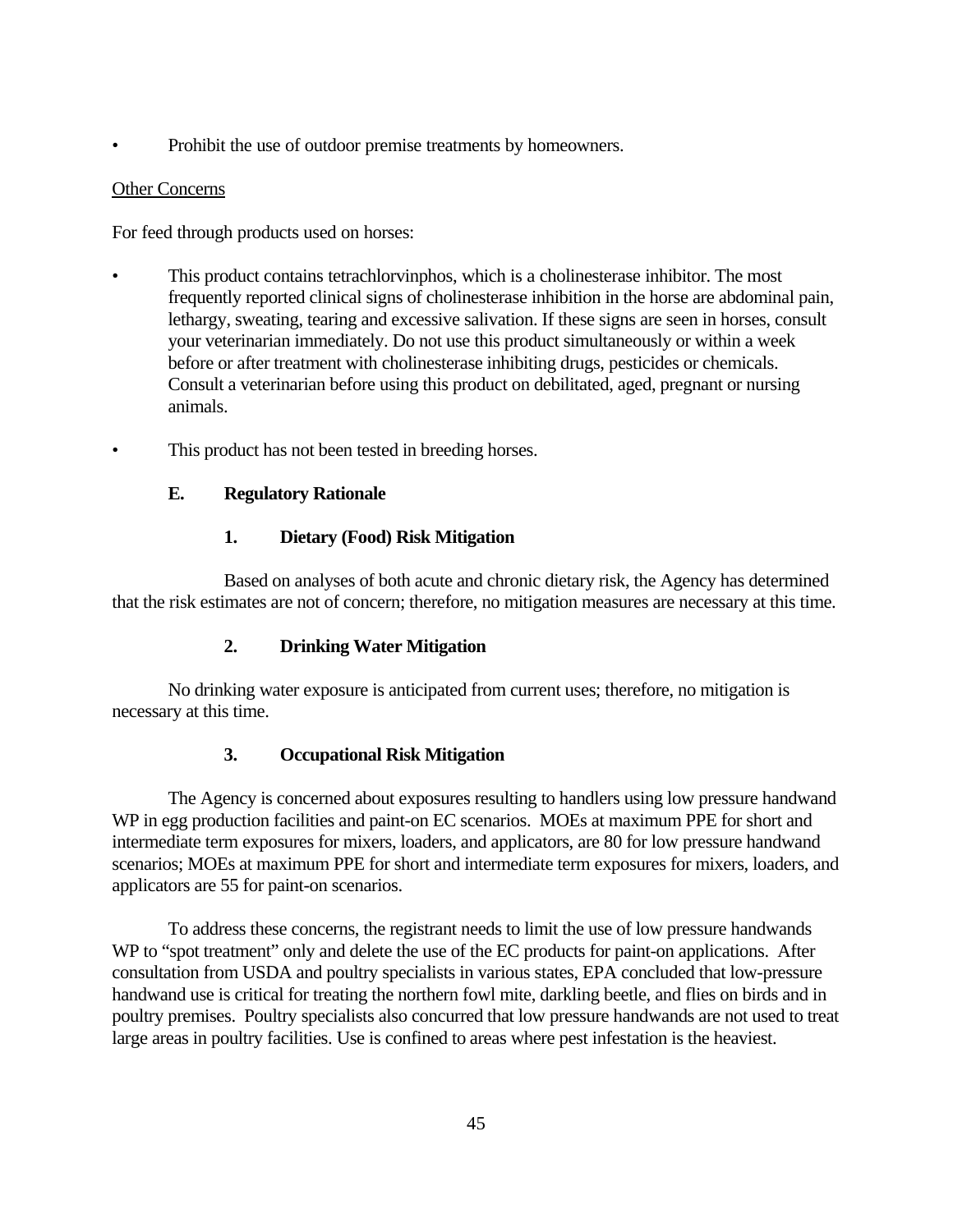For paint-on scenarios, poultry specialists indicated that WP paint-on methods are preferable to the EC paint-on methods to treat for the darkling beetle that destroys the wood of poultry houses because they have greater residual efficacy. Since EPA believes risks of concern can be mitigated for the paint-on WP scenario, despite the lack of data that are representative of the use, this is a suitable alternative to the EC paint-on use. However, EPA is requiring confirmatory data to estimate the actual exposures to workers using this scenario.

Worker risks exceeded the Agency's level of concern with baseline PPE for handlers engaging in backpack, using dust equipment, groundboom, and low pressure handwand activities. To mitigate these exposures to workers handling tetrachlorvinphos products, the following PPE is needed: single layer clothing, gloves, and no respirator.

In addition, the Agency is concerned about workers handling ear tags, mineral blocks, and pellets when these items are put into place. These scenarios were not assessed because the Agency does not have data for these scenarios, however the Agency has concluded that basic protective gloves will mitigate potential concerns which result from dermal contact.

Although risks were acceptable for dusting and paint-on WP mixing and loading scenarios, the Agency does not have data to assess what the actual exposure would be for applicators. For workers using dusting equipment, because there are no data for the application phase, when the greatest potential for exposure exists, EPA cannot with confidence predict risks. Therefore, a mixer/loader/applicator study is needed to confirm that PPE will adequately protect workers using dusting equipment or paint-on methods. Until those data are available, workers applying dusts need to wear double layers of clothing, gloves, and a dust/mist respirator.

## **4. Residential Risk Mitigation**

The revised exposure and risk estimates are significantly below the level of concern for residential handlers and post application exposure for toddlers based on the new data submitted by Hartz. However, the Agency has concern over the potential for over-application of powder products. Due to vague directions regarding the use rates, labels need to be modified to specify how much product to apply to treat pets of different sizes. Therefore, the pet labels should be modified to include the use rate of 1/3 oz. of powder per every 10 pounds of body weight for a cat or dog. By guiding the user with a recommended rate, the potential for over-application will be reduced.

Three products registered for use on livestock and poultry also include directions for limited outdoor use as premise sprays for fleas, ticks, chiggers, and mites, around kennels, yards, campgrounds, and parks, and along foot paths and roadways leading to such areas. Two of these are restricted-use products. Labeling directions are intended to limit applications to spot treatments in border areas, potentially frequented by people, as opposed to broadcast use over large areas. As such, EPA believes there is minimal potential for contamination of drinking water sources or for significant residential exposure; therefore, drinking water and outdoor residential risk assessments have not been conducted.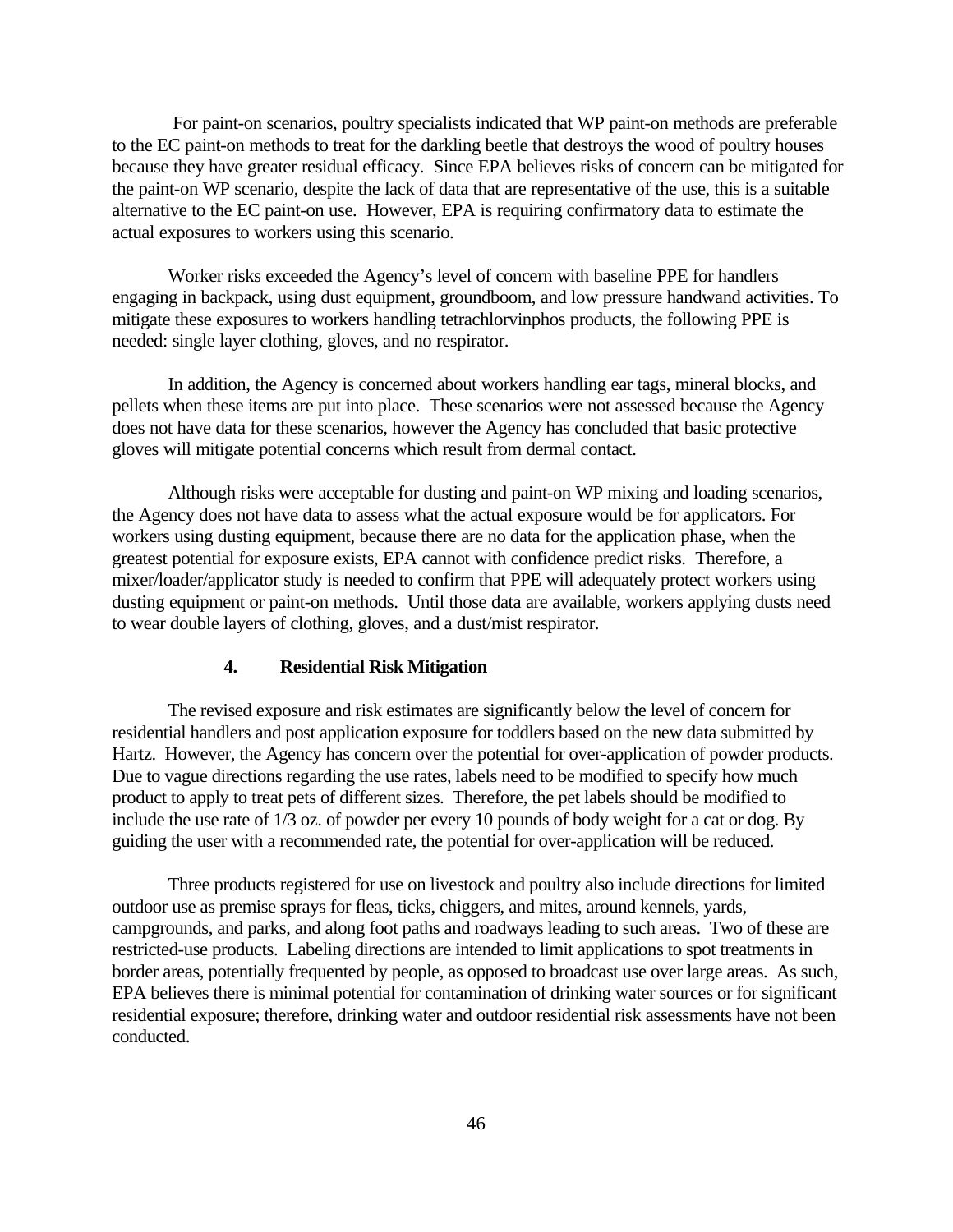Based on discussions with stakeholders, EPA is concerned that some users could broadly interpret directions for use on these labels and has decided that labels must clearly limit applications in these areas to only spot treatments, one time per year, along woody borders of kennels, yards, campgrounds, recreational parks, and footpaths and roadways leading to such areas. Further, while these products are all intended for professional use by certified applicators, to ensure applications are made only by professional handlers, labels must prohibit use by homeowners. If any party in the future is interested in expanding the use of tetrachlorvinphos to include broadcast outdoor uses, EPA will evaluate the potential risks associated with that use and additional data may be required.

#### **5. Other Concerns**

EPA is concerned with tetrachlorvinphos feed-through products used in horses. EPA has data from multiple sources that show tetrachlorvinphos feed-through products decrease cholinesterase levels. EPA is therefore requesting the registrants add label statements to horse oral larvicides which state that the product is a chlolinesterase inhibitor, describe signs of cholinesterase inhibition in horses, caution users against the use with other cholinesterase inhibiting compounds, and direct horse owners to consult a veterinarian before using products containing tetrachlorvinphos on debilitated, aged, pregnant or nursing animals. Also, since no controlled studies have been conducted with breeding horses, labels must state, "this product has not been tested in breeding horses."

#### **II. What Registrants Need to Do**

#### **A. Manufacturing Use Products**

## **1. Additional Generic Data Requirements**

The generic data base supporting the reregistration of tetrachlorvinphos for the above eligible uses has been reviewed and determined to be substantially complete. The following data gaps remain:

| 860.1340 | <b>Residue Analytical Method</b>                           |
|----------|------------------------------------------------------------|
| 860.1360 | <b>Storage Stability Data</b>                              |
| 860.1650 | <b>Analytical Reference Standards</b>                      |
| 860.1480 | Magnitude of Residue - Meat/Milk/Poultry/Eggs              |
| 870.1200 | <b>Acute Dermal Toxicity</b>                               |
| 875.1100 | Dermal Exposure (Indoor) for paint-on WP and Dust uses     |
| 875.1300 | Inhalation Exposure (Indoor) for paint-on WP and Dust uses |

Also, a Data Call-In Notice (DCI) was recently sent to registrants of organophosphate pesticides currently registered under FIFRA (August 6, 1999 64FR42945-42947, August 18 64FR44922-44923). DCI requirements included acute, subchronic, and developmental neurotoxicity studies. The technical registrants of tetrachlorvinphos, Boehringer Ingelhiem and Hartz Mountain requested a generic data waiver for to the developmental neurotoxicity study, and the Agency denied the requests in letters dated February 6, 2001, and July 31, 2000, respectively. The registrants intend to support the registration of tetrachlorvinphos and have committed to submit the required developmental neurotoxicity study.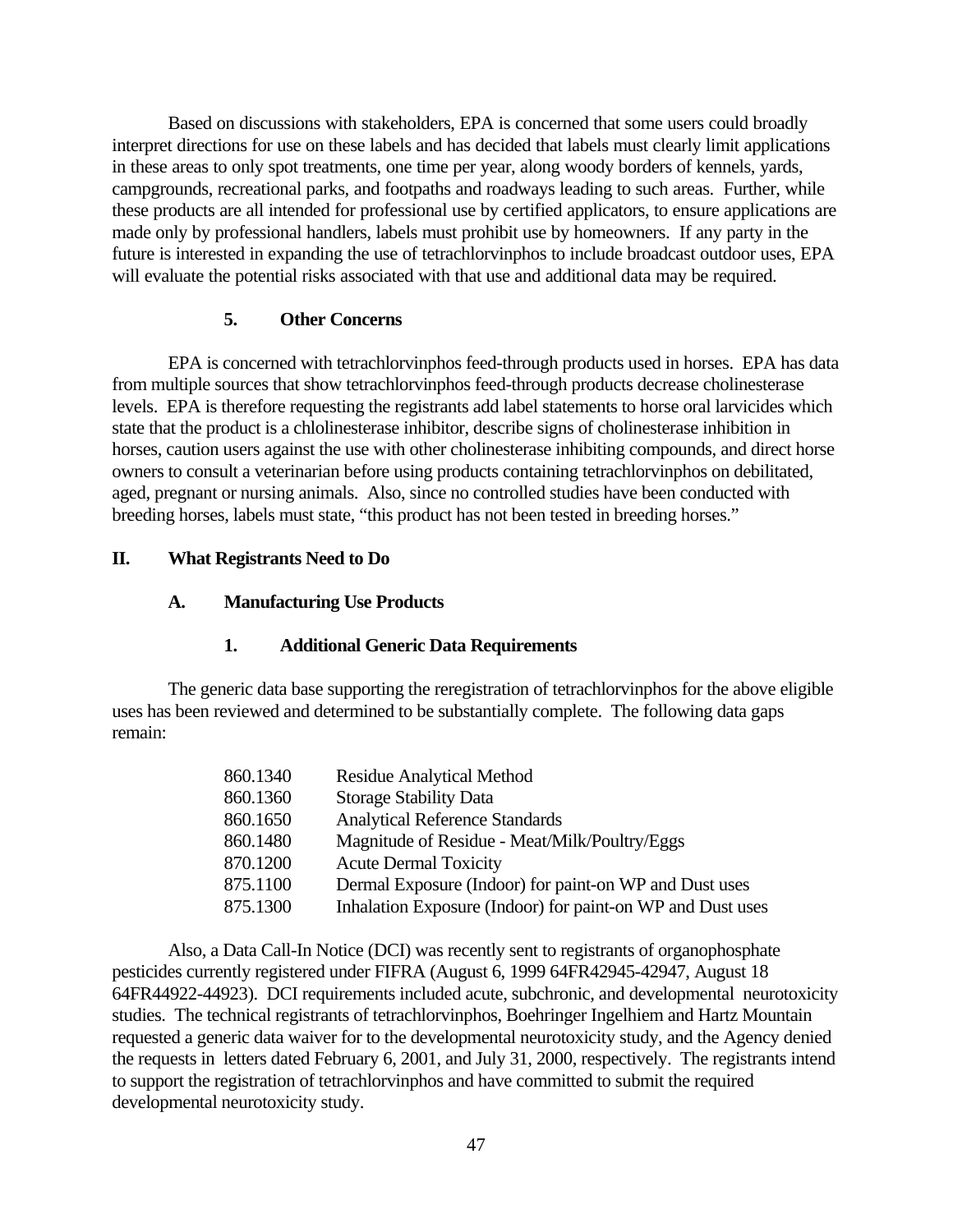## **2. Labeling for Manufacturing Use Products**

To remain in compliance with FIFRA, manufacturing use product (MUP) labeling should be revised to comply with all current EPA regulations, PR Notices and applicable policies.

All registrants need to submit applications for amended registration. This application should include the following items: EPA application form 8570-1 (filled in), five copies of the draft label with all label amendments outlined in Table 11 of this document incorporated, and a description on the application, such as, "Responding to the Tolerance Reassessment Eligibility Decision" document. All amended labels need to be submitted within 90 days of signature of this document. The Registration Division contact is George Larocca (703) 305-6100.

## **B. End-Use Products**

## **1. Additional Product-Specific Data Requirements**

Section  $4(g)(2)(B)$  of FIFRA calls for the Agency to obtain any needed product-specific data regarding the pesticide after a determination of eligibility has been made. Registrants must review previous data submissions to ensure that they meet current EPA acceptance criteria and if not, commit to conduct new studies. If a registrant believes that previously submitted data meet current testing standards, then the study MRID numbers should be cited according to the instructions in the Requirement Status and Registrants Response Form provided for each product.

A product-specific data call-in, outlining specific data requirements, accompanies this interim TRED.

## **2. Labeling for End-Use Products**

Labeling changes are necessary to implement the mitigation measures outlined in Section IV above. Specific language to incorporate these changes is specified in the Table 8 at the end of this section. Registrants need to submit applications for amended registration. This application should include the following items: EPA application form 8570-1 (filled in), five copies of the draft label with all label amendments outlined in Table 9 of this document incorporated, and a description on the application, such as, "Responding to the Tolerance Reassessment Eligibility Decision" document. All amended labels need to be submitted within 90 days of signature of this document. The Registration Division contact is George Larocca (703) 305-6100.

## **C. Existing Stocks**

Registrants may generally distribute and sell products bearing old labels/labeling for 26 months from the date of the issuance of this interim TRED. Persons other than the registrant may generally distribute or sell such products for 50 months from the date of the issuance of this interim TRED. However, existing stocks time frames will be established case-by-case, depending on the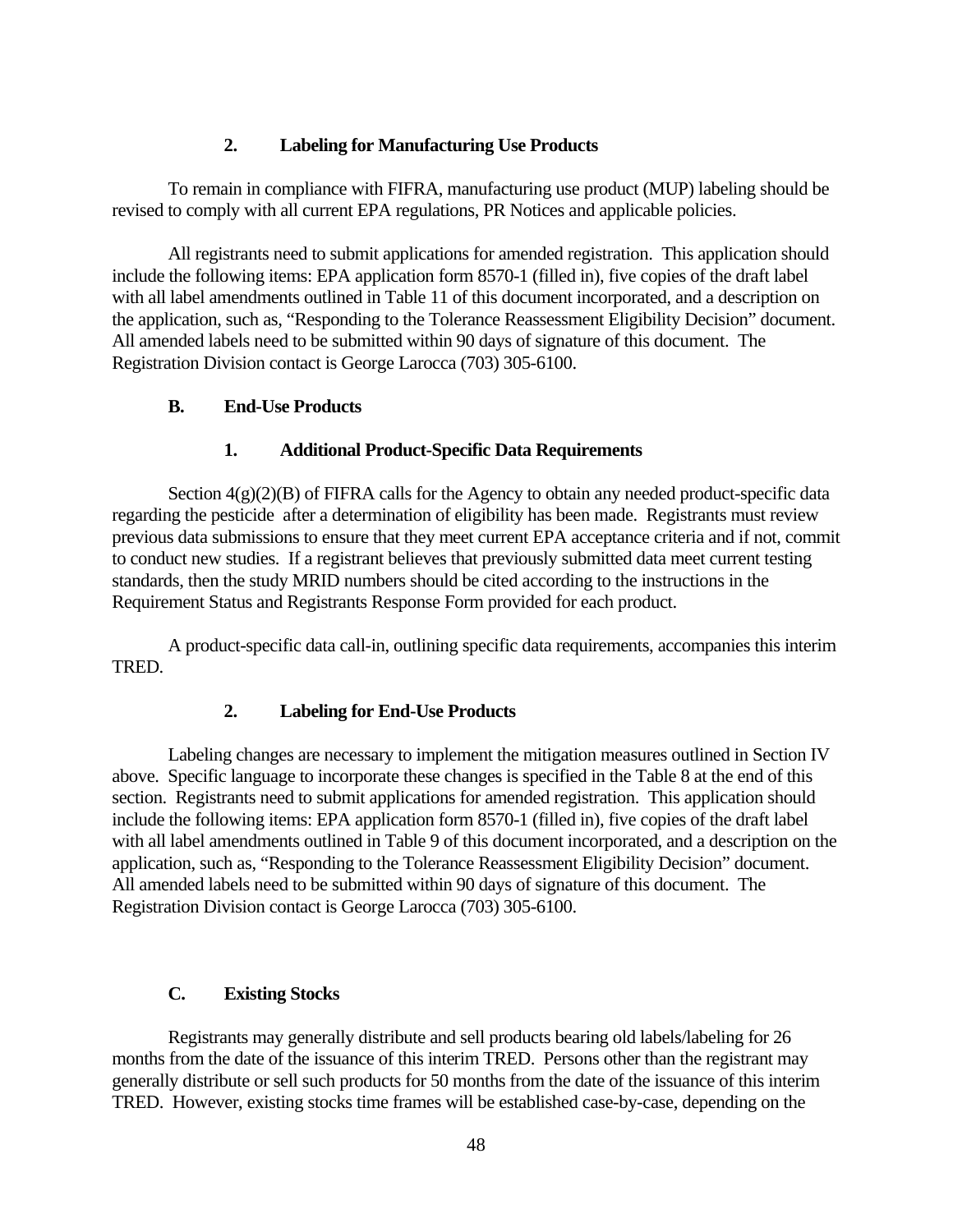number of products involved, the number of label changes, and other factors. Refer to "Existing Stocks of Pesticide Products; Statement of Policy"; *Federal Register*, Volume 56, No. 123, June 26, 1991.

The Agency has determined that registrants may distribute and sell tetrachlorvinphos products bearing old labels/labeling for 26 months from the date of issuance of this interim TRED. Persons other than the registrant may distribute or sell such products for 50 months from the date of the issuance of this interim TRED. Registrants and persons other than the registrant remain obligated to meet pre-existing label requirements and existing stocks requirements applicable to products they sell or distribute.

## **D. Labeling Changes Summary Table**

In order to be eligible for reregistration, it is necessary toamend all product labels to incorporate the risk mitigation measures outlined in Section IV. The following table describes how language on the labels should be amended.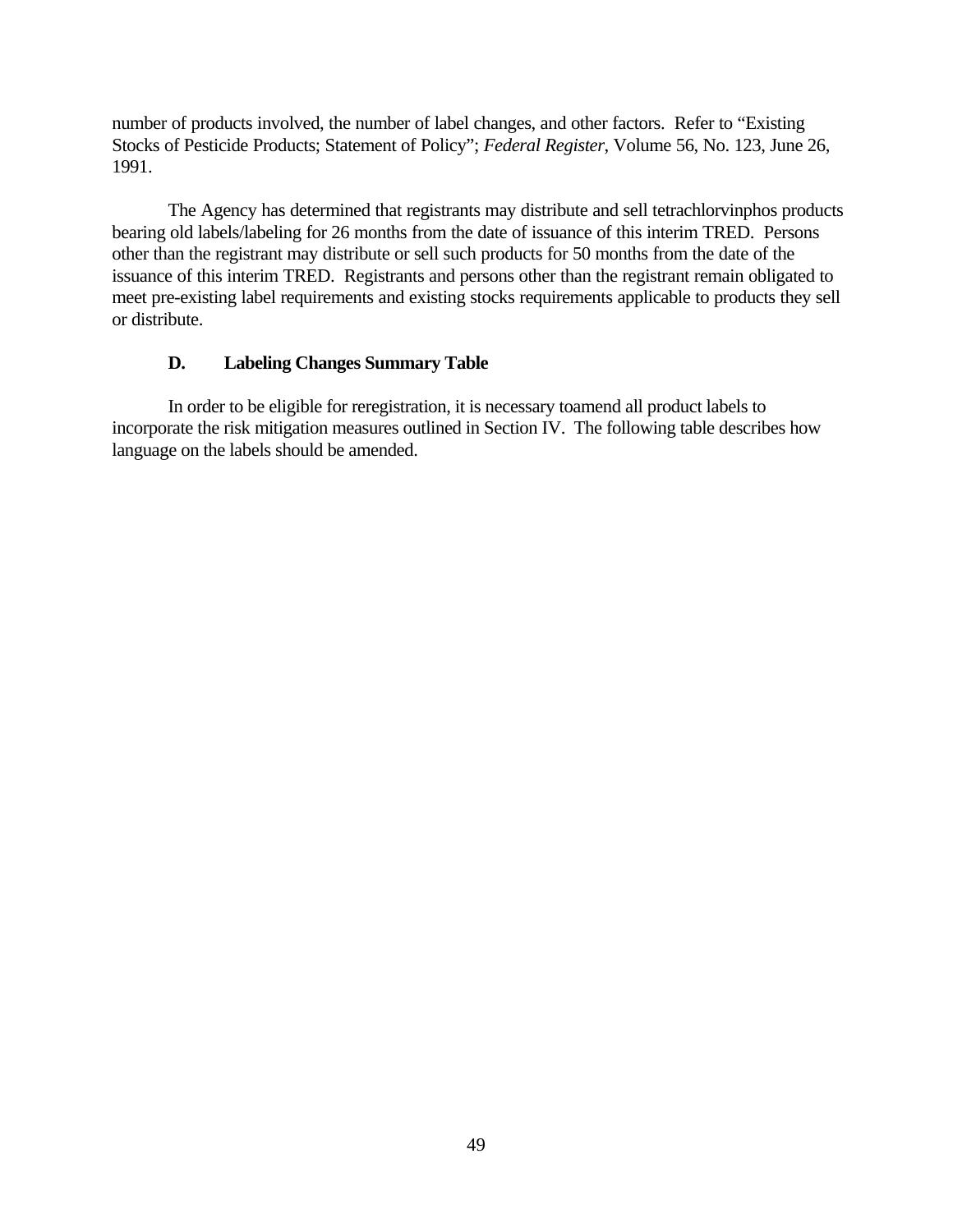| Table 12: Summary of Required Labeling Changes for Tetrachlorvinphos                                                                                                                   |                                                                                                                                                                                                                                                                                                                                                                                                                                                                                                                                                                            |                                    |  |  |
|----------------------------------------------------------------------------------------------------------------------------------------------------------------------------------------|----------------------------------------------------------------------------------------------------------------------------------------------------------------------------------------------------------------------------------------------------------------------------------------------------------------------------------------------------------------------------------------------------------------------------------------------------------------------------------------------------------------------------------------------------------------------------|------------------------------------|--|--|
| <b>Description</b>                                                                                                                                                                     | Required Labeling (Addendum to the 1995 RED Labeling Requirements)                                                                                                                                                                                                                                                                                                                                                                                                                                                                                                         | <b>Placement on Label</b>          |  |  |
|                                                                                                                                                                                        | <b>Manufacturing Use Products</b>                                                                                                                                                                                                                                                                                                                                                                                                                                                                                                                                          |                                    |  |  |
| One of these statements may be<br>added to a label to allow<br>reformulation of the product for<br>a specific use or all additional<br>uses supported by a formulator<br>or user group | 'Only for formulation into an <i>insecticide</i> for the following use(s)" [fill blank only with those<br>uses that are being supported by MP registrant].                                                                                                                                                                                                                                                                                                                                                                                                                 | Directions for Use                 |  |  |
|                                                                                                                                                                                        | This product may be used to formulate products for specific use(s) not listed on the MP label Directions for Use<br>if the formulator, user group, or grower has complied with U.S. EPA submission requirements<br>regarding support of such use(s)."                                                                                                                                                                                                                                                                                                                      |                                    |  |  |
|                                                                                                                                                                                        | This product may be used to formulate products for any additional use(s) not listed on the<br>MP label if the formulator, user group, or grower has complied with U.S. EPA submission<br>requirements regarding support of such use(s)."                                                                                                                                                                                                                                                                                                                                   |                                    |  |  |
| <b>Environmental Hazards</b><br>Statements Required by the<br><b>TRED and Agency Label</b><br>Policies.                                                                                | 'Environmental Hazards"<br>"Do not discharge effluent containing this product into lakes, streams, ponds, estuaries,<br>oceans, or other waters unless in accordance with the requirements of a National Pollutant<br>Discharge Elimination System (NDPES) permit and the permitting authority has been notified<br>in writing prior to discharge. Do not discharge effluent containing this product to sewer<br>systems without previously notifying the local sewage treatment plant authority. For guidance<br>contact your Water Board or Regional Office of the EPA." | Precautionary<br><b>Statements</b> |  |  |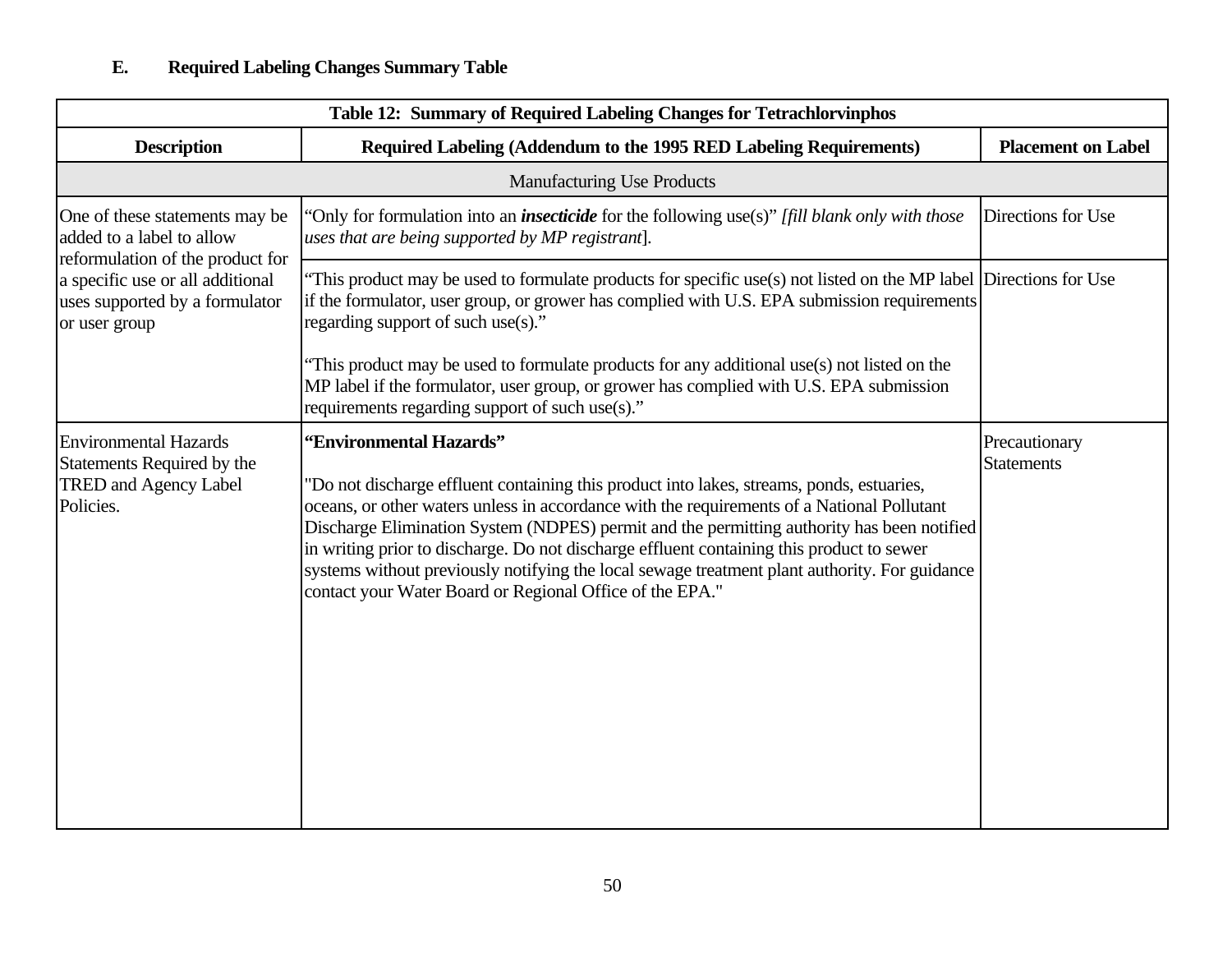| <b>Description</b>                             | Required Labeling (Addendum to the 1995 RED Labeling Requirements)                                                                                                                                                                                                                                                                                                                                                                                                                                                                                                                                                                                                                                                                                                                                                                                                                                                                                                                                                                                                                                                                                        | <b>Placement on Label</b>     |
|------------------------------------------------|-----------------------------------------------------------------------------------------------------------------------------------------------------------------------------------------------------------------------------------------------------------------------------------------------------------------------------------------------------------------------------------------------------------------------------------------------------------------------------------------------------------------------------------------------------------------------------------------------------------------------------------------------------------------------------------------------------------------------------------------------------------------------------------------------------------------------------------------------------------------------------------------------------------------------------------------------------------------------------------------------------------------------------------------------------------------------------------------------------------------------------------------------------------|-------------------------------|
|                                                | End Use Products Intended for Occupational Use                                                                                                                                                                                                                                                                                                                                                                                                                                                                                                                                                                                                                                                                                                                                                                                                                                                                                                                                                                                                                                                                                                            |                               |
| Handler PPE requirements (all<br>formulations) | Note the following information when preparing labeling for all end use products:<br>For sole-active-ingredient end-use products that contain tetrachloryinphos, the product label<br>must be revised to adopt the handler personal protective equipment (PPE)/engineering control<br>requirements set forth in this section. Any conflicting PPE requirements on the current label<br>must be removed.<br>For <b>multiple-active-ingredient</b> end-use products that contain tetrachlorvinphos, the handler<br>PPE/engineering control requirements set forth in this section must be compared with the<br>requirements on the current label, and the more protective language must be retained. For<br>guidance on which requirements are considered to be more protective, see PR Notice 93-7.<br>PPE that was established on the basis of Acute Toxicity testing and currently appears on end-<br>use product labels must be compared with the active ingredient PPE specified below by the<br>TREAD. The more protective PPE must be placed in the product labeling. For guidance on<br>which PPE is considered more protective, see PR Notice 93-7. | <b>Handler PPE Statements</b> |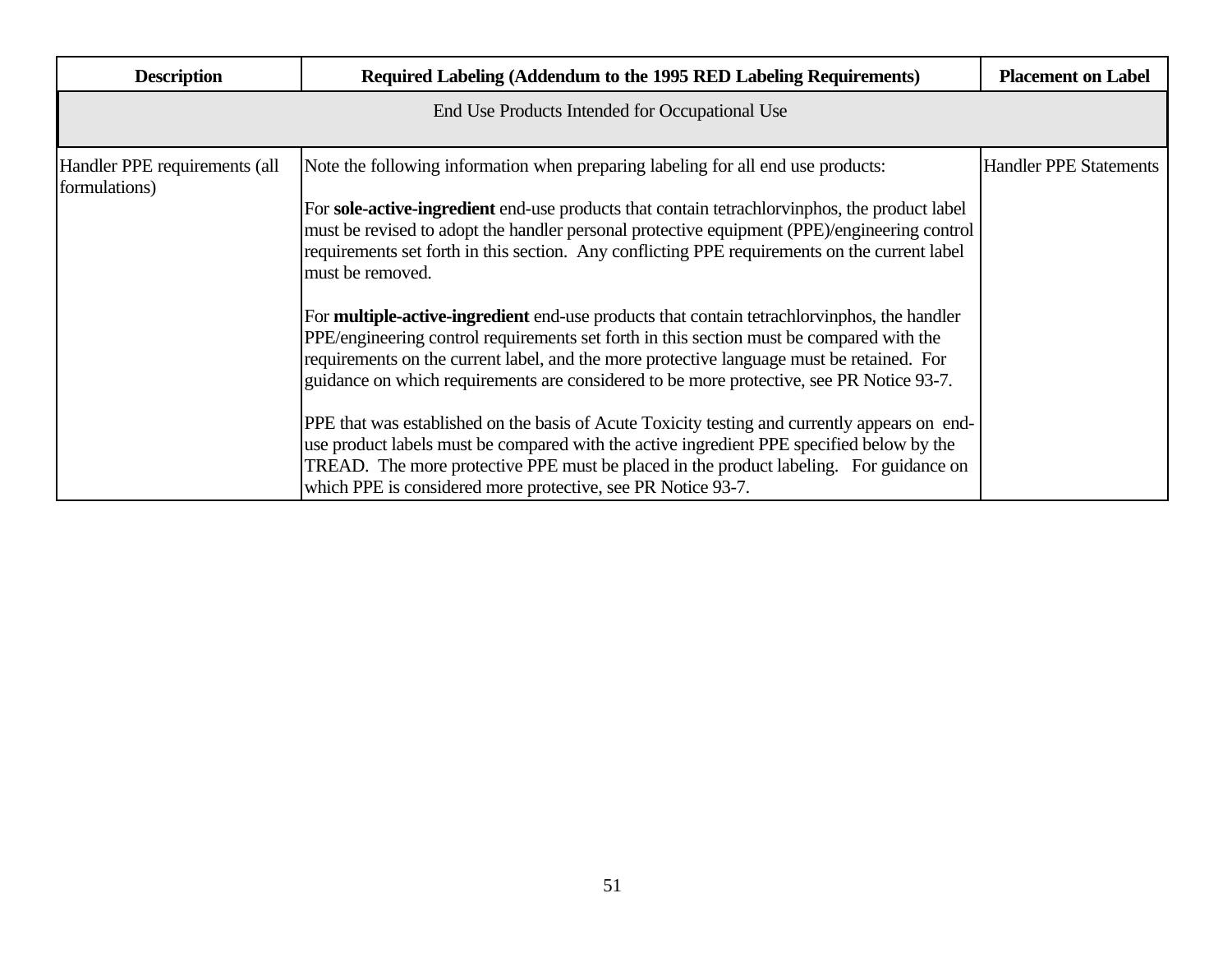| <b>Description</b>                                                         | Required Labeling (Addendum to the 1995 RED Labeling Requirements)                                                                                                                                                                                                                                            | <b>Placement on Label</b>                                                               |
|----------------------------------------------------------------------------|---------------------------------------------------------------------------------------------------------------------------------------------------------------------------------------------------------------------------------------------------------------------------------------------------------------|-----------------------------------------------------------------------------------------|
| PPE Requirements Established                                               | "Personal Protective Equipment (PPE)"                                                                                                                                                                                                                                                                         | Precautionary                                                                           |
| by the TRED for Wettable<br>Powder Formulations applied as<br>Sprays only. | Some materials that are chemical-resistant to this product are" (registrant inserts correct<br><i>chemical-resistant material</i> ). "If you want more options, follow the instructions for<br>category" [registrant inserts A,B,C,D,E,F,G,or H] "on an EPA chemical-resistance category<br>selection chart." | Statements: Immediately<br>following/below Hazards<br>to Humans and<br>Domestic Animals |
|                                                                            | 'Mixers, loaders, applicators and other handlers supporting or using low-pressure handwand<br>equipment or applying by paint brush must wear:                                                                                                                                                                 |                                                                                         |
|                                                                            | Coveralls over long-sleeved shirt and long pants<br>Chemical resistant footwear plus socks<br>Chemical resistant gloves                                                                                                                                                                                       |                                                                                         |
|                                                                            | A NIOSH-approved dust mist filtering respirator with MSHA/NIOSH approval number<br>prefix TC-21C or a NIOSH-approved respirator with any N, R, P, or HE filter."                                                                                                                                              |                                                                                         |
|                                                                            | All other mixers, loaders, applicators and other handlers must wear:                                                                                                                                                                                                                                          |                                                                                         |
|                                                                            | long-sleeved shirt and long pants<br>socks and shoes                                                                                                                                                                                                                                                          |                                                                                         |
|                                                                            | chemical resistant gloves for mixers and loaders supporting ground boom applications<br>and<br>all handlers supporting or using backpack spray equipment.                                                                                                                                                     |                                                                                         |
|                                                                            | Note to Registrant: If the product contains oil or bears instructions that will allow<br>application with an oil-containing material, the "N" filter designation must be dropped from<br>the above respirator statement.                                                                                      |                                                                                         |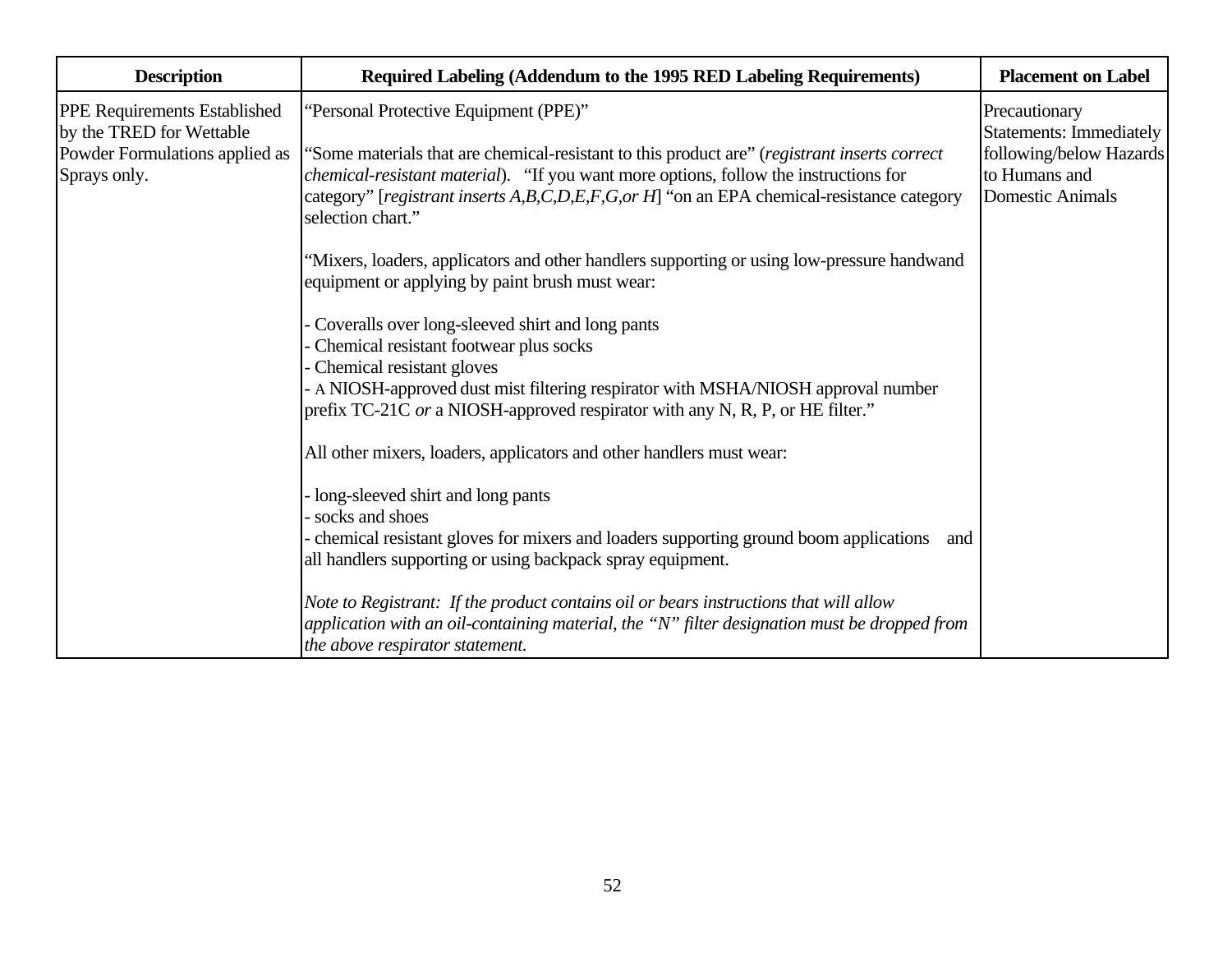| <b>Description</b>                                                                                               | Required Labeling (Addendum to the 1995 RED Labeling Requirements)<br><b>Placement on Label</b>                                                                                                                                                                                                                                                                                                                                                                                                                                                                                                                                                                                                                                    |                                                                                                                 |  |  |
|------------------------------------------------------------------------------------------------------------------|------------------------------------------------------------------------------------------------------------------------------------------------------------------------------------------------------------------------------------------------------------------------------------------------------------------------------------------------------------------------------------------------------------------------------------------------------------------------------------------------------------------------------------------------------------------------------------------------------------------------------------------------------------------------------------------------------------------------------------|-----------------------------------------------------------------------------------------------------------------|--|--|
| <b>PPE Requirements Established</b><br>by the TRED for Wettable<br>Powder Formulations applied<br>as Dusts only. | "Personal Protective Equipment (PPE)"<br>"Some materials that are chemical-resistant to this product are" (registrant inserts correct<br><i>chemical-resistant material</i> ). "If you want more options, follow the instructions for category<br>[registrant inserts A,B,C,D,E,F,G,or H] on an EPA chemical-resistance category selection                                                                                                                                                                                                                                                                                                                                                                                         | Precautionary<br>Statements: Immediately<br>following/below Hazards<br>to Humans and<br><b>Domestic Animals</b> |  |  |
|                                                                                                                  | chart."<br>Loaders, applicators and other handlers must wear:<br>Coveralls over long-sleeved shirt and long pants<br>Chemical resistant footwear plus socks<br>Chemical resistant gloves<br>A NIOSH-approved dust mist filtering respirator with MSHA/NIOSH approval number<br>prefix TC-21C or a NIOSH-approved respirator with any N, R, P, or HE filter."<br>Loaders and others handling dust bags must wear:<br>long-sleeved shirt and long pants<br>socks and shoes<br>chemical resistant gloves.<br>Note to Registrant: If the product contains oil or bears instructions that will allow<br>application with an oil-containing material, the "N" filter designation must be dropped from<br>the above respirator statement. |                                                                                                                 |  |  |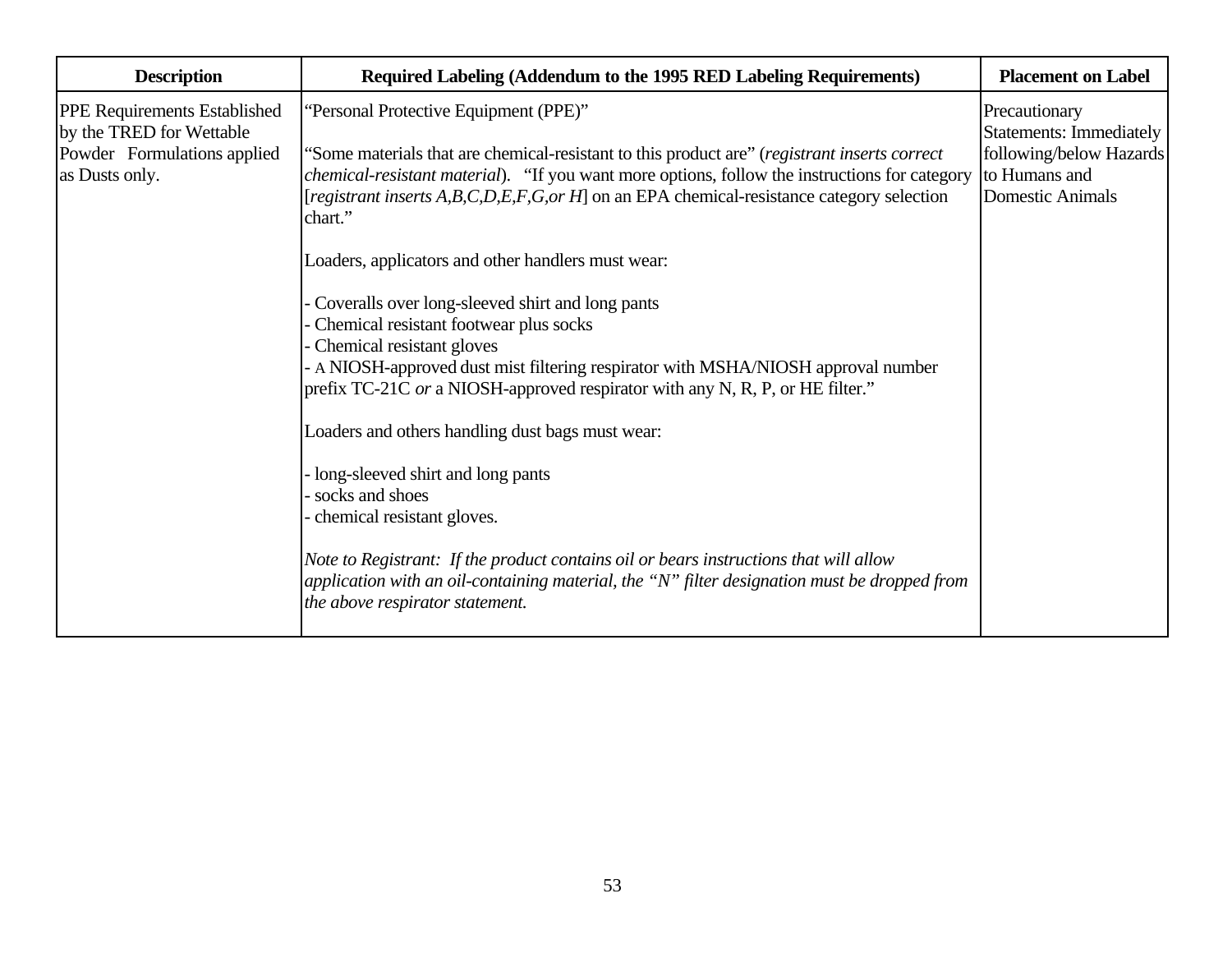| <b>Description</b>                                                | Required Labeling (Addendum to the 1995 RED Labeling Requirements)                                                                                                                                                                                                                                             | <b>Placement on Label</b> |
|-------------------------------------------------------------------|----------------------------------------------------------------------------------------------------------------------------------------------------------------------------------------------------------------------------------------------------------------------------------------------------------------|---------------------------|
| <b>PPE Requirements Established</b><br>by the TRED for Wettable   | 'Personal Protective Equipment (PPE)"                                                                                                                                                                                                                                                                          |                           |
| Powder Formulations applied as<br>either as a Sprays or as a Dust | "Some materials that are chemical-resistant to this product are" (registrant inserts correct<br><i>chemical-resistant material</i> ). "If you want more options, follow the instructions for<br>category" [registrant inserts A,B,C,D,E,F,G,or H] "on an EPA chemical-resistance category<br>selection chart." |                           |
|                                                                   | "Mixers, loaders, applicators and other handlers supporting dusting applications, low-pressure<br>handwand applications or applications by paint brush must wear:                                                                                                                                              |                           |
|                                                                   | Coveralls over long-sleeved shirt and long pants<br>Chemical resistant footwear plus socks<br>Chemical resistant gloves<br>A NIOSH-approved dust mist filtering respirator with MSHA/NIOSH approval number<br>prefix TC-21C or a NIOSH-approved respirator with any N, R, P, or HE filter."                    |                           |
|                                                                   | All other mixers, loaders, applicators and other handlers must wear:                                                                                                                                                                                                                                           |                           |
|                                                                   | long-sleeved shirt and long pants<br>socks and shoes<br>chemical resistant gloves for mixers and loaders supporting ground boom applications<br>and<br>all handlers supporting or using backpack spray equipment.                                                                                              |                           |
|                                                                   | Note to Registrant: If the product contains oil or bears instructions that will allow<br>application with an oil-containing material, the "N" filter designation must be dropped from<br>the above respirator statement.                                                                                       |                           |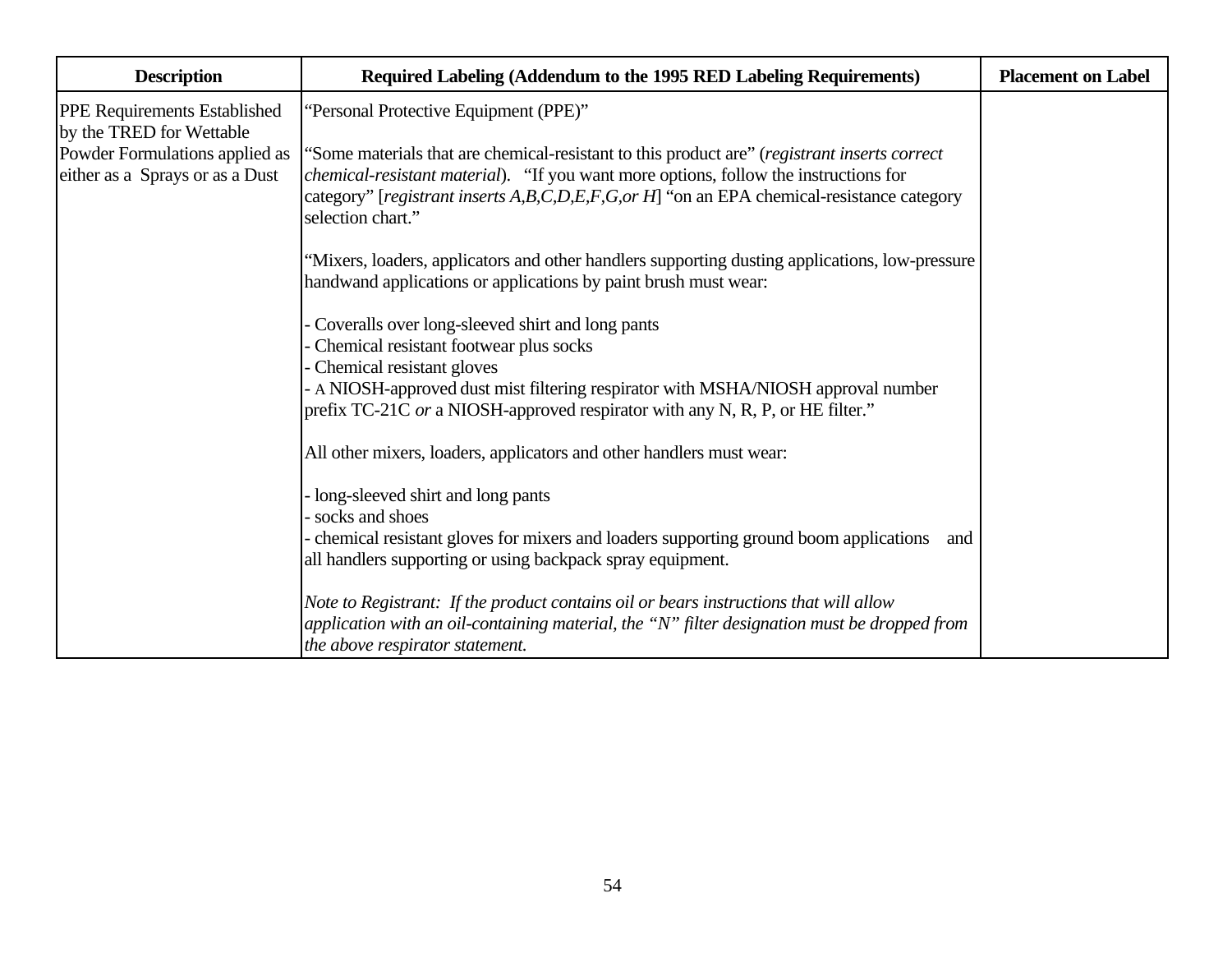| <b>Description</b>                                                                                  | Required Labeling (Addendum to the 1995 RED Labeling Requirements)                                                                                                                                                                                                                                                                                                                                                                                                                                                                                                                                                                                          | <b>Placement on Label</b>                                                                                       |
|-----------------------------------------------------------------------------------------------------|-------------------------------------------------------------------------------------------------------------------------------------------------------------------------------------------------------------------------------------------------------------------------------------------------------------------------------------------------------------------------------------------------------------------------------------------------------------------------------------------------------------------------------------------------------------------------------------------------------------------------------------------------------------|-----------------------------------------------------------------------------------------------------------------|
| <b>PPE Requirements Established</b><br>by the TRED for EC<br>Formulations                           | "Personal Protective Equipment (PPE)"<br>Some materials that are chemical-resistant to this product are" (registrant inserts correct<br><i>chemical-resistant material</i> ). "If you want more options, follow the instructions for<br>category" [registrant inserts A,B,C,D,E,F,G,or H] "on an EPA chemical-resistance category<br>selection chart."<br>"Mixers loaders, applicators and other handlers must wear:<br>long-sleeved shirt and long pants,<br>shoes plus socks<br>chemical resistant gloves for mixers and loaders supporting ground boom applications<br>and all handlers supporting or using backpack or low pressure spray applications. | Precautionary<br>Statements: Immediately<br>following/below Hazards<br>to Humans and<br><b>Domestic Animals</b> |
| <b>PPE Requirements Established</b><br>by the TRED for Ear Tags,<br>Mineral Blocks or Feed Pellets. | "Personal Protective Equipment (PPE)"<br>'Some materials that are chemical-resistant to this product are" (registrant inserts correct<br><i>chemical-resistant material</i> ). "If you want more options, follow the instructions for<br>category" [registrant inserts A,B,C,D,E,F,G,or H] "on an EPA chemical-resistance category<br>selection chart."<br>"Loaders, applicators and other handlers must wear:<br>long-sleeved shirt and long pants,<br>shoes plus socks<br>chemical resistant gloves"                                                                                                                                                      | Precautionary<br>Statements: Immediately<br>following/below Hazards<br>to Humans and<br><b>Domestic Animals</b> |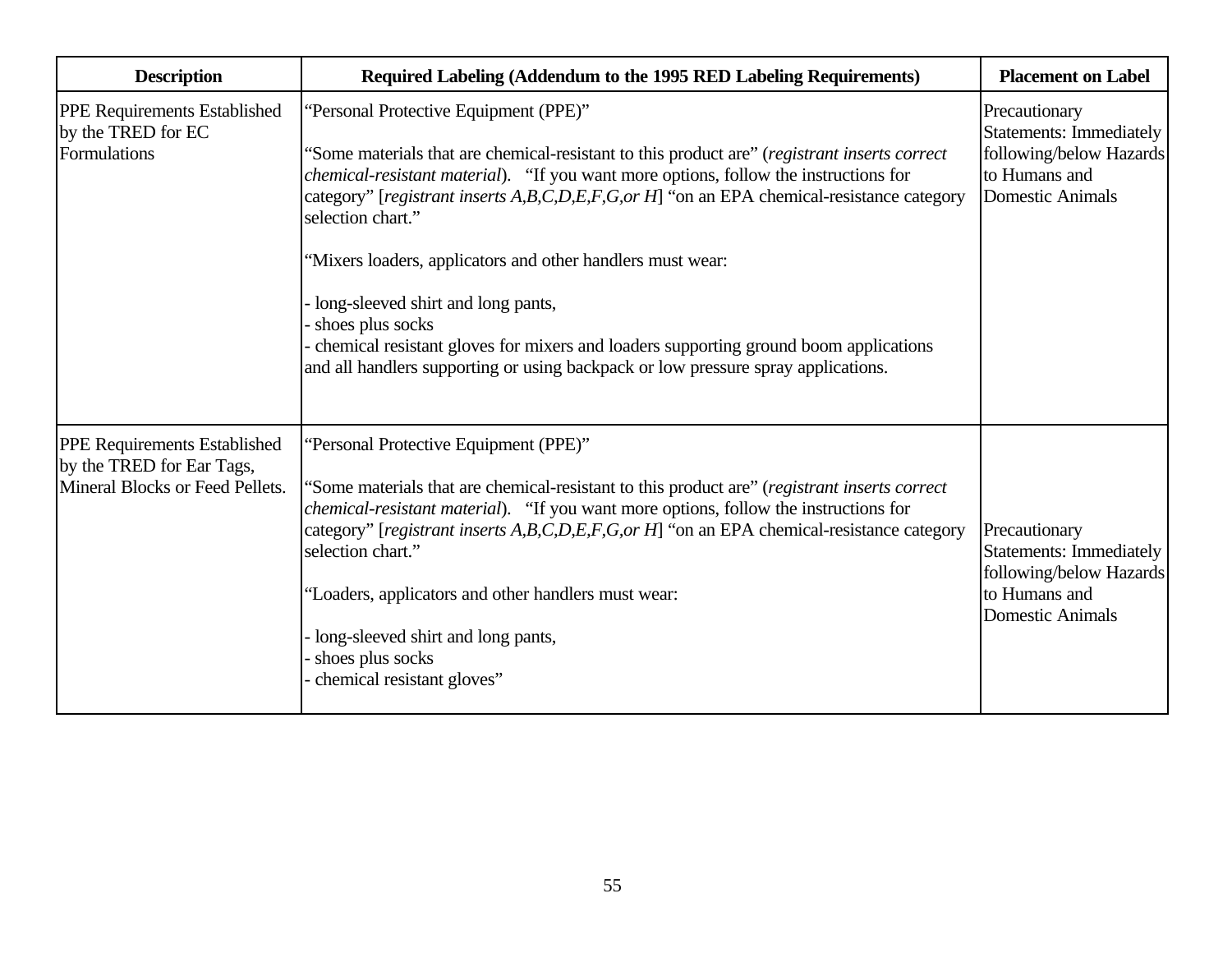| <b>Description</b>                 | Required Labeling (Addendum to the 1995 RED Labeling Requirements)                                                                                                                                                                                                                                                                                                                                                                                                                                                | <b>Placement on Label</b>                                                                          |
|------------------------------------|-------------------------------------------------------------------------------------------------------------------------------------------------------------------------------------------------------------------------------------------------------------------------------------------------------------------------------------------------------------------------------------------------------------------------------------------------------------------------------------------------------------------|----------------------------------------------------------------------------------------------------|
| <b>User Safety Requirements</b>    | 'Follow manufacturer's instructions for cleaning/maintaining PPE. If no such instructions for<br>washables exist, use detergent and hot water. Keep and wash PPE separately from other<br>laundry.<br>Discard clothing and other absorbent materials that have been drenched or heavily<br>contaminated with this product's concentrate. Do not reuse them."<br>(The above phrase "Discard clothing" is only required for WP formulations applied as<br>sprays or dusts. It is not required for EC formulations.) | Precautionary<br>Statements:<br>Immediately following<br>the PPE requirements                      |
| <b>User Safety Recommendations</b> | "User Safety Recommendations"<br>Precautionary<br><b>Statements: Immediately</b><br>following Engineering<br>"Users should wash hands before eating, drinking, chewing gum, using tobacco, or using the<br>toilet."<br>Controls)                                                                                                                                                                                                                                                                                  |                                                                                                    |
|                                    | "Users should remove clothing/PPE immediately if pesticide gets inside. Then wash<br>thoroughly and put on clean clothing."<br>"Users should remove PPE immediately after handling this product. Wash the outside of<br>gloves before removing. As soon as possible, wash thoroughly and change into clean<br>clothing."                                                                                                                                                                                          | Must be placed in a box                                                                            |
| <b>Environmental Hazards</b>       | "Environmental Hazards"<br>Do not apply directly to water, or to areas where surface water is present or to intertidal areas<br>below the mean high-water mark. Runoff may be hazardous to aquatic organisms in<br>neighboring areas. Do not contaminate water when disposing of equipment wastewater or<br>rinsate.                                                                                                                                                                                              | Precautionary<br><b>Statements: Immediately</b><br>following the User<br>Safety<br>Recommendations |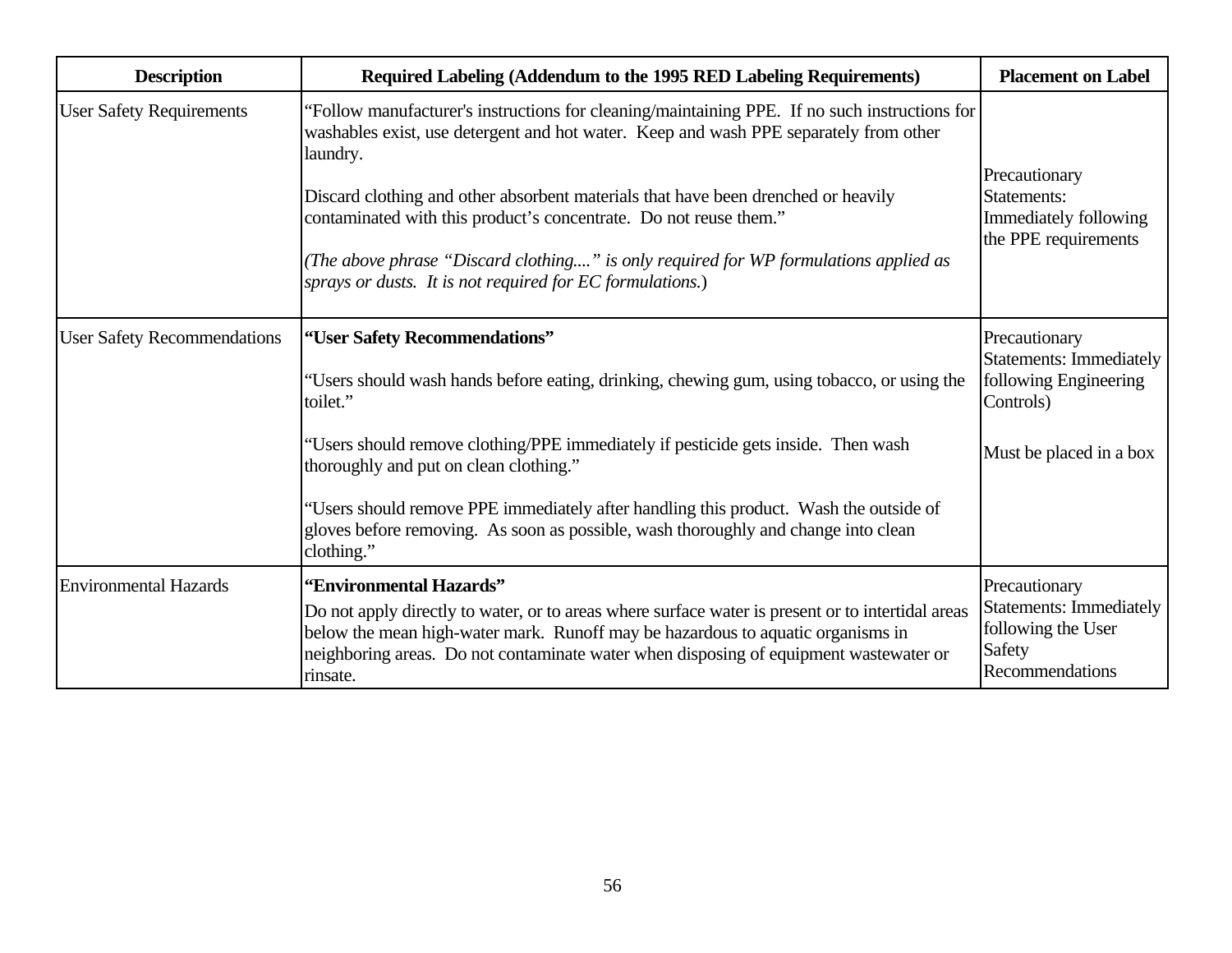| <b>Description</b>                                           | Required Labeling (Addendum to the 1995 RED Labeling Requirements)                                                                                                                                                     | <b>Placement on Label</b>                                              |
|--------------------------------------------------------------|------------------------------------------------------------------------------------------------------------------------------------------------------------------------------------------------------------------------|------------------------------------------------------------------------|
| <b>Entry Restrictions for products</b><br>applied as sprays. | "Do not enter or allow others to enter until sprays have dried"                                                                                                                                                        | Directions for Use in the<br>Non-Agricultural Use<br>Requirements Box. |
| <b>Entry Restrictions for products</b><br>applied as dusts.  | "Do not enter or allow others to enter until dusts have settled"                                                                                                                                                       | Directions for Use in the<br>Non-Agricultural Use<br>Requirements Box. |
|                                                              | General Application Restrictions ("Do not apply this product in a way that will contact workers or other persons, either directly<br>or through drift. Only protected handlers may be in the area during application." | Place in the Directions<br>for Use                                     |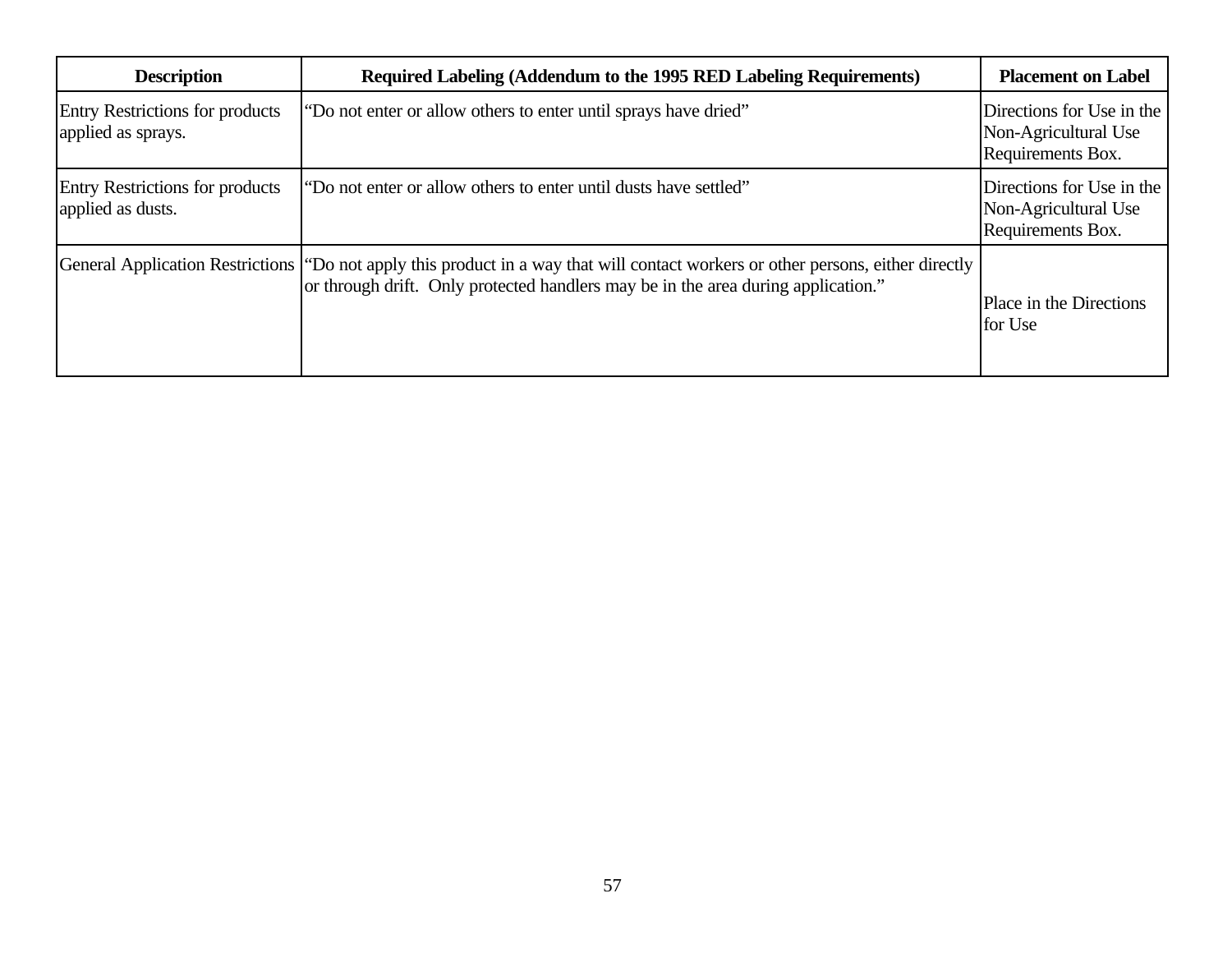| <b>Description</b>                                  | Required Labeling (Addendum to the 1995 RED Labeling Requirements)                                                                                                                                                                              | <b>Placement on Label</b> |
|-----------------------------------------------------|-------------------------------------------------------------------------------------------------------------------------------------------------------------------------------------------------------------------------------------------------|---------------------------|
| <b>Other Risk Mitigation</b><br><b>Restrictions</b> | <b>EC</b> Formulations:<br>Remove paint-on use on EC formulations and add the following statement: "This product"<br>may not be applied by paint brush".                                                                                        |                           |
|                                                     | <b>Wettable Powder Formulations Applied as Sprays:</b>                                                                                                                                                                                          |                           |
|                                                     | "When using a low-pressure handwand, this product may only be used for spot treatments."                                                                                                                                                        |                           |
|                                                     | <b>Feed Through Products (Mineral Blocks or Pellets):</b>                                                                                                                                                                                       |                           |
|                                                     | This product contains tetrachloryinphos, which is a cholinesterase inhibitor.                                                                                                                                                                   | Directions for Use        |
|                                                     | The most frequently reported clinical signs of cholinesterase inhibition in the horse are<br>abdominal pain, lethargy, sweating, tearing and excessive salivation. If these signs are seen in<br>horses, consult your veterinarian immediately. |                           |
|                                                     | Do not use this product simultaneously or within a week before or after treatment with<br>cholinesterase inhibiting drugs, pesticides or chemicals.                                                                                             |                           |
|                                                     | Consult a veterinarian before using this product on debilitated, aged, pregnant or nursing<br>animals.                                                                                                                                          |                           |
|                                                     | This product has not been tested in breeding horses.                                                                                                                                                                                            |                           |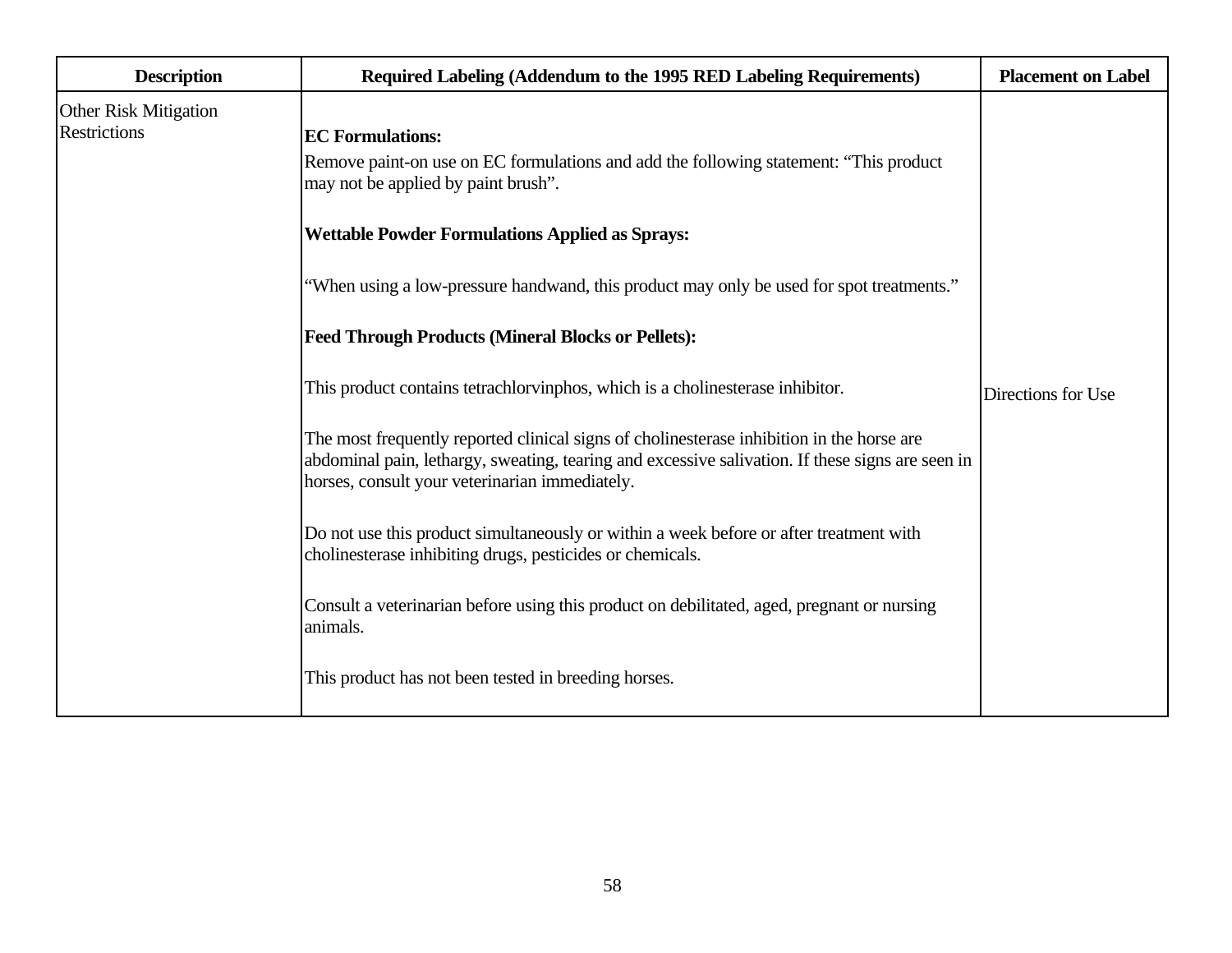| <b>Description</b>                           | Required Labeling (Addendum to the 1995 RED Labeling Requirements)                                                                                     | <b>Placement on Label</b> |
|----------------------------------------------|--------------------------------------------------------------------------------------------------------------------------------------------------------|---------------------------|
| <b>Other Risk Mitigation</b><br>Restrictions | <b>For Pet Powder Uses:</b>                                                                                                                            |                           |
|                                              | Use 1/3 oz. of powder per every 10 pounds of body weight of your cat or dog.                                                                           |                           |
|                                              | <b>For Outdoor Premise Uses:</b>                                                                                                                       |                           |
|                                              | Restrict uses to only spot treatments.                                                                                                                 |                           |
|                                              | The product should be applied only one time per year.                                                                                                  |                           |
|                                              | The product is to be used along woody borders of kennels, yards, campgrounds, recreational<br>parks, and footpaths and roadways leading to such areas. |                           |

<sup>1</sup> PPE that is established on the basis of Acute Toxicity of the end-use product must be compared to the active ingredient PPE in this document. The more protective PPE must be placed in the product labeling. For guidance on which PPE is considered more protective, see PR Notice 93-7.

 $2$  If the product contains oil or bears instructions that will allow application with an oil-containing material, the "N" designation must be dropped.

Instructions in the Labeling section appearing in quotations represent the exact language that should appear on the label. Instructions in the Labeling section not in quotes represents actions that the registrant should take to amend their labels or product registrations.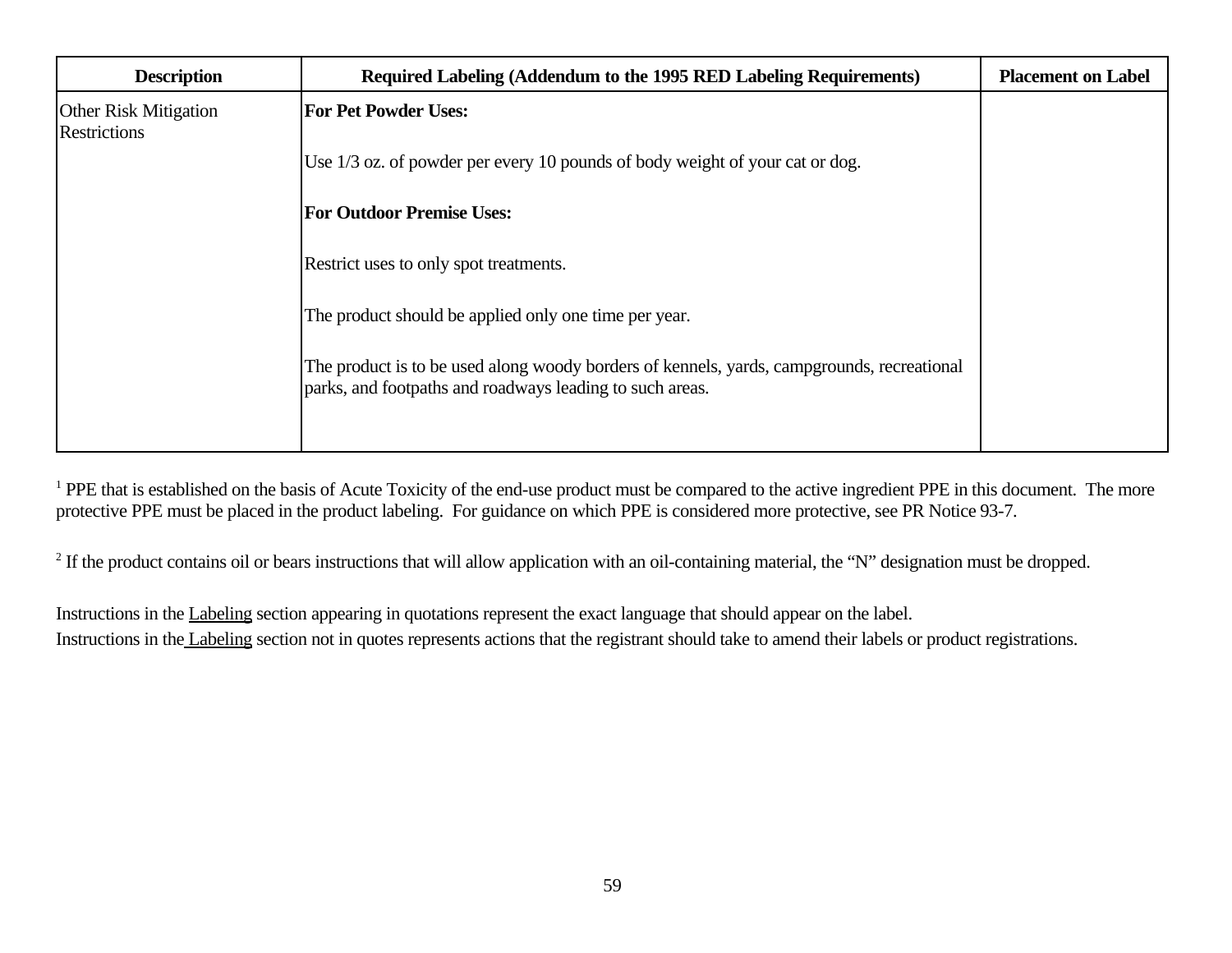## **VI. Related Documents and How to Access Them**

This interim Reregistration Eligibility Document is supported by documents that are presently maintained in the OPP docket. The OPP docket is located in Room 119, Crystal Mall #2, 1921 Jefferson Davis Highway, Arlington, VA. It is open Monday through Friday, excluding legal holidays from 8:30 am to 4 pm.

The docket initially contained preliminary risk assessments and related documents as of *[date]*. Sixty days later the first public comment period closed. The EPA then considered comments, revised the risk assessment, and added the formal "Response to Comments" document and the revised risk assessment to the docket on *[date]*.

All documents, in hard copy form, may be viewed in the OPP docket room or downloaded or viewed via the Internet at the following site: "http://www.epa.gov/pesticides/op."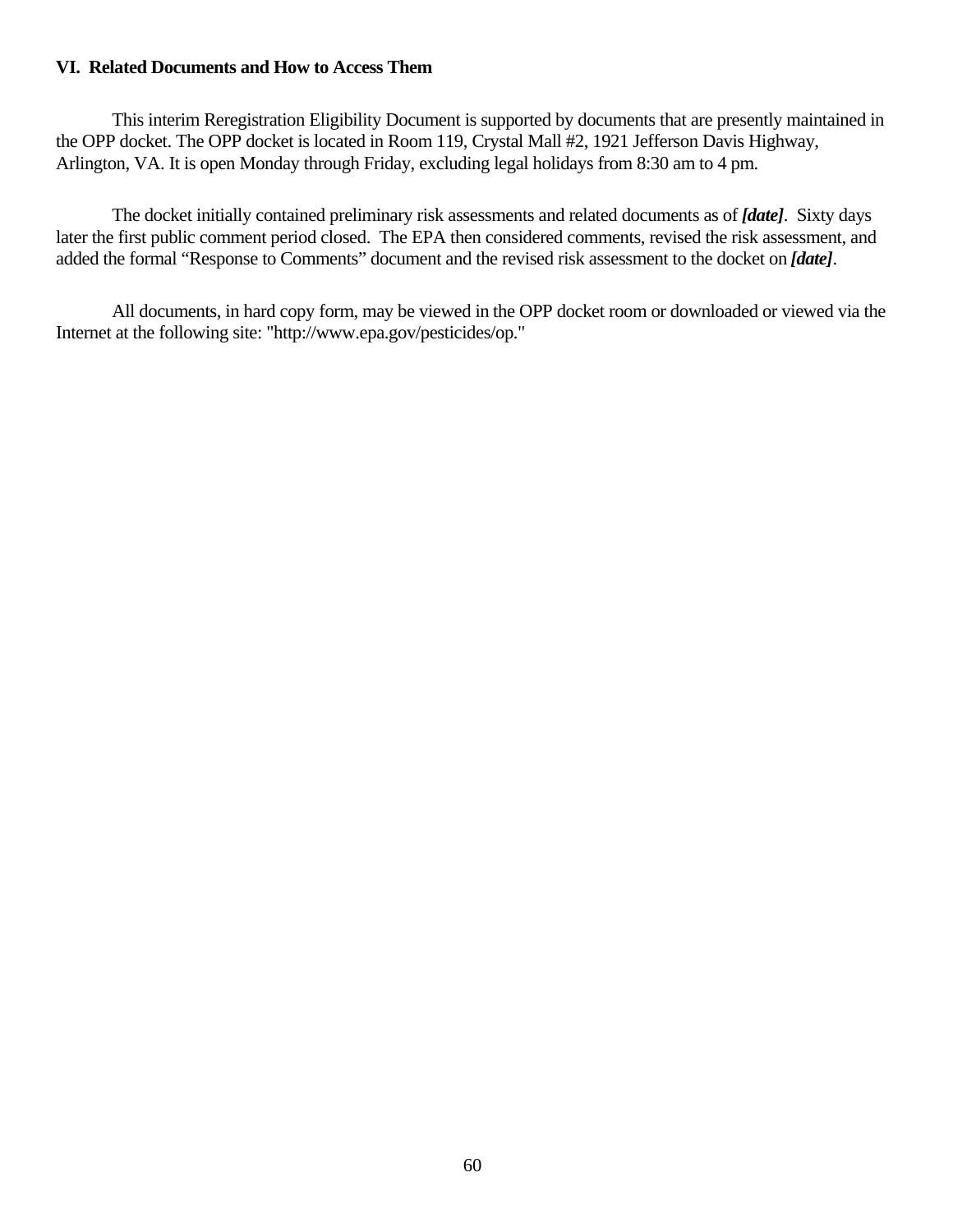## **Appendix A. Table of Use Patterns Eligible for Reregistration**

| Site<br><b>Application Type</b><br><b>Application Equipment</b>               | Formulation<br>[EPA Reg No.]                    | <b>Maximum Single Application</b><br>Rate <sup>1</sup>                       | Use Limitations                                                                                                             |
|-------------------------------------------------------------------------------|-------------------------------------------------|------------------------------------------------------------------------------|-----------------------------------------------------------------------------------------------------------------------------|
|                                                                               |                                                 | Beef/Range/Feeder Cattle (Meat) & Dairy Cattle (Lactating or Unspecified)    |                                                                                                                             |
| <b>Animal Treatment</b><br>(Backrubber)                                       | 24% Emulsifiable<br>Concentrate<br>$[4691-132]$ | 2 lb ai/ 25 gallons (25 and 50<br>gallons of charge solution<br>considered). | Double layer clothing and gloves for workers<br>when handling backrubber devices.                                           |
| <b>Animal Treatment -Dust</b><br>(Dust Bag)                                   | 3% Dust<br>$[4691-131]$                         | NS <sup>2</sup>                                                              | Single layer and gloves for loaders and others<br>handling dust bags.                                                       |
| <b>Animal Treatment - Dust</b><br>(Hand Held Duster)<br>(Rotary Duster)       | 3% Dust<br>$[4691-131]$                         | 0.0375 lb ai/animal                                                          | Double layer clothing, gloves, and dust/mist<br>respirator for mixers, loaders, and applicators<br>using dusting equipment. |
| <b>Animal Treatment</b><br>(Shaker Can)                                       | 3% Dust<br>$[4691-131]$                         | 0.0375 lb ai/animal                                                          | Double layer clothing, gloves, and dust/mist<br>respirator for mixers, loaders, and applicators<br>using dusting equipment. |
| <b>Animal Treatment</b><br>(Backpack Sprayer)<br>(Power Sprayer)              | 24% Emulsifiable<br>Concentrate<br>$[4691-132]$ | $0.001295$ lb ai/animal                                                      |                                                                                                                             |
| <b>Enclosed Premise</b><br>Treatment<br>(Backpack Sprayer)<br>(Power Sprayer) | 24% Emulsifiable<br>Concentrate<br>$[4691-132]$ | .2129 lb 1K sq. ft                                                           |                                                                                                                             |
| <b>Enclosed Premise</b><br>Treatment<br>(Backpack Sprayer)<br>(Power Sprayer) | 50% Wettable<br>Powder<br>$[4691-128]$          | .3333 lb 1K sq. ft                                                           |                                                                                                                             |
| <b>Animal Treatment</b><br>(Feed Through Use)                                 | 97.3%<br>Granular<br>$[4691-135]$               | 0.00015 lb per 100 lb body<br>weight per day                                 | Single layer clothing and gloves for workers<br>when handling pellets (oral larvicide feed-<br>through products).           |
| <b>Animal Treatment</b><br>(Cattle Ear Tag)                                   | 13.7% Ear Tag<br>$[56493-50]$                   | <b>NS</b>                                                                    | Single layer clothing and gloves for workers<br>when handling ear tags.                                                     |
|                                                                               |                                                 | Hog/Pig/Swine (Meat)                                                         |                                                                                                                             |
| Animal Bedding/Litter<br>Treatment<br>(Hand Held Duster)                      | 3% Dust<br>$[4691-131]$                         | .2 lb $1K$ sq.ft                                                             | Double layer clothing, gloves, and dust/mist<br>respirator for mixers, loaders, and applicators<br>using dusting equipment. |
| Animal Bedding/Litter<br>Treatment<br>(Power Duster)                          | 3% Dust<br>$[4691-131]$                         | $2 lb$ 1K sq.ft                                                              | Double layer clothing, gloves, and dust/mist<br>respirator for mixers, loaders, and applicators<br>using dusting equipment. |
| Animal Bedding/Litter<br>Treatment<br>(Rotary Duster)                         | 3% Dust<br>$[4691-131]$                         | $2 lb$ 1K sq.ft                                                              | Double layer clothing, gloves, and dust/mist<br>respirator for mixers, loaders, and applicators<br>using dusting equipment. |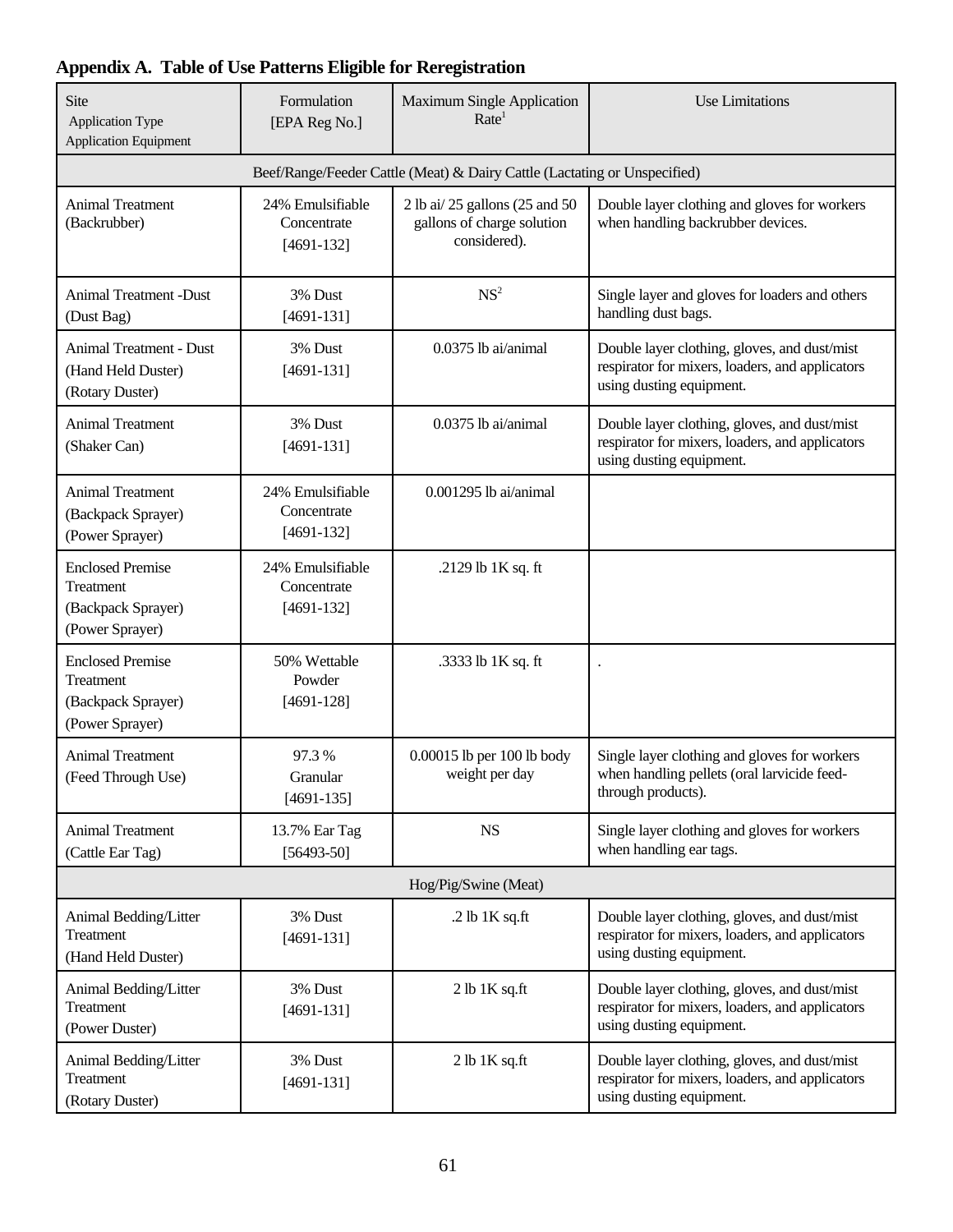| Site<br><b>Application Type</b><br><b>Application Equipment</b>               | Formulation<br>[EPA Reg No.]                    | <b>Maximum Single Application</b><br>Rate <sup>1</sup> | <b>Use Limitations</b>                                                                                                                                                                                                                                                                                                                   |
|-------------------------------------------------------------------------------|-------------------------------------------------|--------------------------------------------------------|------------------------------------------------------------------------------------------------------------------------------------------------------------------------------------------------------------------------------------------------------------------------------------------------------------------------------------------|
| Animal Bedding/Litter<br><b>Treatment</b><br>(Shaker Can)                     | 3% Dust<br>$[4691-131]$                         | $2 lb$ 1K sq.ft                                        | Double layer clothing, gloves, and dust/mist<br>respirator for mixers, loaders, and applicators<br>using dusting equipment.                                                                                                                                                                                                              |
| <b>Animal Treatment</b><br>(Hand Held Duster)                                 | 3% Dust<br>$[4691-131]$                         | $0.075$ lb ai/animal                                   | Double layer clothing, gloves, and dust/mist<br>respirator for mixers, loaders, and applicators<br>using dusting equipment.                                                                                                                                                                                                              |
| <b>Animal Treatment</b><br>(Power Duster)                                     | 3% Dust<br>$[4691-131]$                         | 0.075 lb ai/animal                                     | Double layer clothing, gloves, and dust/mist<br>respirator for mixers, loaders, and applicators<br>using dusting equipment.                                                                                                                                                                                                              |
| <b>Animal Treatment</b><br>(Backpack Sprayer)<br>(Power Sprayer)              | 24% Emulsifiable<br>Concentrate<br>$[4691-132]$ | $0.1575$ lb ai/animal                                  |                                                                                                                                                                                                                                                                                                                                          |
| <b>Animal Treatment</b><br>(Backpack Sprayer)<br>(Power Sprayer)              | 50% Wettable<br>Powder<br>$[4691-128]$          | .02038 lb ai/animal                                    |                                                                                                                                                                                                                                                                                                                                          |
| <b>Animal Treatment</b><br>(Feed Through)                                     | 97.3%<br>Granular<br>$[4691-135]$               | 0.00015 lb per 100 lb body<br>weight per day           | Single layer clothing and gloves for workers<br>when handling pellets (oral larvicide feed-<br>through products).                                                                                                                                                                                                                        |
| <b>Enclosed Premise</b><br>Treatment<br>(Backpack Sprayer)<br>(Power Sprayer) | 24% Emulsifiable<br>Concentrate<br>$[4691-132]$ | .2129 lb 1K sq.ft                                      |                                                                                                                                                                                                                                                                                                                                          |
| <b>Enclosed Premise</b><br>Treatment<br>(Backpack Sprayer)<br>(Power Sprayer) | 50% Wettable<br>Powder<br>$[4691-128]$          | .3333 lb 1K sq.ft                                      |                                                                                                                                                                                                                                                                                                                                          |
|                                                                               |                                                 | Poultry (Egg)                                          |                                                                                                                                                                                                                                                                                                                                          |
| Animal Bedding/Litter<br>Treatment<br>(Backpack Sprayer)<br>(Power Sprayer)   | 24% Emulsifiable<br>Concentrate<br>$[4691-132]$ | 0.0436 lb ai/100 ft <sup>2</sup>                       | Single layer clothing and gloves for mixers,<br>loaders, and applicators engaging in low<br>pressure handwand and backpack spraying<br>activities.                                                                                                                                                                                       |
| Animal Bedding/Litter<br>Treatment<br>(Backpack Sprayer)<br>(Power Sprayer)   | 50% Wettable<br>Powder<br>$[4691-128]$          | 0.0417 lb ai/100 $\text{ft}^2$                         | Restrict the use of low pressure handwands for<br>wettable powder applications to spot treatment<br>in poultry facilities and require double layer<br>clothing, gloves, and dust/mist respirator for<br>mixers, loaders, and applicators engaging in low<br>pressure handwand activities using the WP<br>formulations in egg facilities. |
| Animal Bedding/Litter<br>Treatment<br>(Rotary Duster)                         | 3% Dust<br>$[4691-131]$                         | 0.078 lb ai/100 ft <sup>2</sup>                        | Double layer clothing, gloves, and dust/mist<br>respirator for mixers, loaders, and applicators<br>using dusting equipment.                                                                                                                                                                                                              |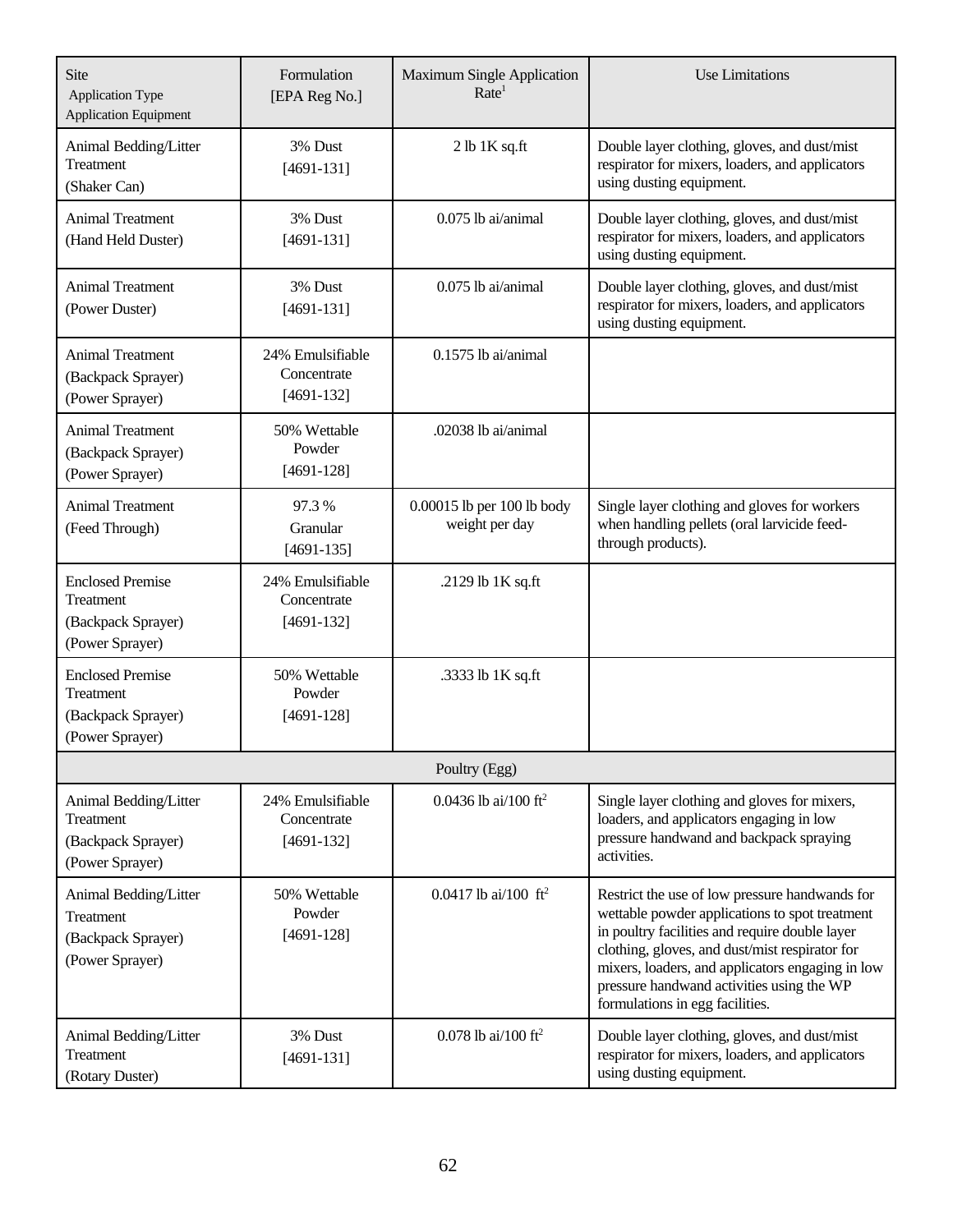| Site<br><b>Application Type</b><br><b>Application Equipment</b>                    | Formulation<br>[EPA Reg No.]                    | <b>Maximum Single Application</b><br>Rate <sup>1</sup> | <b>Use Limitations</b>                                                                                                                                                                                                                                                                                                                       |
|------------------------------------------------------------------------------------|-------------------------------------------------|--------------------------------------------------------|----------------------------------------------------------------------------------------------------------------------------------------------------------------------------------------------------------------------------------------------------------------------------------------------------------------------------------------------|
| Animal Bedding/Litter<br>Treatment<br>(Shaker Can)                                 | 3% Dust<br>$[4691-131]$                         | 0.078 lb ai/100 ft <sup>2</sup>                        | Double layer clothing, gloves, and dust/mist<br>respirator for mixers, loaders, and applicators<br>using dusting equipment.                                                                                                                                                                                                                  |
| <b>Animal Treatment</b><br>(Dust Box)                                              | 3% Dust<br>$[4691-131]$                         | 0.078 lb ai/animal                                     | Double layer clothing, gloves, and dust/mist<br>respirator for mixers, loaders, and applicators<br>using dusting equipment.                                                                                                                                                                                                                  |
| <b>Animal Treatment</b><br>(Rotary Duster)                                         | 3% Dust<br>$[4691-131]$                         | 0.078 lb ai/animal                                     | Double layer clothing, gloves, and dust/mist<br>respirator for mixers, loaders, and applicators<br>using dusting equipment.                                                                                                                                                                                                                  |
| <b>Animal Treatment</b><br>(Shaker Can)                                            | 3% Dust<br>$[4691-131]$                         | 0.078 lb ai/animal                                     | Double layer clothing, gloves, and dust/mist<br>respirator for mixers, loaders, and applicators<br>using dusting equipment.                                                                                                                                                                                                                  |
| <b>Animal Treatment</b><br>(Backpack Sprayer)<br>(Power Sprayer)                   | 24% Emulsifiable<br>Concentrate<br>$[4691-132]$ | 0.0436 lb ai/animal                                    | Single layer clothing and gloves for mixers,<br>loaders, and applicators engaging in low<br>pressure handwand and backpack spraying<br>activities.                                                                                                                                                                                           |
| <b>Animal Treatment</b><br>(Backpack Sprayer)<br>(Power Sprayer)                   | 50% Wettable<br>Powder<br>$[4691-128]$          | 0.0436 lb ai/animal                                    | Restrict the use of low pressure handwands for<br>wettable powder applications to spot treatment<br>in poultry facilities and require double layer<br>clothing, gloves, and dust/mist respirator for<br>mixers, loaders, and applicators engaging in low<br>pressure handwand activities using the WP<br>formulations in egg facilities.     |
|                                                                                    |                                                 | Poultry (Broiler)                                      |                                                                                                                                                                                                                                                                                                                                              |
| <b>Animal Premise/Litter</b><br>Treatment<br>(Backpack Sprayer)<br>(Power Sprayer) | 24% Emulsifiable<br>Concentrate<br>$[4691-132]$ | $0.6996$ lb ai/animal                                  | Single layer clothing and gloves for mixers,<br>loaders, and applicators engaging in low<br>pressure handwand and backpack spraying<br>activities.                                                                                                                                                                                           |
| Animal Premise/Litter<br>Treatment<br>(Backpack Sprayer)<br>(Power Sprayer)        | 50% Wettable<br>Powder<br>$[4691-128]$          | 0.6996 lb ai/animal                                    | Restrict the use of low pressure handwands for<br>wettable powder applications to spot treatment<br>in poultry facilities and require double layer<br>clothing, gloves, and dust/mist respirator for<br>mixers, loaders, and applicators engaging in low<br>pressure handwand activities using the WP<br>formulations in broiler facilities. |
| <b>Animal Premise/Litter</b><br>Treatment<br>(Groundboom Sprayer)                  | 24% Emulsifiable<br>Concentrate<br>$[4691-132]$ | 0.6996 lb ai/animal                                    | Single layer clothing and gloves for mixers,<br>loaders, and applicators engaging in<br>groundboom activities.                                                                                                                                                                                                                               |
| <b>Animal Premise/Litter</b><br>Treatment<br>(Groundboom Sprayer)                  | 50% Wettable<br>Powder<br>$[4691-128]$          | 0.6996 lb ai/animal                                    | Single layer clothing and gloves for mixers,<br>loaders, and applicators engaging in<br>groundboom activities.                                                                                                                                                                                                                               |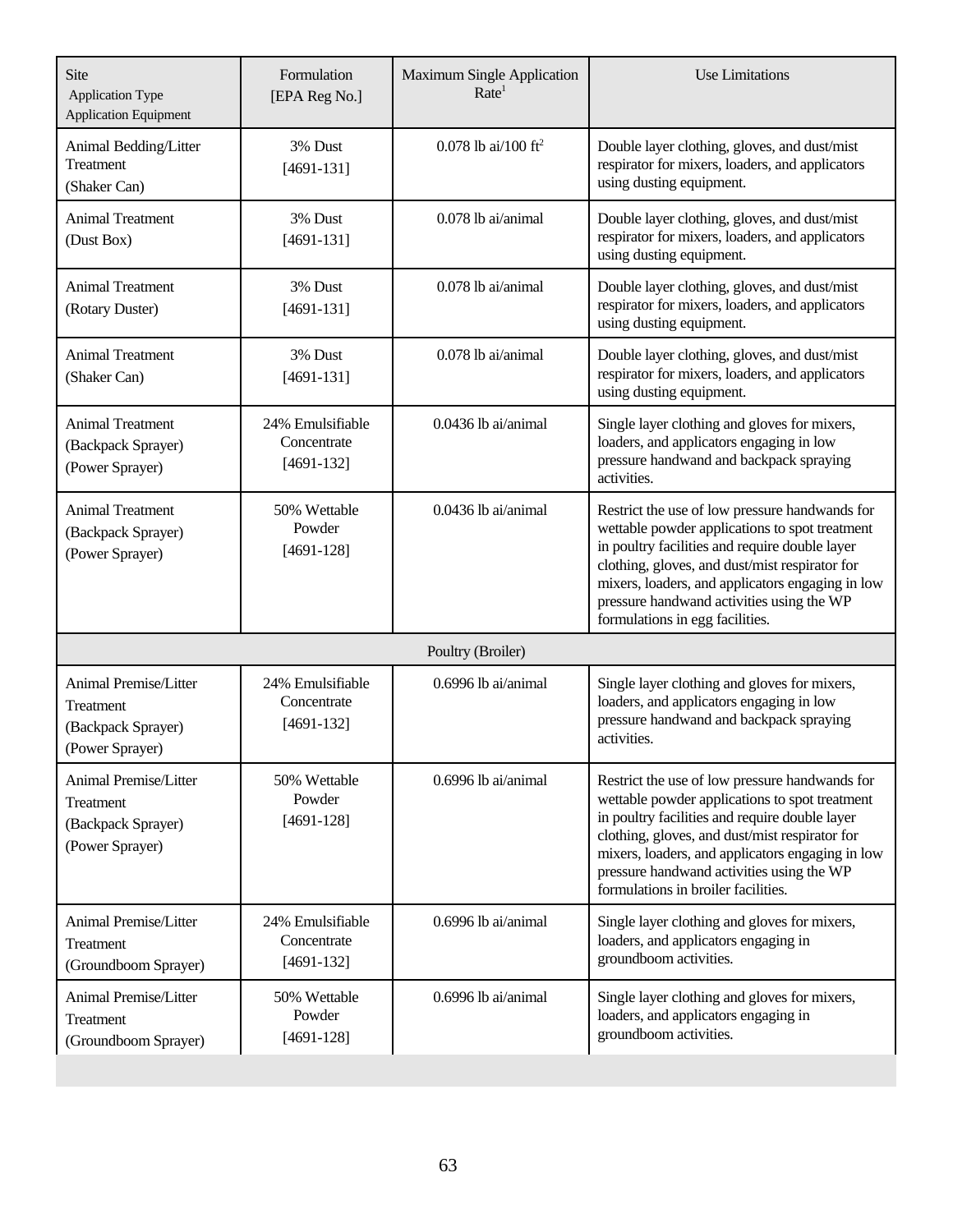| Site<br><b>Application Type</b><br><b>Application Equipment</b> | Formulation<br>[EPA Reg No.]  | <b>Maximum Single Application</b><br>Rate <sup>1</sup>                                                                                                                                                     | <b>Use Limitations</b> |
|-----------------------------------------------------------------|-------------------------------|------------------------------------------------------------------------------------------------------------------------------------------------------------------------------------------------------------|------------------------|
| Animal Bedding/Litter<br>Treatment<br>(Aerosol, Pump Spray)     | 1.08 % Spray<br>$[2596-140]$  | Repeat once a week.                                                                                                                                                                                        |                        |
| Animal Bedding/Litter<br>Treatment                              | 3.3 % Powder<br>$[2596-78]$   | Repeat at weekly intervals if<br>necessary                                                                                                                                                                 |                        |
| <b>Animal Treatment</b>                                         | 13.7 % Collar<br>$[4691-151]$ | Replace collar every four<br>months.                                                                                                                                                                       |                        |
| <b>Animal Treatment</b>                                         | 3.06 % Dip<br>$[2596-119]$    | Dilute 2 ounces of Dip with 1<br>gallon of water. Dip animal<br>into solution, or sponge<br>solution on, making sure hair<br>is thoroughly wet to skin.<br>Repeat as necessary for<br>control.             |                        |
| <b>Animal Treatment</b>                                         | 3.3 % Powder<br>$[2596-78]$   | 1/3 oz for every 10 lb animal                                                                                                                                                                              |                        |
| <b>Animal Treatment</b><br>(Aerosol, Pump Spray)                | 1.08 % Spray<br>$[2596-126]$  | Direct spray towards pet and<br>spray entire coat pressing<br>dispenser with quick short<br>strokes. Move bottle to get<br>even coverage of coat (until<br>tips of hair are moist).<br>Repeat once a week. |                        |
|                                                                 |                               | Pets (Dogs)                                                                                                                                                                                                |                        |
| Animal Bedding/Litter<br>Treatment<br>(Aerosol, Pump Spray)     | 1.08 % Spray<br>$[2596-140]$  | Repeat once a week.                                                                                                                                                                                        |                        |
| Animal Bedding/Litter<br>Treatment                              | 3.3 % Powder<br>$[2596-79]$   | Repeat at weekly intervals if<br>necessary                                                                                                                                                                 |                        |
| <b>Animal Treatment</b>                                         | 13.7% Collar<br>$[4691-150]$  | Replace collar every five<br>months.                                                                                                                                                                       |                        |
| <b>Animal Treatment</b>                                         | 3.06 % Dip<br>$[2596-119]$    | Dilute 2 ounces of Dip with 1<br>gallon of water. Dip animal<br>into solution, or sponge<br>solution on, making sure hair<br>is thoroughly wet to skin.<br>Repeat as necessary for<br>control.             |                        |
| Animal Treatment                                                | 3.3 % Powder<br>$[2596-79]$   | 1/3 oz for every 10 lb animal                                                                                                                                                                              |                        |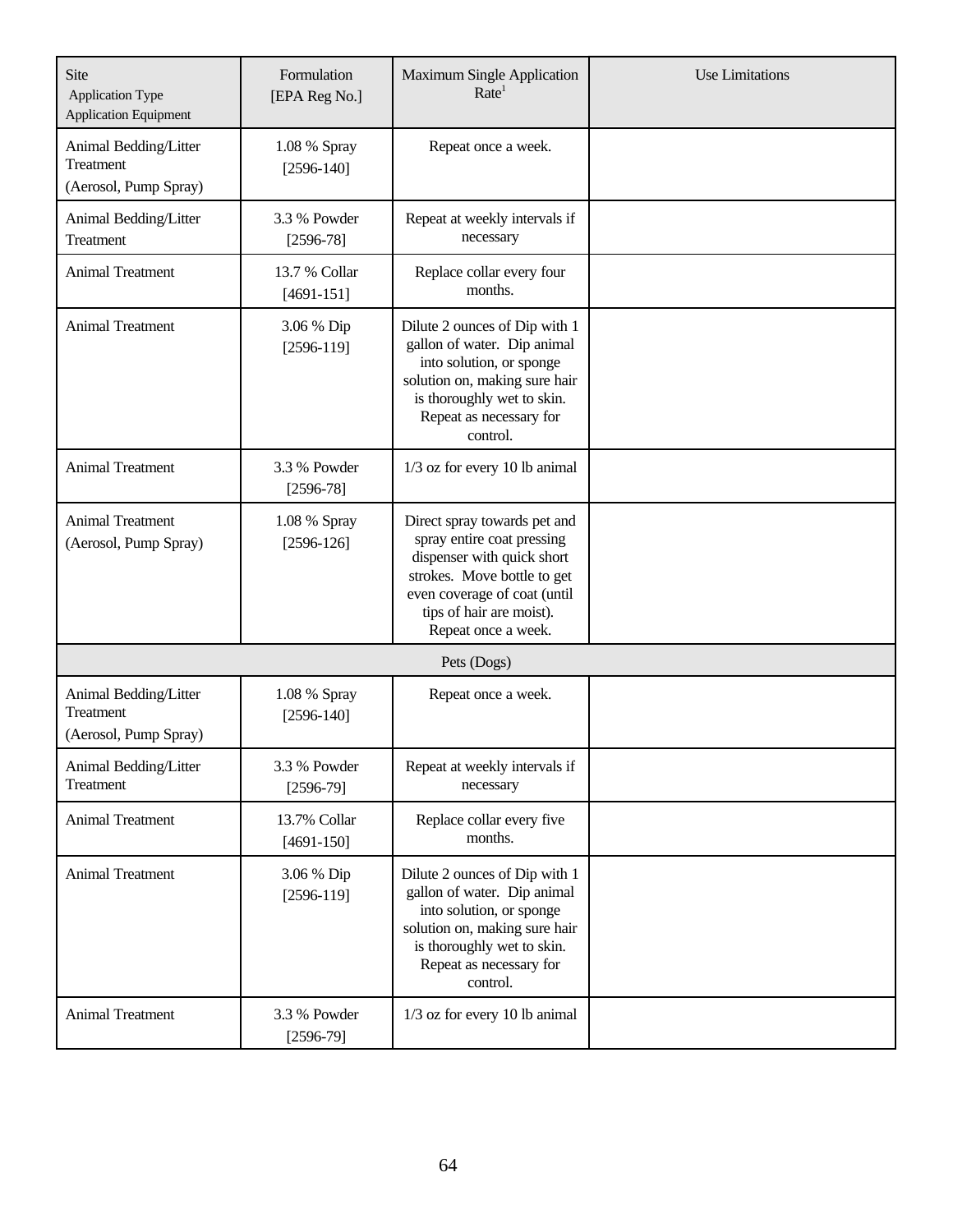| Site<br><b>Application Type</b><br><b>Application Equipment</b>                | Formulation<br>[EPA Reg No.]                        | <b>Maximum Single Application</b><br>Rate <sup>1</sup>                                                                                                                                                     | <b>Use Limitations</b>                                                                                                                                                                                                                                                           |  |
|--------------------------------------------------------------------------------|-----------------------------------------------------|------------------------------------------------------------------------------------------------------------------------------------------------------------------------------------------------------------|----------------------------------------------------------------------------------------------------------------------------------------------------------------------------------------------------------------------------------------------------------------------------------|--|
| <b>Animal Treatment</b><br>(Aerosol, Pump Spray)                               | 1.08 % Spray<br>$[2596-125]$                        | Direct spray towards pet and<br>spray entire coat pressing<br>dispenser with quick short<br>strokes. Move bottle to get<br>even coverage of coat (until<br>tips of hair are moist).<br>Repeat once a week. |                                                                                                                                                                                                                                                                                  |  |
| <b>Horses</b>                                                                  |                                                     |                                                                                                                                                                                                            |                                                                                                                                                                                                                                                                                  |  |
| Feed Through                                                                   | 97.3 %<br>Granular<br>$[4691-135]$                  | 0.00015 lb per 100 lb body<br>weight per day                                                                                                                                                               | This product is a cholinesterase inhibitor. It<br>should not be used with other cholinesterase<br>inhibitors. Horse owners should consult a<br>veterinarian before using products containing<br>tetrachlorvinphos on debilitated, aged, breeding,<br>pregnant or nursing animals |  |
|                                                                                |                                                     | Non-Food Outdoor Residential                                                                                                                                                                               |                                                                                                                                                                                                                                                                                  |  |
| <b>Outdoor Premise</b><br>Treatment (Kennels,<br>Campgrounds, Picnic<br>Areas) | 50% Wettable<br>Powder <sup>3</sup><br>$[4691-128]$ | Restrict usage to spot<br>treatment only. Usage should<br>not exceed one time a year.                                                                                                                      | Only use along woody borders of kennels,<br>yards, campgrounds, and recreational parks.<br>Prohibit the use of outdoor premise treatment by<br>homeowners.                                                                                                                       |  |
| <b>Outdoor Premise</b><br>Treatment (Fence Rows,<br>Hedgerows, Foot Paths)     | 50% Wettable<br>Powder<br>$[4691-128]$              | Restrict usage to spot<br>treatment only. Usage should<br>not exceed one time a year.                                                                                                                      | Only use along woody borders of footpaths and<br>roadways leading to such areas. Prohibit the use<br>of outdoor premise treatment by homeowners.                                                                                                                                 |  |

1. Maximum Rates are based on the Label Usage Information System (LUIS) report and the risk management decision

2. Not stated on the label

3. Typically used in conventional power or low pressure backpack sprayers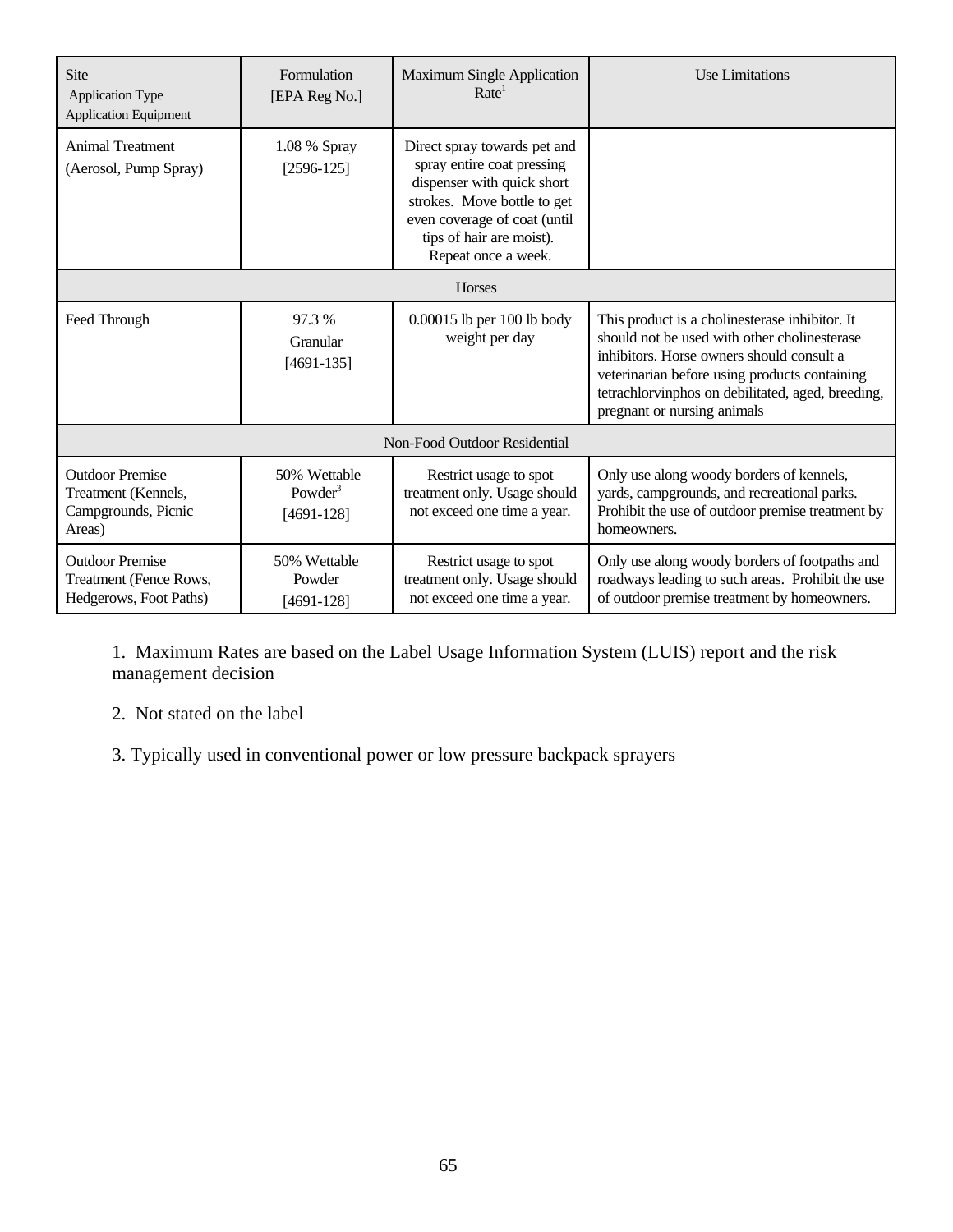# **APPENDIX B**

## **Data Supporting Guideline Requirements for the Reregistration of Tetrachlorvinphos**

| <b>REQUIREMENT</b>      |                           |                                               | <b>USE PATTERN</b> | CITATION(S)                                            |
|-------------------------|---------------------------|-----------------------------------------------|--------------------|--------------------------------------------------------|
|                         | <b>PRODUCT CHEMISTRY</b>  |                                               |                    |                                                        |
| New Guideline<br>Number | Old Guideline<br>Number   |                                               |                    |                                                        |
| 830.1550                | $61-1$                    | Product Identity and Composition              | All                | 41222501, 41222502,<br>43160601                        |
| 830.1600                | $61-2A$                   | Start. Mat. & Mnfg. Process                   | All                | 41222501, 42013001                                     |
| 830.1670                | $61-2B$                   | Formation of Impurities                       | All                | 40491301, 41222501,<br>42013001                        |
| 830.1700                | $62-1$                    | Preliminary Analysis                          | All                | 40924701, 41222502,<br>43160601, 43160602              |
| 830.1750                | $62 - 2$                  | Certification of limits                       | All                | 41222502                                               |
| 830.1800                | $62 - 3$                  | Analytical Method                             | All                | 41222502, 42013002,<br>42275201, 42679201,<br>43160601 |
| 830.6302                | $63-2$                    | Color                                         | All                | 41222503                                               |
| 830.6303                | $63-3$                    | <b>Physical State</b>                         | All                | 41222503                                               |
| 830.6304                | $63-4$                    | Odor                                          | All                | 41222503                                               |
| 830.7200                | $63 - 5$                  | <b>Melting Point</b>                          | All                | 41222503                                               |
| 830.7220                | $63 - 6$                  | <b>Boiling Point</b>                          | All                | <b>NOT APPLICABLE</b>                                  |
| 830.7300                | $63 - 7$                  | Density                                       | All                | 41222503                                               |
| 830.7840<br>830.7860    | $63 - 8$                  | Solubility                                    | All                | 41222503                                               |
| 830.7950                | 63-9                      | Vapor Pressure                                | All                | 41222503                                               |
| 830.7370                | $63 - 10$                 | <b>Dissociation Constant</b>                  | All                | NOT APPLICABLE                                         |
| 830.7550                | $63 - 11$                 | <b>Octanol/Water Partition</b><br>Coefficient | All                | 41222503                                               |
| 830.7000                | $63 - 12$                 | pH                                            | All                | 41222503                                               |
| 830.6313                | $63 - 13$                 | Stability                                     | All                | 41222503                                               |
| 830.6314                | $63 - 14$                 | <b>Oxidizing/Reducing Action</b>              | All                | <b>NOT APPLICABLE</b>                                  |
| 830.6315                | $63 - 15$                 | Flammability                                  | $\overline{All}$   | NOT APPLICABLE                                         |
| 830.6316                | $63 - 16$                 | Explodability                                 | All                | <b>NOT APPLICABLE</b>                                  |
| 830.6317                | $63 - 17$                 | <b>Storage Stability</b>                      | All                | 41222503, 42013003, 4207801                            |
| 830.7100                | $63 - 18$                 | Viscosity                                     | All                | NOT APPLICABLE                                         |
| 830.6319                | $63-19$                   | Miscibility                                   | All                | <b>NOT APPLICABLE</b>                                  |
| 830.6320                | $63 - 20$                 | Corrosion characteristics                     | All                | 41222503, 42013003                                     |
|                         | <b>ECOLOGICAL EFFECTS</b> |                                               |                    |                                                        |
| 850.2100                | $71-1A$                   | <b>Avian Acute Oral Toxicity</b>              | B, C, K            | 00160000                                               |
| 850.2200                | $71-2A$                   | <b>Avian Dietary Toxicity - Quail</b>         | B, C, K            | 00022923                                               |
| 850.2200                | $71-2B$                   | <b>Avian Dietary Toxicity - Duck</b>          | B, C, K            | 00022923                                               |
| 850.1075                | $72-1A$                   | <b>Fish Toxicity Bluegill</b>                 | B, C, K            | 40098001                                               |
| 850.1075                | $72-1C$                   | <b>Fish Toxicity Rainbow Trout</b>            |                    | 40098001                                               |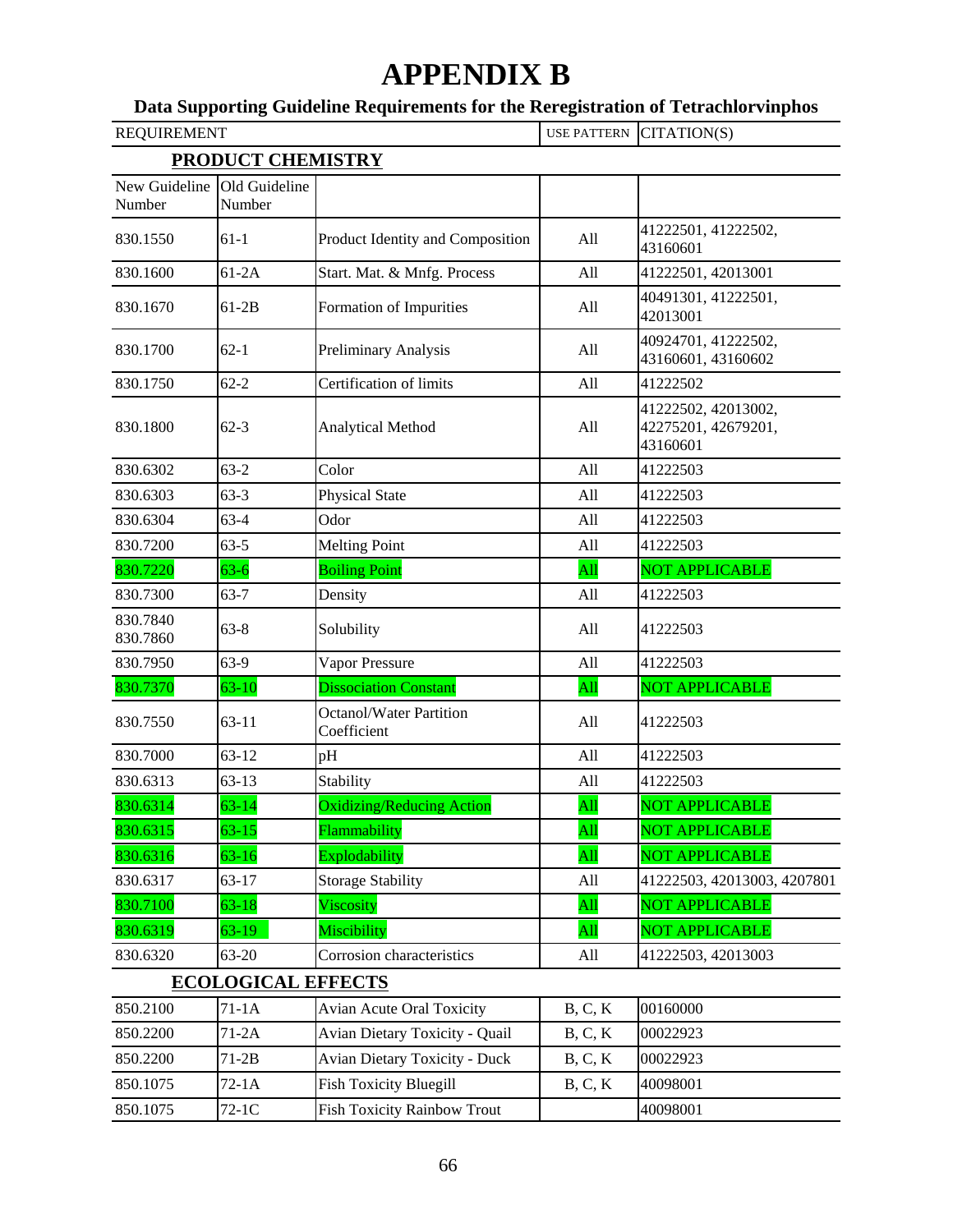| 850.1010                          | $72-2A$   | <b>Invertebrate Toxicity</b>                               | B, C, K                | 41257101                        |  |
|-----------------------------------|-----------|------------------------------------------------------------|------------------------|---------------------------------|--|
| None                              | $72-3A$   | Estuarine/Marine Toxicity - Fish                           |                        | 40228401                        |  |
| 850.1025                          | $72-3B$   | Estuarine/Marine Toxicity -<br>Mollusk                     |                        | 40228401                        |  |
| 850.1035                          | $72-3C$   | Estuarine/Marine Toxicity -<br>Shrimp                      |                        | 40228401                        |  |
| 850.3020                          | $141 - 1$ | Honey Bee Acute Contact                                    |                        | 00036935                        |  |
| 850.3030                          | $141 - 2$ | Honey Bee Residue on Foliage                               |                        | 05000837                        |  |
| <b>TOXICOLOGY</b>                 |           |                                                            |                        |                                 |  |
| 870.1100                          | $81 - 1$  | Acute Oral Toxicity-Rat                                    | <b>ALL</b>             | 41222504                        |  |
| 870.1200                          | $81 - 2$  | Acute Dermal Toxicity-Rabbit/Rat                           | ALL                    | 41222505                        |  |
| 870.1300                          | $81-3$    | <b>Acute Inhalation Toxicity-Rat</b>                       | ALL                    | 00138933                        |  |
| 870.2400                          | $81 - 4$  | Primary Eye Irritation-Rabbit                              | <b>ALL</b>             | 41222506                        |  |
| 870.2500                          | $81 - 5$  | Primary Skin Irritation                                    | ALL                    | 41222507                        |  |
| 870.2600                          | $81-6$    | <b>Dermal Sensitization</b>                                | <b>ALL</b>             | 41377902, 42981001              |  |
| 870.6100                          | $81 - 7$  | Acute Delayed Neurotoxicity -<br>Hen                       |                        | 00079791, 41905901              |  |
| 870.6200                          | $81 - 8$  | <b>Acute Neurotoxicity Screen</b>                          |                        | 42912501                        |  |
| 870.3100                          | $82-1A$   | Subchronic Oral Toxicity Test<br>(90-Day Feeding - Rodent) | B, L                   | 43371201                        |  |
| 870.3250                          | $82-3$    | 90-day Subchronic Dermal<br><b>Toxicity Test, Rat</b>      |                        | 41342001                        |  |
| 870.4100                          | $83-1A$   | Chronic Feeding Toxicity -<br>Rodent                       | B, L                   | 00112525, 42980901              |  |
| 870.4100                          | $83-1B$   | Chronic Feeding Toxicity -Non-<br>Rodent                   | B, L                   | 00077819, 42679401              |  |
| 870.4200                          | $83-2A$   | Oncogenicity - Rat                                         | B, L                   | 00117443, 42980901              |  |
| 870.4200                          | 83-2B     | Oncogenicity - Mouse                                       | B, L                   | 00117443, 00126039              |  |
| 870.3700                          | 83-3A     | Developmental Toxicity - Rat                               | B, L                   | 40152701, 4250101               |  |
| 870.3700                          | 83-3B     | Developmental Toxicity - Rabbit                            | B, L                   | 00127831                        |  |
| 870.3800                          | $83 - 4$  | 2-Generation Reproduction - Rat                            | B, L                   | 00077802, 42054301              |  |
| 870.5140                          | 84-2A     | <b>Gene Mutation (Ames Test)</b>                           | B, C, K, L, M          | 41222508                        |  |
| 870.5375                          | 84-2B     | <b>Structural Chromosomal</b><br>Aberration                | B, C, K, L, M          | 41312901                        |  |
| None                              | 84-4      | <b>Other Genotoxic Effects</b>                             | B, C, K, L, M 42156401 |                                 |  |
| 870.7485                          | $85 - 1$  | General Metabolism                                         | B, L                   | 41988401                        |  |
| 870.7600                          | $85 - 2$  | <b>Dermal Penetration</b>                                  |                        | 42111501                        |  |
| 870.7200                          | 86-1      | Domestic (Companion) Animal<br>Safety                      |                        | 40436601, 41810101,<br>41810102 |  |
| OCCUPATIONAL/RESIDENTIAL EXPOSURE |           |                                                            |                        |                                 |  |
| 875.1200                          | 233       | Estimation of Dermal Exposure,<br><b>Indoor Sites</b>      |                        | 45519601, 45528801              |  |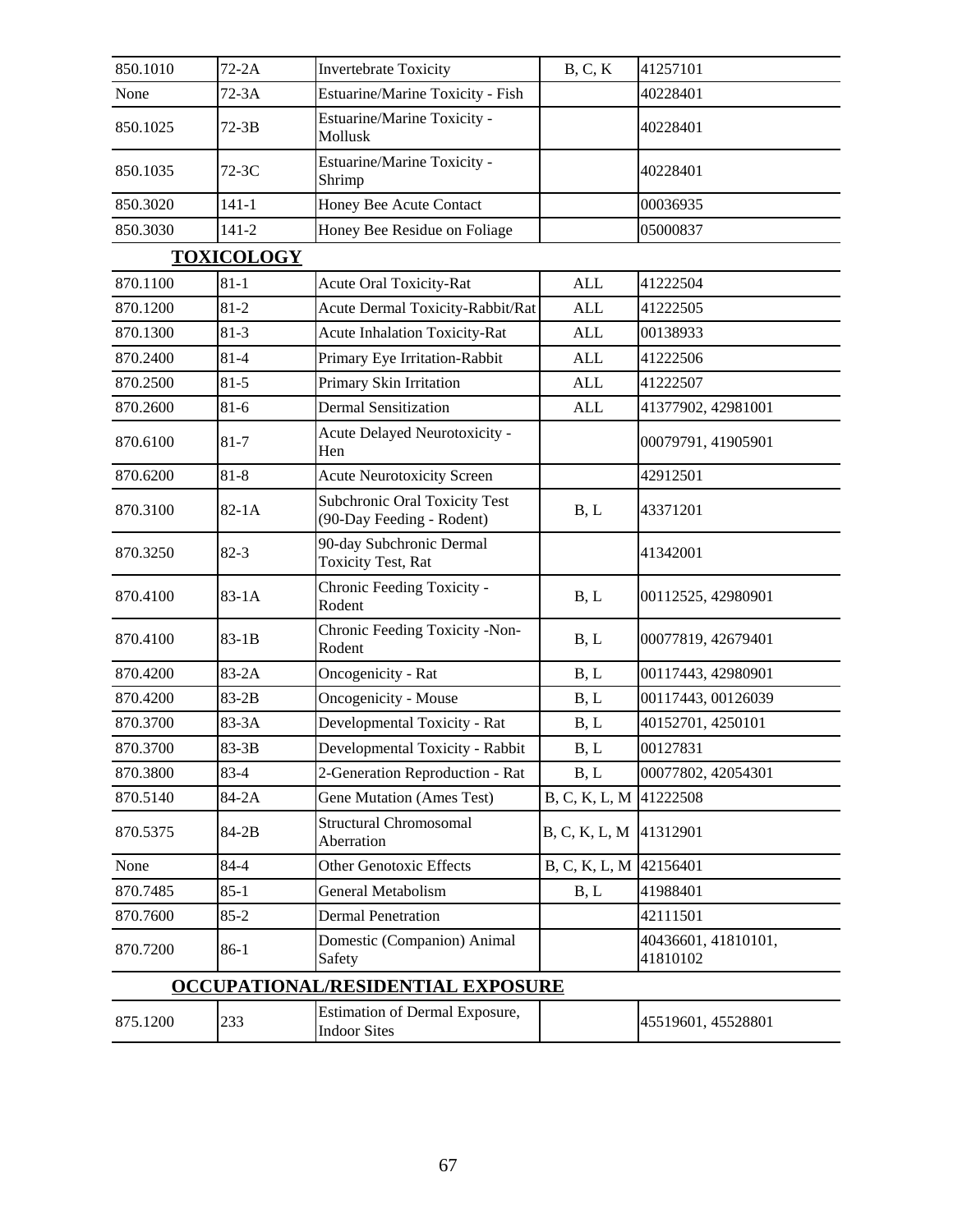| 875.1400                 | 234                       | <b>Estimation of Inhalation</b><br><b>Exposure, Indoor Sites</b> |              | 45519601, 45528801                                                                                                                                                                                                                             |  |  |
|--------------------------|---------------------------|------------------------------------------------------------------|--------------|------------------------------------------------------------------------------------------------------------------------------------------------------------------------------------------------------------------------------------------------|--|--|
| 875.2400                 | $133-3$                   | <b>Dermal Passive Dosimetry</b><br>Exposure                      |              | 42622301, 45485501                                                                                                                                                                                                                             |  |  |
| 875.2500                 | 133-4                     | <b>Inhalation Passive Dosimetry</b><br>Exposure                  |              | 42622301                                                                                                                                                                                                                                       |  |  |
|                          | <b>ENVIRONMENTAL FATE</b> |                                                                  |              |                                                                                                                                                                                                                                                |  |  |
| None                     | 160-5                     | Chemical Identity                                                | <b>ALL</b>   | 41222501, 41222502,<br>43160601                                                                                                                                                                                                                |  |  |
| 835.2120                 | $161 - 1$                 | Hydrolysis                                                       | <b>ALL</b>   | 41929101                                                                                                                                                                                                                                       |  |  |
| 835.4100                 | $162 - 1$                 | Aerobic Soil Metabolism                                          | B, C, K      | 00077821, 42082401                                                                                                                                                                                                                             |  |  |
| 835.1240                 | $163 - 1$                 | Leaching/Adsorption/Desorption                                   | B, C, K      | 41681301                                                                                                                                                                                                                                       |  |  |
| None                     | 164-A-SS                  | Dissipation of Residues in<br>Excrement                          |              | 42848501                                                                                                                                                                                                                                       |  |  |
| <b>RESIDUE CHEMISTRY</b> |                           |                                                                  |              |                                                                                                                                                                                                                                                |  |  |
| 860.1300                 | $171 - 4B$                | Nature of Residue - Livestock                                    | $\bf{B}$     | 00116020, 00117354,<br>00120147, 00120204,<br>42828801, 42828802,<br>42828803                                                                                                                                                                  |  |  |
| 860.1340                 | 171-4C                    | Residue Analytical Method -<br>Plants                            | $\bf{B}$     | 00038458, 00077812,<br>00077814, 00077816,<br>00115939, 00116020,<br>00116553, 00117329,<br>00117340, 00117351,<br>00117354, 00117389,<br>00118265, 00120147,<br>00120200, 00120205,<br>00120206, 00120229,<br>00130705, 00133913,<br>05004211 |  |  |
| 860.1340                 | 171-4D                    | Residue Analytical Method -<br>Animals                           | $\, {\bf B}$ | 00038458, 00077812,<br>00077814, 00077816,<br>00115939, 00116020,<br>00116553, 00117329,<br>00117340, 00117351,<br>00117354, 00117389,<br>00118265, 00120147,<br>00120200, 00120205,<br>00120206, 00120229,<br>00130705, 00133913,<br>05004211 |  |  |
| 860.1380                 | 171-4E                    | <b>Storage Stability</b>                                         | B            | 00117329, 00117354,<br>00117361, 00117389,<br>00133913                                                                                                                                                                                         |  |  |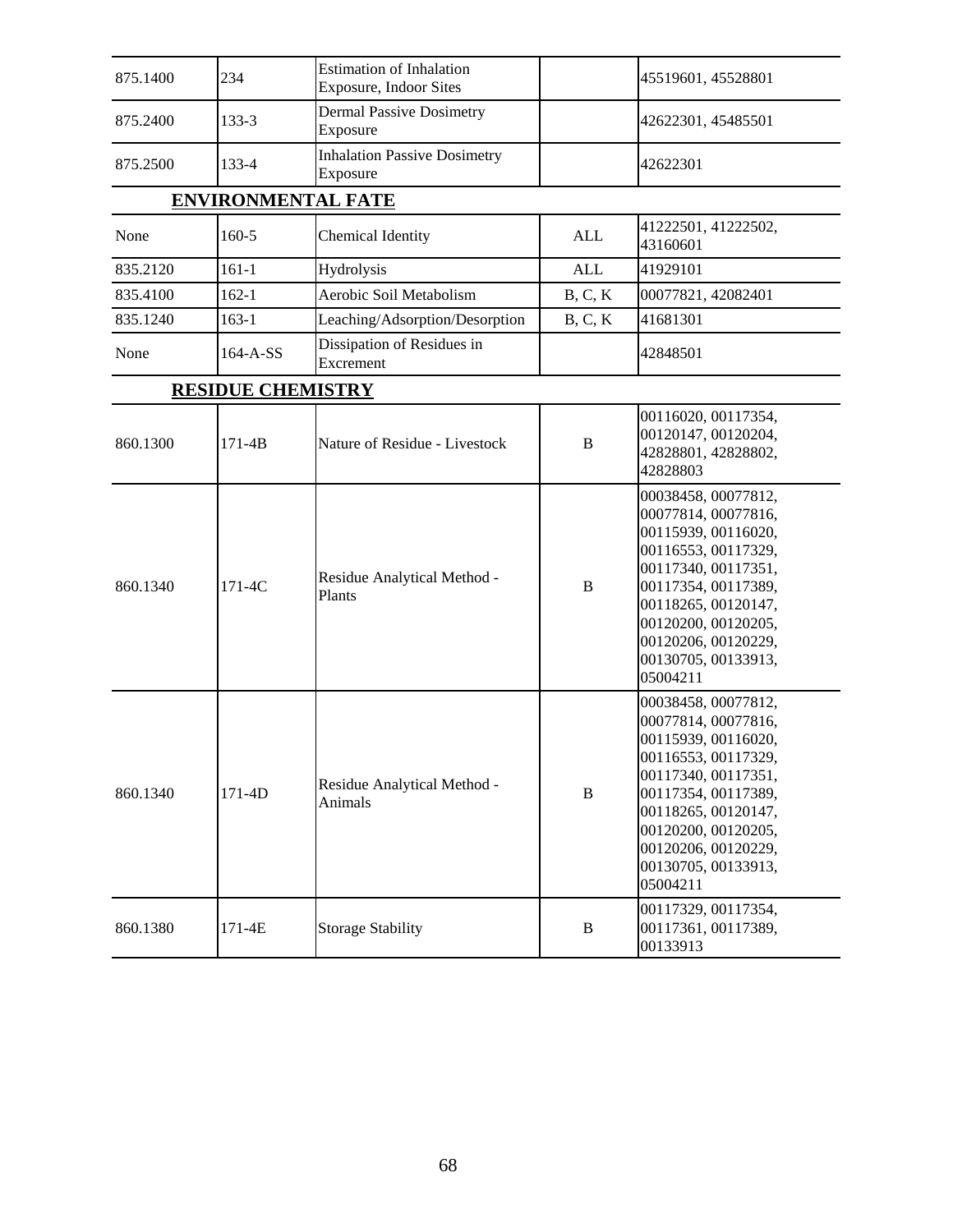| 860.1480 | $171 - 4J$ | Magnitude of Residues -<br>Meat/Milk/Poultry/Egg | B | 00038458, 00084189,<br>00115939, 00117298,<br>00117298, 00117339,<br>00117340, 00117354,<br>00117389, 00118265,<br>00120200, 00120206,<br>00120225, 00120227,<br>05006630 |
|----------|------------|--------------------------------------------------|---|---------------------------------------------------------------------------------------------------------------------------------------------------------------------------|
|----------|------------|--------------------------------------------------|---|---------------------------------------------------------------------------------------------------------------------------------------------------------------------------|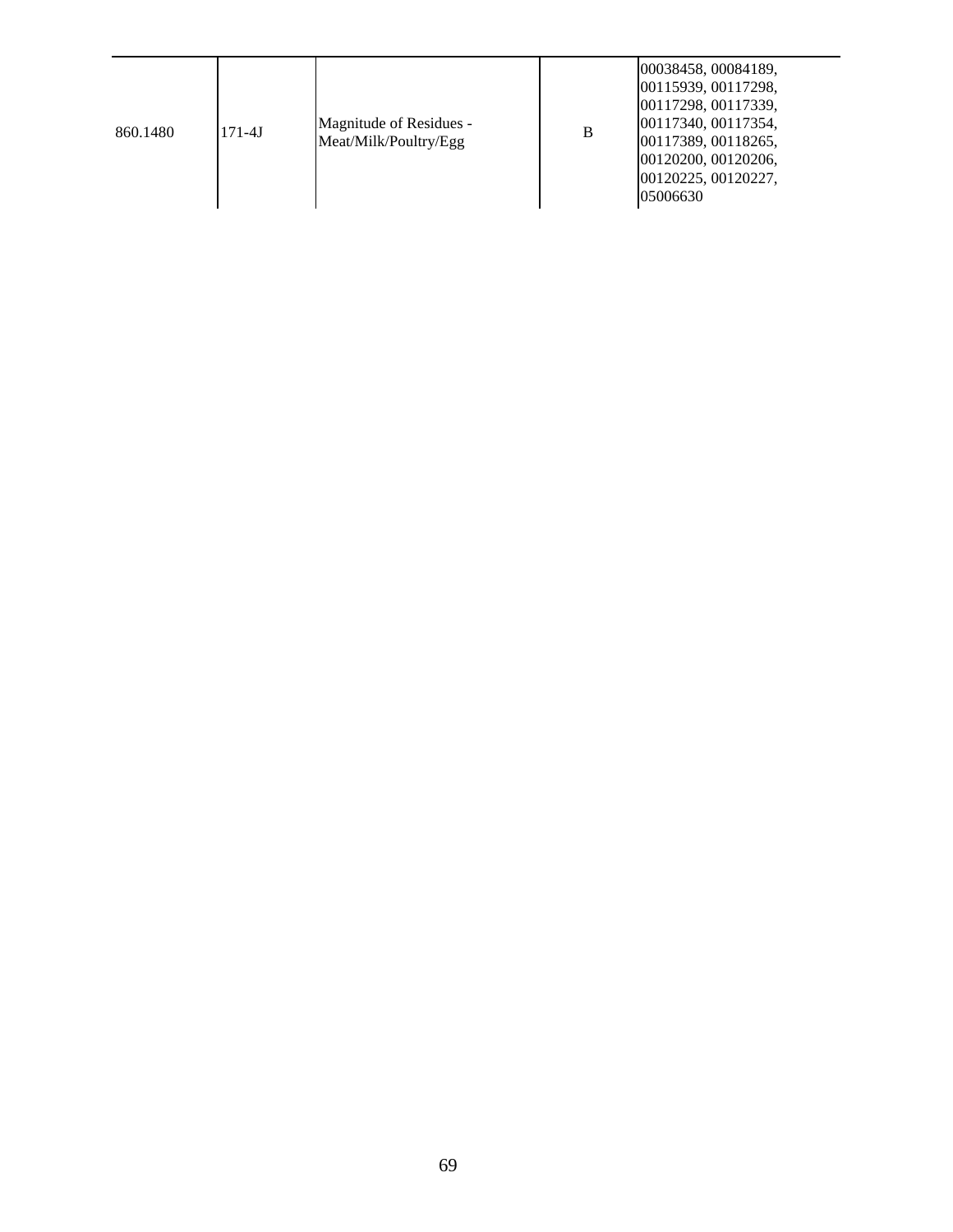### **Appendix C. Technical Support Documents**

Additional documentation in support of this RED is maintained in the OPP docket, located in Room 119, Crystal Mall #2, 1921 Jefferson Davis Highway, Arlington, VA. It is open Monday through Friday, excluding Federal holidays, from 8:30 am to 4 pm.

The docket initially contained preliminary risk assessments and related documents as of January 15, 1999. Sixty days later the first public comment period closed. The EPA then considered comments, revised the risk assessment, and added the formal "Response to Comments" document and the revised risk assessment to the docket on March 27, 2000.

All documents, in hard copy form, may be viewed in the OPP docket room or downloaded or viewed via the Internet at the following site:

www.epa.gov/pesticides/op

These documents include:

#### **HED Documents**

Boyle, Kathryn (USEPA/OPPTS/OPP/HED) Tetrachlorvinphos. The Revised HED Chapter of the Reregistration Eligibility Decision (RED) Document. April 1, 1998.

Swartz, Christina (USEPA/OPPTS/OPP/HED) Tetrachlorvinphos. Acute and Chronic Dietary Exposure and Risk Analyses. September 28, 1998.

Swartz, Christina (USEPA/OPPTS/OPP/HED) Tetrachlorvinphos. Addendum to HED Human Health Risk Assessment and RED Chapter dated 4/1/98. November 2, 1998.

Hanley, Susan (USEPA/OPPTS/OPP/HED) Tetrachlorvinphos. Occupational and Residential Exposure and Risk Assessment. November 3, 1998.

Hanley, Susan (USEPA/OPPTS/OPP/HED) Tetrachlorvinphos. Occupational and Residential Exposure and Risk Assessment. January 7, 1999.

Hanley, Susan (USEPA/OPPTS/OPP/HED) Tetrachlorvinphos. HED Response to 30 day comments submitted by Hartz Mountain Corporation: Occupational and Residential Exposure Assessment. January 7, 1999.

Hanley, Susan (USEPA/OPPTS/OPP/HED) Tetrachlorvinphos. Revised Occupational and Residential Exposure and Risk Assessment. June 2, 1999

Hazel, William (USEPA/OPPTS/OPP/HED) Tetrachlorvinphos. Revised HED Human Health Risk Assessment. June 16, 1999.

Olinger, Christine (USEPA/OPPTS/OPP/HED) Tetrachlorvinphos. Revised Anticipated Residue Estimates. June 16, 1999.

Swartz, Christina (USEPA/OPPTS/OPP/HED) Tetrachlorvinphos. Revised Acute and Chronic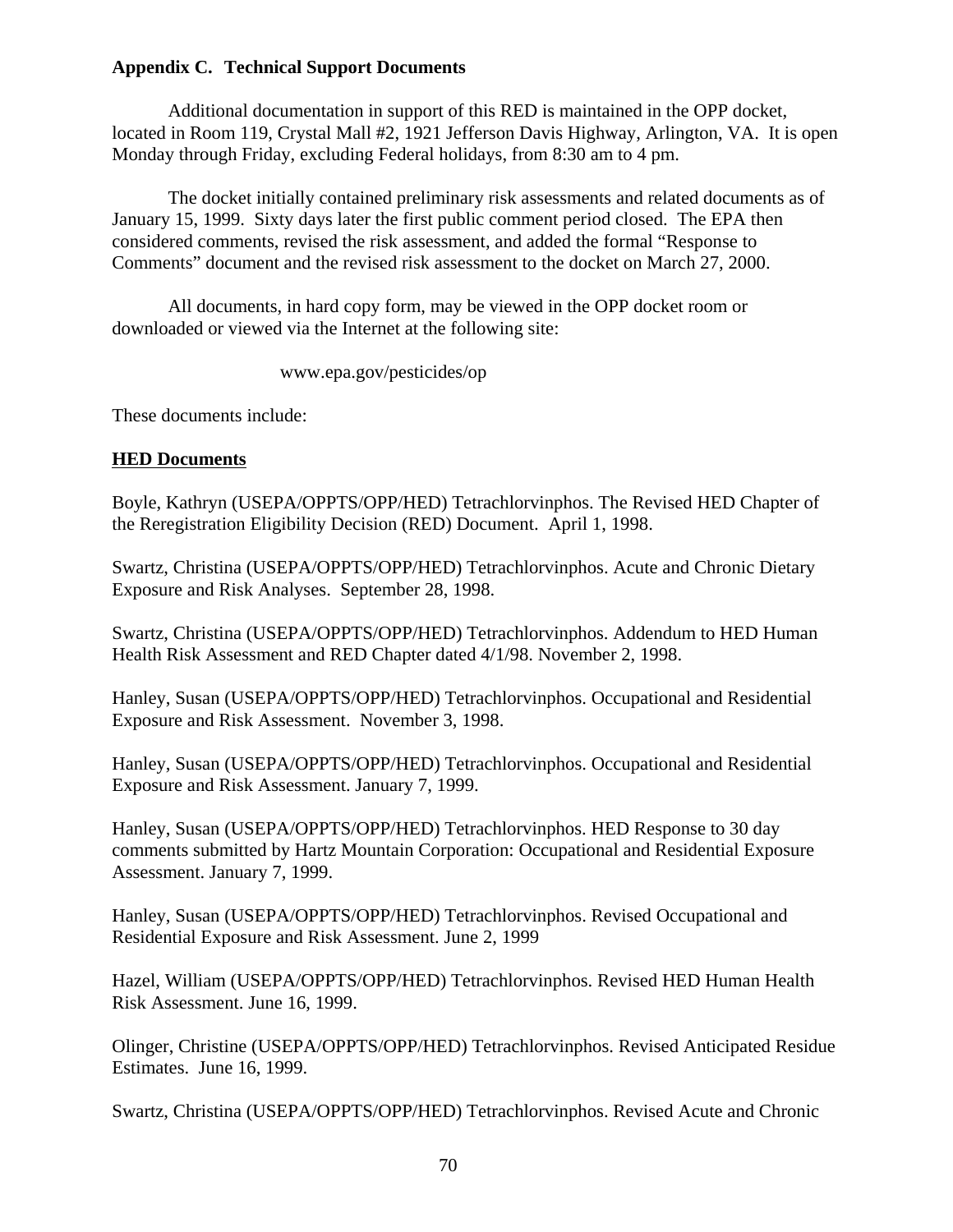Dietary Exposure and Risk Analyses for the HED Human Health Risk Assessment. June 16, 1999.

Hanley, Susan (USEPA/OPPTS/OPP/HED) Tetrachlorvinphos. Revised Occupational and Residential Exposure and Risk Assessment for the Health Effects Division RED. October 25, 1999.

Swartz, Christina (USEPA/OPPTS/OPP/HED) Tetrachlorvinphos. Revised HED Human Health Risk Assessment. December 8, 1999.

Dobozy, Virginia (USEPA/OPPTS/OPP/HED) Tetrachlorvinphos. Incident Report of Equine Reproduction Problems. March 15, 2000.

Dobozy, Virginia (USEPA/OPPTS/OPP/HED) Tetrachlorvinphos. Review of Registrants May 26, 2000 Submission Concerning Equitrol®. October 19, 2000.

Dawson, Jeffery (USEPA/OPPTS/OPP/HED) Tetrachlorvinphos. Addenda to previous occupational and residential risk assessment. February 15, 2001.

Hanley, Susan (USEPA/OPPTS/OPP/HED) Tetrachlorvinphos. Addendum for Residential Exposure using updated Standard Operating Procedures for Residential Exposure. June 8, 2001.

Dobozy, Virginia (USEPA/OPPTS/OPP/HED) Tetrchlrovinphos. Review of Literature References on Ogranophoshate Toxicity in Pregnant Horses. November 26, 2001.

Hanley, Susan (USEPA/OPPTS/OPP/HED) Addendum to the Tetrachlorvinphos Occupational and Residential Exposure Risk Revision for the Reregistration Evaluation Decision. February 4, 2002.

Dawson, Jeffery (USEPA/OPPTS/OPP/HED) Tetrachlorvinphos. Further revisions to occupational risk assessment for uses in poultry and cattle production industries. March 28, 2002.

Hanley, Susan (USEPA/OPPTS/OPP/HED) Tetrachlorvinphos. Summary of Revised Residential Handler and Postapplication Toddler Exposure Risk. April 1, 2002.

Swartz, Christina (USEPA/OPPTS/OPP/HED) Tetrachlorvinphos. Addendum to the HED Human Health Risk Assessment for the Interim Reregistration Eligibility Decision (IRED). April 5, 2002.

Dobozy, Virginia (USEPA/OPPTS/OPP/HED) Tetrachlorvinphos. Review of Cholinesterase Data in Horses Treated with Equitrol®. July 2, 2002.

# **Other Related Documents**

Fuller, Demson (USEPA/OPPTS/OPP/SRRD) Letter sent to SRA International. Responding to their comments on the Preliminary Human Health Risk Assessment.

Wilhite, Mark (USEPA/OPPTS/OPP/SRRD) Letter sent to SRA International. Transmiting the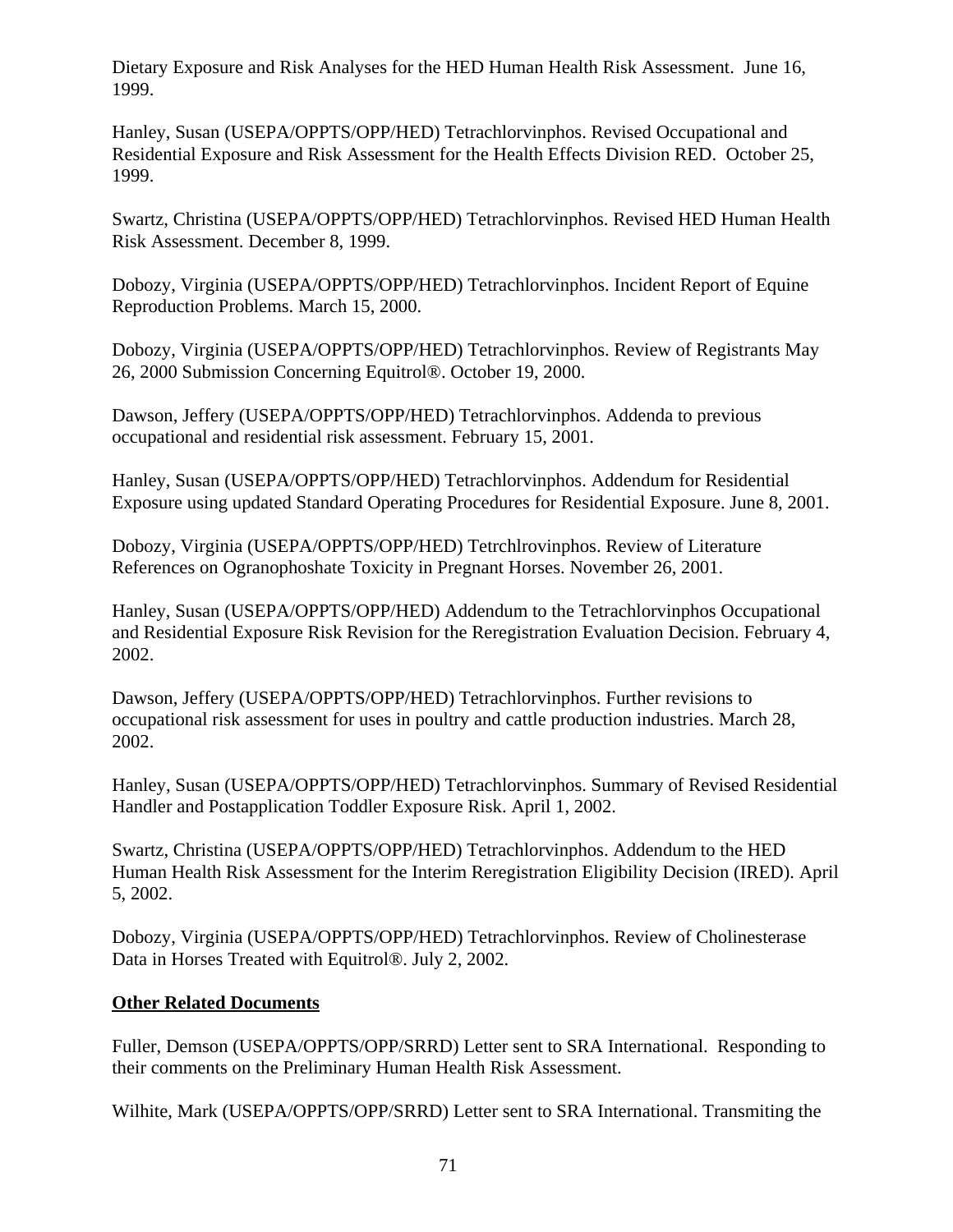Addendum to the Preliminary Human Health Risk Assessment.

Wilhite, Mark ( USEPA/OPPTS/OPP/SRRD) Letter sent to SRA International. Transmitting the Occupational and Residential Exposure Risk Assessment.

Wilhite, Mark (USEPA/OPPTS/OPP/SRRD) Letter sent to Hartz Mountain. Transmitting the Addendum to the Preliminary Human Health Risk Assessment.

Wilhite, Mark ( USEPA/OPPTS/OPP/SRRD) Letter sent to Hartz Mountain. Transmitting the Occupational and Residential Exposure Risk Assessment.

Bieler, Pat (Hartz Mountain) Letter from Hartz Mountain responding to the Preliminary Human Health Risk Assessment. December 17, 1998.

Smith, Frederick (Boehringer Ingelhiem) Letter from SRA responding to the Preliminary Human Health Risk Assessment. December 18, 1998.

Bieler, Pat (Hartz Mountain) Letter from Hartz Mountain regarding Confidential Business Information in the Preliminary Human Health Risk Assessment. January 8, 1999.

Bieler, Pat (Hartz Mountain Company) Letter to Public Information and Records Integrity Branch entitled "Tetrachlorvinphos HED Human Health Risk Assessment". June 7, 1999.

Kiely, Tim (USEPA/OPPTS/OPP/BEAD) Quantitative Usage Analysis for Tetrachlorvinphos. November 12, 1999.

USEPA/OPPTS/OPP/SRRD Tetrachlorvinphos Overview. December 13, 1999.

USEPA/OPPTS/OPP/SRRD Tetrachlorvinphos. Meeting with the Registrant Hartz Mountain. May 5, 1999.

Fuller, Demson (USEPA/OPPTS/OPP/SRRD) Letter to SRA International. Protocol for combined Oral/Dermal Livestock Studies. June 11, 1999.

USEPA/OPPTS/OPP/SRRD Tetrachlorvinphos. Meeting with the Registrant Hartz Mountain. September 15, 1999.

Fuller, Demson (USEPA/OPPTS/OPP/SRRD) Response to Public Comments on the Preliminary Risk Assessment for the Organophosphate Tetrachlorvinphos. February 29, 2000.

USEPA/OPPTS/OPP/SRRD. Tetrachlorvinphos. Minutes to Conference Call. July 24, 2002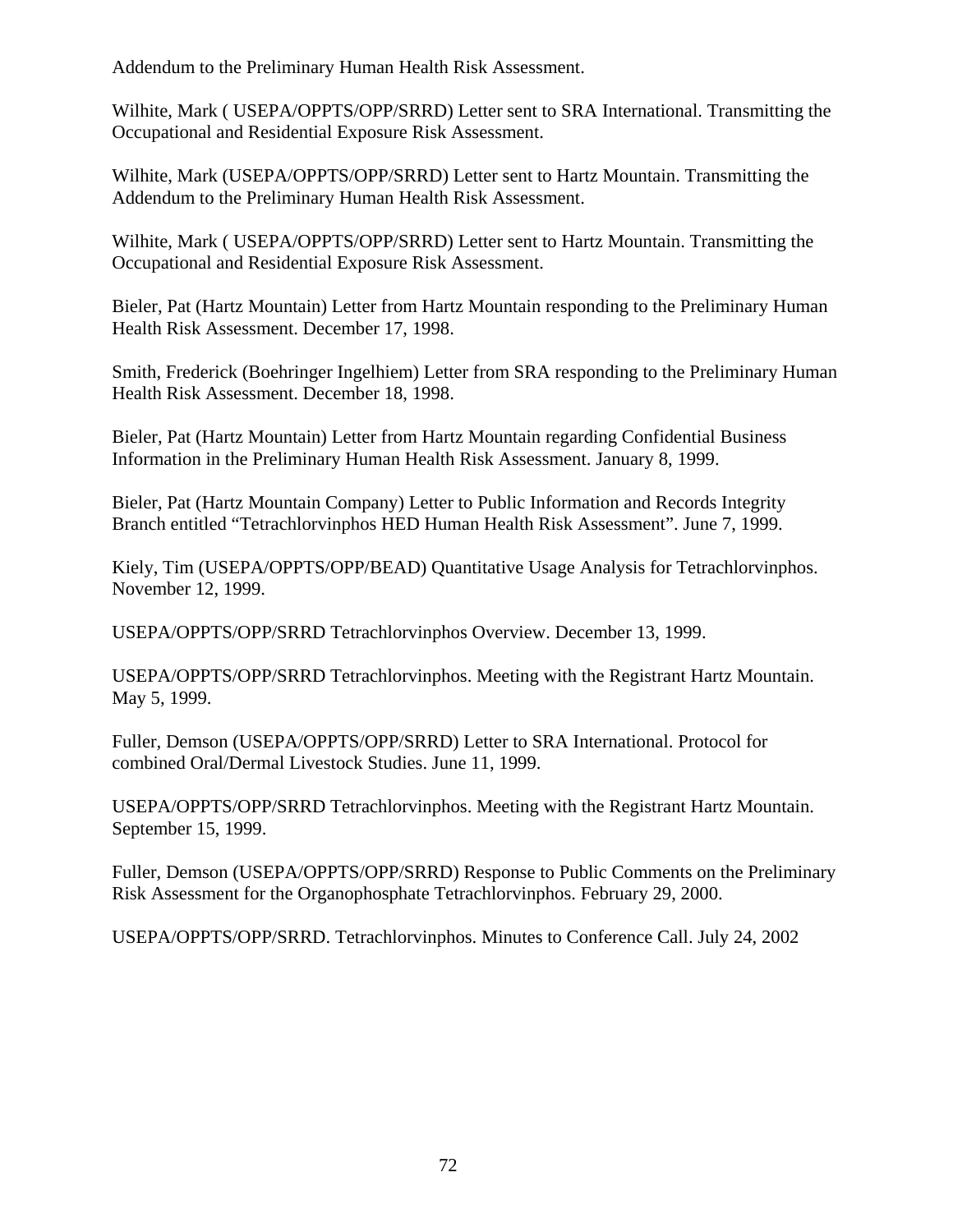#### **Appendix D. Citations Considered to be Part of the Data Base Supporting the Tolerance Reassessment Decision (Bibliography)**

# **GUIDE TO APPENDIX D**

- 1. CONTENTS OF BIBLIOGRAPHY. This bibliography contains citations of all studies considered relevant by EPA in arriving at the positions and conclusions stated elsewhere in the Reregistration Eligibility Document. Primary sources for studies in this bibliography have been the body of data submitted to EPA and its predecessor agencies in support of past regulatory decisions. Selections from other sources including the published literature, in those instances where they have been considered, are included.
- 2. UNITS OF ENTRY. The unit of entry in this bibliography is called a "study". In the case of published materials, this corresponds closely to an article. In the case of unpublished materials submitted to the Agency, the Agency has sought to identify documents at a level parallel to the published article from within the typically larger volumes in which they were submitted. The resulting "studies" generally have a distinct title (or at least a single subject), can stand alone for purposes of review and can be described with a conventional bibliographic citation. The Agency has also attempted to unite basic documents and commentaries upon them, treating them as a single study.
- 3. IDENTIFICATION OF ENTRIES. The entries in this bibliography are sorted numerically by Master Record Identifier, or "MRID" number. This number is unique to the citation, and should be used whenever a specific reference is required. It is not related to the six-digit "Accession Number" which has been used to identify volumes of submitted studies (see paragraph 4(d)(4) below for further explanation). In a few cases, entries added to the bibliography late in the review may be preceded by a nine character temporary identifier. These entries are listed after all MRID entries. This temporary identifying number is also to be used whenever specific reference is needed.
- 4. FORM OF ENTRY. In addition to the Master Record Identifier (MRID), each entry consists of a citation containing standard elements followed, in the case of material submitted to EPA, by a description of the earliest known submission. Bibliographic conventions used reflect the standard of the American National Standards Institute (ANSI), expanded to provide for certain special needs.
	- a Author. Whenever the author could confidently be identified, the Agency has chosen to show a personal author. When no individual was identified, the Agency has shown an identifiable laboratory or testing facility as the author. When no author or laboratory could be identified, the Agency has shown the first submitter as the author.
	- b. Document date. The date of the study is taken directly from the document. When the date is followed by a question mark, the bibliographer has deduced the date from the evidence contained in the document. When the date appears as (1999), the Agency was unable to determine or estimate the date of the document.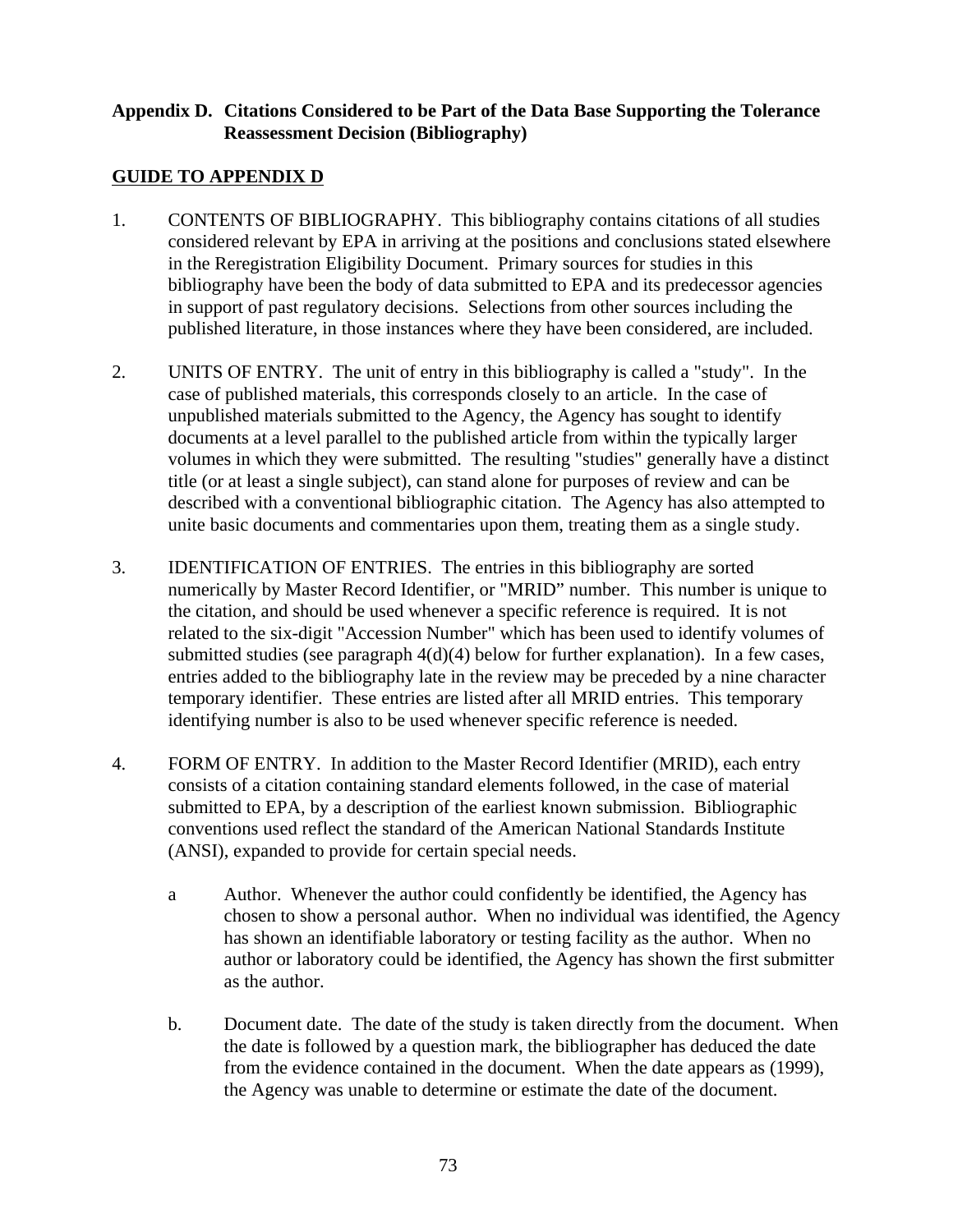- c. Title. In some cases, it has been necessary for the Agency bibliographers to create or enhance a document title. Any such editorial insertions are contained between square brackets.
- d. Trailing parentheses. For studies submitted to the Agency in the past, the trailing parentheses include (in addition to any self-explanatory text) the following elements describing the earliest known submission:
	- (1) Submission date. The date of the earliest known submission appears immediately following the word "received."
	- (2) Administrative number. The next element immediately following the word "under" is the registration number, experimental use permit number, petition number, or other administrative number associated with the earliest known submission.
	- (3) Submitter. The third element is the submitter. When authorship is defaulted to the submitter, this element is omitted.
	- (4) Volume Identification (Accession Numbers). The final element in the trailing parentheses identifies the EPA accession number of the volume in which the original submission of the study appears. The six-digit accession number follows the symbol "CDL," which stands for "Company Data Library." This accession number is in turn followed by an alphabetic suffix which shows the relative position of the study within the volume.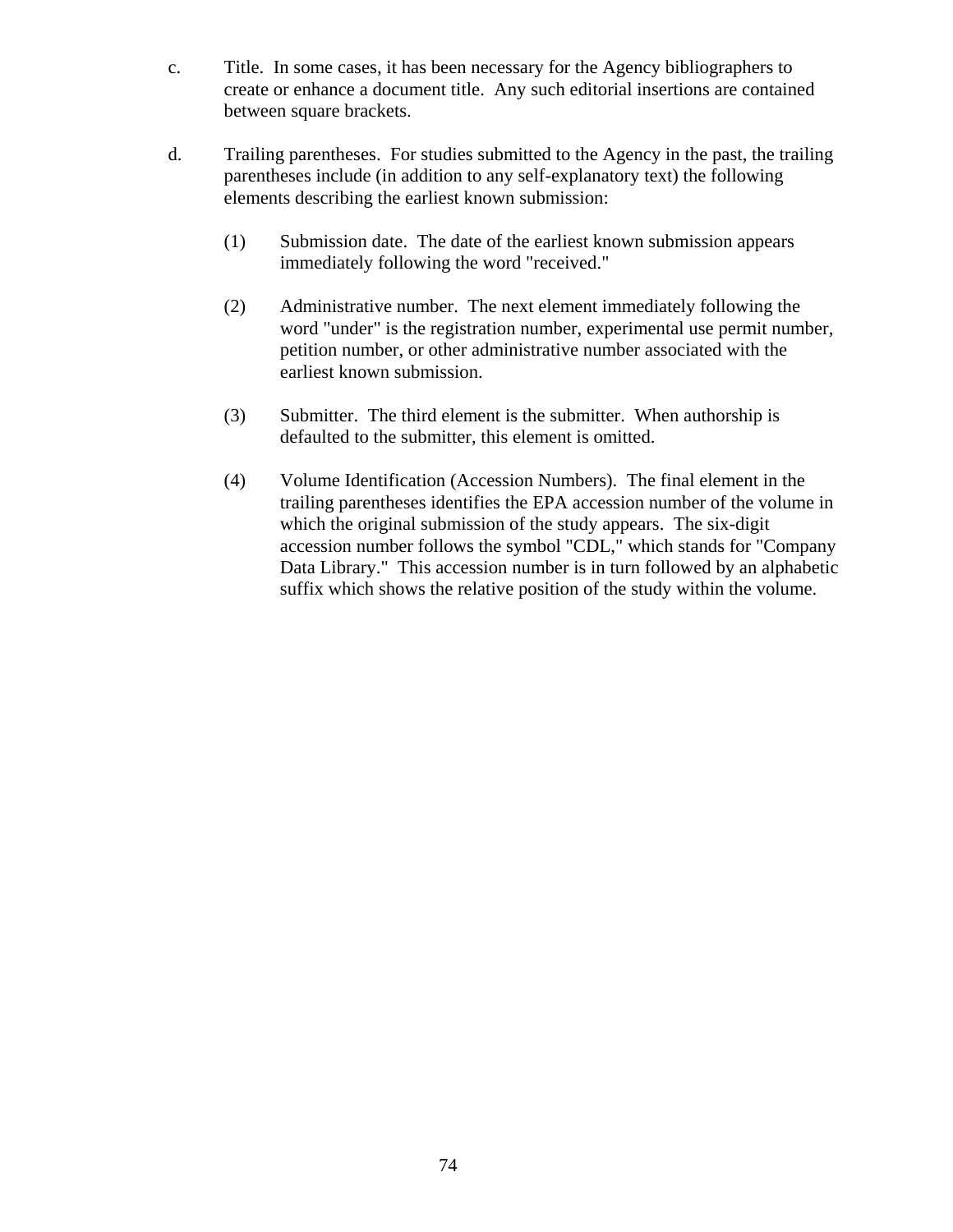# **BIBLIOGRAPHY**

| <b>MRID</b> | <b>CITATION</b>                                                                                                                                                                                                                                                                                                              |
|-------------|------------------------------------------------------------------------------------------------------------------------------------------------------------------------------------------------------------------------------------------------------------------------------------------------------------------------------|
| 1359        | Anderson, L.D.; Atkins, E.L., Jr. (1966) 1965 Research on the Effect of<br>Pesticides on Honey Bees. (Unpublished study including table 2, received Feb 3,<br>1967 under 7G0566; prepared by Univ. of California--Riverside, Entomology<br>Dept., submitted by American Cyanamid Co., Princeton, N.J.; CDL:090712-Q)         |
| 1384        | Hill, E.F. (1971) Toxicity of selected mosquito larvicides to some<br>common avian species. Journal of Wildlife Management 35(4):<br>757-762. (Also~In~unpublished submission received Feb 11, 1976<br>under 201-225; submitted by Shell Chemical Co., Washington,<br>$D.C.; CDL:222966-A)$                                  |
| 2066        | Stafford, E.M.; AliNiazee, M.T. (1970) Chemical Control of<br>Omnivorous Leafroller on Grapes. (Unpublished study received<br>Aug 3, 1972 under 3F1298; prepared by óUniv. of<br>California--Davis, Dept. of Entomology, submitted by Hercules,<br>Inc., Wilmington, Del.; CDL:094715-J)                                     |
| 3639        | Landis, W.R. (1971) Project No. and Title: 078-Furadan,<br>047-Pyrenone Products and 015-Thiodan: MC-584. (Unpublished<br>study received Apr 12, 1973 under 279-1380; prepared by<br>Michigan State Univ., Dept. of Entomology, submitted by FMC<br>Corp., Philadelphia, Pa.; CDL:008901-E)                                  |
| 3854        | Howitt, A.J. (1969) Thiodan: Pear--Pear Psylla: MC-364.<br>(Unpublished study received Jul 18, 1972 under 279-1182;<br>prepared in cooperation with Michigan State Univ., Dept. of<br>Entomology, submitted by FMC Corp., Philadelphia, Pa.;<br>CDL:002304-G)                                                                |
| 3882        | Rammer, I.A. (1969) Project No. and Title: 015--Thiodan:<br>RC-174. (Unpublished study received Jun 9, 1969 under 279-2299;<br>prepared in cooperation with Washington State Univ., Dept. of<br>Entomology, Irrigated Agriculture Research and Extension Center,<br>submitted by FMC Corp., Philadelphia, Pa.; CDL:002453-B) |
| 3883        | Klostermeyer, E.C. (1968) 1968 Progress Report: Corn Earworm<br>Control. (Unpublished study received Jun 9, 1969 under<br>279-2299; prepared by Washington State Univ., Dept. of<br>Entomology, Irrigated Agriculture Research and Extension Center,<br>submitted by FMC Corp., Philadelphia, Pa.; CDL:002453-C)             |
| 3893        | Mitchell, W.C. (1967) Number of Live Grass Webworm Larvae in<br>Three 2-Sq. Ft. Samples: Honolulu, Hawaii. (Unpublished study<br>received Jan 21, 1969 under 279-2109; prepared by Univ. of<br>Hawaii, Dept. of Entomology, submitted by FMC Corp.,                                                                          |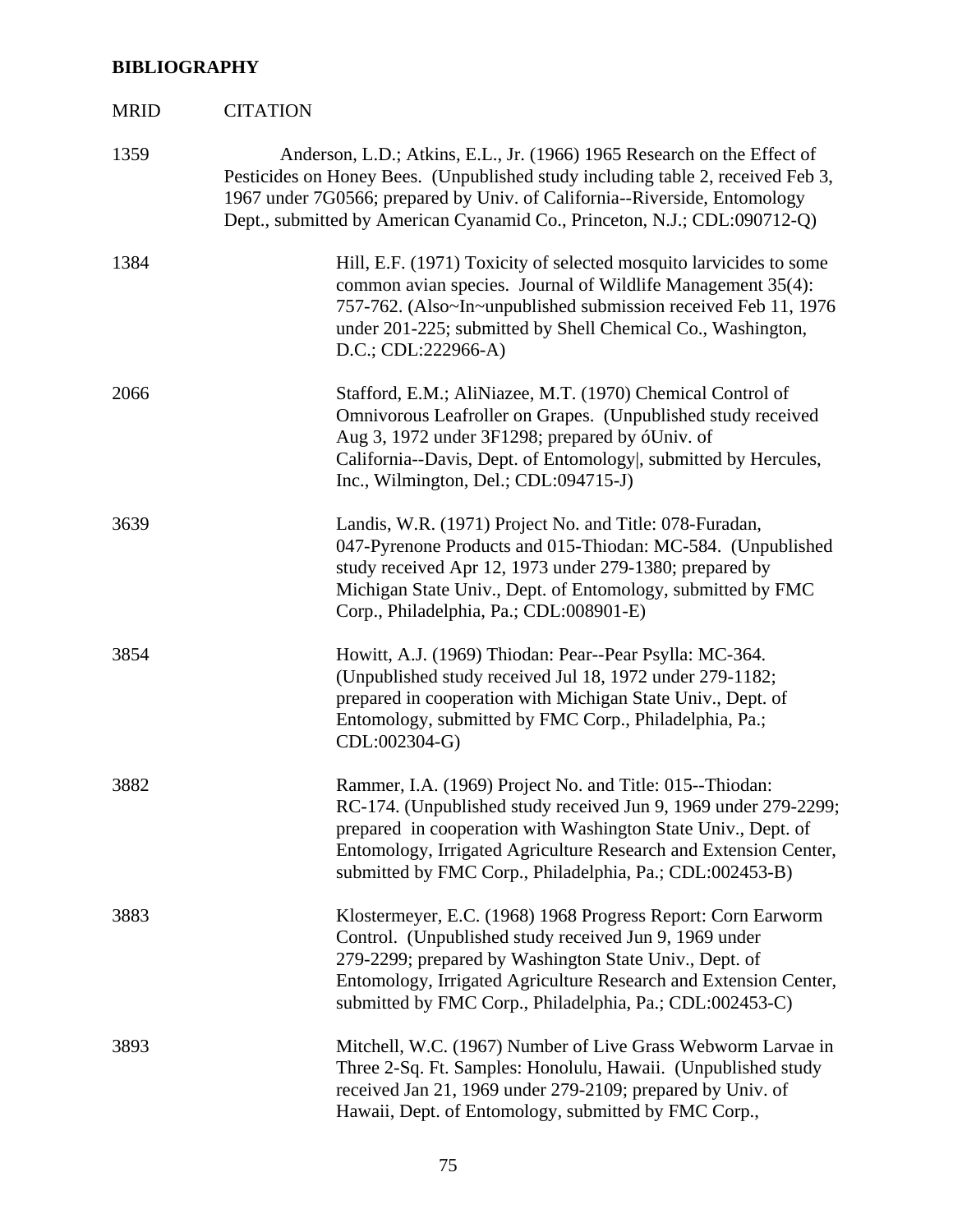|      | Philadelphia, Pa.; CDL:002442-B)                                                                                                                                                                                                                                                                                                                                                                  |
|------|---------------------------------------------------------------------------------------------------------------------------------------------------------------------------------------------------------------------------------------------------------------------------------------------------------------------------------------------------------------------------------------------------|
| 5018 | Lancaster, J.L., Jr. (1970) Fowl Mite and Louse Control: Report<br>No. 26762. (Unpublished study received Oct 29, 1971 under<br>11556-4; prepared by Univ. of Arkansas, Dept. of Entomology for<br>Chemagro Corp., submitted by Bayvet, Shawnee Mission, Kans.<br>CDL:004548-B)                                                                                                                   |
| 5110 | Combs, R.L., Jr. (1971) Evaluation of Eight Insecticides for<br>Control of the Hog Louse,~Haematopinus suis~: Report No.<br>30208. (Unpublished study received Jun 7, 1974 under 11556-23;<br>prepared by Mississippi State Univ. of Applied Arts and Sciences,<br>Agricultural and Forestry Experiment Station for Chemagro Corp.,<br>submitted by Bayvet, Shawnee Mission, Kans.; CDL:026541-B) |
| 5168 | Combs, R.L., Jr. (1971) Evaluation of Eight Insecticides for<br>Control of the Hog Louse,~Haematopinus suis~: Report No.<br>30208. (Unpublished study received Jun 7, 1974 under 11556-26;<br>prepared by Mississippi State Univ. of Applied Arts and Sciences,<br>Agricultural and Forestry Experiment Station for Chemagro Corp.,<br>submitted by Bayvet, Shawnee Mission, Kans.; CDL:009818-E) |
| 5311 | Combs, R.L., Jr. (1967) Horn Fly Control Experiments Conducted<br>Near Yazoo City, Mississippi: Report No. 22076. (Unpublished<br>study received Feb 6, 1969 under 11556-16; prepared by<br>Mississippi State Univ. of Applied Arts and Sciences, Agricultural<br>Experiment Station for Chemagro Corp., submitted by Bayvet,<br>Shawnee Mission, Kans.; CDL:007194-I)                            |
| 5843 | Seawright, J.A. (1965) Observations on the Face Fly,~Musca~<br>~autumnalis~: A. Dust Stations for Control; B. Activity in Relation<br>to Physical Variables. Master's thesis, Clemson Univ., Dept. of<br>Entomology and Zoology. (Report no. 18116; unpublished study<br>received Dec 15, 1967 under 11556-17; submitted by Bayvet,<br>Shawnee Mission, Kans.; CDL:007146-K)                      |
| 6118 | Wang, D.; Summers, F.M. (1970) Summary Report: District<br>Project No. PAW 70-39. (Unpublished study received Sep 2, 1970)<br>under 0F0983; prepared in cooperation with Univ. of<br>California--Davis, submitted by Rhodia, Inc., New Brunswick,<br>N.J.; CDL:091693-G)                                                                                                                          |
| 6133 | Arnold, E.; Howitt, A.J. (1965) Zolone--Grape: Final Report No.<br>C65-18. (Unpublished study received Feb 15, 1974 under<br>359-620; prepared by Rhodia, Inc. in cooperation with Michigan<br>State Univ., Dept. of Entomology, submitted by Rhone-Poulenc,<br>Inc., Monmouth Junction, N.J.; CDL:009831-E)                                                                                      |
| 6175 | Rhodia, Incorporated (1973) Introduction: Zolone. Summary of                                                                                                                                                                                                                                                                                                                                      |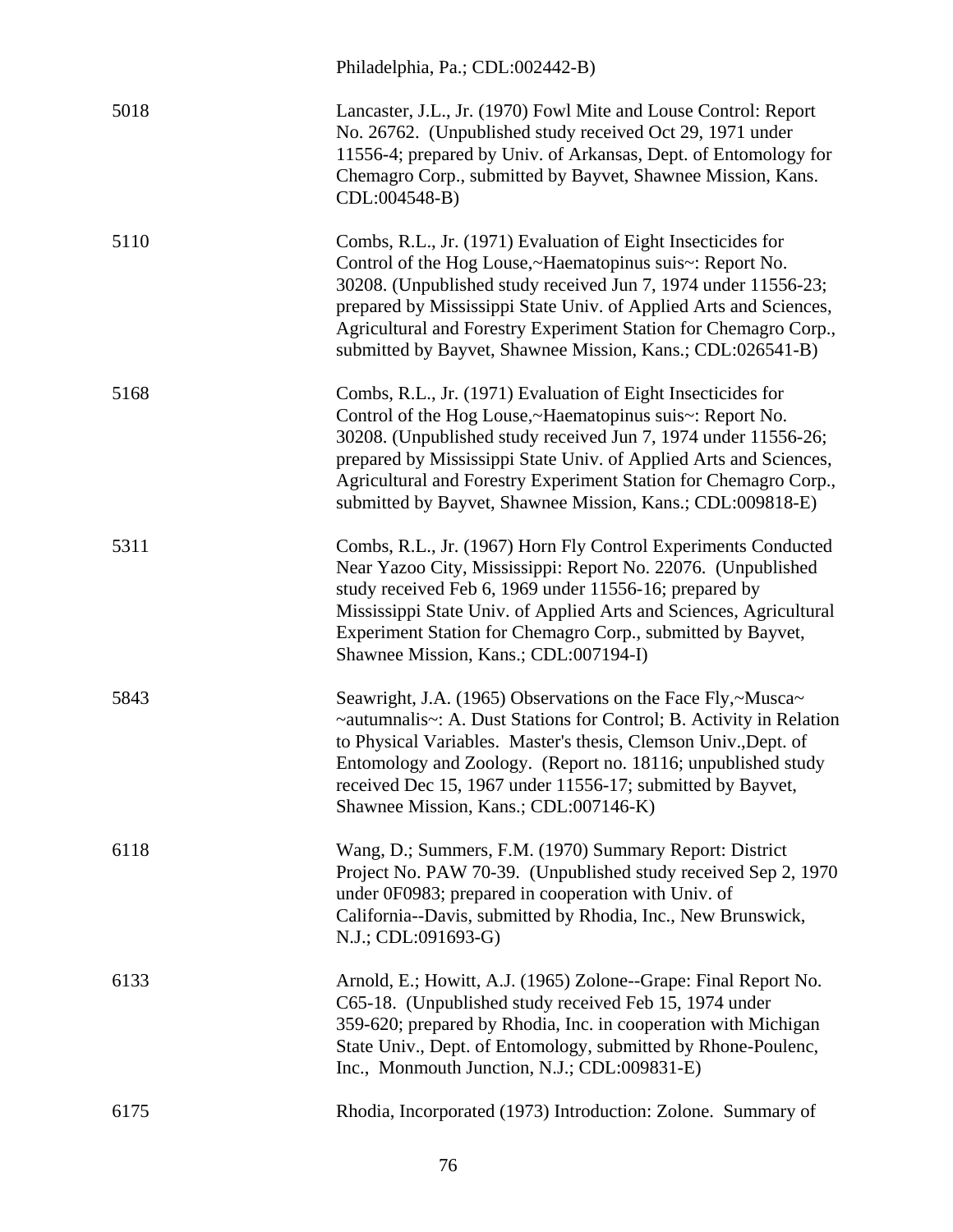|      | studies 023337-B through 023337-H and 023337-M through<br>023337T. (Unpublished study received Mar 8, 1974 under<br>359-626; submitted by Rhone-Poulenc, Inc., Monmouth Junction,<br>N.J.; CDL: 023337-A)                                                                                      |
|------|------------------------------------------------------------------------------------------------------------------------------------------------------------------------------------------------------------------------------------------------------------------------------------------------|
| 6179 | Butts, R.F.; Glass, E.H.; Lienk, S.E. (1969) Zolone--Apple: Final<br>Report No. BB 69-63. (Unpublished study received Mar 8, 1974<br>under 359-626; prepared by Rhodia, Inc. in cooperation with<br>Cornell Univ., submitted by Rhone-Poulenc, Inc., Monmouth<br>Junction, N.J.; CDL:023337-F) |
| 6189 | Smyth, E.P.; Westigard, P. (1968) Zolone--Pears: Final Report No.<br>Port 68-33. (Unpublished study received Mar 8, 1974 under<br>359-626; prepared by Rhodia, Inc. in cooperation with Oregon<br>State Univ., submitted by Rhone-Poulenc, Inc., Monmouth<br>Junction, N.J.; CDL:023337-P)     |
| 6208 | Butts, R.F.; Bobb, M.L. (1971) Final Report: District Project No.<br>BB 71-1. (Unpublished study received Apr 12, 1972 under<br>1F1155; prepared in cooperation with Piedmont Research<br>Laboratory, submitted by Rhodia, Inc., New Brunswick, N.J.;<br>CDL:096445-B)                         |
| 6211 | Rhodia, Incorporated (1969) Phosalone--Tea: Phosalone Efficacy<br>Data for Tea: Part Two. (Unpublished study received Jun 8, 1973)<br>under 3H5038; prepared in cooperation with United Planters'<br>Association of Southern India and Tea Research Association;<br>CDL:221773-E)              |
| 6245 | Howitt, A. (19??) Final Report No. C 65-29. (Unpublished study<br>received Mar 26, 1971 under 1F1155; submitted by Rhodia, Inc.,<br>New Brunswick, N.J.; CDL:093474-N)                                                                                                                         |
| 6248 | Rhodia, Incorporated (1966) Final Report No. BB 66-127.<br>(Unpublished study received Mar 26, 1971 under 1F1155;<br>CDL:093474-S)                                                                                                                                                             |
| 6250 | Preiser, F.A.; Bobb, M.L. (1968) Final Report No. BB 68-82.<br>(Unpublished study received Mar 26, 1971 under 1F1155;<br>prepared in cooperation with Piedmont Research Laboratory,<br>submitted Rhodia, Inc., New Brunswick, N.J.; CDL:093475-U)                                              |
| 6251 | Preiser, F.A.; Bobb, M.L. (1968) Final Report No. BB 68-83.<br>(Unpublished study received Mar 26, 1971 under 1F1155;<br>prepared in cooperation with Piedmont Research Laboratory,<br>submitted by Rhodia, Inc., New Brunswick, N.J.; CDL:093474-V)                                           |
| 6254 | Smyth, E.P.; Anthon, T. (1969) Final Report: District Project No.<br>Port 69-42. (Unpublished study received Mar 26, 1971 under                                                                                                                                                                |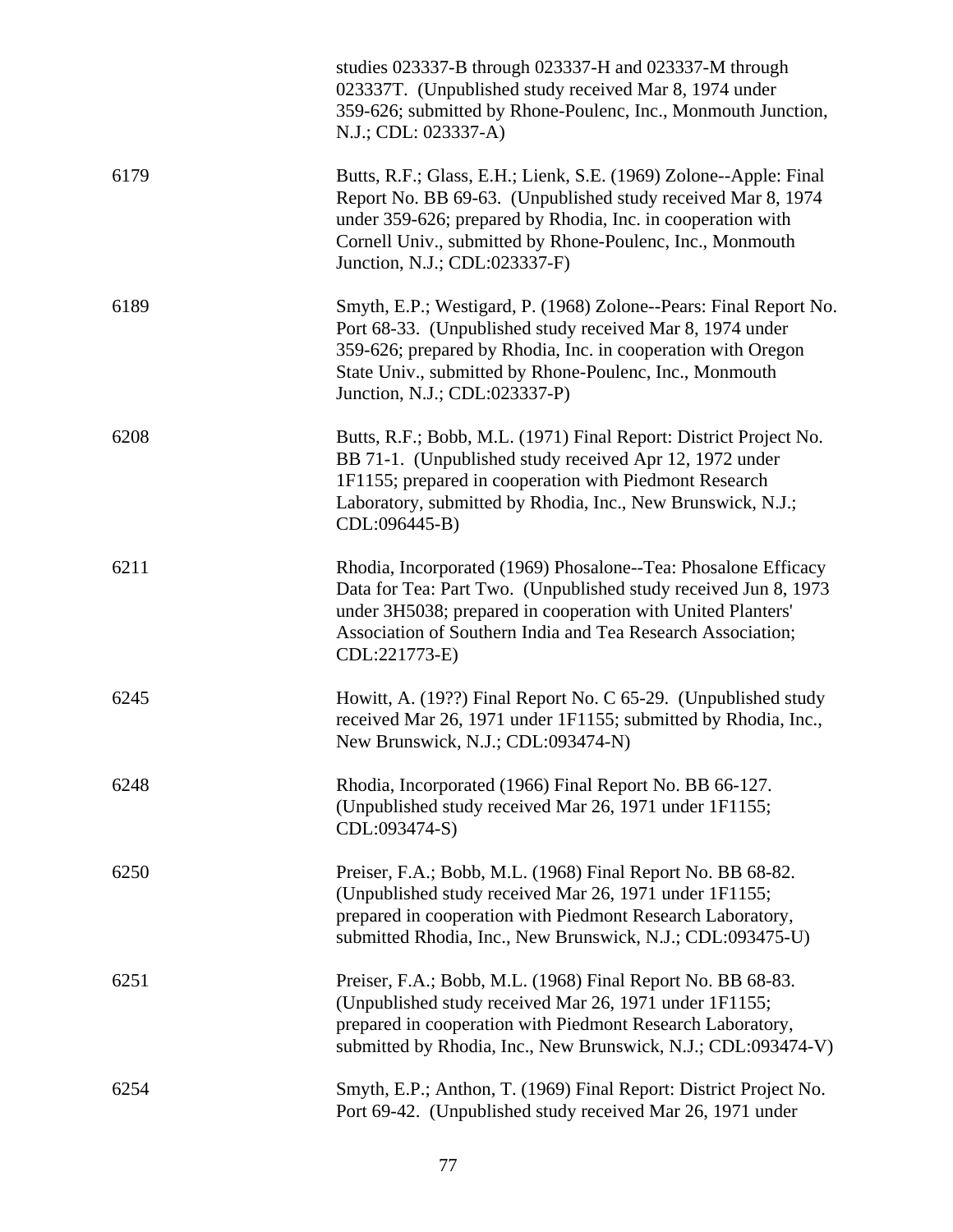|      | 1F1155; prepared in cooperation with Washington State Univ.,<br>submitted by Rhodia, Inc., New Brunswick, N.J.; CDL:093474-Z)                                                                                                                                           |
|------|-------------------------------------------------------------------------------------------------------------------------------------------------------------------------------------------------------------------------------------------------------------------------|
| 6255 | Smyth, E.P.; Anthon, T. (1969) Final Report: District Project No.<br>Port 69-43. (Unpublished study received Mar 26, 1971 under<br>1F1155; prepared in cooperation with Washington State Univ.,<br>submitted by Rhodia, Inc., New Brunswick, N.J.;<br>CDL:093474-AA)    |
| 6257 | Butts, R.F.; Bobb, M.L. (1970) Final Report: District Project No.<br>BB 70-9. (Unpublished study received Mar 26, 1971 under<br>1F1155; prepared in cooperation with Piedmont Research<br>Laboratory, submitted by Rhodia, Inc., New Brunswick, N.J.;<br>CDL:093474-AC) |
| 6261 | Knobel, H.; Smith, C. (1970) Final Report: District Project No. AT<br>70-27. (Unpublished study received Mar 26, 1971 under 1F1155;<br>prepared in cooperation with North Carolina State Univ.,<br>submitted by Rhodia, Inc., New Brunswick, N.J.;<br>CDL:093474-AG)    |
| 6263 | Smyth, E.P.; Anthon, T. (1970) Final Report: District Project No.<br>Port 70-37. (Unpublished study received Mar 26, 1971 under<br>1F1155; prepared in cooperation with Washington State Univ.,<br>submitted by Rhodia, Inc., New Brunswick, N.J.; CDL:093474-AI)       |
| 6264 | Smyth, E.P.; Anthon, T. (1970) Final Report: District Project No.<br>Port 70-38. (Unpublished study received Mar 26, 1971 under<br>1F1155; prepared in cooperation with Washington State Univ.,<br>submitted by Rhodia, Inc., New Brunswick, N.J.;<br>CDL:093474-AJ)    |
| 6273 | Lienk, S.E. (1966) Final Report No. BB 66-137. (Unpublished<br>study received Mar 26, 1971 under 1F1155; prepared by New<br>York State Agricultural Experiment Station, submitted by Rhodia,<br>Inc., New Brunswick, N.J.; CDL:093474-AS)                               |
| 6368 | Wang, D.; Summers, F.M. (1970) Zolone EC--Almonds: Final<br>Report No. PAW 70-21. (Unpublished study received May 6,<br>1970 under 0F0983; prepared in cooperation with Univ. of<br>California--Davis, submitted by Rhodia, Inc., New Brunswick,<br>N.J.; CDL:091692-O) |
| 6372 | Lillie, D.T.; Dibble, J. (1971) Zolone EC--Almonds: Final Report<br>No. FD 71-104. (Unpublished study received on unknown date<br>under 0F0983; prepared in cooperation with Univ. of California,<br>submitted by Rhodia, Inc., New Brunswick, N.J.; CDL:091692-S)      |
| 6374 | Wang, D.; Summers, F.M.; Rice, R. (1970) Zolone EC--Almonds:<br>Final Report No. PAW 70-31. (Unpublished study received on                                                                                                                                              |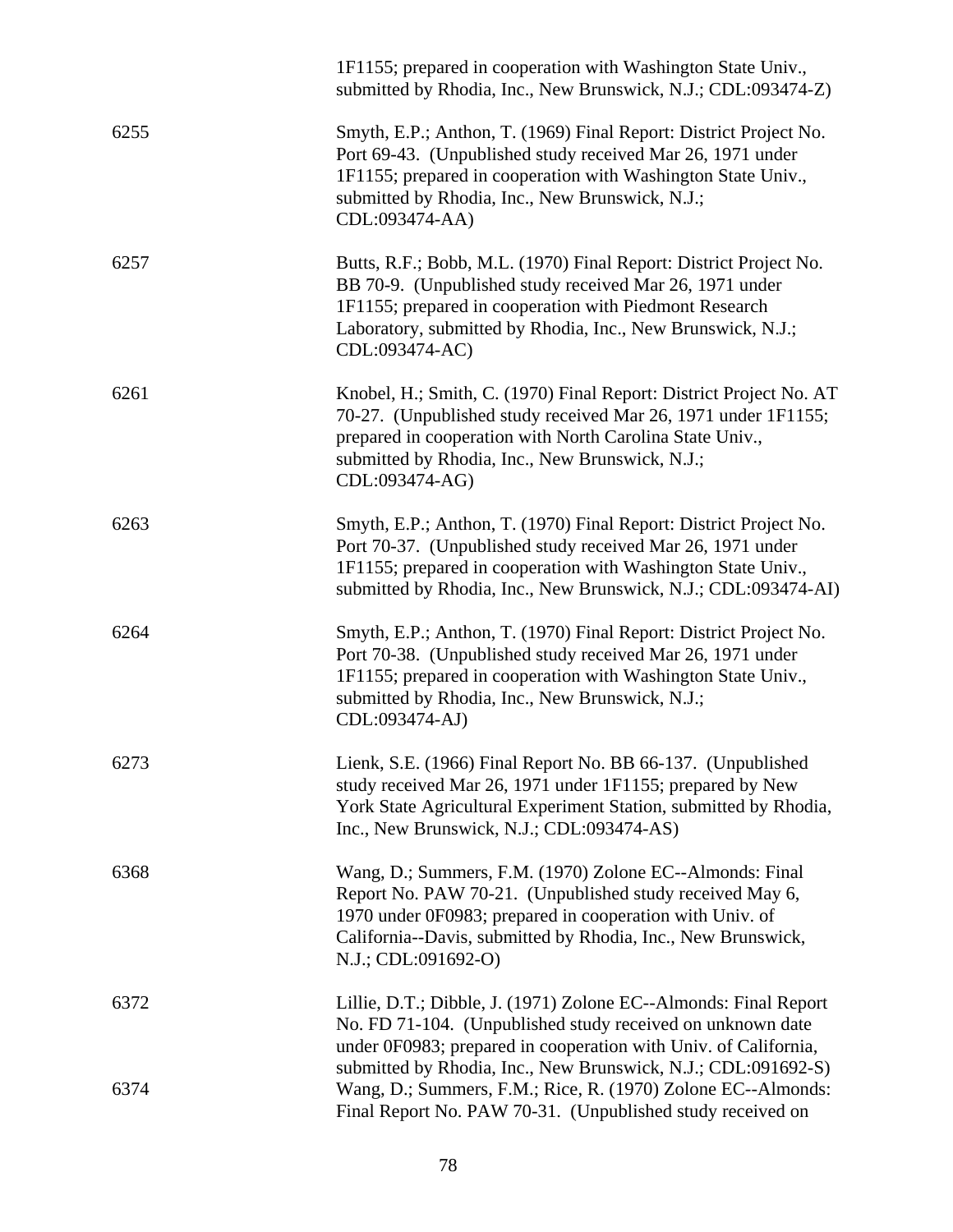|      | unknown date under 0F0983; prepared in cooperation with Univ.<br>of California--Davis, submitted by Rhodia, Inc., New Brunswick,<br>N.J.; CDL:091692-U)                                                                                                                                                                                |
|------|----------------------------------------------------------------------------------------------------------------------------------------------------------------------------------------------------------------------------------------------------------------------------------------------------------------------------------------|
| 6375 | Wang, D.; Summers, F.M. (1970) Zolone EC--Almonds: Final<br>Report No. PAW 70-33. (Unpublished study received May 6,<br>1970 under 0F0983; prepared in cooperation with Univ. of<br>California--Davis, submitted by Rhodia, Inc., New Brunswick,<br>N.J.; CDL:091692-W)                                                                |
| 6376 | Wang, D.; Summers, F.M. (1970) Zolone EC--Almonds: Final<br>Report No. PAW 70-34. (Unpublished study received on unknown<br>date under 0F0983; prepared in cooperation with Univ. of<br>California--Davis, submitted by Rhodia, Inc., New Brunswick,<br>N.J.; CDL:091692-X)                                                            |
| 6377 | Wang, D.; Summers, F.M. (1970) Zolone EC--Almonds: Final<br>Report No. PAW 70-35. (Unpublished study received on unknown<br>date under 0F0983; prepared in cooperation with Univ. of<br>California--Davis, submitted by Rhodia, Inc., New Brunswick,<br>N.J.; CDL:091692-Y)                                                            |
| 6416 | Lillie, D.T.; Nakakihara, H. (1972) Bactospeine: Final Report No.<br>180472-099. (Unpublished study received Oct 4, 1973 under<br>359-674; prepared by Rhodia, Inc. in cooperation with Univ. of<br>California--Riverside, submitted by Rhone-Poulenc, Inc.,<br>Monmouth Junction, N.J.; CDL:008916-L)                                 |
| 6439 | Butts, R.F.; Trammel, K. (1970) Final Report: District Project No.<br>BB 70-3. (Unpublished study received Aug 20, 1971 under<br>359-620; prepared in cooperation with New York State<br>Agricultural Experiment Station, submitted by Rhone-Poulenc,<br>Inc., Monmouth Junction, N.J.; CDL:003170-B)                                  |
| 6440 | Butts, R.F.; Waters, L.H. (1970) Final Report: District Project No.<br>BB 70-7. (Unpublished study received Aug 20, 1971 under<br>359-620; prepared in cooperation with New York State<br>Agricultural Experiment Station and Hudson Valley Laboratory,<br>submitted by Rhone-Poulenc, Inc., Monmouth Junction, N.J.;<br>CDL:003170-C) |
| 6441 | Butts, R.F.; Moore, R. (1970) Final Report: District Project No.<br>BB 70-11. (Unpublished study received Aug 20, 1971 under<br>359-620; prepared in cooperation with Connecticut Agricultural<br>Experiment Station, submitted by Rhone-Poulenc, Inc., Monmouth<br>Junction, N.J.; CDL:003170-D)                                      |
| 6449 | Knobel, H.; Rock, G. (1969) Summary Report: District Project No.<br>AT 69-24. (Unpublished study received Aug 20, 1971 under                                                                                                                                                                                                           |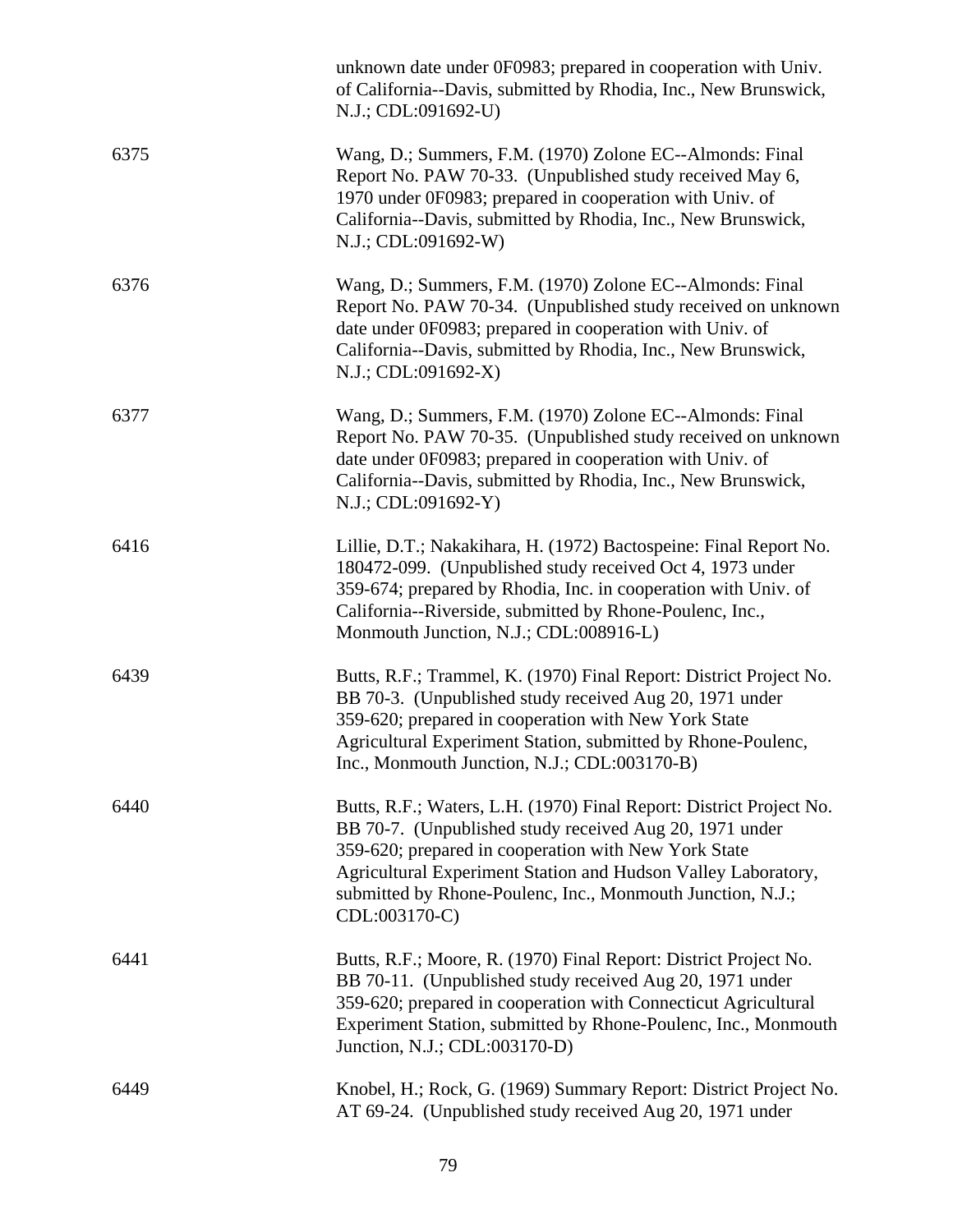|      | 359-620; prepared in cooperation with North Carolina State Univ.,<br>submitted by Rhone-Poulenc, Inc., Monmouth Junction, N.J.;<br>CDL:003170-L)                                                                                                                                                                                                             |
|------|--------------------------------------------------------------------------------------------------------------------------------------------------------------------------------------------------------------------------------------------------------------------------------------------------------------------------------------------------------------|
| 6450 | Butts, R.F.; Moore, R.C. (1969) Summary Report: District Project<br>No. BB 69-58. (Unpublished study received Aug 20, 1971 under<br>359-620; prepared by Connecticut Agricultural Experiment<br>Station, submitted by Rhone-Poulenc, Inc., Monmouth Junction,<br>N.J.; CDL:003170-N)                                                                         |
| 6455 | Preiser, F.A.; Dean, R.W. (1968) Report No. BB 68-81.<br>(Unpublished study received Aug 20, 1971 under 359-620;<br>prepared in cooperation with Hudson Valley Laboratory, submitted<br>by Rhone-Poulenc, Inc., Monmouth Junction, N.J.;<br>CDL:003170-T)                                                                                                    |
| 6456 | Smyth, E.P.; Zwick, R. (1968) Report No. Port 68-38.<br>(Unpublished study received Aug 20, 1971 under 359-620;<br>prepared in cooperation with Oregon State Univ., submitted by<br>Rhone-Poulenc, Inc., Monmouth Junction, N.J.; CDL:003170-U)                                                                                                              |
| 6462 | DeLay, D.L.; Stafford, E.M. (1970) Final Report: District Project<br>No. PA 70-52. (Unpublished study received Aug 20, 1971 under<br>359-620; prepared by Rhodia, Inc. in cooperation with Univ. of<br>California--Davis, submitted by Rhone-Poulenc, Inc., Monmouth<br>Junction, N.J.; CDL:003170-AF)                                                       |
| 6473 | Huckins, R.K.; Howitt, A.J. (1964) Insecticide Evaluation:<br>Grapes--Berry Moth Control Field Test: District Report Code No.<br>C-64-13. (Unpublished study received Aug 20, 1971 under<br>359-620; prepared in cooperation with Michigan State Univ., Dept.<br>of Entomology, submitted by Rhone-Poulenc, Inc., Monmouth<br>Junction, N.J.; CDL:003170-AS) |
| 6489 | Rhone-Poulenc, Incorporated (1967) Toxicity to Bees. Summary<br>of studies 120351-G through 120351-I. (Unpublished study<br>received Jun 13, 1974 under 359-620; prepared in cooperation with<br>Washington State Univ. and Univ. of California, Agricultural<br>Extension Service; CDL:120351-F)                                                            |
| 6504 | Arnold, E.; Forsythe, H.J., Jr. (19??) Report No. C 67-37.<br>(Unpublished study received Jul 5, 1968 under 8F0668; submitted<br>by Chipman Chemical Co., Inc., Burlingame, Calif.;<br>CDL:092027-DD)                                                                                                                                                        |
| 6535 | DeLay, D.L.; Barnes, M. (1969) Summary Report: District Project<br>No. PA 69-31. (Unpublished study received Feb 16, 1970 under<br>0F0948; prepared in cooperation with Univ. of<br>California--Riverside, submitted by Rhodia, Inc., New Brunswick,                                                                                                         |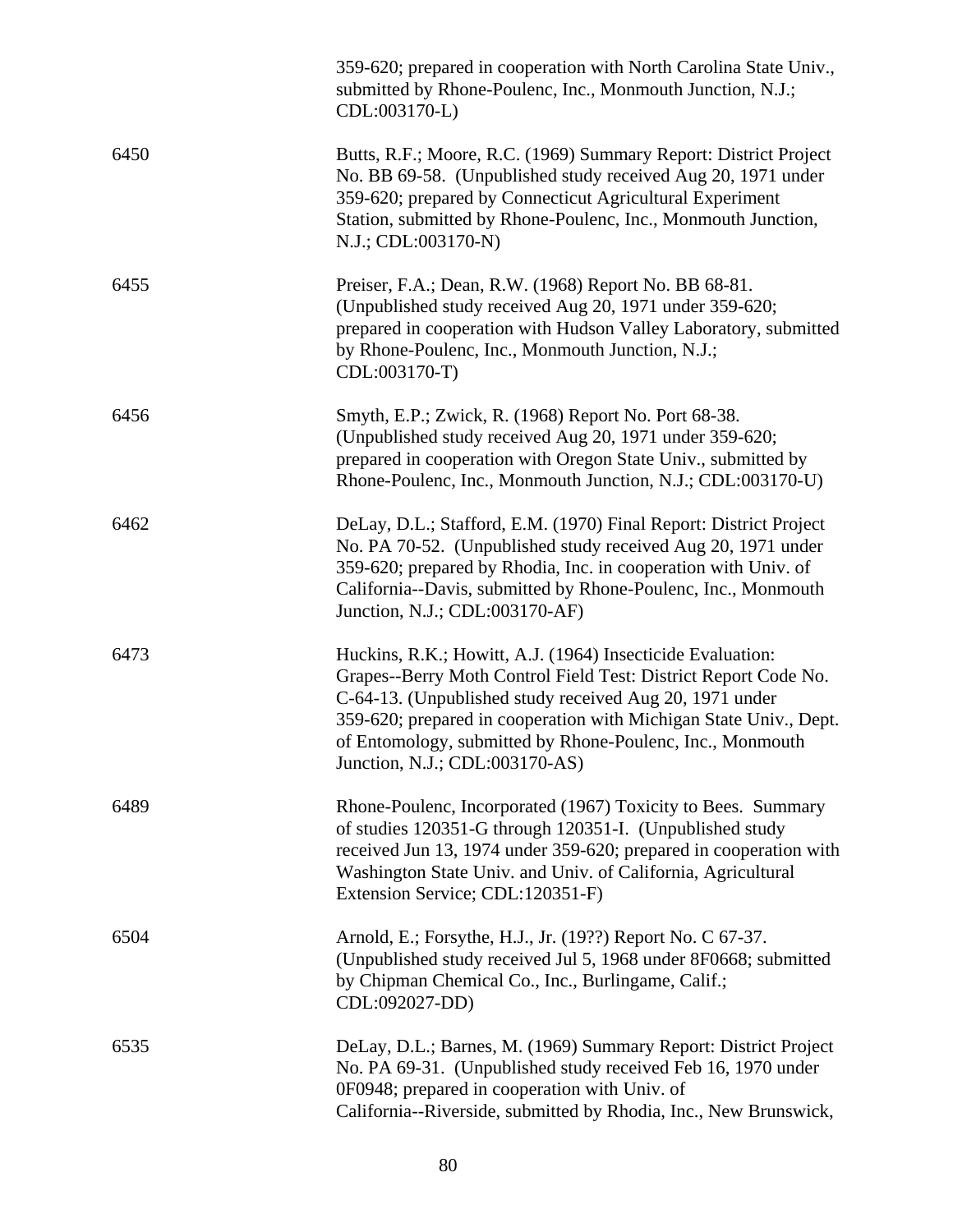N.J.; CDL:092026-R)

| 6611 | Arnold, E.; Danielson, D. (1965) Zolone EC--Potatoes: Final<br>Report No. C 65-44. (Unpublished study received Dec 7, 1972)<br>under 3F1337; prepared in cooperation with Univ. of Wisconsin,<br>Dept. of Entomology, submitted by Rhodia, Inc., New Brunswick,<br>N.J.; CDL:094849-AI) |
|------|-----------------------------------------------------------------------------------------------------------------------------------------------------------------------------------------------------------------------------------------------------------------------------------------|
| 6626 | Preiser, F.A.; Asquith, D. (1968) Report No. BB 68-66.<br>(Unpublished study received Dec 22, 1969 under 359-626;<br>prepared in cooperation with Fruit Research Laboratory, submitted<br>by Rhone Poulenc, Inc., Monmouth Junction, N.J.;<br>CDL:003174-D)                             |
| 6628 | Preiser, F.A.; Glass, E.H. (1968) Report No. BB 68-84.<br>(Unpublished study received Dec 22, 1969 under 359-626;<br>prepared in 1 cooperation with Cornell Univ., submitted by<br>Rhone-Poulenc, Inc., Monmouth Junction, N.J.;<br>CDL:003174-F)Page 6 10/23/02 11:44:17               |
| 6630 | Preiser, F.A.; Glass, E.H. (1968) Report No. BB 68-86.<br>(Unpublished study received Dec 22, 1969 under 359-626;<br>prepared in cooperation with Cornell Univ., submitted by<br>Rhone-Poulenc, Inc., Monmouth Junction, N.J.; CDL:003174-H)                                            |
| 6632 | Smyth, E.P.; Burkhart, D. (1969) Summary Report: District Project<br>No. Port 69-29. (Unpublished study received Dec 22, 1969 under<br>359-626; submitted by Rhone-Poulenc, Inc., Monmouth Junction,<br>N.J.; CDL:003174-J)                                                             |
| 6635 | Smyth, E.P.; Hoyt, S. (1969) Summary Report: District Project No.<br>Port 69-35. (Unpublished study received Dec 22, 1969 under<br>359-626; submitted by Rhone-Poulenc, Inc., Monmouth Junction,<br>N.J.; CDL:003174-M)                                                                 |
| 6636 | Smyth, E.P.; Hoyt, S. (1969) Summary Report: District Project No.<br>Port 69-36. (Unpublished study received Dec 22, 1969 under<br>359-626; submitted by Rhone-Poulenc, Inc., Monmouth Junction,<br>N.J.; CDL:003174-N)                                                                 |
| 6637 | Smyth, E.P.; Hoyt, S. (1969) Summary Report: District Project No.<br>Port 69-37. (Unpublished study received Dec 22, 1969 under<br>359-626; submitted by Rhone-Poulenc, Inc., Monmouth Junction,<br>N.J.; CDL:003174-O)                                                                 |
| 6658 | Washington State University, Cooperative Extension Service<br>(19??) Insecticide Toxicity to Honey Bees. (Unpublished study<br>including test no. Port 68-67, received Nov 17, 1975 under<br>359-620; submitted by Rhone-Poulenc, Inc., Monmouth Junction,                              |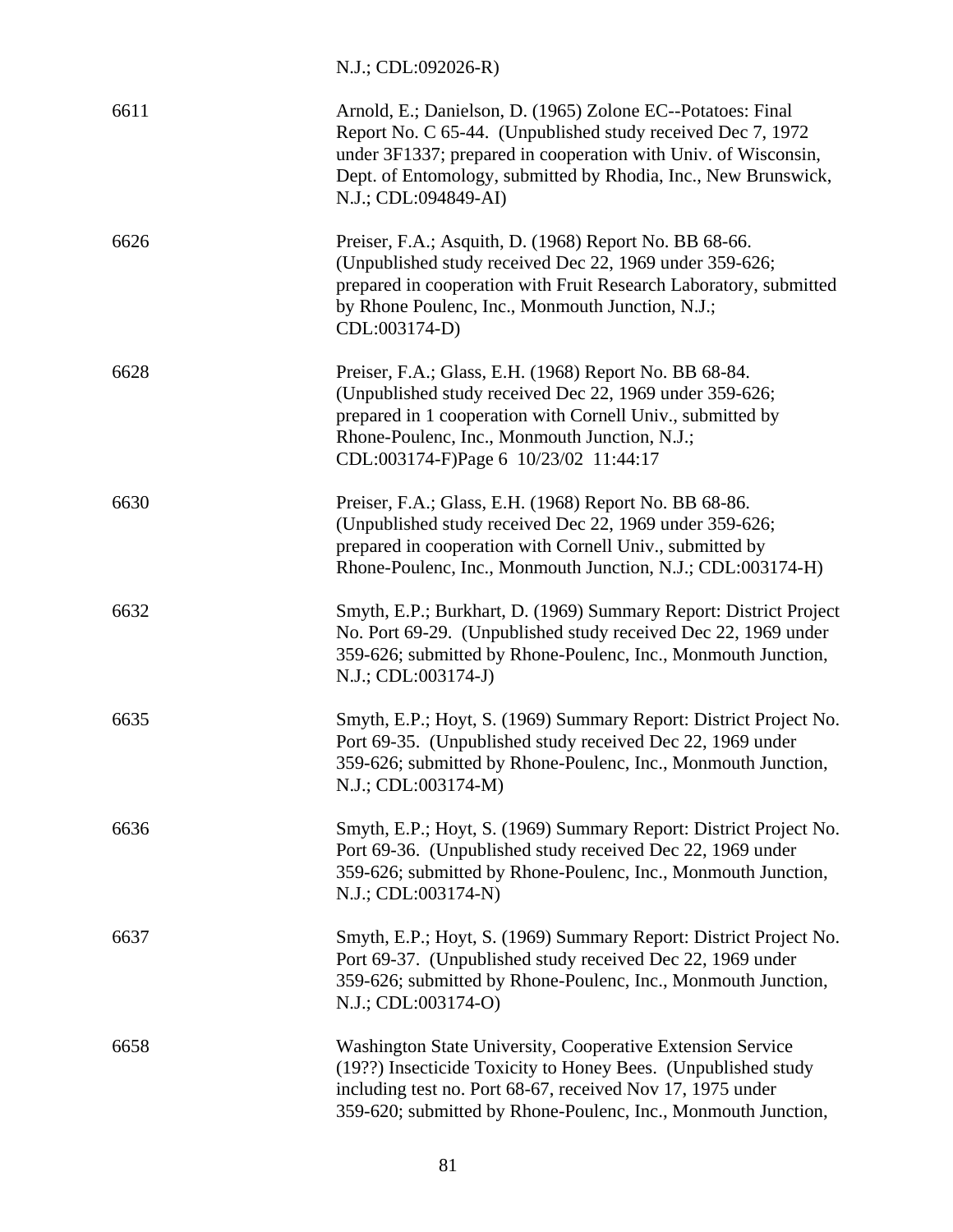# N.J.; CDL:223344-L)

| 6659 | Rhodia, Incorporated (19??) óToxicity to Bees. (pp. 5,8 only;<br>unpublished study received Nov 17, 1975 under 359-620;<br>submitted by Rhone-Poulenc, Inc., Monmouth Junction, N.J.;<br>CDL:223344-M)                                                                                  |
|------|-----------------------------------------------------------------------------------------------------------------------------------------------------------------------------------------------------------------------------------------------------------------------------------------|
| 6671 | Preiser, F.; Lienk, S.E.; Glass, E.H. (1967) Report No. BB 67-85.<br>(Unpublished study received Dec 8, 1967 under 8F0668; submitted<br>by Chipman Chemical Co., Inc., Burlingame, Calif.;<br>CDL:092961-F)                                                                             |
| 6751 | Howitt, A. (1966) Final Report No. C 66-36. (Unpublished study<br>received Mar 26, 1971 under 1F1155; submitted by Rhodia, Inc.,<br>New Brunswick, N.J.; CDL:093474-I)                                                                                                                  |
| 6752 | Rhodia, Incorporated (1966) Final Report No. BB 66-125.<br>(Unpublished study received Mar 26, 1971 under 1F1155;<br>CDL:093474-Q)                                                                                                                                                      |
| 6753 | Rhodia, Incorporated (1966) Final Report No. BB 66-126.<br>(Unpublished study received Mar 26, 1971 under 1F1155;<br>CDL:093474-R)                                                                                                                                                      |
| 6766 | Wang, D.; Summers, F.M.; Rice, E.R. (1970) Zolone<br>EC--Almonds: Final Report No. PAW 70-32. (Unpublished study<br>received on unknown date under 0F0983; prepared in cooperation<br>with Univ. of California--Davis, submitted by Rhodia, Inc., New<br>Brunswick, N.J.; CDL:091692-V) |
| 6793 | Smyth, E.P.; Johansen, C. (19??) Report No. Port 68-67.<br>(Unpublished study received Jun 13, 1974 under 359-620;<br>prepared in cooperation with Washington State Univ., submitted<br>by Rhone-1 Poulenc, Inc., Monmouth Junction, N.J.;<br>CDL:120351-X)                             |
| 6799 | Quist, (1966) Report No. PA 66-32. (Unpublished study received<br>Jul 5, 1968 under 8F0668; submitted by Chipman Chemical Co.,<br>Inc., Burlingame, Calif.; CDL:092027-A)                                                                                                               |
| 6800 | Quist, (1966) Report No. PA 66-62. (Unpublished study received<br>Jul 5, 1968 under 8F0668; submitted by Chipman Chemical Co.,<br>Inc., Burlingame, Calif.; CDL:092027-B)                                                                                                               |
| 6801 | Prokopy, R.J. (1966) Report No. BB 66-163. (Unpublished study<br>received Jul 5, 1968 under 8F0668; prepared by Connecticut<br>Agricultural Experiment Station, submitted by Chipman Chemical<br>Co., Inc., Burlingame, Calif.; CDL:092027-C)                                           |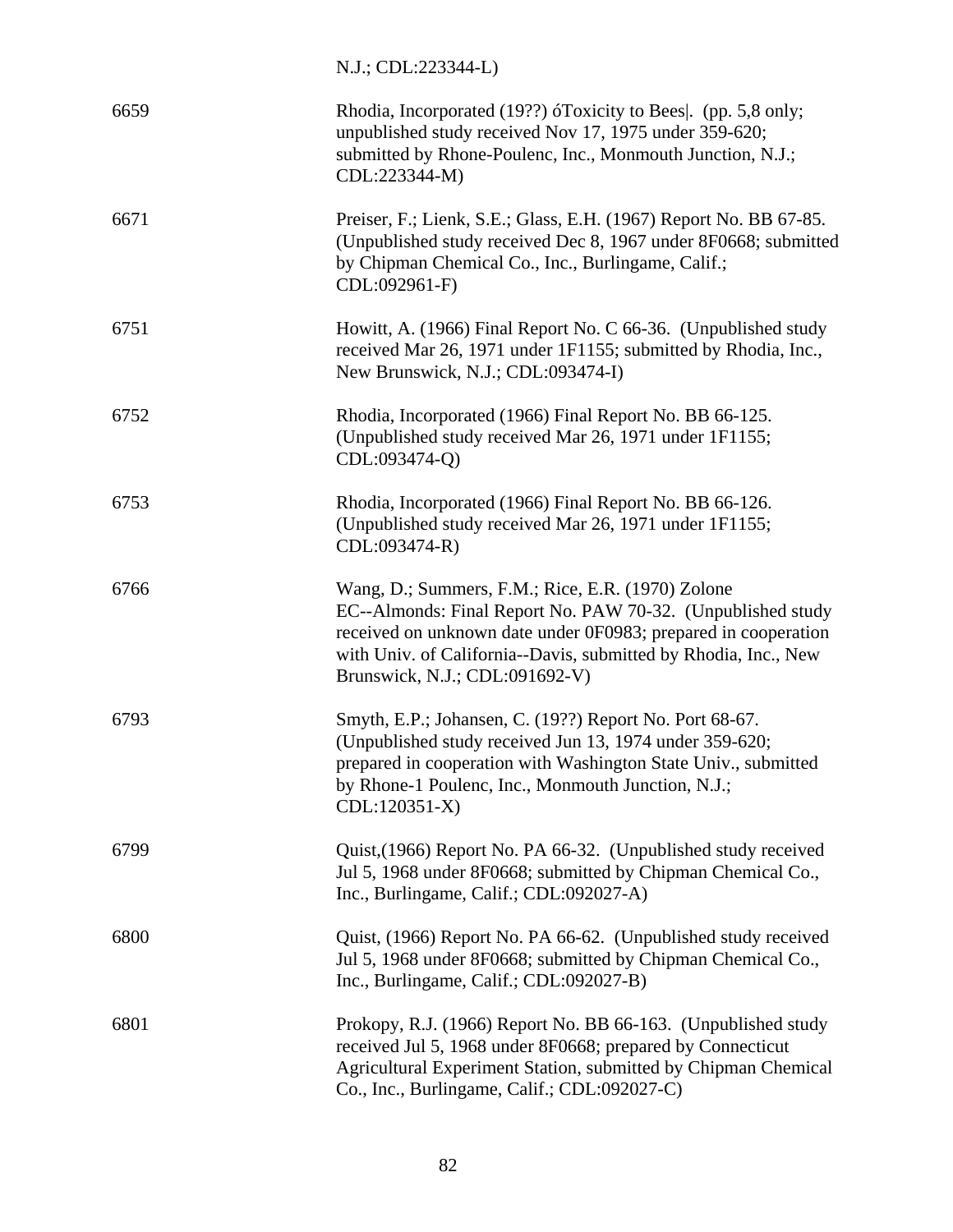| 6802 | Preiser, F.A.; Prokopy, R.J. (1967) Report No. BB 67-105.<br>(Unpublished study received Jul 5, 1968 under 8F0668; prepared<br>by Connecticut Agricultural Experiment Station, submitted by<br>Chipman Chemical Co., Inc., Burlingame, Calif.; CDL:092027-D) |
|------|--------------------------------------------------------------------------------------------------------------------------------------------------------------------------------------------------------------------------------------------------------------|
| 6804 | Chipman Chemical Company, Incorporated (1966) Report No. BB<br>66-111. (Unpublished study received Jul 5, 1968 under 8F0668;<br>CDL:092027-G)                                                                                                                |
| 6808 | Chipman Chemical Company, Incorporated (1966) Report No. BB<br>66-112. (Unpublished study received Jul 5, 1968 under 8F0668;<br>CDL:092027-K)                                                                                                                |
| 6809 | Preiser, F.A.; Boulanger, L.W. (1967) Report No. BB 67-104.<br>(Unpublished study received Jul 5, 1968 under 8F0668; submitted<br>by Chipman Chemical Co., Inc., Burlingame, Calif.;<br>CDL:092027-L)                                                        |
| 6812 | Howitt, A. (1965) Report No. C 65-30. (Unpublished study<br>received Jul 5, 1968 under 8F0668; submitted by Chipman<br>Chemical Co., Inc., Burlingame, Calif.; CDL:092027-O)                                                                                 |
| 6814 | Howitt, A. (1966) Report No. C 66-34. (Unpublished study<br>received Jul 5, 1968 under 8F0668; submitted by Chipman<br>Chemical Co., Inc., Burlingame, Calif.; CDL:092027-R)                                                                                 |
| 6824 | Glass, E.H. (1966) Report No. BB 66-132 (Large Plots).<br>(Unpublished study received Jul 5, 1968 under 8F0668; submitted<br>by Chipman Chemical Co., Inc., Burlingame, Calif.;<br>CDL:092027-AE)                                                            |
| 6829 | Preiser, F.A.; Glass, E.H. (1967) Report No. BB 67-84.<br>(Unpublished study received Jul 5, 1968 under 8F0668; submitted<br>by Chipman Chemical Co., Inc., Burlingame, Calif.;<br>CDL:092027-AK)                                                            |
| 6835 | Preiser, F.A.; Asquith, D. (1967) Report No. BB 67-86.<br>(Unpublished study received Jul 5, 1968 under 8F0668; submitted<br>by Chipman Chemical Co., Inc., Burlingame, Calif.;<br>CDL:092027-AR)                                                            |
| 6839 | Arnold, E.; Forsythe, H.Y. (1967) Report No. C 67-39.<br>(Unpublished study received Jul 5, 1968 under 8F0668; submitted<br>by Chipman Chemical Co., Inc., Burlingame, Calif.;<br>CDL:092027-AW)                                                             |
| 6844 | Hill, C. (1966) Report No. BB 66-143. (Unpublished study<br>received Jul 5, 1968 under 8F0668; submitted by Chipman<br>Chemical Co., Inc., Burlingame, Calif.; CDL:092027-BC)1Page 8                                                                         |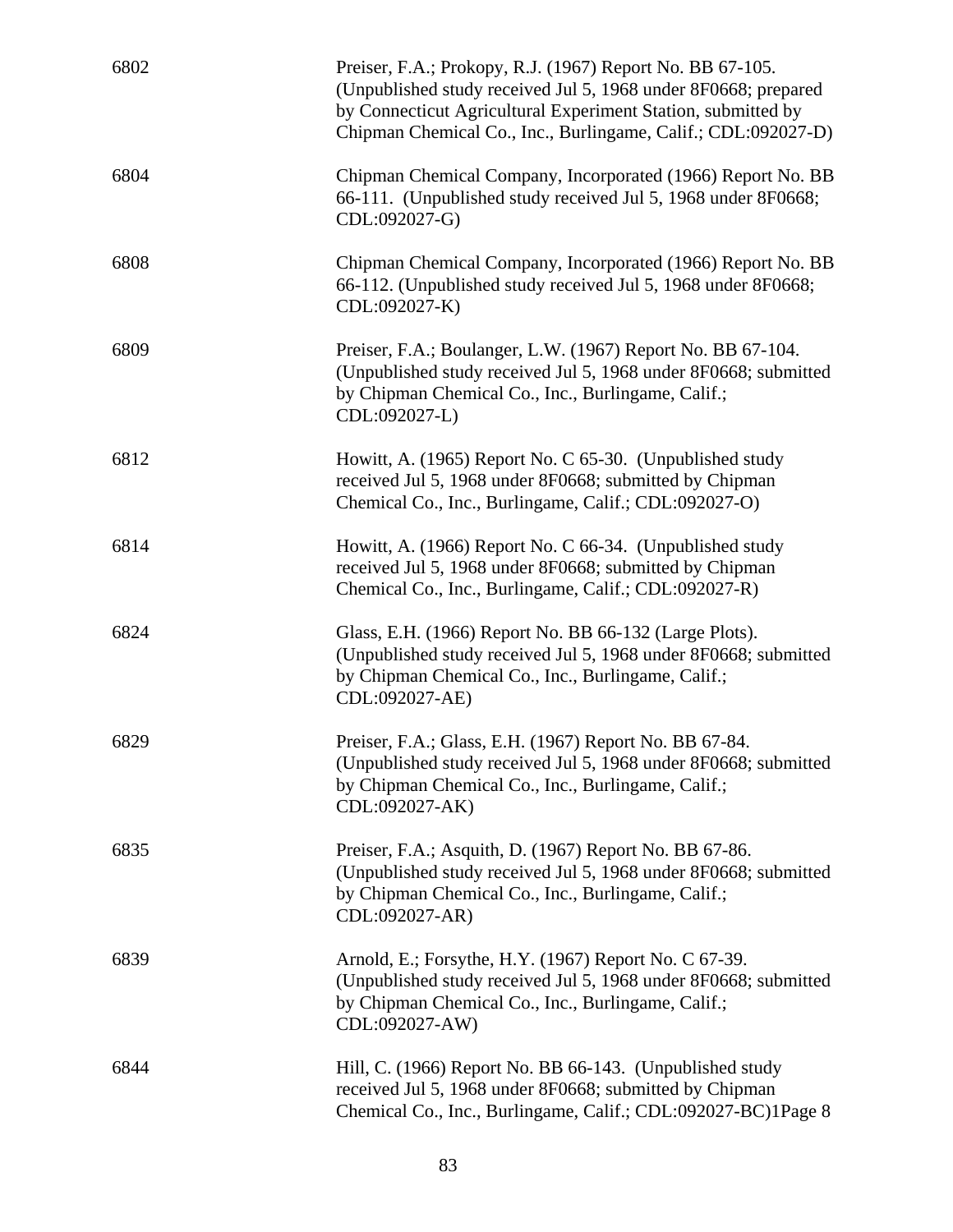10/23/02 11:44:17

| 6860 | Lincoln, C. (1966) Report No. PAS 66-79. (Unpublished study<br>received Jul 5, 1968 under 8F0668; submitted by Chipman<br>Chemical Co., Inc., Burlingame, Calif.; CDL:092027-BY)                                                                                                                                                       |
|------|----------------------------------------------------------------------------------------------------------------------------------------------------------------------------------------------------------------------------------------------------------------------------------------------------------------------------------------|
| 6899 | Glass, E. (1965) Report No. BB-65-123. (Unpublished study<br>received on unknown date under 7G0575; submitted by Chipman<br>Chemical Co., Inc., Burlingame, Calif.; CDL:090736-AB)                                                                                                                                                     |
| 6907 | Howitt, A.J. (1965) Report No. C-65-29. (Unpublished study<br>received on unknown date under 7G0575; submitted by Chipman<br>Chemical Co., Inc., Burlingame, Calif.; CDL:090736-AN)                                                                                                                                                    |
| 6919 | Chipman Chemical Company, Incorporated (1966) Report No. BB<br>66-126. (Unpublished study received on unknown date under<br>7G0575; CDL:090736-BK)                                                                                                                                                                                     |
| 6920 | Chipman Chemical Company, Incorporated (1966) Report No. BB<br>66-127. (Unpublished study received on unknown date under<br>7G0575; CDL:090736-BL)                                                                                                                                                                                     |
| 6925 | Howitt, A.J. (1966) Report No. C 66-36. (Unpublished study<br>received on unknown date under 7G0575; submitted by Chipman<br>Chemical Co., Inc., Burlingame, Calif.; CDL:090736-CD)                                                                                                                                                    |
| 6947 | Szabo, J.G.; Howitt, A.J. (1971) Final Report: District Project<br>No.CH 71-105. (Unpublished study received Aug 27, 1973 under<br>359-620; prepared by Rhodia, Inc. in cooperation with Univ. of<br>Michigan, Dept. of Entomology, submitted by Rhone-Poulenc,<br>Inc., Monmouth Junction, N.J.; CDL:026718-E)                        |
| 6983 | Glass, E. (1965) Report No. BB 65-18. (Unpublished study<br>received Jul 5, 1968 under 8F0668; submitted by Chipman<br>Chemical Co., Inc., Burlingame, Calif.; CDL:092027-X)                                                                                                                                                           |
| 7055 | Lienk, S.E.; Chapman, P.J. (1966) Evaluation of Insecticides on<br>Apple against Codling Moth and Other Orchard Pests.<br>(Unpublished study received Mar 5, 1974 under 3F1308; prepared<br>by New York State Agricultural Experiment Station, submitted by<br>E.I. du Pont de Nemours & Co., Inc., Wilmington, Del.;<br>CDL:092222-Z) |
| 7062 | Wagner, H.W. (1969) Codling Moth Control. (Unpublished study<br>received Mar 5, 1974 under 3F1308; prepared by Canada, Dept. of<br>Agriculture, Research Branch, Research Station, submitted by E.I.<br>du Pont de Nemours & Co., Inc., Wilmington, Del.;<br>CDL:092222-AG)                                                            |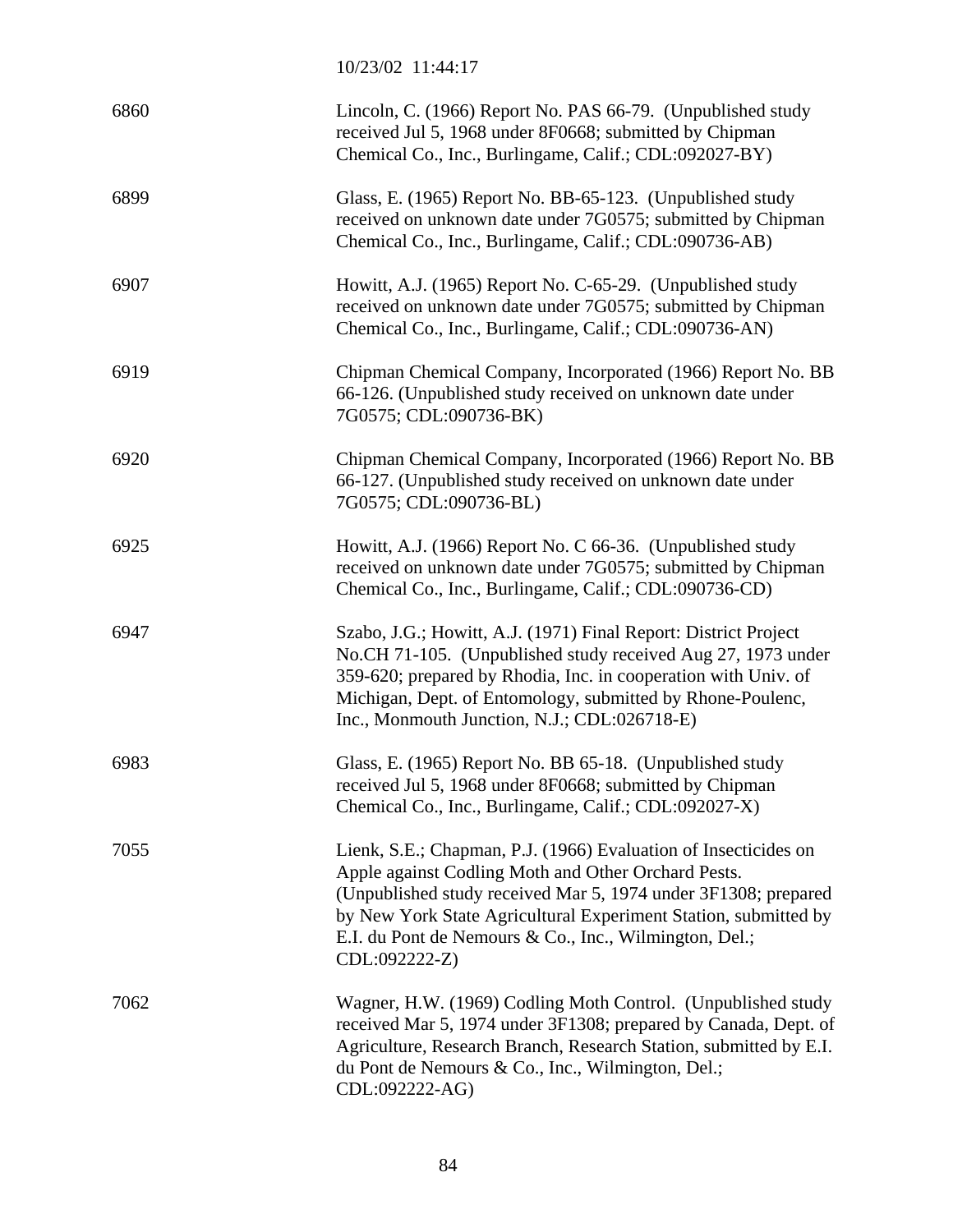| 7063 | Boulanger, L.W. (1969) Treatments. (Unpublished study received<br>Mar 5, 1974 under 3F1308; prepared by Univ. of Maine, submitted<br>by E.I. du Pont de Nemours & Co., Inc., Wilmington, Del.;<br>CDL:092222-AH)                                                                                                                                                    |
|------|---------------------------------------------------------------------------------------------------------------------------------------------------------------------------------------------------------------------------------------------------------------------------------------------------------------------------------------------------------------------|
| 7074 | Wagner, H.W. (1968) Control of Codling Moth. (Unpublished<br>study received Mar 5, 1974 under 3F1308; prepared by Canada,<br>Dept. of Agriculture, Research Branch, Research Station,<br>submitted by E.I. du Pont de Nemours & Co., Inc., Wilmington,<br>Del.; CDL:092222-AT)                                                                                      |
| 7087 | Higgins, H.D.; Bass, M. (1970) Methomyl Evaluation.<br>(Unpublished 1 study received Apr 26, 1971 under 1F1158;<br>prepared by Auburn Univ., submitted by E.I. du Pont de Nemours<br>& Co., Inc., Wilmington, Del.; CDL:090951-N)                                                                                                                                   |
| 7097 | Hofmaster, R.N.; Waterfield, R.L. (1966) Control of Tomato Fruit<br>Worm on Marion Tomatoes. (Unpublished study received Mar 7,<br>1969 under 9F0814; prepared by Virginia Truck Experiment<br>Station, Eastern Shore Branch, submitted by E.I. du Pont de<br>Nemours & Co., Inc., Wilmington, Del.; CDL:093132-D)                                                  |
| 7098 | Hofmaster, R.N.; Waterfield, R.L. (1967) Control of Tomato<br>Fruit-worms and Cutworms in Marion Tomatoes with a Regular<br>Foliage Schedule. (Unpublished study received Mar 7, 1969 under<br>9F0814; prepared by Virginia Truck Experiment Station, Eastern<br>Shore Branch, submitted by E.I. du Pont de Nemours & Co., Inc.,<br>Wilmington, Del.; CDL:093132-E) |
| 7102 | Ralston, L. (1968) Insecticidal Control of Tomato Fruitworm.<br>(Unpublished study received Mar 7, 1969 under 9F0814; prepared<br>by Louisiana State Univ., submitted by E.I. du Pont de Nemours &<br>Co., Inc., Wilmington, Del.; CDL:093132-K)                                                                                                                    |
| 7118 | Shutt, V.; Simkover, H.G. (1972) Test on Alfalfa Caterpillar.<br>(Unpublished study received Jun 29, 1976 under 201-347;<br>submitted by Shell Chemical Co., Washington, D.C.;<br>CDL:232403-K)                                                                                                                                                                     |
| 7154 | Ruppel, R.F.; Kaiser, D.C.; Montei, M.D. (1973?) Test No. 73-22<br>(Unpublished study received Jun 29, 1976 under 201-347;<br>submitted by Shell Chemical Co., Washington, D.C.;<br>CDL:232407-V)                                                                                                                                                                   |
| 7601 | Higgins, D.; Bass, M.H. (1970) Control of the Beet Armyworm,<br>~Spodoptera exigua~(Hub.) on Peanuts. Unpublished study<br>prepared by E.I. du Pont de Nemours & Co., Inc. 21 p.                                                                                                                                                                                    |
| 7645 | Taschenberg, E.F. (1970) Grape Leafhopper Control--1970.                                                                                                                                                                                                                                                                                                            |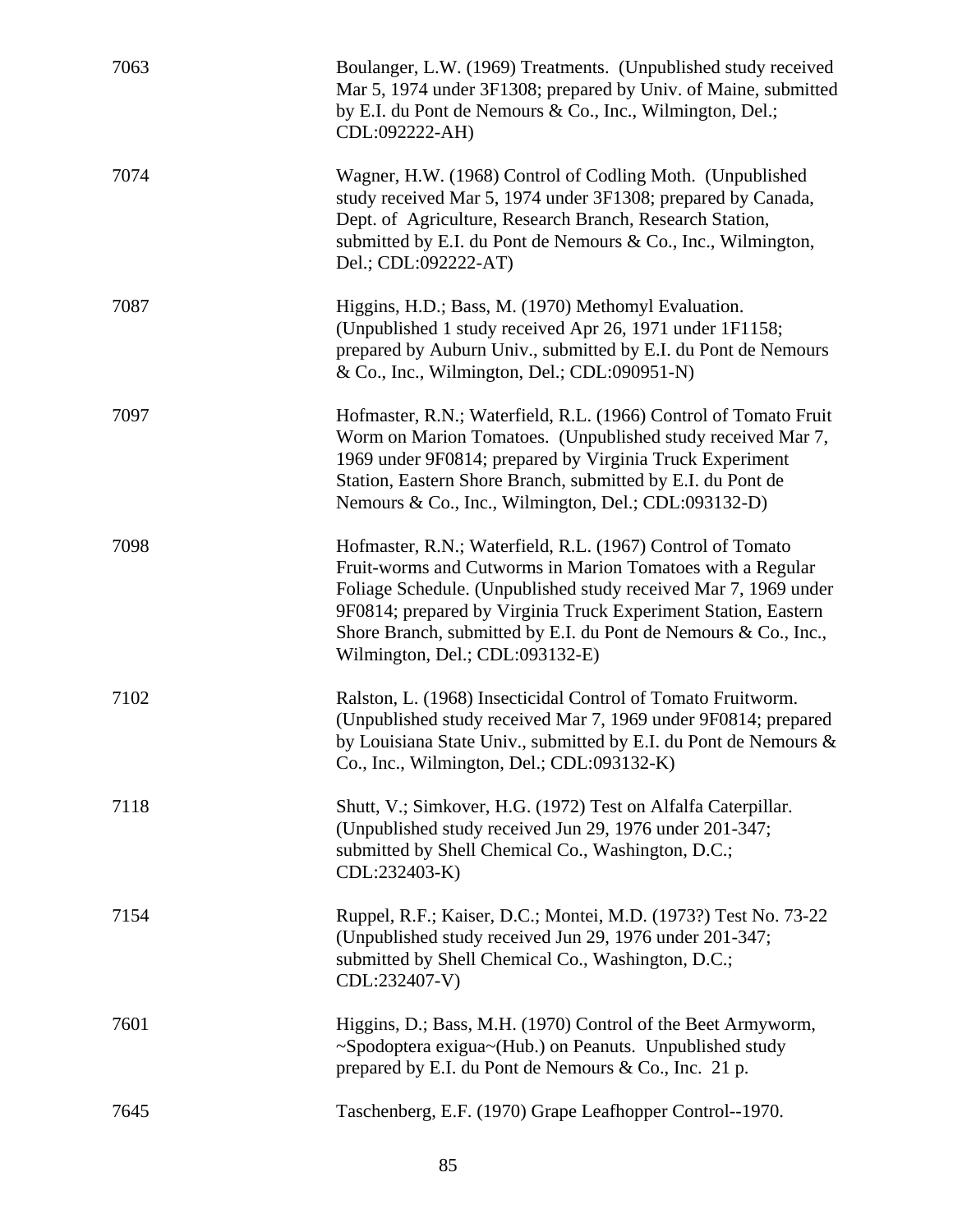|      | (Unpublished study received on unknown date under 4F1437;<br>prepared by New York Agricultural Experiment Station, submitted<br>by E.I. du Pont de Nemours & Co., Inc., Wilmington, Del.;<br>CDL:093831-M)                                                                                                                                                                                                                             |
|------|----------------------------------------------------------------------------------------------------------------------------------------------------------------------------------------------------------------------------------------------------------------------------------------------------------------------------------------------------------------------------------------------------------------------------------------|
| 7660 | Keaster, A.J. (1967) Control of Corn Earworm in Sweet Corn.<br>(Unpublished study received Dec 28, 1968 under 8F0677; prepared<br>by Univ. of Missouri, submitted by E.I. du Pont de Nemours &<br>Co., Inc., Wilmington, Del.; CDL:091184-B)                                                                                                                                                                                           |
| 7662 | Hofmaster, R.N.; Waterfield, R.L. (1966) Control of Corn<br>Earworm in N&K Code 199 Sweet Corn. (Unpublished study<br>including letter dated Sep 29, 1966 from R.N. Hofmaster to Oscar<br>C. Zoebisch, received Dec 28, 1968 under 8F0677; prepared by<br>Virginia Truck Experiment Station, Eastern Shore Branch,<br>Vegetable Research Station, submitted by E.I. du Pont de Nemours<br>& Co., Inc., Wilmington, Del.; CDL:091184-D) |
| 7664 | Semel, M. (1966) Sweet Corn: Corn Earworm Control: Table 4.<br>(Unpublished study received Dec 28, 1968 under 8F0677; prepared<br>by Cornell Univ., submitted by E.I. du Pont de Nemours & Co.,<br>Inc., Wilmington, Del.; CDL:091184-G)                                                                                                                                                                                               |
| 7665 | Keaster, A.J.; Fairchild, M.L. (1966) Evaluation of Insecticidal<br>Materials for the Control of Corn Earworm in Sweet Corn.<br>(Unpublished study received Dec 28, 1968 under 8F0677; prepared<br>by Univ. of Missouri--Columbia, submitted by E.I. du Pont de<br>Nemours & Co., Inc., Wilmington, Del.; CDL:091184-H)                                                                                                                |
| 7867 | Jonsson, B.G.; Apple, J.W. (1971) Control of Larvae in Pea Fields:<br>1971 Annual Report: Project 154. (Unpublished study received<br>Oct 31, 1977 under 352-342; prepared by Univ. of Wisconsin--<br>Madison, Dept. of Entomology, submitted by E.I. du Pont de<br>Nemours & Co., Wilmington, Del.; CDL:232151-N)                                                                                                                     |
| 7910 | Leigh, T. (1967) Evaluation of Candidate Toxicants for Bollworm<br>Control. (Unpublished study received Apr 16, 1971 under<br>1G1144; prepared by Univ. of California, submitted by E.I. du<br>Pont de Nemours & Co., Inc., Wilmington, Del.; CDL:090931-X)                                                                                                                                                                            |
| 7921 | Reynolds, H.T. (1969) The Potential of Selected Insecticides on<br>the Control of the Cotton Leaf Perforator. (Unpublished study<br>received Apr 16, 1971 under 1G1144; prepared by Univ. of<br>California--Riverside, Citrus Research Center and Agricultural<br>Experiment Station, Dept. of Entomology, submitted by E.I. du<br>Pont de Nemours & Co., Inc., Wilmington, Del.; CDL:090931-AJ)                                       |
| 8048 | E.I. du Pont de Nemours & Company (1971?) Data Supporting the<br>Use of Lannate $\frac{1}{4}$ (R)µ Methomyl Insecticide on Sugar Beets.                                                                                                                                                                                                                                                                                                |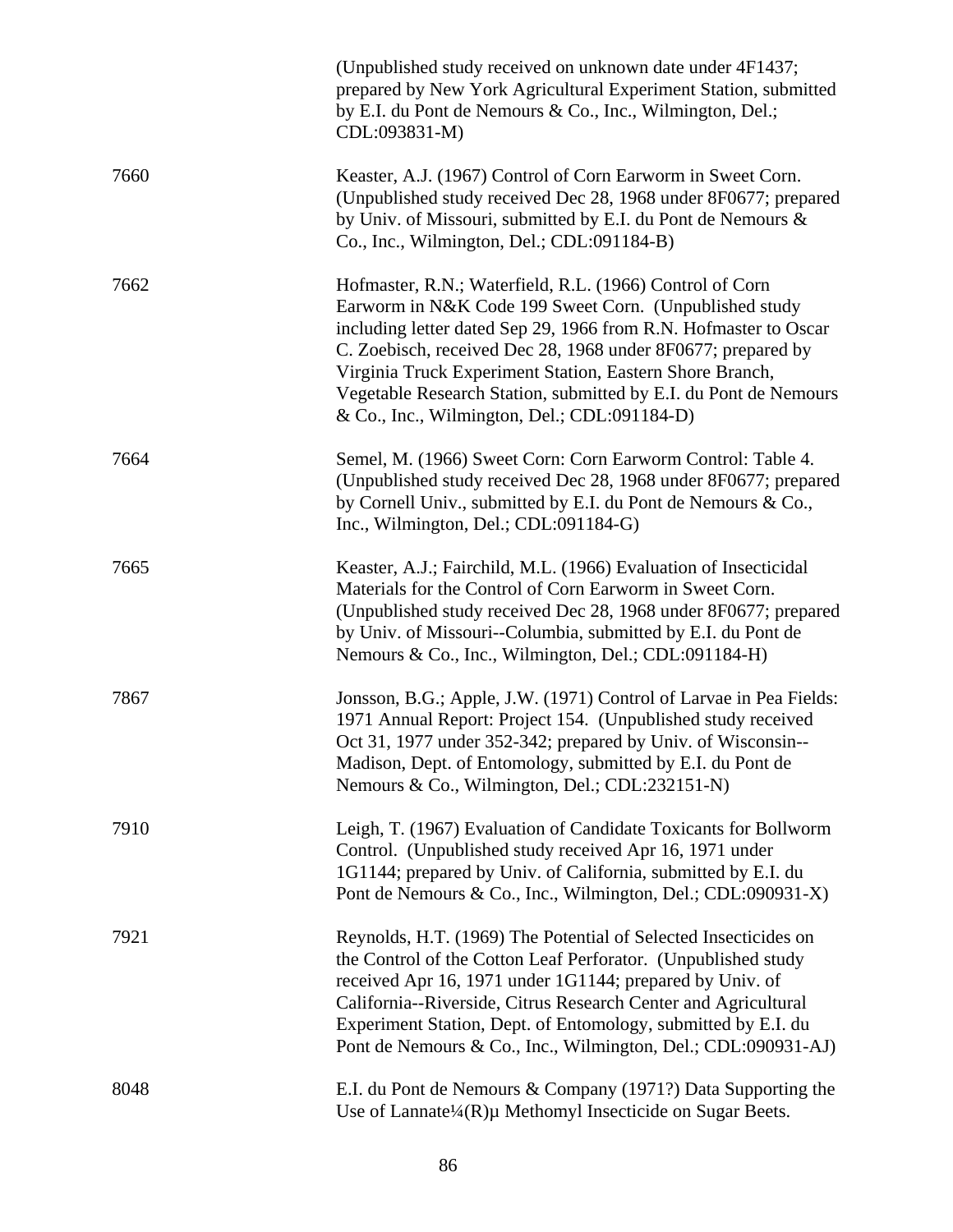|      | (Unpublished study received Mar 6, 1972 under 352-342;<br>CDL:003036-U)                                                                                                                                                                                                                                                                                                                                                                                          |
|------|------------------------------------------------------------------------------------------------------------------------------------------------------------------------------------------------------------------------------------------------------------------------------------------------------------------------------------------------------------------------------------------------------------------------------------------------------------------|
| 8054 | Wolfenbarger, D.O. (1969) Tomato Fruitworm and Cabbage<br>Looper Control on Field Grown Tomatoes. (Unpublished study<br>received Jan 29, 1970 under 352-342; prepared by Florida<br>Agricultural Experiment Station, submitted by E.I. du Pont de<br>Nemours & Co., Wilmington, Del.; CDL:003010-C)                                                                                                                                                              |
| 8108 | Girardeau, J.H. (1967) Field Tests with Insecticide for the Control<br>of the Budworm. (Unpublished study received Apr 22, 1969 under<br>352-342; prepared by Georgia Coastal Plain Experiment Station,<br>Entomology Dept., submitted by E.I. du Pont de Nemours & Co.,<br>Wilmington, Del.; CDL:003007-R)                                                                                                                                                      |
| 8111 | Thurston, R. (1967) 1967 Tobacco Insect Control. (Unpublished study<br>received Apr 22, 1969 under 352-342; prepared by Univ. of Kentucky,<br>submitted by E.I. du Pont de Nemours & Co., Wilmington, Del.;<br>CDL:003007-U)                                                                                                                                                                                                                                     |
| 8118 | Loman, T.D. (1968) Mr. Robertson's Smoking Comments. (Unpublished<br>study including letter dated Feb 5, 1968 from I. Neas to Walter J. Mistric,<br>received Apr 22, 1969 under 352-342; prepared by R.J. Reynolds Tobacco<br>Co. for North Carolina State Univ., submitted by E.I. du Pont de Nemours<br>& Co., Wilmington, Del.; CDL:003007-AG)                                                                                                                |
| 8130 | E.I. du Pont de Nemours and Company (1976) Data Supporting the Use of<br>Lannate <sup>1</sup> /4(R)µ Methomyl Insecticide and Lannate <sup>1</sup> /4(R)µ L Methomyl<br>Insecticide for Use on Sweet Corn. Summary of studies 225396-B<br>through 225396-K, 225396-M through 225396-Q and 225396-S through<br>225396-AA. (Unpublished study received May 28, 1976 under 352-342;<br>CDL:225396-A)                                                                |
| 8136 | Janes, M.J. (1975) Evaluation of Sprays for Control of Corn Earworm and<br>Fall Armyworm (~Lepidoptera: Noctuidae~) on Ears of Sweet Corn: Belle<br>Glade AREC Research Report EV-1975-7. (Unpublished study received<br>May 28, 1976 under 352-342; prepared by Univ. of Florida, Institute of<br>Food and Agricultural Sciences, Agricultural Research and Education<br>Center, submitted by E.I. du Pont de Nemours & Co., Wilmington, Del.;<br>CDL:225396-I) |
| 8145 | E.I. du Pont de Nemours and Company (1974) Data Supporting the Use of<br>Lannate <sup>1</sup> /4(R)µ Methomyl Insecticide and Lannate <sup>1</sup> /4(R)µ L Methomyl<br>Insecticide on Corn. Summary of studies 023294-A through 023294-G<br>and 023294-I through 023294-Q. (Unpublished study received Mar 5,<br>1974 under 352-342; CDL:023294-A)                                                                                                              |
| 8147 | Yahnke, B.L. (1970) Corn Borer Insecticide Evaluation (1970): Project<br>Report Abstract 900-2J0-055. (Unpublished study received Mar 5, 1974                                                                                                                                                                                                                                                                                                                    |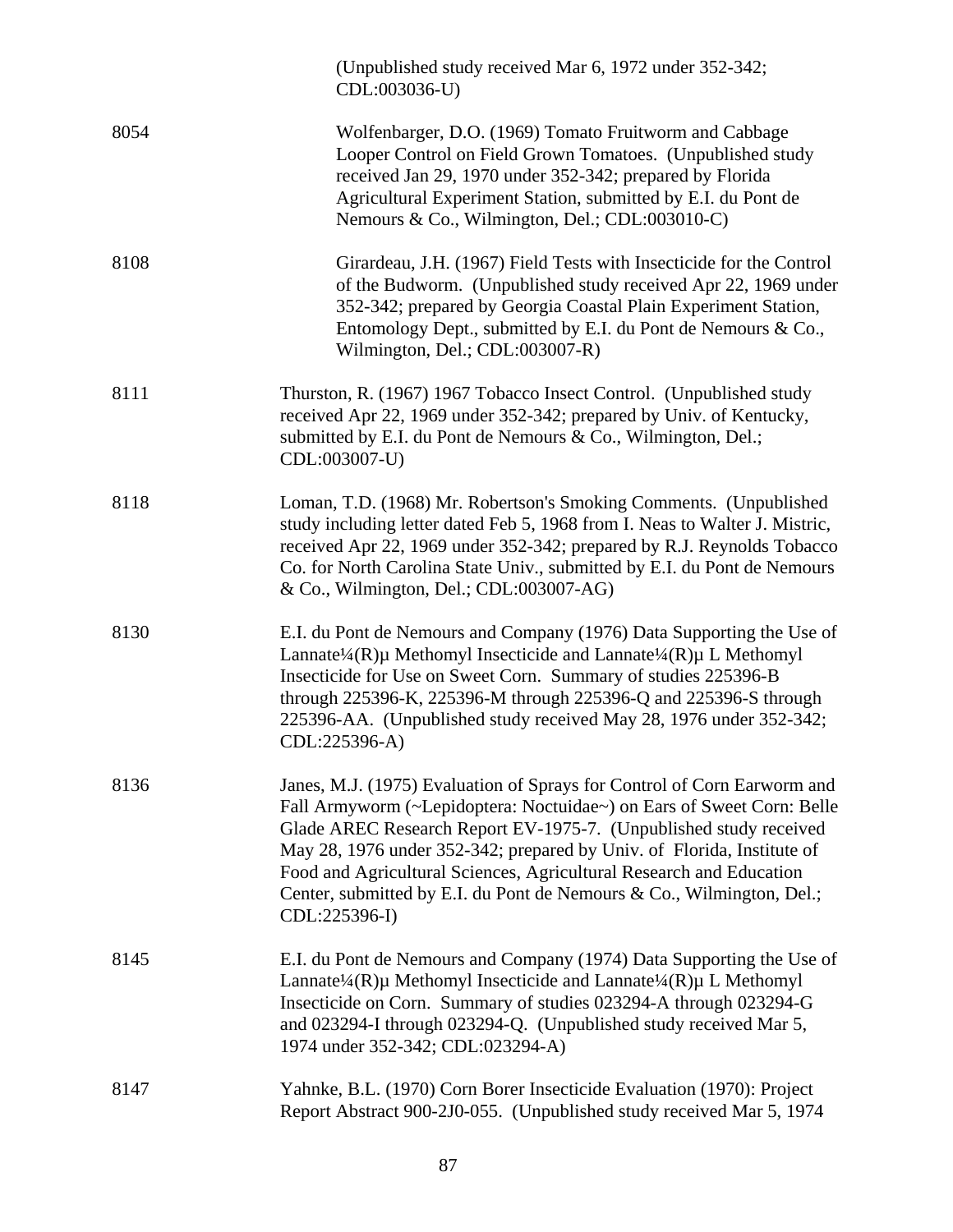|      | under 352-342; submitted by E.I. du Pont de Nemours & Co., Wilmington,<br>Del.; CDL:023294-C)                                                                                                                                                                                                                     |
|------|-------------------------------------------------------------------------------------------------------------------------------------------------------------------------------------------------------------------------------------------------------------------------------------------------------------------|
| 8148 | Hudon, M. (1971?) Chemical Control of the European Corn Borer on<br>Sweet Corn in Southwestern Quebec. (Unpublished study received Mar 5,<br>1974 under 352-342; prepared by Canada, Dept. of Agriculture, Research<br>Station, submitted by E.I. du Pont de Nemours & Co., Wilmington, Del.;<br>CDL:023294-E)    |
| 8149 | McClanahan, R.J.; Founk, J. (1971?) Control of European Corn Borer.<br>(Unpublished study received Mar 5, 1974 under 352-342; prepared by<br>Canada, Dept. of Agriculture, Research Station, submitted by E.I. du Pont<br>de Nemours & Co., Wilmington, Del.; CDL:023294-F)                                       |
| 8152 | Spatcher, D.L.; Rhoads, T.C. (1971) Armyworm--Corn. (Unpublished<br>study received Mar 5, 1974 under 352-342; submitted by E.I. du Pont de<br>Nemours & Co., Wilmington, Del.; CDL:023294-P)                                                                                                                      |
| 8167 | Wagner, H.W. (1972) Compatibility Study of Multiple Spray Material<br>Combinations. (Unpublished study received Mar 4, 1974 under 352-362;<br>prepared by Canada, Dept. of Agriculture, Research Station, submitted by<br>E.I. du Pont de Nemours & Co., Wilmington, Del.; CDL:026710-E)                          |
| 8178 | Wagner, H.W. (1973) Codling Moth Control. (Unpublished study<br>received Mar 4, 1974 under 352-362; prepared by Canada, Dept. of<br>Agriculture, Research Station, submitted by E.I. du Pont de Nemours &<br>Co., Wilmington, Del.; CDL:026710-U)                                                                 |
| 8271 | Hoskins, R.W.; Reed, J. (1969) Control of Cabbage Looper on Lettuce.<br>(Unpublished study received Jun 16, 1971 under 1F1021; prepared in<br>cooperation with Rutgers Univ., New Jersey Agricultural Experiment<br>Station, submitted by E.I. du Pont de Nemours & Co., Inc., Wilmington,<br>Del.; CDL:091071-S) |
| 8274 | Shipman, H. (1969) 1969 Test of New Materials to Control Alfalfa<br>Loopers & Pea Aphis sic on Peas. (Unpublished study received Jun 16,<br>1971 under 1F1021; prepared by Del Monte Corp., submitted by E.I. du<br>Pont de Nemours & Co., Inc., Wilmington, Del.; CDL:091071-V)                                  |
| 8278 | Brett, C.H.; Sullivan, M.J. (1968) Mexican Bean Beetle Insecticide Tests.<br>(Unpublished study received Jun 16, 1971 under 1F1021; prepared by<br>North Carolina State Univ., Entomology Dept., submitted by E.I. du Pont<br>de Nemours & Co., Inc., Wilmington, Del.; CDL:091071-AC)                            |
| 8279 | Brett, G.H.; Sullivan, M.J. (1967) Control of Mexican Bean Beetle on<br>Snap Beans: Table 1. (Unpublished study received Jun 16, 1971 under<br>1F1021; submitted by E.I. du Pont de Nemours & Co., Inc., Wilmington,<br>Del.; CDL:091071-AD)                                                                      |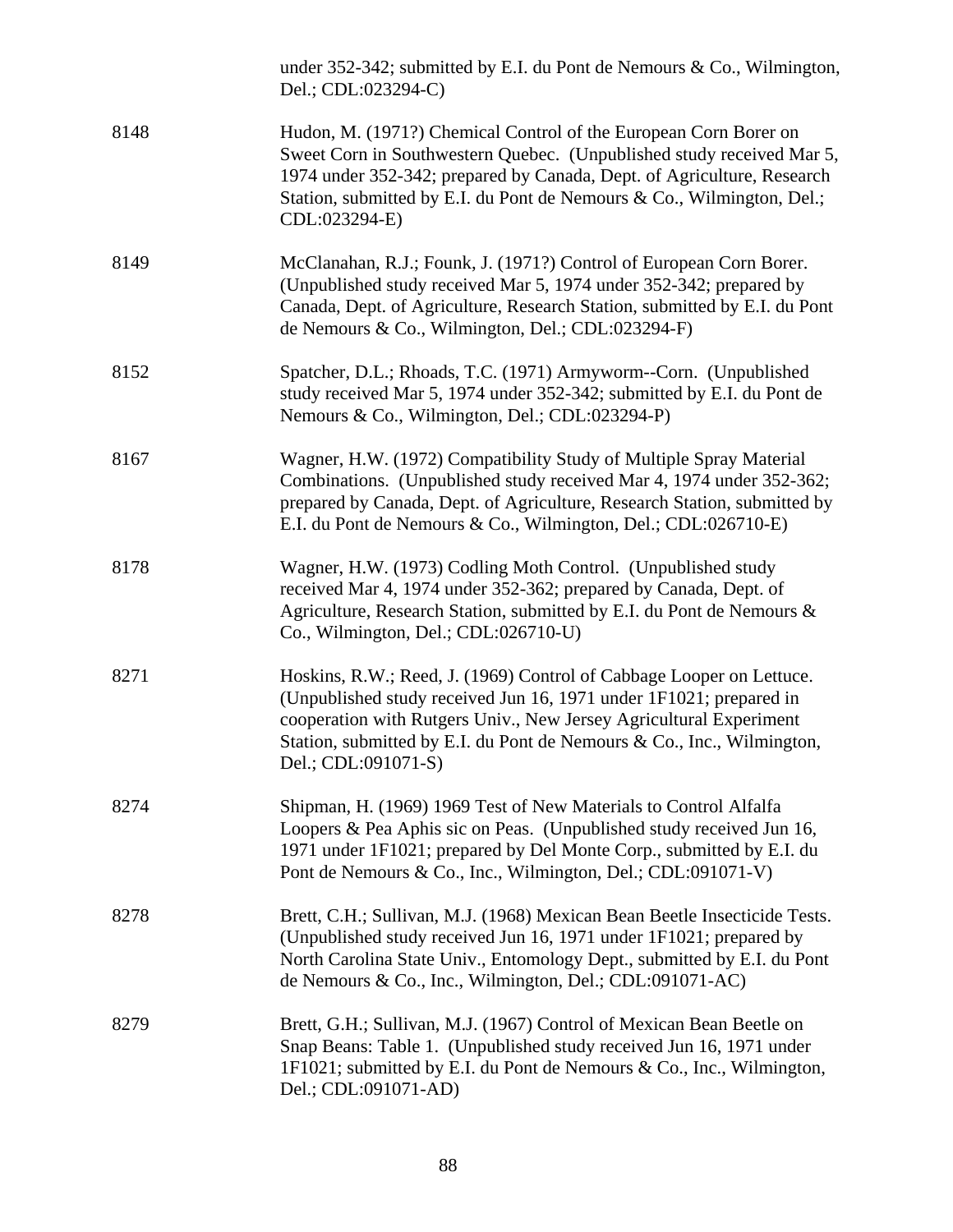| 8284 | Bass, M.H. (1967) False Cabbage Looper Control. (Unpublished study<br>received Jun 16, 1971 under 1F1021; prepared by Auburn Univ.,<br>submitted by E.I. du Pont de Nemours & Co., Inc., Wilmington, Del.;<br>CDL:091071-AJ)                                                                                                                                                                                                                                                                                       |
|------|--------------------------------------------------------------------------------------------------------------------------------------------------------------------------------------------------------------------------------------------------------------------------------------------------------------------------------------------------------------------------------------------------------------------------------------------------------------------------------------------------------------------|
| 8318 | Lange, W.H. (1970) Greenbean Experiment. (Unpublished study received<br>Jun 29, 1976 under 201-347; prepared by Univ. of California--Davis,<br>Agricultural Experiment Station, Dept. of Entomology in cooperation with<br>Del Monte Corp., submitted by Shell Chemical Co., Washington, D.C.;<br>CDL:232406-B)                                                                                                                                                                                                    |
| 8350 | E.I. du Pont de Nemours & Company (1969) Control of Blueberry<br>Leafroller. (Unpublished study received Mar 15, 1978 under 352-342;<br>CDL:096959-V)                                                                                                                                                                                                                                                                                                                                                              |
| 8437 | Libby, J. (1970) Foliar Sprays on Pencil Pod Black Wax Beans.<br>(Unpublished study received Mar 4, 1974 under 352-342; prepared by<br>Univ. of Wisconsin, submitted by E.I. du Pont de Nemours & Co.,<br>Wilmington, Del.; CDL:009841-C)                                                                                                                                                                                                                                                                          |
| 8467 | Meister, H.S. (1971) Lannate and the size of the looper. Imp. Agri. Briefs<br>? (?/Oct):3-4. (Also~In~unpublished submission received Dec 8, 1976<br>under 352-362; submitted by E.I. du Pont de Nemours & Co., Wilmington,<br>Del.; CDL:227248-F)                                                                                                                                                                                                                                                                 |
| 8488 | Simpson, C.M. (1968?) Evaluation of New Materials for Berry Moth<br>Control. (Unpublished study received Apr 24, 1975 under 352-342;<br>prepared by Canada, Dept. of Agriculture, Research Station, submitted by<br>E.I. du Pont de Nemours & Co., Wilmington, Del.; CDL:119829-W)                                                                                                                                                                                                                                 |
| 8492 | Simpson, C.M. (1968) Comparison of Old and New Materials for Berry<br>Moth Control. (Unpublished study received Apr 24, 1975 under 352-342;<br>prepared by Canada, Dept. of Agriculture, Research Station, submitted by<br>E.I. du Pont de Nemours & Co., Wilmington, Del.; CDL:119829-AB)                                                                                                                                                                                                                         |
| 8494 | McCally ósic, N. (1969) The Effects of Insecticide Dusts and Sprays on<br>Control of Orange Tortrix Larvae Infesting Grape Clusters, Aug 8,<br>1969--Table 1. (Unpublished study received Apr 24, 1975 under 352-342;<br>prepared by Univ. of California--Salinas, submitted by E.I. du Pont de<br>Nemours & Co., Wilmington, Del.; CDL:119829-AF)                                                                                                                                                                 |
| 8555 | Morris, R.C.; Abrahamson, L.P. (1970) Final Report: Control of Forest<br>Defoliators without Damage to Wildlife in Hardwood Bottom lands:<br>(Effect of Aerially Sprayed Insecticides on the Forest Tent Caterpillar in<br>Swamp Tupelo): FS-SO-2202.5314. (Unpublished study received Mar 9,<br>1977 under 352-EX-95; prepared by U.S. Forest Service, Southern Forest<br>Experiment Station, Southern Hardwoods Laboratory, submitted by E.I.<br>du Pont de Nemours & Co., Inc., Wilmington, Del.; CDL:228633-D) |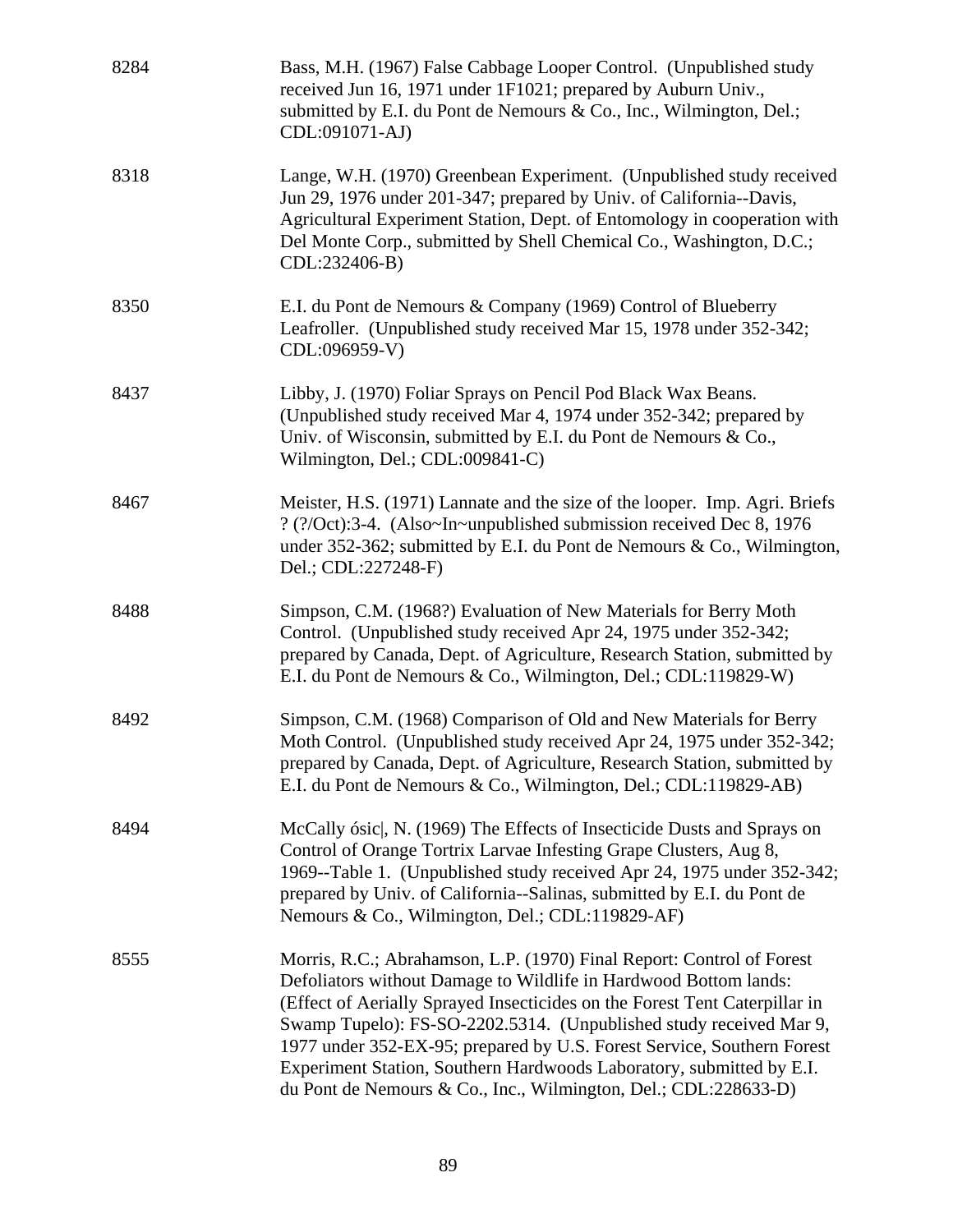| 8558 | Drouin, J.A.; Kusch, D.S. (1975) Pesticide Field Trials on Shade and<br>Shelterbelt Trees in Alberta and Saskatchewan, 1974. Edmonton,<br>Alberta: Canada, Forestry Service. (pp. 7-9 only; Northern Forest<br>Research Centre, Information report NOR-X-131; also~In~unpublished<br>submission received Mar 9, 1977 under 352-EX-95; submitted by E.I. du<br>Pont de Nemours & Co., Inc., Wilmington, Del.; CDL:228633-I) |
|------|----------------------------------------------------------------------------------------------------------------------------------------------------------------------------------------------------------------------------------------------------------------------------------------------------------------------------------------------------------------------------------------------------------------------------|
| 8632 | Girardeau, J.H., Jr. (1970) Insecticide Sprays for Budworm Control: State<br>Project 2-124. (Unpublished study received Nov 16, 1971 under 352-342;<br>prepared by Georgia Coastal Plain Experiment Station, submitted by E.I.<br>du Pont de Nemours & Co., Wilmington, Del.; CDL:003031-C)                                                                                                                                |
| 8634 | Tappan, W.B. (1970) Flue Cured Tobacco--Green Peach Aphid.<br>(Unpublished study received Nov 16, 1971 under 352-342; submitted by<br>E.I. du Pont de Nemours & Co., Wilmington, Del.; CDL:003031-H)                                                                                                                                                                                                                       |
| 8635 | University of Florida, North Florida Experiment Station (1970) Field<br>Evaluation of Insecticides for Control of Insects Attacking Cigar-Wrapper<br>Tobacco in 1970. (Unpublished study received Nov 16, 1971 under<br>352-342; submitted by E.I. du Pont de Nemours & Co., Wilmington, Del.;<br>CDL:003031-I)                                                                                                            |
| 8637 | Tappan, W.B. (1970) Shade Tobacco. (Unpublished study received Nov<br>16, 1971 under 352-342; submitted by E.I. du Pont de Nemours & Co.,<br>Wilmington, Del.; CDL:003031-K)                                                                                                                                                                                                                                               |
| 8641 | Simpson, C.M. (19??) Potato Insect Control. (Unpublished study received<br>Nov 16, 1971 under 352-342; prepared by Canada, Dept. of Agriculture,<br>Research Station, submitted by E.I. du Pont de Nemours & Co.,<br>Wilmington, Del.; CDL:003031-W)                                                                                                                                                                       |
| 8694 | Meister, H.S.; Mayberry, K.; Bowen, W.R.; et al. (1970) Insect Control on<br>Alfalfa. (Unpublished study received Mar 30, 1972 under 352-342;<br>submitted by E.I. du Pont de Nemours & Co., Wilmington, Del.;<br>CDL:003039-F)                                                                                                                                                                                            |
| 8700 | Bacon, O. (1970) Lygus Bug Populations in Seed Alfalfa Plots Treated for<br>Lygus Bug Control as Shown by Two Methods of Sampling.<br>(Unpublished study received Mar 30, 1972 under 352-342; prepared by<br>Univ. of California--Davis, submitted by E.I. du Pont de Nemours & Co.,<br>Wilmington, Del.; CDL:003039-M)                                                                                                    |
| 8707 | Bowen, W.R.; Hobza, B.; Gruenberg, G. (1971) The Effect of Several<br>Insecticides Applied to Alfalfa for Egyptian Alfalfa Weevil Control.<br>(Unpublished study received Mar 30, 1972 under 352-342; prepared by<br>Univ. of California--Riverside in cooperation with Wilbur Ellis Co.,<br>submitted by E.I. du Pont de Nemours & Co., Wilmington, Del.;<br>CDL:003039-T)                                                |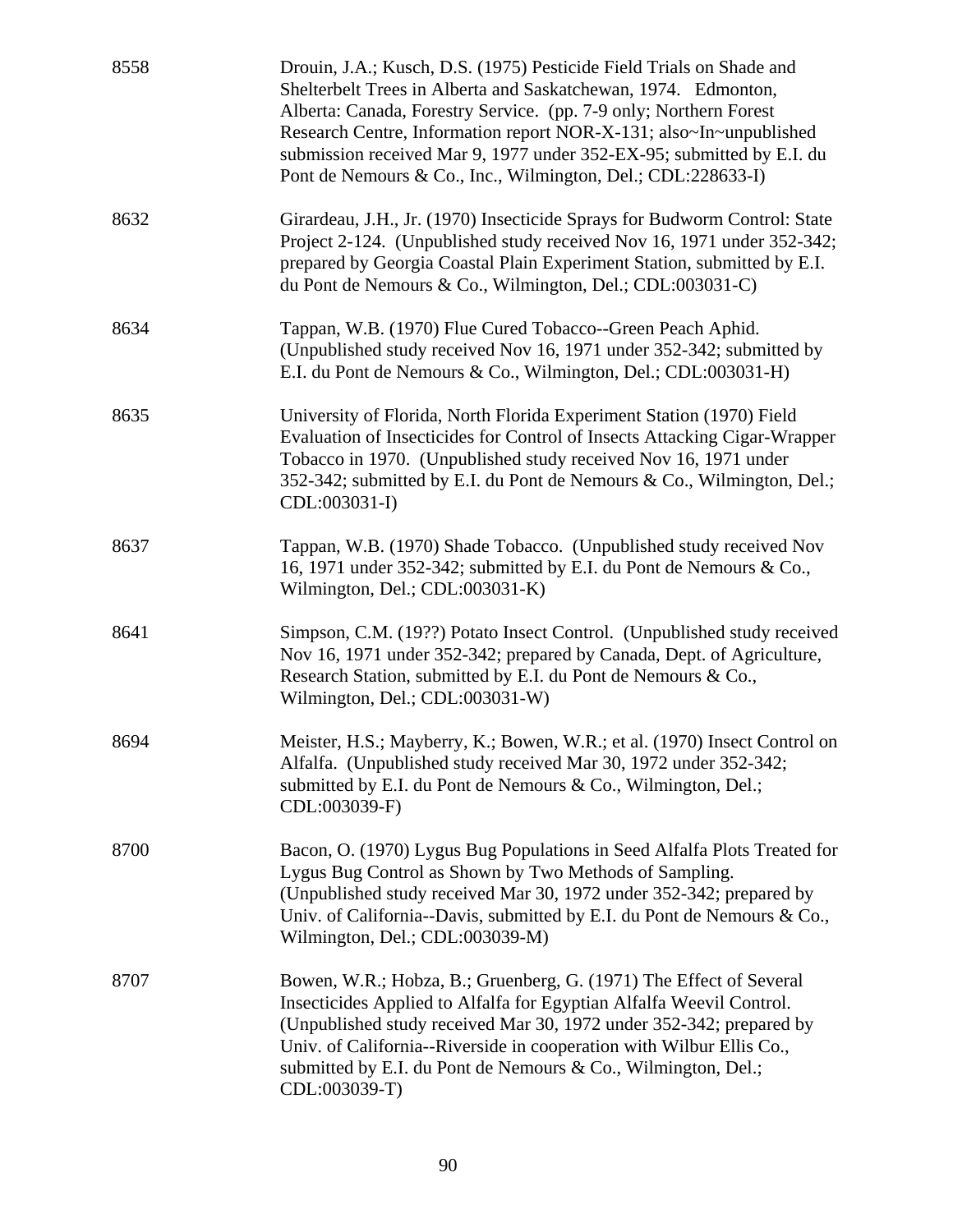| 8724 | Founk, J.; McClanahan, R.J. (1970) Control of European Corn Borer in<br>Peppers. (Unpublished study received Apr 13, 1971 under 352-342;<br>prepared by Canada, Dept. of Agriculture, Research Station, submitted by<br>E.I. du Pont de Nemours & Co., Wilmington, Del.; CDL:003023-E)                                                    |
|------|-------------------------------------------------------------------------------------------------------------------------------------------------------------------------------------------------------------------------------------------------------------------------------------------------------------------------------------------|
| 8726 | E.I. du Pont de Nemours & Company (1971) Data Supporting the Use of<br>Lannate Methomyl Insecticide on Sugar Beets. Summary of studies<br>003024-B through 003024-S. (Unpublished study received Apr 13, 1971<br>under 352-342; CDL:003024-A)                                                                                             |
| 8729 | Meister, H.S. (1970) Beet Armyworm Control on Sugar Beets.<br>(Unpublished study received Apr 13, 1971 under 352-342; submitted by<br>E.I. du Pont de Nemours & Co., Wilmington, Del.; CDL:003024-E)                                                                                                                                      |
| 8738 | Ratto, D.B.; Jenkins, F. (1970) Lannate--Sugar Beets. (Unpublished study<br>received Apr 13, 1971 under 352-342; submitted by E.I. du Pont de<br>Nemours & Co., Wilmington, Del.; CDL:003024-N)                                                                                                                                           |
| 8745 | Lange, W.H. (1968) Yolo Chemical Control Experiment on<br>Tomatoes--1968. (Unpublished study received Jan 29, 1970 under<br>352-342; prepared by Univ. of California--Davis, Dept. of Entomology in<br>cooperation with Del Monte Corp., submitted by E.I. du Pont de Nemours<br>& Co., Wilmington, Del.; CDL:003025-G)                   |
| 8750 | Wells, A.; Downes, J.; Townsend, C. (1969) Cabbage Looper Control on<br>Cabbage: Table 9. (Unpublished study received Apr 13, 1971 under<br>352-342; submitted by E.I. du Pont de Nemours & Co., Wilmington, Del.;<br>CDL:003023-Q)                                                                                                       |
| 8768 | Wolfenbarger, D.O. (1967) Corn--Fall 1967. (Unpublished study received<br>Nov 16, 1971 under 352-342; prepared by Sub-Tropical Experiment<br>Station, submitted by E.I. du Pont de Nemours & Co., Wilmington, Del.;<br>CDL:003037-F)                                                                                                      |
| 8773 | Hofmaster, R.E.; Waterfield, R.L. (1970) Lannate--Sweet Corn.<br>(Unpublished study received Nov 16, 1971 under 352-342; prepared by<br>Virginia Truck and Ornamentals Research Station, Eastern Shore Branch,<br>submitted by E.I. du Pont de Nemours & Co., Wilmington, Del.;<br>CDL:003037-N)                                          |
| 8774 | Cetas, R.C. (1970) Control of the Worm Complex Attacking Sweet Corn<br>Ears. (Unpublished study received Nov 16, 1971 under 352-342; prepared<br>by Cornell Univ., New York State Agricultural Experiment Station, Long<br>Island Vegetable Research Farm, submitted by E.I. du Pont de Nemours &<br>Co., Wilmington, Del.; CDL:003037-O) |
| 8775 | Davis, A.C. (1970) Control of European Corn Borer with Sprays of<br>Insecticides on a Commercial Basis: Table 3. (Unpublished study<br>received Nov 16, 1971 under 352-342; prepared by Cornell Univ.,                                                                                                                                    |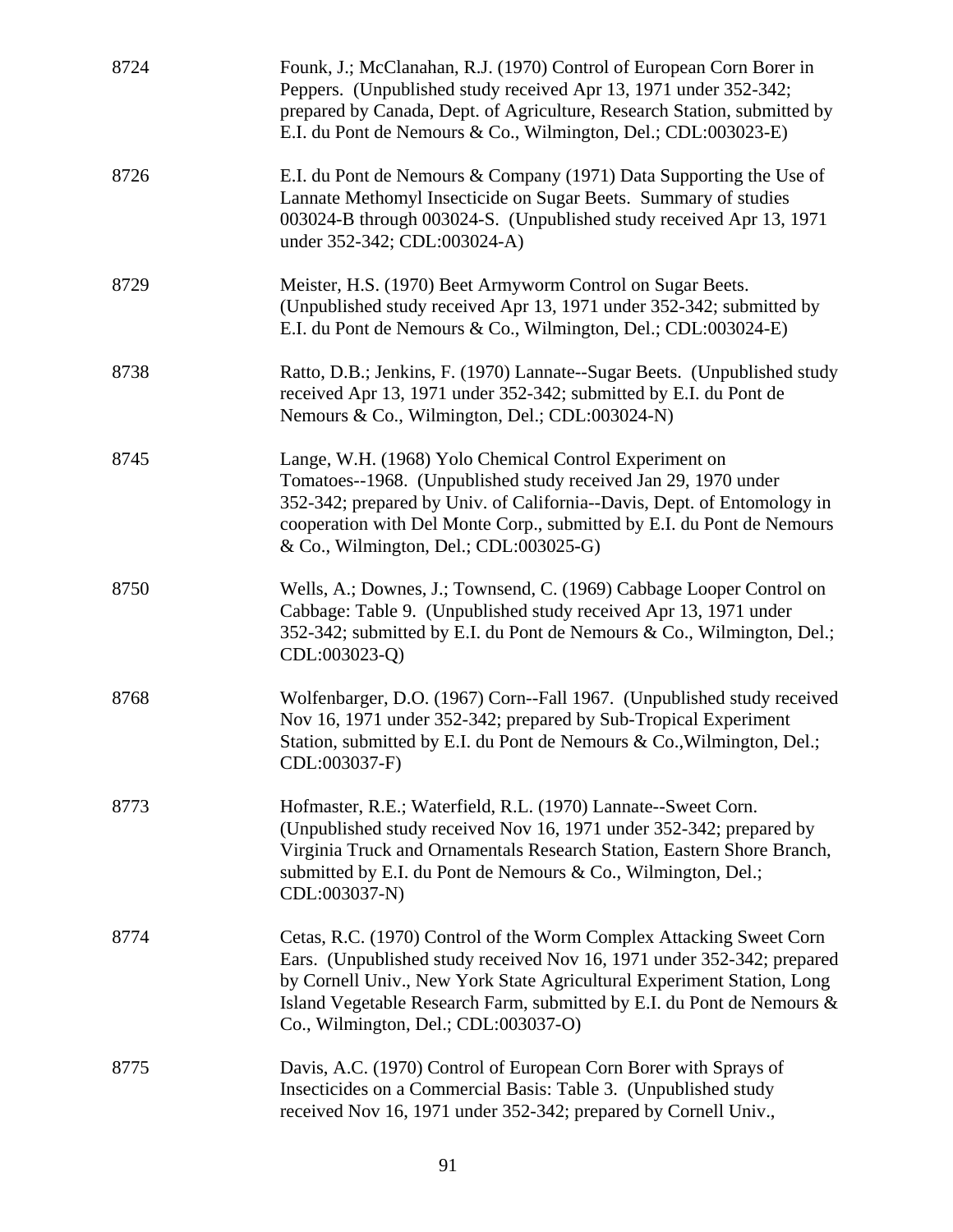|      | submitted by E.I. du Pont de Nemours & Co., Wilmington, Del.;<br>CDL:003037-P)                                                                                                                                                                                                                                      |
|------|---------------------------------------------------------------------------------------------------------------------------------------------------------------------------------------------------------------------------------------------------------------------------------------------------------------------|
| 8776 | Apple, J.W. (1970) Control of Late Season Corn Borers & Corn<br>Ear-worms: 1970 Annual Report: Project 468. (Unpublished study<br>received Nov 16, 1971 under 352-342; prepared by Univ. of Wisconsin<br>submitted by E.I. du Pont de Nemours & Co., Wilmington, Del.;<br>CDL:003037-Q)                             |
| 8780 | Stabler, D.; Timmons, C. (1970) Lannate Methyomyl ósic<br>Insecticide--Evaluation. (Unpublished study received Nov 16, 1971 under<br>352-342; prepared in cooperation with Joan of Arc Canning Co.,<br>submitted by E.I. du Pont de Nemours & Co., Wilmington, Del.;<br>CDL:003037-W)                               |
| 8781 | Scott, H.E.; Sorensen, K.A. (1971) Sweet Corn Demonstration.<br>(Unpublished study received Nov 16, 1971 under 352-342; prepared by<br>North Carolina State Univ., submitted by E.I. du Pont de Nemours & Co.,<br>Wilmington, Del.; CDL:003037-X)                                                                   |
| 8782 | Apple, J.W. (1971) 1971 Annual Report: Project 648: Protecting Late<br>Canning Corn from Second Generation Corn Borer. (Unpublished study<br>received Nov 16, 1971 under 352-342; prepared by Univ. of Wisconsin,<br>submitted by E.I. du Pont de Nemours & Co., Wilmington, Del.;<br>CDL:003037-Y)                 |
| 8783 | Spatcher, D.L.; Rhoads, T.C. (1971) Fall Armyworm Control.<br>(Unpublished study received Mar 9, 1972 under 352-342; submitted by<br>E.I. du Pont de Nemours & Co., Wilmington, Del.; CDL:003037-Z)                                                                                                                 |
| 8788 | E.I. du Pont de Nemours & Company (1971) Data Supporting the Use of<br>Lannate $\frac{1}{4}$ (R) $\mu$ Methomyl Insecticide on Sugar Beets. (Unpublished study<br>received Jul 1, 1971 under 352-342; CDL:023298-A)                                                                                                 |
| 8842 | Greene, G.L. (1967) Control of Corn Earworm on Sweetcorn.<br>(Unpublished study received Dec 28, 1968 under 8F0671; prepared by<br>Univ. of Florida, submitted by E.I. du Pont de Nemours & Co., Inc.,<br>Wilmington, Del.; CDL:091179-S)                                                                           |
| 8889 | Hale, R. (1970) Control of Tomato Fruitworm and Tomato Pinworm on<br>Tomatoes. (Unpublished study received Dec 20, 1974 under 352-342;<br>prepared by Univ. of California--Riverside, submitted by E.I. du Pont de<br>Nemours & Co., Wilmington, Del.; CDL:022993-H)                                                |
| 8891 | Fennell, J.J.; Thomas, W.O. (1974) Lannate--Tomato Pinworm--1971.<br>(Unpublished study received Dec 20, 1974 under 352-342; prepared by<br>Mississippi State Univ. of Applied Arts and Sciences, Truck Crops<br>Experiment Station, submitted by E.I. du Pont de Nemours & Co.,<br>Wilmington, Del.; CDL:022993-K) |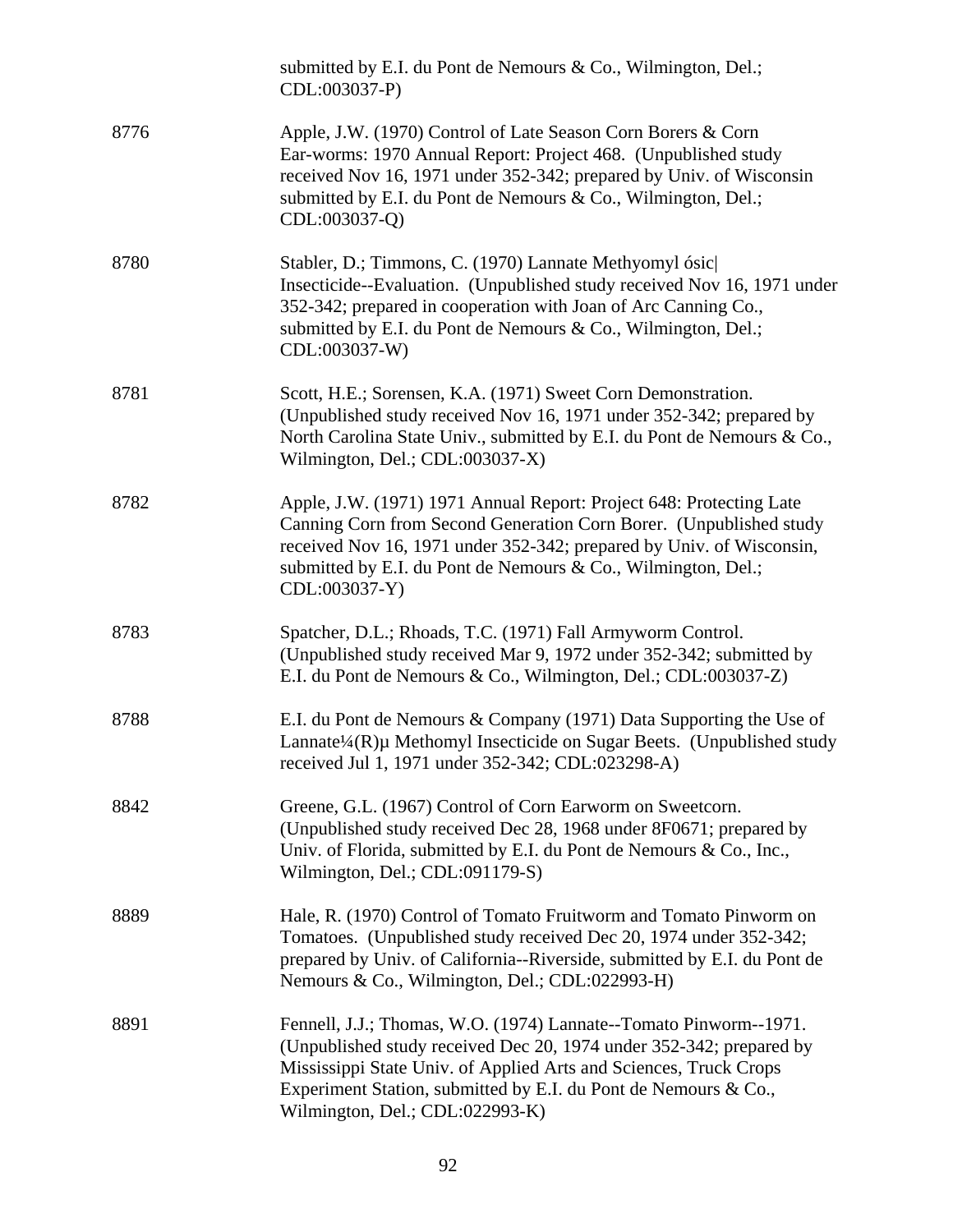| 8955 | Meister, H.S.; Hagemann, R.W. (1970) Insect Control on Alfalfa:<br>Egyptian Alfalfa Weevil Control. (Unpublished study received Apr 12,<br>1971 under 1F1159; submitted by E.I. du Pont de Nemours & Co., Inc.,<br>Wilmington, Del.; CDL:093479-J)                                                                                                                                                                                                                                                                                                                                                                  |
|------|---------------------------------------------------------------------------------------------------------------------------------------------------------------------------------------------------------------------------------------------------------------------------------------------------------------------------------------------------------------------------------------------------------------------------------------------------------------------------------------------------------------------------------------------------------------------------------------------------------------------|
| 9044 | Koehler, C.S. (1971) Evaluation of Materials for Control of the Pea Aphid<br>on Alfalfa. (Unpublished study received Oct 12, 1978 under 352-342;<br>prepared by Univ. of California--Berkeley, Div. of Entomology, submitted<br>by E.I. du Pont de Nemours & Co., Wil-mington, Del.; CDL:236883-I)                                                                                                                                                                                                                                                                                                                  |
| 9069 | Clemson University (1970) Effectiveness of insecticides against soybean<br>looper, clover worm and velvet bean caterpillar on soybeans (applied<br>September 2, 1970): Table 2. Page C-41,~In~ Research and<br>Demonstration Results: 20th Annual Pesticide Chemicals School. By<br>Dept. of Agronomy and Soils, Dept. of Entomology and Economic<br>Zoology, Dept. of Horticulture and Dept. of Plant Pathology and Plant<br>Physiology. Clemson, S.C.: Clemson Univ. (Also~In~unpublished<br>submission received Jun 29, 1976 under 201-347; submitted by Shell<br>Chemical Co., Washington, D.C.; CDL:232405-AA) |
| 9087 | Libby, J.L.; Hartberg, T.J. (1970) 1970 Vegetable Crops Entomology<br>Research Report. (Incomplete study; unpublished study received Jun 29,<br>1976 under 201-347; prepared by Univ. of Wisconsin, Dept. of<br>Entomology, submitted by Shell Chemical Co., Washington, D.C.;<br>CDL:232406-AB)                                                                                                                                                                                                                                                                                                                    |
| 9095 | Davis, L.B.; Laster, M.L.; Campbell, G.M. (1969) Control of Insects on<br>Snap Beans and Southern Peas. (Unpublished study received Mar 4, 1974)<br>under 352-342; submitted by E.I. du Pont de Nemours & Co., Wilmington,<br>Del.; CDL:009841-F)                                                                                                                                                                                                                                                                                                                                                                   |
| 9114 | E.I. du Pont de Nemours & Company (1973) Confidential Summary: 1973<br>Groundspray Experiments: Spruce Budworm. (Unpublished study<br>received May 6, 1976 under 352-342; CDL:224073-C)Page 16 10/23/02<br>11:44:17                                                                                                                                                                                                                                                                                                                                                                                                 |
| 9117 | DeBoo, R.F.; Campbell, L.M. (1972) Plantation Research: V. Mist blower<br>Applications of Dilute Insecticide Solutions for Control of~Choristoneura<br>fumiferana~on White Spruce in Quebec, 1972: In formation Report<br>CC-X-21. (Unpublished study received May 6, 1976 under 352-342;<br>prepared by Canada, Forestry Service, Chemical Control Research<br>Institute, submitted by E.I. du Pont de Nemours & Co., Wilmington, Del.;<br>CDL:224073-F)                                                                                                                                                           |
| 9181 | Atkins, E.L., Jr.; Anderson, L.D.; Greywood, E.A. (1969) Effect of<br>Pesticides on Apiculture: Project No. 1499. (Unpublished study received<br>Jul 29, 1976 under 352-342; prepared by Univ. of California--Riverside,<br>Dept. of Entomology, submitted by E.I. du Pont de Nemours & Co.,<br>Wilmington, Del.; CDL:224800-C)                                                                                                                                                                                                                                                                                     |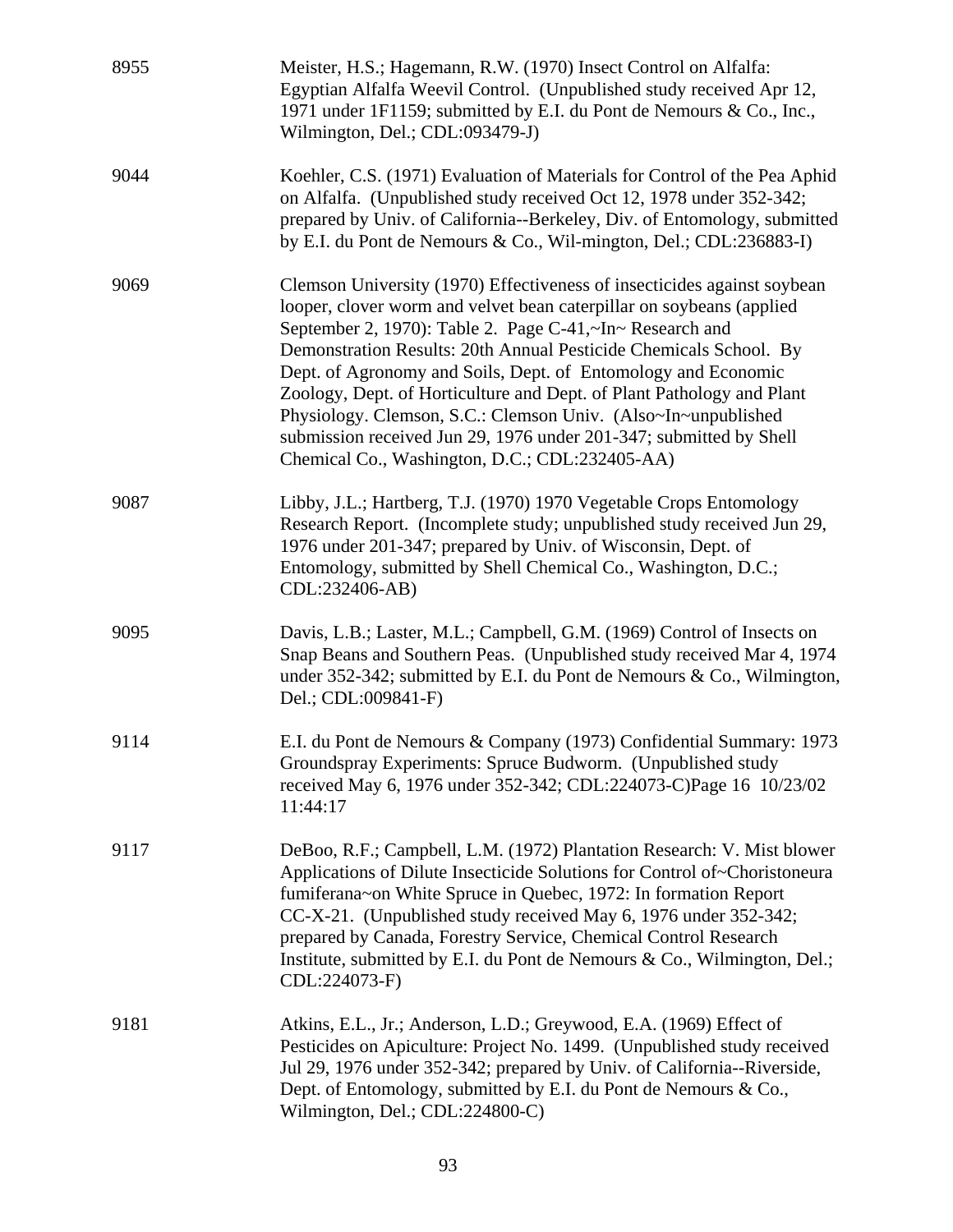| 9192  | Stafford, E.M.; AliNiazee, M.T. (1970) Chemical Control of Omnivorous<br>Leafroller and Grapes. (Unpublished study received Apr 24, 1975 under<br>352-342; submitted by E.I. du Pont de Nemours & Co., Wilmington, Del.;<br>CDL:220780-H)                                                                                                                                                                                                                                                                                                       |
|-------|-------------------------------------------------------------------------------------------------------------------------------------------------------------------------------------------------------------------------------------------------------------------------------------------------------------------------------------------------------------------------------------------------------------------------------------------------------------------------------------------------------------------------------------------------|
| 9198  | Stafford, E.M. (1970) Sprays to Control the Grape Leaf Folder 1970.<br>(Unpublished study received Apr 24, 1975 under 352-342; prepared by<br>Univ. of California--Davis, submitted by E.I. du Pont de Nemours & Co.,<br>Wilmington, Del.; CDL:220780-O)                                                                                                                                                                                                                                                                                        |
| 9199  | Simpson, C.M. (1970) Evaluation of Pesticides for Berry Moth Control.<br>(Unpublished study received Apr 24, 1975 under 352-342; prepared by<br>Canada, Dept. of Agriculture, Research Station, submitted by E.I. du Pont<br>de Nemours & Co., Wilmington, Del.; CDL:220780-U)                                                                                                                                                                                                                                                                  |
| 9222  | Thomas, W.O. (1971) The Effects of Foliar Applied Fungicide-Insecticide<br>Treatment on Disease and Insect Control on Staked Tomatoes.<br>(Unpublished study received Dec 20, 1974 under 352-342; prepared by<br>Mississippi State Univ. of Applied Arts and Sciences, Truck Crops<br>Experiment Station, submitted by E.I. du Pont de Nemours & Co.,<br>Wilmington, Del.; CDL:028447-K)                                                                                                                                                        |
| 9250  | Morishita, F.S. (1970) Phytotoxicity. (Unpublished study received Aug<br>25, 1976 under 352-342; prepared by Univ. of California-- Riverside,<br>submitted by E.I. du Pont de Nemours & Co., Wilmington, Del.;<br>CDL:227322-P)                                                                                                                                                                                                                                                                                                                 |
| 11289 | Lange, W.H. (1968) Artichoke Plot No. 2. (Unpublished study including<br>letter dated Apr 9, 1969 from M.D. Christensen to L.T. Hargett, received<br>Dec 17, 1973 under 4F1450; prepared by Univ. of California--Davis,<br>submitted by Ciba-Geigy Corp., Greensboro, N.C.; CDL:093862-G)                                                                                                                                                                                                                                                       |
| 11290 | Lange, W.H., Jr.; Kishiyama, J.; Fisher, G. (1970) Evaluation of Seven<br>Insecticides Tested on the Artichoke Plume Moth,~Platyptilia<br>carduidactyla~, and the Chrysanthemum Leafminer,~Phytomyza<br>atricornis-, on Artichokes. (Unpublished study including letter dated<br>Mar 13, 1970 from W.H. Lange to M. Dale Christensen, received Dec 17,<br>1973 under 4F1450; prepared by Univ. of California--Davis, Agricultural<br>Experiment Station, Dept. of Entomology, submitted by Ciba-Geigy<br>Corp., Greensboro, N.C.; CDL:093862-H) |
| 11356 | Dibble, J.E. (1971) Almonds: Peach Twig Borer Control. (Unpublished<br>study received May 24, 1976 under 6F1782; prepared by Univ. of<br>California, San Joaquin Valley Agricultural Research & Extension Center,<br>submitted by Ciba-Geigy Corp., Greensboro, N.C.; CDL:096527-B)                                                                                                                                                                                                                                                             |
| 11390 | Schulz, J.T.; Kamali, K.; Ehart, R. (1971) Biology, Ecology and Control<br>of Sunflower Insects. (Unpublished study received Jun 4, 1974 under<br>100-501; prepared by North Dakota State Univ., Agricultural Experiment                                                                                                                                                                                                                                                                                                                        |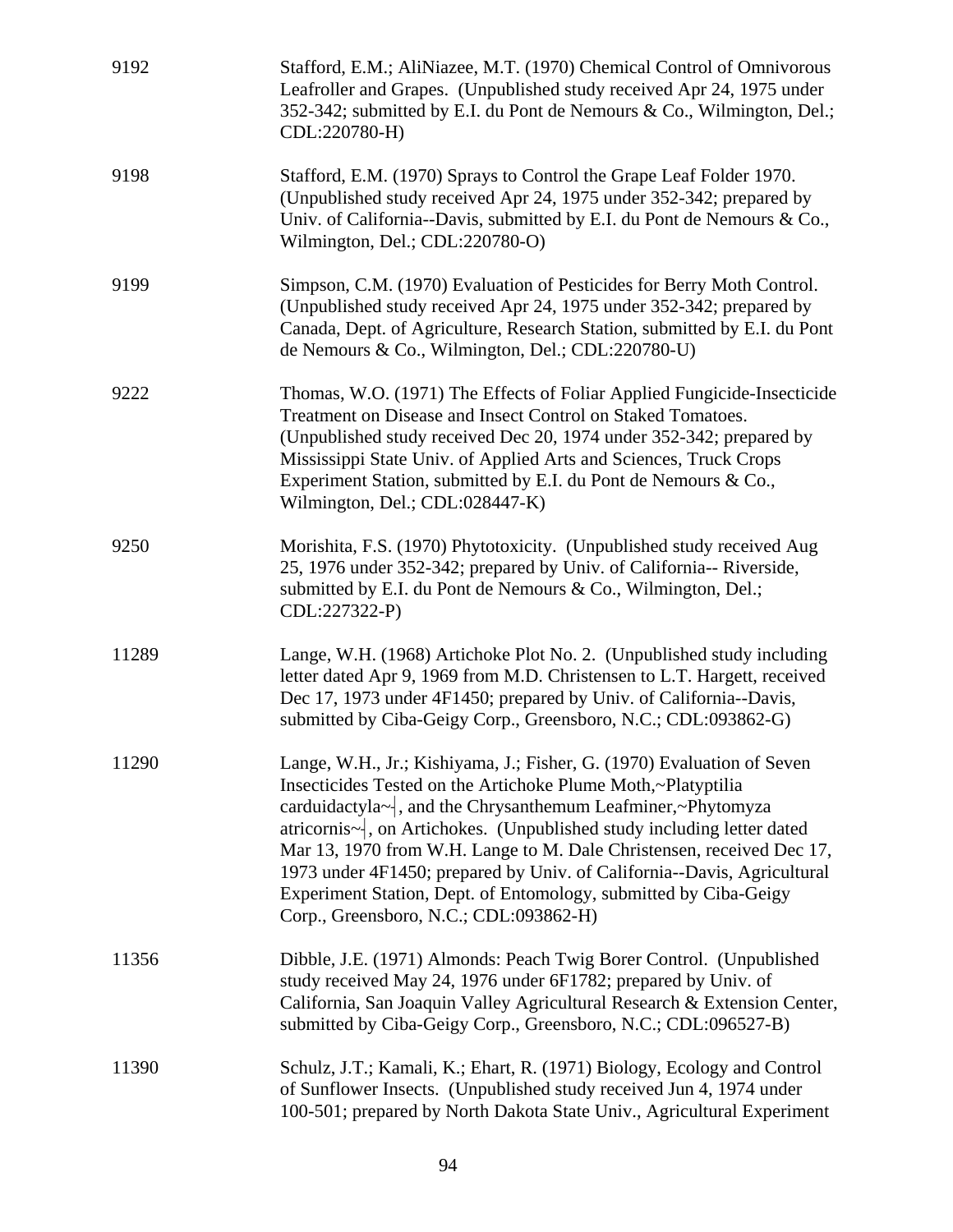|       | Station, submitted by Ciba-Geigy Corp., Greensboro, N.C.;<br>CDL:094016-G)                                                                                                                                                                                                                                                 |
|-------|----------------------------------------------------------------------------------------------------------------------------------------------------------------------------------------------------------------------------------------------------------------------------------------------------------------------------|
| 11634 | Summers, F.M.; Rice, R.E. (1970) Sprays for Almond Mites on Almonds.<br>(Unpublished study received Jun 26, 1974 under 100-501; prepared by<br>Univ. of California--Davis, Agricultural Experiment Station in<br>cooperation with L.D. Properties, Inc., submitted by Ciba-Geigy Corp.,<br>Greensboro, N.C.; CDL:094034-H) |
| 11863 | Dominick, C.B. (1965) Insect Control in Tobacco. (Unpublished study<br>received Dec 28, 1971 under 100-501; prepared by Virginia Polytechnic<br>Institute and State Univ., Bright Tobacco Research Station, submitted by<br>Ciba-Geigy Corp., Greensboro, N.C.; CDL:000539-B)                                              |
| 11864 | Dominick, C.B. (1966) Insect Control in Tobacco. (Unpublished study<br>received Dec 28, 1971 under 100-501; prepared by Virginia Polytechnic<br>Institute and State Univ., Bright Tobacco Research Station, submitted by<br>Ciba-Geigy Corp., Greensboro, N.C.; CDL:000539-C)                                              |
| 11865 | Dominick, C.B. (1967) Insect Control in Tobacco. (Unpublished study<br>received Dec 28, 1971 under 100-501; prepared by Virginia Polytechnic<br>Institute and State Univ., Bright Tobacco Research Station, submitted by<br>Ciba-Geigy Corp., Greensboro, N.C.; CDL:000539-D)                                              |
| 11869 | Girardeau, J.H. (1967) Annual Progress Report on Tobacco Insects and<br>Apiculture. (Unpublished study received Dec 28, 1971 under 100-501;<br>prepared by Georgia Coastal Plain Experiment Station, Entomology Dept.,<br>submitted by Ciba-Geigy Corp., Greensboro, N.C.; CDL:000539-H)                                   |
| 11872 | Mistric, W.J., Jr. (1965) Summary of Research on Control of Tobacco<br>Insects. (Unpublished study received Dec 28, 1971 under 100-501;<br>prepared by North Carolina State Univ., Agricultural Experiment Station,<br>Dept. of Entomology, submitted by Ciba-Geigy Corp., Greensboro, N.C.;<br>CDL:000539-K)              |
| 11878 | Moseley, J.M. (1966) Flue-Cured Tobacco Insecticide Tests--1966 Crop.<br>(Unpublished study including letter dated May 31, 1967 from J.M.<br>Moseley to C.B. Dominick, received Dec 28, 1971 under 100-501;<br>prepared by American Tobacco Co., submitted by Ciba-Geigy Corp.,<br>Greensboro, N.C.; CDL:000539-R)         |
| 11887 | Dominick, C.B. (1966) The Effectiveness of Insecticides Applied to the<br>Foliage in Controlling Second Broad Flea Beetles on Flue-Cured Tobacco,<br>Chatham, Virginia, 1966. (Unpublished study received Mar 30, 1973<br>under 100-501; submitted by Ciba-Geigy Corp., Greensboro, N.C.;<br>CDL:000540-E)                 |
| 12458 | Chapman, R.K. (1965) Potato Leafhopper Control Using a Foliar Spray on<br>Potatoes. (Unpublished study received Nov 10, 1972 under 3F1323;                                                                                                                                                                                 |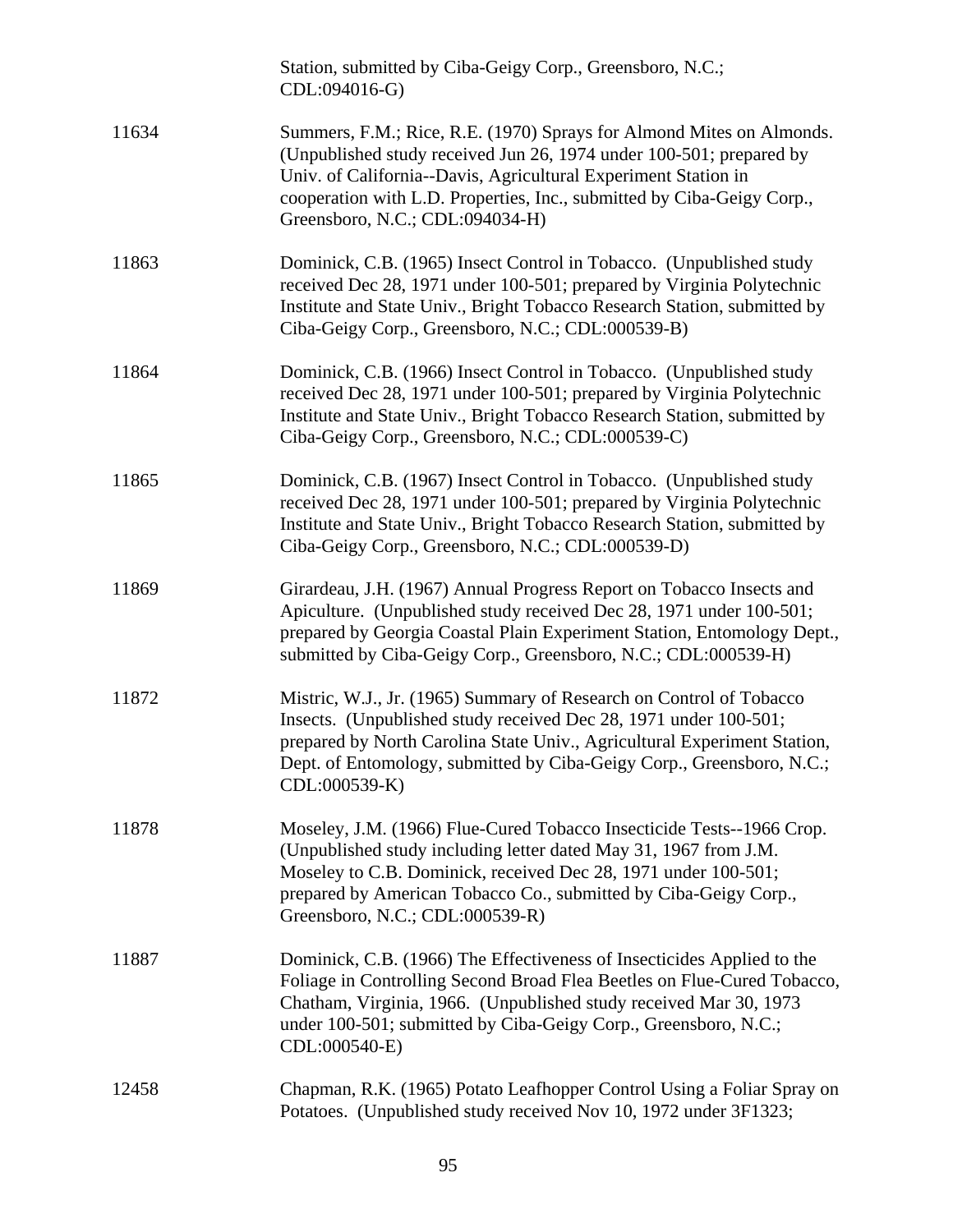|       | submitted by Ciba-Geigy Corp., Greensboro, N.C.; CDL:093552-AR)                                                                                                                                                                                                                                                                                 |
|-------|-------------------------------------------------------------------------------------------------------------------------------------------------------------------------------------------------------------------------------------------------------------------------------------------------------------------------------------------------|
| 12460 | Libby, J.L.; Hartberg, T.J. (1970) 1970 Vegetable Crops Entomology<br>Research Report. (Unpublished study received Nov 10, 1972 under<br>3F1323; prepared by Univ. of Wisconsin, Dept. of Entomology, submitted<br>by Ciba-Geigy Corp., Greensboro, N.C.; CDL:093552-AT)                                                                        |
| 12462 | Kouskolekas, C.A.; Harper, J.D. (1970) Vegetable Insects. (Unpublished<br>study received Nov 10, 1972 under 3F1323; submitted by Ciba-Geigy<br>Corp., Greensboro, N.C.; CDL:093552-AW)                                                                                                                                                          |
| 12465 | Hale, R.; Shorey, H.H. (1969) Control of Tomato Fruitworm and Tomato<br>Pinworm on Tomatoes. (Unpublished study received Nov 10, 1972 under<br>3F1323; submitted by Ciba-Geigy Corp., Greensboro, N.C.;<br>CDL:093552-AZ)                                                                                                                       |
| 12478 | Wolfenbarger, D.O. (1969) Report of Progress: Chemical Control of<br>Insects and Other Pests Attacking Vegetable Crops: Number of Project:<br>1184. (Unpublished study received Nov 10, 1972 under 3F1323; prepared<br>by Univ. of Florida, Sub-Tropical Experiment Station, submitted by<br>Ciba-Geigy Corp., Greensboro, N.C.; CDL:093552-BM) |
| 12483 | Walker, J.R. (1965) Tomato Insecticide Test--1965. (Unpublished study<br>received Nov 10, 1972 under 3F1323; prepared by Louisiana State Univ.<br>and Agricultural and Mechanical College, Dept. of Entomology,<br>Agricultural Center, submitted by Ciba-Geigy Corp., Greensboro, N.C.;<br>CDL:093552-BR)                                      |
| 12490 | Stier, E.F. (1965) Flavor Evaluation Report on Tomatoes. (Unpublished<br>study received Nov 10, 1972 under 3F1323; prepared by Rutgers Univ.,<br>submitted by Ciba-Geigy Corp., Greensboro, N.C.; CDL:093552-BY)                                                                                                                                |
| 12491 | Reed, J.P. (1965) Tomato Insect Control--1965. (Unpublished study<br>received Nov 10, 1972 under 3F1323; prepared by Rutgers Univ.,<br>submitted by Ciba-Geigy Corp., Greensboro, N.C.; CDL:093552-BZ)                                                                                                                                          |
| 12494 | Reed, J. (1964) Tomato Plots--1964. (Unpublished study received Nov<br>10, 1972 under 3F1323; prepared by Rutgers Univ., submitted by<br>Ciba-Geigy Corp., Greensboro, N.C.; CDL:093552-CH)                                                                                                                                                     |
| 12608 | Bowen, W.R. (1972) Egyptian Alfalfa Weevil Control in Southern<br>California. (Unpublished study received May 29, 1975 under 100-501;<br>prepared by Univ. of California--Riverside, submitted by Ciba-Geigy<br>Corp., Greensboro, N.C.; CDL:115271-D)                                                                                          |
| 12628 | Nielsen, D.G. (1973) Chemical Control of Pine Tortoise Scale,<br>$\sim$ Toumeyella numismaticum $\sim$ . (Unpublished study received May 29,<br>1975 under 100-501; submitted by Ciba-Geigy Corp., Greensboro, N.C.;<br>CDL:115271-AM)                                                                                                          |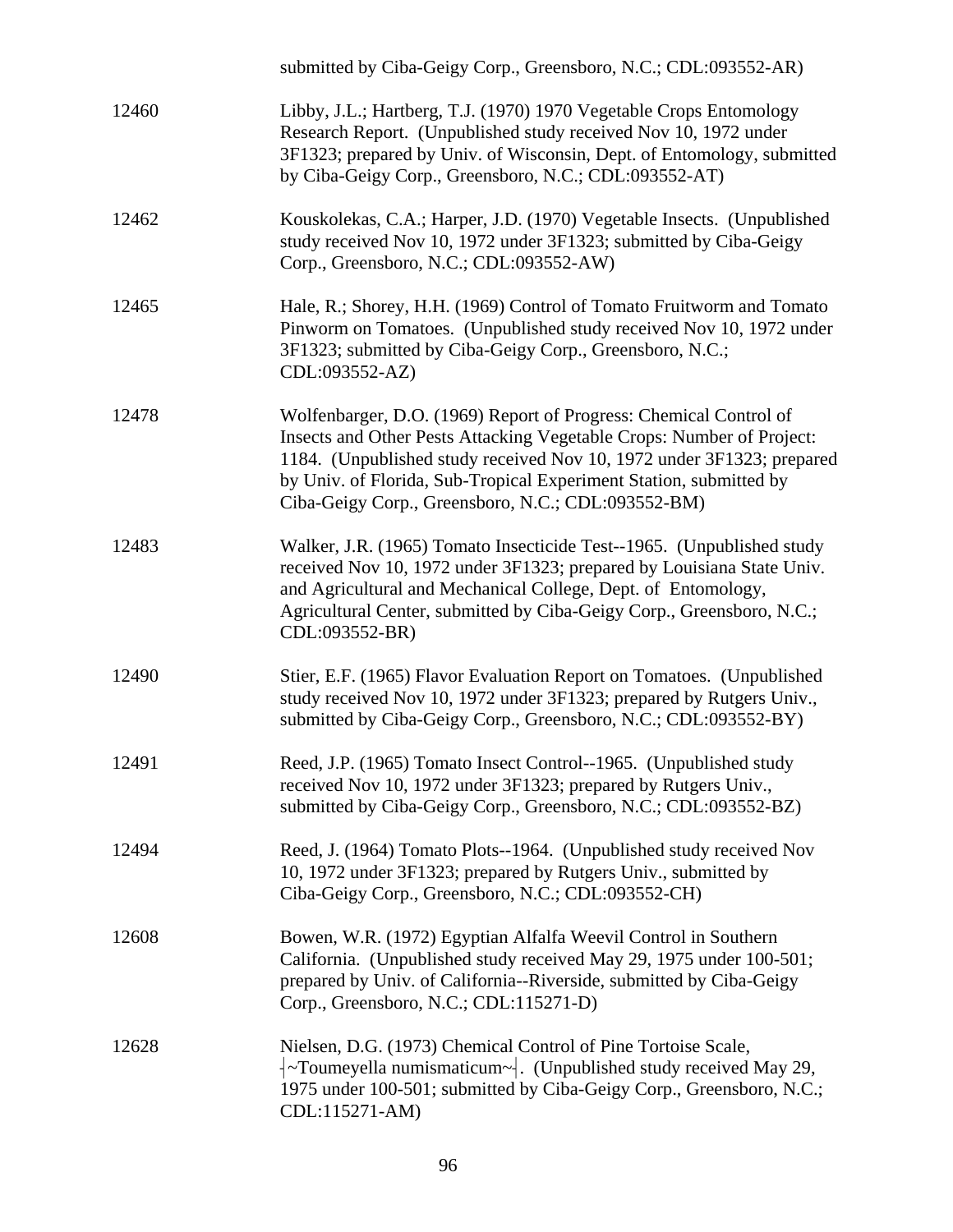| 13934 | Adlerz, W.C. (1964) Chemical Control of Insects on Watermelon.<br>(Unpublished study including letter dated Oct 23, 1964 from L.G. Smith<br>to Manager, New York, Agricultural Chemicals Div., Sales Development,<br>received Jan 28, 1966 under 201-142; prepared by Watermelon and Grape<br>Investigations Laboratory, submitted by Shell Chemical Co., Washington,<br>$D.C.; CDL:000833-AX)Page$<br>19 10/23/02 11:44:17 |
|-------|-----------------------------------------------------------------------------------------------------------------------------------------------------------------------------------------------------------------------------------------------------------------------------------------------------------------------------------------------------------------------------------------------------------------------------|
| 14395 | Stier, E.F. (1965) Flavor Evaluation Report on Tomatoes. (Unpublished<br>study received Nov 10, 1972 under 3F1323; submitted by Ciba-Geigy<br>Corp., Greensboro, N.C.; CDL:093552-CG)                                                                                                                                                                                                                                       |
| 14399 | Lancaster, J.L., Jr. (1969) Turkey Chigger Control: Small Plot Tests.<br>(Unpublished study received Oct 28, 1971 under 100-EX-29; prepared by<br>Univ. of Arkansas, Dept. of Entomology, submit-ted by Ciba-Geigy Corp.,<br>Greensboro, N.C.; CDL:122602-E)                                                                                                                                                                |
| 14842 | Lancaster, J.L. (1971) Product Performance Report. (Unpublished study<br>received Aug 7, 1972 under 239-2406; prepared by Univ. of Arkansas,<br>Dept. of Entomology, submitted by Chevron Chemical Co., Richmond,<br>Calif.; CDL:001569-H)                                                                                                                                                                                  |
| 14949 | Sleesman, J.P. (1972) Vegetable Insect Control Experiments. Wooster:<br>Ohio Agricultural Research and Development Center, Dept. of<br>Entomology. (Ent. misc. publication 73-1; report no. 36258; pp.<br>1-6,11-17 only; also~In~unpublished submission received Jul 24, 1973<br>under 4F1424; submitted by Mobay Chemical Corp., Agricultural Div.,<br>Kansas City, Mo.; CDL:094861-I)                                    |
| 14962 | Henning, R.C.; Hale, R.; Bowen, B.; et al. (1971) óUse of Orthene 75 S on<br>Various Crops. (Unpublished study received Feb 23, 1972 under<br>2G1248; prepared in cooperation with Univ. of California--Riverside,<br>Virginia Truck and Ornamentals Research Station and New York State<br>Agricultural Experiment Station, submitted by Chevron Chemical Co.,<br>Richmond, Calif.; CDL:095074-P)                          |
| 14965 | Sakamoto, S.S.; Moherek, E.A.; Witherspoon, B., Jr.; et al. (1971)<br>Orthene 75 S: Tomatoes/VF-99. (Unpublished study received Feb 23,<br>1972 under 2G1248; prepared in cooperation with Auburn Univ.,<br>Entomology Dept. and Virginia Truck and Ornamentals Research Station,<br>submitted by Chevron Chemical Co., Richmond, Calif.; CDL:095074-S)                                                                     |
| 15009 | Sakamoto, S.S.; Thompson, J.P.; McCalley, N.; et al. (1972) Orthene 75<br>S: Cauliflower. (Unpublished study received Mar 27, 1973 under 3F1375;<br>prepared in cooperation with Washington State Univ., Western<br>Washington Research and Extension Center and Cornell Univ., Long<br>Island Vegetable Research Farm, Dept. of Entomology, submitted by<br>Chevron Chemical Co., Richmond, Calif.; CDL: 093673-L)         |
| 16023 | Jonsson, B.; Apple, J.W. (1971) 1971 Annual Report: Control of Larvae in                                                                                                                                                                                                                                                                                                                                                    |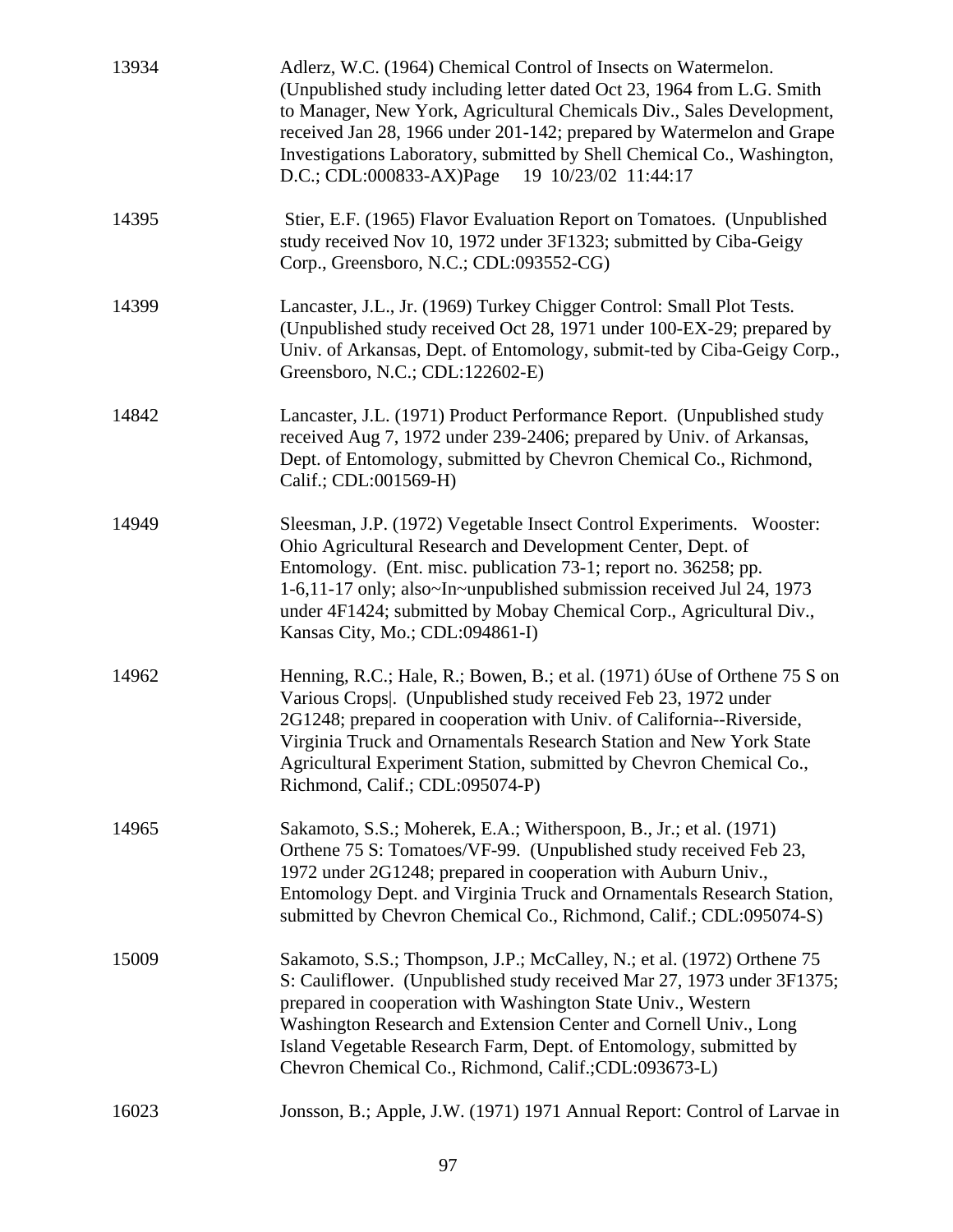|       | Pea Fields: Project 154. (Unpublished study received Jun 29, 1976 under<br>201-347; prepared by Univ. of Wisconsin, submitted by Shell Chemical<br>Co., Washington, D.C.; CDL:232410-AG)                                                                                                                                                                                                                                                                                                                                                                |
|-------|---------------------------------------------------------------------------------------------------------------------------------------------------------------------------------------------------------------------------------------------------------------------------------------------------------------------------------------------------------------------------------------------------------------------------------------------------------------------------------------------------------------------------------------------------------|
| 16028 | Houser, E.C. (1972) Evaluation of Insecticidal Materials for the Control of<br>Insects in Corn and Sorghum in Southeastern Missouri. (Unpublished<br>study received Jun 29, 1976 under 201-347; submitted by Shell Chemical<br>Co., Washington, D.C.; CDL:232410-AL)                                                                                                                                                                                                                                                                                    |
| 16036 | Stafford, E.M.; AliNiazee, M.T. (1970) Chemical Control of Omnivorous<br>Leafroller on Grapes. (Unpublished study received Jun 29, 1976 under<br>201-347; submitted by Shell Chemical Co., Washington, D.C.;<br>CDL:232411-F):1                                                                                                                                                                                                                                                                                                                         |
| 16043 | Simpson, C.M. (1968) Grape Berry Moth Control. (Unpublished study<br>received Jun 29, 1976 under 201-347; prepared by Canada, Dept. of<br>Agriculture, Research Station, submitted by Shell Chemical Co.,<br>Washington, D.C.; CDL:232411-N)                                                                                                                                                                                                                                                                                                            |
| 19997 | Green, G. (1970) Fall Armyworm,~Spodoptera frugiperda~ Control in<br>Pasture Grass, Quincy, Florida, 1970. (Unpublished study received Aug<br>1, 1978 under 352-342; prepared by Univ. of Florida, Agricultural<br>Experiment Station, submitted by E.I. du Pont de Nemours & Co.,<br>Wilmington, Del.; CDL:234573-D)                                                                                                                                                                                                                                   |
| 21710 | Knapp, F.W. (1968) Progress Report to Chemagro Corporation: Dust Bag<br>Evaluation Tests: Report No. 22211. (Unpublished study received Mar<br>20, 1969 under 3125-209; prepared by Univ. of Kentucky, Agricultural<br>Experiment Station, submitted by Mobay Chemical Corp., Kansas City,<br>Mo.; CDL:007148-I)                                                                                                                                                                                                                                        |
| 21725 | Stockdale, H.J. (1970) Livestock--Insect Control Studies: Report No.<br>30226. (Unpublished study received Jul 19, 1971 under 3125-209;<br>prepared by Iowa State Univ., Cooperative Extension Service, submitted<br>by Mobay Chemical Co., Kansas City, Mo.; CDL:007149-H)                                                                                                                                                                                                                                                                             |
| 24127 | Baker, N.F.; Dougherty, R.B. (1979) Temephos: Efficacy of the 40.7%<br>Temephos Flea Collar against Experimental Flea (-Ctenocephalides<br>felis~ Than 9 Kg over an interestion on Dogs Weighing Greater Than 9 Kg over an<br>Experimental Period of Nine Months: Experiment C-77-5. (Unpublished<br>study received Aug 29, 1979 under 241-251; prepared in cooperation with<br>Univ. of California--Davis, Agricultural Experiment Station, Dept. of<br>Veterinary Microbiology, submitted by American Cyanamid Co.,<br>Princeton, N.J.; CDL:240881-A) |
| 25669 | Mount, G.A. (1979) Report: Control of Nymphs and Adults of the Lone<br>Star Tick in Oklahoma. (Unpublished study received Dec 19, 1979 under<br>464-343; prepared by U.S. Dept. of Agriculture, Lone Star Tick<br>Laboratory, submitted by Dow Chemical U.S.A., Midland, Mich.;                                                                                                                                                                                                                                                                         |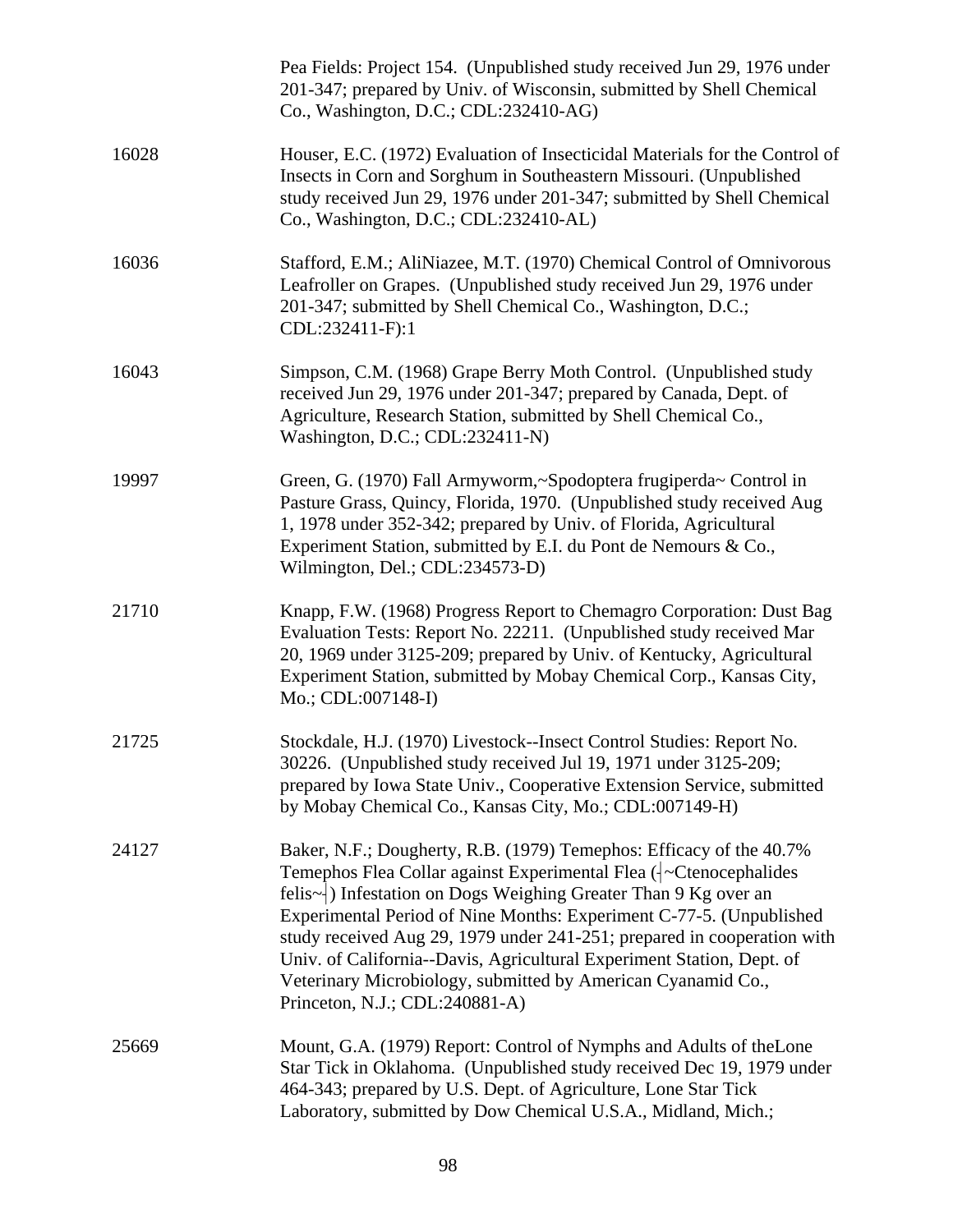CDL:241592-A)

| 25899 | Pearson, R.G.; Loomis, E.C.; O'Rourke, M.J.; et al. (1978) Efficacy of<br>Antroban as a Pesticide for Animals. (Unpublished study received Feb 20,<br>1980 under 59-194; prepared in cooperation with Univ. of<br>California--Davis and others, submitted by Burroughs Wellcome Co.,<br>Research Triangle Park, N.C.; CDL:099262-A)                                                                                                                                                  |
|-------|--------------------------------------------------------------------------------------------------------------------------------------------------------------------------------------------------------------------------------------------------------------------------------------------------------------------------------------------------------------------------------------------------------------------------------------------------------------------------------------|
| 26011 | Beck, J.D. (1966) 1966 Experimental Forest Tent Caterpillar Control<br>Project: Report No. 19073. (Unpublished study including letter dated Sep<br>27, 1966 from J.D. Beck to Michell Wrich, received Oct 30, 1970 under<br>3125-210; prepared by Boise Cascade Papers, submitted by Mobay<br>Chemical Corp., Kansas City, Mo.; CDL:007151-B)                                                                                                                                        |
| 26013 | Morris, R.C.; Abrahamson, L.P. (1969) Establishment and Final Report:<br>Effects of Aerially Applied Ultra Low Volume Insecticides on Forest Tent<br>Caterpillars in Coastal Gum Forests: FS-SO-2202.5313; Report No.<br>25954. (Unpublished study received Oct 30, 1970 under 3125-210;<br>prepared by U.S. Forest Service, Southern Forest Experiment Station,<br>Southern Hardwoods Laboratory, submitted by Mobay Chemical Corp.,<br>Kansas City, Mo.; CDL:007151-D)             |
| 26014 | Morris, R.C.; Abrahamson, L.P. (1970) Final Report: Control of Forest<br>Defoliators without Damage to Wildlife in Hardwood Bottomlands.<br>(Effects of Aerially Sprayed Insecticides on the Forest Tent Caterpillar in<br>Swamp Tupelo): FS-SO-2202.5314; Report No. 28070. (Unpublished<br>study received Oct 30, 1970 under 3125-210; prepared by U.S. Forest<br>Service, Hardwood Insect Research Project, submitted by Mobay<br>Chemical Corp., Kansas City, Mo.; CDL:007151-E) |
| 26015 | Ciesla, W.M.; Drake, L.E.; Wilmore, D.H. (1970) Aerial Photographic<br>Evaluation of the 1970 Forest Tent Caterpillar Spray Test in Southwestern<br>Alabama: Report No. 28070. (Unpublished study received Oct 30, 1970<br>under 3125-210; prepared by U.S. Forest Service, Southeastern Area Div.<br>of Forest Pest Control, submitted by Mobay Chemical Corp., Kansas City,<br>$Mo$ : CDL:007151-F)                                                                                |
| 28930 | D'Ver, A.S.; Derstine, W.; Ehrhart, W.; et al. (1980) Efficacy Testing of<br>an Experimental Flea and Tick Collar for Dogs: White Eagle Study No.<br>105. (Unpublished study received Feb 26, 1980 under 2596-83; prepared<br>in cooperation with White Eagle Laboratories, Inc., submitted by Hartz<br>Mountain Corp., Harrison, N.J.; CDL:242072-A)                                                                                                                                |
| 29364 | Shell Chemical Company (19??) Determination of the Impurities in<br>Technical SD 8447. (Unpublished study received 1966 under unknown<br>admin. no.; CDL:126307-A)                                                                                                                                                                                                                                                                                                                   |
| 29365 | Shell Development Company (1966) Assay of Technical SD-8447:<br>Tentative Infrared Spectrophotometric Method. Method MMS-74/66                                                                                                                                                                                                                                                                                                                                                       |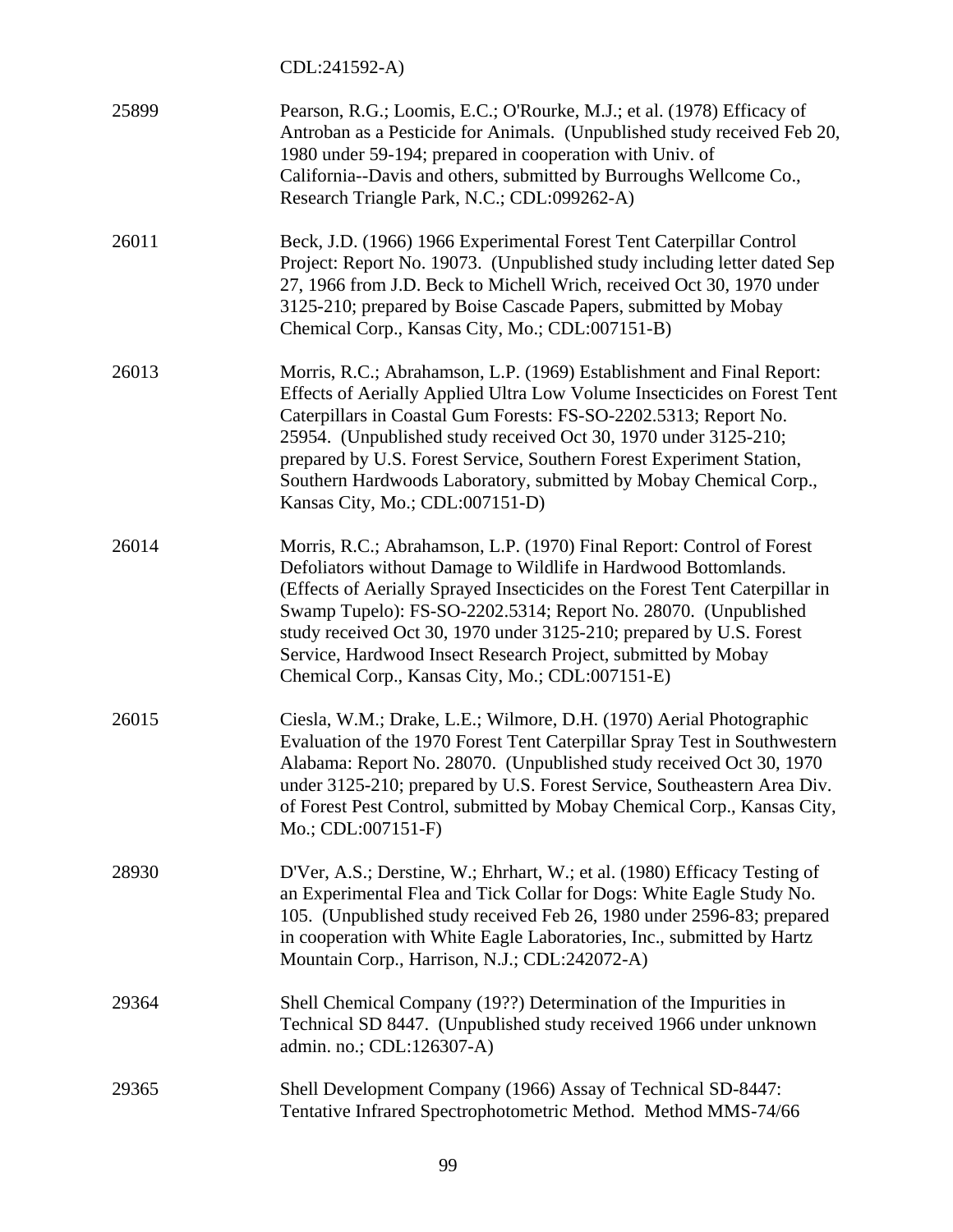|       | dated Jan 26, 1966. (Unpublished study received 1966 under unknown<br>admin. no.; CDL:126307-B)                                                                                                                                                                                                                                                                            |
|-------|----------------------------------------------------------------------------------------------------------------------------------------------------------------------------------------------------------------------------------------------------------------------------------------------------------------------------------------------------------------------------|
| 30088 | Price, M.A.; Kunz, S.E.; Everett, R.E. (1972) Chig-Out <sup>1</sup> /4(TM)µ<br>(Supracide <sup>1</sup> /4(R) $\mu$ , GS-13005) 1970 Test. (Unpublished study including<br>published data, received Feb 26, 1973 under 100-EX-29; prepared in<br>cooperation with Texas A & M Univ., Dept. of Entomology, submitted by<br>Ciba-Geigy Corp., Greensboro, N.C.; CDL:122603-E) |
| 30091 | Rider, J.A.; Moeller, H.C.; Puletti, E.J.; et al. (1968) Studies on the<br>anticholinesterase effects of Methyl parathion, Guthion, Dichlorvos, and<br>Gardona in human subjects. Federation Proceedings 27(2):597.<br>(Abstract; also in unpublished submission received May 3, 1971 under<br>1F1166; submitted by Chemagro Corp. Kansas City, Mo.;<br>CDL:090961-E)      |
| 30094 | Rider, J.A.; Puletti, E.J. (1969) Studies on the anticholinesterase effects of<br>Gardona, Methyl parathion, and Guthion in human subjects. Federation<br>Proceedings 28(2):479. (Abstract; also in unpublished submission<br>received May 3, 1971 under 1F1166; submitted by Chemagro Corp.,<br>Kansas City, Mo.; CDL:090961-N)                                           |
| 31269 | Forsythe, H.Y., Jr. (1971) Insect and Mite Control Experiments on Apples<br>and Blueberries in Maine. (Unpublished study received May 25, 1973<br>under 100-426; prepared by Univ. of Maine, Dept. of Entomology,<br>submitted by Ciba-Geigy Corp., Greensboro, N.C., CDL:000194-B)                                                                                        |
| 31270 | Bonlanger, L. (1966) Control of Blueberry Thrips. (Unpublished study<br>received May 25, 1973 under 100-426; prepared by Univ. of Maine,<br>submitted by Ciba-Geigy Corp., Greensboro, N.C.; CDL:000194-C)                                                                                                                                                                 |
| 31295 | Benigni, R.; Bignami, M.; Camoni, I.; et al. (1979) A new~in<br>vitro~method for testing plant metabolism in mutagenicity studies. Journal<br>of Toxicology and Environmental Health 5(?):809-819.<br>(Also~In~unpublished submission received Apr 23, 1980 under 400-41;<br>submitted by Uniroyal Chemical, Bethany, Conn.; CDL:242307-A)                                 |
| 32133 | Braithwaite, G. (1979) (Ectiban Insecticide: Efficacy in Livestock<br>Premises). (Unpublished study received May 1, 1980 under NM 80/8;<br>submitted by state of New Mexico for ICI Americas, Inc., Wilmington,<br>Del.; CDL:242377-A)                                                                                                                                     |
| 32660 | Vidyarthi, A.D.; Sheehan, T.D.; Blazquez, C.H.; et al. (1969) Efficacy<br>Study on Tomato Plants. (Unpublished study received Apr 1, 1970 under<br>72-454; prepared in cooperation with Virginia Truck Experiment Station,<br>submitted by Miller Chemical and Fertilizer Corp., Hanover, Pa.;<br>CDL:000160-A)                                                            |
| 32730 | Strong, R.G. (1966) Susceptibility of Stored Product Insects to                                                                                                                                                                                                                                                                                                            |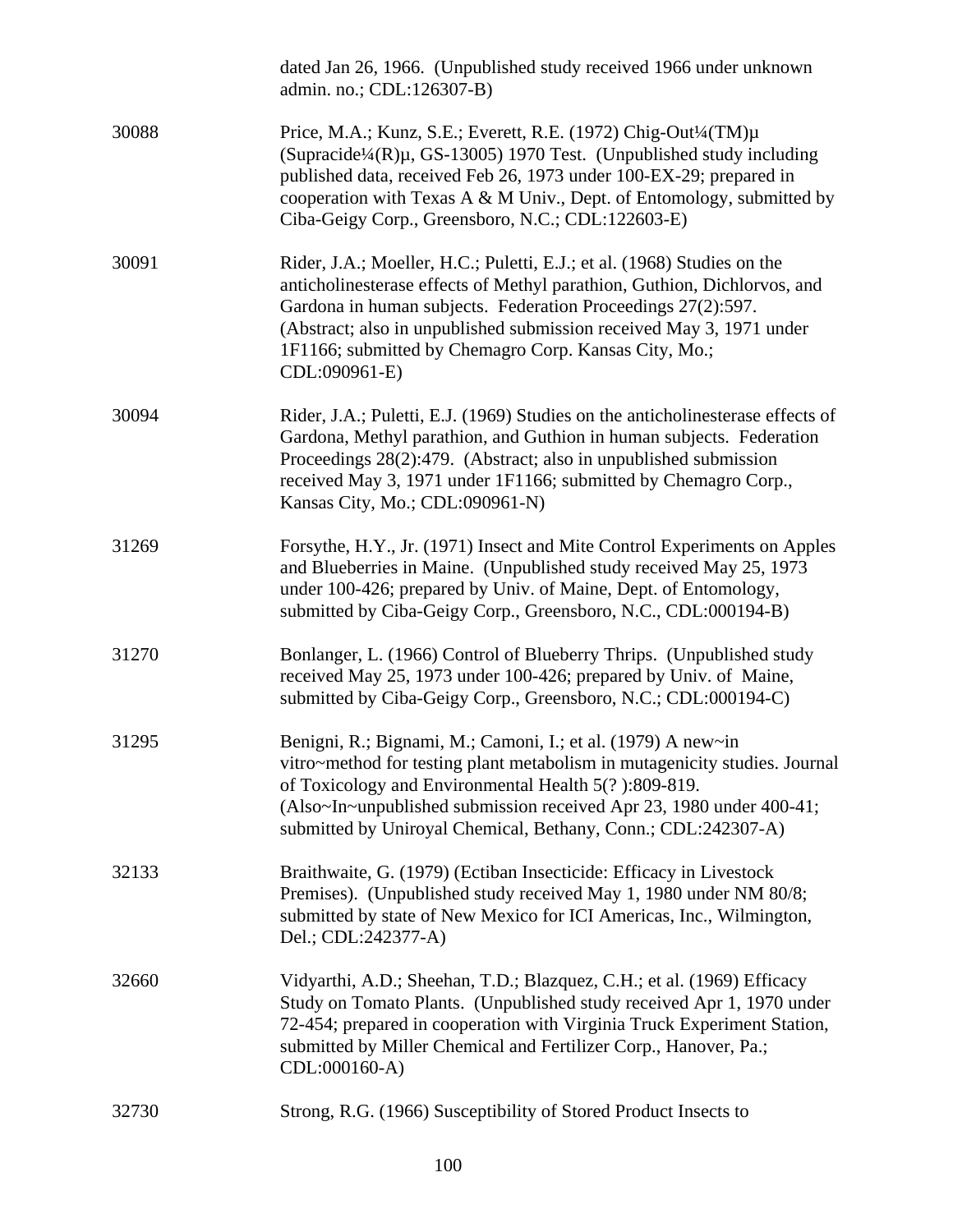|       | Insecticides: Report No. 20691. (Unpublished study received Nov 14,<br>1967 under 52-197; prepared by Univ. of California--Riverside, Dept. of<br>Entomology, submitted by West Chemical Products, Inc., Lynbrook, N.Y.;<br>CDL:000084-A)                                                                                                                                                            |
|-------|------------------------------------------------------------------------------------------------------------------------------------------------------------------------------------------------------------------------------------------------------------------------------------------------------------------------------------------------------------------------------------------------------|
| 32831 | Paullus, J.H. (1966) Transmittal of European Corn Borer and Corn<br>Earworm Control Data; Transmittal of Cabbage Insect Control Data;<br>Transmittal of Pea Aphid Control Data. (Unpublished study received Mar<br>1, 1966 under 116-30; submitted by Salsbury Laboratories, Charles City,<br>Iowa; CDL:000597-A)                                                                                    |
| 32832 | Thornburg, W.W. (1966) Summary of Residue Analysis Data for SD-8447<br>on Sweet Corn. (Unpublished study received Mar 1, 1966 under 116-30;<br>submitted by Salsbury Laboratories, Charles City, Iowa; CDL:000597-B)                                                                                                                                                                                 |
| 33446 | Dean, R.W. (1966) Summary: Delnav Apple Maggot Tests. (Unpublished<br>study received May 31, 1966 under 239-1946; prepared in cooperation<br>with Cornell Univ., New York State Agricultural Experiment Station,<br>Hudson Valley Laboratory, submitted by Chevron Chemical Co.,<br>Richmond, Calif.; CDL:001404-A)                                                                                  |
| 33491 | Sanford, J.W.; Hensley, S.D.; Newsom, L.D.; et al. (1966) Performance<br>Data. (Unpublished study received Mar 25, 1966 under 201-157; prepared<br>in cooperation with U.S. Agricultural Research Service, Entomology<br>Research Div., Grain and Forage Insects Research Branch and others,<br>submitted by Shell Chemical Co., Washington, D.C.; CDL:000864-A)                                     |
| 33871 | Butler, J.F.; Loomis, E.C.; Seawright, J.A.; et al. (1971) Efficacy of<br>Insecticides on Cattle Parasites. (Unpublished study including published<br>data received Apr 18, 1972 under 241-33; prepared by Univ. of Florida,<br>Institute of Food and Agricultural Sciences, Dept. of Entomology and<br>Nematology and others, submitted by American Cyanamid Co., Princeton,<br>N.J.; CDL:001658-A) |
| 34288 | Sanford, J.W.; Hensley, S.D. (1965) Pest Control in Sugarcane with<br>SD-9129. (Unpublished study received Feb 4, 1966 under 201-156;<br>prepared by U.S. Agricultural Research Service, Entomology Research<br>Div., Grain and Forage Insects Research Branch and Louisiana State<br>Univ., Dept. of Entomology, submitted by Shell Chemical Co.,<br>Washington, D.C.; CDL:000856-A)                |
| 34312 | Boulanger, L.W.; Forsythe, H.Y. (1969) Efficacy Data for Ethion on<br>Blueberries. (Unpublished study received Nov 23, 1970 under 279-1255;<br>prepared in cooperation with Univ. of Maine, Dept. of Entomology,<br>submitted by FMC Corp., Philadelphia, Pa.; CDL:002335-A)                                                                                                                         |
| 34624 | Livingston, J.M.; Yearian, W.C.; Young, S.Y., III (1972) Evaluation of<br>new insecticides for control of the loblolly pine saw-fly. Arkansas Farm<br>Research XXI(3):4. (Also~In~unpublished submission received May 6,                                                                                                                                                                             |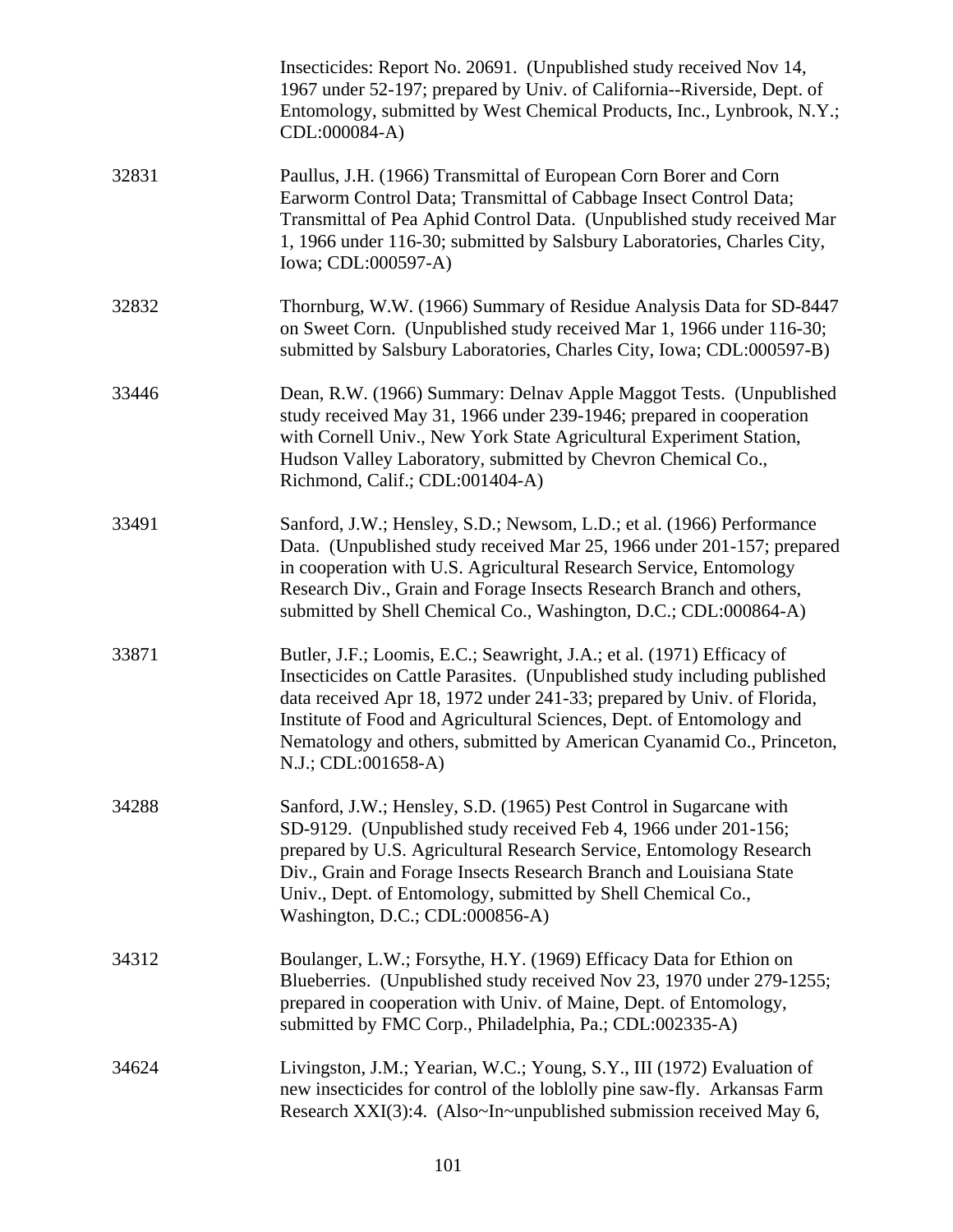|       | 1976 under 352-342; submitted by E.I. du Pont de Nemours & Co.,<br>Wilmington, Del.; CDL:224073-X)                                                                                                                                                                                                                                                                                    |
|-------|---------------------------------------------------------------------------------------------------------------------------------------------------------------------------------------------------------------------------------------------------------------------------------------------------------------------------------------------------------------------------------------|
| 36614 | Shell Chemical Company (1972) Summary: Gardona. (Unpublished study<br>received Feb 6, 1973 under 2F1281; CDL:092176-A)                                                                                                                                                                                                                                                                |
| 37490 | Young, R., Jr.; Schmidtmann, E.T. (1977) File Trial Efficacy of SD8447<br>Horse Oral Larvicide and SD 4294 Pyrethrin/Repellent Horse Spray:<br>Project Nos. 61751.00 & 61754.00. (Unpublished study received Jun 27,<br>1980 under 0H5269; prepared by Cornell Univ., Dept. of Entomology,<br>submitted by Diamond Shamrock Agricultural Chemicals, Cleveland,<br>Ohio; CDL:242705-B) |
| 37491 | Diamond Shamrock Agricultural Chemicals (19??) Safety of the Food<br>Additive. (Unpublished study received Jun 27, 1980 under OH5269;<br>CDL:242780-C)                                                                                                                                                                                                                                |
| 37492 | Young, R.; Sharp, M.L. (1972) Tolerance of Horses to Grain Containing<br>Rabon <sup>1</sup> / <sub>4</sub> (R)µ Insecticide: Report No. 70-61754.00. (Unpublished study<br>received Jun 27, 1980 under 0H5269; prepared by Shell Development Co.,<br>submitted by Diamond Shamrock Agricultural Chemicals, Cleveland,<br>Ohio; CDL:242780-D)                                          |
| 37493 | DeKay, D.E.; Brown, L.J.; Durnbaugh, G.B.; et al. (1974) Effects of<br>Stirofos (SD 8447) on Growing Swine: TIR-75-013-74. (Unpublished<br>study received Jun 27, 1980 under 0H5269; prepared by Shell Chemical<br>Co., submitted by Diamond Shamrock Agricultural Chemicals, Cleveland,<br>Ohio; CDL:242780-E)                                                                       |
| 37494 | Sharp, J.E.; Young, R., Jr.; Brown, L.J.; et al. (1971) Effect of Feeding<br>Rabon¼(R)µ Insecticide to Pigs for 31 Days: TIR-70-054-71.<br>(Unpublished study received Jun 27, 1980 under 0H5269; prepared by<br>Shell Chemical Co., submitted by Diamond Shamrock Agricultural<br>Chemicals, Cleveland, Ohio; CDL:242780-F)                                                          |
| 37850 | Simkover, H.G.; Min, P.F.; Hall, D.H. (1972) Additional Performance<br>Data--Gardona¼(R)µ Insecticide/Alfalfa. (Unpublished study received<br>Feb 6, 1973 under 2F1281; prepared in cooperation with Chemonics<br>Industries and Progressive Farming, Inc., submitted by Shell Chemical<br>Co., Washington, D.C.; CDL:092176-B)                                                       |
| 38457 | Sharp, J.E.; Young, R.; Olson, W.M.; et al. (1975) The Larvicidal Efficacy<br>and Degradation Rate of Rabon in Manure from Horses Fed Rabon <sup>1</sup> /4(R)µ<br>Oral Larvicide: Project No. 61754.00. (Unpublished study received Jun<br>27, 1980 under 0H5269; submitted by Diamond Shamrock Agricultural<br>Chemicals, Cleveland, Ohio; CDL:242780-A)                            |
| 38458 | Schultz, D.R.; Rawn, D.T.; DeKay, D.E. (1973) Residues of SD 8447 in<br>Biopsy Fat Samples from Pigs Fed 400 and 800 PPM Stirofos in the                                                                                                                                                                                                                                              |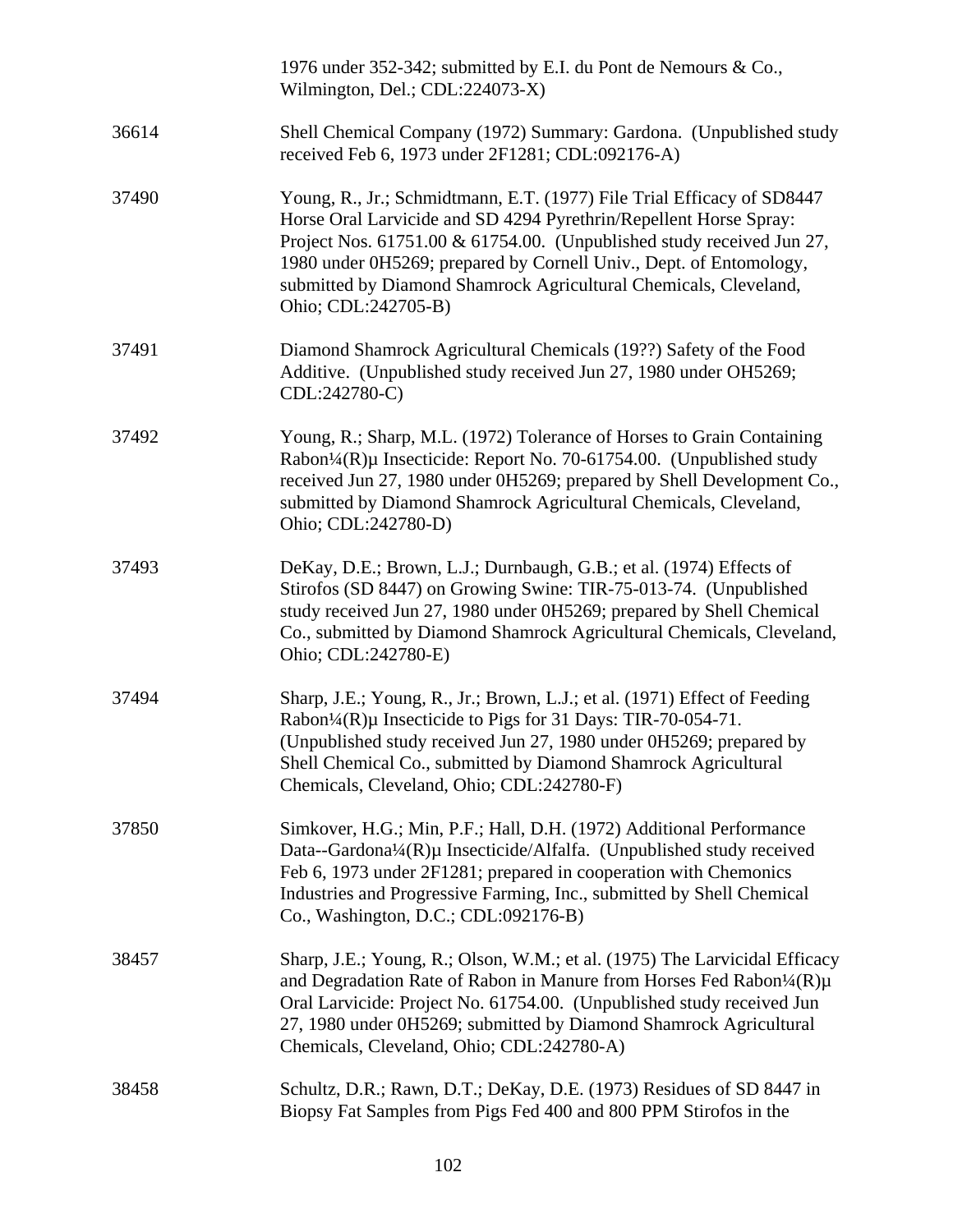|       | Ration: TIR-26-005-73. (Unpublished study received Jun 27, 1980 under<br>0H5269; prepared by Shell Development Co., submitted by Diamond<br>Shamrock Agricultural Chemicals, Cleveland, Ohio; CDL:242780-G)                                                                                                                                   |
|-------|-----------------------------------------------------------------------------------------------------------------------------------------------------------------------------------------------------------------------------------------------------------------------------------------------------------------------------------------------|
| 42451 | Levenstein, I. (1980) óAcute Dermal in Rabbits : Assay No. 04788.<br>(Unpublished study received Aug 29, 1980 under 2596-89; prepared by<br>Hartz Mountain Corp., Harrison, N.J.; CDL:243158-A)                                                                                                                                               |
| 42469 | Perlberg, W. (1980) Evaluation of a Flea and Tick Spray for Cats.<br>(Unpublished study received Aug 21, 1980 under 2596-87; prepared in<br>cooperation with Stanford Research Institute, submitted by Hartz<br>Mountain Corp., Harrison, N.J.; CDL:243115-A)                                                                                 |
| 42716 | Shell Development Company (1966) Assay of Technical SD 8447:<br>Tentative Infrared Spectrophotometric Method. Method MMS-74/66<br>dated Jan 26, 1966. (Unpublished study received Jul 21, 1966 under<br>unknown admin. no.; CDL:107957-A)                                                                                                     |
| 43482 | Shell Chemical Company (19??) Toxicology. (Unpublished study<br>received Feb 25, 1966 under unknown admin. no.; CDL:107943-A)                                                                                                                                                                                                                 |
| 43483 | Shellenberger, T.E. (1966) Subacute Toxicity Studies of Shell Compound<br>SD 8447: Report No. 35. (Unpublished study received Feb 25, 1966<br>under unknown admin. no.; prepared by Stanford Research Institute,<br>submitted by Shell Chemical Co., Washington, D.C.; CDL:107943-F)                                                          |
| 43484 | U.S. Agricultural Research Service (19??) Summary of Toxicologic<br>Studies of Shell Compound 8447 in Cattle and Sheep. (Animal Disease<br>and Parasite Research Div., Toxicological Investigations Laboratory,<br>unpublished study; CDL:107943-G)                                                                                           |
| 43485 | Shell Chemical Company (1964) Stability of SD 8447 in Rat Chow.<br>(Unpublished study received Feb 25, 1966 under unknown admin. no.;<br>CDL:107943-H)                                                                                                                                                                                        |
| 43486 | Shell Chemical Company (19??) Compound SD 8447 Reproduction<br>Study. (Unpublished study received Feb 25, 1966 under unknown admin.<br>no.; CDL:107943-I)                                                                                                                                                                                     |
| 43487 | Stevenson, D.E.; Ferrigan, L.W. (1965) The Sub-acute Toxicity of the<br>Halophenyl vinyl phosphate Insecticide SD 8447 to Rats: Report No.<br>R(T)-1-65. (Unpublished study received Feb 25, 1966 under unknown<br>admin. no.; prepared by Shell Research, Ltd., England, submitted by Shell<br>Chemical Co., Washington, D.C.; CDL:107943-K) |
| 43488 | Walker, A.I.T.; Hunter, C. (1965) The Sub-acute Oral Toxicity of the<br>Halophenyl vinyl phosphate Insecticide SE 8447 to Dogs: Report No.<br>R(T)-6-65. (Unpublished study received Feb 25, 1966 under unknown                                                                                                                               |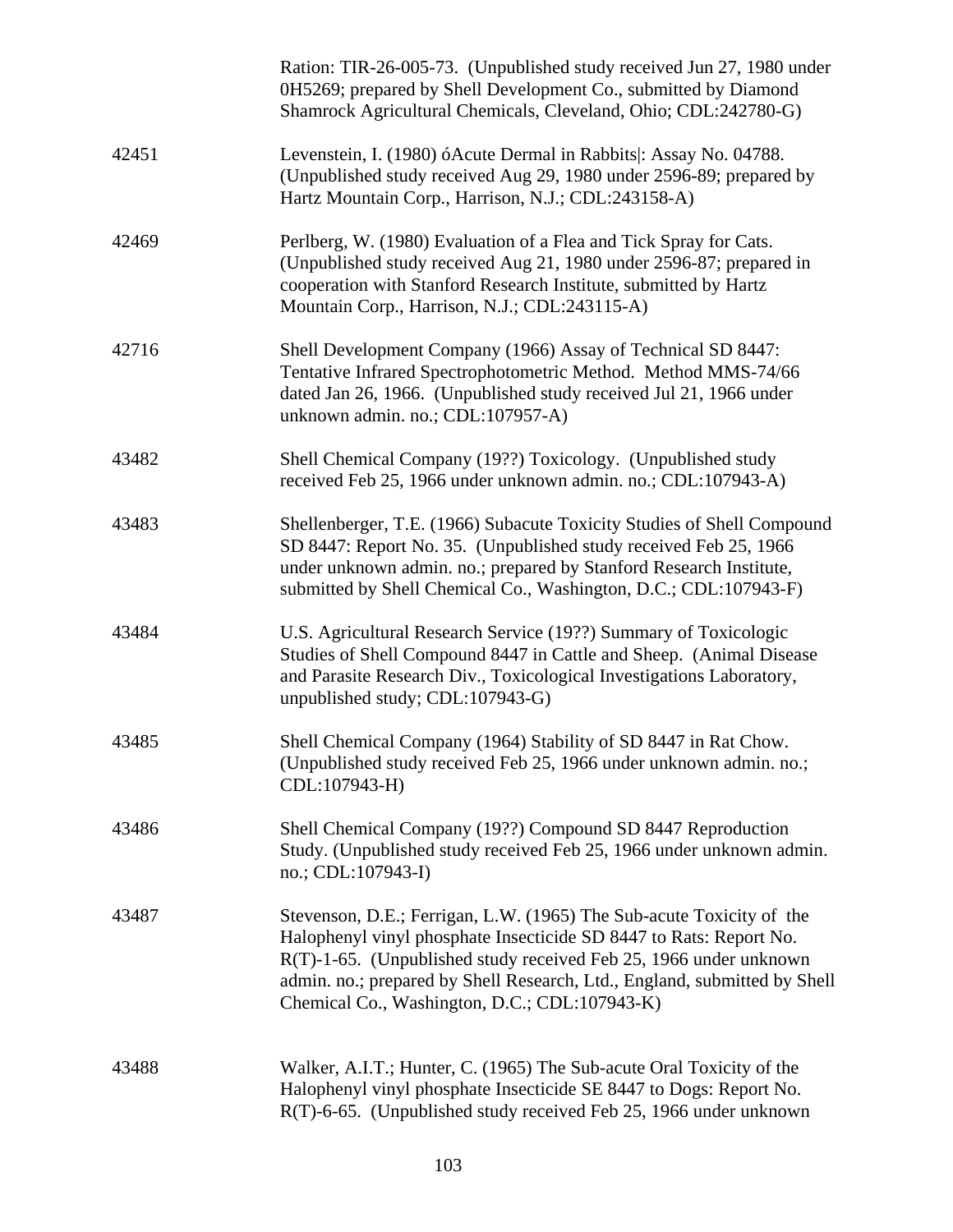|       | admin. no.; prepared by Shell Research, Ltd., England, submitted by Shell<br>Chemical Co., Washington, D.C.; CDL:107943-L)                                                                                                                                                                                                                                                                |
|-------|-------------------------------------------------------------------------------------------------------------------------------------------------------------------------------------------------------------------------------------------------------------------------------------------------------------------------------------------------------------------------------------------|
| 43489 | Brown, V.K.; Ferrigan, L.W.; Hunter, C.G. (1964) Toxicity Data for SD<br>8447 on Fowl. (Unpublished study received Feb 25, 1966 under<br>unknown admin. no.; prepared by Shell Research, Ltd., England,<br>submitted by Shell Chemical Co., Washington, D.C.; CDL:107943-N)                                                                                                               |
| 43490 | Whetstone, R.R.; Phillips, D.D.; Sun, Y.P.; et al. (1965)<br>2-Chloro-1-(2,4,5-trichlorophenyl) vinyl dimethyl phosphate: A New Safe<br>Insecticide: Paper MP-57. (Unpublished study received Feb 25, 1966)<br>under unknown admin. no.; prepared in cooperation with Stanford<br>Research Institute, submitted by Shell Chemical Co., Washington, D.C.;<br>CDL:107943-O)                 |
| 43491 | Shell Chemical Company (19??) Cattle Feeding Studies with SD 8447.<br>(Unpublished study received Feb 25, 1966 under unknown admin. no.;<br>CDL:107943-P)                                                                                                                                                                                                                                 |
| 44286 | Levenstein, I. (1980) Toxicity Test on Rats: Assay No. 04791.<br>(Unpublished study received Aug 29, 1980 under 2596-89; prepared by<br>Leberco Laboratories, submitted by Hartz Mountain Corp., Harrison, N.J.;<br>CDL:243160-A)                                                                                                                                                         |
| 44287 | Levenstein, I. (1980) To Determine If the Test Material Produces Any<br>Irritation When Instilled into Rabbits' Eyes: Assay No. 04792.<br>(Unpublished study received Aug 29, 1980 under 2596-89; prepared by<br>Leberco Laboratories, submitted by Hartz Mountain Corp., Harrison, N.J.;<br>CDL:243159-A)                                                                                |
| 44288 | Levenstein, I. (1980) To Determine the Degree of Irritation the Material<br>May Produce When Applied to the Clipped Intact and Abraded Skin of<br>Rabbits, Employing the Reference Method Described: Assay No. 04794.<br>(Unpublished study received Aug 29, 1980 under 2596-89; prepared by<br>Leberco Laboratories, submitted by Hartz Mountain Corp., Harrison, N.J.;<br>CDL:243161-A) |
| 44289 | Levenstein, I. (1980) To Determine the Oral $LD\mu$ 50¼ in Fasted Rats of<br>the Test Material As Submitted: Assay No. 04787. (Unpublished study<br>received Aug 29, 1980 under 2596-89; prepared by Leberco Laboratories,<br>submitted by Hartz Mountain Corp., Harrison, N.J.; CDL:243162-A)                                                                                            |
| 44290 | Perlberg, W. (1980) Evaluation of a Flea and Tick Spray for Dogs.<br>(Unpublished study received Aug 29, 1980 under 2596-89; submitted by<br>Hartz Mountain Corp., Harrison, N.J.; CDL:243163-A)                                                                                                                                                                                          |
| 45058 | Rader, W.E.; Love, J.W.; Chai, E.Y. (1978) Impact of Commercial Shell<br>Pesticides on Microorganisms in the Soil: Part III--Effect of Compounds<br>on the Populations of Microorganisms and the $O\mu$ 2¼ $CO\mu$ 2¼ Exchange                                                                                                                                                            |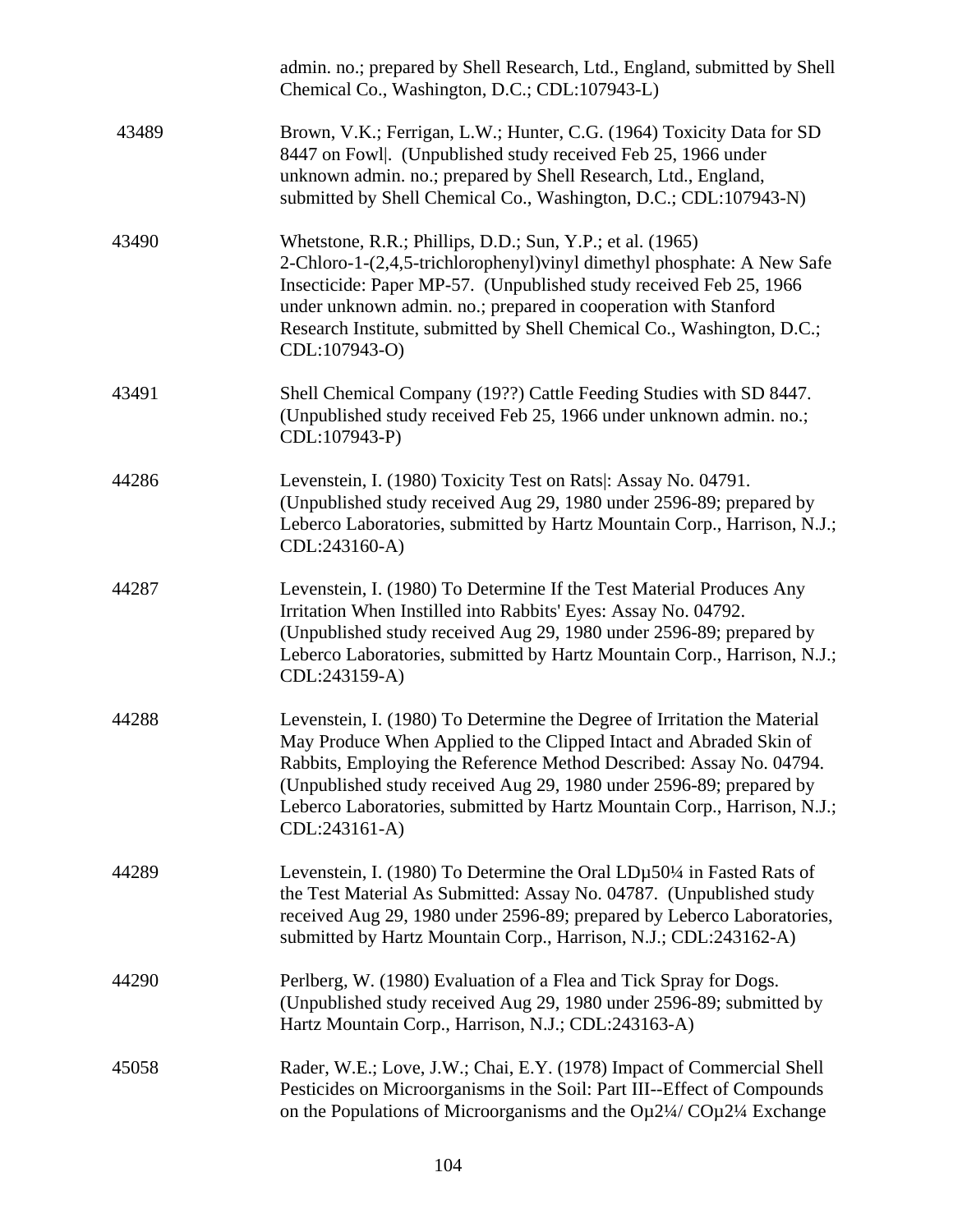|       | in Treated Soil: TIR-22-112-77, Part III. (Unpublished study received<br>Aug 21, 1980 under 201-401; submitted by Shell Chemical Co.,<br>Washington, D.C.; CDL:243109-D)                                                                                                                                                                                                                |
|-------|-----------------------------------------------------------------------------------------------------------------------------------------------------------------------------------------------------------------------------------------------------------------------------------------------------------------------------------------------------------------------------------------|
| 45060 | Rader, W.E. (1972?) The Effects of Shell Pesticides on Protein<br>Decomposition: TIR-51-108-79. (Unpublished study received Aug 21,<br>1980 under 201-401; prepared in cooperation with A & L Mid West<br>Agricultural Laboratories, Inc., submitted by Shell Chemical Co.,<br>Washington, D.C.; CDL:243109-F)                                                                          |
| 45061 | Rader, W.E. (1978) The Effect of Shell Pesticides on Soil Phosphatase<br>Activity: TIR-51-110-79. (Unpublished study received Aug 21, 1980)<br>under 201-401; submitted by Shell Chemical Co., Washington, D.C.;<br>CDL:243109-G)                                                                                                                                                       |
| 45062 | Rader, W.E.; Blake, I.G. (1979?) The Effects of Shell Pesticides on<br>Cellulose Decomposition: TIR-51-111-79. (Unpublished study received<br>Aug 21, 1980 under 201-401; submitted by Shell Chemical Co.,<br>Washington, D.C.; CDL:243109-H)                                                                                                                                           |
| 45707 | Levenstein, I. (1980) To Determine the Degree of Irritation the Material<br>May Produce When Applied to the Clipped Intact and Abraded Skin of<br>Rabbits, Employing the Reference Method Descibed: Assay No. 04795.<br>(Unpublished study received Aug 21,1980 under 2596-88; prepared by<br>Leberco Laboratories, submitted by Hartz Mountain Corp., Harrison, N.J.;<br>CDL:243124-A) |
| 45708 | Levenstein, I. (1980) To Determine If the Test Material Produce Any<br>Irritation When Instilled into Rabbits' Eyes: Assay No. 04793.<br>(Unpublished study received Aug 21, 1980 under 2596-88; prepared by<br>Leberco Laboratories, submitted by Hartz Mountain Corp., Harrison, N.J.;<br>CDL;243123-A)                                                                               |
| 45709 | Levenstein, I. (1980) Toxicity to Rats: Assay No. 04790. (Unpublished<br>study received Aug 21, 1980 under 2596-88; prepared by Leberco<br>Laboratories, submitted by Hartz Mountain Corp., Harrison, N.J.;<br>CDL:243122-A)                                                                                                                                                            |
| 45710 | Levenstein, I. (1980) Acute Dermal in Rabbits CFR 16:1500.40 (a)(b)(c):<br>Fourteen Day Observation: 2 Ml. per Kilo Rabbit: Assay No. 04789.<br>(Unpublished study received Aug 21, 1980 under 2596-88; prepared by<br>Leberco Laboratories, submitted by Hartz Mountain Corp., Harrison, N.J.;<br>CDL:243122-B)                                                                        |
| 45711 | Levenstein, I. (1980) Acute Dermal in Rabbits CFR 16:1500.40 (a)(b)(c):<br>Fourteen Day Observation: 2Ml. per Kilo Rabbit: Assay No. 04788.<br>(Unpublished study received Aug 21, 1980 under 2596-87; prepared by<br>Leberco Laboratories, submitted by Hartz Mountain Corp., Harrison, N.J.;<br>CDL:243119-A)                                                                         |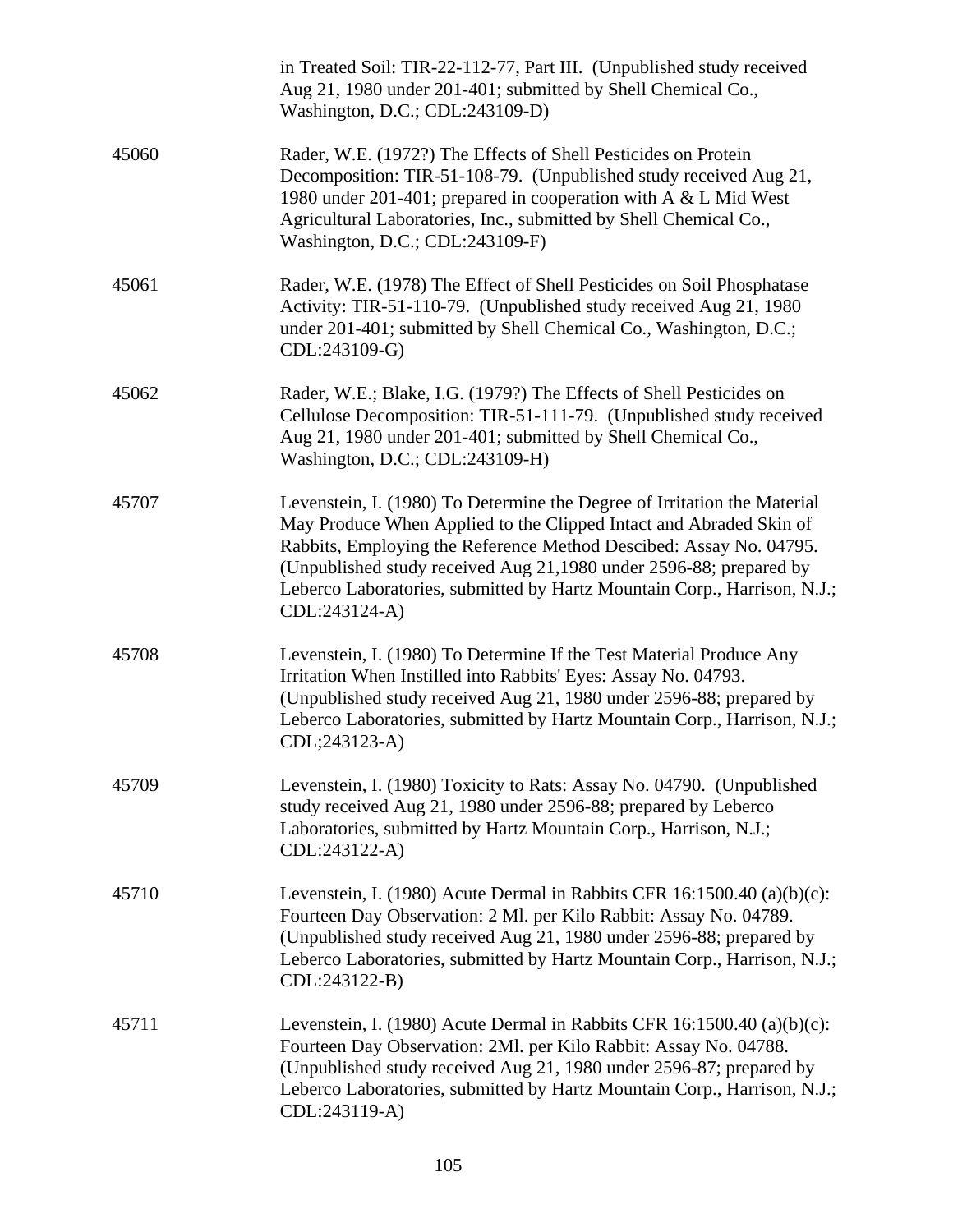| 45712 | Levenstein, I. (1980) To Determine the Oral LDµ50¼ in Fasted Rats of<br>the Test Material As Submitted: Assay No. 04786. (Unpublished study<br>received Aug 21, 1980 under 2596-88; prepared by Leberco Laboratories,<br>submitted by Hartz Mountain Corp., Harrison, N.J.; CDL:243121-A)                                                                |
|-------|----------------------------------------------------------------------------------------------------------------------------------------------------------------------------------------------------------------------------------------------------------------------------------------------------------------------------------------------------------|
| 46404 | Shell Chemical Company (19??) SD 8447 Insecticide. (Unpublished<br>study received on unknown date under unknown admin. no.;<br>CDL:107964-A)                                                                                                                                                                                                             |
| 46778 | ICI Americas, Ag. Chem. Div. (19??) Toxicity and Activity against<br>Resistant Houseflies of Permethrin (Ectiban Insecticide) Compared with<br>Other Commonly Recommended Housefly Control Products.<br>(Unpublished study received May 5, 1980 under MO 80/8;<br>CDL:242418-A)                                                                          |
| 46801 | Levenstein, I. (1980) Toxicity Data--Rabbits: Assay No. 04789.<br>(Unpublished study received Aug 29, 1980 under 2596-90; prepared by<br>Leberco Laboratories, submitted by Hartz Mountain Corp., Har-rison,<br>N.J.; CDL:243282-C)                                                                                                                      |
| 49323 | Palmer, J.S.; McCarty, R.T. (1967) Preliminary Toxicological Data:<br>Report No. 20824. (U.S. Agricultural Research Service, Animal Disease<br>and Parasite Research Div., Toxicological Investigations Laboratory,<br>unpublished study; CDL:226486-P)                                                                                                  |
| 50537 | Perlberg, W. (1980) Evaluation of a Flea and Tick Spray for Cats.<br>(Unpublished study received Aug 21, 1980 under 2596-88; prepared in<br>cooperation with Stanford Research Institute, submitted by Hartz<br>Mountain Corp., Harrison, N.J.; CDL:243125-A)                                                                                            |
| 50598 | Newell, G.W. (1962) Letter sent to R.R. Whetstone dated Feb 16, 1962<br>Approximate oral LDµ50¼ values of various compounds in mice and rats:<br>Report No. 80. (Unpublished study received Feb 25, 1966 under unknown<br>admin. no.; prepared by Stanford Research Institute, submitted by Shell<br>Chemical Co., Washington, D.C.; CDL:107943-B)       |
| 50599 | Shellenberger, T.E. (1962) Letter sent to R.R. Whetstone dated May 2,<br>1962 Approximate oral LDµ50¼ values of various compounds in mice<br>and rats: Report No. 82. (Unpublished study received Feb 25, 1966 under<br>unknown admin. no.; prepared by Stanford Research Institute, submitted<br>by Shell Chemical Co., Washington, D.C.; CDL:107943-C) |
| 50600 | Shellenberger, T.E. (1965) Letter sent to Rene Blondeau dated Nov 8,<br>1965 Toxicity data for SD 8447 on various animals: Report No. 29.<br>(Unpublished study received Feb 25, 1966 under unknown admin. no.;<br>prepared by Stanford Research Institute, submitted by Shell Chemical Co.,<br>Washington, D.C.; CDL:107943-D)                          |
| 50601 | Shellenberger, T.E. (1965) Letter sent to E.F. Feichtmeir dated Jun 1,                                                                                                                                                                                                                                                                                   |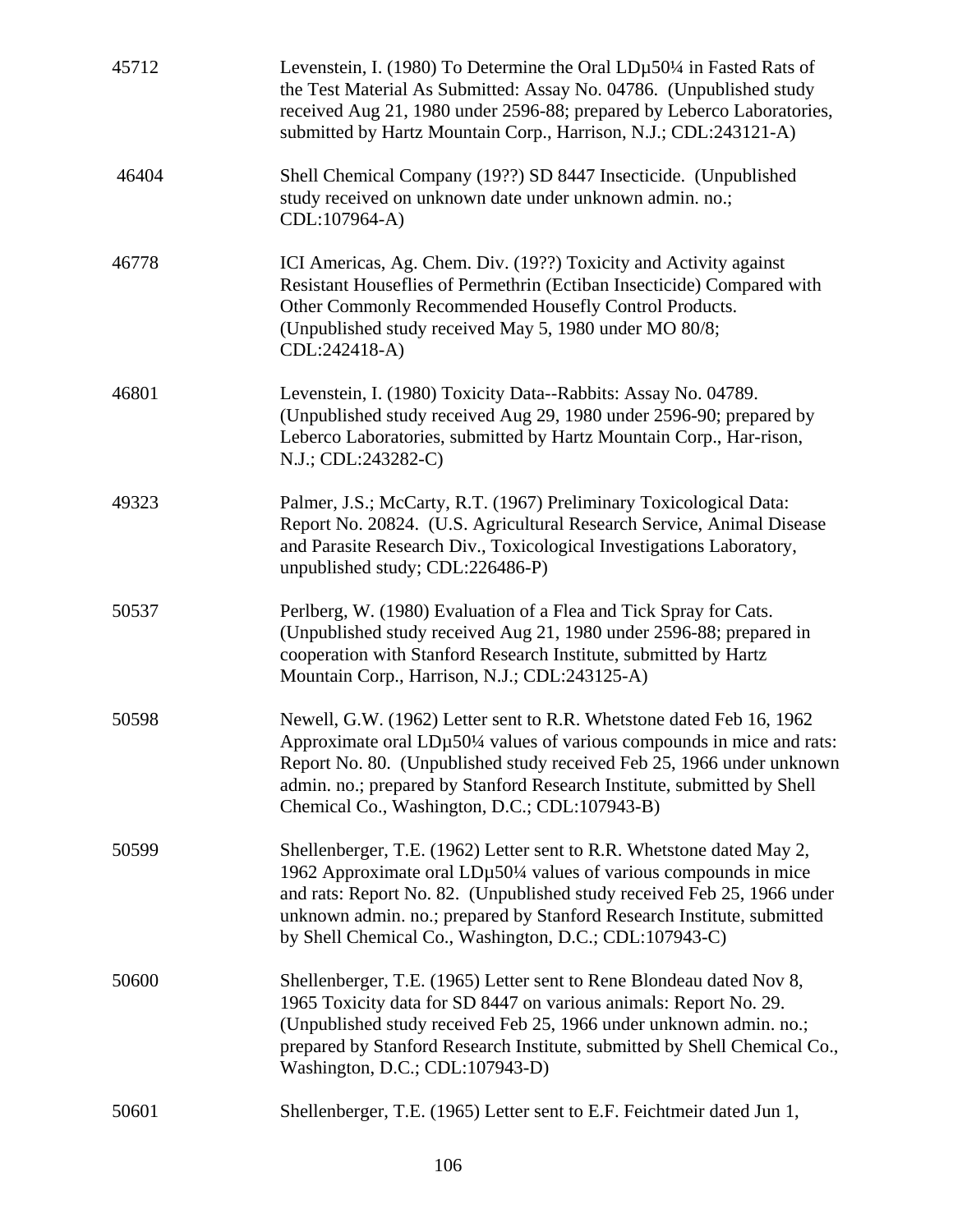|       | 1965 SD 8211 and SD 8447 as skin and eye irritants in rabbits: Report No.<br>26. (Unpublished study received Feb 25, 1966 under unknown admin.<br>no.; prepared by Stanford Research Institute, submitted by Shell Chemical<br>Co., Washington, D.C.; CDL:107943-E)                                                                                                                             |
|-------|-------------------------------------------------------------------------------------------------------------------------------------------------------------------------------------------------------------------------------------------------------------------------------------------------------------------------------------------------------------------------------------------------|
| 50602 | Shellenberger, T.E.; Newell, G.W. (1962) Letter sent to R.R. Whetstone<br>dated Oct 29, 1962 Toxicity and cholinesterase study of SD 8436 and SD<br>8447. (Unpublished study received Feb 25, 1966 under unknown admin.<br>no.; prepared by Stanford Research Institute, submitted by Shell Chemical<br>Co., Washington, D.C.; CDL:107943-J)                                                    |
| 50603 | Shellenberger, T.E. (1966) Letter sent to Rene Blondeau dated Feb 4,<br>1966 Summary of a potentiation study with SD 8447 and other<br>cholinesterase-inhibiting chemicals: Letter Report No. 1. (Unpublished<br>study received Feb 25, 1966 under unknown admin. no.; prepared by<br>Stanford Research Institute, submitted by Shell Chemical Co.,<br>Washington, D.C.; CDL:107943-N)          |
| 50604 | Shellenberger, T.E. (1965) Letter sent to Rene Blondeau dated Nov 9,<br>1965 Whole blood cholinesterase studies on rabbits. (Unpublished study<br>received Nov 9, 1965 under unknown admin. no.; prepared by Stanford<br>Research Institute, submitted by Shell Chemical Co., Washington, D.C.;<br>CDL:107941-A)                                                                                |
| 50608 | Shell Chemical Company (19??) Metabolic Studies in Animals with SD<br>8447. (Unpublished study received Feb 25, 1966 under unknown admin.<br>no.; CDL:107963-A)                                                                                                                                                                                                                                 |
| 50609 | Howell, D.E. (1966) Letter sent to Charles Moye dated Mar 24, 1966<br>Results of barn treatments with Shell 8447. (Unpublished study received<br>Mar 28, 1966 under 1622-66; prepared by Oklahoma State Univ., Dept. of<br>Entomology, submitted by Klix Chemical Co., South San Francisco,<br>Calif.; CDL:107959-A)                                                                            |
| 51313 | Shellenberger, T.E. (1966) Letter sent to Rene Blondeau dated Feb 7,<br>1966 (Summary of two-week subacute percutaneous toxicity study and<br>cholinesterase evaluation of SD 8447): Letter Report No. 1. (Unpublished<br>study received May 19, 1966 under unknown admin. no.; prepared by<br>Stanford Research Institute, submitted by Shell Chemical Co.,<br>Washington, D.C.; CDL:107965-A) |
| 53969 | Perlberg, W. (1980) Laboratory Report: Evaluation of a Flea & Tick<br>Collar for Cats. (Unpublished study received Aug 29, 1980 under<br>2596-83; prepared in cooperation with Kearley & Young Research,<br>submitted by Hartz Mountain Corp., Harrison, N.J.; CDL:243174-A)                                                                                                                    |
| 54374 | ICI Americas, Incorporated (1979) Efficacy Study of Ambush <sup>1</sup> /4(R)µ and<br>Ectiban <sup>1</sup> / <sub>4</sub> (R) $\mu$  . (Compilation; unpublished study received Nov 3, 1980<br>under CO 80/19; submitted by Colorado, Dept. of Agriculture, Pesticide                                                                                                                           |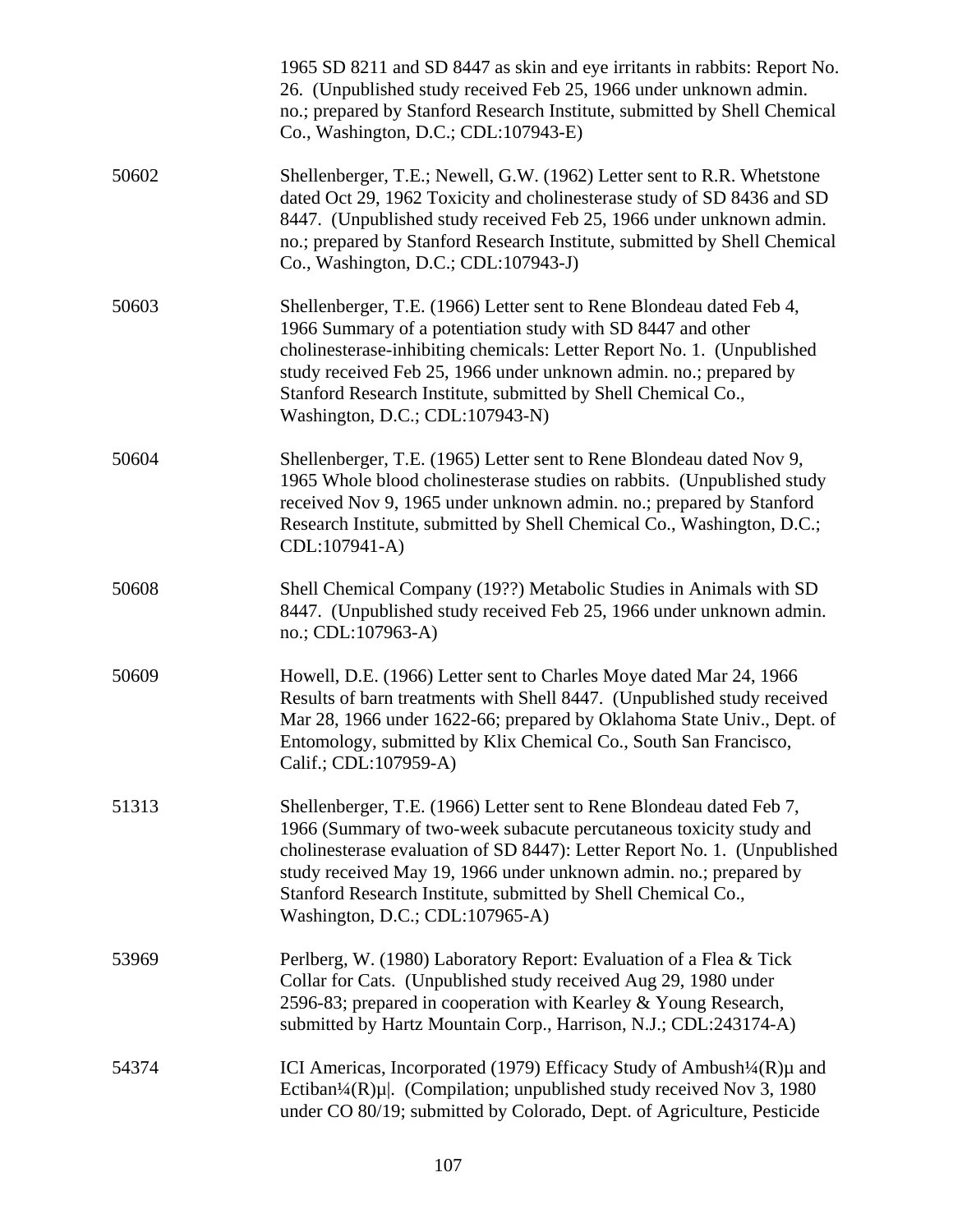|       | Section for ICI Americas; CDL:243661-A)                                                                                                                                                                                                                                                                                                                                                                                                |
|-------|----------------------------------------------------------------------------------------------------------------------------------------------------------------------------------------------------------------------------------------------------------------------------------------------------------------------------------------------------------------------------------------------------------------------------------------|
| 56944 | Mulla, M.S. (1964) Letter sent to Charles Moye dated Oct 20, 1964<br>Toxicity of various compounds to the mosquito fish~Gambusia~<br>~affinis~. (Unpublished study received Dec 15, 1964 under 201-157;<br>prepared by Univ. of California--Riverside, Citrus Research Center and<br>Agricultural Experiment Station, Dept. of Entomology, submitted by Shell<br>Chemical Co., Washington, D.C.; CDL:100375-V)                         |
| 57249 | Shell Chemical Company (1973) Toxicology Section: Summary.<br>Summary of studies 001048-B through 001048-K. (Unpublished study<br>received Apr 9, 1973 under 201-345; CDL:001048-A)                                                                                                                                                                                                                                                    |
| 57250 | Jorgenson, T.A. (1971) Skin and Eye Irritancy Studies of Gardona Pet<br>Collars in Dogs: SRI Project LSC 868-20; Report No. 4. Rev.<br>(Unpublished study received Apr 9, 1973 under 201-345; prepared by<br>Stanford Research Institute, submitted by Shell Chemical Co.,<br>Washington, D.C.; CDL:001048-B)                                                                                                                          |
| 57251 | Stearns, S.M.; Albert, J.R. (19??) Determination of the Effects in the Dog<br>following a Forced Feeding of a 10% Stirofos Flea Collar:<br>TLR-72-023-73. (Unpublished study received Apr 9, 1973 under<br>201-345; submitted by Shell Chemical Co., Washington, D.C.;<br>CDL:001048-C)                                                                                                                                                |
| 57252 | Olson, W.M.; Young, R., Jr. (19??) The Effects of Moisture and<br>Rabon <sup>1</sup> / <sub>4</sub> (R)µ Insecticide Pet Collars on the Skin Reaction of Dogs:<br>TIR-70-007-73. (Unpublished study received Apr 9, 1973 under 201-345;<br>submitted by Shell Chemical Co., Washington, D.C.; CDL:001048-D)                                                                                                                            |
| 57253 | Albert, J.R. (1972) Long-Term Repeat Exposure of Dogs to 10% Stirofos<br>Flea Collars: TIR-72-012-73. (Unpublished study received Apr 9, 1973)<br>under 201-345; submitted by Shell Chemical Co., Washington, D.C.,<br>CDL:001048-E)                                                                                                                                                                                                   |
| 57254 | Stearns, S.M.; Albert, J.R. (1972?) Drug Interaction Potential of Several<br>Drugs and Treatments in Dogs Fitted with the 10% Stirofos Flea Collar:<br>TIR-72-013-73. (Unpublished study received Apr 9, 1973 under 201-345;<br>submitted by Shell Chemical Co., Washington, D.C.; CDL:001048-F)                                                                                                                                       |
| 57255 | Albert, J.R. (1973) Evaluation of Liver Function in Dogs at the<br>Termination of a Long-Term Repeat Exposure Study of Dogs to the 10%<br>Stirofos Flea Collar: TIR-72-014-73. (Unpublished study including letter<br>dated Jan 15, 1973 from V.R. Augst to James Albert, received Apr 9, 1973<br>under 201-345; prepared by Laboratory Research Enterprises, Inc.,<br>submitted by Shell ChemicalCo., Washington, D.C.; CDL:001048-G) |
| 57256 | Albert, J. (1972?) Evaluation of Kidney Function in Dogs at the                                                                                                                                                                                                                                                                                                                                                                        |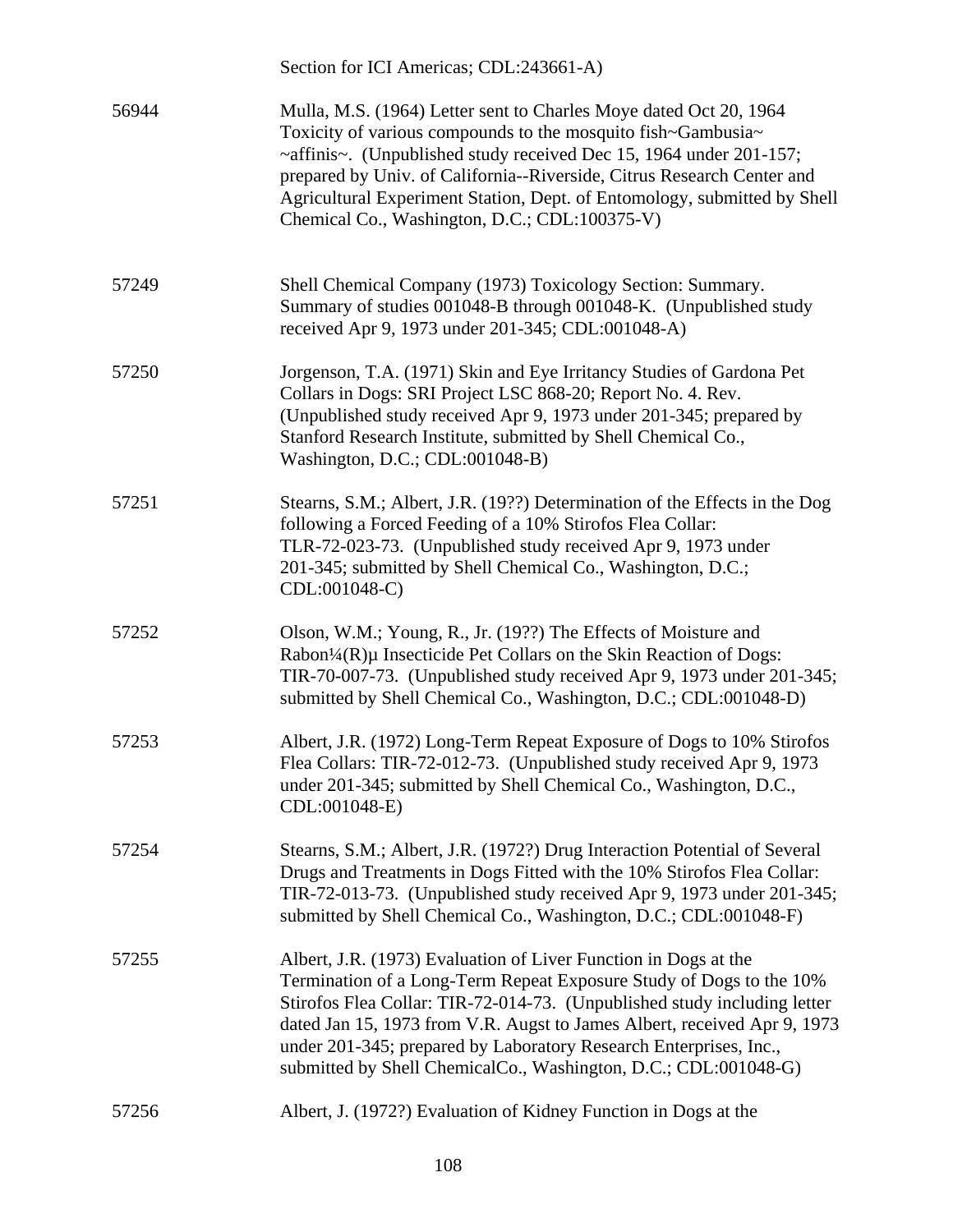|       | Termination of a Long-Term Exposure Study of Dogs to the 10% Stirofos<br>Flea Collar: TIR-72-015-73. (Unpublished study including letter dated<br>May 19, 1972 from V. Augst to Dr. Alberts received Apr 9, 1973 under<br>201-345; prepared by Laboratory Research Enterprises, Inc., submitted by<br>Shell Chemical Co., Washington, D.C.; CDL:001048-H)                                                                                                                                |
|-------|------------------------------------------------------------------------------------------------------------------------------------------------------------------------------------------------------------------------------------------------------------------------------------------------------------------------------------------------------------------------------------------------------------------------------------------------------------------------------------------|
| 57257 | Albert, J.R. (19??) Effect of Repeated Exposure of Cats (Including<br>Persians) to the 10% Stirofos Flea Collar: TIR-72-016-73. (Unpublished<br>study received Apr 9, 1973 under 201-345; submitted by Shell Chemical<br>Co., Washington, D.C.; CDL:001048-I)                                                                                                                                                                                                                            |
| 57258 | Albert, J.R. (19??) Evaluation of the Potential for Interaction of the 10%<br>Stirofos Flea Collar with an Ultrashort-Acting Barbiturate Anesthetic<br>(Thiamylal Na, Surital) with and without Premedication with a<br>Phenothiazine Tranquilizer (Acetylpromazine, Acepromazine):<br>TIR-72-018-73. (Unpublished study received Apr 9, 1973 under 201-345;<br>prepared by Shell Chemical Co., Washington, D.C.; CDL:001048-J)                                                          |
| 57259 | Albert, J.R. (1972) Effect of the 10% Stirofos Flea Collar on Reproductive<br>Capacity of the Bitch Dog: TIR-72-022-73. (Unpublished study received<br>Apr 9, 1973 under 201-345; submitted by Shell Chemical Co.,<br>Washington, D.C.; CDL:001048-K)                                                                                                                                                                                                                                    |
| 59608 | Stockdale, H.J. (1970) Livestock-Insect Control Studies: Project No.<br>3480. (Unpublished study received Sep 8, 1971 under 410-48; prepared<br>by Iowa State Univ., Cooperative Extension, submitted by Franklin<br>Laboratories, Inc., Denver, Colo.; CDL:225072-A)                                                                                                                                                                                                                    |
| 59736 | Miller, R.W.; Gordon, C.H. (1972) Encapsulated Rabon for larval house<br>fly control in cow manure. Journal of Economic Entomology<br>65(2):455-458. (Also~In~unpublished submission received Jan 22, 1975<br>under 11312-7; submitted by U.S. Dept. of Agriculture, Washington,<br>D.C.; CDL:228392-C)                                                                                                                                                                                  |
| 63589 | U.S. Department of Health, Education, and Welfare (1978) Bioassay of<br>Tetrachlorvinphos for Possible Carcinogenicity. HEW. (CAS no.<br>961-11-5; NCI-CG-TR-33; National Cancer Institute carcinogenesis<br>technical report series no. 33; DHEW publication no. (NIH) 78-833;<br>Public Health Service, National Cancer Institute, Div. of Cancer Cause<br>and Prevention, Carcinogenesis Program, Carcinogen Bioassay and<br>Program Resources Branch; published study; CDL:233821-A) |
| 63606 | Sommer, K.R. (1977) A Critique of: Bioassay of Tetrachlorvinphos for<br>Possible Carcinogenicity (a Draft Report Issued for National Cancer<br>Institute by Gulf South Research Institute). (Unpublished study received<br>Apr 28, 1978 under unknown admin. no.; submitted by Shell Chemical<br>Co., Washington, D.C.; CDL:233812-A)                                                                                                                                                    |
| 63626 | Piccirillo, V.J. (1978) 26-Week Progress Report: 104-Week Chronic                                                                                                                                                                                                                                                                                                                                                                                                                        |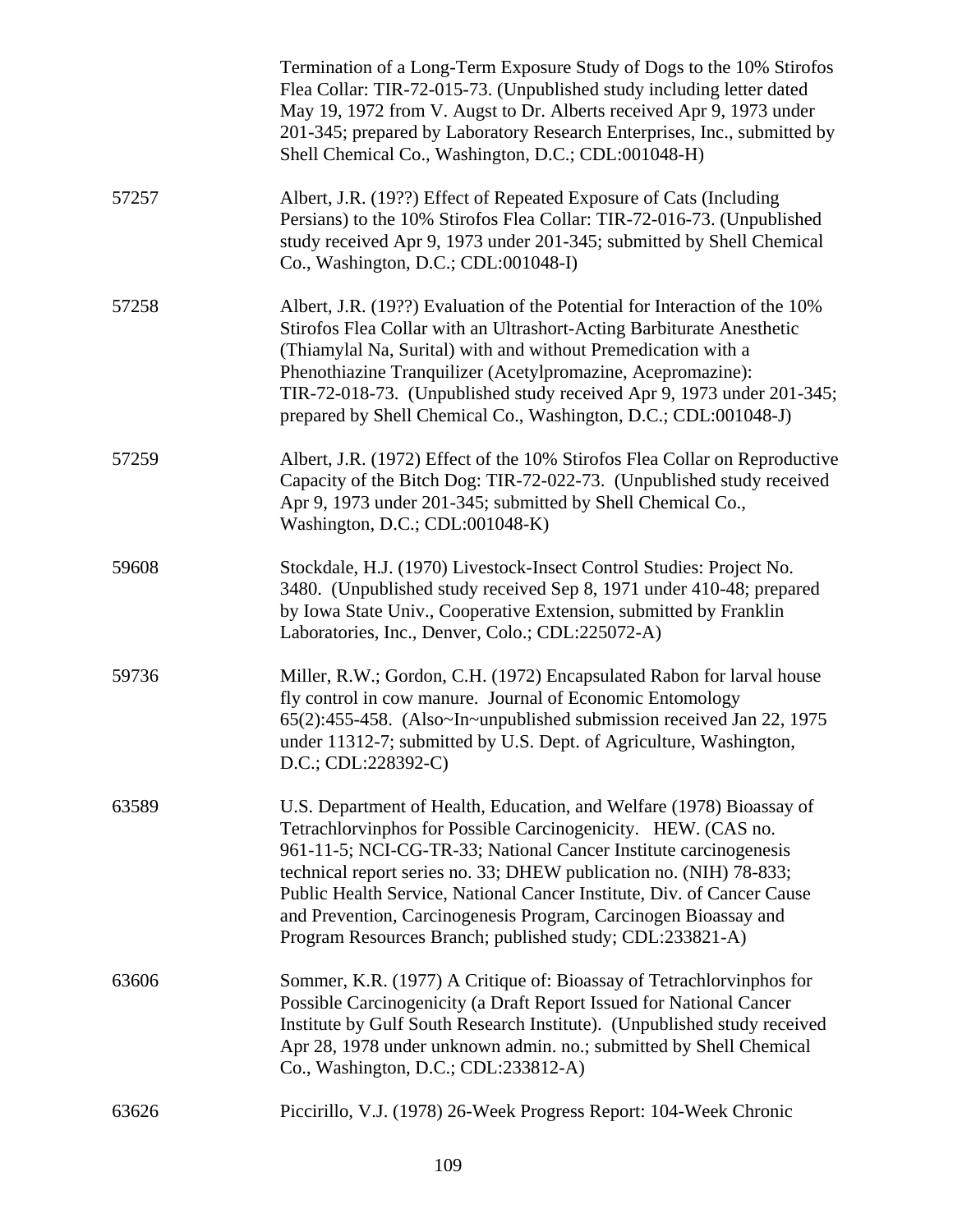|       | Feeding Study in Mice: Project No. 776-118. (Unpublished study<br>received Apr 28, 1978 under unknown admin. no.; prepared by Hazleton<br>Laboratories America, Inc., submitted by Shell Chemical Co.,<br>Washington, D.C.; CDL:233819-A; 233820)                                                         |
|-------|-----------------------------------------------------------------------------------------------------------------------------------------------------------------------------------------------------------------------------------------------------------------------------------------------------------|
| 67142 | Hartz Mountain Corporation (1975) Efficacy of Rabon 2 for Tick and Flea<br>Collars. (Compilation; unpublished study received Mar 11, 1977 under<br>2596-62; CDL:230755-A)                                                                                                                                 |
| 67463 | Shell Chemical Company (1973) Revised Data To Support the Use of<br>Rabon as a Wipe-on or Spray Solution on Horses for Insect Control.<br>(Unpublished study received May 14, 1973 under 201-339;<br>CDL:001040-A)                                                                                        |
| 68708 | Shell Chemical Company (1969) Information in Support of Rabon for<br>Controlling Pests. (Reports by various sources; unpublished study<br>received Sep 13, 1972 under 201-336; CDL:001039-A)                                                                                                              |
| 68720 | Stearns, S.M.; Albert, J.R. (1952?) Oral LDµ50¼ Determination for<br>Ravap <sup>1</sup> /4(TM)µ Insecticide in the Rat: TIR-72-083-72. (Unpublished<br>study received Sep 13, 1972 under 201-336; submitted by Shell Chemical<br>Co., Washington, D.C.; CDL:001039-B)                                     |
| 68721 | Stearns, S.M.; Albert, J.R. (19??) Acute Dermal Toxicity of<br>Ravap <sup>1</sup> /4(TM)µ Insecticide in the Rabbit: TIR-72-082-72. (Unpublished<br>study received Sep 13, 1972 under 201-336; submitted by Shell Chemical<br>Co., Washington, D.C.; CDL:001039-C)                                        |
| 69314 | Farnam Companies, Incorporated (19??) Flea and Tick Pet Collars.<br>(Unpublished study received Sep 15, 1978 under 270-EX-1;<br>CDL:235685-B)                                                                                                                                                             |
| 70260 | Shell Chemical Company (1973) Performance Section: Summary: Rabon.<br>(Compilation; unpublished study received Apr 9, 1973 under 201-345;<br>CDL:001045-A)                                                                                                                                                |
| 70856 | Sharp, M.L. (1971) Tolerance of Horses to Grain Containing Rabon1/4(R)µ<br>Insecticide: Project No. 70-61754.00. (Unpublished study received Apr<br>15, 1980 under 677-418; prepared by Shell Development Co., submitted<br>by Diamond Shamrock Agricultural Chemicals, Cleveland, Ohio;<br>CDL:242548-A) |
| 70857 | Diamond Shamrock Agricultural Chemicals (1977) Efficacy of Rabon.<br>(Compilation; unpublished study received Apr 15, 1980 under 677-418;<br>CDL:242548-B)                                                                                                                                                |
| 70858 | Diamond Shamrock Agricultural Chemicals (1976) Fly Control by<br>Feeding Rabon <sup>1</sup> / <sub>4</sub> (R)µ Oral Larvicide to Horses. (Compilation;<br>unpublished study received Mar 16, 1981 under 677-418; CDL:244579-A)                                                                           |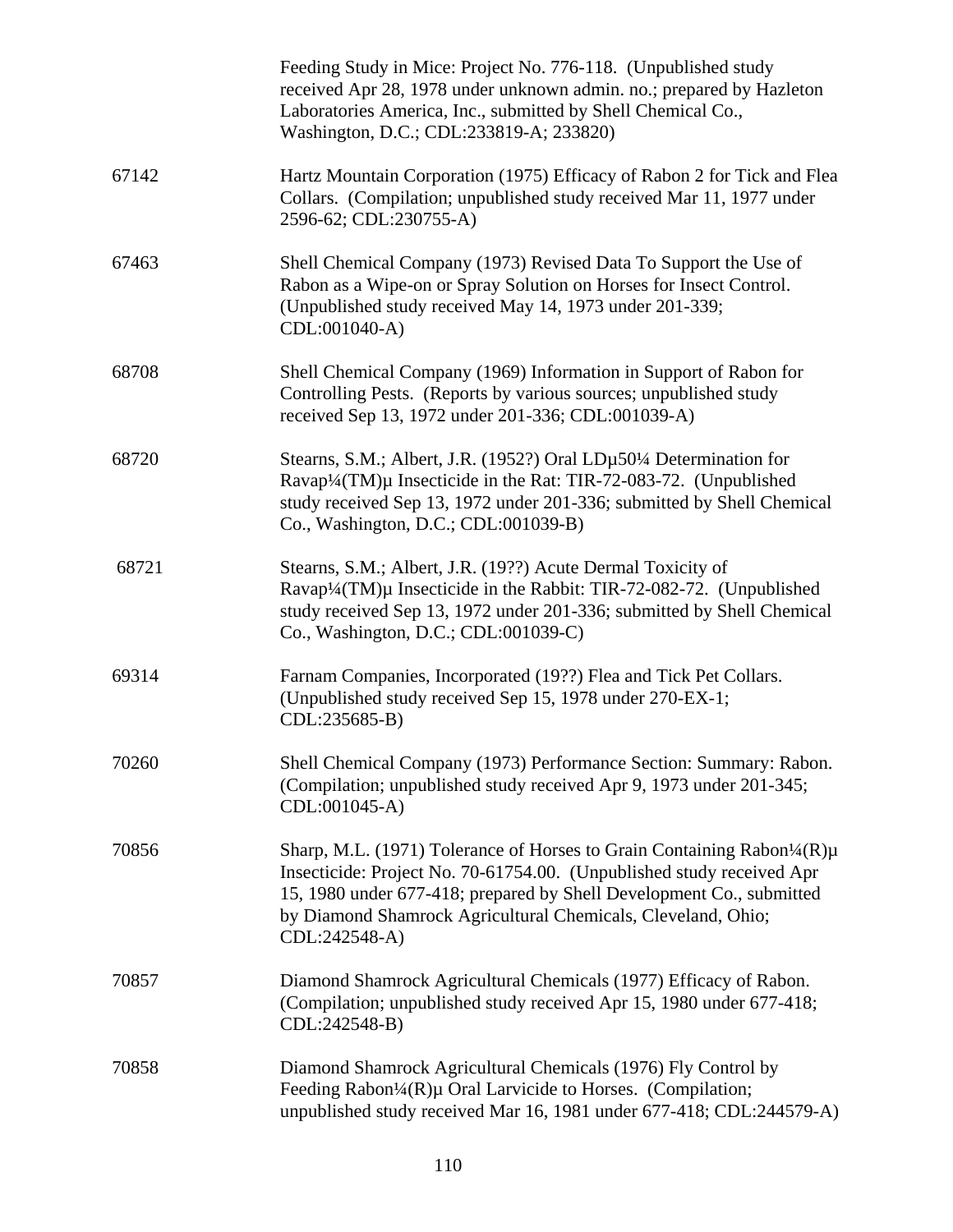| 72154 | Serota, D.G.; Mossburg, P.A. (1978) 78-week Progress Report: 104-week<br>Chronic Feeding Study in Mice: Project No. 776-118. Rev. (Unpublished<br>study received Apr 5, 1979 under 776-118; prepared by Hazleton<br>Laboratories America, Inc., submitted by Janitor Supplies, Inc.,<br>Champaign, Ill.; CDL:237959-A)                                                                                    |
|-------|-----------------------------------------------------------------------------------------------------------------------------------------------------------------------------------------------------------------------------------------------------------------------------------------------------------------------------------------------------------------------------------------------------------|
| 72169 | Shell Chemical Company (1979) Toxicology of Rabon <sup>1</sup> /4(R) $\mu$ . Summary<br>of studies 237921-B through 237921-D. (Unpublished study received Mar<br>30, 1979 under 201-407; CDL:237921-A)                                                                                                                                                                                                    |
| 72171 | Cripps, R.E.; Doak, S.; Whitebread, C.; et al. (1974) Toxicity Studies with<br>Gardona: Effect of Gardona on Micro-organisms in the Host-mediated<br>Assay and~in vitro~: Group Research Report TLGR.0066.74.<br>(Unpublished study received Mar 30, 1979 under 201-407; prepared by<br>Shell Research, Ltd., England, submitted by Shell Chemical Co.,<br>Washington, D.C.; CDL:237921-C)                |
| 72172 | Dean, B.J.; Van der Pauw, C.L.; Stevenson, D.E. (1976) Toxicity Studies<br>with Gardona: Dominant Lethal Assay in Male Mice after Single Oral<br>Doses or 5 Daily Oral Doses of Gardona: Group Research Report<br>TLGR.0069.76. (Unpublished study received Mar 30, 1979 under<br>201-407; prepared by Shell Research, Ltd., England, submitted by Shell<br>Chemical Co., Washington, D.C.; CDL:237921-D) |
| 72173 | Shell Oil Company (1977) A Critique of Bioassay of Tetrachlorvinphos<br>for Possible Carcinogenicity. (Compilation; unpublished study received<br>Mar 30, 1979 under 201-407; CDL:237922-A; 237921)                                                                                                                                                                                                       |
| 72911 | Perlberg, W. (1980) Evaluation of a Flea and Tick Spray for Dogs.<br>(Unpublished study received Aug 29, 1980 under 2596-90; prepared in<br>cooperation with White Eagle Laboratories, submitted by Hartz Mountain<br>Corp., Harrison, N.J.; CDL:243283-A)                                                                                                                                                |
| 73492 | Shell Chemical Company (1968?) Summary of Toxicology for<br>Gardona¼(R)µ Insecticide (Formerly SD 8447). (Unpublished study<br>received Jul 5, 1972 under 201-EX-44; CDL:122727-B)                                                                                                                                                                                                                        |
| 73493 | Shell Chemical Company (1971) Testing the Activity of Various<br>Insecticide Devices against Fleas and Ticks. (Compilation; unpublished<br>study received Jul 5, 1972 under 201-EX-44; CDL:122727-D)                                                                                                                                                                                                      |
| 74039 | Shell Chemical Company (1965?) Information Relative to the Toxicity of<br>SD 8447 to Fish and Wildlife. Summary of studies 128498-B through<br>128498-L. (Unpublished study received Feb 8, 1966 under unknown<br>admin. no.; CDL:128498-A)                                                                                                                                                               |
| 74040 | Bond, C.E. (1965) Letter sent to Stanley T. Ichikawa dated Aug 5, 1965<br>Results of tests with SD 11831 and SD 8447. (Unpublished study<br>received Feb 8, 1966 under unknown admin. no.; prepared by Oregon                                                                                                                                                                                             |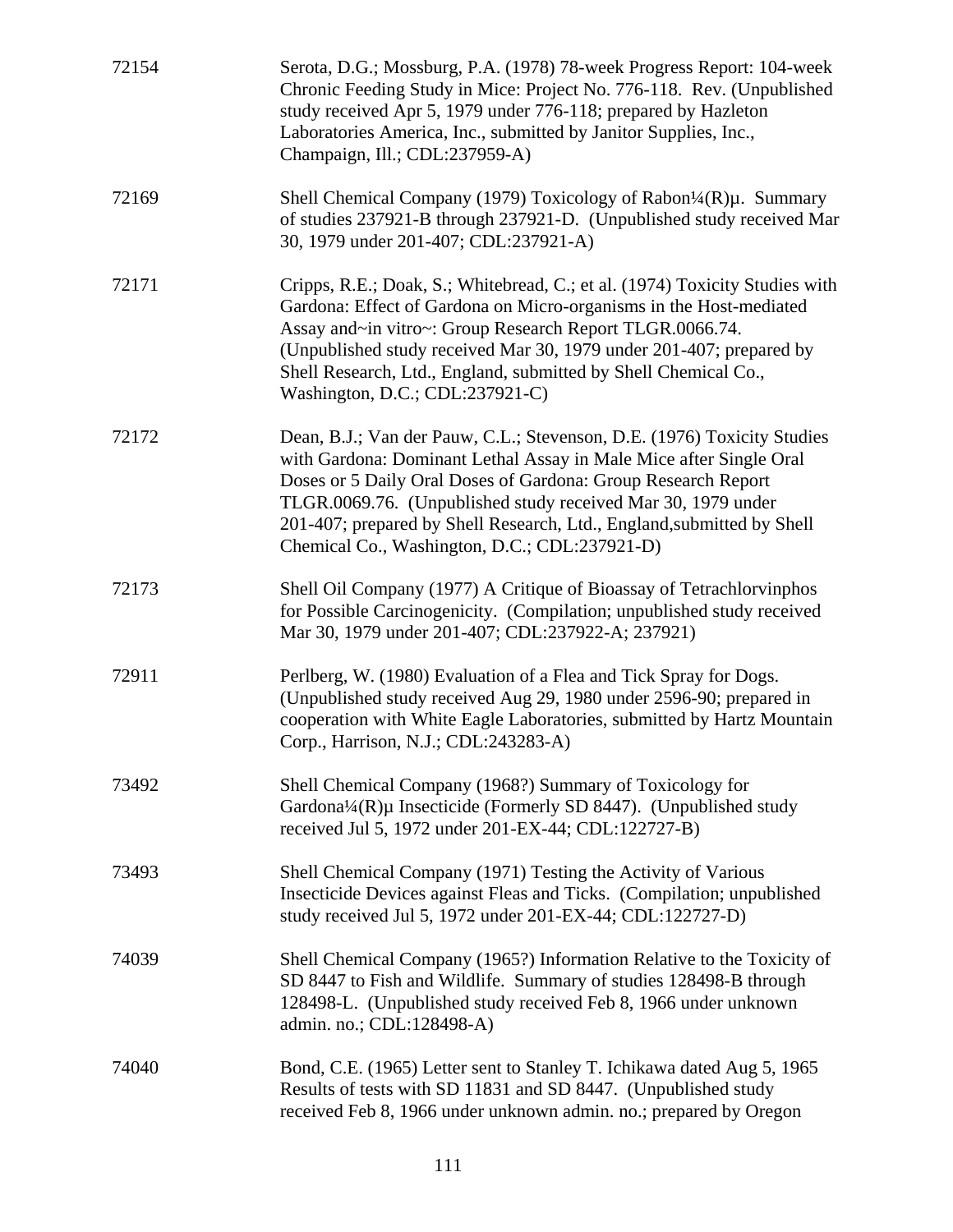|       | State Univ., Agricultural Experiment Station, Dept. of Fisheries and<br>Wildlife, submitted by Shell Chemical Co., Washington, D.C.;<br>CDL:128498-B)                                                                                                                                                                                                              |
|-------|--------------------------------------------------------------------------------------------------------------------------------------------------------------------------------------------------------------------------------------------------------------------------------------------------------------------------------------------------------------------|
| 74041 | Cope, O.B. (1965) Letter sent to Stanley T. Ichikawa dated Aug 20, 1965<br>Results of tests with SD 8447 on small rainbow trout and bluegills. (U.S.<br>Fish and Wildlife Service, Fish-Pesticide Research Laboratory;<br>unpublished study; CDL:128498-C)                                                                                                         |
| 74044 | Atkins, E.L., Jr. (1965) Letter sent to E.F. Feichtmeir dated Aug 11, 1965<br>Laboratory tests regarding SD-8447. (Unpublished study received Feb 8,<br>1966 under unknown admin. no.; prepared by Univ. of<br>California--Riverside, Agricultural Experiment Station, Dept. of<br>Entomology, submitted by Shell Chemical Co., Washington, D.C.;<br>CDL:128498-G) |
| 74045 | Crabtree, D.G. (1965) Letter sent to S.T. Ichikawa dated Oct 6, 1965<br>Acute toxicity trial data. (U.S. Fish and Wildlife Service, Section of<br>Chemical, Physiological and Pesticide-Wildlife Studies; unpublished<br>study; CDL:128498-H)                                                                                                                      |
| 74046 | Shell Chemical Company (1964) Results of Tests on Birds with Various<br>Chemical Compounds. (Compilation of studies by U.S. Fish and Wildlife<br>Service, Denver Wildlife Research Center; unpublished study;<br>CDL:128498-J)                                                                                                                                     |
| 74047 | Sherman, M. (1965) Letter sent to Rene Blondeau dated Oct 10, 1965<br>Confidential report on work with SD 844. (Unpublished study received<br>Feb 8, 1966 under unknown admin. no.; prepared by Univ. of Hawaii,<br>Dept. of Entomology, submitted by Shell Chemical Co., Washington,<br>$D.C.; CDL:128498-K)$                                                     |
| 74048 | Hood, G.A. (1964) Letter sent to Stan T. Ichikawa dated Sep 11, 1964<br>Tests involving Shell compounds. (U.S. Fish and Wildlife Service,<br>Denver Wildlife Research Center; unpublished study; CDL:128498-L)                                                                                                                                                     |
| 74049 | Shell Chemical Company (1965) Summary: SD 8447. Summary of study<br>128498-I. (Unpublished study received Feb 8, 1966 under unknown<br>admin. no.; CDL:128498-M)                                                                                                                                                                                                   |
| 74050 | Shell Chemical Company (19??) Determination of the Impurities in<br>Technical SD 8447. (Unpublished study received Feb 8, 1966 under<br>unknown admin. no.; CDL:128498-O)                                                                                                                                                                                          |
| 74051 | Shell Development Company (1966) Assay of Technical SD 8447:<br>Tentative Infrared Spectrophotometric Method. Method MMS-74/66<br>dated Jan 26, 1966. (Unpublished study received Feb 8, 1966 under<br>unknown admin. no.; CDL:128498-P)                                                                                                                           |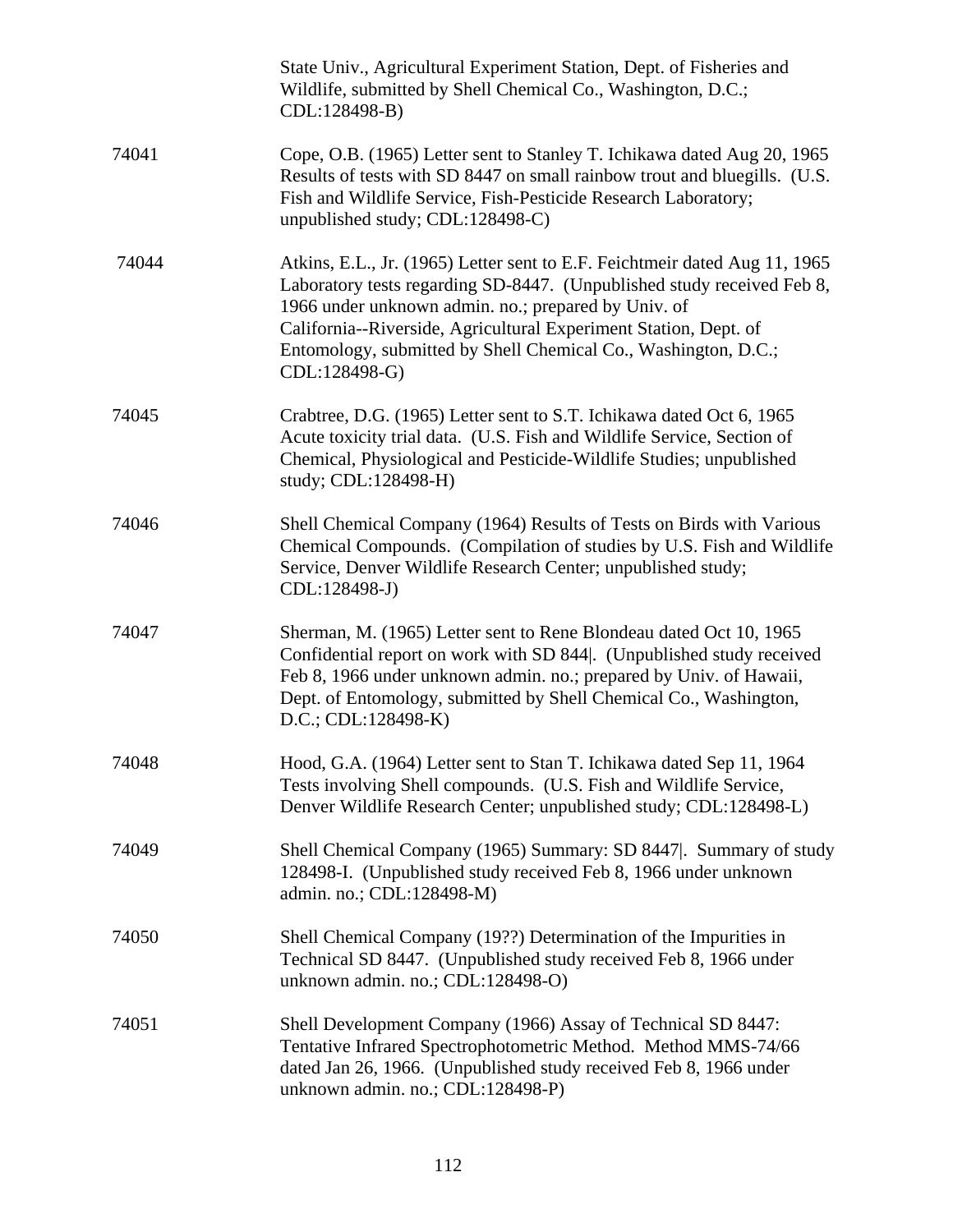| 76433 | Crabtree, D.G. (1965) Letter sent to S.T. Ichikawa dated Oct 6, 1965<br>Acute toxicity trial data on SD-8447. (U.S. Fish and Wildlife Service,<br>Section of Chemical, Physiological and Pesticide-Wildlife Studies;<br>unpublished study; CDL:090706-P)                                                                                                          |
|-------|-------------------------------------------------------------------------------------------------------------------------------------------------------------------------------------------------------------------------------------------------------------------------------------------------------------------------------------------------------------------|
| 77206 | Diamond Shamrock Agricultural Chemicals (1980) Background<br>Information and Summary of Safety and Efficacy--Mink Oral Larvicide<br>Containing Rabon <sup>1</sup> / <sub>4</sub> (R)µ. Summary of studies 245370-B and 245370-C.<br>(Unpublished study received Jul 1, 1981 under 677-422; CDL:245370-A)                                                          |
| 77207 | Howell, R.E. (1981) Letter sent to Bob Pennington dated Apr 6, 1981<br>Report on mink feeding trial incorporating Rabon oral insecticide.<br>(Unpublished study received Jul 1, 1981 under 677-422; prepared by Fur<br>Breeders Agricultural Cooperative, submitted by Diamond Shamrock<br>Agricultural Chemicals, Cleveland, Ohio; CDL:245370-B)                 |
| 77208 | Williams, R.E. (1981) Letter sent to Richard J. Aulerich dated Jun 12,<br>1981 Bioassay results of feces from Rabon oral larvicide fed to mink.<br>(Unpublished study received Jul 1, 1981 under 677-422; prepared by<br>Purdue Univ., Dept. of Entomology, submitted by Diamond Shamrock<br>Agricultural Chemicals, Cleveland, Ohio; CDL:245370-C)               |
| 77795 | Shell Chemical Company (1966) Summary of Toxicology for<br>Gardona <sup>1</sup> / <sub>4</sub> (R)µ Insecticide. Summary of studies 091166-B through<br>091166-D and 091166-F through 091166-R. (Unpublished study received<br>May 23, 1967 under 8G0665; CDL:091166-A)                                                                                           |
| 77796 | Newell, G.W. (1962) Letter sent to R.R. Whetstone dated Feb 16, 1962<br>Acute oral toxicity of SD 8447 to rats and mice: Project PB-1008, Report<br>No. 80. (Unpublished study received May 23, 1967 under 8G0665;<br>prepared by Stanford Research Institute, submitted by Shell Chemical Co.,<br>Washington, D.C.; CDL:091166-B)                                |
| 77797 | Shellenberger, T.E. (1965) Letter sent to Rene Blondeau dated Nov 9,<br>1965 Rabbit blood cholinesterase following percutaneous application of<br>SD 8447: Project B 868-1, Report No. 30. (Unpublished study received<br>May 23, 1967 under 8G0665; prepared by Stanford Research Institute,<br>submitted by Shell Chemical Co., Washington, D.C.; CDL:091166-F) |
| 77798 | Shellenberger, T.E. (1966) Subacute Toxicity Studies of Shell Compound<br>SD 8447: SRI Project B-868-1, Report No. 35. (Unpublished study<br>received May 23, 1967 under 8G0665; prepared by Stanford Research<br>Institute, submitted by Shell Chemical Co., Washington, D.C.;<br>CDL:091166-G)                                                                  |
| 77799 | Stevenson, D.E.; Ferrigan, L.W.; Hunter, C.G. (1965) The Sub-acute<br>Toxicity of the Halophenyl Vinyl Phosphate Insecticide SD 844 to Rats:<br>Report M(T)-3-65. (Unpublished study received May 23, 1967 under<br>8G0665; prepared by Shell Research Ltd., England, submitted by Shell                                                                          |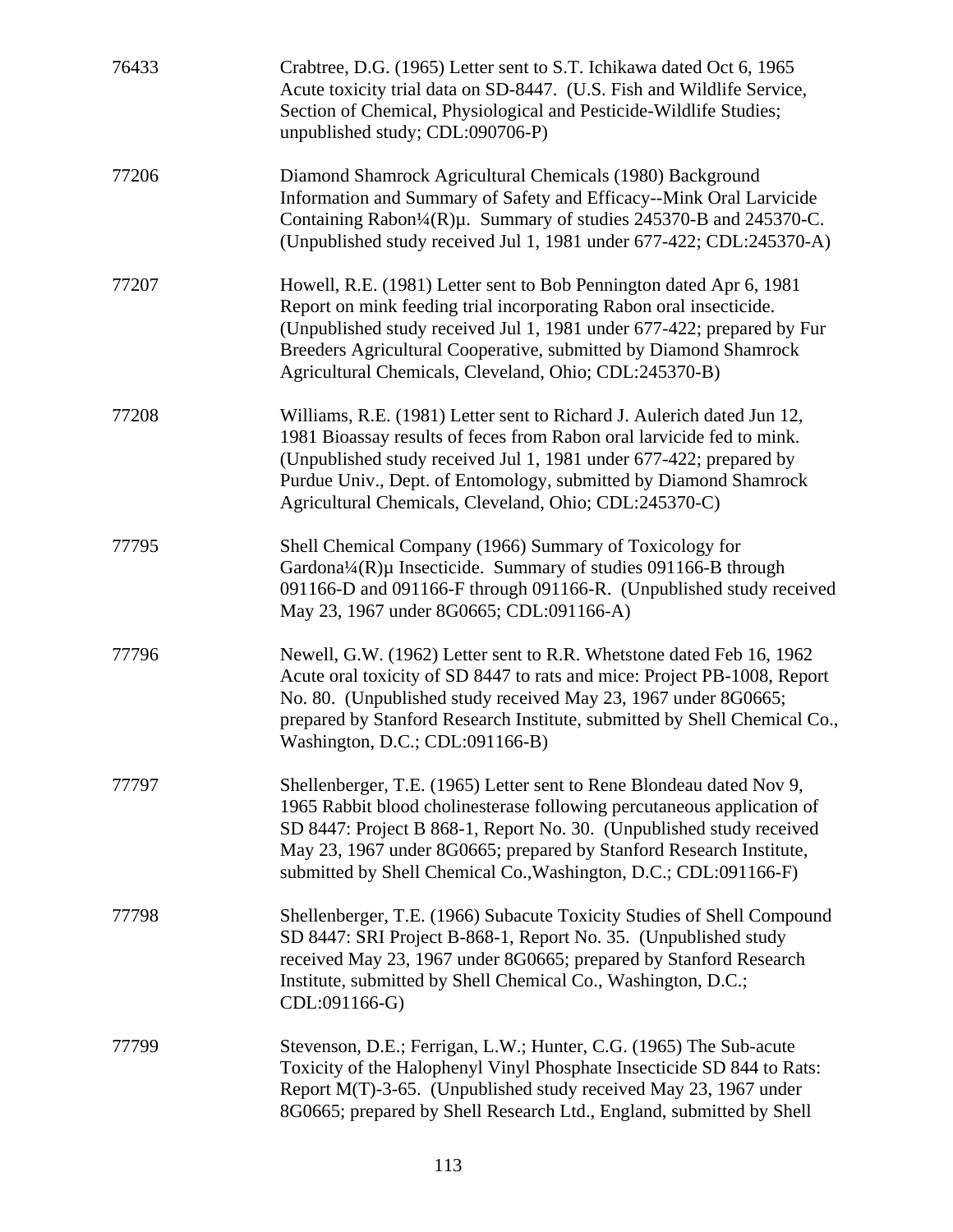|       | Chemical Co., Washington, D.C.; CDL:091166-H)                                                                                                                                                                                                                                                                                                                                                                             |
|-------|---------------------------------------------------------------------------------------------------------------------------------------------------------------------------------------------------------------------------------------------------------------------------------------------------------------------------------------------------------------------------------------------------------------------------|
| 77800 | Walker, A.I.T.; Hunter, C.G. (1965) The Sub-acute Oral Toxicity of the<br>Halophenyl Vinyl Phosphate Insecticide SD 8447 to Dogs: Report<br>R(T)-6-65. (Unpublished study received May 23, 1967 under 8G0665;<br>prepared by Shell Research Ltd., England, submitted by Shell Chemical<br>Co., Washington, D.C.; CDL:091166-J)                                                                                            |
| 77801 | Brown, V.K.; Ferrigan, L.W.; Hunter, C.G. (1965) Demyelination<br>Studies with the Insecticide SD 8447: Tox 8/65. (Unpublished study<br>received May 23, 1967 under 8G0665; prepared by Shell Research Ltd.,<br>England, submitted by Shell Chemical Co., Washington, D.C.;<br>CDL:091166-L)                                                                                                                              |
| 77802 | Eisenlord, G.; Loquvam, G.S.; Nemenzo, J.; et al. (1966) Results of<br>Reproduction Study of Rats Fed Diets Containing SD 8447 Insecticide<br>over Three Generations: Report No. 28. (Unpublished study received<br>May 23, 1967 under 8G0665; prepared by Hine Laboratories, Inc.,<br>submitted by Shell Chemical Co., Washington, D.C.; CDL:091166-M)                                                                   |
| 77803 | Walker, A.I.T.; Hunter, C.G. (1966) The Two Year Oral Toxicity of the<br>Halophenyl Vinyl Phosphate Insecticide SD 8447 to Rats. 2) Results of<br>the Twenty Sixth to Fifty Second Weeks of Exposure: Interim Research<br>Report IRR TL/33/66. (Unpublished study received May 23, 1967 under<br>8G0665; prepared by Shell Research<br>Ltd., England, submitted by Shell Chemical Co., Washington, D.C.;<br>CDL:091166-N) |
| 77804 | Whetstone, R.R.; Phillips, D.D.; Sun, Y.P.; et al. (1966)<br>2-Chloro-1-(2,4,5-trichlorophenyl) vinyl dimethyl phosphate, a new<br>insecticide with low toxicity to mammals. Journal of Agricultural and<br>Food Chemistry 14(4):352-356. (Also~In~unpublished submission<br>received May 23, 1967 under 8G0665; submitted by Shell Chemical Co.,<br>Washington, D.C.; CDL:091166-O)                                      |
| 77805 | Hutson, D.H.; Akintonwa, D.A.A.; Griffiths, M.H.; et al. (1966) The<br>Metabolism of 2-Chloro-1-(2',4',5'-trichlorophenyl) vinyl Dimethyl<br>Phosphate (SD 8447) in the Dog and Rat: Research Report R(T)-9-66.<br>(Unpublished study received May 23, 1967 under 8G0665; prepared by<br>Shell Research Ltd., England, submitted by Shell Chemical Co.,<br>Washington, D.C.; CDL:091166-P)                                |
| 77806 | Brown, V.K.H.; Hunter, C.G. (1966) The Toxicology of the Chlorovinyl<br>Phosphate Insecticides SD 7859 and SD 8447: The Acute Toxicities of<br>2,4-Dichloromandelic Acid and 2,4,5-Trichloromandelic Acid: Interim<br>Research Report TL/4/66. (Unpublished study received May 23, 1967)<br>under 8G0665; prepared by Shell Research Ltd., England, submitted by<br>Shell Chemical Co., Washington, D.C.; CDL:091166-Q)   |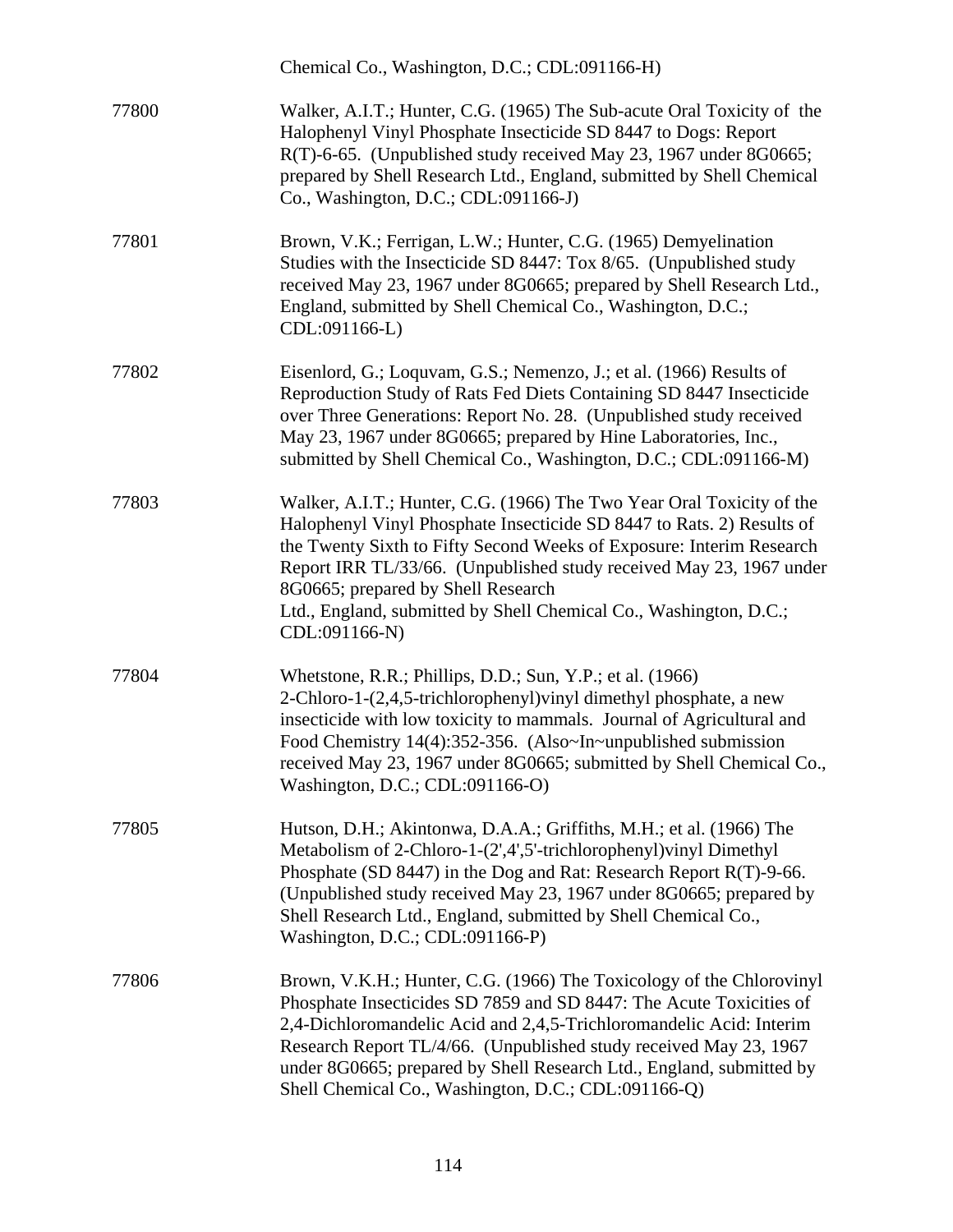| 77807 | Shell Development Company (19??) Metabolic Fate of SD 8447 in Plants.<br>(Unpublished study received May 23, 1967 under<br>8G0665;CDL:091166-R)                                                                                                                                                                                  |
|-------|----------------------------------------------------------------------------------------------------------------------------------------------------------------------------------------------------------------------------------------------------------------------------------------------------------------------------------|
| 77809 | Shell Chemical Company (1964) Toxicity and Repellency of SD8447 to<br>Blackbirds and Starlings. (Compilation of reports by U.S. Fish and<br>Wildlife Service, Denver Wildlife Research Center; unpublished study;<br>CDL:091166-AA)                                                                                              |
| 77810 | Sherman, M. (1965) Letter sent to Rene Blondeau dated Oct 1, 1965<br>Toxicity of SD8447 to chickens. (Unpublished study received May 23,<br>1967 under 8G0665; prepared by Univ. of Hawaii, Dept. of Entomology,<br>submitted by Shell Chemical Co., Washington, D.C.; CDL:091166-AB)                                            |
| 77811 | Shell Chemical Company (1966) Summary of Residue Data: Gardona.<br>(Compilation; unpublished study received May 23, 1967 under 8G0665;<br>CDL:091166-AD)                                                                                                                                                                         |
| 77812 | Shell Development Company (1966) Residue Determination of SD 8447<br>and Its Low-melting Isomer SD 13462 in Agricultural Crops: GLC<br>Electron Capture Method. Analytical method MMS-71/66 dated Jan 21,<br>1966. (Unpublished study received May 23, 1967 under 8G0665;<br>CDL:091166-AE)                                      |
| 77813 | Shell Development Company (1966) Residue Determination of SD 8447<br>and Its Low-melting Isomer SD 13462 in Corn and Corn Foliage: A<br>Tentative Method Involving TLC Cleanup and Electron-capture GLC.<br>Analytical method MMS-76/66 dated May 1966. (Unpublished study<br>received May 23, 1967 under 8G0665; CDL:091166-AF) |
| 77814 | Shell Development Company (1966) Residue Determination of SD 8447<br>and Its Low-melting Isomer SD 13462 in Agricultural Crops: GLC<br>Phosphorus Detector Method. Analytical method MMS-80/66 dated Dec<br>1966. (Unpublished study received May 23, 1967 under 8G0665;<br>CDL:091166-AG)                                       |
| 77815 | Shell Development Company (1967) Residue Determination of Four<br>Gardona¼(R)µ Insecticide Metabolites in Apples, Corn Husk and Corn<br>Ear. Analytical method MMS-83/67 dated Jan 1967. (Unpublished study<br>received May 23, 1967 under 8G0665; CDL:091166-AH)                                                                |
| 77816 | Shell Development Company (1967) Residue Determination of Acid<br>Hydrolizable Conjugate Metabolites from SD 8447 Treated Crops: GLC<br>Electron-capture method. Analytical method MMS-85/67 dated Apr<br>1967. (Unpublished study received May 23, 1967 under 8G0665;<br>CDL:091166-AI)                                         |
| 77817 | Shell Development Company (1967) Determination of Two Carboxylic<br>Acids from SD 8447-treated Crops: GLC Electron Capture Method.                                                                                                                                                                                               |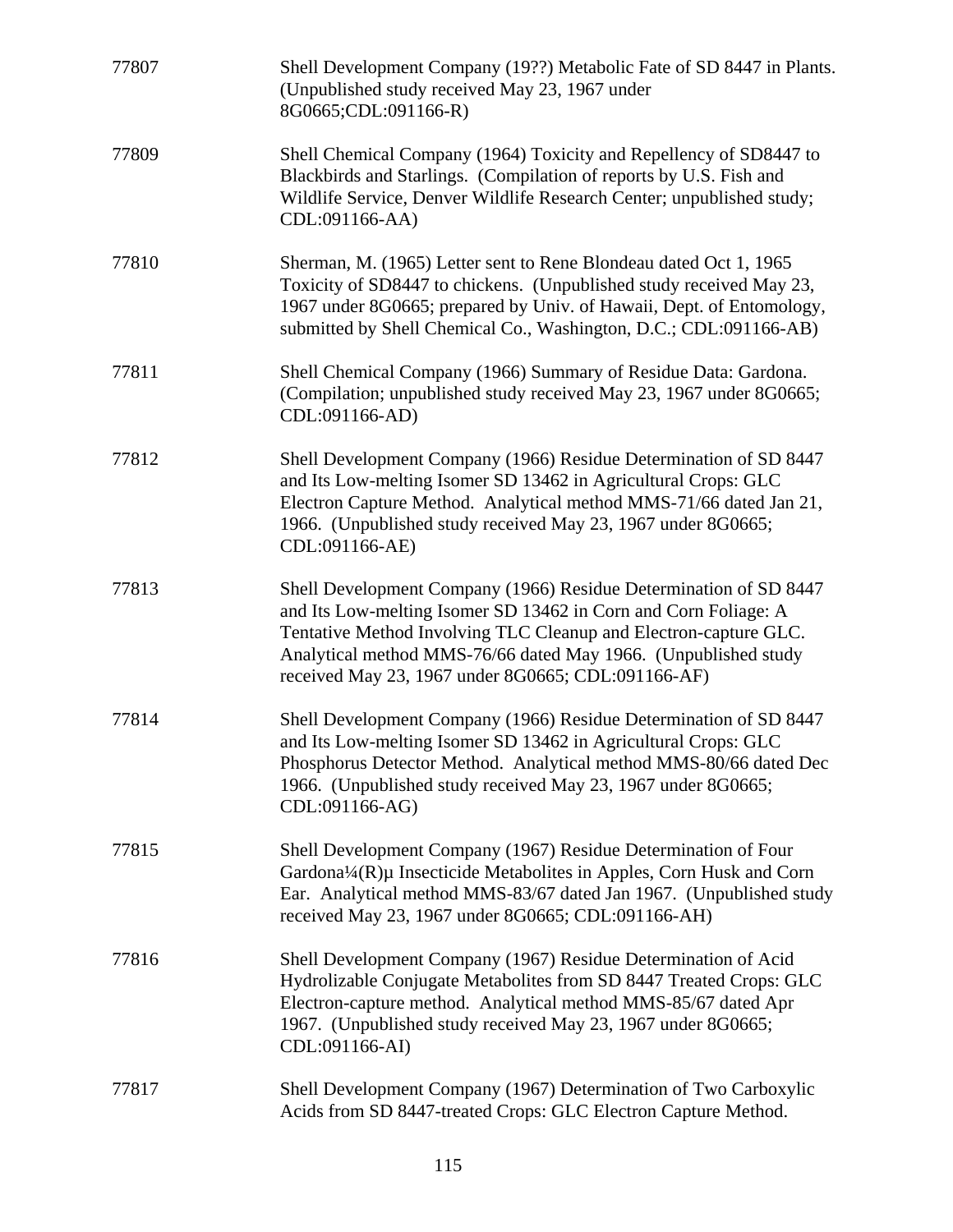|       | Analytical method MMS-86/67 dated Apr 1967. (Unpublished study<br>received May 23, 1967 under 8G0665; CDL:091166-AJ)                                                                                                                                                                                                                                                                                                                                    |
|-------|---------------------------------------------------------------------------------------------------------------------------------------------------------------------------------------------------------------------------------------------------------------------------------------------------------------------------------------------------------------------------------------------------------------------------------------------------------|
| 77818 | Shell Development Company (1967) Determination of SD 13521 Residues<br>in Crops: GLC-electron Capture Method. Analytical method MMS-87/67<br>dated Apr 1967. (Unpublished study received May 23, 1967 under<br>8G0665; CDL:091166-AK)                                                                                                                                                                                                                   |
| 77819 | Doyle, R.L.; Teske, R.H.; Elsea, J.R. (1968) Two-year Dietary<br>Administration of SD 8447 to Dogs: P-99A. (Unpublished study received<br>Aug 17, 1968 under 9F0739; prepared by Hill Top Research, Inc.,<br>submitted by Shell Chemical Co., Washington, D.C.; CDL: 091273-A)                                                                                                                                                                          |
| 77820 | Potter, J.C.; Schultz, D.R. (1968) Metabolic Fate of SD 8447 on Corn and<br>Apples. II. (Unpublished study received Aug 17, 1968 under 9F0739;<br>submitted by Shell Chemical Co., Washington, D.C.; CDL:091273-E)                                                                                                                                                                                                                                      |
| 77821 | Beynon, K.I.; Wright, A.N. (1968) The Breakdown of the Insecticide<br>Gardona 8447,2-Chloro-1-(2',4',5'-trichlorophenyl)-vinyl Dimethyl<br>Phosphate) on Plants and in Soils: WP-193-68. (Unpublished study<br>received Aug 17, 1968 under 9F0739; submitted by Shell Chemical Co.,<br>Washington, D.C.; CDL:091273-F)                                                                                                                                  |
| 77822 | Potter, J.C.; Page, A.C. (1966) Metabolic Fate of SD 8447 in Corn:<br>Technical Progress Report No. M-4-67. (Unpublished study received Aug<br>17, 1968 under 9F0739; submitted by Shell Chemical Co., Washington,<br>$D.C.; CDL:091273-G)$                                                                                                                                                                                                             |
| 79791 | El-sebae, A.H.; Soliman, S.A.; Elamayem, M.A.; et al. (1977)<br>Neurotoxicity of organophosphorus insecticides leptophos and EPN.<br>Journal of Environmental Science and Health B12(4):269-288.<br>(Also~In~unpublished submission received on unknown date under<br>352-338; submitted by E.I. du Pont de Nemours & Co., Wilmington, Del.;<br>CDL:236741-G)                                                                                           |
| 79808 | Piccirillo, V.J.; Mossburg, P.A.; Serota, D.G. (1978) 104-week Chronic<br>Feeding Study in Mice, SD-8447 and Original SD-8447: Project No.<br>776-118. 53-week progress rept. (Unpublished study, including letter<br>dated Dec 4, 1978 from E.L. Hobson to Timothy Gardner, received Dec<br>12, 1978 under unknown admin. no.; prepared by Hazleton Laboratories<br>America, Inc., submitted by<br>Shell Chemical Co., Washington, D.C.; CDL:236604-A) |
| 81219 | Serota, D.G.; Mossburg, P.A. (1978) 78-week Progress Report: 104-week<br>Feeding Study in Mice: Project No. 776-118. (Unpublished study<br>received Mar 30, 1979 under 201-407; prepared by Hazleton Laboratories<br>America, Inc., submitted by Shell Chemical Co., Washington, D.C.;<br>CDL:237923-A)                                                                                                                                                 |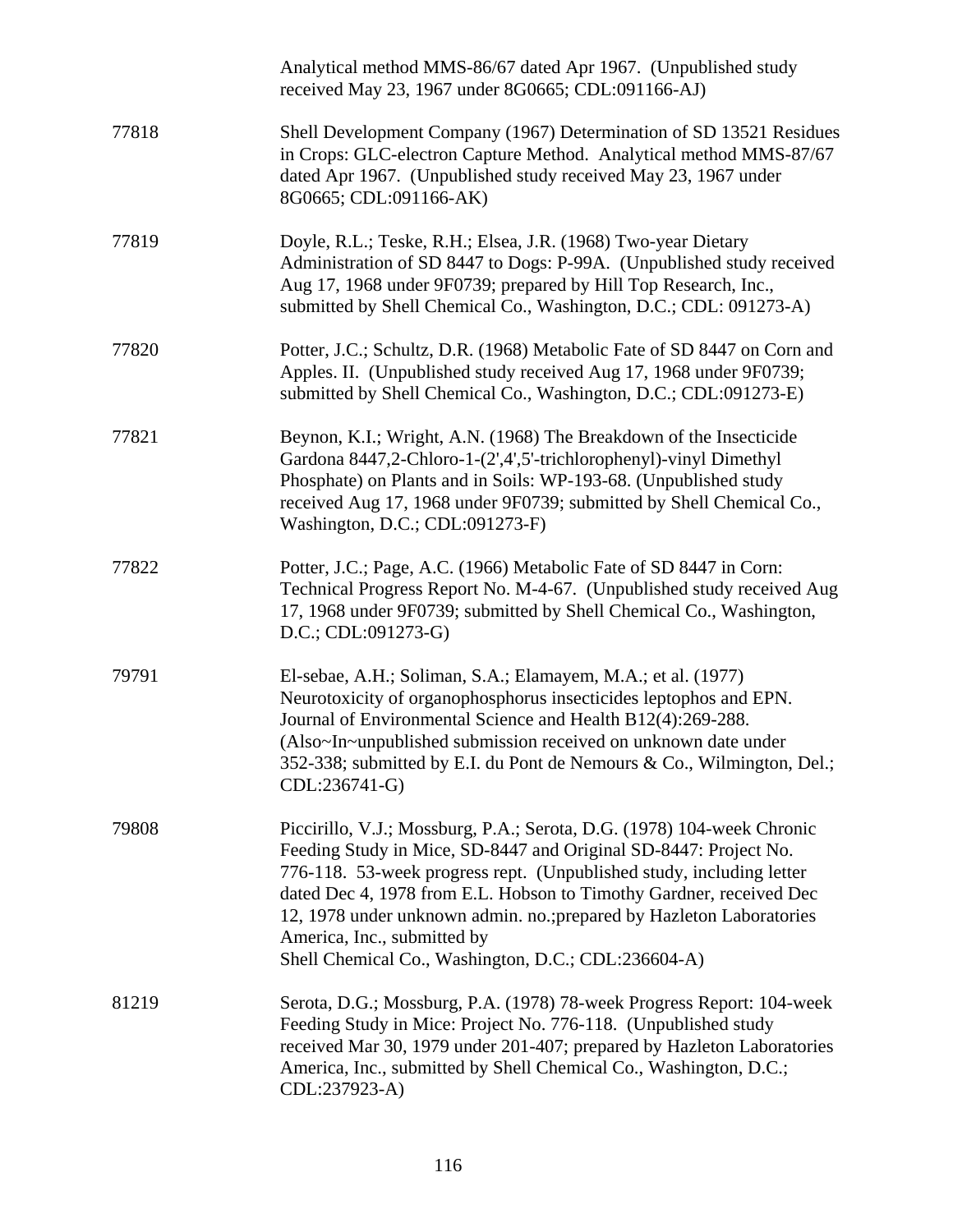| 81227 | Jorgenson, T.A. (1971) Skin and Eye Irritancy Studies of Gardona Pet<br>Collars in Dogs: Project LSC 868-20, Report No. 4. Rev. (Unpublished<br>study received Apr 9, 1973 under 201-345; prepared by Stanford Research<br>Institute, submitted by Shell Chemical Co.,<br>Washington, D.C.; CDI:008408-A)                                                                         |
|-------|-----------------------------------------------------------------------------------------------------------------------------------------------------------------------------------------------------------------------------------------------------------------------------------------------------------------------------------------------------------------------------------|
| 81228 | Stearns, S.M.; Albert, J.R. (19??) Determination of the Effects in the Dog<br>following a Forced Feeding of a 10% Stirofos Flea Collar: TIR-72-023-73.<br>(Unpublished study received Apr 9, 1973 under 201-345; submitted by<br>Shell Chemical Co., Washington, D.C.;<br>CDL:008408-B)                                                                                           |
| 81229 | Young, R., Jr.; Olson, W.M. (1973) The Effects of Moisture and<br>Rabon <sup>1</sup> / <sub>4</sub> (R)µ Insecticide Pet Collars on the Skin Reaction of Dogs:<br>TIR-70-007-73. (Unpublished study received Apr 9, 1973 under<br>201-345; submitted by Shell Chemical Co., Washington, D.C.;<br>CDL:008408-C)                                                                    |
| 82158 | Stearns, S.M.; Albert, J.R. (1973?) Determination of the Rabbit Eye<br>Irritant Effects of Powder Bloomed from the 10% Stirofos Collar with a<br>Comparison of the Irritant Effects of a Similar Bulk of Talc (U.S.P.): TIR<br>73-026-74. (Unpublished study received Feb<br>6, 1976 under 201-225; submitted by Shell Chemical Co.,<br>Washington, D.C.; CDL:223348-A)           |
| 82159 | Albert, J.R.; Summitt, L.M. (19??) Determination of the Skin Irritation<br>and Sensitization Potential of Five Pest Collars in the Guinea Pig:<br>TIR-73-001-75. (Unpublished study received Feb 6, 1976 under 201-225;<br>submitted by Shell Chemical Co., Washington, D.C.; CDL:223348-B)                                                                                       |
| 82160 | Dean, B.J.; Senner, K.R. (1974) Toxicity Studies with Gardona:<br>Chromosome Studies on Bone Marrow Cells of Chinese Hamsters Two<br>Daily Oral Doses of Gardona: Group Research Report TLGR.0062.74.<br>(Unpublished study received Feb 6, 1976 under 201-225; prepared by<br>Shell Research, Ltd., England, submitted by Shell Chemical Co.,<br>Washington, D.C.; CDL:223348-D) |
| 83136 | Shell Chemical Company (1972) Summary of Basic Data for Technical<br>Rabon <sup>1</sup> /4(R)µ Insecticide. Rev. San Ramon, Calif.: Shell. (Technical data<br>bulletin ACD:67-111; also~In~unpublished submission received Jul 5,<br>1972 under 201-EX-44; CDL:122727-A)                                                                                                          |
| 83743 | Shell Chemical Company (19??) SD 8447 Insecticide. (Unpublished<br>study received Feb 8, 1966 under unknown admin. no.; CDL: 128498-N)                                                                                                                                                                                                                                            |
| 83744 | Shell Chemical Company (1965) Performance Data: Summary.<br>(Compilation; unpublished study received Feb 8, 1966 under unknown<br>admin. no.; CDL:128498-Q)                                                                                                                                                                                                                       |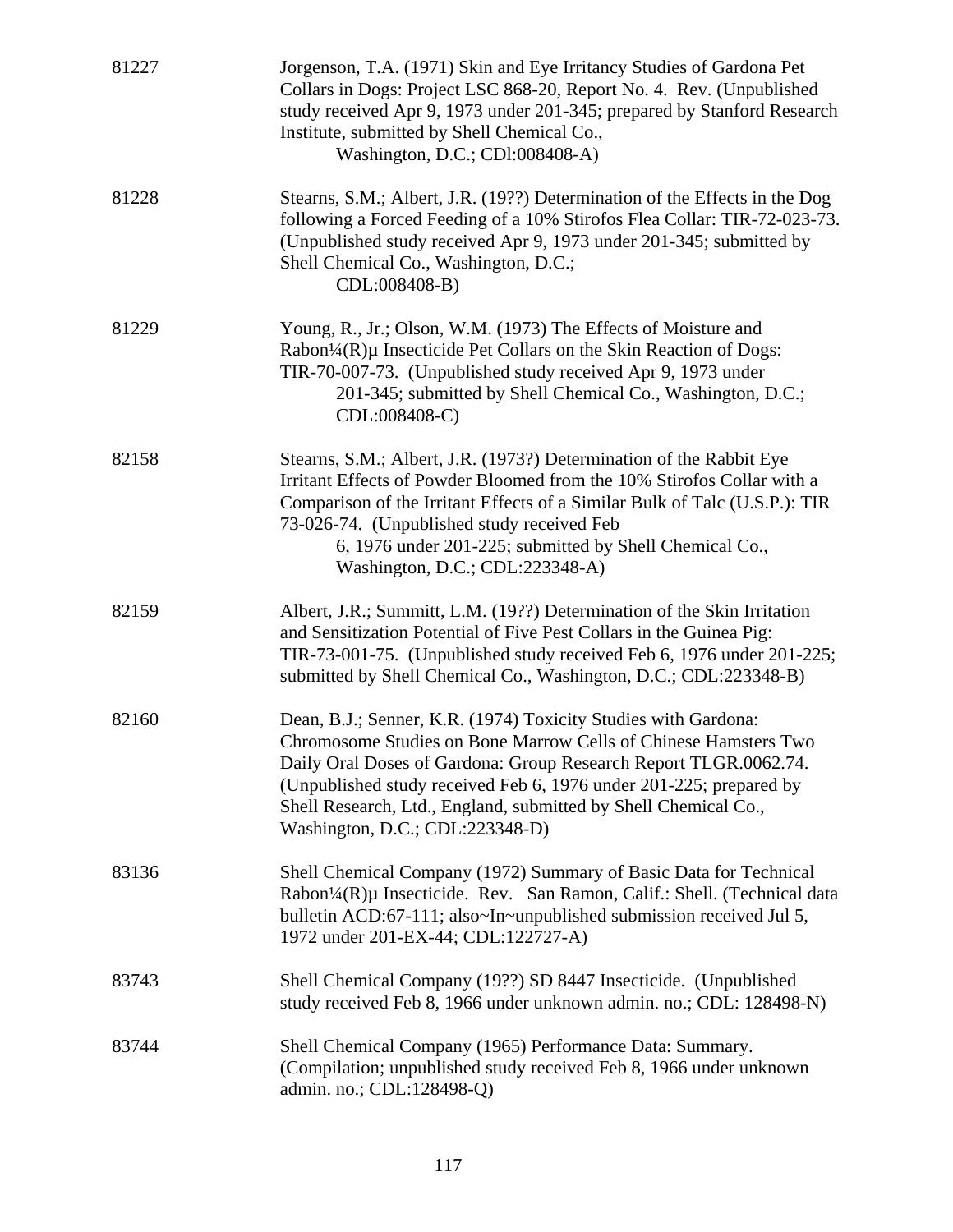| 84180 | Sherman, M. (1968) Letter sent to Ralph Glasser dated Jul 8, 1968<br>Chronic toxicity studies: The effect of SD 8447 on hen eggs and tissues.<br>(Unpublished study received Sep 4, 1981 under 43688-1; prepared by<br>Univ. of Hawaii, Dept. of Entomology, submitted by Shu-Fly Industries,<br>Inc., Reno, Nev.; CDL:245998-B)                              |
|-------|---------------------------------------------------------------------------------------------------------------------------------------------------------------------------------------------------------------------------------------------------------------------------------------------------------------------------------------------------------------|
| 84181 | Dean, W.F. (1971) Letter sent to J.G. Matthyssee dated Jul 7, 1971 Rabon<br>toxicity test on ducklings. (Unpublished study received Sep 4, 1981 under<br>43688-1; prepared by Cornell Univ., Dept. of Poultry Science, Duck<br>Research Laboratory, submitted by Shu-Fly Industries, Inc., Reno, Nev.;<br>CDL:245998-D)                                       |
| 84189 | Ivey, M.C.; DeVaney, J.A.; Ivie, G.W. (1981) Residues of Stirofos<br>$(Rabon14(R)\mu)$ in Eggs of Laying Hens Treated for Northern Fowl Mite<br>Control by Dipping. (U.S. Dept. of Agriculture, Science and Education<br>Administration, Agricultural Research, Veterinary Toxicology and<br>Entomology Research Laboratory; unpublished study; CDL:245949-A) |
| 87632 | Shell Chemical Company (19??) Ingredient Statement: Gardona¼(R)µ<br>Insecticide 50: Wettable Powder. (Unpublished study received Feb 12,<br>1970 under 201-270; CDL:008409-A)                                                                                                                                                                                 |
| 87633 | Shell Chemical Company (1969) Summary: Gardona Insecticide:<br>Efficacy. (Compilation; unpublished study, including published data,<br>received Feb 12, 1970 under 201-270; CDL:008409-B)                                                                                                                                                                     |
| 88216 | Sharp, A.J. (1981) Efficacy of Swine Oral Larvicide <sup>1</sup> /4(R)µ Formulated<br>into Cubes: AJS 80-05-17. Final rept. (Unpublished study received Nov<br>30, 1981 under 677-416; submitted by Diamond Shamrock Agricultural<br>Chemicals, Cleveland, Ohio; CDL:246280-A)                                                                                |
| 88217 | Diamond Shamrock Agricultural Chemicals (19??) Final Report to<br>Protocol AJS 800518: Safety of Sol in Market Swine. (Unpublished study<br>received Nov 30, 1981 under 677-416; CDL:246280-B)                                                                                                                                                                |
| 88218 | Diamond Shamrock Agricultural Chemicals (1981) Clinical Evaluation of<br>the Safety of Horse Oral Larvicide in Gestating Mares, Their Offspring<br>and Breeding Stallions. (Unpublished study received Nov 30, 1981 under<br>677-416; CDL:246280-C)                                                                                                           |
| 88598 | Ladd, R. (1972) Report to : Teratogenic Study with Gardona Insecticide<br>Technical in Albino Rabbits: IBT No. J239. (Unpublished study received<br>Feb 6, 1976 under 201-225; prepared by Industrial Bio-Test Laboratories,<br>Inc., submitted by Shell Chemical Co., Washington, D.C.;<br>CDL:223348-C)                                                     |
| 91183 | Farnam Companies, Incorporated (19??) Flea and Tick Pet<br>Collars. (Unpublished study received Feb 13, 1978 under<br>270-EX-1; CDL:232933-B)                                                                                                                                                                                                                 |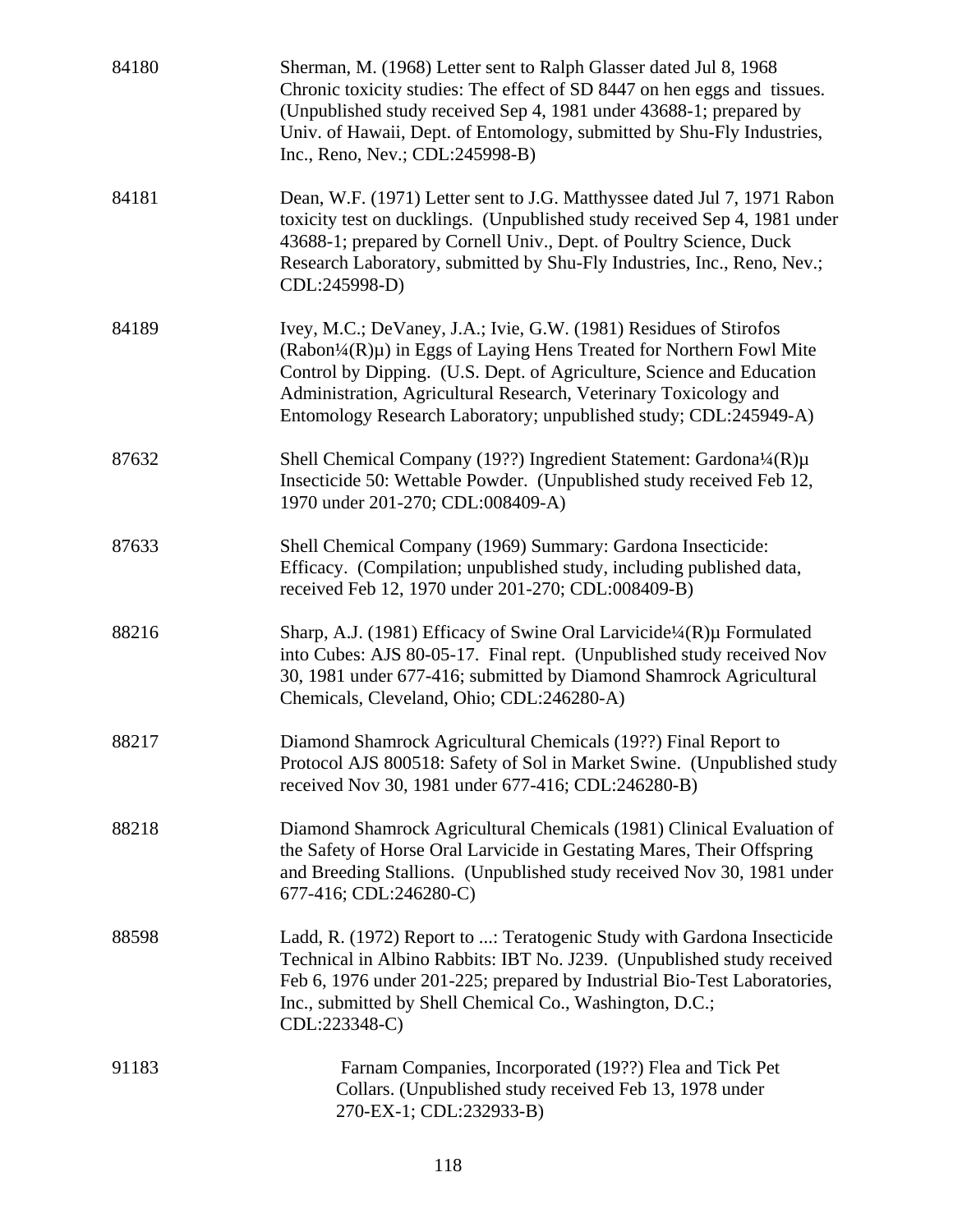| 91657 | Anderson, L.D.; Atkins, E.L., Jr. (1966) 1965 Research on the Effect of<br>Pesticides on Honey Bees: Submitter 17923. (Unpublished study received<br>Jan 18, 1968 under 3125-143; prepared by Univ. of California--Riverside,<br>Entomology Dept., submitted by Mobay Chemical Corp., Kansas City,<br>Mo.; CDL:005635-T)                                                                                                                         |
|-------|--------------------------------------------------------------------------------------------------------------------------------------------------------------------------------------------------------------------------------------------------------------------------------------------------------------------------------------------------------------------------------------------------------------------------------------------------|
| 93362 | Johnston, C.D. (1967) Gardona Insecticide: Acute Dermal Toxicity for the<br>Rabbit. (Unpublished study received Dec 8, 1967 under 201-238;<br>prepared by Woodard Research Corp., submitted by Shell Chemical Co.,<br>Washington, D.C.; CDL:000941-A)                                                                                                                                                                                            |
| 93363 | Duerden, B.; Bleiberg, M. (1967) Gardona(R) Insecticide: Acute<br>Inhalation Toxicity to Guinea Pigs. (Unpublished study received Dec 8,<br>1967 under 201-238; prepared by Woodard Research Corp., submitted by<br>Shell Chemical Co., Washington, D.C.; CDL: 000941-B)                                                                                                                                                                         |
| 93364 | Duerden, B.; Bleiberg, M.J. (1967) Gardona¼(R)µ Insecticide: Acute Oral<br>Toxicity to Rats. (Unpublished study received Dec 8, 1967 under<br>201-238; prepared by Woodard Research Corp., submitted by Shell<br>Chemical Co., Washington, D.C.; CDL:000941-C)                                                                                                                                                                                   |
| 93365 | Duerden, B.; Bleiberg, M.J. (1967) Gardona <sup>1</sup> / <sub>4</sub> (R)µ Insecticide:<br>Infracutaneous Sensitization in Guinea Pigs. (Unpublished study received<br>Dec 8, 1967 under 201-238; prepared by Woodard Research Corp.,<br>submitted by Shell Chemical Co., Washington, D.C.; CDL:000941-D)                                                                                                                                       |
| 93973 | Environmental Consultants, Incorporated (1981) Bench-top Efficacy<br>Trials of Shu-fly 3% Rabon Pesticidal Powders against Two Available<br>Species of Ants (Formicidae), German Cockroaches (~Blatella<br>germanica~), and American Cockroaches, (~Periplan~-~eta americana~ $\vert$ ):<br>File #597. Final rept. (Unpublished study received Sep 4, 1981 under<br>43688-2; submitted by Shu-Fly Industries, Inc., Reno, Nev.;<br>CDL:245978-A) |
| 94407 | Bond, C.E. (1965) Letter sent to Stanley T. Ichikawa dated Aug 5, 1965<br>Toxicity of SD 11831--fish. (Unpublished study received Sep 30, 1971<br>under 0F0981; prepared by Oregon State Univ., Agricultural Experiment<br>Station, submitted by Shell Chemical Co., Washington, D.C.;<br>CDL:091685-Z)                                                                                                                                          |
| 95745 | Bond, C.E. (1965) Letter sent to Stanley T.Ichikawa dated Aug 5,<br>1965 Toxicity of SD 11831 and SD 8447 to fish. (Unpublished<br>study received Jul 1, 1966 under 201-167; prepared by Oregon<br>State Univ., Agricultural Experiment Station, Dept. of Fisheries<br>and Wildlife, submitted by Shell Chemical Co., Washington, D.C.;<br>CDL:000892-N)                                                                                         |
| 95915 | Cope, O.B. (1967) Letter sent to William J. Hughes dated Nov 21, 1967<br>Results of toxicity tests with Shell componds SD 7727, SD 8447, and SD                                                                                                                                                                                                                                                                                                  |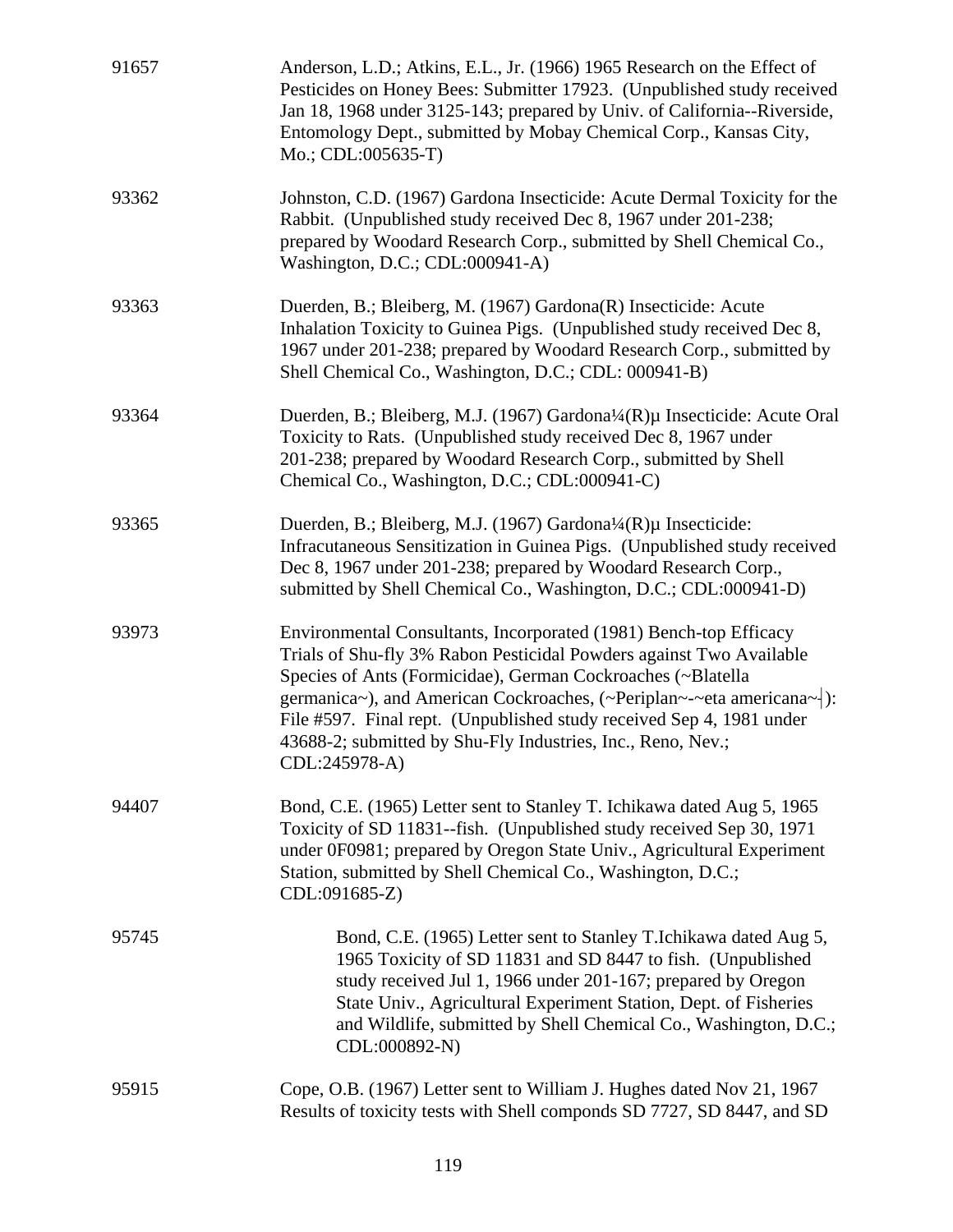|        | 8530 against fish. (U.S. Fish and Wildlife Service, Fish-Pesticide<br>Research Laboratory; unpublished study; CDL:093138-L)                                                                                                                                                                                                                                                                                                    |
|--------|--------------------------------------------------------------------------------------------------------------------------------------------------------------------------------------------------------------------------------------------------------------------------------------------------------------------------------------------------------------------------------------------------------------------------------|
| 96304  | Potter, D.; Linnett, S.L.; Lee, S.A.; et al. (1981) Toxicity<br>Studies with SD 8447 (Gardona): Biochemical and<br>Morphological Studies of the Effects of Short Term Dietary<br>Exposure on Mouse Liver: Group Research Report TLGR.80.125.<br>(Unpublished study received Feb 12, 1982 under unknown admin.<br>no.; prepared by Shell Research Ltd., England, submitted by Shell<br>Oil Co., Washington, D.C.; CDL:246800-A) |
| 96682  | Diamond Shamrock Agricultural Chemicals (1981) Cattle Grub Control<br>Rabon <sup>1</sup> /4(R) $\mu$ Insecticide Formulation. (Compilation; unpublished study<br>received Sep 11, 1981 under 677-391; CDL:245980-A)                                                                                                                                                                                                            |
| 102466 | McGill, L. (1970) Flavor Evaluation Report: Fresh Tomatoes.<br>(Unpublished study received Jun 5, 1974 under 4F1515; prepared<br>by Oregon State Univ., Dept. of Food Science and Technology,<br>Sensory Evaluation Section, submitted by Shell Chemical Co.,<br>Washington, DC; CDL:094027-B)                                                                                                                                 |
| 107197 | Sommer, K. (1977) A Critique of Bioassay of Tetrachlorvinphos<br>for Possible Carcinogenicity: (A Draft Report Issued for the<br>National Cancer Institute by Gulf South Research Institute).<br>(Unpublished study received Aug 13, 1979 under unknown admin.<br>no.; submitted by Shell Chemical Co., Washington, DC;<br>CDL:238933-A)                                                                                       |
| 107576 | Shell Chemical Co. (1974) Shell Horse Fly Free Gel.<br>(Compilation;<br>unpublished study received Mar 13, 1974 under 201-340; CDL:<br>$023151 - A)$                                                                                                                                                                                                                                                                           |
| 107577 | Wagoner, S.; Young, R.; Olson, W. (1974) Rabon Insecticide<br>Horse Wipe-on and Gel Dermal Irritation Study: TIR-74-016-73.<br>(Unpublished study received Feb 22, 1974 under 201-339;<br>submitted by Shell Chemical Co., Washington, DC;<br>CDL:023154-A)                                                                                                                                                                    |
| 107578 | Young, R. (19??) Effects of Whole Body Application of the Rabon<br>Insecticide Horse Wipe-on Solution: TIR-74-008-74.<br>(Unpublished study received Jun 7, 1974 under 201-339; submitted<br>by Shell Chemical Co., Washington, DC; CDL:023155-A)                                                                                                                                                                              |
| 107633 | Goble, G.; Eisenlord, G. (1972) Acute Toxicity Studies of Horse<br>Gel Insecticide/Repellent in Experimental Animals: Report<br>No. 22. (Unpublished study received Feb 26, 1973 under 201-<br>340; prepared by Hine Laboratories, Inc., submitted by Shell<br>Chemical Co., Washington, DC; CDL:051021-A)                                                                                                                     |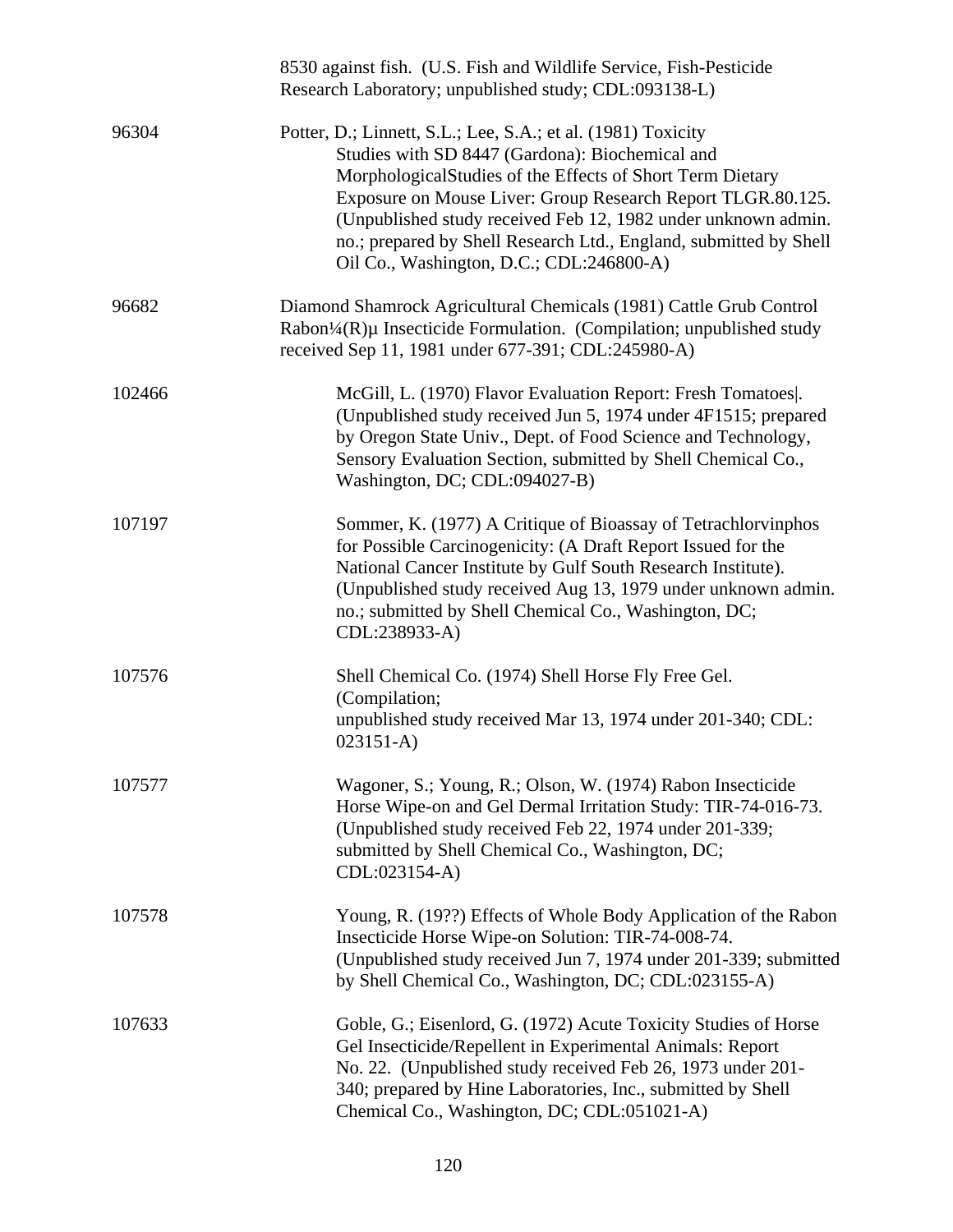| 107634 | Goble, G.; Eisenlord, G. (1972) Acute Toxicity Studies of Horse<br>Wipe-on or Spray in Experimental Animals: Report No. 15.<br>(Unpublished study received Nov 15, 1972 under 201-339;<br>prepared by Hine Laboratories, Inc., submitted by Shell Chemical<br>Co., Washington, DC; CDL:051022-A)                                                 |
|--------|--------------------------------------------------------------------------------------------------------------------------------------------------------------------------------------------------------------------------------------------------------------------------------------------------------------------------------------------------|
| 108645 | Shell Chemical Co. (1966) Efficacy of SD8447 and Other<br>Insecticides on Cattle. (Compilation; unpublished study received<br>Sep 15, 1966 under unknown admin. no.; CDL:122673-A)                                                                                                                                                               |
| 108646 | Ivey, M.; Hoffman, R.; Claborn, H. (19??) Residues of SD-8447 in<br>the Body Tissues of Sprayed Cattle. (U.S. Agricultural Research<br>Service, Entomology Research Div.; unpublished study; CDL:<br>$122673 - B$                                                                                                                                |
| 108675 | Shell Chemical Co. (1968) Efficacy of Gardona 75 Insecticide:<br>Tests on Apples. (Compilation; unpublished study received Oct<br>30, 1968 under 201-EX-31; CDL:122707-A)                                                                                                                                                                        |
| 112519 | Skahen, R. (1965) Pathology Summary; Gross Examination: SRI<br>Project 5434-3. (Unpublished study received Aug 17, 1968 under<br>9F0739; submitted by Shell Chemical Co., Washington, DC;<br>CDL:091274-A)                                                                                                                                       |
| 112520 | Stevenson, D.; Ferrigan, L.; Hunter, C. (1965) The Sub-acute<br>Toxicity of the Halophenyl Vinyl Phosphate Insecticide SD 8447<br>to                                                                                                                                                                                                             |
|        | Rats: Report M(T)-3-65. (Unpublished study received Aug 17,<br>1968 under 9F0739; prepared by Shell Research Ltd., Eng.,<br>submitted by Shell Chemical Co., Washington, DC;<br>CDL:091274-C)                                                                                                                                                    |
| 112521 | Stanford Research Institute (1966) Letter sent to R. Blondeau<br>dated Feb 7, 1966 Subacute percutaneous toxicity study and<br>cholinesterase evaluation of SD 8447: Ref. B 5692-3, Letter<br>Report No. 1. (Unpublished study received Aug 17, 1968 under<br>9F0739; submitted by Shell Chemical Co., Washington, DC;<br>CDL:091274-E)          |
| 112522 | Eisenlord, G.; Loquvam, G.; Nemenzo, J. (1966) Results of Re-<br>production Study of Rats Fed Diets Containing SD 8447<br>Insecticide over Three Generations: Report No. 28. (Unpublished<br>study received Aug 17, 1968 under 9F0739; prepared by Hine<br>Laboratories, Inc., submitted by Shell Chemical Co., Washington,<br>DC; CDL:091274-G) |
| 112523 | Shell Chemical Co. (1968) Toxicology Section: Gardona<br>Insecticide. Summary of studies 091274-B through 091274-G and<br>091274-I through 091274-O. (Unpublished study received Aug                                                                                                                                                             |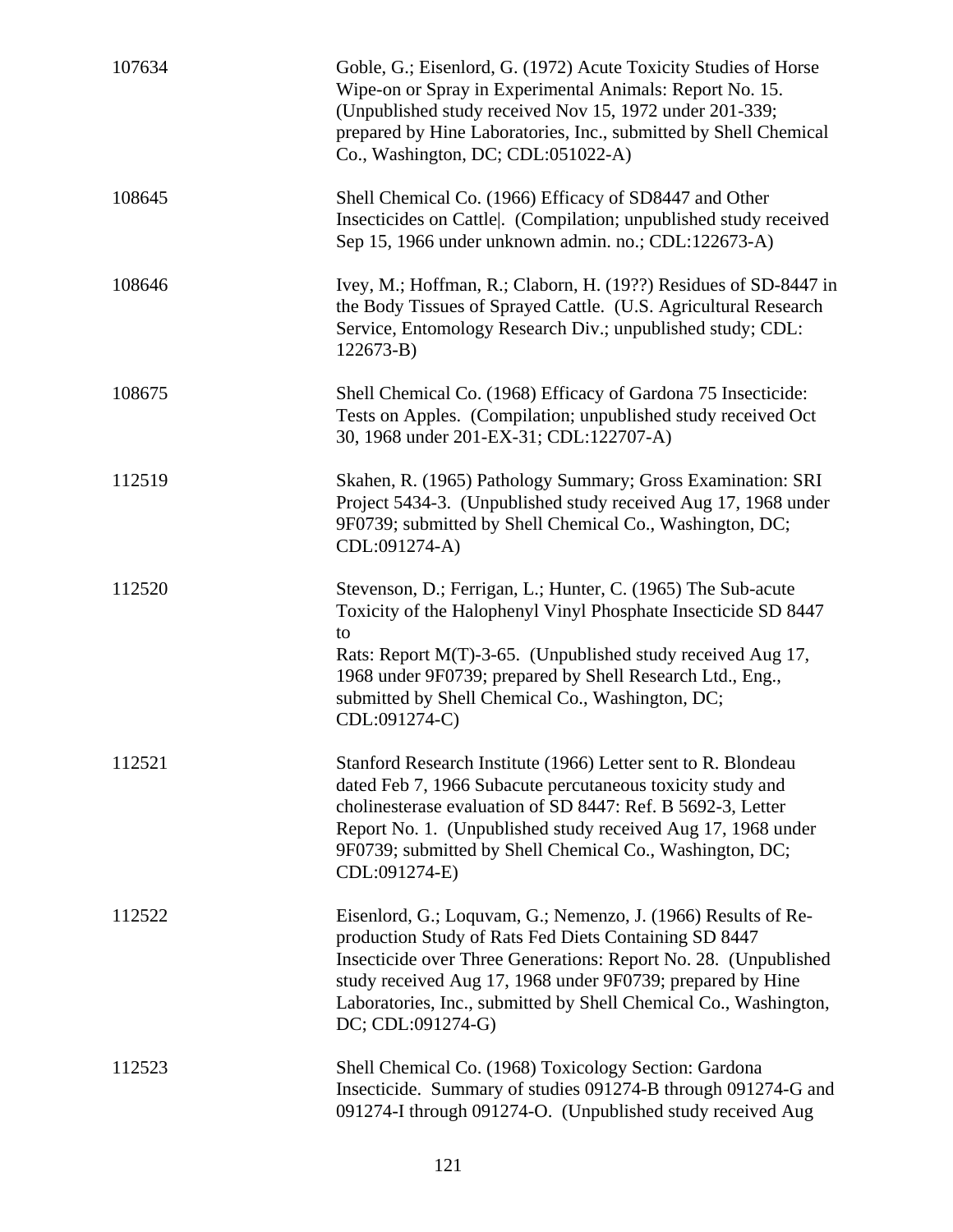|        | 17, 1968 under 9F0739; CDL:091274-H)                                                                                                                                                                                                                                                                                                                            |
|--------|-----------------------------------------------------------------------------------------------------------------------------------------------------------------------------------------------------------------------------------------------------------------------------------------------------------------------------------------------------------------|
| 112524 | Shellenberger, T. (1966) Subacute Toxicity Studies of Shell<br>Compound SD 8447: SRI Project B-868-1, Report No. 35.<br>(Unpublished study received Aug 17, 1968 under 9F0739;<br>prepared by Stanford Research Institute, submitted by Shell<br>Chemical Co., Washington, DC; CDL:091274-M)                                                                    |
| 112525 | Walker, A.; Hunter, C. (1967) The Oral Toxicity of the<br>Halophenyl<br>Vinyl Phosphate Insecticide Gardona (SD 8447): Two Year Oral<br>Experiment in Rats: Research Report R(T)-9-67. (Unpublished<br>study received Aug 17, 1968 under 9F0739; prepared by Shell<br>Research Ltd., Eng., submitted by Shell Chemical Co.,<br>Washington,<br>DC; CDL:091274-O) |
| 113941 | Duerden, B.; Bleiberg, M. (1967) Gardona Insecticide: Acute<br>Inhalation Toxicity to Guinea Pigs. (Unpublished study received<br>Aug 17, 1968 under 9F0739; prepared by Woodard Research<br>Corp., submitted by Shell Chemical Co., Washington, DC;<br>CDL:091274-B)                                                                                           |
| 114690 | Diamond Shamrock Agricultural Chemicals (1977) 90% Dimethyl<br>T. (Unpublished study received Sep 13, 1977 under 677-388;<br>CDL:<br>231597-A)                                                                                                                                                                                                                  |
| 115939 | Shell Chemical Co. (1972) Residue Data in Reply to EPA's July<br>10, 1972 Letter of Special Review for Ciovap EC Insecticide.<br>(Compilation; unpublished study received Sep 20, 1972 under<br>201-244; CDL:000948-A)                                                                                                                                          |
| 116019 | Shell Chemical Co. (1970) Efficacy of Rabon on Livestock.<br>(Compilation; unpublished study received Jan 19, 1970 under<br>1F1090;CDL:090850-A)                                                                                                                                                                                                                |
| 116020 | Shell Chemical Co. (1970) Residue Data Developed from the Use<br>of Dairy Cattle: Rabon. (Compilation; unpublished study received<br>Jan 19, 1970 under 1F1090; CDL:090850-B)                                                                                                                                                                                   |
| 116031 | Shell Chemical Co. (1972) Data in Support of Label Registration<br>for Use of Gardona 75 WP Insecticide on Pears, Cherries, Plums,<br>Cranberries and Tomatoes. (Compilation; unpublished study<br>received Aug 18, 1972 under 1F1023; CDL:090874-A)                                                                                                            |
| 116137 | Shell Chemical Co. (1970) Performance Data in Support of the<br>Use of Gardona 75 WP Insecticide To Control Certain Insect Pests<br>of                                                                                                                                                                                                                          |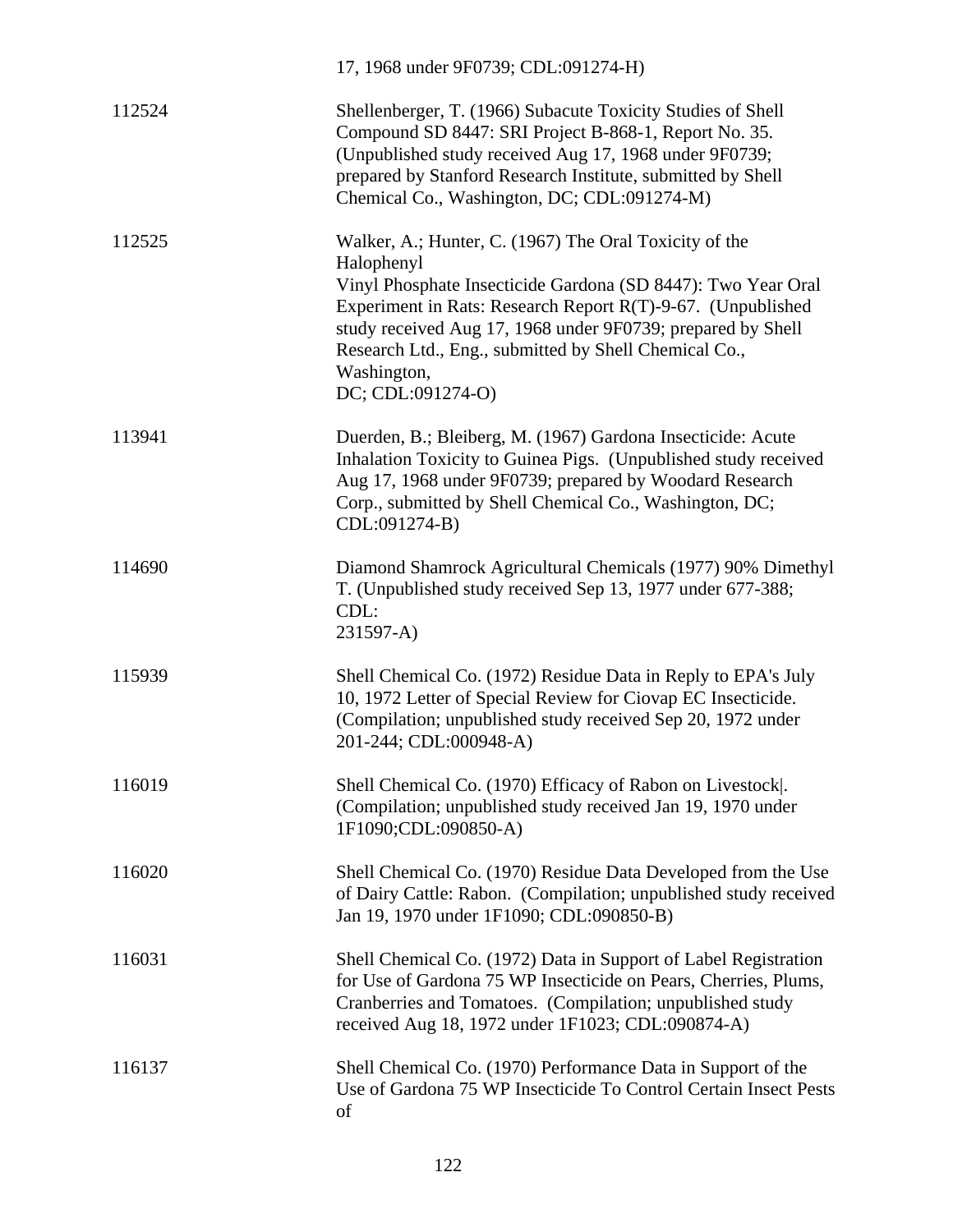|        | Pears, Cherries, Plums, Prunes, Peaches, Cranberries and<br>Tomatoes. (Compilation; unpublished study received Nov 9, 1970)<br>under 1F1023; CDL:091075-A)                                                                                                                                  |
|--------|---------------------------------------------------------------------------------------------------------------------------------------------------------------------------------------------------------------------------------------------------------------------------------------------|
| 116552 | Shell Chemical Co. (1971) Summary: Gardona on Alfalfa in<br>California: Performance Data . (Compilation; unpublished study<br>received Oct 12, 1972 under 2F1281; CDL:091818-A)                                                                                                             |
| 116553 | Shell Chemical Co. (1971) The Results of Tests on the Amount of<br>Residues Remaining, Including a Description of the Analytical<br>Methods Used: Gardona. (Compilation; unpublished study<br>received Oct 12, 1972 under 2F1281; CDL:091818-B)                                             |
| 116789 | Shell Chemical Co. (1972) Additional Data: Gardona Insecticide.<br>(Compilation; unpublished study received on unknown date under<br>2F1187; CDL:090999-A)                                                                                                                                  |
| 116790 | Shell Chemical Co. (1971) The Results of Tests on the Amount of<br>Gardona Residues Remaining, Including a Description of the<br>Analytical Methods Used. (Compilation; unpublished study<br>received May 1, 1972 under 2F1187; CDL:090999-B)                                               |
| 116873 | Shell Chemical Co. (1968) Performance Data To Support a Label<br>Application for the Use of Shell Gardona Insecticide on Apples:<br>Addendum II Analysis of Phytotoxicity Data, 1963-1967.<br>(Compilation; unpublished study received Sep 20, 1968 under<br>9F0739; CDL:091931-A)          |
| 116876 | Shell Chemical Co. (1968) Performance Data To Support the Use<br>of Rabon Insecticide for the Control of Certain Ectoparasites on<br>Livestock. (Compilation; unpublished study received Feb 7,<br>1969 under 9F0805; CDL:092153-A)                                                         |
| 116886 | Shell Chemical Co. (1971) Performance Data in Support of the<br>Use<br>of Gardona Insecticide To Control Certain Insect Pests of Forage<br>and Pasture Grasses, Cotton, Green, Field and Snap Beans.<br>(Compilation; unpublished study received Aug 6, 1971 under<br>2F1187; CDL:092059-A) |
| 116957 | Shell Chemical Co. (1969) Performance Data To Support the Use<br>of Rabon Insecticide for the Control of Certain Ectoparasites of<br>Poultry. (Compilation; unpublished study received May 14, 1969<br>under 9F0835; CDL:092283-A)                                                          |
| 117277 | Shell Chemical Co. (1964) 6SD-8447: Toxicity to Birds.<br>(Compilation; unpublished study received Feb 8, 1966 under<br>201-195; CDL:000915-A)                                                                                                                                              |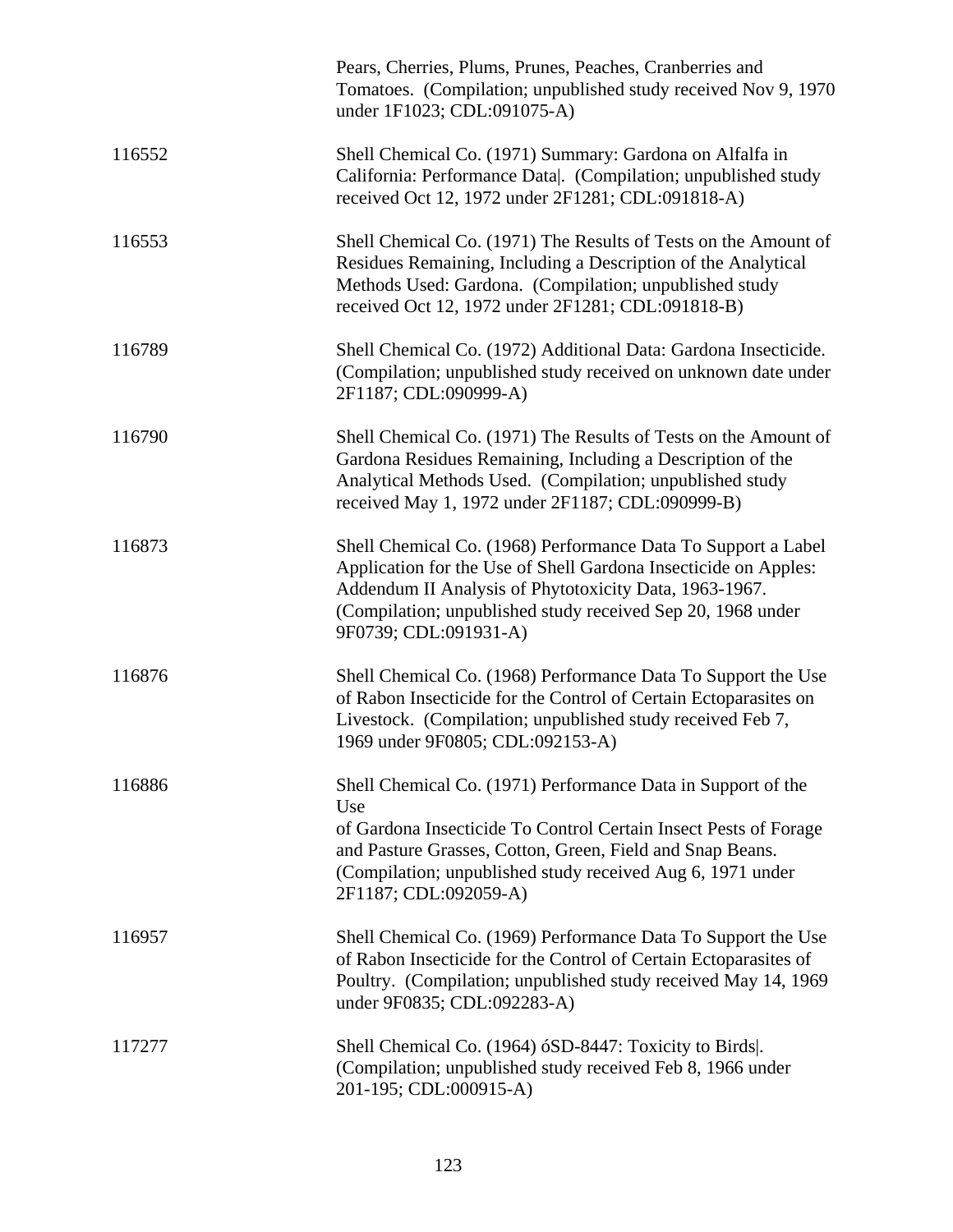| 117278 | Hood, G. (1964) Bioassay Record: SD-8447 : Test No. H-187.<br>(Unpublished study received Feb 8, 1966 under 201-195; prepared<br>by U.S. Fish and Wildlife Service, Denver Wildlife Research<br>Center, submitted by Shell Chemical Co., Washington, DC;<br>CDL:000915-C)                                                        |
|--------|----------------------------------------------------------------------------------------------------------------------------------------------------------------------------------------------------------------------------------------------------------------------------------------------------------------------------------|
| 117279 | Shell Chemical Co. (1965) Residue: SD 8447--Corn .<br>(Compilation; unpublished study received Feb 8, 1966 under<br>201-195; CDL:000915-E)                                                                                                                                                                                       |
| 117280 | Shell Chemical Co. (1965) Performance Data: 6SD 8447--Corn.<br>(Compilation; unpublished study received Feb 8, 1966 under<br>201-195; CDL:000915-F)                                                                                                                                                                              |
| 117281 | Shell Chemical Co. (1966) 6SD 8447: Chemical Study.<br>(Compilation; unpublished study received Feb 25, 1966 under<br>201-195; CDL:000926-A)                                                                                                                                                                                     |
| 117282 | Shell Chemical Co. (1964) SD 8447 and Other Pesticides: Toxicity<br>to Aquatic Life. (Compilation; unpublished study received<br>Feb 25, 1966 under 201-195; CDL:000926-E)                                                                                                                                                       |
| 117283 | Johansen, C.; Hutt, R. (1963) Bee Poisoning Investigations, 1963.<br>(Unpublished study received Feb 25, 1966 under 201-195;<br>prepared by Washington State Univ., submitted by Shell Chemical<br>Co., Washington, DC; CDL:000926-G)                                                                                            |
| 117284 | U.S. Fish and Wildlife Service, Section of Chemical, Physiological<br>and Pesticide-Wildlife Studies (19??) SD-8447 and 11831: Acute<br>Oral Toxicity Trials--Mallard Duck and Chukar Partridge . (Un-<br>published study received Feb 25, 1966 under 201-195; submitted<br>by Shell Chemical Co., Washington, DC; CDL:000926-I) |
| 117285 | Shell Chemical Co. (1966) Performance Data: SD 8447.<br>(Compilation; unpublished study received Feb 25, 1966 under<br>201-195; CDL:000926-M)                                                                                                                                                                                    |
| 117286 | Stearns, S.; Albert, J. (1952?) Oral LD50 Determination for Ravap<br>Insecticide in the Rat: TIR-72-083-72. (Unpublished study<br>received Jul 17, 1972 under 201-303; submitted by Shell Chemical<br>Co., Washington, DC; CDL:001003-A)                                                                                         |
| 117287 | Stearns, S.; Albert, J. (19??) Acute Dermal Toxicity of Ravap<br>Insecticide in the Rabbit: TIR-72-082-72. (Unpublished study<br>received Jul 17, 1972 under 201-303; submitted by Shell Chemical<br>Co., Washington, DC; CDL:001003-B)                                                                                          |
| 117288 | U.S. Agricultural Research Service (1970) óEfficacy of Various<br>Micronized Dust and Aerosol Pesticides. (Compilation;                                                                                                                                                                                                          |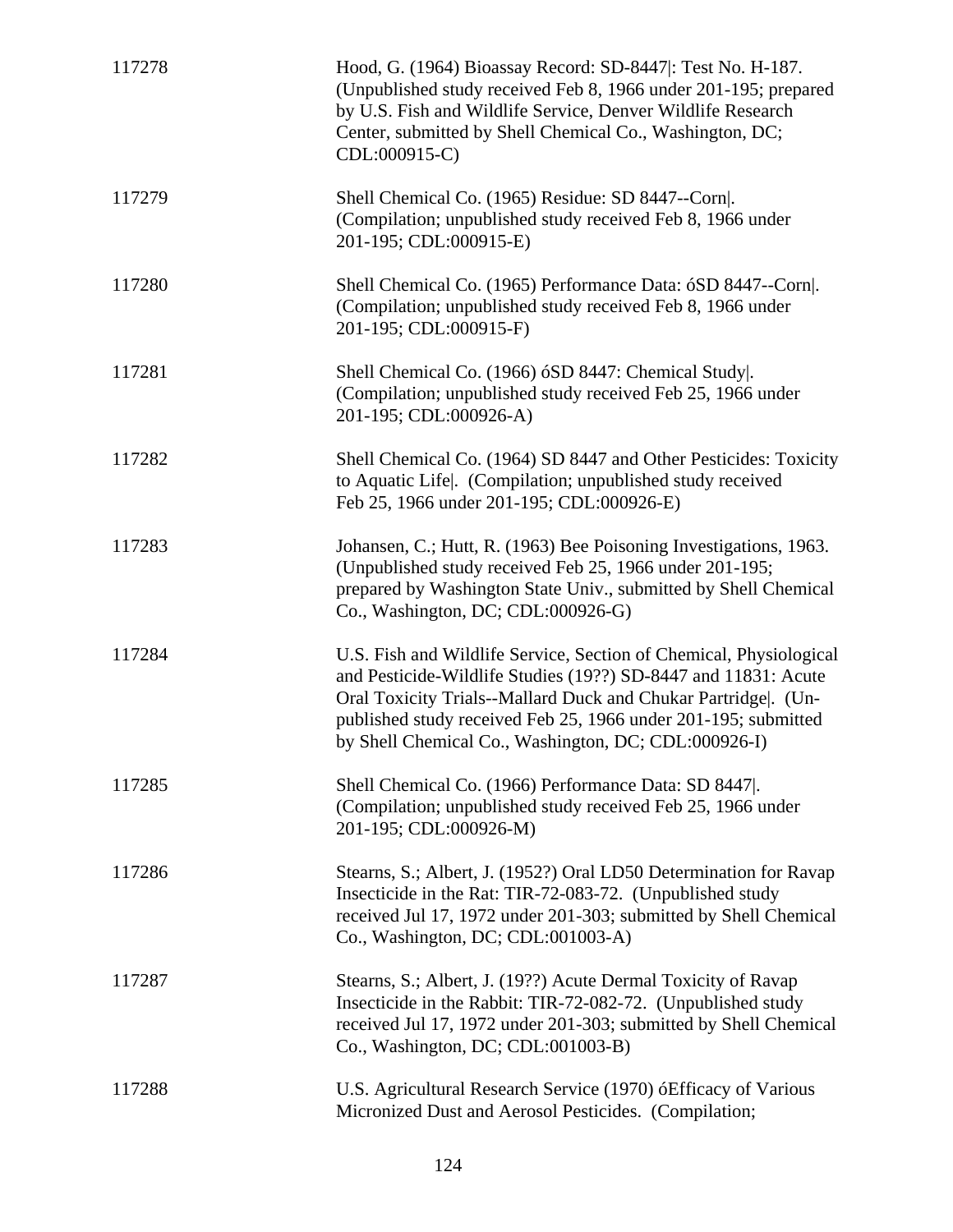|        | unpublished study received Dec 2, 1970 under 11312-5;<br>CDL:004829-A)                                                                                                                                                                                                                                        |
|--------|---------------------------------------------------------------------------------------------------------------------------------------------------------------------------------------------------------------------------------------------------------------------------------------------------------------|
| 117289 | Shell Chemical Co. (1973) Rabon Collars for Cats and Dogs:<br>Efficacy. (Compilation; unpublished study received Sep 7, 1973)<br>under 201-346; CDL:008791-A)                                                                                                                                                 |
| 117290 | Shell Chemical Co. (1974) Data on Rabon Oral Larvicide on<br>Cattle . (Compilation; unpublished study received Dec 20, 1974<br>under 201-359; CDL:009655-A)                                                                                                                                                   |
| 117291 | Hartz Mountain Corp. (1975) Reports Concerning Rabon Tick and<br>Flea Collar for Dogs and Cats and the Hartz 2 in 1 Collar.<br>(Compilation; unpublished study received Jan 15, 1975 under<br>2596-49; CDL:009733-A)                                                                                          |
| 117292 | Hartz Mountain Corp. (1975) Hartz 2 in 1 Collar for Dogs and<br>Cats: Data in Support of Application for Amended Registration.<br>(Compilation; unpublished study received Jan 15, 1975 under<br>2596-49; CDL:028590-A)                                                                                       |
| 117293 | Shell Chemical Co. (1973) Safety in Cattle: Summary of Toxicity<br>Data on Rabon. (Unpublished study received Oct 17, 1973 under<br>201-359; CDL:050006-A)                                                                                                                                                    |
| 117294 | Sharp, J.; Young, R. (19??) Preliminary Observations on<br>Determining the No Effect Level of SD 8447 in Rations Consumed<br>by Steers: TIR-70-014-72. (Unpublished study received Oct 17,<br>1973 under 201-359; submitted by Shell Chemical Co.,<br>Washington, DC; CDL:050006-B)                           |
| 117295 | Sharp, J.; Young, R. (19??) The Determination of the Effect of<br>Feeding High Levels of SD 8447 to Young Dairy Calves: TIR-70-<br>012-72. (Unpublished study received Oct 17, 1973 under 201-359;<br>submitted by Shell Chemical Co., Washington, DC;<br>CDL:050006-C)                                       |
| 117296 | Young, R. (19??) Effect of Feeding Steers 30 Miligrams Rabon<br>Insecticide per Kilogram of Body Weight for 90 Days:<br>TIR-70-056-71. (Unpublished study received Oct 17, 1973 under<br>201-359; submitted by Shell Chemical Co., Washington, DC;<br>CDL:050006-D)                                           |
| 117297 | Young, R.; Sharp, J.; Brown, L. (19??) The Influence of SD 8447<br>on Steer Growth, Steer Parasitism and Development of Fly Larvae<br>in Treated Steer Manure: TIR-70-006-72. (Unpublished study<br>received Oct 17, 1973 under 201-359; submitted by Shell<br>Chemical<br>Co., Washington, DC; CDL:050006-F) |
|        |                                                                                                                                                                                                                                                                                                               |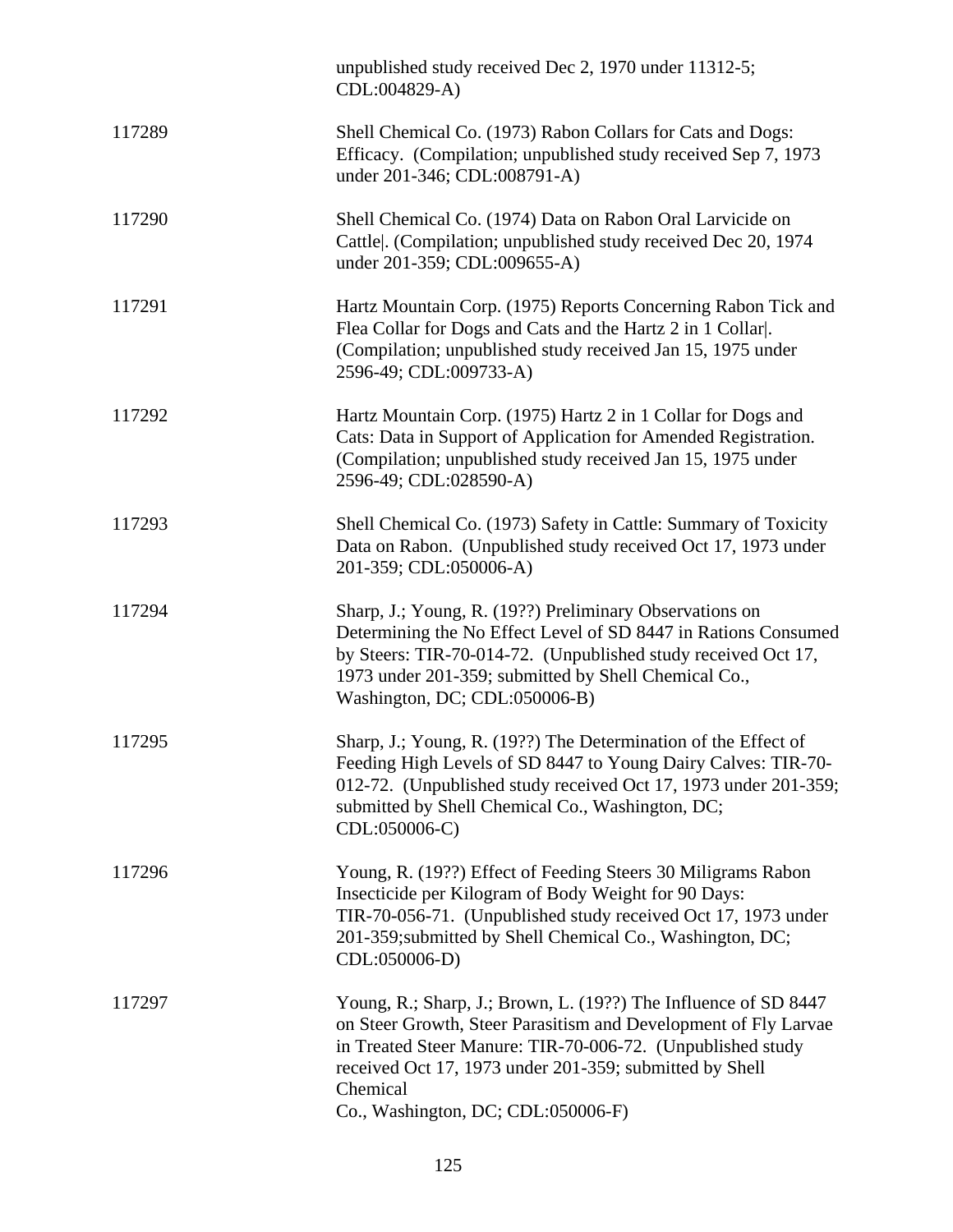| 117298 | Miller, R.; Gordon, C. (19??) Effect of feeding Rabon to dairy<br>cows over extended periods. Journal of Economic Entomology<br>66(1): 135-138. (Also In unpublished submission received Oct 17,<br>1973 under 201-359; submitted by Shell Chemical Co.,<br>Washington, DC; CDL:050006-G)                                                      |
|--------|------------------------------------------------------------------------------------------------------------------------------------------------------------------------------------------------------------------------------------------------------------------------------------------------------------------------------------------------|
| 117299 | Wagoner, S.; Young, R.; Olson, W. (19??) The Effect of Stirofos<br>on Milk Production and Reproduction of Dairy Cows--III: Interim<br>Estrus, Length of Gestation, Breeding, and Calving Data: TIR-74-<br>005-73. (Unpublished study received Oct 17, 1973 under 201-359;<br>submitted by Shell Chemical Co., Washington, DC;<br>CDL:050006-H) |
| 117300 | Seidel, G. (1973) Evaluation of the Effects of Rabon on<br>Reproductive Characteristics of Beef Bulls. Final rept.<br>(Unpublished study received Oct 17, 1973 under 201-359;<br>prepared by Colorado State Univ., submitted by Shell Chemical<br>Co., Washington, DC; CDL:050006-I)                                                           |
| 117301 | Sharp, J.; Young, R.; Olson, W. (19??) A Cattle Study of the<br>Interaction of SD 8447 (Stirofos) with Veterinary Drugs Normally<br>Used under Feed Lot Conditions: TIR-70-021-72. (Unpublished<br>study received Oct 17, 1973 under 201-359; submitted by Shell<br>Chemical Co., Washington, DC; CDL:050006-J)                                |
| 117302 | Young, R.; Page, A.; Potter, J.; et al. (1965) Cattle Tolerance and<br>Acceptance of SD 8447: Technical Report No. M-10-65.<br>(Unpublished study received Oct 17, 1973 under 201-359;<br>submitted by Shell Chemical Co., Washington, DC;<br>CDL:050006-K)                                                                                    |
| 117303 | Shell Chemical Co. (1970?) Safety to Wildlife: Stirofos: Toxicity<br>Data Summary. (Unpublished study received Oct 17, 1973 under<br>201-359; CDL:050007-A)                                                                                                                                                                                    |
| 117304 | DeCino, T.; Cunningham, D.; Schafer, E.; et al. (1964) Bird Repel<br>lency and Toxicity of SD 8447. (Unpublished study received Oct<br>17, 1973 under 201-359; prepared by U.S. Fish and Wildlife<br>Service, Denver Wildlife Research Center, submitted by Shell<br>Chemical Co., Washington, DC; CDL:050074-B)                               |
| 117305 | Shellenberger, T. (1965) Acute and Subacute Toxicity Studies with<br>SD 8447 in Rats, Rabbits, and Japanese Quail: Project B 868-1,<br>Report No. 29. (Unpublished study received Oct 17, 1973 under<br>201-359; prepared by Stanford Research Institute, submitted by<br>Shell Chemical Co., Washington, DC; CDL:050007-C)                    |
| 117306 | Alabaster, J. (1969) Survival of fish in 164 herbicides, insecticides,<br>fungicides, wetting agents and miscellaneous substances.                                                                                                                                                                                                             |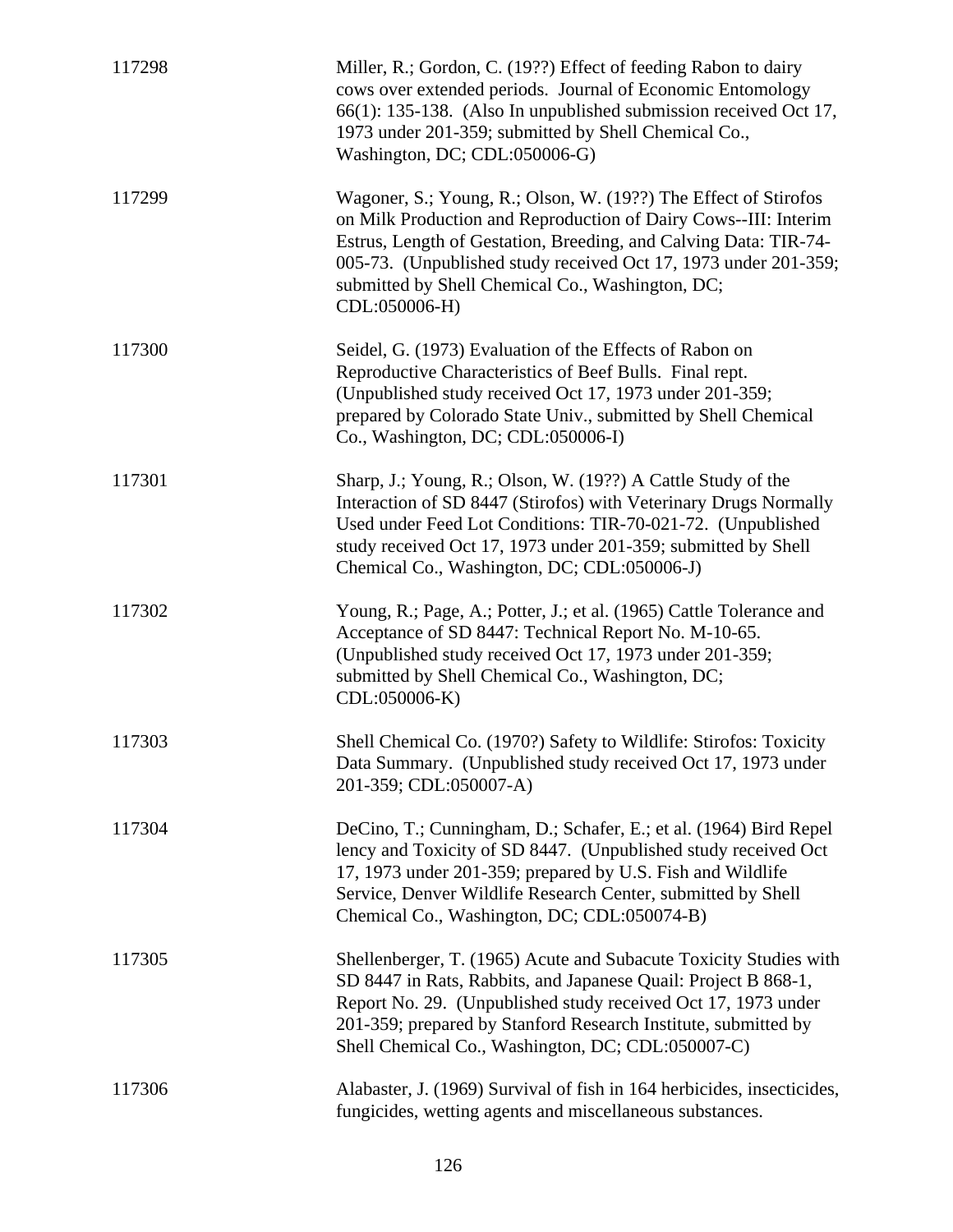|        | International Pest Control (Mar-Apr). (Also In unpublished<br>submission received Oct 17, 1973 under 201-359; submitted by<br>Shell Chemical Co., Washington, DC; CDL:050007-D)                                                                                                                                                              |
|--------|----------------------------------------------------------------------------------------------------------------------------------------------------------------------------------------------------------------------------------------------------------------------------------------------------------------------------------------------|
| 117307 | Bond, C. (1965) Preliminary Results of Contamination of Salmon<br>and Guppies by SD 11831 and SD 8447. (Unpublished study<br>received Oct 17, 1973 under 201-359; prepared by Oregon State<br>Univ., Agricultural Experiment Station, Dept. of Fisheries and<br>Wildlife, submitted by Shell Chemical Co., Washington, DC;<br>CDL: 050007-E) |
| 117308 | Cope, O. (1965) Quarterly Progress Report, April-June 1965. (Un-<br>published study received Oct 17, 1973 under 201-359; prepared by<br>U.S. Fish and Wildlife Service, Fish-Pesticide Research<br>Laboratory, submitted by Shell Chemical Co., Washington, DC;<br>CDL:<br>$050007-F$                                                        |
| 117309 | Rider, J. (1968) Toxicity Evaluation of Gardona in Humans.<br>(Unpublished study received Oct 17, 1973 under 201-359;<br>prepared by Franklin Hospital, Gastrointestinal Research<br>Laboratory, submitted by Shell Chemical Co., Washington, DC;<br>CDL:050007-H)                                                                           |
| 117310 | Rider, J.; Puletti, E. (1969) Studies on the Anticholinesterase Ef<br>fects of Gardona, Methyl Parathion, and Guthion in Human<br>Subjects. Taken from: Fed. Proc. 28(2):479. (Abstract; also In<br>unpublished submission received Oct 17, 1973 under 201-359;<br>submitted by Shell Chemical Co., Washington, DC;<br>CDL:050007-J)         |
| 117311 | Shell Chemical Co. (1971) Safety in Domestic Animals: Summary:<br>Toxicity of Stirofos. (Unpublished study received Oct 17, 1973<br>under 201-359; CDL:050007-K)                                                                                                                                                                             |
| 117312 | Young, R. (19??) Effect of Feeding Rabon Insecticide to Pigs for<br>31 Days: TIR-70-054-71. (Unpublished study received Oct 17,<br>1973 under 201-359; submitted by Shell Chemical Co.,<br>Washington, DC; CDL:050007-L)                                                                                                                     |
| 117313 | Sharp, J.; Young, R.; Brown, J.; et al. (1971) Response of Growing<br>Lambs Fed a Steer Ration Containing Rabon Insecticide for 31<br>Days: TIR-70-055-71. (Unpublished study received Oct 17, 1973<br>under 201-359; submitted by Shell Chemical Co., Washington,<br>DC; CDL:050007-M)                                                      |
| 117314 | Sharp, M. (1971) Tolerance of Horses to Grain Containing Rabon<br>Insecticide. (Unpublished study received Oct 17, 1973 under<br>201-359; submitted by Shell Chemical Co., Washington, DC;                                                                                                                                                   |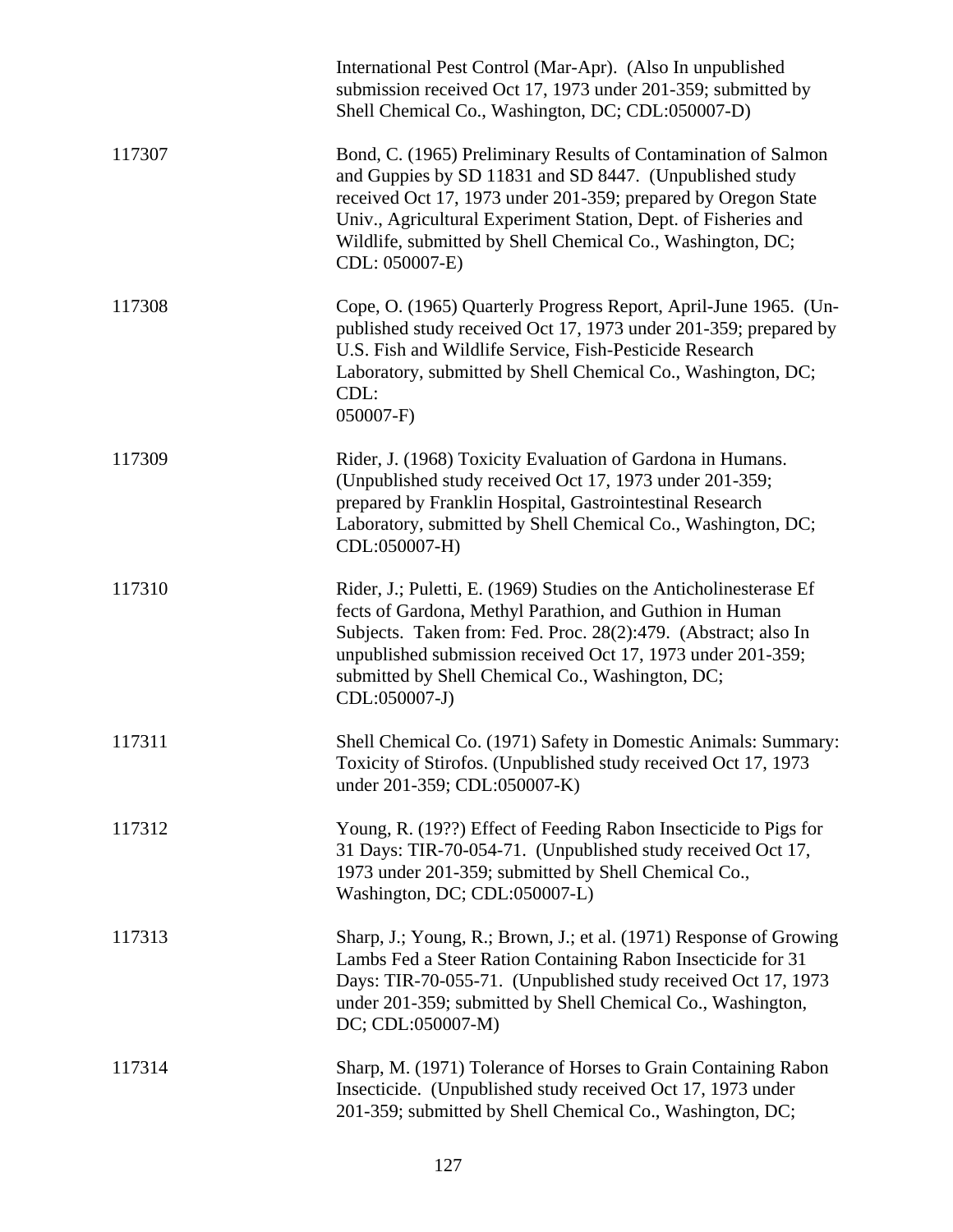CDL: 050007-N)

| 117315 | Sherman, M. (1965) Toxicity of SD 8447 to Poultry.<br>(Unpublished study received Oct 17, 1973 under 201-359;<br>prepared by Univ. of Hawaii, Dept. of Entomology, submitted by<br>Shell Chemical Co., Washington, DC; CDL:050007-P)                                     |
|--------|--------------------------------------------------------------------------------------------------------------------------------------------------------------------------------------------------------------------------------------------------------------------------|
| 117316 | Yadava, C. (1969) An Investigation of the Toxicology and<br>Residues of Rabon in Poultry. Doctoral dissertation, Univ. of<br>Massachusetts. (Unpublished study received Oct 17, 1973 under<br>201-359; submitted by Shell Chemical Co., Washington, DC;<br>CDL:050007-Q) |
| 117317 | Yadava, C.; Shaw, F.; Anderson, D. (1970) Effects of massive oral<br>dosages of Rabon on hens. Poultry Science 49:321-323. (Also In<br>unpublished submission received Oct 17, 1973 under 201-359;<br>submitted by Shell Chemical Co., Washington, DC;<br>CDL:050007-R)  |
| 117321 | Shell Chemical Co. (1968) Data Concerning Gardona Residues in<br>Apples, Including Analytical Methods. (Compilation; unpublished<br>study received on unknown date under 9F0739; CDL: 093050-A)                                                                          |
| 117322 | Shell Chemical Co. (1968) The Name, Chemical Identity and<br>Composition of the Pesticide Chemical: Gardona. (Compilation;<br>unpublished study received Jul 10, 1968 under 9F0739;<br>CDL:093050-B)                                                                     |
| 117323 | Shell Chemical Co. (1968) Performance Data To Support the Use<br>of Rabon Insecticide for the Control of Certain Ectoparasites on<br>Livestock. (Compilation; unpublished study received Feb 7, 1969)<br>under 9F0805; CDL:092153-A)                                     |
| 117324 | Shell Chemical Co. (1969) Gardona: Residues in Corn .<br>(Compilation; unpublished study received Nov 19, 1969 under<br>9F0804; CDL:093113-A)                                                                                                                            |
| 117325 | Shell Chemical Co. (1969) Efficacy of Gardona on Corn .<br>(Compilation; unpublished study received Nov 19, 1969 under<br>9F0804;CDL:093113-B)                                                                                                                           |
| 117326 | Shell Chemical Co. (1968) The Name, Chemical Identity and<br>Composition of the Pesticide Chemical: Gardona. (Compilation;<br>unpublished study received Feb 4, 1969 under 9F0804;<br>CDL:093113-C)                                                                      |
| 117327 | Shell Chemical Co. (1971) Efficacy of Rabon on Cattle.<br>(Compilation; unpublished study received Feb 7, 1969 under<br>9F0805; CDL:093114-A)                                                                                                                            |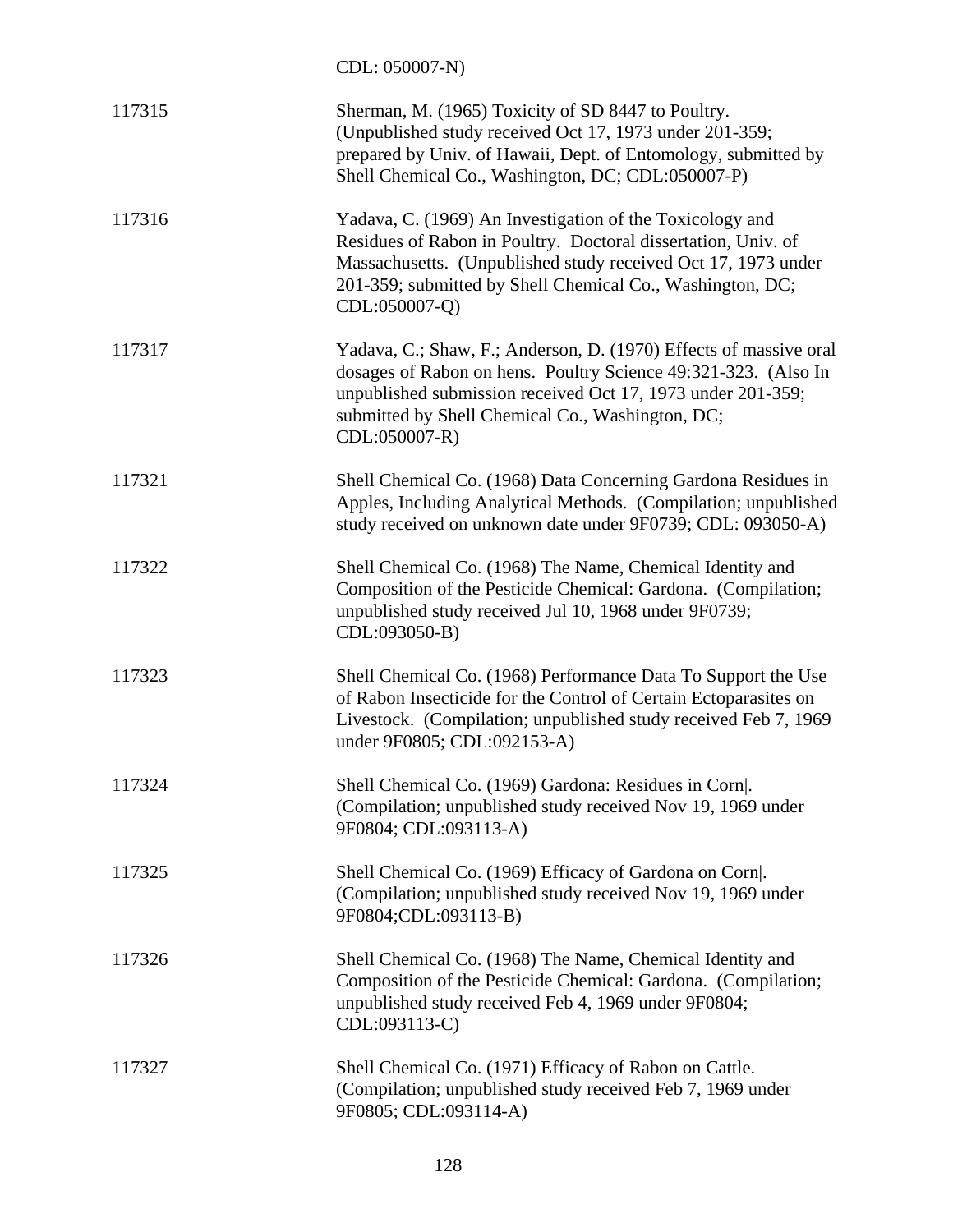| 117328 | Shell Chemical Co. (1968) The Name, Chemical Identity and<br>Composition of the Pesticide Chemical: Rabon. (Compilation;<br>unpublished study received Feb 7, 1969 under 9F0805;<br>CDL:093114-B)                                                 |
|--------|---------------------------------------------------------------------------------------------------------------------------------------------------------------------------------------------------------------------------------------------------|
| 117329 | Shell Chemical Co. (1969) Gardona: Residues in Milk and Other<br>Subjects. (Compilation; unpublished study received on unknown<br>date under 9F0805; CDL:093114-C)                                                                                |
| 117330 | Shell Chemical Co. (1968) The Name, Chemical Identity and<br>Composition of the Pesticide Chemical: Gardona (Compilation;<br>unpublished study received Jun 20, 1969 under 9G0850; CDL:<br>$093146 - A)$                                          |
| 117332 | Shell Chemical Co. (1971) Additional Phytotoxicity Data:<br>Gardona<br>Insecticide. (Compilation; unpublished study received on<br>unknown date under 1F1023; CDL:093332-A)                                                                       |
| 117333 | Shell Chemical Co. (1968) The Name, Chemical Identity, and<br>Composition of the Pesticide Chemical: Gardona. (Compilation;<br>unpublished study received Aug 7, 1970 under 1F1023;<br>CDL:093332-B)                                              |
| 117334 | Shell Chemical Co. (1970) The Results of Tests on the Amount of<br>Residues Remaining, Including Residue Methodology: Gardona.<br>(Compilation; unpublished study received Aug 7, 1970 under<br>1F1023; CDL:093332-C)                             |
| 117335 | Shell Chemical Co. (1968) The Name, Chemical Identity and<br>Composition of the Pesticide Chemical: Rabon. (Compilation;<br>unpublished study received Dec 16, 1970 under 1F1090;<br>CDL:093403-A)                                                |
| 117336 | Shell Chemical Co. (1971) The Results of Tests on the Amount of<br>Rabon Residues Remaining, Including a Description of the<br>Analytical Method. (Compilation; unpublished study received<br>Dec 16, 1970 under 1F1090; CDL:093403-B)            |
| 117337 | Shell Chemical Co. (1971) Performance Data To Support the Use<br>of Rabon Insecticide in the Control of Certain Ectoparasites on<br>Swine: Supplement No. 1. (Compilation; unpublished study<br>received Oct 18, 1971 under 1F1121; CDL:093431-A) |
| 117338 | Shell Chemical Co. (1968) The Name, Chemical Identity and<br>Composition of the Pesticide Chemical: Rabon. (Compilation;<br>unpublished study received Dec 13, 1970 under 1F1121; CDL:<br>$093431 - B$                                            |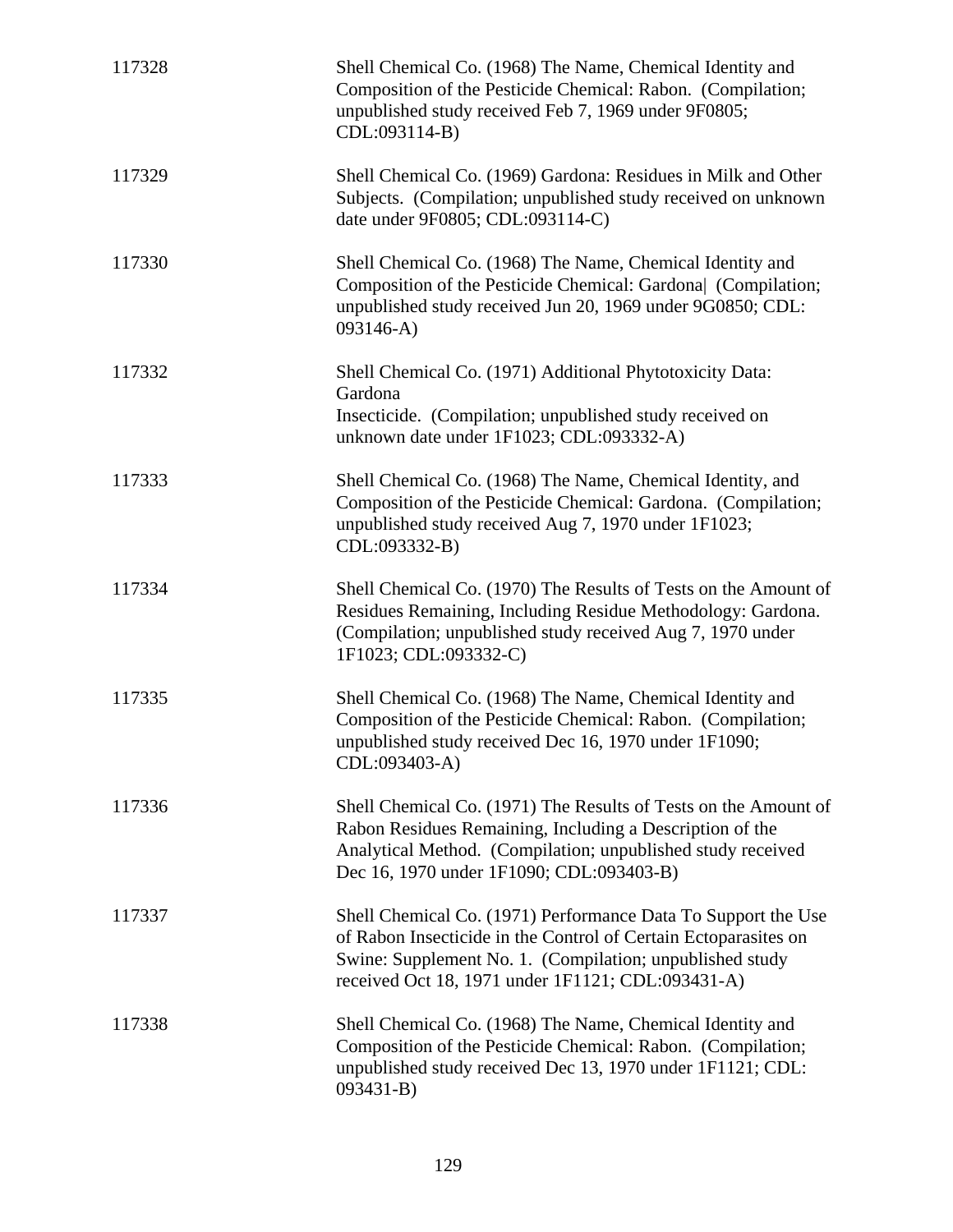| 117339 | Shell Chemical Co. (1969) Residue Data Developed from the Use<br>of Rabon on Livestock. (Compilation; unpublished study received<br>Dec 13, 1970 under 1F1121; CDL:093431-C)                                                                                                                                    |
|--------|-----------------------------------------------------------------------------------------------------------------------------------------------------------------------------------------------------------------------------------------------------------------------------------------------------------------|
| 117340 | Shell Chemical Co. (1969) Residue Data for Rabon Metabolites in<br>Chicken Tissues and Eggs from California. (Compilation; un-<br>published study received Dec 1, 1969 under 9F0835;<br>CDL:093538-A)                                                                                                           |
| 117341 | Shell Chemical Co. (1965) 1965 Residue Data for Sweet Corn<br>from York, Nebraska. (Unpublished study received Aug 1, 1966)<br>under 201-195; CDL:101214-A)                                                                                                                                                     |
| 117342 | Harris, T.; Mitchell, L. (19??) Gardona Insecticide: Toxicity Data<br>and Manufacturing Process. (Unpublished study received May 12,<br>1970 under unknown admin. no.; prepared in cooperation with<br>U.S. Food and Drug Administration, submitted by Shell Chemical<br>Co., Washington, DC; CDL: $110575-A$ ) |
| 117343 | Anon. (19??) Summary of Residue Data for the Recommended<br>Rate of Application: (Gardona). (Unpublished study received on<br>unknown date under unknown admin. no.; submitted by ?;<br>CDL:118497-A)                                                                                                           |
| 117344 | Shell Development Co. (1966) Determination of the Impurities in<br>Technical SD 8447. (Unpublished study received Feb 17, 1966)<br>under unknown admin. no.; CDL:120030-A)                                                                                                                                      |
| 117345 | Teeters, W. (1973) Dermal and Ocular Irritation Test of Ravap<br>Insecticide Emulsible Concentrate. (Unpublished study received<br>Jul 24, 1973 under 201-246; prepared by U.S. Pharmacology<br>Laboratory, submitted by Shell Chemical Co., Washington, DC;<br>CDL:121711-A)                                   |
| 117346 | Teeters, W. (1973) Acute Oral and Dermal Toxicity of Ravap<br>Insecticide Emulsible Concentrate. (Unpublished study received<br>Jul 24, 1973 under 201-246; prepared by U.S. Pharmacology<br>Laboratory, submitted by Shell Chemical Co., Washington, DC;<br>CDL:121711-B)                                      |
| 117347 | Shell Chemical Co. (1968) Performance Data in Support of a Label<br>for the Use of Gardona Insecticide on Insects Attacking Corn.<br>(Compilation; unpublished study received Feb 4, 1969 under<br>9F0804; CDL:096400-A)                                                                                        |
| 117348 | Shell Chemical Co. (1971) Rabon Insecticide: Cattle Performance<br>Data. (Compilation; unpublished study received May 24, 1971<br>under 201-306; CDL:094778-A)                                                                                                                                                  |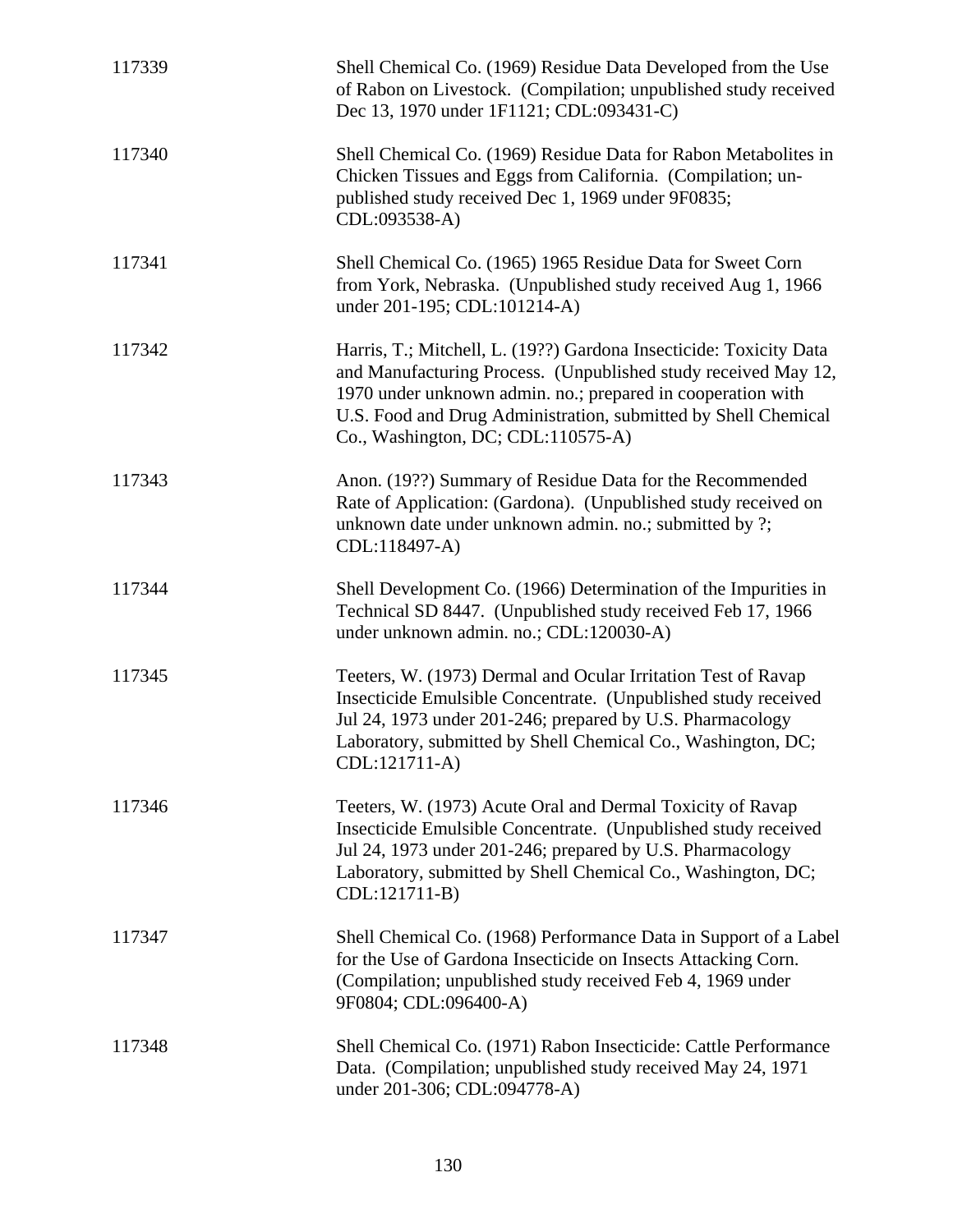| 117349 | Shell Chemical Co. (1970) Gardona: Residues in Cotton and Other<br>Crops. (Compilation; unpublished study received Aug 6, 1971)<br>under 2F1187; CDL:093510-A)                                                                                                                                                                                                            |
|--------|---------------------------------------------------------------------------------------------------------------------------------------------------------------------------------------------------------------------------------------------------------------------------------------------------------------------------------------------------------------------------|
| 117350 | Shell Chemical Co. (1971) The Name, Chemical Identity, and<br>Composition of the Pesticide Chemical: Gardona. (Compilation;<br>unpublished study received Aug 6, 1971 under 2F1187;<br>CDL:093510-B)                                                                                                                                                                      |
| 117351 | Shell Chemical Co. (1971) Analytical Methods for the<br>Determination of the Pesticide Chemical: Gardona. (Compilation;<br>unpublished study received Aug 6, 1971 under 2F1187;<br>CDL:093510-C)                                                                                                                                                                          |
| 117352 | Shell Chemical Co. (1970) Additional Performance Data in<br>Support of Rabon Insecticide. (Compilation; unpublished study<br>received Mar 18, 1970 under 9F0835; CDL:094922-A)                                                                                                                                                                                            |
| 117353 | Shell Chemical Co. (1971) The Name, Chemical Identity and<br>Composition of the Pesticide Chemical: Gardona. (Compilation;<br>unpublished study received Jun 12, 1972 under 2F1281; CDL:<br>$094938 - A)$                                                                                                                                                                 |
| 117354 | Shell Chemical Co. (1973) Residue Data: SD-8447.<br>(Compilation; unpublished study received Oct 17, 1973 under<br>201-359; CDL: 101173-A)                                                                                                                                                                                                                                |
| 117355 | Shell Chemical Co. (1965) Performance Data: SD 8447.<br>(Compilation; unpublished study received Feb 8, 1966 under<br>201-EX-25; CDL:122701-N)                                                                                                                                                                                                                            |
| 117356 | Shell Chemical Co. (1965?) Information Relative to the Toxicity<br>of<br>SD 8447 to Fish and Wildlife: Summary. (Unpublished study<br>received Feb 25, 1966 under unknown admin. no.;<br>CDL:128579-A)                                                                                                                                                                    |
| 117357 | U.S. Agricultural Research Service (19??) Summary of<br>Toxicologic Studies of Shell Compound 8447 in Cattle and Sheep.<br>(Unpublished study received on unknown date under unknown<br>admin. no.; prepared by Animal Disease and Parasite Research<br>Div., Toxico logical Investigations Laboratory, submitted by Shell<br>Chemical Co., Washington, DC; CDL:133477-C) |
| 117358 | Shell Chemical Co. (19??) Compound SD 8447 Reproduction<br>Study--Rats. (Unpublished study received on unknown date under<br>unknown admin. no.; CDL:133477-D)                                                                                                                                                                                                            |
| 117359 | Hunter, C.; Brown, V.; Ferrigan, L. (1965) Demyelination Studies                                                                                                                                                                                                                                                                                                          |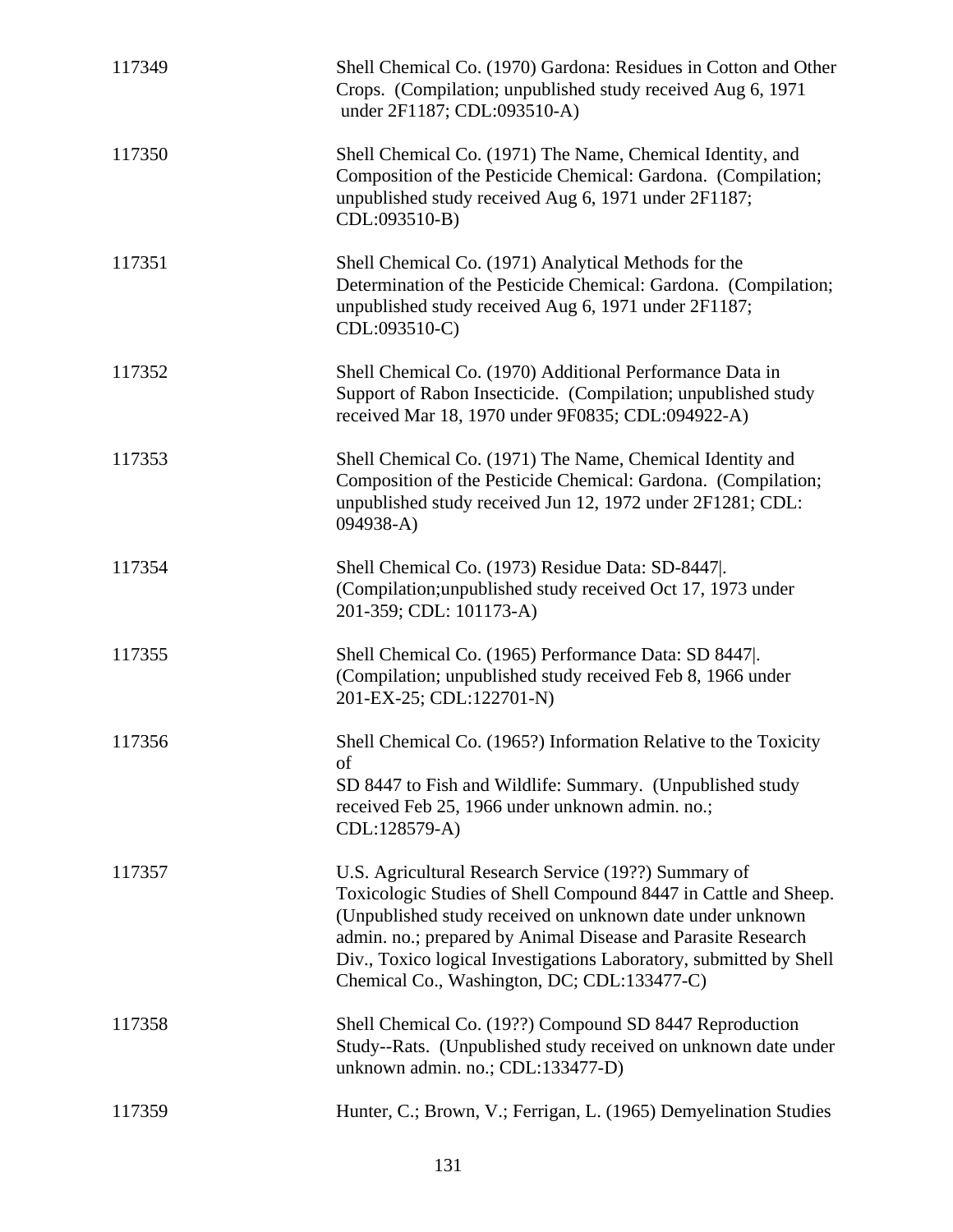|        | with the Insecticide SD 8447: Tox 8/65. (Unpublished study<br>received on unknown date under unknown admin. no.; prepared by<br>Shell Research, Ltd., Eng., submitted by Shell Chemical Co.,<br>Washington, DC; CDL:133477-F)                                                                                                                                                                                                                                   |
|--------|-----------------------------------------------------------------------------------------------------------------------------------------------------------------------------------------------------------------------------------------------------------------------------------------------------------------------------------------------------------------------------------------------------------------------------------------------------------------|
| 117360 | Whetstone, R.; Phillips, D.; Sun, Y.; et al. $(1965)$ 2-Chloro-1- $(2, 1)$<br>4,5-trichlorophenyl) Vinyl Dimethyl Phosphate: A New Safe<br>Insecticide. (Presented at the 149th Meeting of the American<br>Chemical Society; Apr 4-9, 1965, Detroit, MI; unpublished study<br>received on unknown date under unknown admin. no.; prepared in<br>cooperation with Stanford Research Institute, submitted by Shell<br>Chemical Co., Washington, DC; CDL:133477-G) |
| 117361 | Shell Chemical Co. (1975) Rabon Oral Larvicide Self-fed<br>Supplement: Label Application. (Compilation; unpublished study<br>received Jul 22, 1975 under 201-392; CDL:220992-A)                                                                                                                                                                                                                                                                                 |
| 117362 | Hine Laboratories, Inc. (19??) Eye Irritation Test of Ravap<br>Insecticide Emulsible. (Unpublished study received Feb 11, 1976)<br>under 201-225; submitted by Shell Chemical Co., Washington,<br>DC; CDL:222926-A)                                                                                                                                                                                                                                             |
| 117364 | Hartz Mountain Corp. (1976) Chemistry of Hartz 2 in 1 Tick &<br>Flea Collar. (Compilation; unpublished study received Feb 20,<br>1976 under 2596-62; CDL:223245-A)                                                                                                                                                                                                                                                                                              |
| 117365 | Hartz Mountain Corp. (1975) Data in Support of Label<br>Applications for Hartz 2 in 1 Tick and Flea Collar for Dogs and<br>Cats: Summary of Efficacy Studies . (Unpublished study received<br>Feb 20, 1976 under 2596-62; CDL:223245-B)                                                                                                                                                                                                                         |
| 117366 | Hartz Mountain Corp. (19??) Summary: Hartz 2 in 1<br>Collar--Toxicology. (Unpublished study received Feb 20, 1976<br>under 2596-62; CDL:223245-C)                                                                                                                                                                                                                                                                                                               |
| 117367 | Sweeny, W. (1975) Effect of Anthelmintics and a Phenothiazine<br>Tranquilizer in Cats Repetitively Exposed to Stirofos Pet Collars:<br>Submitter IC 14-76 A3. (Unpublished study received Feb 20,<br>1976 under 2596-62; prepared by Hazleton Research Animals,<br>submitted by Hartz Mountain Corp., Harrison, NJ;<br>CDL:223251-C)                                                                                                                            |
| 117368 | Stearns, S.; Albert, J. (19??) Determination of the Effects in<br>the Dog following a Forced Feeding of a 10% Stirofos Flea<br>Collar: TIR-72-023-73. (Unpublished study received Feb 20,<br>1976 under 2596-62; prepared by Shell Development Co.,<br>submitted by Hartz Mountain Corp., Harrison, NJ;<br>CDL:223252-B)                                                                                                                                        |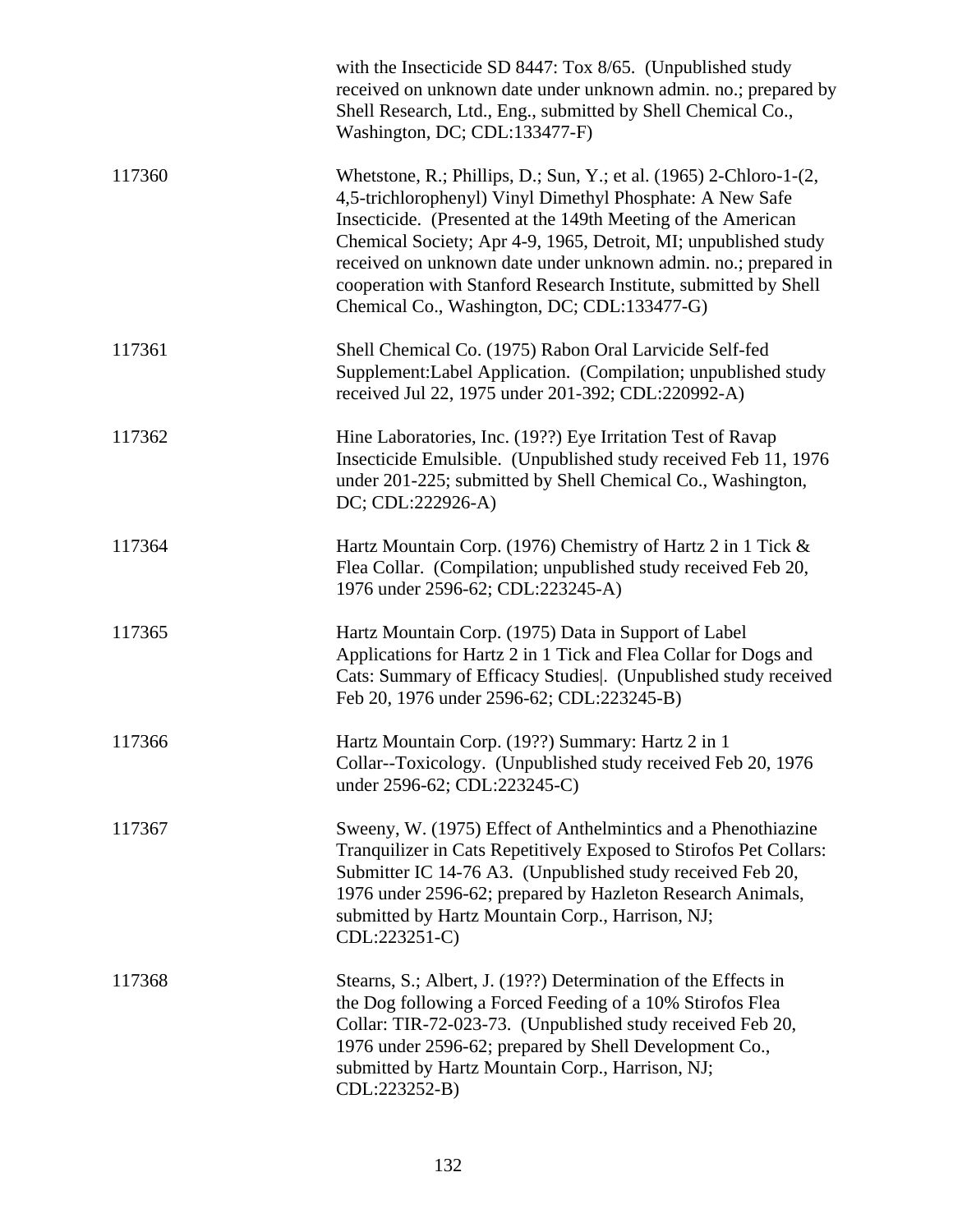| 117369 | Stearns, S.; Albert, J. (1972) Drug Interaction Potential of<br>Several Drugs and Treatments in Dogs Fitted with the 10%<br>Stirofos Flea Collar: TIR-72-013-73. (Unpublished study received<br>Feb 20, 1976 under 2596-62; prepared by Shell Development Co.,<br>submitted by Hartz Mountain Corp., Harrison, NJ;<br>CDL:223252-E)          |
|--------|----------------------------------------------------------------------------------------------------------------------------------------------------------------------------------------------------------------------------------------------------------------------------------------------------------------------------------------------|
| 117370 | Albert, J. (1972) Effect of the 10% Stirofos Flea Collar on Re-<br>productive Capacity of the Bitch Dog: TIR-72-022-73.<br>(Unpublished study received Feb 20, 1976 under 2596-62;<br>prepared by Shell Development Co., submitted by Hartz Mountain<br>Corp., Harrison, NJ; CDL:223252-K)                                                   |
| 117371 | Hartz Mountain Corp. (1976) Hartz 2 in 1 Tick & Flea Collar:<br>Chemical Study. (Compilation; unpublished study received<br>Feb 20, 1976 under 2596-63; CDL:223253-A)                                                                                                                                                                        |
| 117372 | Albert, J.; Llamas, J. (1976) Physiological Measures Obtained in<br>a Long-term Repetitive Exposure Study of an Experimental SD<br>8447 Pet Collar in the Dog: TIR 74-027-76. (Unpublished study<br>received Jul 7, 1976 under 2596-63; prepared by Shell Chemical<br>Co., submitted by Hartz Mountain Corp., Harrison, NJ;<br>CDL:223259-B) |
| 117373 | Shell Chemical Co. (1970) Efficacy of Gardona. (Compilation;<br>unpublished study received Feb 6, 1976 under 201-225; CDL:<br>223349-A)                                                                                                                                                                                                      |
| 117375 | Shell Chemical Co. (1976) Rabon Insecticide Tick and Flea<br>Collars: General Chemistry. (Compilation; unpublished study<br>received Jan 21, 1976 under 201-345; CDL:223774-A)                                                                                                                                                               |
| 117376 | V.M.S., Inc. (1976) Stability of Rabon Oral Larvacide in V.M.S.,<br>Inc. Mineral Products. (Unpublished study received Mar 4, 1976<br>under 10461-7; CDL:223924-A)                                                                                                                                                                           |
| 117377 | V.M.S., Inc. (1975) Vitamin-mineral Supplements: Efficacy on<br>Cattle. (Compilation; unpublished study received Mar 4, 1976<br>under 10461-7; CDL:223924-B)                                                                                                                                                                                 |
| 117378 | V.M.S., Inc. (1975) Vitamin-mineral Supplements: Efficacy on<br>Cattle. (Compilation; unpublished study received Mar 4, 1976)<br>under 10461-8; CDL:223925-B)                                                                                                                                                                                |
| 117379 | Shell Chemical Co. (1974) Study: Rabon Efficacy--Cattle.<br>(Compilation; unpublished study received Jul 22, 1975 under<br>201-392; CDL:220993-C)                                                                                                                                                                                            |
| 117380 | Sharp, J.; Young, R. (19??) Determination of the SD 8447                                                                                                                                                                                                                                                                                     |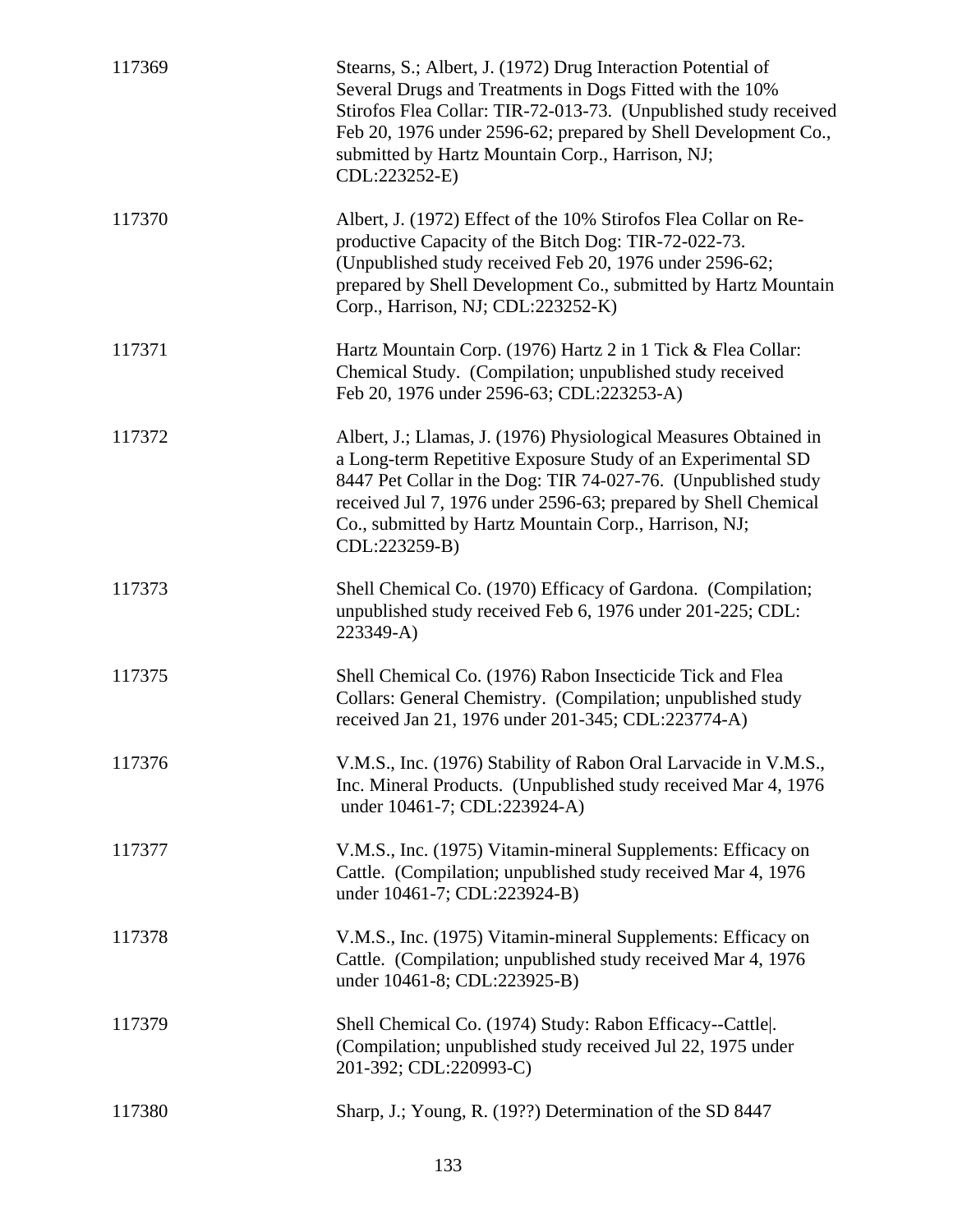|        | Maximum No Effect Dose in Cattle: TIR-70-019-72.<br>(Unpublished study received Jul 22, 1975 under 201-392;<br>submitted by Shell Chemical Co., Washington, DC;<br>CDL:220993-F)                                                                                                                                                                                  |
|--------|-------------------------------------------------------------------------------------------------------------------------------------------------------------------------------------------------------------------------------------------------------------------------------------------------------------------------------------------------------------------|
| 117381 | Rossi, R. (1974) The Stability of Rabon Oral Larvicide in Staley<br>Sweetlix 3-in-1 Mineral Block: TIR-40-005-75. (Unpublished<br>study received Sep 16, 1975 under 8450-11; prepared by Shell<br>Oil Co., submitted by A.E. Staley Mfg. Co., Decatur, IL; CDL:<br>224018-A)                                                                                      |
| 117382 | A.E. Staley Mfg. Co. (1975) Summary of Consumption Data on<br>the Non-medicated Feed Product: Sweetlix 3-in-1 Mineral Block.<br>(Unpublished study received Sep 16, 1975 under 8450-11; CDL:<br>224018-B)                                                                                                                                                         |
| 117383 | Leslie Salt Co. (1975) Efficacy of Rabon on Cattle. (Compilation;<br>unpublished study received Dec 30, 1975 under 7762-13;<br>CDL:224151-A)                                                                                                                                                                                                                      |
| 117384 | Hartz Mountain Corp. (1976) Chemical Stability of Hartz 2 in 1<br>Tick & Flea Collar. Rev. (Unpublished study received Jul 27,<br>1976 under 2596-62; CDL:225446-A)                                                                                                                                                                                               |
| 117385 | Hazleton Laboratories (1975) Rabon Flea Collar: Toxicity to<br>Dogs. (Unpublished study received Jul 7, 1976 under 2596-62;<br>submitted by Hartz Mountain Corp., Harrison, NJ;<br>CDL:225447-A)                                                                                                                                                                  |
| 117386 | Schwartzman, R. (1976) To Evaluate Cholinesterase Depression in<br>Dogs by 14.5% Rabon Insecticide Flea Collars Submitted by the<br>Hartz Mountain Corporation. (Unpublished study received Jul<br>27, 1976 under 2596-62; prepared by Univ. of Pennsylvania,<br>School of Veterinary Medicine, submitted by Hartz Mountain<br>Corp., Harrison, NJ; CDL:225448-A) |
| 117387 | Zaret, E. (1976) To Evaluate Cholinesterase Depression in Dogs<br>by<br>14.5% Rabon Insecticide Flea Collars. (Unpublished study<br>received Jul 27, 1976 under 2596-62; submitted by Hartz<br>Mountain Corp., Harrison, NJ; CDL:225448-B)                                                                                                                        |
| 117388 | Shell Chemical Co. (1976) Rabon Insecticide Ear Tag:<br>Registration<br>Application: Chemistry . (Compilation; unpublished study<br>received Mar 30, 1979 under 201-407; CDL:237920-A)                                                                                                                                                                            |
| 117389 | Shell Chemical Co. (1978) Rabon: Residues in Tissue, Milk, and<br>Fat of Cattle. (Compilation; unpublished study received Mar 30,                                                                                                                                                                                                                                 |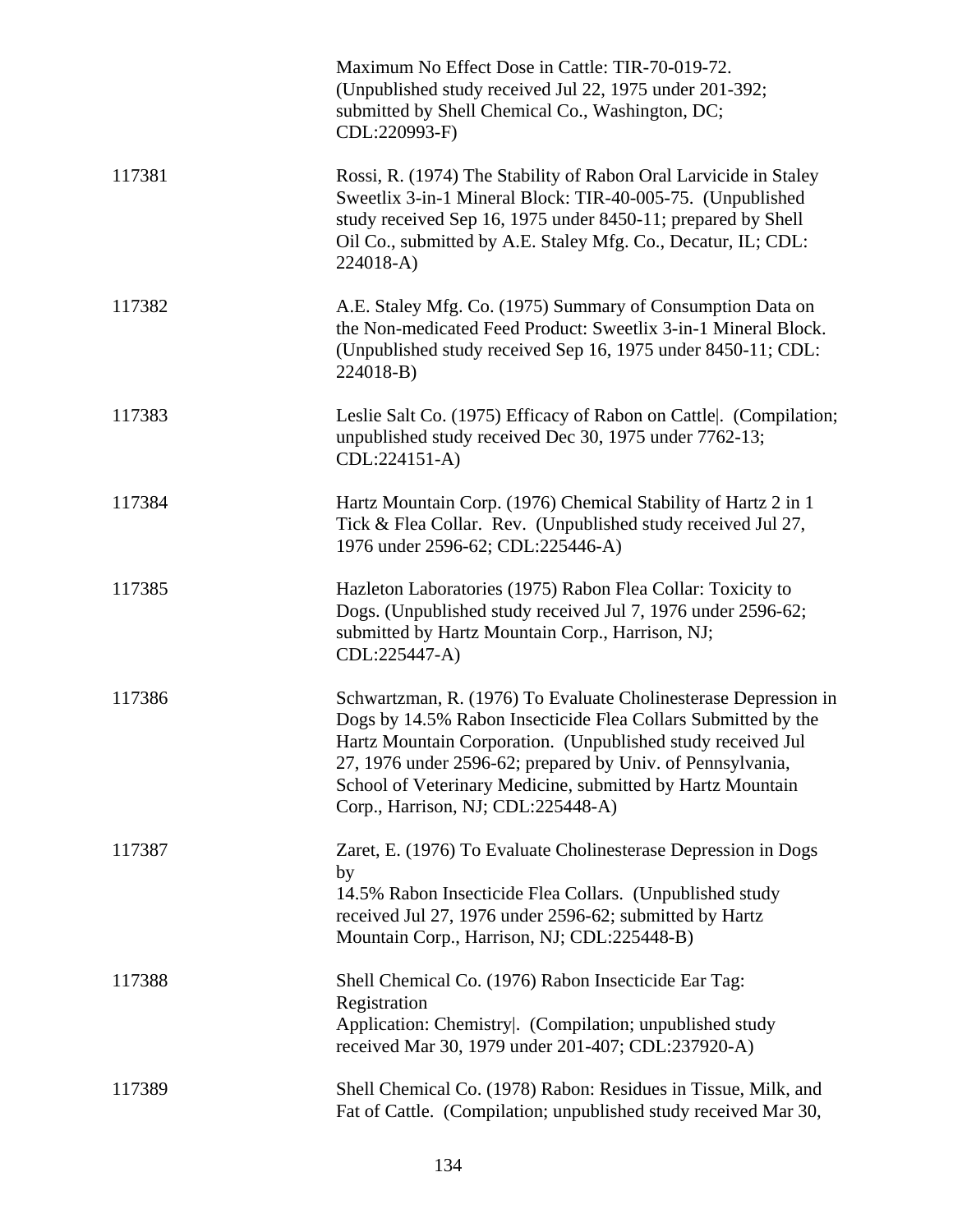|        | 1979 under 201-407; CDL:237924-A)                                                                                                                                                                                                                                                                                                                                                                               |
|--------|-----------------------------------------------------------------------------------------------------------------------------------------------------------------------------------------------------------------------------------------------------------------------------------------------------------------------------------------------------------------------------------------------------------------|
| 117443 | U.S. National Institutes of Health (1978) Bioassay of<br>tetrachlorvinphos for possible carcinogenicity. By National<br>Cancer Institute, Div. of Cancer Cause and Prevention,<br>Carcinogenesis Program, Carcinogen Bioassay and Program<br>Resources Branch. Bethesda, MD: USNIH. (NCI-CG-TR-33;<br>CAS No. 961-11-5; DHEW publication no. (NIH)78-833;<br>published study; CDL:238926-A)                     |
| 117733 | Sweeny, W. (1975) Determination of Irritant Effects in the Cat<br>following Repeated Exposure to Stirofos Pet Collar: Submitter<br>IC 14-76 A1. (Unpublished study received Feb 20, 1976 under<br>2596-62; prepared by Hazleton Laboratories Corp., submitted by<br>Hartz Mountain Corp., Harrison, NJ; CDL:223251-D)                                                                                           |
| 118264 | Shell Chemical Co. (1966?) Toxicity of Gardona and Carbaryl to<br>Shrimp, Coho Salmon, and Phytoplankton. (Unpublished study<br>received May 12, 1973 under unknown admin. no.;<br>CDL:128376-A)                                                                                                                                                                                                                |
| 118265 | Shell Oil Co. (1975) Residue Data in Support of the Use of Rabon<br>Insecticide Cattle Ear Tags. (Compilation; unpublished study<br>received Apr 12, 1979 under TN 79/1; CDL:238024-B)                                                                                                                                                                                                                          |
| 118266 | Levenstein, I. (1979) Acute Dermal in Rabbits--CFR 16: 1500.3<br>(c) (2)(iii): Fourteen Day Observation: óWhite Powder #2846 :<br>Assay No. 93848. (Unpublished study received Jun 25, 1979<br>under 2596-78; prepared by Leberco Laboratories, submitted by<br>Hartz Mountain Corp., Harrison, NJ; CDL:238664-A)                                                                                               |
| 118267 | Levenstein, I. (1979) Toxicity of White Powder #2846 to Rats :<br>Assay No. 93849. (Unpublished study received Jun 25, 1979)<br>under 2596-78; prepared by Leberco Laboratories, submitted by<br>Hartz Mountain Corp., Harrison, NJ; CDL:238664-B)                                                                                                                                                              |
| 118268 | Levenstein, I. (1979) To Determine the Degree of Irritation the<br>Material May Produce When Applied to the Clipped Intact and<br>Abraded Skin of Rabbits, Employing the Reference Method<br>Described: White Powder #2846 : Assay No. 93847. (Unpublished<br>study received Jun 25, 1979 under 2596-78; prepared by Leberco<br>Laboratories, submitted by Hartz Mountain Corp., Harrison, NJ;<br>CDL:238664-C) |
| 118269 | Levenstein, I. (1979) To Determine If the Test Material Produces<br>Any Irritation When Instilled into Rabbits' Eyes Employing the<br>Reference Method Described: White Powder #2846 : Assay<br>No. 93846. (Unpublished study received Jun 25, 1979 under 2596-<br>78; prepared by Leberco Laboratories, submitted by Hartz                                                                                     |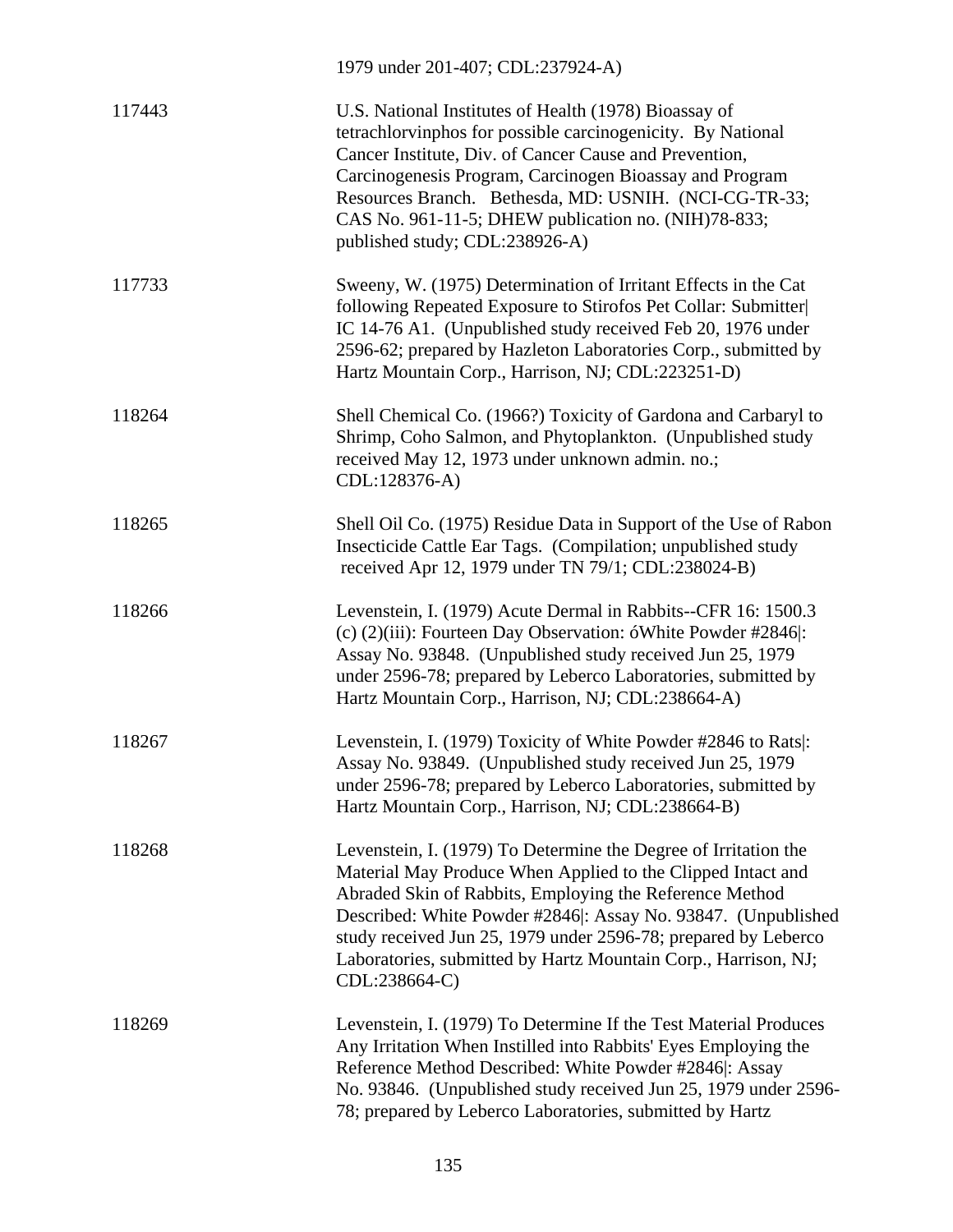|        | Mountain Corp., Harrison, NJ; CDL:238664-D)                                                                                                                                                                                                                                                                                                                            |
|--------|------------------------------------------------------------------------------------------------------------------------------------------------------------------------------------------------------------------------------------------------------------------------------------------------------------------------------------------------------------------------|
| 118270 | Nebraska (1978) Summary of the Efficacy When Using Rabon<br>Insecticide Cattle Ear Tags for the Control of Various Flies and<br>Ticks of Cattle--1975-1978. (Compilation; unpublished study<br>received Aug 10, 1979 under NB 79/11; CDL:238946-A)                                                                                                                     |
| 118745 | Shell Chemical Co. (1973) Study: Efficacy of Shell Super Fly Bait<br>and Other Baits to Flies. (Compilation; unpublished study<br>received Oct 18, 1973 under 201-362; CDL:008842-A)                                                                                                                                                                                   |
| 118958 | Ralston Purina Co. (1982) Efficacy of Sup-R-Lix Fly Larvicide.<br>(Compilation; unpublished study received May 20, 1982 under<br>602-265; CDL:247531-A)                                                                                                                                                                                                                |
| 119145 | Shellenberger, T.; Newell, G. (1962) Letter sent to R. Whetstone<br>dated Oct 29, 1962 SD 8447: Two-week range finding study :<br>B-868-9. (Unpublished study received on unknown date under<br>unknown admin. no.; prepared by Stanford Research Institute,<br>submitted by Shell Chemical Co., Washington, DC;<br>CDL:133477-B)                                      |
| 120056 | Shell Chemical Co. (1967) Performance Data To Support a Label<br>Ap plication for the Use of Shell Gardona Insecticide on Apple for<br>the Control of Major Fruit Pests. (Compilation; unpublished<br>study received May 23, 1967 under 8G0665; CDL:091167-A)                                                                                                          |
| 120106 | Shell Chemical Co. (1970) Performance Data To Support the Use<br>of Rabon Insecticide in the Control of Certain Ectoparasites on<br>Swine. (Compilation; unpublished study received Nov 17, 1970<br>under 1F1121; CDL:090896-A)                                                                                                                                        |
| 120107 | Shell Chemical Co. (1968) The Results of Tests on the Amount of<br>Residues Remaining, Including a Description of the Analytical<br>Method: óRabon . (Compilation; unpublished study received<br>Nov 17, 1970 under 1F1121; CDL:090896-B)                                                                                                                              |
| 120147 | Shell Chemical Co. (1967) Determination of Gardona Residues in<br>Various Products. (Compilation; unpublished study received Jun<br>12, 1968 under 9F0739; CDL:091275-A)                                                                                                                                                                                               |
| 120199 | Walker, A.; Hunter, C. (1968) The Toxicity of the alpha Isomer<br>of the Halophenyl Vinyl Phosphate Insecticide Gardona: 13 Week<br>Oral Experiment in Rats: Group Research Report TLGR.0022.68.<br>(Unpublished study received Apr 27, 1969 under 9F0804; prepared<br>by Shell Research Ltd., Eng., submitted by Shell Chemical Co.,<br>Washington, DC; CDL:091388-A) |
| 120200 | Shell Chemical Co. (1968) The Residue Data Developed from Test                                                                                                                                                                                                                                                                                                         |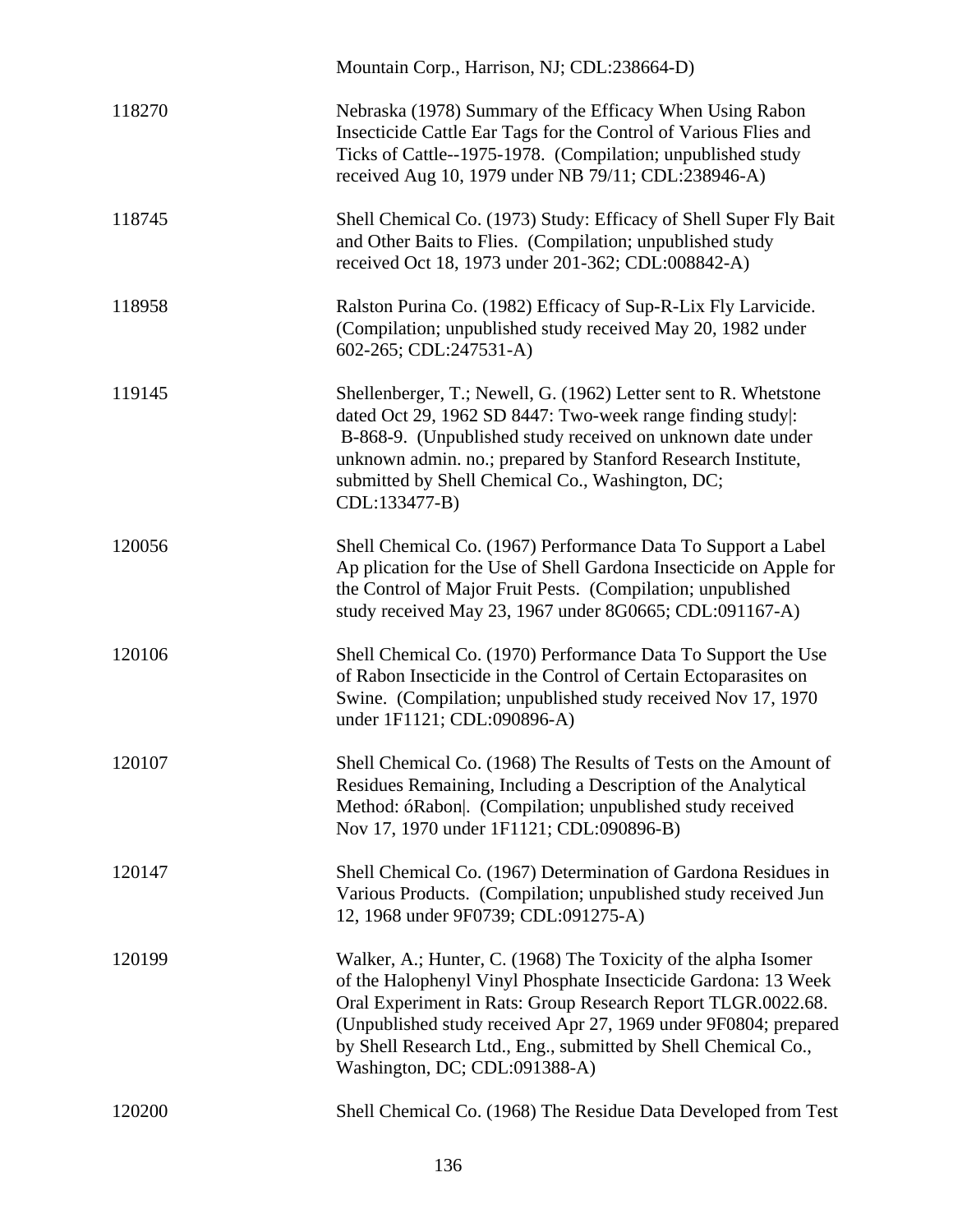|        | Plots Including a Description of the Analytical Methods Used:<br>Gardona Insecticide . (Compilation; unpublished study received<br>Apr 27, 1969 under 9F0804; CDL:091388-B)                                                                                                                                                                                                      |
|--------|----------------------------------------------------------------------------------------------------------------------------------------------------------------------------------------------------------------------------------------------------------------------------------------------------------------------------------------------------------------------------------|
| 120204 | Shell Chemical Co. (1969) Determination of Residues of SD 8447<br>and Rabon in Goats and Poultry. (Compilation; unpublished study<br>received Apr 27, 1969 under 9F0804; CDL:091387-A)                                                                                                                                                                                           |
| 120205 | Shell Chemical Co. (1968) The Results of Tests on the Amount of<br>Residues Remaining, Including a Description of the Analytical<br>Methods Used: Rabon. (Compilation; unpublished study received<br>Apr 26, 1969 under 9F0805; CDL:091389-A)                                                                                                                                    |
| 120206 | Shell Chemical Co. (1969) The Results of Tests on the Amount of<br>Residues Remaining, Including a Description of the Analytical<br>Methods Used: Rabon. (Compilation; unpublished study received<br>Apr 26, 1969 under 9F0805; CDL:091390-A)                                                                                                                                    |
| 120224 | Sherman, M. (1964) Acute, Subacute and Chronic Toxicology<br>Data on Rabon Insecticide to Chickens. (Unpublished study<br>received Oct 4, 1969 under 9F0835; prepared by Univ. of Hawaii,<br>submitted by Shell Chemical Co., Washington, DC;<br>CDL:091439-B)                                                                                                                   |
| 120225 | Yadava, C. (1969) An Investigation of the Toxicology and<br>Residues of Rabon in Poultry. Doctoral dissertation, Univ. of<br>Massachusetts. (Unpublished study received Oct 4, 1969 under<br>9F0835; submitted by Shell Chemical Co., Washington, DC;<br>CDL:091439-C)                                                                                                           |
| 120226 | Shell Oil Co. (1966) Residues of SD 8447 in Goats and Chickens.<br>(Unpublished study received Oct 4, 1969 under 9F0835; CDL:<br>091439-E)0 120227 Shell Chemical Co. (1969) The Results of<br>the Amount of Residues Remaining, Including a Description of the<br>Analytical Method: Rabon. (Compilation; unpublished study<br>received Oct 4, 1969 under 9F0835; CDL:091439-G) |
| 120228 | Shell Chemical Co. (1969) Toxicology Section: Rabon.<br>(Unpublished study received Oct 5, 1969 under 9F0835;<br>CDL:091440-A)                                                                                                                                                                                                                                                   |
| 120229 | Shell Chemical Co. (1969) Rabon Insecticide on Poultry.<br>(Unpublished study received Oct 5, 1969 under 9F0835;<br>CDL:091440-B)                                                                                                                                                                                                                                                |
| 120231 | Shell Chemical Co. (1969) The Results of Tests on the Amount of<br>Residues Remaining, Including a Description of the Analytical<br>Methods Used: Gardona Insecticide. (Compilation; unpublished<br>study received Oct 23, 1969 under 9G0850; CDL:091471-A)                                                                                                                      |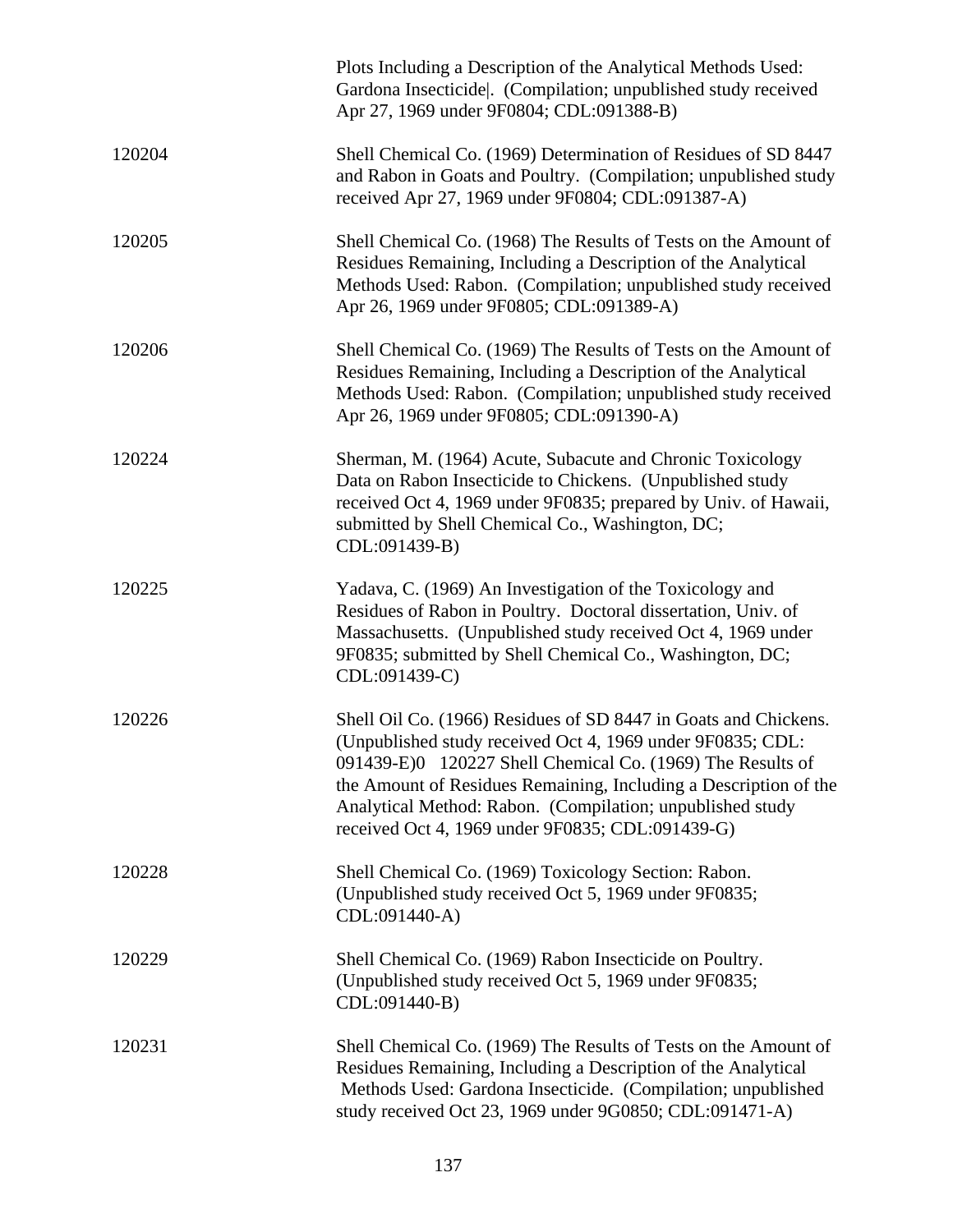| 120232 | Shell Chemical Co. (1968) óReports on Gardona Insecticide.<br>(Compilation; unpublished study received Oct 23, 1969 under<br>9G0850; CDL:091471-B)                                                                                                                                                                                                                                                           |
|--------|--------------------------------------------------------------------------------------------------------------------------------------------------------------------------------------------------------------------------------------------------------------------------------------------------------------------------------------------------------------------------------------------------------------|
| 124850 | Albert, J. (1969) Long-term Repeat Exposure of Dogs to 10%<br>Stirofos Flea Collars: TIR-72-012-73. (Unpublished study<br>received Aug 31, 1982 under 2596-50; submitted by Hartz<br>Mountain Corp., Harrison, NJ; CDL:248226-A)                                                                                                                                                                             |
| 124851 | Gower, E. (1972) Letter sent to R. Young dated Dec 1, 1972:<br>Efficacy of pet collars containing SD8447. (Unpublished study<br>received Aug 31, 1982 under 2596-50; prepared by Shell<br>Development Co., submitted by Hartz Mountain Corp., Harrison,<br>NJ; CDL: 248226-B)                                                                                                                                |
| 124925 | Sontag, J. (1977) Minutes: Sixth Meeting of the Data Evaluation/<br>Risk Assessment Subgroup of the Clearinghouse on Environmental<br>Carcinogens; November 28, 1977, Bethesda, MD: Pre-RPAR<br>Review Submission #11. (Unpublished study received Feb 1, 1978)<br>under 1471-35; submitted by Elanco Products Co., Div. of Eli Lilly<br>and Co., Indianapolis, IN; CDL:233231-A)                            |
| 126039 | Hazleton Laboratories America, Inc. (1980) 103-week Chronic<br>Feeding Study in Mice: SD-8447 and Original SD-8447. Final<br>rept. (Unpublished study received Jul 31, 1980 under unknown<br>admin.no.; submitted by Shell Chemical Co., Washington, DC;<br>CDL:242976-A; 242977)                                                                                                                            |
| 126379 | Drill, V.; Friess, S.; Hays, H.; et al. (1982) Retrospective Audit<br>of the Bioassay of Chloramben for Possible Carcinogenicity.<br>(Unpublished study received Mar 15, 1983 under 264-305;<br>prepared by Drill, Friess, Hays, Loomis & Shaffer, Inc., submitted<br>by Union Carbide Agricultural Products Co., Inc., Research<br>Triangle Park, NC; CDL:249707-A)                                         |
| 127831 | Laveglia, J.; Killeen, J.; Ignatoski, J. (1982) A Teratology Study<br>in Rabbits with DS-36779: Document No. 572-5TX-82-0007-003.<br>(Unpublished study received Apr 13, 1983 under unknown admin.<br>no.; submitted by Diamond Shamrock Agricultural Chemicals,<br>Cleveland, OH; CDL:249988-A)                                                                                                             |
| 128171 | Young, R. (1983) Hartz Test 81-7: The Efficacy of an<br>Experimental Dog Collar in vivo as a Controlling Mechanism<br>against Brown Dog Ticks (Rhipicephalus sanguineus), the<br>American Dog Tick (Dermacenter variabilis) and the Common Cat<br>Flea (Ctenocephalides felis). (Unpublished study received Apr 26,<br>1983 under 2596-84; submitted by Hartz Mountain Corp.,<br>Harrison, NJ; CDL:250034-A) |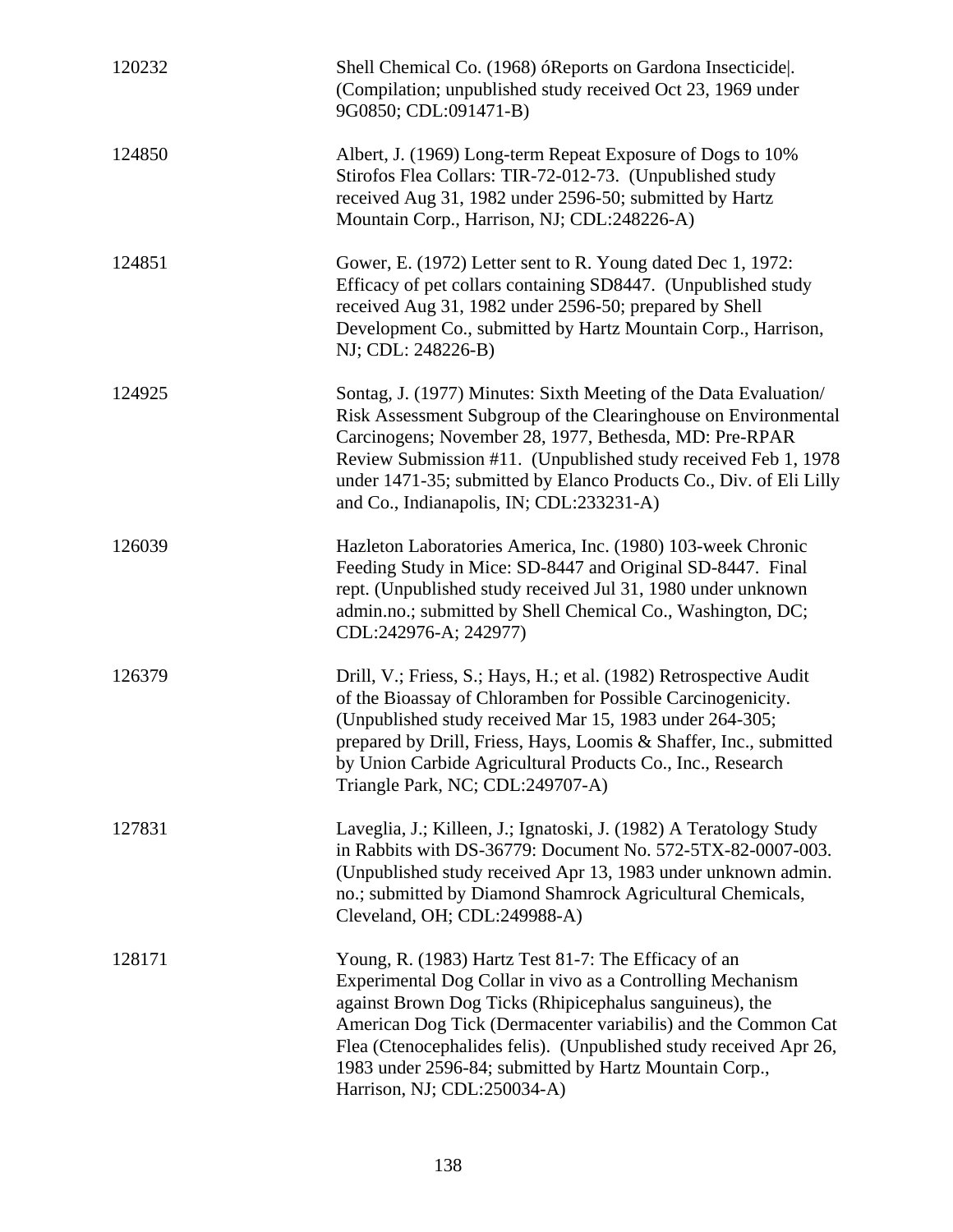| 128251 | Sharp, M. (1982) Cholinesterase and Serum Profile Testing of the<br>Combined Use of a Collar and a Repellent on Dogs.<br>(Unpublished                                                                                                                                                                                                                                                                                         |
|--------|-------------------------------------------------------------------------------------------------------------------------------------------------------------------------------------------------------------------------------------------------------------------------------------------------------------------------------------------------------------------------------------------------------------------------------|
|        | study received Apr 27, 1983 under 2596-100; prepared by Sharp<br>Veterinary Research, submitted by Hartz Mountain Corp.,<br>Harrison, NJ; CDL:250082-G)                                                                                                                                                                                                                                                                       |
| 130705 | Ralston Purina Co. (1969) Residue Data Developed from the Use<br>of Dairy Cattle. (Compilation; unpublished study received Jun 17,<br>1983 under 602-301; CDL:251028-A)                                                                                                                                                                                                                                                       |
| 131122 | Zaret, E. (1976) To Evaluate Cholinesterase Depression in Dogs<br>by<br>14.5% Rabon Insecticide Flea Collars. (Unpublished study<br>received Mar 25, 1983 under 2596-50; submitted by Hartz<br>Mountain Corp., Harrison, NJ; CDL:249798-B)                                                                                                                                                                                    |
| 131123 | Stearns, S.; Albert, J. (1972) Drug Interaction Potential of Several<br>Drugs and Treatments in Dogs Fitted with the 10% Stirofos<br>Flea Collar: TIR-72-013-73. (Unpublished study received Mar 25,<br>1983 under 2596-50; submitted by Hartz Mountain Co., Harrison,<br>NJ; CDL:249798-C)                                                                                                                                   |
| 131124 | Albert, J. (19??) Evaluation of the Potential for Interaction of<br>the 10% Stirofos Flea Collar with an Ultrashort-Acting<br>Barbiturate Anesthetic (Thiamyal Na, Surital) with and without<br>Premedication with a Phenothiazine Tranquilizer<br>(Acetylpromazine, Acepromazine): TIR-72-018-73. (Unpublished<br>study received Mar 25, 1983 under 2596-50; submitted by Hartz<br>Mountain Co., Harrison, NJ; CDL:249798-D) |
| 132711 | Johansen, C. (1972) Toxicity of field-weathered insecticide<br>residues to four kinds of bees. Environmental Entomology<br>1(3):393-394. (Also In unpublished submission received Nov 2,<br>1983 under 239-2507; submitted by Chevron Chemical Co.,<br>Richmond, CA; CDL: 251760-C)                                                                                                                                           |
| 133145 | Shell Chemical Co. (1973) Performance Data To Support the Use<br>of 3% Rabon Insecticide Dust for the Control of Lice on Cattle.<br>(Compilation; unpublished study received Aug 30, 1973 under<br>201-319;CDL:008691-A)                                                                                                                                                                                                      |
| 133411 | Post D. (1983) Adverse Reaction to Hartz Mtn. Flea & Tick<br>Collar:<br>EPA Reg # 2596-62. (Unpublished study received Nov 25, 1983<br>under 2596-62; submitted by Hartz Mountain Corp., Harrison, NJ;<br>CDL:251920-A)                                                                                                                                                                                                       |
| 133412 | Schwartzman, R. (1976) Laboratory Test Report: Cholinesterase                                                                                                                                                                                                                                                                                                                                                                 |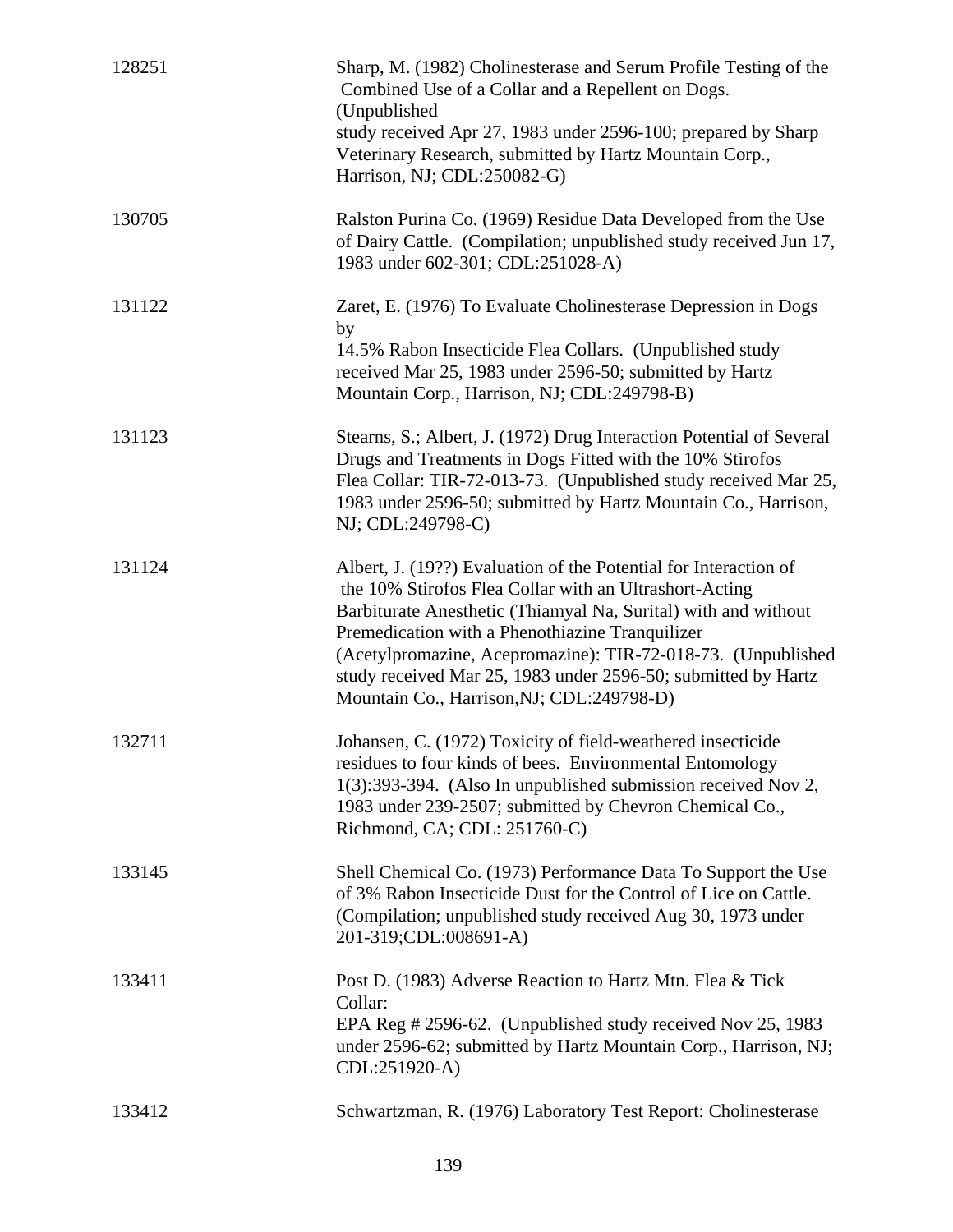|        | Depression in Dogs by 14.5% Rabon Insecticide Flea Collars.<br>(Un-published study received Nov 25, 1983 under 2596-62;<br>prepared by Univ. of Pennsylvania, School of Veterinary<br>Medicine, submitted by Hartz Mountain Corp., Harrison, NJ;<br>CDL:251920-C)                                                   |
|--------|---------------------------------------------------------------------------------------------------------------------------------------------------------------------------------------------------------------------------------------------------------------------------------------------------------------------|
| 133413 | Zaret, E. (1976) Hartz Laboratory Test Report: Cholinesterase<br>Depression in Dogs by 14.5% Rabon Insecticide Flea Collars.<br>(Unpublished study received Nov 25, 1983 under 2596-62;<br>submitted by Hartz Mountain Corp., Harrison, NJ;<br>CDL:251920-D)                                                        |
| 133414 | Shell Development Co. (1976) Effect of Exposure to Rabon<br>Insecticide Pet Collars on Dog Blood Cholinesterase: Project No.<br>74-61756.00. (Unpublished study received Nov 25, 1983 under<br>2596-62; submitted by Hartz Mountian Corp., Harrison; NJ;<br>CDL:251920-E)                                           |
| 133415 | Albert, J. (1972) Effect of the 10% Stirofos Flea Collar on<br>Reproductive Capacity of the Bitch Dog: TIR-72-022-73.<br>(Unpublished study received Nov 25, 1983 under 2596-62;<br>prepared by Laboratory Research Enterprises, submitted by Hartz<br>Mountain Corp., Harrison; NJ; CDL:251920-F)                  |
| 133416 | D'Ver, A. (1983) Effects of the Use of an SD-8447 Collar on<br>Puppies (Hartz Protocol #83-1): White Eagle Study No. 137.<br>Interim rept. (Unpublished study received Nov 25, 1983 under<br>2596-62; prepared by White Eagle Laboratories, Inc., submitted by<br>Hartz Mountain Corp., Harrison, NJ; CDL:251920-G) |
| 133912 | Shell Chemical Co. (1973) Study--Chemical: Rabon and Gardona<br>Insecticides. (Compilation; unpublished study received Dec 20,<br>1974, under 4H5047; CDL:223244-A)                                                                                                                                                 |
| 133913 | Shell Chemical Co. (1973) Summary--Residues: Toxicity of SD<br>8447 in Cattle and Other Mammals. (Compilation; unpublished<br>study received Dec 20, 1974 under 4H5047; CDL:223244-B)                                                                                                                               |
| 133914 | Shell Chemical Co. (1972) Efficacy in Cattle: Stirofos as Fly<br>Insecticide. (Unpublished study received Dec 20, 1974 under<br>4H5047; CDL:223244-C)                                                                                                                                                               |
| 133915 | Shell Chemical Co. (1967) Safety in Cattle: Rabon Insecticide.<br>(Unpublished study received Dec 20, 1974 under 4H5047; CDL:<br>223244-D)                                                                                                                                                                          |
| 133916 | Shell Chemical Co. (19??) Safety in Domestic Animals: Stirofos.<br>(Unpublished study received Dec 20, 1974 under 4H5047; CDL:<br>223244-E)                                                                                                                                                                         |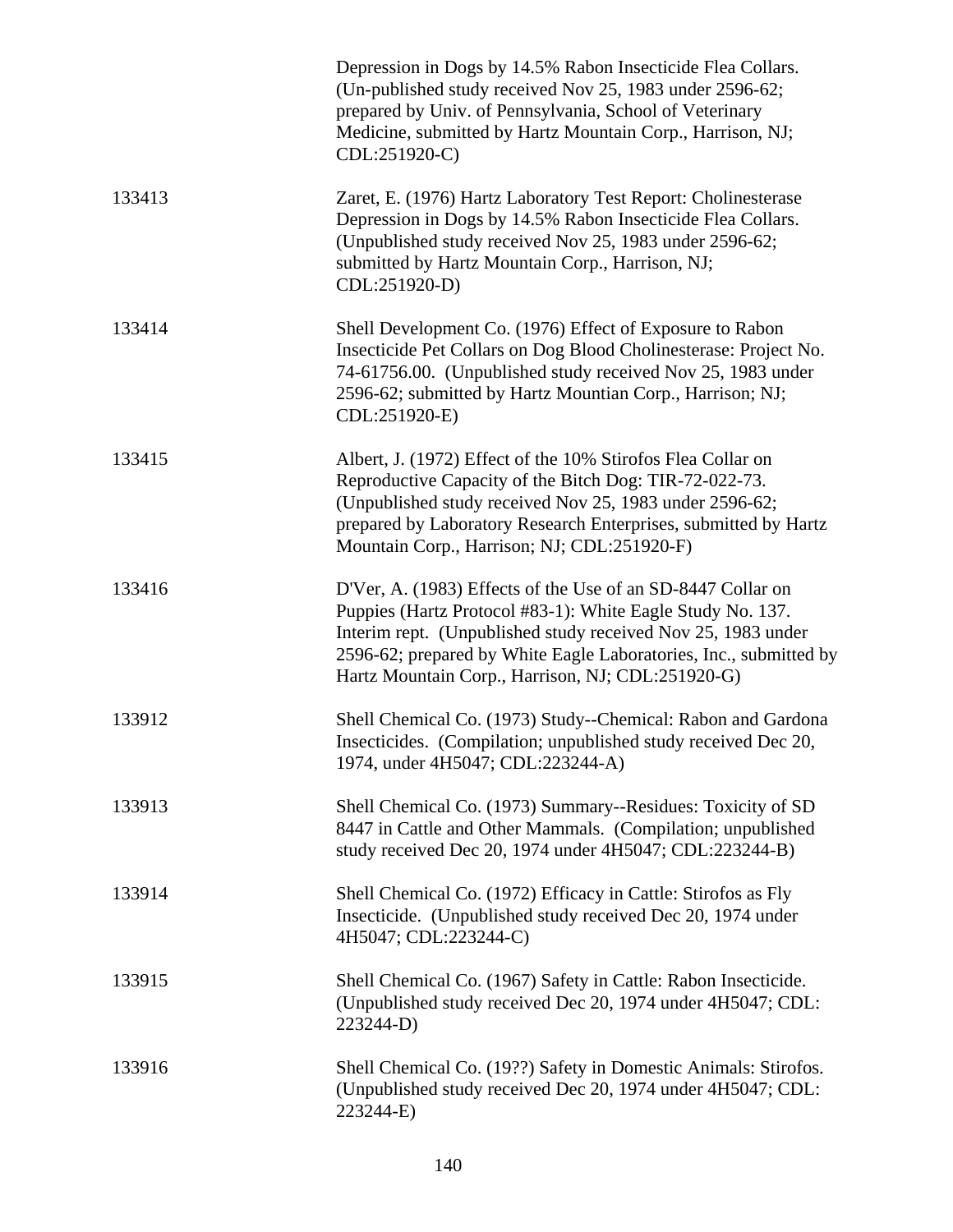| 133917 | Shell Chemical Co. (19??) Safety in Laboratory Animals: Toxicity<br>of Stirofos. (Unpublished study received Dec 20, 1974 under<br>4H5047; CDL:223244-F)                                                                                                                                                                                                |
|--------|---------------------------------------------------------------------------------------------------------------------------------------------------------------------------------------------------------------------------------------------------------------------------------------------------------------------------------------------------------|
| 133918 | Shell Chemical Co. (19??) Safety to Wildlife: Toxicity of Stirofos<br>on Wild Bird and Fish Species. (Unpublished study received Dec<br>20, 1974 under 4H5047; CDL:223244-G)                                                                                                                                                                            |
| 133919 | Shell Chemical Co. (19??) Safety in Humans: Toxicity of Stirofos.<br>(Unpublished study received Dec 20, 1974 under 4H5047; CDL:<br>223244-H)                                                                                                                                                                                                           |
| 133920 | Shell Chemical Co. (1973) Environmental Impact Analysis Report:<br>Stirofos. (Unpublished study received Dec 20, 1974 under<br>4H5047; CDL:223244-I)                                                                                                                                                                                                    |
| 137637 | Ralston Purina Co. (1984) Chemistry of Rabon. (Compilation;<br>unpublished study received Feb 23, 1984 under 602-301; CDL:<br>252484-A)                                                                                                                                                                                                                 |
| 138026 | Shell Chemical Company (1973) Summary. (Unpublished study<br>received Apr 9, 1973 under 201-345; CDL:008408-K)                                                                                                                                                                                                                                          |
| 138931 | Moulton, R. (1984) Eye Irritation Test in Rabbits: (Purina Residual<br>Livestock Insecticide): S. A. No. 355874. (Unpublished study<br>received Jan 31, 1984 under 602-301; prepared by Scientific<br>Assoc., Inc., submitted by Ralston Purina Co., St. Louis, MO;<br>CDL: 252343-A)                                                                   |
| 138932 | Hazleton Raltech, Inc. (1983) Acute Dermal Toxicity--Method,<br>Summary, Pathology: Raw Data Attached: Purina Residual<br>Livestock Insecticide: RT Lab No. 800081. (Unpublished study<br>received Jan 31, 1984 under 602-301; submitted by Ralston Purina<br>Co., St. Louis, MO; CDL:252343-B)                                                         |
| 138933 | Coate, W.; Zoetis, T.; Hardy, R. (1983) Acute Inhalation Toxicity<br>Study in Rats: Ralston Purina Residual Livestock Insecticide:<br>Project No. 2200-105. Final rept. (Unpublished study received<br>Jan 31, 1984 under 602-301; prepared by Hazleton Laboratories<br>America, Inc., submitted by Ralston Purina Co., St. Louis, MO;<br>CDL:252343-C) |
| 138934 | Chevron Chemical Co. (1983) Chemistry of Ortho Liquid Sevin<br>Spray. (Compilation; unpublished study received Jan 30, 1984<br>under 239-2506; CDL:252346-A)                                                                                                                                                                                            |
| 138936 | Shugart, J.; Tremayne, B. (1983) Miscellaneous Clinical Studies:<br>Toxicity of Purina Residual Livestock Spray : S. R. Project 21:<br>Experiment #279. Final rept. (Unpublished study received Jan                                                                                                                                                     |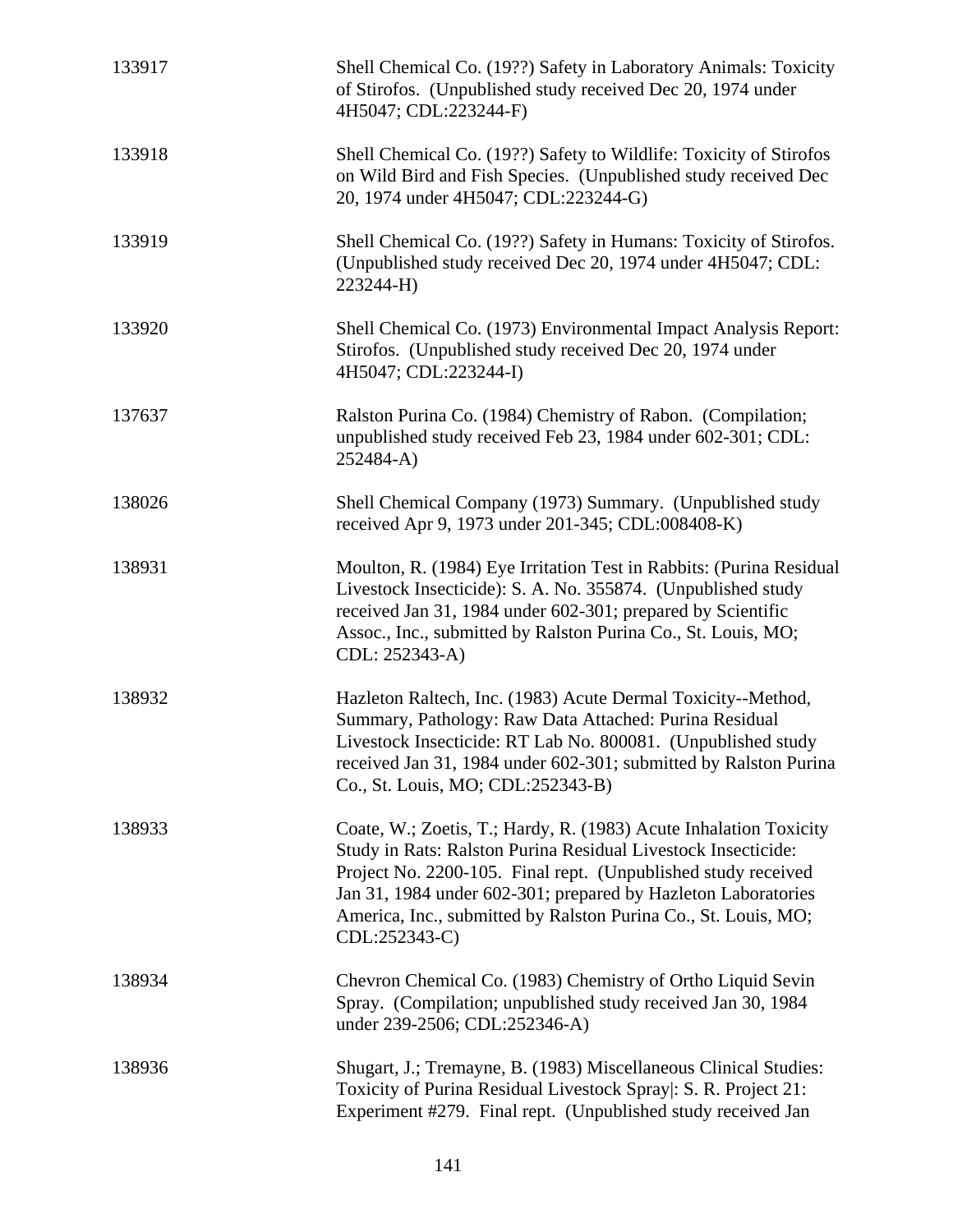|        | 31, 1984 under 602-301; submitted by Ralston Purina Co., St.<br>Louis, MO; CDL:252343-D)                                                                                                                                                                                                                                        |
|--------|---------------------------------------------------------------------------------------------------------------------------------------------------------------------------------------------------------------------------------------------------------------------------------------------------------------------------------|
| 138937 | Shugart, J.; Williams, B.; Harfst, L. (1982) Miscellaneous Clinical<br>Studies: Toxicity of Liquid Residual Livestock Insecticide:<br>S. R. Project 21: Experiment #279. (Unpublished study received<br>Jan 31, 1984 under 602-301; submitted by Ralston Purina Co., St.<br>Louis, MO; CDL:252343-E)                            |
| 138939 | Shugart, J.; Tremayne, B.; Williams, B. (1982) Miscellaneous<br>Clinical Experiments: óToxicity of Purina Residual Livestock<br>Insecticide V190P21: S. R. Project 21: Experiment #273. Final<br>rept. (Unpublished study received Jan 31, 1984 under 602-301;<br>submitted by Ralston Purina Co., St. Louis, MO; CDL:252343-F) |
| 139002 | Young, R. (1982) The Activity on Dogs of an Experimental Pet<br>Dust When Used against the Mange Mite (Sarcoptes scabiei, Var.<br>Canis) under Laboratory Conditions of Artificial Infection.<br>(Unpublished study received Nov 22, 1983 under 2596-79;<br>submitted by Hartz Mountain Corp., Harrison, NJ;<br>CDL:252397-A)   |
| 139846 | Goble, G.J.; Eisenlord, G.H. (1972) Acute Toxicity Studies of<br>Horse Gel Insecticide/Repellent in Experimental Animals: Hine<br>Lab Report No. 22. (Unpublished study received Jan 26, 1973)<br>under 201-340; prepared by Hine Laboratories, Inc., submitted by<br>Shell Chemical Co., Washington, D.C.; CDL:001043-A)       |
| 139847 | Shell Chemical Company (1971) Performance: Tabular Summary:<br>Horse Gel Insecticide/Repellent. (Reports by various sources;<br>unpublished study including data found in 001042-C, received Jan<br>26, 1973 under 201-340; submitted by Shell Chemical Co.,<br>Washington, D.C.; CDL:001043-B)                                 |
| 139848 | Shell Chemical Company (1972) Summary: $Rabon \sim (R)\mu$ .<br>Summary of studies 001042-B and 001042-C. (Unpublished study<br>received Jan 26, 1973 under 201-339; CDL:001042-A)                                                                                                                                              |
| 139849 | Goble, G.J.; Eisenlord, G.H. (1972) Acute Toxicity Studies of<br>Horse Wipe-on or Spray in Experimental Animals: Hine Lab<br>Report<br>No. 15. (Unpublished study received Jan 26, 1973 under 201-339;<br>prepared by Hine Laboratories, Inc., submitted by Shell Chemical<br>Co., Washington, D.C.; CDL:001042-B)              |
| 139850 | Shell Chemical Company (1971) Performance: Tabular Summary:<br>Horse Wipe-on or Spray Insecticide/Repellent. (Reports by<br>various sources; unpublished study including data found in<br>001043-B, received Jan 26, 1973 under 201-339; CDL:001042-C)                                                                          |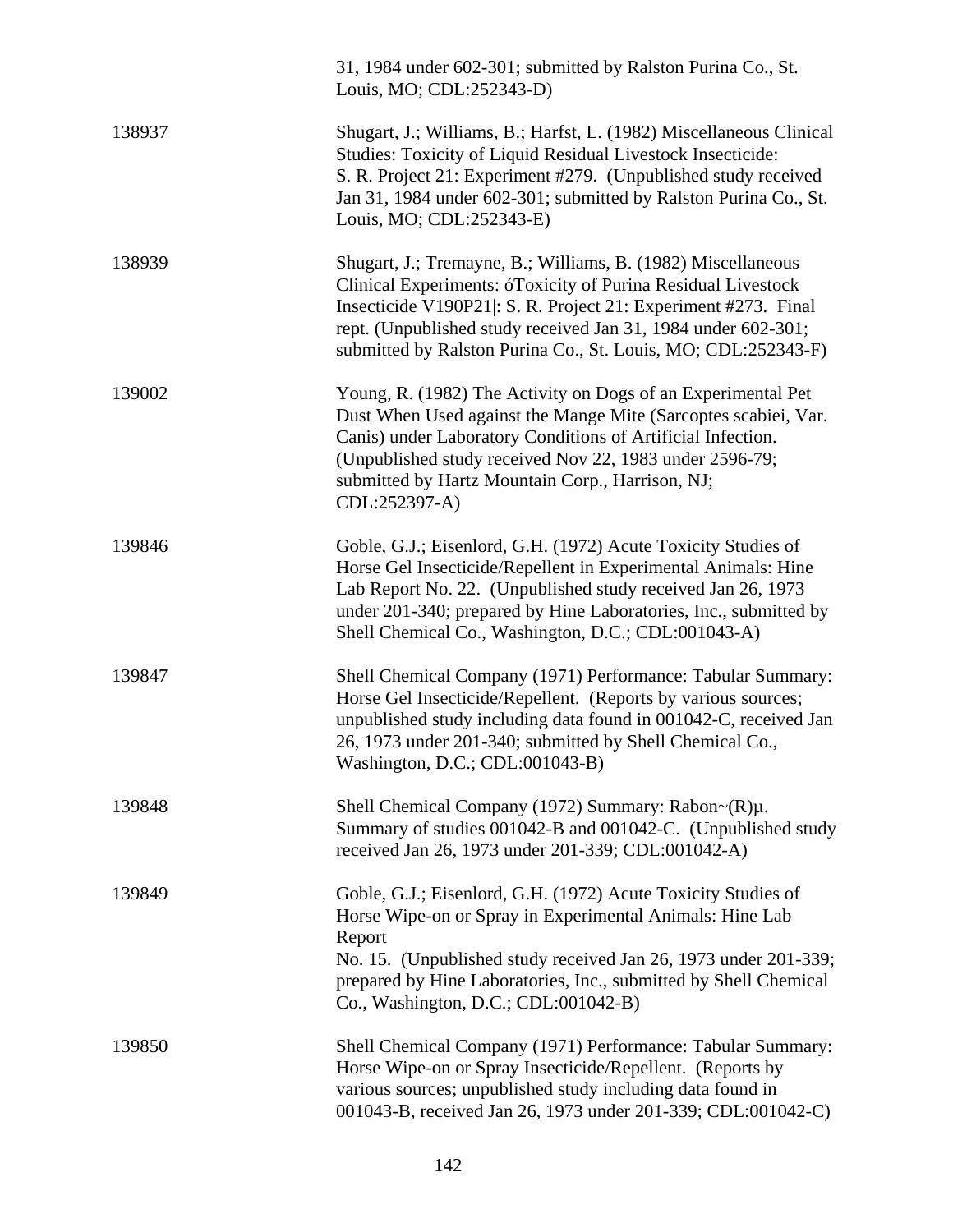| 140387 | Shell Chemical Co. (1969) Residue Data from the Pesticide<br>Chemical: Gardona Insecticide. (Compilation; unpublished study<br>received Jan 20, 1971 under 1F1023; CDL:091074-A)                                                                                                                     |
|--------|------------------------------------------------------------------------------------------------------------------------------------------------------------------------------------------------------------------------------------------------------------------------------------------------------|
| 140388 | Shell Chemical Co. (1971) Summary of Information Relative to<br>Residue Data Involved in the Certification of Usefulness of the<br>Gardona Insecticide Label. (Compilation; unpublished study<br>received Mar 17, 1971 under 1F1023; CDL:091076-A)                                                   |
| 144037 | Madison, W. (1984) Dermal Sensitization Study in Guinea Pigs:<br>Closed Patch Technique:RT Lab NO. 856633. Unpublished study<br>prepared by Hazleton Laboratories America, Inc. 18 p.                                                                                                                |
| 145278 | D'Ver, A. (1984) Effects of the Use of an SD-8447 Collar on<br>Puppies Final Report: Study No. 137. Unpublished study prepared<br>by White Eagle Laboratories, Inc. 7 p.                                                                                                                             |
| 147555 | D'ver, A. (1984) Effects of the Use of an SD-8447 Collar on<br>Puppies: Study No. 137: Final Report. Unpublished study<br>prepared by White Eagle Laboratories, Inc. 46 p.                                                                                                                           |
| 149077 | Sonenshine, D. (1984) Evaluation and Pesticidal Efficacy of Three<br>A.H. Robins Experimental Flea Collars against Fleas and Ticks on<br>Dogs as Compared with Two Commercially Available Collars and<br>a Control Group: Report No. 84-0562. Unpublished study<br>prepared by A.H. Robins Co. 70 p. |
| 150715 | Rothstein, E. (1985) Acute Inhalation Toxicity in Rats of Sample<br>#7212: Final Report: Assay No. 52317. Unpublished study<br>prepared by Leberco Testing Inc. 27 p.                                                                                                                                |
| 155415 | Shults, S.; Wilson, N.; Killeen, J.; et al. (1984) Acute Dermal<br>Toxicity (LD50) Study in Albino Rabbits with Ravap E.C.:<br>DS-63463. Unpublished study prepared by SDS Biotech Corp.<br>and SISA Toxicological Labs. 80 p.                                                                       |
| 155416 | Shults, S.; Wilson, N.; Killeen, J.; et al. (1985) Acute (Four-<br>Hour) Inhalation Toxicity (LC50) Study in Rats with Ravap E.C.:<br>SDS-63463. Unpublished study prepared by SDS Biotech Corp.<br>and Huntingdon Research Centre plc. 86 p.                                                        |
| 155927 | Cunningham, J. (1982) Final Report on Five Insecticidal Dips for<br>Flea and Tick Control on Dogs: Test # BWD 182. Unpublished<br>study prepared by AgResearch Consultants, Inc. 50 p.                                                                                                               |
| 156840 | Young, R. (1986) Efficacy of a Rabon (Stirofos) Powder for<br>Control of Fleas (Ctenocephalides felis) and Ticks (Rhipicephalus<br>sanguineus) on Dogs: Final Report. Unpublished study prepared<br>by                                                                                               |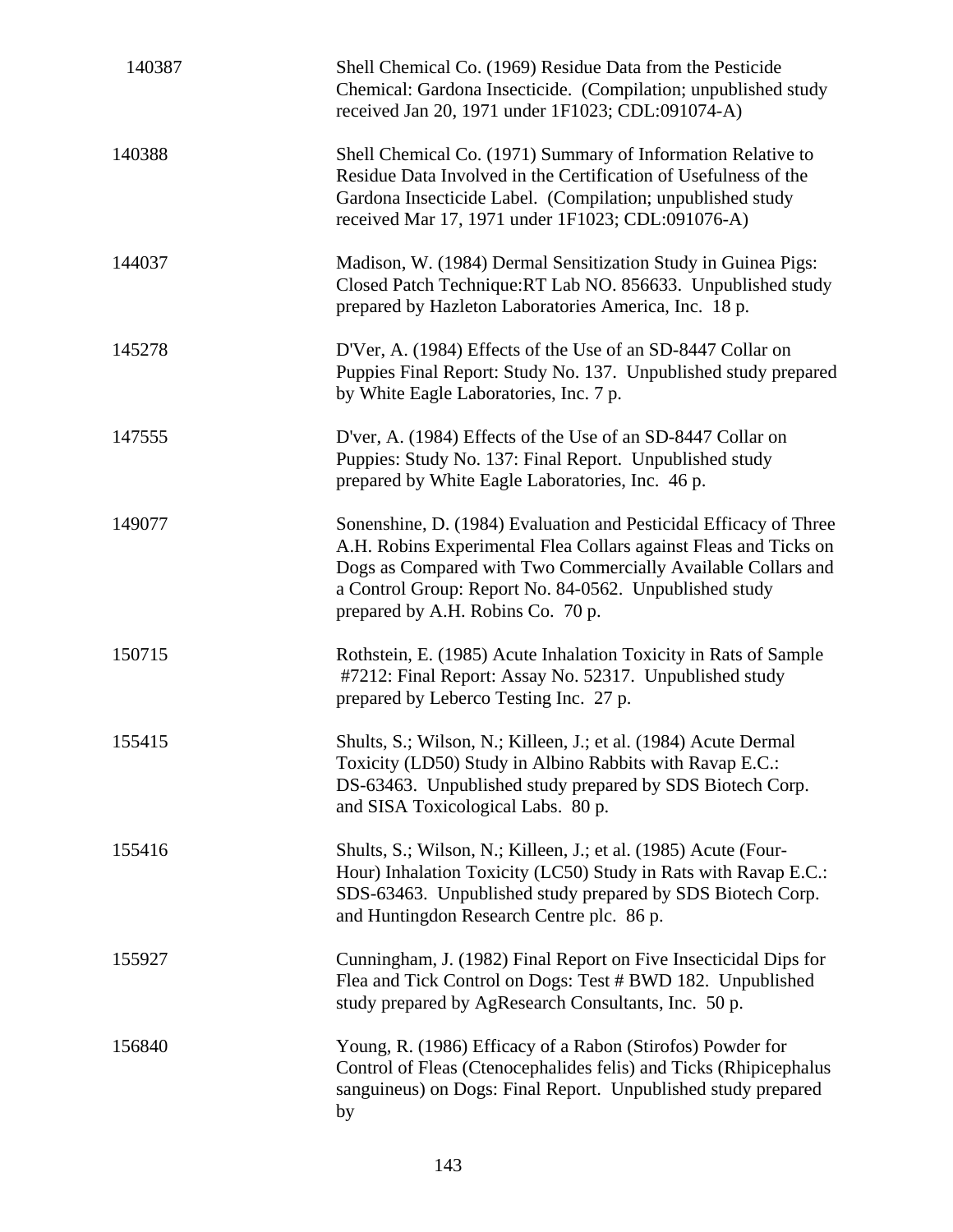|         | Young Veterinary Research. 35 p.                                                                                                                                                                                                                                                                                |
|---------|-----------------------------------------------------------------------------------------------------------------------------------------------------------------------------------------------------------------------------------------------------------------------------------------------------------------|
| 158718  | Miller, R.; Pickens, L. (1973) Feeding of Coumaphos, Ronnel, and<br>Rabon to dairy cows: Larvicidal activity against house flies and<br>effect on insect fauna and biodegradation of fecal pats. J. of<br>Economic Entomology 66(5):1077-1079.                                                                  |
| 160378  | Health Industries Research Center (1983) S.R. Project<br>21--Miscellaneous Clinical Experiments: Primary Skin Irritation<br>and Acute LD50: Purina Liquid Residual Livestock Insecticide:<br>S.R. Project 21. Unpublished compilation. 52 p.                                                                    |
| 162267  | Rothstein, E. (1982) Letter sent to Hartz Mountain Corp. dated<br>Dec 21, 1982: Rat inhalation study: 2-Chloro-1-(2,4,5-tri-<br>chlorophenyl) vinyl dimethyl phosphate: Assay No. 28068.<br>Prepared by Leberco Laboratories. 2 p.                                                                              |
| 162268  | Rothstein, E. (1982) Letter sent to Hartz Mountain Corp. dated<br>Dec 12, 1982: Rat inhalation: assay: Assay Number 28069.<br>Prepared by Leberco Laboratories. 2 p.                                                                                                                                            |
| 165197  | Duerden, B.; Bleiberg, M. (1967) Gardona Insecticide - Acute Oral<br>Toxicity to Rats. Unpublished study prepared by Woodard Re-<br>search Corp. Safety in Laboratory Animals, Ref.3, Vol. 8.8. 5 p.                                                                                                            |
| 165198  | Jorgenson, T. (1971) The Oral Toxicity (LD50) to Rats and Acute<br>Percutaneous LD50 to Rabbits of Gardona Insecticide Code 10-19-<br>128-1 (3 Lb/Gal): Report No. 55; SRI Project LSC-868-1.<br>Unpublished study prepared by Stanford Research Institute. 5 p.                                                |
| 165199  | Brown, V. (1966) An Attempted Study of the Efficiency of Oxime<br>and Atropine Therapy for SD 8447 Intoxification in Guinea-pigs:<br>Interim Research Report IRR TL/31/66; Project No. TA.2.3.<br>Unpublished study prepared by Shell Research Ltd. Tunstall<br>Laboratory. 8 p.                                |
| 165200  | Shellenberger, T. (1962) In vitro Enzyme Inhibition by SD 8447<br>and SD 8448; The Effect of Percutaneous Applications of SD 8447<br>and SD 8448 on Blood Cholinesterase in Rabbits: Ref. PB-3104;<br>Rept. No.17. Unpublished study prepared by Stanford Research<br>Institute. 10 p.                          |
| 165201  | Brown, V. (1966) A Comparison of the Anti-acetylcholinesterase<br>Activities of SD8447 and Malathion When Administered<br>Percutaneously to Guinea-pigs: Interim Research Report IRR<br>TL/32/66 Project No/ TA.2.3. Part A/1. Unpublished study<br>prepared by Shell Research Ltd., Tunstall Laboratory. 17 p. |
| 5000711 | Gahan, J.B.; Smith, C.N.; Glancey, B.M. (1966) Resistance in                                                                                                                                                                                                                                                    |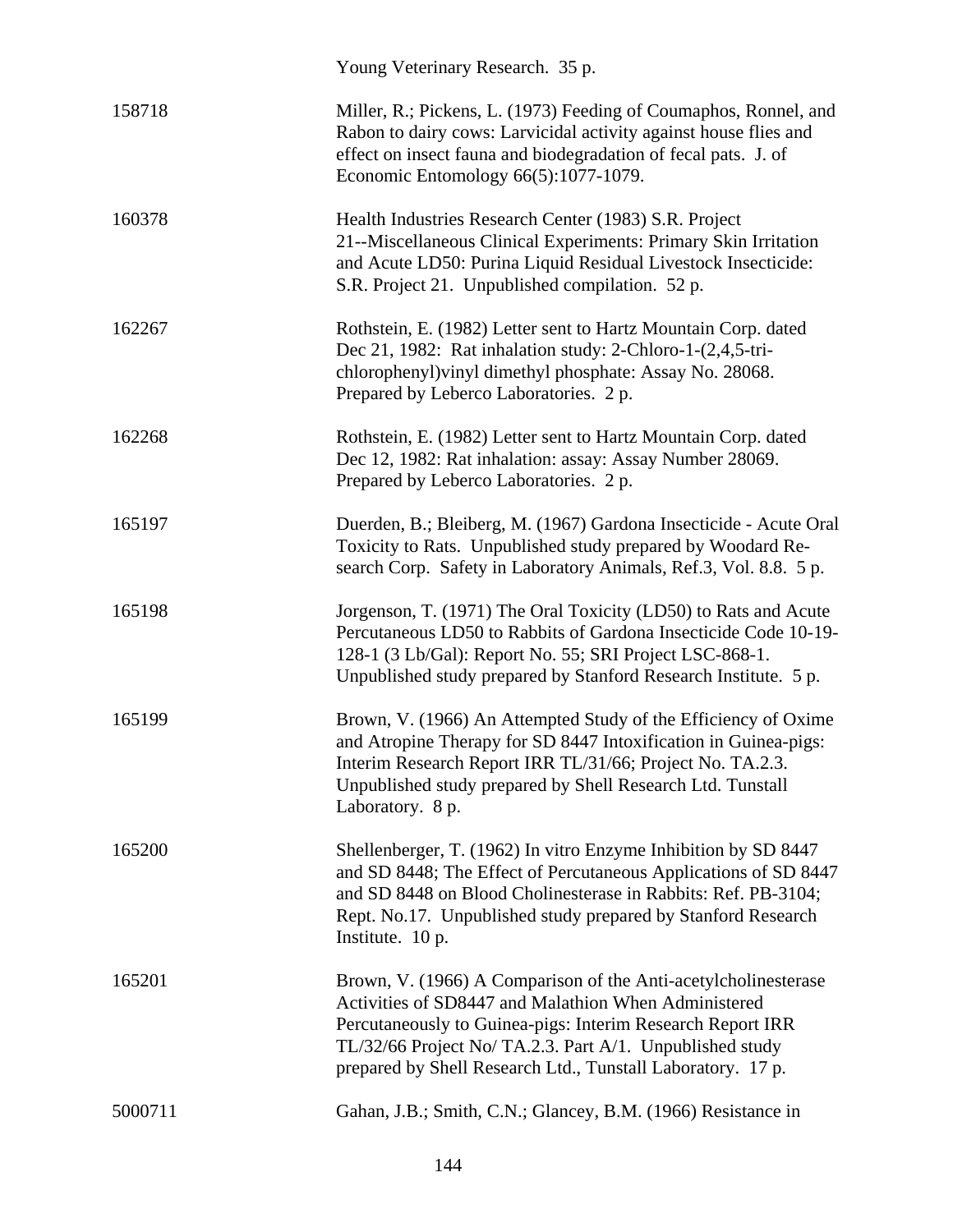|          | Florida and countermeasures involving chemicals. Mosquito<br><b>News</b><br>26(3):330-337.                                                                                                                                                                                                                                                                                         |
|----------|------------------------------------------------------------------------------------------------------------------------------------------------------------------------------------------------------------------------------------------------------------------------------------------------------------------------------------------------------------------------------------|
| 5003875  | Gentile, A.G.; Gallagher, K.J.; Santner, Z. (1971) Effect of some<br>formulated insecticides on pollen germination in tomato and<br>petunia. Journal of Economic Entomology 64(4):916-919.                                                                                                                                                                                         |
| 5006630  | Oehler, D.D.; Eschle, J.L.; Miller, J.A.; Claborn, H.V.; Ivey,<br>M.C. (1969) Residues in milk resulting from ultra-low-volume<br>sprays of malathion, methoxychlor, coumaphos, ronnel, or<br>Gardona for control of the horn fly. Journal of Economic<br>Entomology 62(6):1481-1483.                                                                                              |
| 5008720  | Rodell, S.; Funke, B.R.; Schulz, J.T. (1977) Effects of<br>insecticides on acetylene reduction by~Azotobacter~<br>~vinelandii~and soybean nodules. Plant and Soil<br>47(2):375-381.                                                                                                                                                                                                |
| 5009346  | Croft, B.A.; Stewart, P.G. (1973) Toxicity of one carbamate and<br>six organophosphorus insecticides to O-P resistant strains<br>of~Typhlodromus occidentalis~and~Amblyseius fallacis~.<br>Environmental Entomology 2(3):486-488.                                                                                                                                                  |
| 5009819  | Tomlin, A.D. (1975) The toxicity of insecticides by contact and<br>soil treatment to two species of ground beetles (Coleoptera:<br>Carabidae). Canadian Entomologist 107(5):529-532.                                                                                                                                                                                               |
| 5014547  | Ahmed, N.U.; Kuitert, L.C. (1976) Phytotoxicity of five<br>organophosphorous insecticides on some ornamental plants.<br>Phytoprotection 57(2):62-65.                                                                                                                                                                                                                               |
| 5020178  | Karg, W. (1978) Untersuchungen zur Selektivitaet von<br>Pflanzenschutzmitteln im Hinblick auf nuetzliche, Spinnmilben<br>vertilgende Raubmilben im Obstbau Investigations on the<br>selectivity of plant protection chemicals with regard to<br>beneficial predatory mites destroying spider mites in<br>orchards Archiv fuer Phytopathologie und Pflanzenschutz<br>$14(1):41-55.$ |
| 40136000 | Hartz Mountain Corp. (1987) Acute Inhalation Toxicity in Rats<br>Addendum Dated Mar 12, 1987 for Hartz 2 in 1 Powder for Dogs.<br>Transmittal of 1 study.                                                                                                                                                                                                                          |
| 40136001 | Platt, C. (1987) Acute Inhalation Toxicity in Rats: Addendum :<br>Hartz 2 in 1 Powder for Dogs. Unpublished study prepared by<br>Leberco Testing Inc. 13 p.                                                                                                                                                                                                                        |
| 40152700 | E.I. du Pont de Nemours & Co. (1987) Submission of Toxicity                                                                                                                                                                                                                                                                                                                        |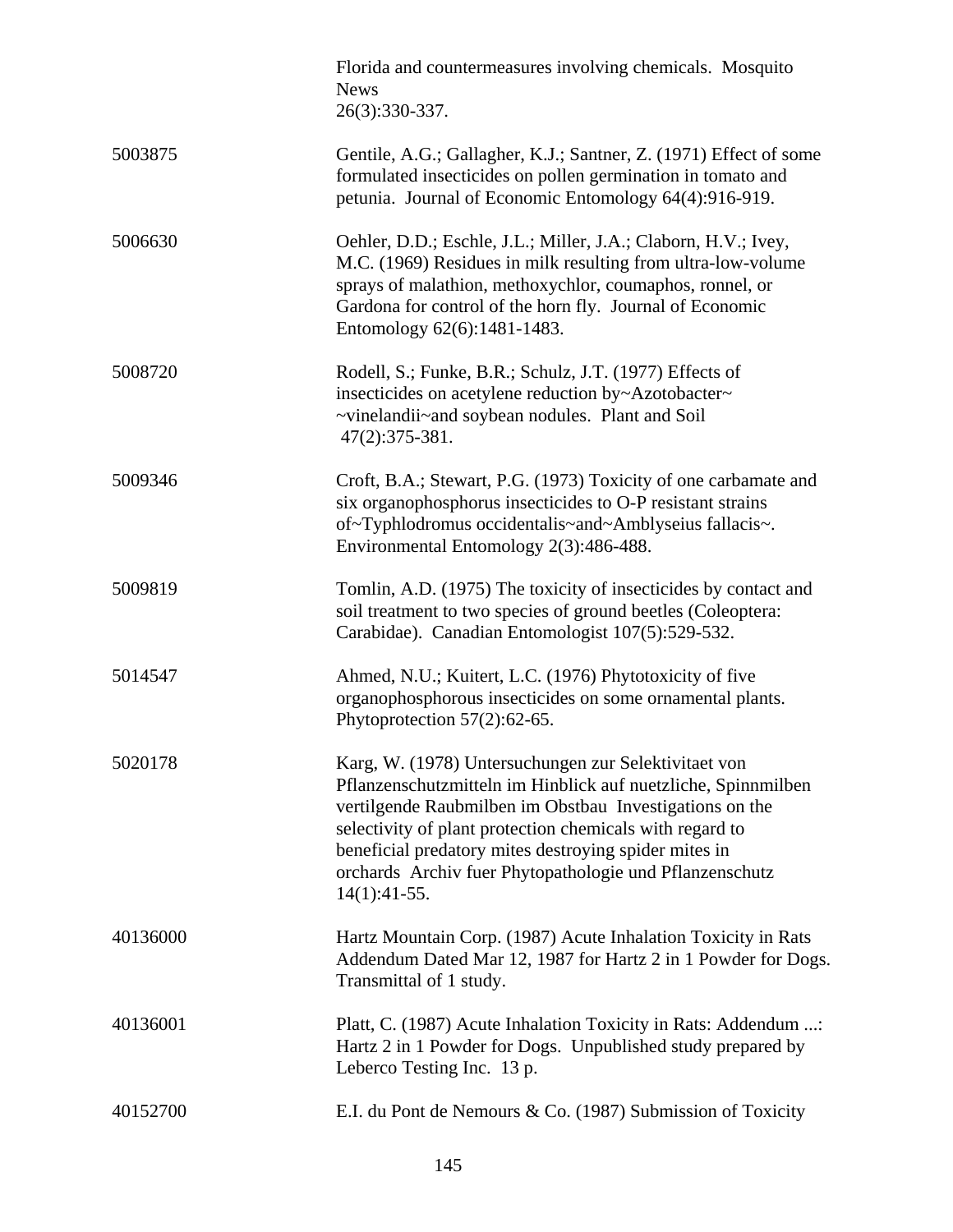|          | Study in Support of Application for Registration of Rabon<br>Insecticide. Transmittal of 1 study.                                                                                                                                                                         |
|----------|---------------------------------------------------------------------------------------------------------------------------------------------------------------------------------------------------------------------------------------------------------------------------|
| 40152701 | Ford, W.; Killeen, J. (1987) A Teratology Study in Rats with<br>Technical Rabon: Project ID: 1019-003; 85-0074. Unpublished<br>study prepared by Ricerca, Inc. in cooperation with Argus<br>Research Laboratories, Inc. and Test Substance Analysic<br>Laboratory. 298 p. |
| 40225700 | A. H. Robins Co. (1987) Submission of Efficacy Data in Support<br>of<br>Conditional Label Claim for Sergeant's Dual Action Flea & Tick<br>Collar for Dogs. Transmittal of 1 study.                                                                                        |
| 40225701 | Sonenshine, D. (1986) Evaluation of the Efficacy of A. H. Robin<br>Experimental Flea Collars for Control of Fleas and Ticks on<br>Dogs. Unpublished study prepared by Environmental Consultants,<br>Inc. 38 p.                                                            |
| 40242100 | Purina Mill's Inc. (1987) Submission of Product Chemistry Data<br>for<br>Purina Rabon Dust. Transmittal of 1 study.                                                                                                                                                       |
| 40242101 | Shugart, J. (1987) Product Chemistry Data--Product Assay<br>Method, Assay Report, and Stability Testing Protocol for Purina<br>Rabon Dust Phosphate. Unpublished study prepared by Purina<br>Mill's. $5 p.$                                                               |
| 40433600 | Hartz Mountain Corp. (1987) Submission of Toxicological Data in<br>Response to the Requested Label Changes for the Product,<br>Hartz 2 in 1 Plus Long Lasting Collar for Dogs. Transmittal of<br>1 study.                                                                 |
| 40433601 | D'ver, A.; Perlberg, W. (1987) Cheolinergic Effects of the Use of a<br>Tetrachlorvinphos Collar on the Bitch Dog and Its Offspring:<br>Study Identification WEL 156. Unpublished study prepared by<br>White Eagle Laboratories, Inc. 1,304 p.                             |
| 40491300 | E.I. du Pont de Nemours & Co. (1988) Submission of Chemistry<br>Data in Support of Rabon. Transmittal of 1 study.                                                                                                                                                         |
| 40491301 | Sheeran, P. (1987) Rabon Product Chemistry: Du Pont Report<br>#8447/PC-1. Unpublished compilation prepared by E.I. du Pont de<br>Nemours & Co. 68 p.                                                                                                                      |
| 40530100 | Published study received from the RD PM for addition to the<br>Tetrachlorvinphos Registration Standard. (Contains 1 published<br>study).                                                                                                                                  |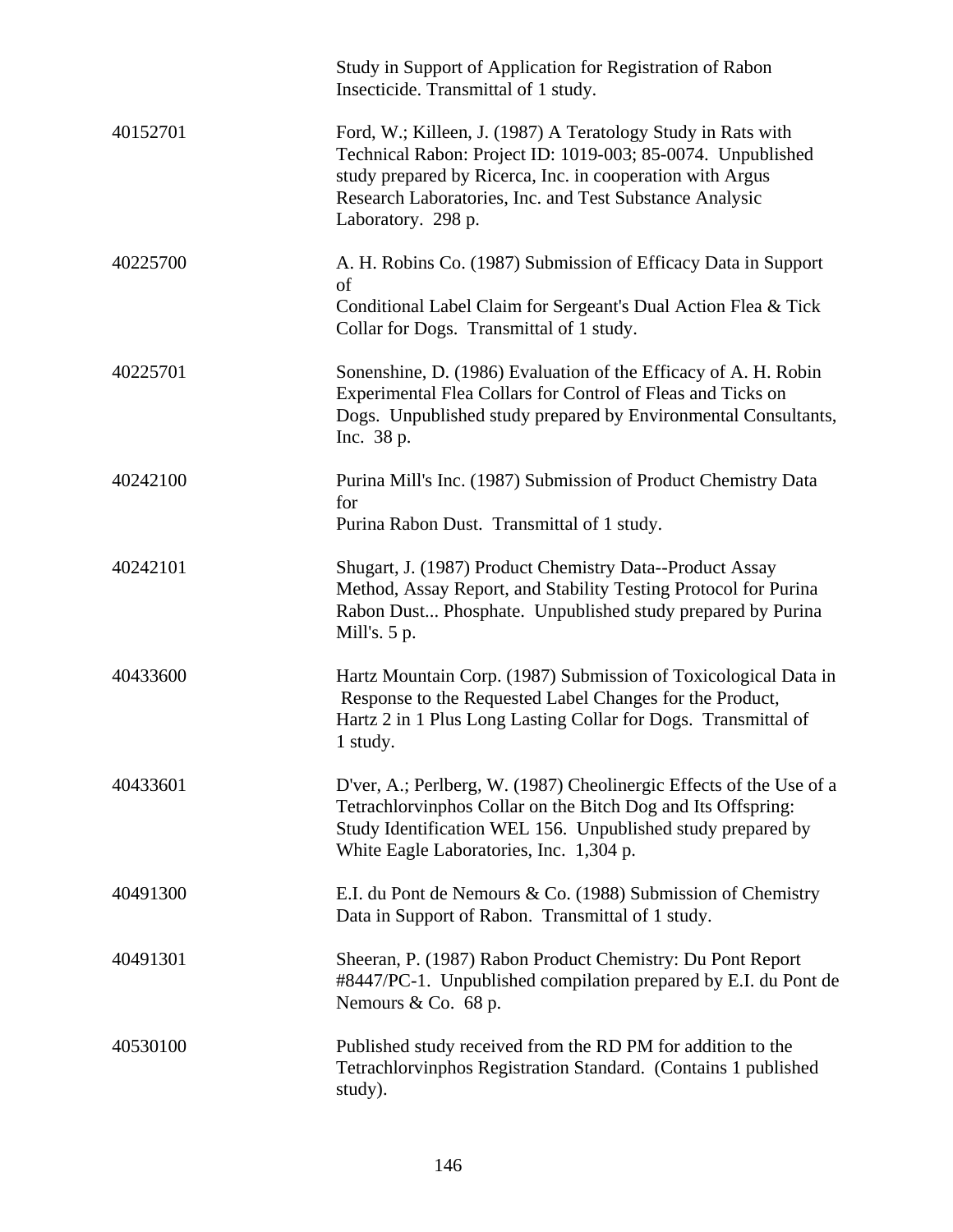| 40530101 | Beynon, K.; Edwards, M.; Wright, A. (1970) Residues of<br>tetrachlorvinphos and its breakdown products on treated crops.<br>Pesticide Science 1(Nov-Dec):250-265.                                                                       |
|----------|-----------------------------------------------------------------------------------------------------------------------------------------------------------------------------------------------------------------------------------------|
| 40701900 | Hartz Mountain Corp. (1988) Toxicity Data submitted to support<br>the Registration of Hartz 2 in 1 Dip for Dogs and Cats.<br>Transmittal of 5 studies.                                                                                  |
| 40701901 | Rothstein, E. (1985) Acute Oral Toxicity: Hartz 2 in 1 Dip for<br>Dogs and Cats: Study No. 7403. Unpublished study prepared by<br>Leberco Testing, Inc. 7 p.                                                                            |
| 40701902 | Rothstein, E. (1985) Primary Eye Irritation: (Hartz 2 in 1 Dip for<br>Dogs and Cats): Study No. 7403. Unpublished study prepared by<br>Leberco Testing, Inc. 18 p.                                                                      |
| 40701903 | Rothstein, E. (1985) Acute Dermal Toxicity: (Hartz 2 in 1 Dip for<br>Dogs and Cats): Study No. 7403. Unpublished study prepared by<br>Leberco Testing, Inc. 16 p.                                                                       |
| 40701904 | Rothstein, E. (1985) Primary Dermal Irritation: Hartz 2 in 1 Dip<br>for Dogs and Cats: Study No. 7403. Unpublished study prepared<br>by Leberco Testing, Inc. 9 p.                                                                      |
| 40701905 | Rothstein, E. (1985) Delayed Contact Hypersensitivity: Hartz 2 in<br>1 Dip for Dogs and Cats: Study No. 7403. Unpublished study<br>prepared by Leberco Testing, Inc. 21 p.                                                              |
| 40797700 | Hartz Mountain Corp. (1988) Submission of Toxicological Data to<br>Support the Continued Registration of the Hartz 2 in 1 Plus Long<br>Lasting Collar for Dogs. Transmittal of 1 study.                                                 |
| 40797701 | D'Ver, A.; Perlberg, W. (1988) Cholinergic Effects of the Use of a<br>Tetrachlorvinphos Collar on the Bitch Dog and Its Offspring:<br>Addendum: Study ID WEL 156. Unpublished study prepared by<br>White Eagle Laboratories, Inc. 26 p. |
| 40812900 | Elite Chemical Corp. (1988) Submission of Chemistry Data in<br>Support of Elite 3% Rabon Powder. Transmittal of 1 study.                                                                                                                |
| 40812901 | Adams, R. (1988) Volume 2. End-use Product Chemistry: Elite<br>3% Rabon Powder. Unpublished study prepared by Elite<br>Chemical Corp. 12 p.                                                                                             |
| 40924700 | E. I. du Pont de Nemours & Co., Inc. $(1988)$ Submission of<br>Chemistry Data in Support of Data Call-in on Gardona<br>(Tertrachlorvinphos). Transmittal of 1 study.                                                                    |
| 40924701 | Keeler, D. (1988) Determination of                                                                                                                                                                                                      |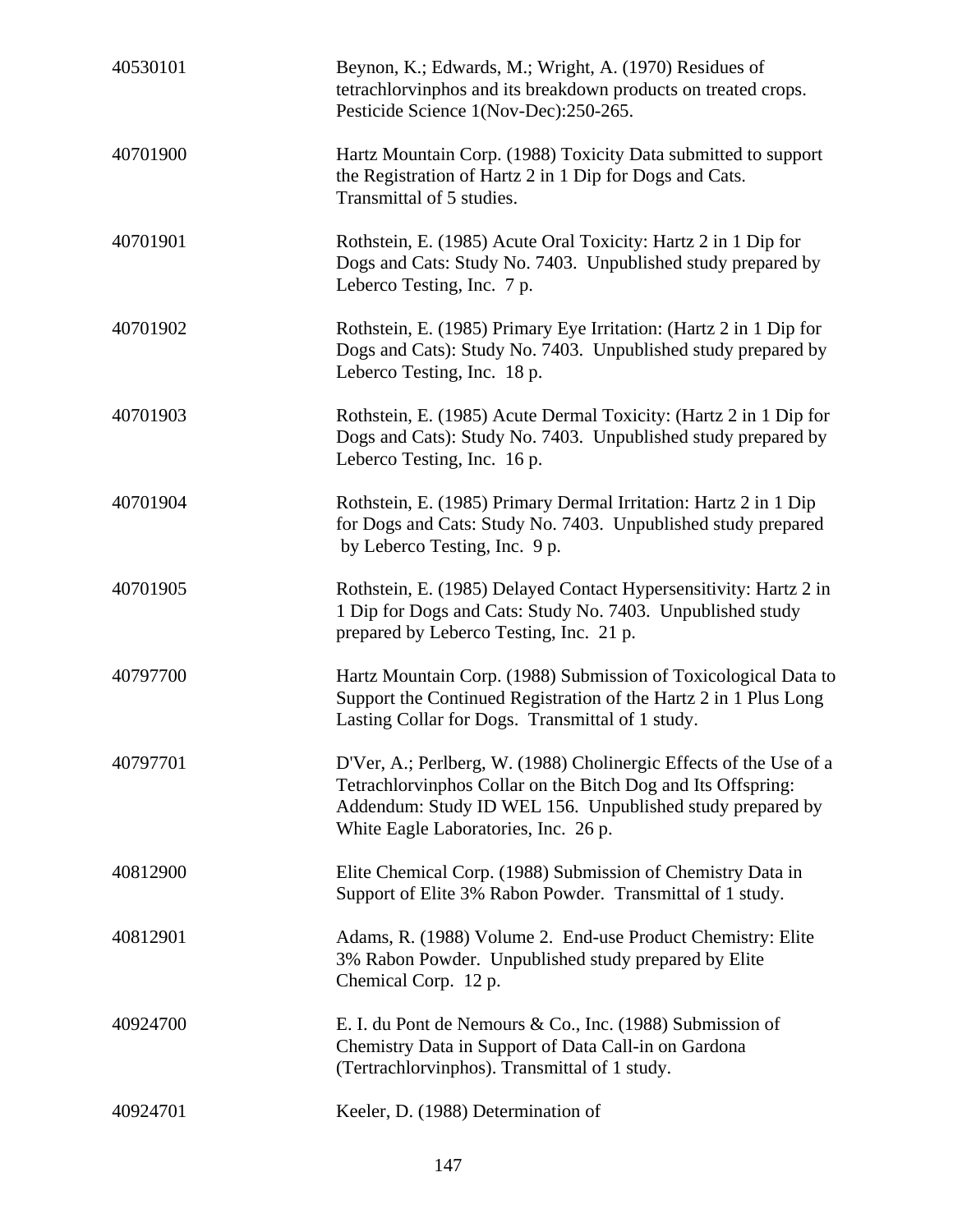|          | 2,3,7,8-Tertrachloro-p-dibenzo-dioxin and<br>2,3,7,8-Tetrachlorodibenzofuran in Technical Tetrachlorvinphos:<br>Laboratory Project ID: Y2033.A. Unpublished study<br>prepared by Triangle Laboratories, Inc. 177 p.                                                       |
|----------|---------------------------------------------------------------------------------------------------------------------------------------------------------------------------------------------------------------------------------------------------------------------------|
| 40931700 | A. H. Robins Co. (1988) Submission of Chemistry, Toxicity and<br>Efficacy Data in Support of Sergeant's Flea and Tick Killer and<br>Coat Conditioning Spray. Transmittal of 9 studies.                                                                                    |
| 40931709 | Boyd, J. (1988) Residual Effectiveness of Select Pesticidal Sprays<br>against Fleas and Ticks on Catsand Clinical Observationso of the<br>Cats Prior to and after Treatment: P.A.C.E. No. 10-88-097-0488.<br>Unpublished study prepared by P.A.C.E. International. 257 p. |
| 40933300 | Studies Submitted Prior to PR Notice 86-5 but Never Previously<br>Added to PDMS. Transmittal of 5 studies.                                                                                                                                                                |
| 40933302 | Shell Chemical Co. (1973) Environmental Impact Analysis Report<br>Volume VI: Stirofos Feed Additive. Unpublished compilation.<br>115 p.                                                                                                                                   |
| 41034600 | Fermenta Animal Health Co./Scientific Research Asso., Inc.<br>(1989)<br>Submission of Degradation Data to Support the Tetrachlorvinphos<br>Registration Standard. Transmittal of 1 study.                                                                                 |
| 41034601 | Akhtar, M. (1977) Degradation of tetrachlorvinphos and its major<br>metabolite 2,4,5-trichlorophenacyl chloride in aqueous media.<br>J. Agric. Food Chem. 25(4):848-851.                                                                                                  |
| 41117400 | Fermenta Animal Health Co. (1989) Submission of Product<br>Chemistry Data in Support of Tetrachlorvinphos Registration<br>Standard. Transmittal of 4 studies.                                                                                                             |
| 41117401 | Shoup, R. (1989) Rabon Oral Larvicide Manufacturing Base:<br>Product Identity and Composition. Unpublished study prepared by<br>Fermenta Animal Health Co. 16 p.                                                                                                          |
| 41117402 | Shoup, R. (1989) Rabon Oral Larvicide Manufacturing Base:<br>Physical and Chemical Characteristics. Unpublished study<br>prepared by Fermenta Animal Health Company. 5 p.                                                                                                 |
| 41117403 | Shoup, R. (1989) 75% Rabon Insecticide Wettable Powder:<br>Product Identity and Composition. Unpublished study prepared by<br>Fermenta Animal Health Co. 16 p.                                                                                                            |
| 41117404 | Shoup, R. (1989) 75% Rabon Insecticide Wettable Powder:<br>Physical and Chemical Characteristics. Unpublished study<br>prepared by Fermenta Animal Health Co. 5 p.                                                                                                        |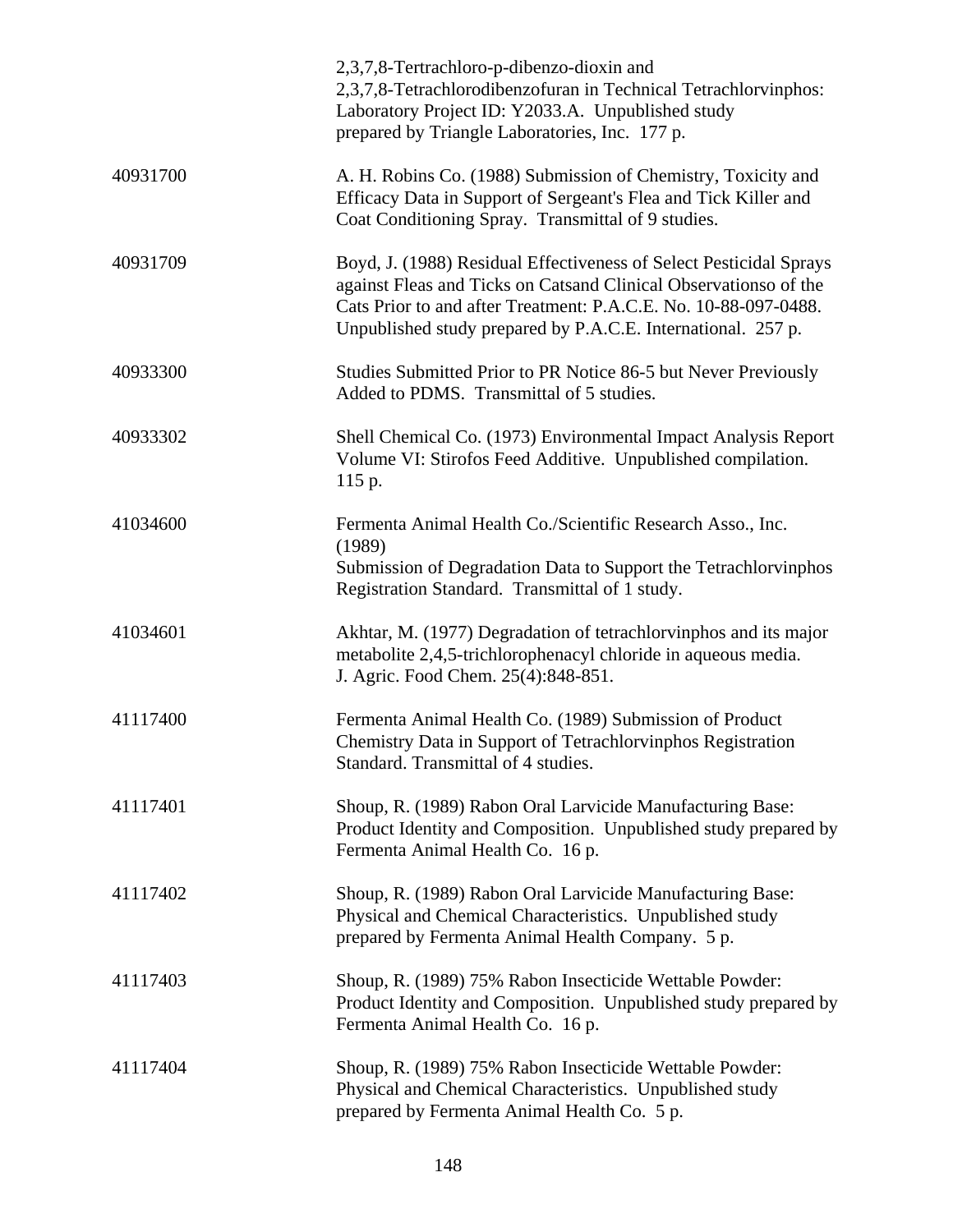| 41222500 | Du Pont de Nemours and Co. (1989) Submission of Chemistry and<br>Toxicity Data in Support of Reregistration of Rabon Insecticide.<br>Transmittal of 8 studies.                                                                                                 |
|----------|----------------------------------------------------------------------------------------------------------------------------------------------------------------------------------------------------------------------------------------------------------------|
| 41222501 | Silveira, E. (1989) Technical Rabon Insecticide: Product Identity<br>and Composition: Project ID Y2033.C. Unpublished study<br>prepared Du Pont de Nemours and Co. 97 p.                                                                                       |
| 41222502 | Silveira, E. (1989) Technical Rabon Insecticide: Analysis and<br>Certification of Product Ingredients: Project ID Y2033.D.<br>Unpublished study prepared by Du Pont de Nemours and Co. 40<br>p.                                                                |
| 41222503 | Silveira, E. (1989) Technical Rabon Insecticide: Physical and<br>Chemical Characteristics: Project ID Y2033.B. Unpublished study<br>prepared by Du Pont de Nemours and Co. 65 p.                                                                               |
| 41222504 | Naas, D. (1989) Acute Oral Toxicity (LD50) Study in Albino Rats<br>with Rabon Technical: Project ID WIL-149001. Unpublished<br>study<br>prepared by WIL Research Laboratories, Inc. 69 p.                                                                      |
| 41222505 | Naas, D. (1989) Acute Dermal Toxicity (LD50) Study in Albino<br>Rabbits with Rabon Technical: Project ID WIL-149002.<br>Unpublished study prepared by WIL Research Laboratories, Inc.<br>25 p.                                                                 |
| 41222506 | Naas, D. (1989) Primary Eye Irritation Study in Albino Rabbits<br>with Rabon Technical: Project ID WIL-149004. Unpublished<br>study prepared by WIL Research Laboratories, Inc. 24 p.                                                                          |
| 41222507 | Naas, D. (1989) Primary Dermal Irritation Study in Albino Rabbits<br>with Rabon Technical: Project ID WIL-149003. Unpublished<br>study<br>prepared by WIL Research Laboratories, Inc. 21 p.                                                                    |
| 41222508 | Lawlor, T.; Valentine, D. (1989) Mutagenicity Test On<br>Tetrachlorvinphos (TCVP); Rabon in the Ames<br>Salmonella?microsome Reverse Mutation Assay: HLA Study No.<br>10913-0-401R. Unpublished study prepared by Hazleton<br>Laboratories America, Inc. 35 p. |
| 41223600 | FAH Co. (1989) Submission of Data To Support Registration of<br>Tetrachlorvinphos: Toxicology Studies. Transmittal of 5 studies.                                                                                                                               |
| 41223601 | Wedig, J. (1989) Acute Oral Toxicity Evaluation of 75% Rabon<br>Insecticide Wettable Powder in Rats: Project ID:<br>378A-101-010-89. Unpublished study prepared by T.P.S, Inc. 42<br>p.                                                                        |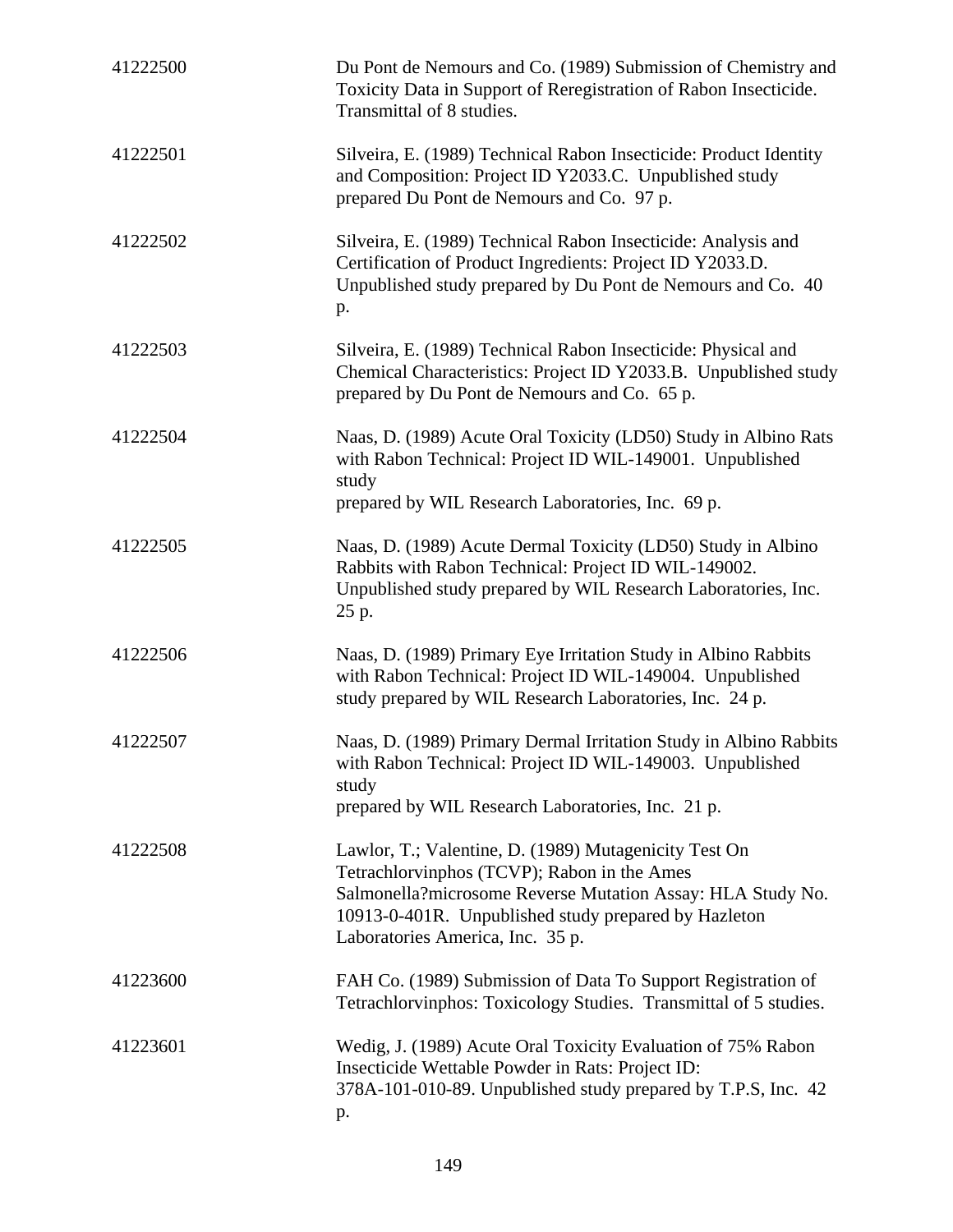| 41223602 | Wedig, J. (1989) Acute Dermal Toxicity Evaluation of 75% Rabon<br>Insecticide Wettable Powder in Rats: Project ID:<br>378C-102-210-89. Unpublished study prepared by T.P.S., Inc. 23<br>p.                              |
|----------|-------------------------------------------------------------------------------------------------------------------------------------------------------------------------------------------------------------------------|
| 41223603 | Wedig, J. (1989) Primary Ocular Irritation Evaluation of 75%<br>Rabon Insecticide Wettable Powder in Rabbits: Project ID:<br>378E/302-912-89. Unpublished study prepared by T.P.S., Inc. 28<br>p.                       |
| 41223604 | Wedig, J. (1989) Evaluation of 75% Rabon Insecticide Wettable<br>Powder for Primary Dermal Irritation in Rabbits: Project ID:<br>378D-301-211-89. Unpublished study prepared by T.P.S., Inc.<br>27 p.                   |
| 41223605 | Wedig, J. (1989) Evaluation of the Dermal Sensitization Potential<br>of 75% Rabon Insecticide Wettable Powder in Guinea Pigs:<br>Project<br>ID: 378B-201-215-89. Unpublished study prepared by<br>T.P.S.,<br>Inc. 36 p. |
| 41257100 | E. I. du Pont Nemours & Co. (1989) Submission of Aquatic<br>Toxicity Data in Support of Reregistration of Tetrachlorvinphos.<br>Transmittal of 2 studies.                                                               |
| 41257101 | Forbis, A. (1989) Acute Toxicity of Rabon to Daphnia magna:<br>Final Report No. 38116. Unpublished study prepared by<br>Analytical BioChemistry Laboratories, Inc. 176 p.                                               |
| 41257102 | Bussard, J. (1989) Method Validation for the Analysis of Rabon in<br>Aquatic Test Water: ABC Final Report No. 38117. Unpublished<br>study prepared by Analytical Bio-Chemistry Laboratories. 90 p.                      |
| 41276100 | Purina Mill's, Inc. (1989) Submission of Product Chemistry Data<br>to<br>Support the a Me Too Product Registration. Transmittal of 1<br>study.                                                                          |
| 41276101 | Diesel, D. (1989) Product Chemistry Data: Contains 12,5%<br>Tetrachlorvinphos: 2-Chloro-1-(2,4,5-trichlorophenyl) Vinyl<br>Dimethyl Phosphate. Unpublished study prepared by Purina Mills,<br>Inc. 8 p.                 |
| 41312900 | E.I. du Pont de Nemours & Co., Inc. (1989) Submission of<br>Mutagenicity Data in Support of Reregistration of Products<br>Containing Tetrachlorvinphos. Transmittal of 1 study.                                         |
| 41312901 | Murli, H. (1989) Mutagenicity Test on Tetrachlorvinphos (TCVP)<br>in an in vitro Cytogenetic Assay Measuring Chromosomal                                                                                                |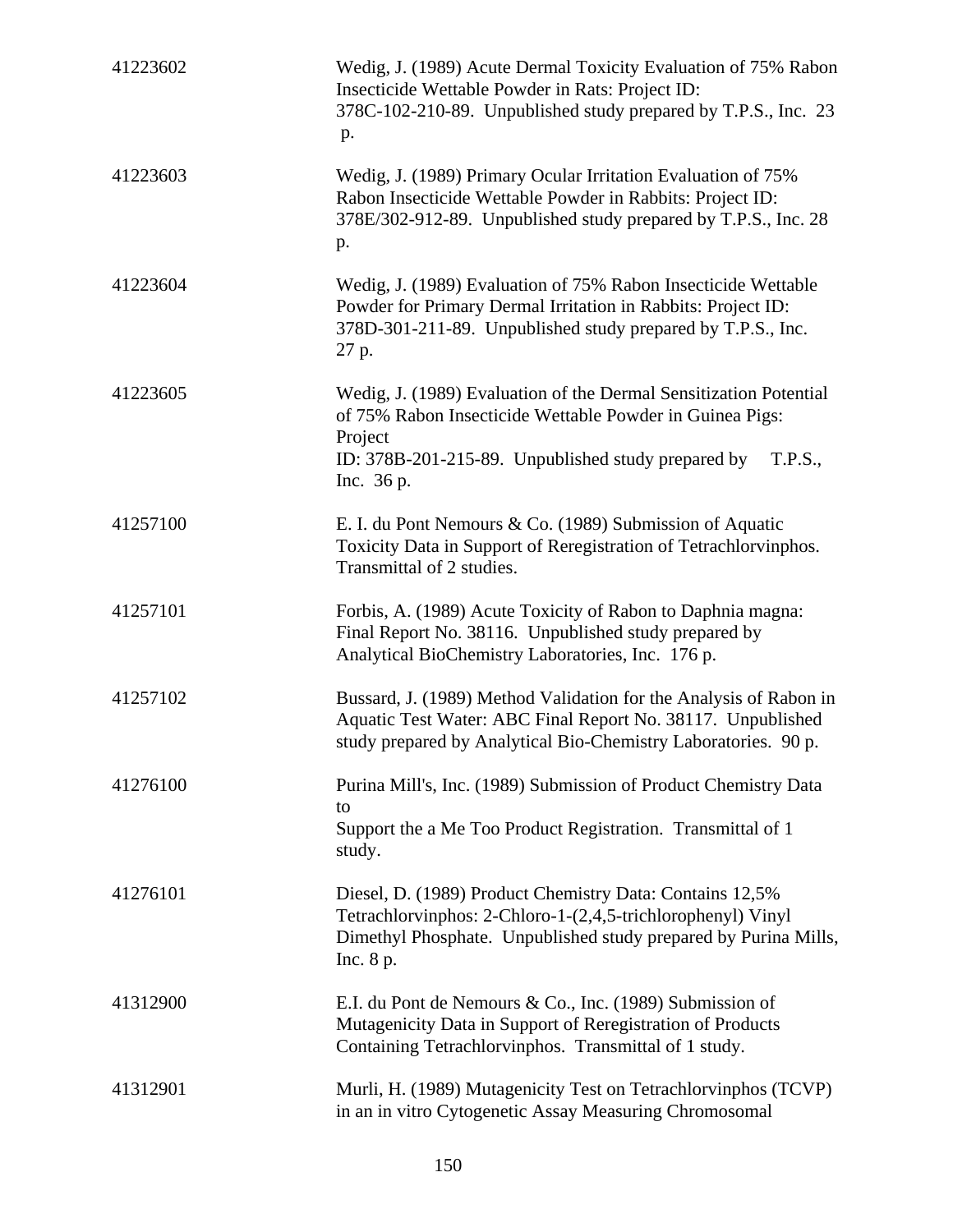|          | Aberration Frequencies in Chinese Hamster Ovary (CHO) Cells:<br>Lab Project Number: 10913/0/437. Unpublished study prepared<br>by Hazleton Laboratories America, Inc. 31 p.                                                                                |
|----------|------------------------------------------------------------------------------------------------------------------------------------------------------------------------------------------------------------------------------------------------------------|
| 41314000 | Fermenta Animal Health Co. (1989) Submission in support of<br>registration of Rabon Oral Larvicide Manufacturing Base and<br>Rabon Insecticide Wettable Powder: Product chemistry.<br>Transmittal of 2 studies.                                            |
| 41314001 | Shoup, R. (1989) Rabon Oral Larvicide Manufacturing Base:<br>Analysis and Certification of Product Ingredients: Method No.<br>PMS 701/88. Unpublished study prepared by Fermenta Animal<br>Health Co. 33 p.                                                |
| 41314002 | Shoup, R. (1989) 75% Rabon Insecticide Wettable Powder:<br>Analysis and Certification of Product Ingredients: Method Number<br>PMS-644/82. Unpublished study prepared by Fermenta Animal<br>Health Co. 37 p.                                               |
| 41342000 | E.I. du Pont de Nemours & Co., Inc. (1989) Submission of Data to<br>Support Reregistration of Tetrachlorvinphos: Toxicology Studies.<br>Transmittal of 2 studies.                                                                                          |
| 41342001 | Naas, D. (1989) 21-Day Dermal Study in Rats with Rabon<br>Technical: Final Report: Lab Project Number WIL-149007.<br>Unpublished study prepared by WIL Research Laboratories, Inc.<br>277 p.                                                               |
| 41342002 | Cifone, M. (1989) Final Report: Mutagenicity Test on<br>Tetrachlorvinphos in the Rat Primary Hepatocyte Unscheduled<br>DNA Synthesis Assay: Lab Project Number: 10913-0-447.<br>Unpublished study prepared by Hazleton Laboratories America,<br>Inc. 28 p. |
| 41371600 | Purina Mill's, Inc. (1990) Submission of Product Chemistry Data<br>to<br>Support the Registration of Purina Rabon Dust. Transmittal of<br>1 study.                                                                                                         |
| 41371601 | Diesel, D. (1989) Contains 3.00% Tetrachlorvinphos:<br>2-Chloro-1-(2, 4,5-trichlorophenyl) vinyl Dimethyl Phosphate:<br>Product Chemistry Data: Lab Project ID PURINA RABON DUST.<br>Unpublished study prepared by Purina Mills, Inc. 3 p.                 |
| 41377900 | E.I. du Pont de Nemours & Co. (1990) Submission of Data To<br>Support Tetrachlorvinphos Reregistration Standard: Toxicology<br>Study. Transmittal of 1 study.                                                                                              |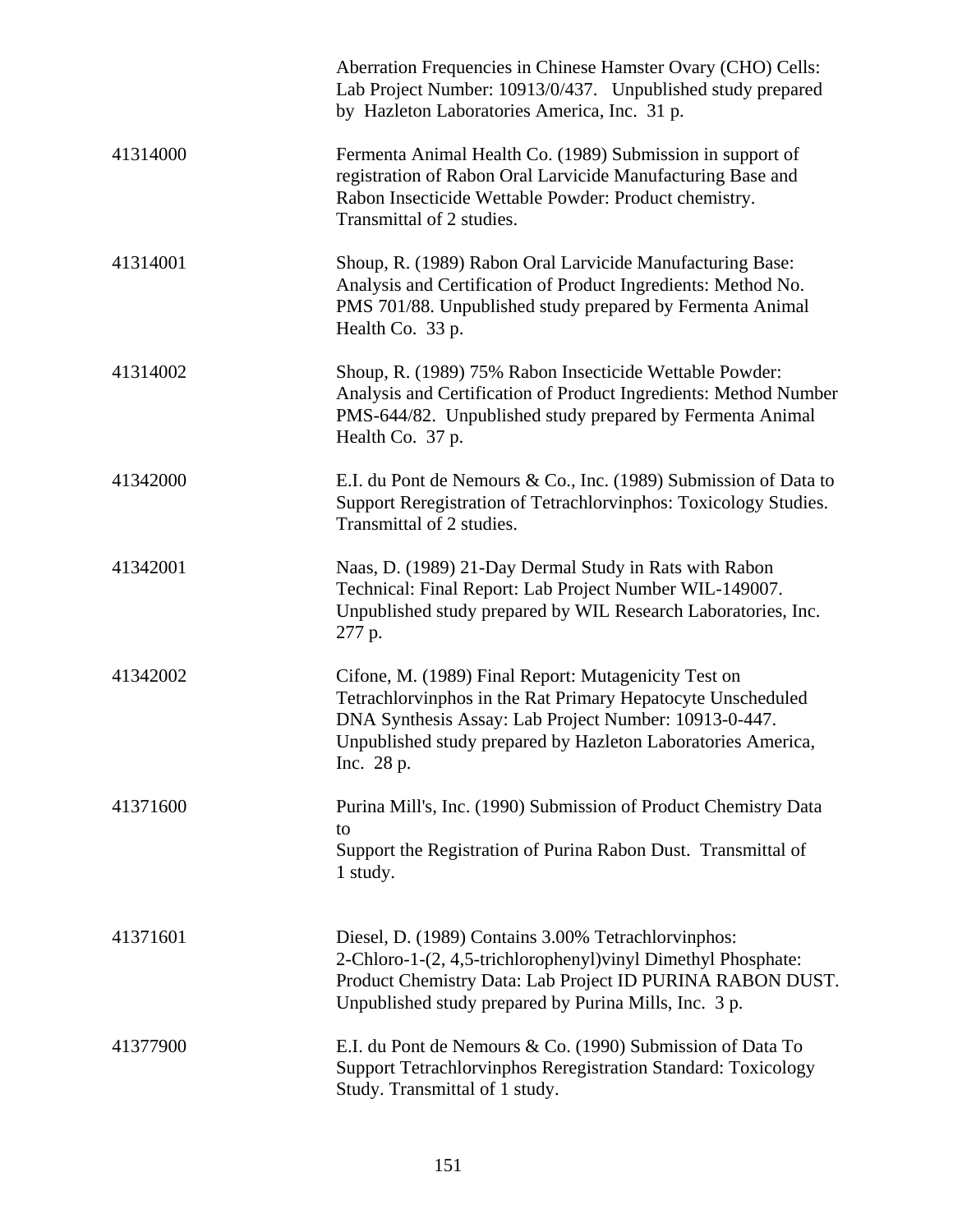| 41377901 | Reilly, C. (1989) Delayed Contact Hypersensitivity in Guinea<br>Pigs:                                                                                                                                                   |
|----------|-------------------------------------------------------------------------------------------------------------------------------------------------------------------------------------------------------------------------|
|          | Hartz Mountain Corporation Sample No. 8813 & 8814: Lab<br>Project Number: Assay # 896984. Unpublished study prepared by<br>Leberco Testing, Inc. 33 p.                                                                  |
| 41377902 | Naas, D. (1989) Skin Sensitization Study in Albino Guinea Pigs<br>with Rabon Technical: Lab Project Number: WIL-149005.<br>Unpublished study prepared by Wil Research Laboratories, Inc. 48<br>p.                       |
| 41405700 | Dupont Agricultural Products (1990) Submission of Toxicological<br>Data to Support the Tetrachlorvinphos Reregistration Standard.<br>Transmittal of 1 study.                                                            |
| 41405701 | Chaisson, C. (1990) An Evaluation of the Sensitization Potential of<br>Tetrachlorvinphos. Unpublished study prepared by Technical<br>Assessment Systems, Inc. 13 p.                                                     |
| 41408000 | Fermenta Animal Health Co. (1990) Submission of Storage<br>Stability Data for 75% Rabon Insecticide Wettable Powder in<br>Support of Tetrachlorvinphos Registration Standard. Transmittal<br>of 1 study.                |
| 41408001 | Hanna, G. (1990) 75% Rabon Insecticide Wettable Powder:<br>Storage Stability Data. Unpublished study prepared by Fermenta<br>Animal Health Co. 12 p.                                                                    |
| 41530700 | The Hartz Mountain Corp. (1990) Submission of Efficacy Data in<br>Support of Label Amendment for Hartz 2 in 1 Flea and Tick<br>Powder (for Cats and for Dogs). Transmittal of 1 study.                                  |
| 41530701 | Troeger, J.; Goldman, K. (1990) Toxicity of the Hartz 2 in 1 Flea<br>and Tick Powder to Deer Ticks (Ixodes dammini): Lab Project<br>Number: RNB 984/3. Unpublished study prepared by The Hartz<br>Mountain Corp. 12 p.  |
| 41532600 | The Hartz Mountain Corp. (1990) Submission of Efficacy Data in<br>Support of Label Amendment to iclude an efficacy claim versus<br>Deerticks on Hartz 90 Day brand Collar for Cats. Transmittal<br>of 3 studies.        |
| 41532601 | Troeger, J.; Goldman, K. (1990) Toxicity of the Hartz/Longlife 90<br>Day Collar to Deer Ticks (Ixodes dammini): Lab Project Number:<br>RNB 984/3. Unpublished study prepared by The Hartz Moutain<br>Corporation. 17 p. |
| 41532602 | Sharp, M. (1990) Hartz Mountain Collar Study No. 89-10 (Ixodes<br>dammini): Domestic Indoor Efficacy: Lab Project Number: 89-10.                                                                                        |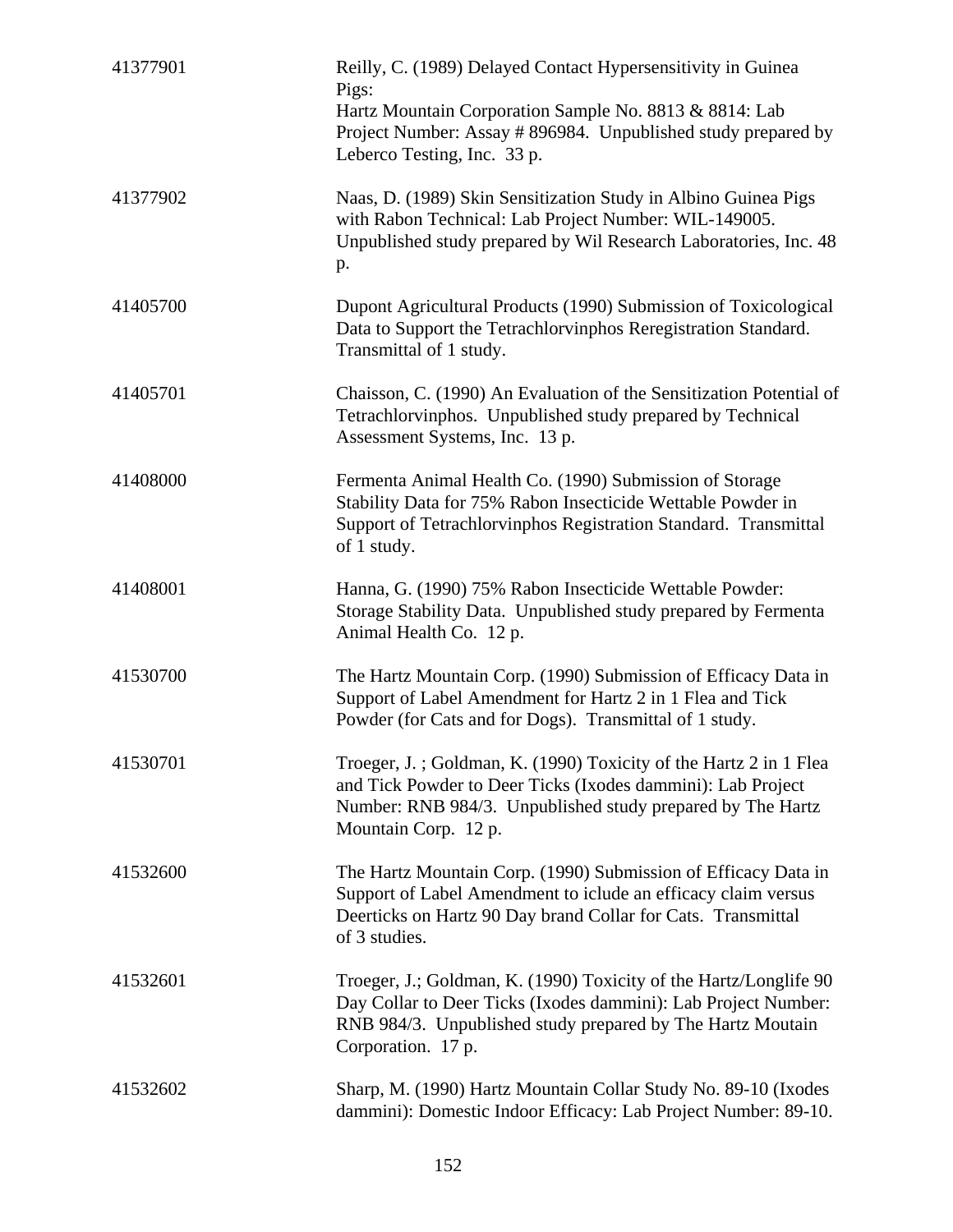|          | Unpublished study prepared by Sharp Veterinary Research. 23 p.                                                                                                                                                                                                     |
|----------|--------------------------------------------------------------------------------------------------------------------------------------------------------------------------------------------------------------------------------------------------------------------|
| 41532603 | Troeger, J.; Goldman, K. (1990) Toxicity of the Hartz 2 in 1 Long-<br>lasting Collar to Deerticks (Ixodes dammini): Lab Project Number:<br>RNB 984/3. Unpublished study prepared by The Hartz Mountain<br>Corp. 17 p.                                              |
| 41550200 | Phoenix Co., Inc. (1990) Submission of Efficacy Data to Support<br>the Registration of Safecide Brand IC with Rabon. Transmittal of<br>2 studies.                                                                                                                  |
| 41550201 | Jinks, T. (1990) Compilation of Product Chemistry Data for<br>Safecide Brand IC with Rabon in Support of Guidelines for Series<br>61, 62 & 63. Unpublished study prepared by Phoenix Co., Inc. 5<br>p.                                                             |
| 41550202 | Willer, D. (1990) Efficacy of Two Combinations of Boric Acid<br>and<br>Babon in Killing Darkling Beetle Adults and Larvae. Unpublished<br>study. $5 p.$                                                                                                            |
| 41606600 | E.I. du Pont de Nemours & Co. (1990) Submission of Data in<br>Response to Request for Additional Information on<br>Tetrachlorvinphos: Toxicology Study. Transmittal of 1 study.                                                                                    |
| 41606601 | Cifone, M. (1990) Mutagenicity Test on Tetrachlorvinphos in the<br>Rat Primary Hepatocyte Unscheduled DNA Synthesis Assay:<br>Revised Final Report: Lab Project Number: 10913-0-447.<br>Unpublished study prepared by Hazleton Laboratories America,<br>Inc. 30 p. |
| 41681300 | Fermenta Animal Health Co. (1990) Submission of Data To<br>Support Tetrachlorvinphos Registration Standard: Environmental<br>Fate Study. Transmittal of 1 study.                                                                                                   |
| 41681301 | Blumhorst, M. (1990) Adsorption/Desorption Studies-Batch<br>Equilibrum for Rabon: Lab Project Number: 149-001.<br>Unpublished study prepared by EPL Bio-Analytical Services, Inc.<br>119 p.                                                                        |
| 41766600 | Hartz Mountain Corp. (1991) Submission of Data To Support New<br>Registration of Hartz 2 in 1 Flea & Tick Spray for Cats III:<br>Product Chemistry Data. Transmittal of 1 study.                                                                                   |
| 41766601 | Perlberg, W. (1990) Product Chemistry Data Requirements: Hartz<br>2 in 1 Flea & Tick Spray for Dogs III and Cats III. Unpublished<br>study prepared by The Hartz Mountain Corp. 6 p.                                                                               |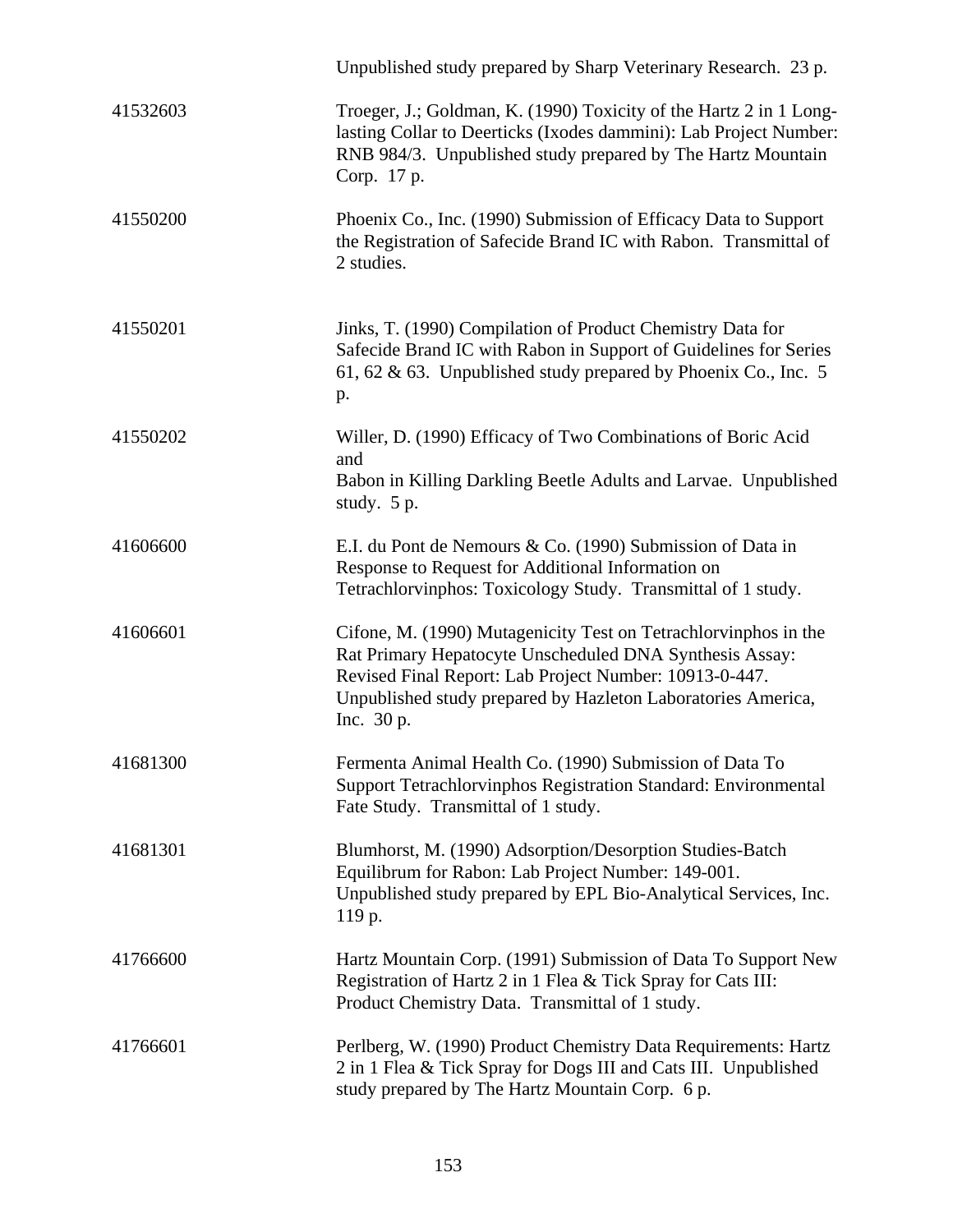| 41778600 | Hartz Mountain Corp. (1991) Submission of toxicity data to<br>support the registration of Hartz 2 in 1 Flea & Tick Spray for Dogs<br>and Cats III (rabon). Transmittal of 6 studies.                                                                          |
|----------|---------------------------------------------------------------------------------------------------------------------------------------------------------------------------------------------------------------------------------------------------------------|
| 41778601 | Barbera, J. (1990) Acute Oral Toxicity of Hartz Mountain Corp.<br>Sample # 8951C Hartz 2 in 1 Flea & Tick Spray for Dogs and<br>Cats: Lab Project Number 902433; Hartz 1080. Unpublished<br>study<br>prepared by Leberco Testing, Inc.                        |
| 41778602 | Barbera, J. (1990) Acute Dermal Toxicity of Hartz Mountain<br>Corporation Sample # 8951C Hartz 2 in 1 Flea & Tick Spray for<br>Dogs and Cats: Lab Project Number 902434; Hartz 1081.<br>Unpublished study prepared by Leberco Testing, Inc. 17 p.             |
| 41778603 | Reilly, C. (1990) Primary Eye Irritation, Hartz Mountain Sample #<br>8951A Hartz 2 in 1 Flea & Tick Spray for Dogs and Cats: Lab<br>Project Number 902432; Hartz 1079. Unpublished study prepared<br>by Leberco Testing, Inc. 28 p.                           |
| 41778604 | Reilly, C. (1990) Primary Dermal Irritation, Hartz Mountain<br>Sample # 8951C Hartz 2 in 1 Flea & Tick Spray for Dogs and<br>Cats: Lab Project Number: 902435: HARTZ 1082. Unpublished<br>study prepared by Leberco Testing, Inc. 14 p.                       |
| 41778605 | Barbera, J. (1990) Acute Inhalation Toxicity Testing, Hartz<br>Mountain Sample # 8951A Aerosol Hartz 2 in 1 Flea & Tick Spray<br>for Dogs and Cats: Lab Project Number: 906045: HARTZ 1083.<br>Unpublished study prepared by Leberco Testing, Inc. 49 p.      |
| 41778606 | Barbera, J. (1990) Delayed Contact Hypersensitivity in Guinea<br>Pigs Hartz Mountain Sample # 8951C Hartz 2 in 1 Flea & Tick<br>Spray for Dogs and Cats: Lab Project Number: 902437; HARTZ<br>1084. Unpublished study prepared by Leberco Testing, Inc. 25 p. |
| 41810100 | The Hartz Mountain Corp. (1991) Submission of Data To Support<br>the Conditional Registration of Hartz 2 in Dip for Dogs & Cats:<br>Toxicology and Product Chemistry Studies. Transmittal of 3<br>studies.                                                    |
| 41810101 | Sharp, M. (1990) Domestic Animal Safety: Cholinesterase<br>Test-Cats: Lab Project Number: 1077. Unpublished study<br>prepared by Sharp Veterinary Research. 20 p.                                                                                             |
| 41810102 | Sharp, M. (1990) Domestic Animal Safety: Cholinesterase<br>Test-Dogs: Lab Project Number: 1073. Unpublished study<br>prepared by Sharp Veterinary Research. 19 p.                                                                                             |
| 41810103 | Perlberg, W. (1991) Manufacturing Procedure: Rabon Flea & Tick                                                                                                                                                                                                |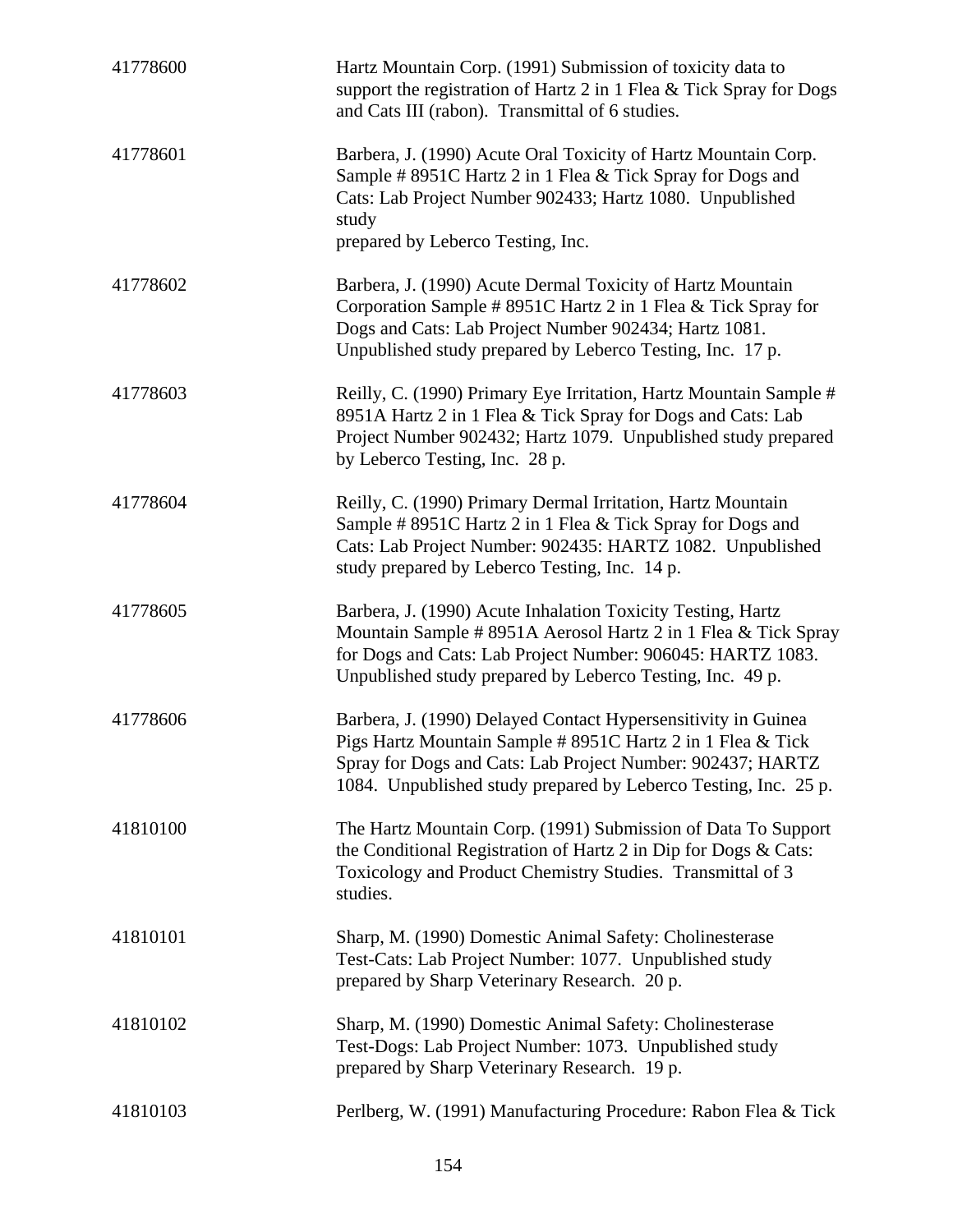|          | Dip for Dogs $& Cast.$ Unpublished study prepared by The Hartz<br>Mountain Corp. 6 p.                                                                                                                                                                                                                                                              |
|----------|----------------------------------------------------------------------------------------------------------------------------------------------------------------------------------------------------------------------------------------------------------------------------------------------------------------------------------------------------|
| 41828000 | E.I. du Pont de Nemours and Co. (1991) Submission of Toxicity<br>Data in Response to the Requirements for Reregistration of<br>Tetracholorvinphos Oct. 1988, Specially Du Pont Rabon<br>Insecticide, and the EPA Data Call-in of 21 Dec. 1984. transmittal<br>of 1 Study.                                                                          |
| 41828001 | Hoberman, A. (1991) Response to EPA Review of a Rat<br>Teratology Study in Rats with Technical Rabon: Lab Project<br>Number: Argus No. 1019-003; Ricerca No. 85-0074; Du Pont<br>Report No. 1123-85-0074-TX-003: Supplement No. 1.<br>Unpublished study prepared by Argus Research Laboratories, Inc.,<br>in cooperation with Ricerca, Inc. 214 p. |
| 41862400 | E.I. DuPont de Nemours & Co., Inc. (1991) Submission of<br>Toxicology Data to Support the Registration Standard of<br>Tetrachlorvinphos. Transmittal of 2 Studies                                                                                                                                                                                  |
| 41862401 | Hawkins, D.; Mayo, B.; Pollard, A.; et al. (1991) The Dermal<br>Absorption of Carbon 14-Tetrachlorvinphos in the Rat: Lab<br>Project<br>Number: HRC/DPT 208/91102. Unpublished study prepared by<br>Huntingdon Research Centre, Ltd. 85 p.                                                                                                         |
| 41905300 | Dupont Agricultural Products (1991) Submission of oral LD/50<br>data in support of a registration standard for Rabon. Transmittal of<br>1 study.                                                                                                                                                                                                   |
| 41905301 | Reilly, C. (1989) Oral LD/50 Testing of Hartz Mountain<br>Corporation Samples # 8813 and 8814: Lab Project Number:<br>896982: 896983. Unpublished study prepared by Leberco Testing,<br>Inc. 38 p.                                                                                                                                                 |
| 41905900 | E.I. du Pont de Nemours & Co., Inc. (1991) Submission of<br>Toxicity Data in Support of a Registration Standard for Rabon.<br>Transmittal of 1 Study.                                                                                                                                                                                              |
| 41905901 | Naas, D. (1990) Acute Delayed Neurotoxicity Study in Hens with<br>Rabon Technical: Lab Project Number: WIL-149006.<br>Unpublished study prepared by WIL Research Laboratories, Inc.<br>250 p.                                                                                                                                                      |
| 41929100 | FAH Co./SRA International, Inc. (1991) Submission of<br>environmental fate data on Rabon in support of a registration<br>standard for Tetrachlorvinphos. Transmittal of 1 study.                                                                                                                                                                   |
| 41929101 | Blumhorst, M. (1991) Aqueous Hydrolysis of Rabon: Lab Project                                                                                                                                                                                                                                                                                      |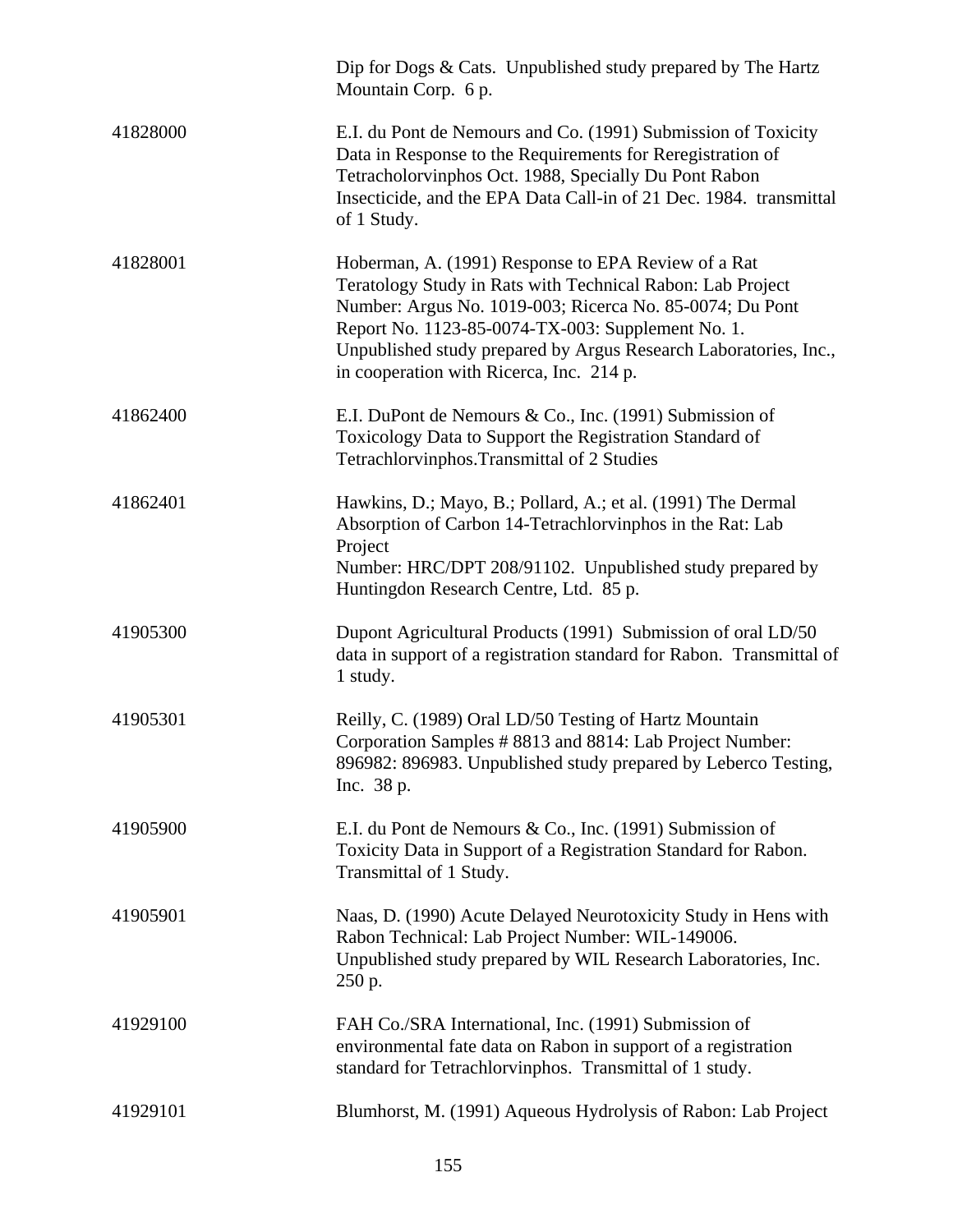|          | Number: 149-003. Unpublished study prepared by EPL<br>Bio-Analytical Services, Inc. 88 p.                                                                                                                                                         |
|----------|---------------------------------------------------------------------------------------------------------------------------------------------------------------------------------------------------------------------------------------------------|
| 41967200 | E.I. du Pont de Nemours and Co. (1991) Submission of toxicity<br>data in support of registration of tetrachlorvinphos. Transmittalof<br>1 study.                                                                                                  |
| 41967201 | Ford, W.; Kileen, J. (1991) Response to EPA Review of a Rat<br>Teratology Study in Rats with Technical Rabon: Lab Project<br>Number: 1123-85-0074-TX-003. Unpublished study prepared by<br>Argus Research Labs, Inc. and Test Analysis. Lab 19 p. |
| 41988400 | E.I. du Pont de Nemours & Co. (1991) Submission of Data To<br>Support Tetrachlorvinphos (Rabon) Registration Standard:<br>Toxicology Study. Transmittal of 1 study.                                                                               |
| 41988401 | Hawkin, D.; Mayo, B.; Pollard, A.; et al. (1991) Rat Metabolism<br>of Orally Administered: carbon 14Tetrachlorvinphos: Lab Project<br>Number: 207-901645. Unpublished study prepared by Huntingdon<br>Research Centre Ltd. 76 p.                  |
| 41995600 | Hartz Mountain Corp. (1991) Submission of Data To Support New<br>Application for Registration of Hartz 2 in 1 Flea & Tick Pump<br>for Dogs II: Product Chemistry and Efficacy Studies. Transmittal<br>of 2 studies.                               |
| 41995601 | Perlberg, W. (1991) Product Chemistry Data Requirements: Hartz<br>2 in 1 Flea & Tick Pump for Dogs & Cats. Unpublished study<br>prepared by Hartz Mountain Corp. 12 p.                                                                            |
| 41995602 | Troeger, J.; Goldman, K. (1991) Toxicity of the Rabon Emulsion<br>Pump BSC #1807 to Deer Ticks (Ixodes dammini): Lab Project<br>Number: RNB 1135/34. Unpublished study prepared by Hartz<br>Mountain Corp. 18 p.                                  |
| 42009500 | E.I. du Pont de Nemours and Co. (1991) Submission of additional<br>toxicity data in support of a Tetrachlorvinphos registration<br>standard. Transmittal of 1 study.                                                                              |
| 42009501 | Rothstein, E. (1989) Tetrachlorvinphos: Supplemental Data for the<br>Evaluation of the Sensitization Potential of Technical Rabon.<br>Unpublished study prepared by Technical Assessment Systems,<br>Inc. $30 p$ .                                |
| 42013000 | E.I. du Pont de Nemours and Co. (1991) Submission of product<br>chemistry data in support of reregistration of Rabon technical.<br>Transmittal of 3 studies.                                                                                      |
| 42013001 | Silveira, E. (1991) Technical Rabon Insecticide: Product Identity                                                                                                                                                                                 |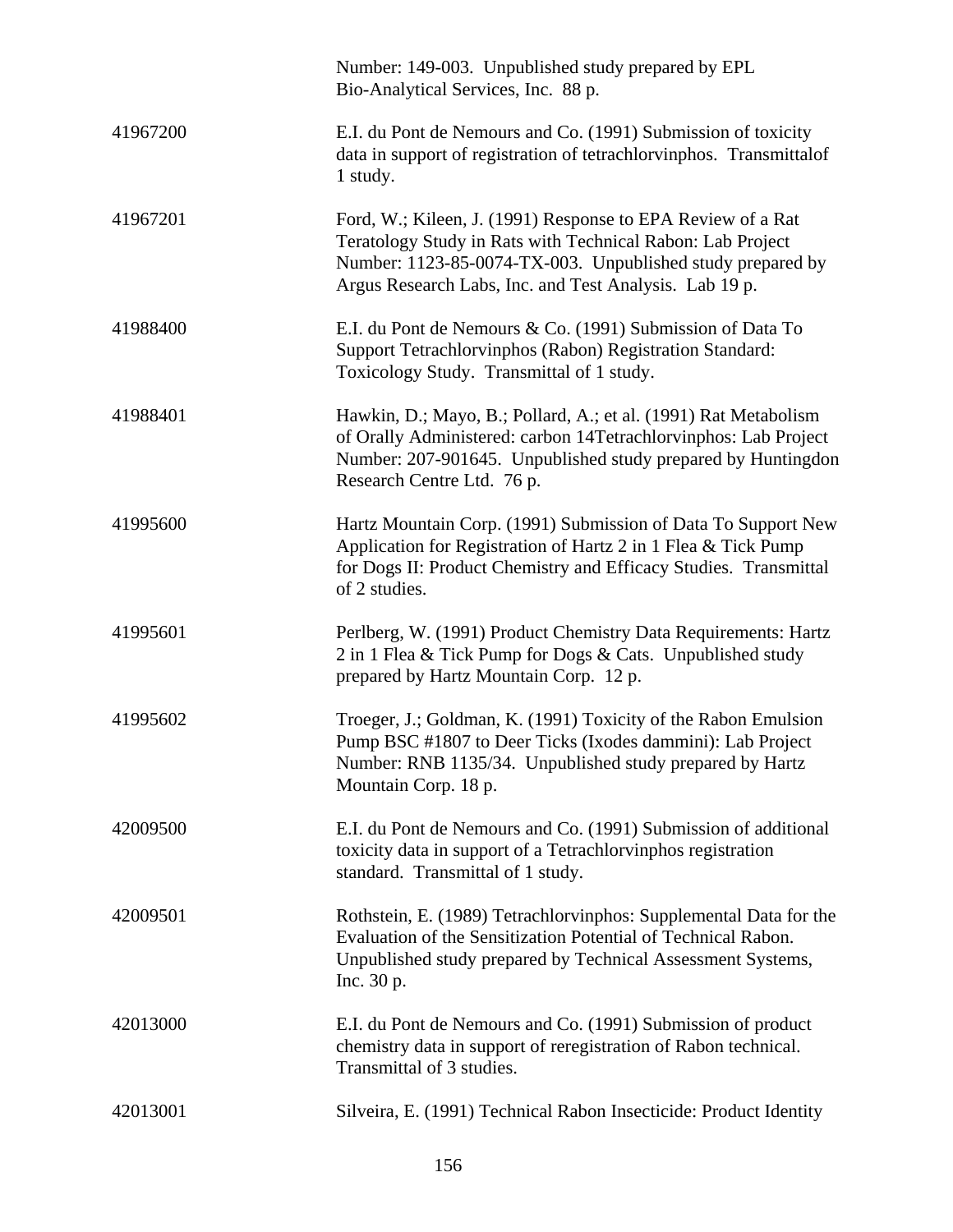|          | and Composition: Lab Project Number: Y2033.C. Unpublished<br>study prepared by E. I. du Pont de Nemours and Co. 20 p.                                                                                                                         |
|----------|-----------------------------------------------------------------------------------------------------------------------------------------------------------------------------------------------------------------------------------------------|
| 42013002 | Silveira, E. (1991) Technical Rabon Insecticide: Analysis and<br>Certification of Product Ingredients: Lab Project Number:<br>Y2033.D. Unpublished study prepared by E.I. du Pont de Nemours<br>and Co.10 p.                                  |
| 42013003 | Silveira, E. (1991) Technical Rabon Insecticide: Physical and<br>Chemical Properties: Lab Project Number: Y2033.B. Unpublished<br>study prepared by E.I. du Pont de Nemours and Co. 11 p.                                                     |
| 42054300 | DuPont (1991) Submission of toxicity data in support of a<br>registration standard for Tetrachlorvinphos (Rabon). Transmittal<br>of 1 study.                                                                                                  |
| 42054301 | Barton, S. (1991) Tetrachlorvinphos: Two Generation<br>Reproduction Study in Rats: Lab Project Number: 438712.<br>Unpublished study prepared by Inveresk Research International.<br>229 p.                                                    |
| 42082400 | Fermenta Animal Health Co. (1991) Submission of environmental<br>fate data to support the registration standard for tetrachlorvinphos.<br>Transmittal of 1 study.                                                                             |
| 42082401 | Blumhorst, M. (1991) Aerobic Soil Metabolism Study of Rabon:<br>Lab Project Number: 149-002. Unpublished study prepared by<br>EPL Bio-Analytical Services, Inc. 190 p.                                                                        |
| 42111500 | DuPont (1991) Submission of toxicity data in support of a<br>registration standard for Tetrachlorvinphos. Transmittal of 1<br>study.                                                                                                          |
| 42111501 | Hawkins, D.; Mayo, B.; Pollard, A.; et al. (1991) The Dermal<br>Absorption of Carbon 14-Tetrachlorvinphos in the Rat: Lab<br>Project<br>Number: 208/91102. Unpublished study prepared by Huntingdon<br>Research Centre Ltd. 85 p.             |
| 42156400 | E.I. du Pont de Nemours & Co., Inc. (Agric. Products) (1992)<br>Submission of Data To Support Tetrachlorvinphos (Rabon)<br>Registration Standard: Toxicology Study. Transmittal of 1<br>study.                                                |
| 42156401 | McKeon, M. (1992) Mutagenicity Test on Tetrachlorvinphos in the<br>Rat Primary Hepatocyte Unscheduled DNA Synthesis Assay: Final<br>Report: Lab Project Number: 10913-1-447. Unpublished study<br>prepared by Hazleton Washington, Inc. 28 p. |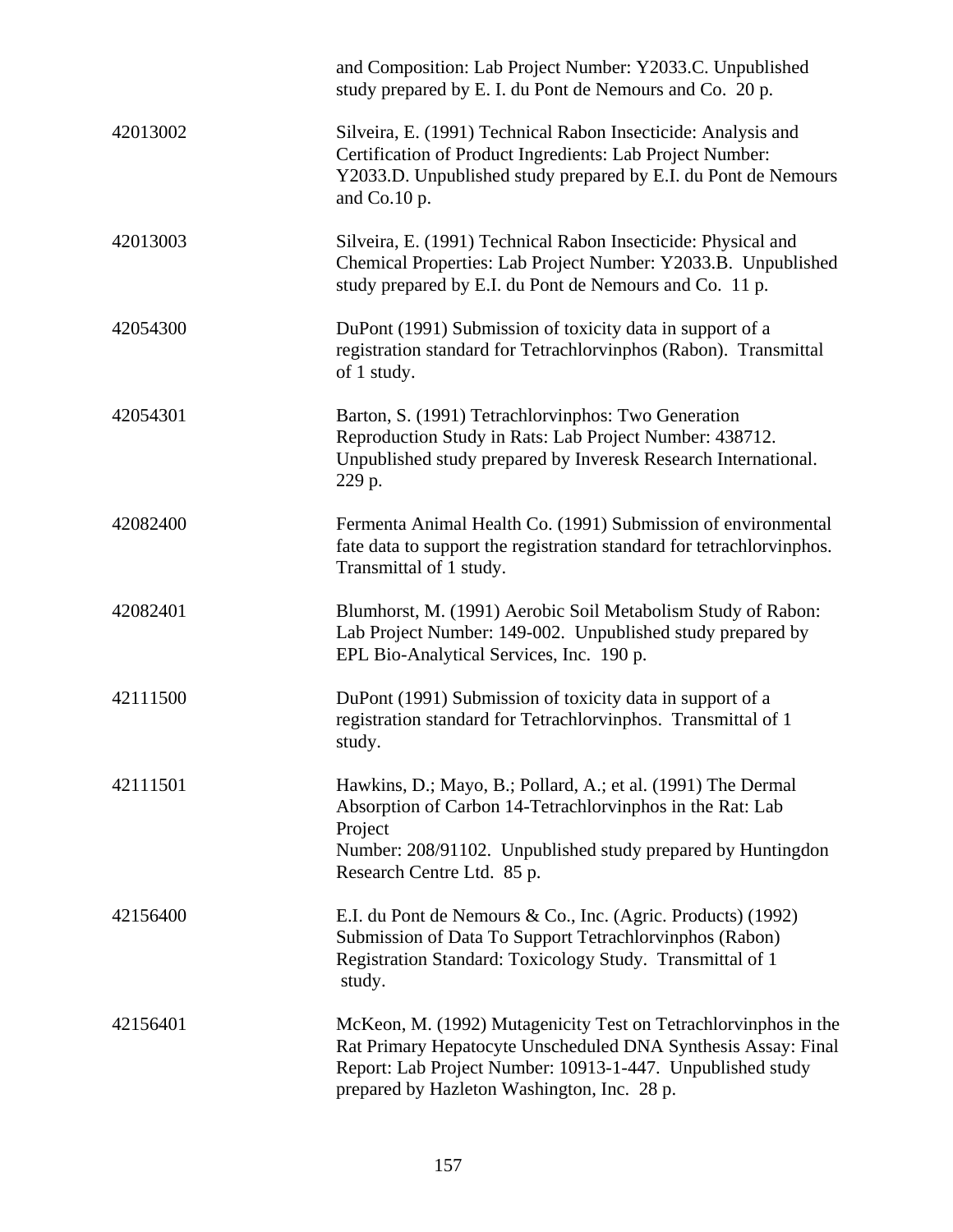| 42175200 | Hartz Mountain Corp. (1992) Submission of letter, under the<br>provisions of $6(a)(2)$ of FIFRA, concerning a judicial award to a<br>consumer in Waterloo, Iowa who experienced illness after the<br>application of Hartz 2 in 1 Flea and Tick Spray for Dogs.<br>Transmittal of 1 study. |
|----------|-------------------------------------------------------------------------------------------------------------------------------------------------------------------------------------------------------------------------------------------------------------------------------------------|
| 42175201 | Perlberg, W. (1992) Letter Sent to Document Processing Desk,<br>OPP, EPA, January 21, 1992: Letter regarding judicial award to a<br>consumer who claimed illness due to use of Hartz 2 in 1 Flea and<br>Tick Spray for Dogs. Prepared by Hartz Mountain Corp. 1 p.                        |
| 42241300 | Hartz Mountain Corp. (1992) Submission of Data To Support<br>FIFRA Section $6(a)(2)$ Requirements for Hartz 2 in 1 Pesticide<br>Products. Transmittal of 1 study.                                                                                                                         |
| 42241301 | Perlberg, W. (1992) Letter Sent to G. LaRocca and R. Mountfort<br>dated March 11, 1992: Summarizing alleged adverse reports for<br>period 10/1/91 through 12/31/91: Hartz 2 in 1 Pesticide<br>Products. Prepared by Hartz Mountain Corp. 89 p.                                            |
| 42275200 | Dupont Agricultural Products (1992) Submission of supplemental<br>product chemistry data in support of reregistration of Rabon<br>(Tetrachlorvinphos). Transmittal of 1 study.                                                                                                            |
| 42275201 | Silveira, E. (1992) Technical Rabon Insecticide: Analysis and<br>Certification of Product Ingredients: Lab Project Number:<br>Y2033.D. Unpublished study prepared by E.I. du Pont de<br>Nemours and Co., Inc. 6 p.                                                                        |
| 42371700 | Hartz Mtn. Corp. (1992) Submission of efficacy and chemistry<br>studies to support the registration of Hartz 2 in 1 Flea and<br>Tick Pump for Dogs II and  Cats II. Transmittal of 2 studies.                                                                                             |
| 42371701 | Goldman, K. (1992) Five-Minute Toxicity of Rabon Emulsion<br>Pump Spray TS# 9902 to Cat Fleas (Ctenocephalides felis).<br>Unpublished study prepared by Hartz Mtn. Corp. 13 p.                                                                                                            |
| 42371702 | Perlberg, W. (1992) Manufacturing Procedure: (Hartz 2 in 1 Flea<br>and Tick Pump for Dogs and Cats). Unpublished study prepared<br>by Hartz Mtn. Corp. 6 p.                                                                                                                               |
| 42371900 | Hartz Mtn. Corp. (1992) Submission of product chemistry and<br>toxicity data to support the registration of Hartz 2 in 1 Flea<br>and Tick Spray for Cats III andSpray for Dogs III (Rabon).<br>Transmittal of 3 studies.                                                                  |
| 42371901 | Rothstein, E. (1992) Addendum to: Acute Inhalation Toxicity<br>TestingSample 8951AAssay # 906045: Lab Project<br>Number: 923509. Unpublished study prepared by Leberco<br>Testing,                                                                                                        |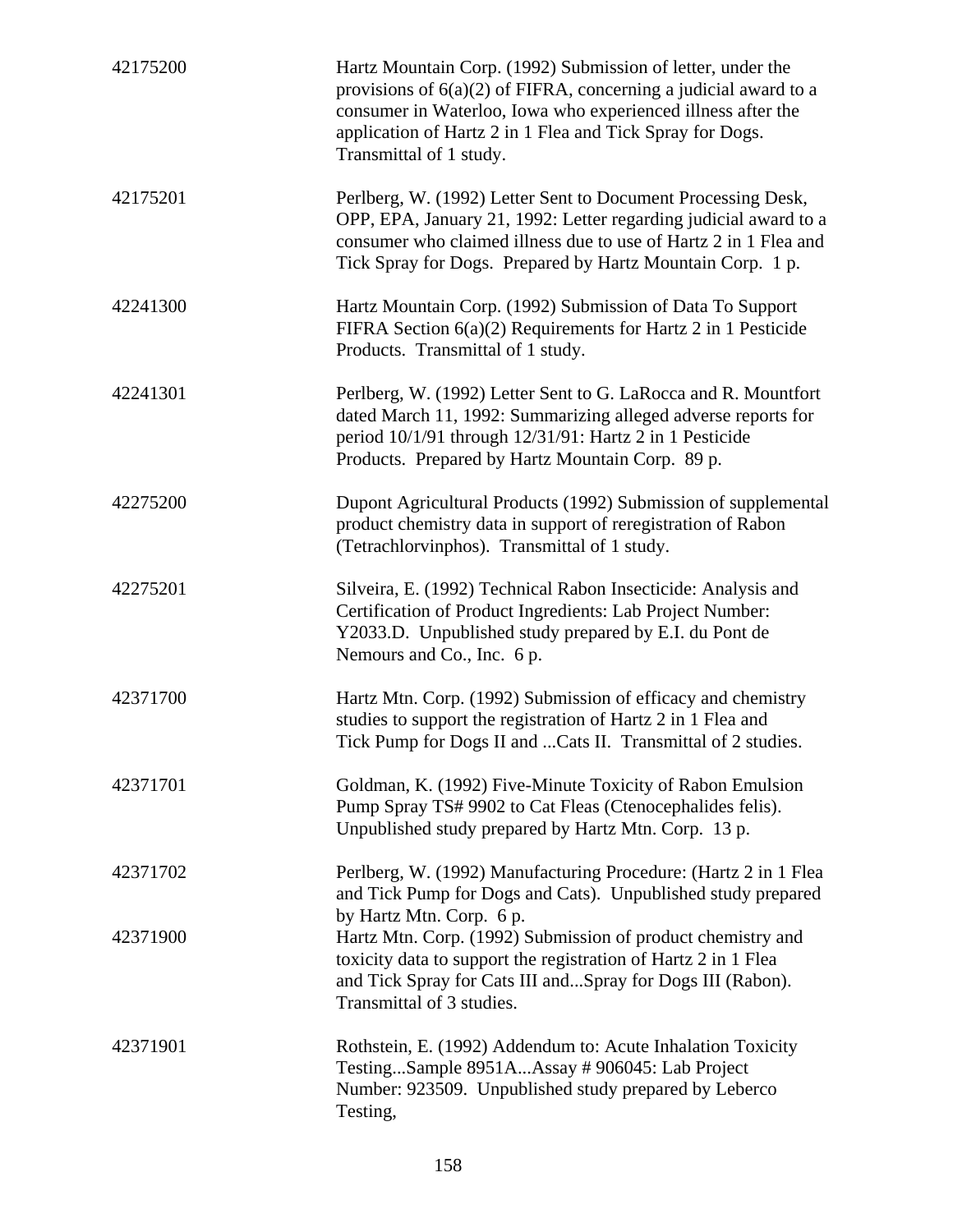Inc. 10 p.

| 42371902 | Cerven, D. (1992) Acute Dermal Toxicity in Rabbits/LD50 in<br>Rabbits: Hartz Mtn. Sample 9788: Lab Project Number: MB<br>92-1369. Unpublished study prepared by MB Reserach Labs, Inc.<br>15 p.                                           |
|----------|-------------------------------------------------------------------------------------------------------------------------------------------------------------------------------------------------------------------------------------------|
| 42371903 | Glass, R. (1992) Addendum To: Product Chemistry óHartz 2 in 1<br>Flea and Tick Spray for Dogs andfor Cats . Unpublished<br>study prepared by Hartz Mtn. Corp. 9 p.                                                                        |
| 42407800 | E.I. Du Pont de Nemours and Co. (1992) Submission of product<br>chemistry data to support the registrationo f Technical Rabon<br>Insecticide. Transmittal of 1 study.                                                                     |
| 42407801 | Silveira, E. (1992) Technical Rabon Insecticide: Physical and<br>Chemical Characteristics: óSupplement No. 2 : Lab Project<br>Number: Y2033. B. Unpublished study prepared by E. I. Du Pont<br>de Nemours & Co. 9 p.                      |
| 42520100 | E.I. du Pont de Nemours & Co. (1992) Supplemental submission<br>of toxicity data in support of the registration standard for<br>Tetrachlorovinphos (Rabon). Transmittal of 1 study.                                                       |
| 42520101 | Hoberman, A. (1992) A Teratology Study in Rats with T-142-4:<br>An Amendment: Lab Project Number: 1019-003. Unpublished<br>study prepared by Argus Research Laboratories, Inc. 88 p.                                                      |
| 42557900 | E.I. DuPont de Nemours & Co., Inc. (1992) Submission of toxicity<br>data in support of the registration standard for<br>Tetrachlorvinphos (Rabon). Transmittal of 1 study.                                                                |
| 42557901 | Mulhern, M.; Robb, D.; Perry, C.; et al. (1991)<br>Tetrachlorvinphos: 104 Week Dietary Combined Chronic<br>Toxicity/Carinogenicity Study in Rats: Results after 52 Weeks:<br>Lab Project Number: 438403: 7717. Unpublished study prepared |
| 42576000 | by Inveresk Research International. 324 p.<br>The Hartz Mountain Corp. (1992) Submission of toxicity data in<br>support of registration for Hartz 2 in 1 Dip for Dogs and Cats.<br>Transmittal of 1 study.                                |
| 42576001 | Cerven, D. (1992) Acute Dermal Toxicity in Rabbits LD50 in<br>Rabbits: Sample #9789: Lab Project Nos. 92-1370 B: 1204.<br>Unpublished study prepared by MB Research Labs. Inc. 15 p.                                                      |
| 42614100 | Hartz Mountain Corp. (1993) Submission of efficacy data in<br>support of registration for Hartz 2 in 1 Flea & Tick Spray and<br>Pump. Transmittal of 4 studies.                                                                           |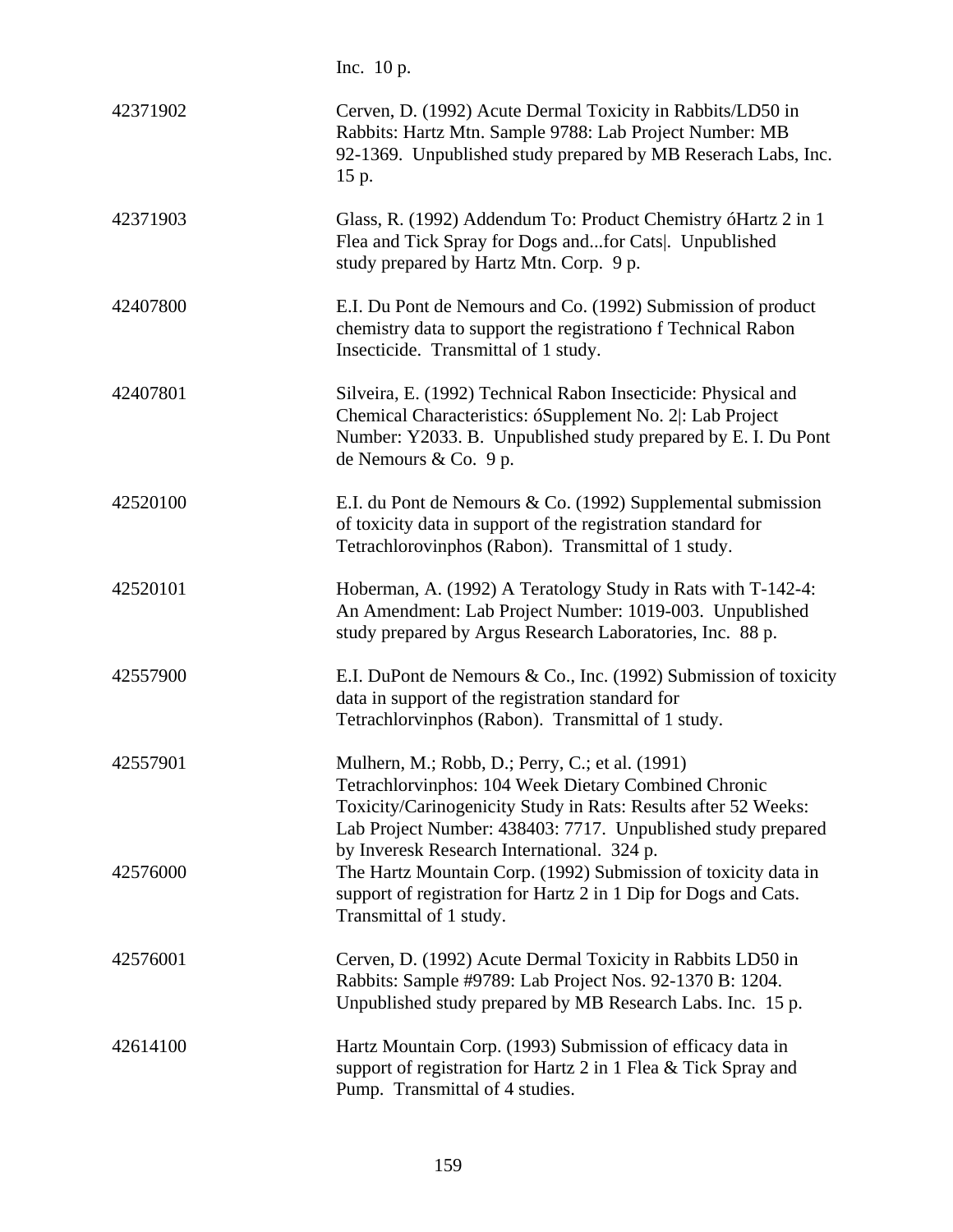| 42614101 | Sharp, M. (1991) Hartz Mountain Repellent Study-Domestic<br>Indoor Efficacy: Hartz 2 in 1 Flea & Tick Pump for Dogs II: Lab<br>Project Number: HARTZ TEST NO. 1157. Unpublished study<br>prepared by Sharp Veterinary Research. 15 p.                                                                                                           |
|----------|-------------------------------------------------------------------------------------------------------------------------------------------------------------------------------------------------------------------------------------------------------------------------------------------------------------------------------------------------|
| 42614102 | Sharp, M. (1992) Hartz Mountain Repellent Study-Domestic<br>Indoor Efficacy: Hartz 2 in 1 Flea & Tick Pump for Cats II: Lab<br>Project Number: HARTZ TEST NO. 1167. Unpublished study<br>prepared by Sharp Veterinary Research. 16 p.                                                                                                           |
| 42614103 | Neunteufel, E. (1992) In Vitro Repellency of BSC# 2038 to Cat<br>Fleas (Ctenocephalides felis) and Brown Dog Ticks<br>(Rhipicephalus sanguineus)-Domestic Indoor Efficacy: Hartz 2 in<br>1 Flea & Tick Pump for Cats II and for Dogs II: Lab Project<br>Number: RNB 1226/2. Unpublished study prepared by The Hartz<br>Mountain Corp. 20 p.     |
| 42614104 | Neunteufel, E. (1992) In Vitro Repellency of BSC# 1617 to Cat<br>Fleas (Ctenocephalides felis) and Brown Dog Ticks<br>(Rhipicephalus sanguineus)-Domestic Indoor Efficacy: Hartz 2 in<br>1 Flea & Tick Spray for Dogs III and Cats III: Lab Project<br>Number: RNB 1099/8. Unpublished study prepared by The Hartz<br>Mountain Corp. 20 p       |
| 42622300 | Fermenta Animal Health Co. (1992) Submission of exposure data<br>in support of the data call-in for Tetrachlorvinphos. Transmittal<br>of 1 study.                                                                                                                                                                                               |
| 42622301 | Meikle, S.; Baugher, D. (1992) Monitoring Exposure of<br>Mixer/Loaders and Applicators Treating Agricultural Premises<br>with Tetrachlorvinphos (Rabon 50WP Insecticide) in Handheld<br>Wand-type Sprayers: Lab Project Number: 31189: 562:<br>62-RAB/92099. Unpublished study prepared by Orius Associates,<br>Inc. and PTRL East, Inc. 207 p. |
| 42654700 | DuPont (1993) Submission of product chemistry data in support of<br>a special data call-in/request for waiver of data for Rabon<br>(Tetrachlorvinphos). Transmittal of 1 study.                                                                                                                                                                 |
| 42654701 | Hammer, C.; Glass, R.; Turk, A. (1993) An Evaluation of<br>the Potential for the Presence of PCB and HCB in Technical<br>Rabon: Lab Project Number: TAS-DUP-002. Unpublished study<br>prepared by Technical Assessment Systems, Inc. 49 p.                                                                                                      |
| 42679200 | DuPont (1993) Supplemental submission of product chemistry data<br>in support of the Tetrachlorvinphos (Rabon) registration standard.<br>Transmittal of 1 study.                                                                                                                                                                                |
| 42679201 | Silveira, E. (1993) Technical Rabon Insecticide Analysis and                                                                                                                                                                                                                                                                                    |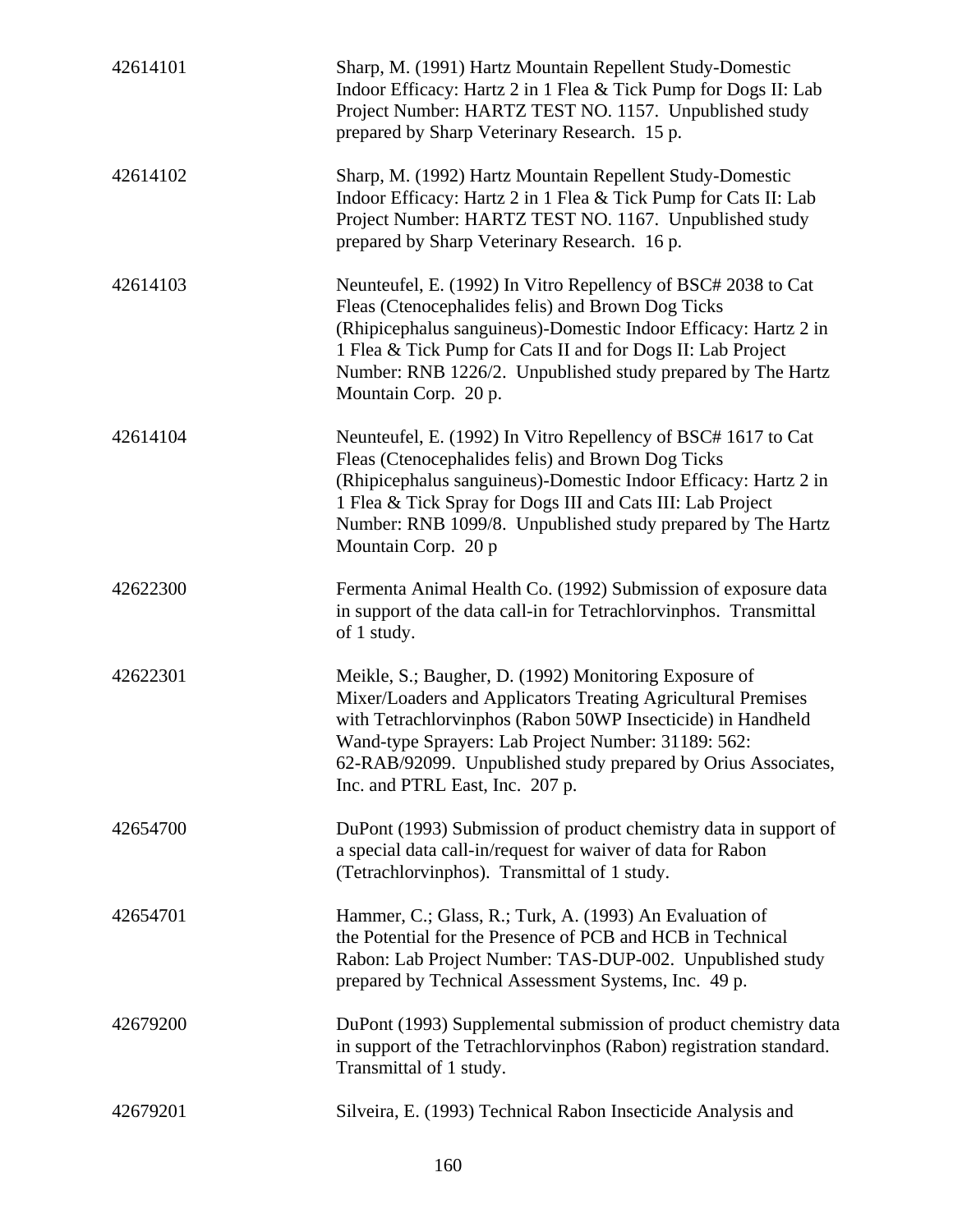|          | Certification of Product Ingredients: Supplement No. 3: Lab<br>Project Number: Y2033.D. Unpublished study prepared by E.I.<br>du Pont de Nemours and Co. 9 p.                                                                                                           |
|----------|-------------------------------------------------------------------------------------------------------------------------------------------------------------------------------------------------------------------------------------------------------------------------|
| 42679400 | Du Pont (1993) Submission of toxicity data in support of the<br>Tetrachlorvinphos (Rabon) registration standard. Transmittal<br>of 1 study.                                                                                                                             |
| 42679401 | Tompkins, E. (1993) One Year Oral (Capsule) Toxicity Study in<br>Dogs with Rabon (Tetrachlorvinphos): Final Report: Lab Project<br>Number: WIL-149009. Unpublished study prepared by WIL<br>Research Labs., Inc. 1079 p.                                                |
| 42828800 | Fermenta Animal Health Co. (1993) Submission of metabolism<br>data in support of the DCI for tetrachloryinphos. Transmittal of 3<br>studies.                                                                                                                            |
| 42828801 | Krautter, G. (1993) The Metabolism of (carbon<br>14) Tetrachlorvinphos in the Lactating Goat Following Oral<br>Administration for 3 Consecutive Days: Lab Project Number: 542:<br>1508. Unpublished study prepared by PTRL East, Inc. 131 p.                            |
| 42828802 | Krautter, G. (1993) The Metabolism of (carbon<br>14) Tetrachlorvinphos in Laying Hens Following Dermal<br>Application: Lab Project Number: 540: 1532. Unpublished study<br>prepared by PTRL East, Inc. 166 p.                                                           |
| 42828803 | Krautter, G. (1993) The Metabolism of (carbon<br>14) Tetrachlorvinphos in the Lactating Goat Following Dermal<br>Application: Lab Project Number: 541: 1531. Unpublished study<br>prepared by PTRL East, Inc. 127 p.                                                    |
| 42848500 | Fermenta Animal Health Co. (1993) Submission of residue data in<br>response to DCI for registration standard for<br>tetrachlorvinphos. Transmittal of 1 study.                                                                                                          |
| 42848501 | Krautter, G. (1993) The Dissipation of<br>(carbon14)Tetrachlorvinphos and Its Metabolites in Manure from a<br>Beef Cow Following Oral Administration for 14 Consecutive<br>Days: Lab Project Number: 710: 1520. Unpublished study<br>prepared by PTRL East, Inc. 101 p. |
| 42912500 | Hartz Mountain Corp. (1993) Submission of Toxicity Data for<br>(Rabon) Hexachlorobenzene and Pentachlorobenzene in Technical<br>Tetrachlorvinphos in Support of Reregistration. Transmittal of<br>1 Study.                                                              |
| 42912501 | Lamb, I. (1993) An Acute Neurotoxicity Study of Rabon in Rats:<br>Lab Project Number: WIL-149018. Unpublished study prepared                                                                                                                                            |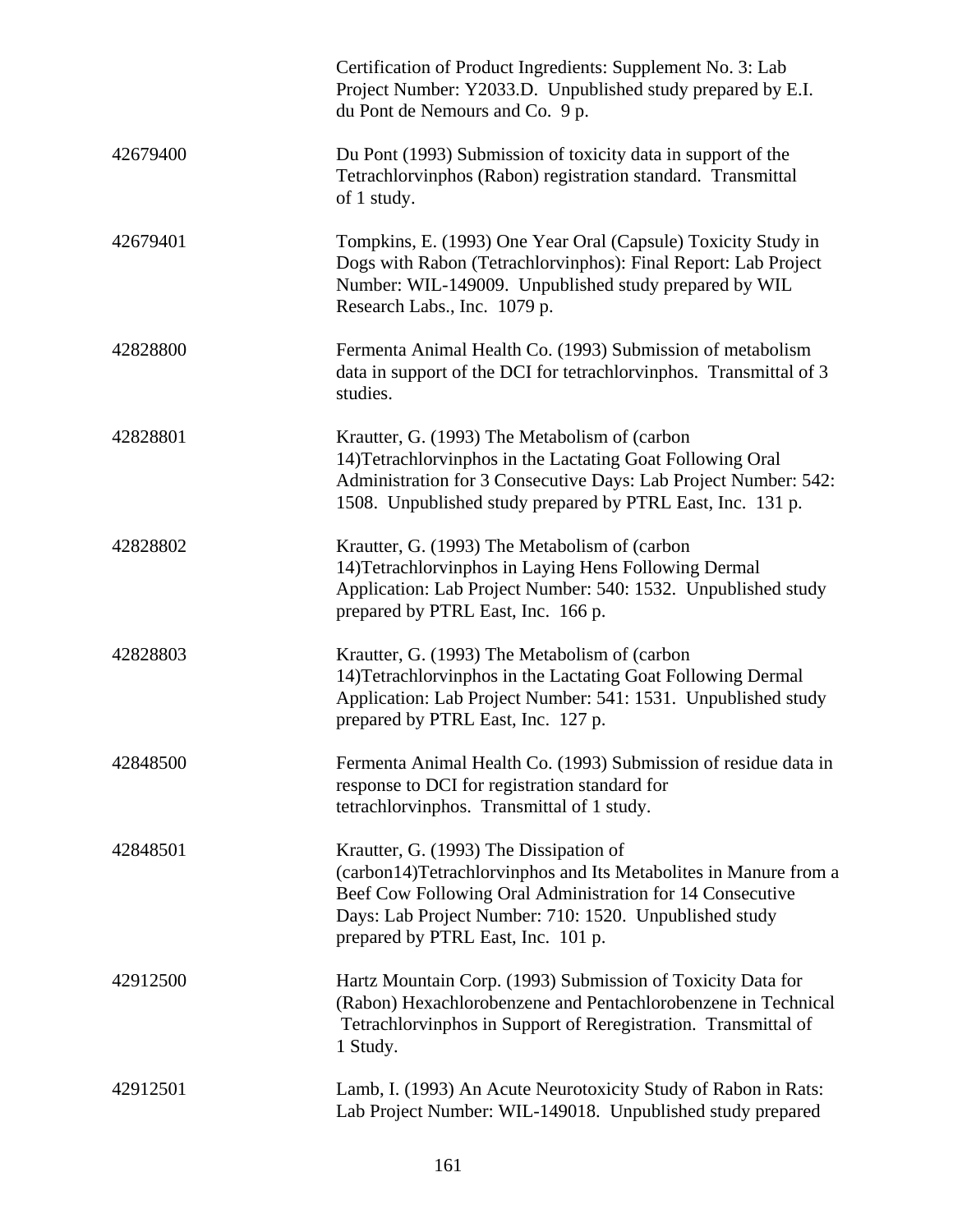|          | by Wil Research Labs., Inc. 1050 p.                                                                                                                                                                                                                                                   |
|----------|---------------------------------------------------------------------------------------------------------------------------------------------------------------------------------------------------------------------------------------------------------------------------------------|
| 42980900 | E.I. du Pont de Nemours & Co., Inc. (1993) Submission of<br>Toxicity Data for Tetrachlorvinphos (RABON) in Support of<br>Registration Standard. Transmittal of 1 Study.                                                                                                               |
| 42980901 | Mulhern, M.; Robb, D.; Perry, C.; et al. (1993)<br>Tetrachlorvinphos: 104 Week Dietary Combined Chronic<br>Toxicity/Carcinogenicity Study in Rats: Lab Project Number:<br>7929. Unpublished study prepared by Inveresk Research<br>International. 1135 p.                             |
| 42981000 | Technical Assessment Systems, Inc. (1993) Submission of<br>Toxicity<br>Data for Tetrachlorvinphos (RABON) in Support of Registration.<br>Transmittal of 1 Study.                                                                                                                      |
| 42981001 | Morris, T. (1993) Delayed Contact Hypersensitivity Study in<br>Guinea Pigs with Technical RABON Insecticide (Buehler<br>Technique): Lab Project Number: 93-8055-21 (A): 93-8055-21.<br>Unpublished study prepared by Hill Top Biolabs, Inc. 86 p.                                     |
| 43010800 | The Hartz Mountain Corp. (1993) Submission of Acute<br>Toxicology Data in Support of Conditional Registration of 2-in-1<br>Flea & Tick Spray for Cats II and III, and 2-in-1 Flea & Tick<br><b>Spray for Dogs</b><br>II and III. Transmittal of 1 Study.                              |
| 43010801 | Hershman, R.; Hatzikyriakou, S. (1993) Acute Toxicity, Single<br>Level, 4 Hour Exposure--Rats (of TS #10168, Rabon Containing<br>Flea and Tick Spray): Lab Project Number: 1231: 93-7806A:<br>AIT-200. Unpublished study prepared by Biosearch Inc. and<br>Hartz Mountain Corp. 51 p. |
| 43068100 | The Hartz Mountain Corp. (1993) Submission of product<br>chemistry data in support of "Me-Too" registration for Hartz 2 in 1<br>Flea and Tick Spray. Transmittal of 1 study.                                                                                                          |
| 43068101 | Glass, R. (1991) Product Chemistry Data Requirements: (Hartz 2<br>in 1 Flea and Tick Spray for Cats and Dogs). Unpublished study<br>prepared by Hartz Mountain Corp. 12 p.                                                                                                            |
| 43160600 | The Hartz Mountain Corp. (1994) Submission of Product<br>Chemistry Data for Rabon in Support of Registration. Transmittal<br>of 2 studies.                                                                                                                                            |
| 43160601 | McKeown, K. (1994) Analysis of Gardona Samples from an<br>Alternate Manufacturing Source: Rabon: Lab Project Number:<br>1362/56: TM#0124-02. Unpublished study prepared by The                                                                                                        |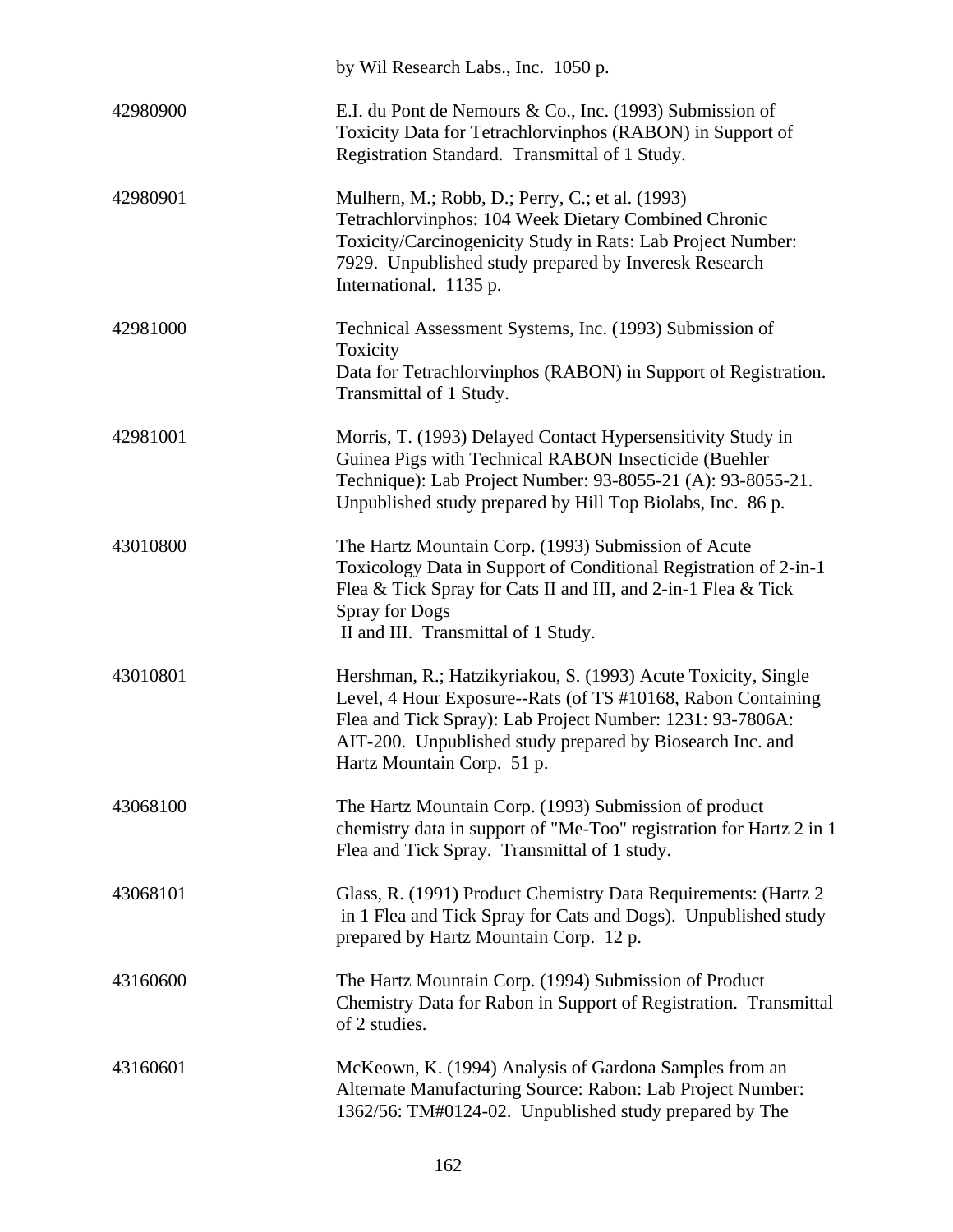|          | Hartz Mountain Corp. 32 p.                                                                                                                                                                                                           |
|----------|--------------------------------------------------------------------------------------------------------------------------------------------------------------------------------------------------------------------------------------|
| 43160602 | McKeown, K. (1994) Du Pont Analysis of Alternate Source Rabon<br>Samples: Lab Project Number: 9859: 9878. Unpublished study<br>prepared by E.I. du Pont de Nemours & Co., Inc., Mobile<br>Manufacturing Center. 9 p.                 |
| 43290300 | The Hartz Mountain Corp. (1994) Submission of efficacy data in<br>support of registration of Hartz 2 in 1 Collars. Transmittal<br>of 1 study.                                                                                        |
| 43290301 | Tyler, M. (1994) Weight Loss Study of Rabon Release from 2 in 1<br>Collars Prepared with Four Alternate Plasticizers: Lab Project<br>Number: 699/3: 699/4: 699/20. Unpublished study prepared by<br>The Hartz Mountain Corp. 12 p.   |
| 43294100 | The Hartz Mountain Corp. and Fermenta Animal Health Co.<br>(1994) Submission of toxicity data in support of data call-in for<br>Tetrachlorvinphos. Transmittal of 1 study.                                                           |
| 43294101 | Lamb, I. (1994) A Subchronic (13-Week) Neurotoxicity Study of<br>Rabon in Rats: Final Report: Lab Project Number: WIL/149019.<br>Unpublished study prepared by WIL Research Lab., Inc. 1295 p.                                       |
| 43318500 | Hartz Mountain Corp. (1994) Submission of Product Chemistry<br>Data in Support of Registration Amendment for Hartz 2-in-1<br>Collar for Dogs. Transmittal of 1 Study.                                                                |
| 43318501 | Bieler, P. (1994) Letter sent to G. LaRocca dated July 19,<br>1994: Application for amendment: Hartz 2-in-1 Collar for Dogs:<br>(removing inert ingredient from formulation). Prepared by<br>Hartz Mountain Corp. 10 p.              |
| 43318600 | Hartz Mountain Corp. (1994) Submission of Product Chemistry<br>Data in Support of Registration Amendment for Hartz 2-in-1<br>Longlasting Collar for Dogs. Transmittal of 1 Study.                                                    |
| 43318601 | Bieler, P. (1994) Letter sent to G. LaRocca dated July 19,<br>1994: Hartz 2-in-1 Longlasting Collar for Dogs: Application for<br>amendment (removing an inert ingredient from formulaton).<br>Prepared by Hartz Mountain Corp. 10 p. |
| 43318700 | Hartz Mountain Corp. (1994) Submission of Product Chemistry<br>Data in Support of Registration Amendment for Hartz 2-in-1 Plus<br>Seven Month Collar for Dogs. Transmittal of 1 Study.                                               |
| 43318701 | Bieler, P. (1994) Letter Sent to G. LaRocca dated July 19,<br>1994: Hartz 2-in-1 Plus Seven Month Collar for Dogs:<br>Application for amendment (removing an inert from formulation).                                                |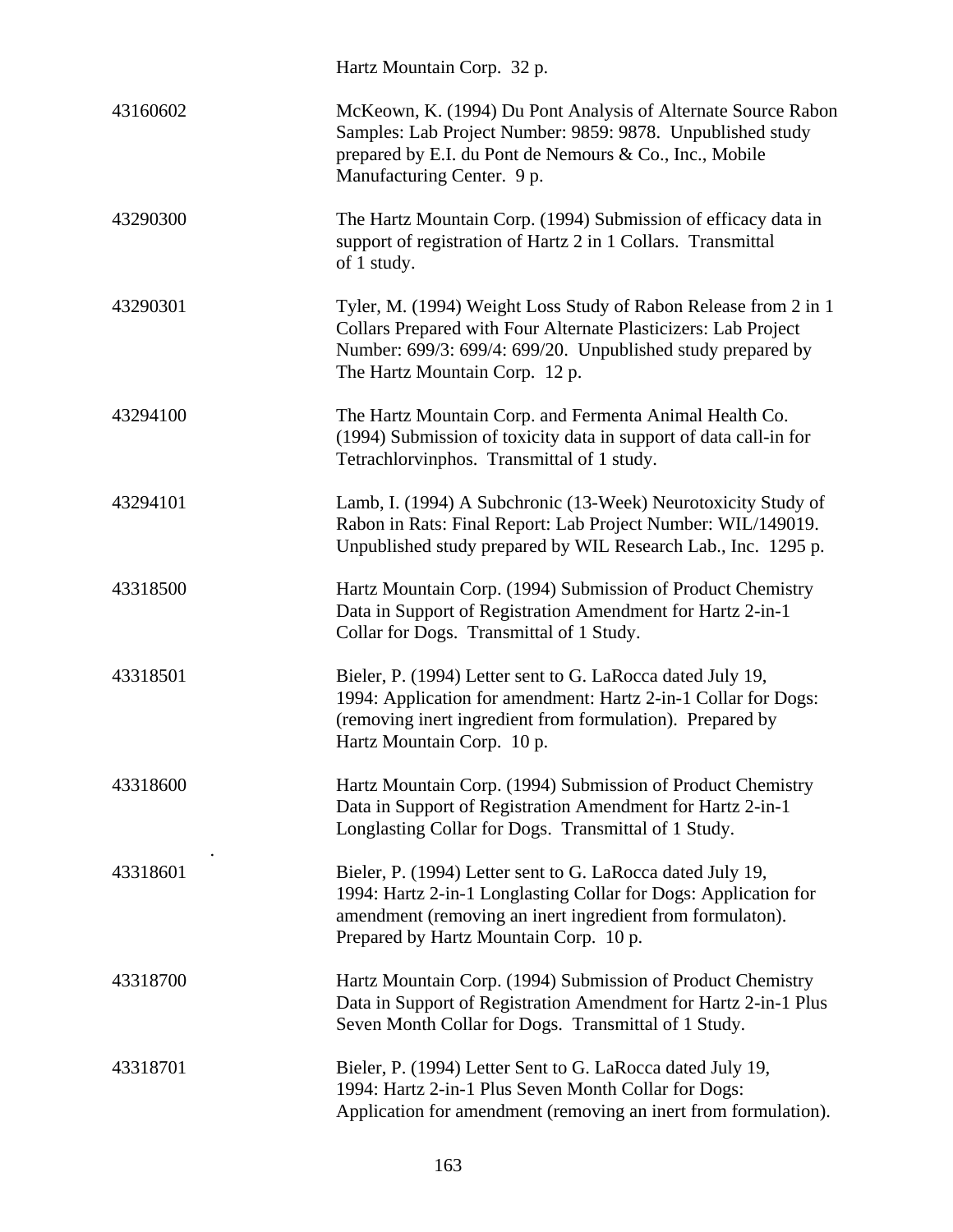|          | Prepared by Hartz Mountain Corp. 10 p.                                                                                                                                                                                                                                                              |
|----------|-----------------------------------------------------------------------------------------------------------------------------------------------------------------------------------------------------------------------------------------------------------------------------------------------------|
| 43318800 | Hartz Mountain Corp. (1994) Submission of Product Chemistry<br>Data in Support of Registration Amendment for Hartz 2-in-1 Plus<br>Seven Month Collar for Cats. Transmittal of 1 Study.                                                                                                              |
| 43318801 | Bieler, P. (1994) Letter Sent to G. LaRocca dated July 19,<br>1994: Hartz 2-in-1 Plus Seven Month Collar for Cats:<br>Application for amendment (removing an inert ingredient from<br>formulation). Prepared by Hartz Mountain Corp. 10 p.                                                          |
| 43318900 | Hartz Mountain Corp. (1994) Submission of Product Chemistry<br>Data in Support of Registration Amendment for Hartz 2-in-1<br>Longlasting Collar for Cats. Transmittal of 1 Study.                                                                                                                   |
| 43318901 | Bieler, P. (1994) Letter Sent to G. LaRocca dated July 19,<br>1994: Hartz 2-in-1 Longlasting Collar for Cats: Application for<br>amendment (removing an inert ingredient from formulation).<br>Prepared by Hartz Mountain Corp. 10 p.                                                               |
| 43319000 | Hartz Mountain Corp. (1994) Submission of Product Chemistry<br>Data in Support of Registration Amendment for Hartz 2-in-1<br>Collar for Cats. Transmittal of 1 Study.                                                                                                                               |
| 43319001 | Bieler, P. (1994) Letter Sent to G. LaRocca dated July 19,<br>1994: Hartz 2-in-1 Collar for Cats: Application for amendment<br>(removing an inert ingredient from formulation). Prepared by<br>Hartz Mountain Corp. 10 p.                                                                           |
| 43335100 | Fermenta Animal Health Co. and The Hartz Mountain Corp.<br>(1994) Submission of toxicity data in support of registration<br>standard for Tetrachlorvinphos (TCVP). Transmittal of 3 studies.                                                                                                        |
| 43335101 | Perry, J.; Millar, P.; Mulhern, M. (1994) Tetrachlorvinphos:<br>104 Week Dietary Combined Chronic Toxicity/Carcinogenicity<br>Study in Rats: Addendum: Lab Project Number: 438403: 7929.<br>Unpublished study prepared by Inveresk Research International.<br>38 p.                                 |
| 43335102 | Katz, A.; Slesinski, R. (1994) Review of Dose Selection for a<br>104-Week Dietary Combined Chronic Toxicity/Carcinogenicity<br>Study: Determination of the Maximum Tolerated Dose of<br>Tetrachlorvinphos in Rats: Lab Project Number: TCVP/94/01.<br>Unpublished study prepared by TAS, Inc. 17 p. |
| 43335103 | Katz, A.; Slesinski, R. (1994) Analysis of the Weight-of-<br>Evidence for Proposed Carcinogenicity Classification of<br>Tetrachlorvinphos: Lab Project Number: TCVP/94/02.<br>Unpublished study prepared by TAS, Inc. 74 p.                                                                         |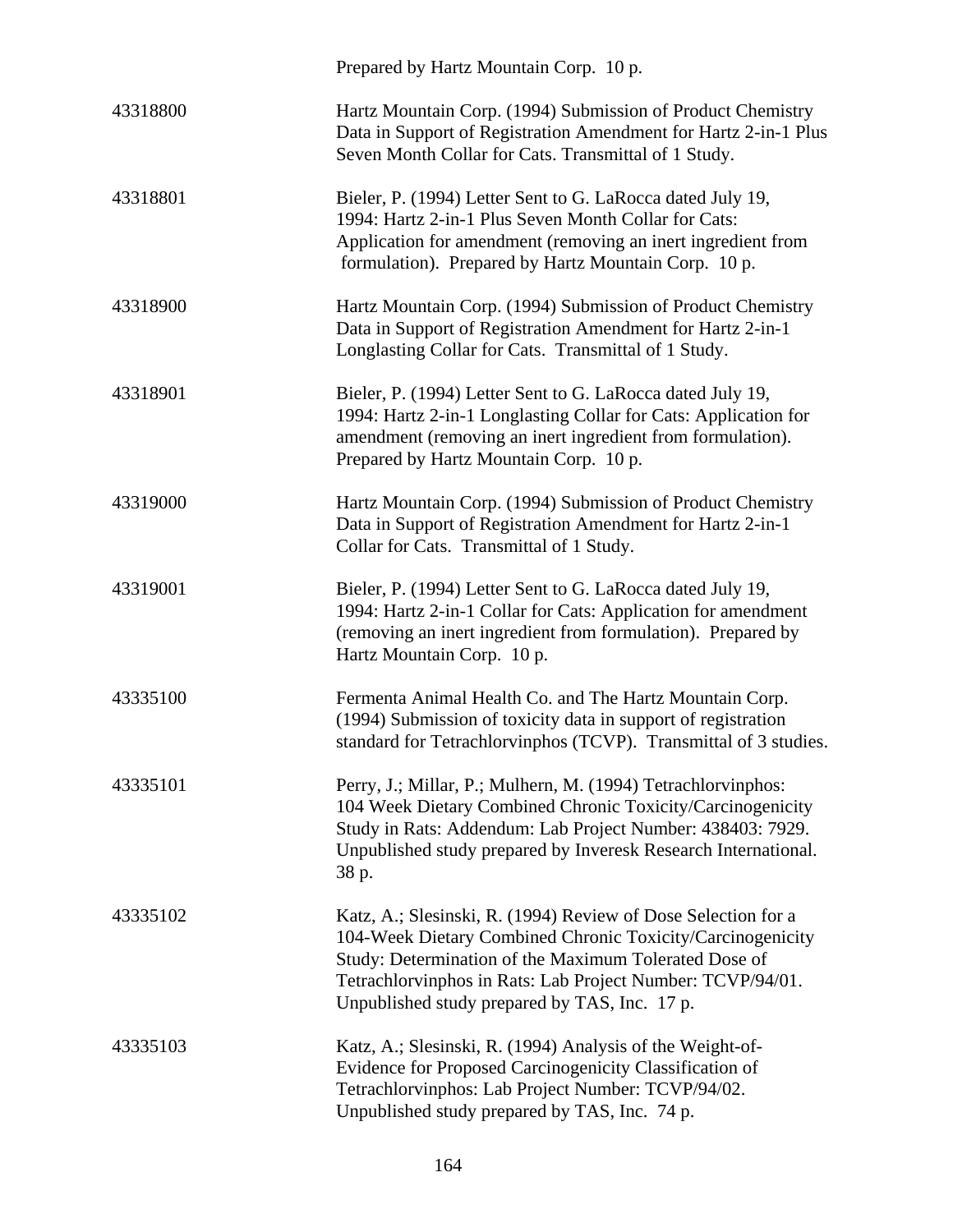| 43371200 | Fermenta Animal Health and The Hartz Mountain Corp. (1994)<br>Submission of supplemental toxicity data in support of<br>registration standard for TCVP. Transmittal of 1 study.                                                     |
|----------|-------------------------------------------------------------------------------------------------------------------------------------------------------------------------------------------------------------------------------------|
| 43371201 | Perry, C.; Mulhern, M.; Henderson, W. et al. (1990)<br>Tetrachlorvinphos: 13 Week Dietary Toxicity Study in Rats: Lab<br>Project Number: 7258: IRI/438141. Unpublished study prepared<br>by Inveresk Research International. 194 p. |
| 43497500 | Hartz Mountain Corp. (1994) Submission of Efficacy Data in<br>Support of the Registration of Product Hartz Rabon Collar<br>Containing Methoprene. Transmittal of 2 Studies.                                                         |
| 43497501 | Hartz Mountain Corp. (1994) Collar IGR Efficacy Against Flea<br>Reproduction on Cats: Lab Project Numbers: 93-10: 1260: 10344.<br>Unpublished study. 15 p.                                                                          |
| 43497502 | Hartz Mountain Corp. (1994) Collar IGR and Adultcide Efficacy<br>Against Fleas on Cats: Lab Project Numbers: 1265: 94-4.<br>Unpublished study. 29 p.                                                                                |
| 43596700 | The Hartz Mountain Corp. (1995) Submittal of Product Chemistry<br>Data in Support of Registration of Hartz Rabon Emulsion Spray<br>with IGR for Dogs & Cats. Transmittal of 1 study.                                                |
| 43596701 | Glass, R. (1995) Product Chemistry: Hartz Rabon Emulsion Spray<br>with IGR for Dogs and Cats: Lab Project Number: TM #333-2.<br>Unpublished study prepared by The Hartz Mountain Corp. 14 p.                                        |
| 43618500 | Hartz Mountain Corp. (1995) Submission of Product Chemistry<br>Data in Support of Application for Registration of Hartz Rabon<br>Emulsion Aerosol Spray with IGR for Dogs and Cats. Transmittal<br>of 1 Study.                      |
| 43618501 | Glass, R. (1995) Product Chemistry Data Requirements: Hartz<br>Rabon Emulsion Aerosol Spray with IGR for Dogs and Cats.<br>Unpublished study prepared by Hartz Mountain Corp. 14 p.                                                 |
| 43663500 | Fermenta Animal Health Co. (1995) Submission of Environmental<br>Fate Data in Support of the Registration Standard of<br>Tetrachlorvinphos. Transmittal of 1 Study.                                                                 |
| 43663501 | Blumhorst, M. (1995) Aqueous Hydrolysis of Rabon: Supplement<br>No. 1: Lab Project Number: 149-003. Unpublished study<br>prepared<br>by EPL Bio-Analytical Services, Inc. 70 p.                                                     |
| 44187400 | Fermenta Animal Health Co. and Hartz Mountain Corp. (1996)<br>Submission of Toxicity Data in Support of the Reregistration of                                                                                                       |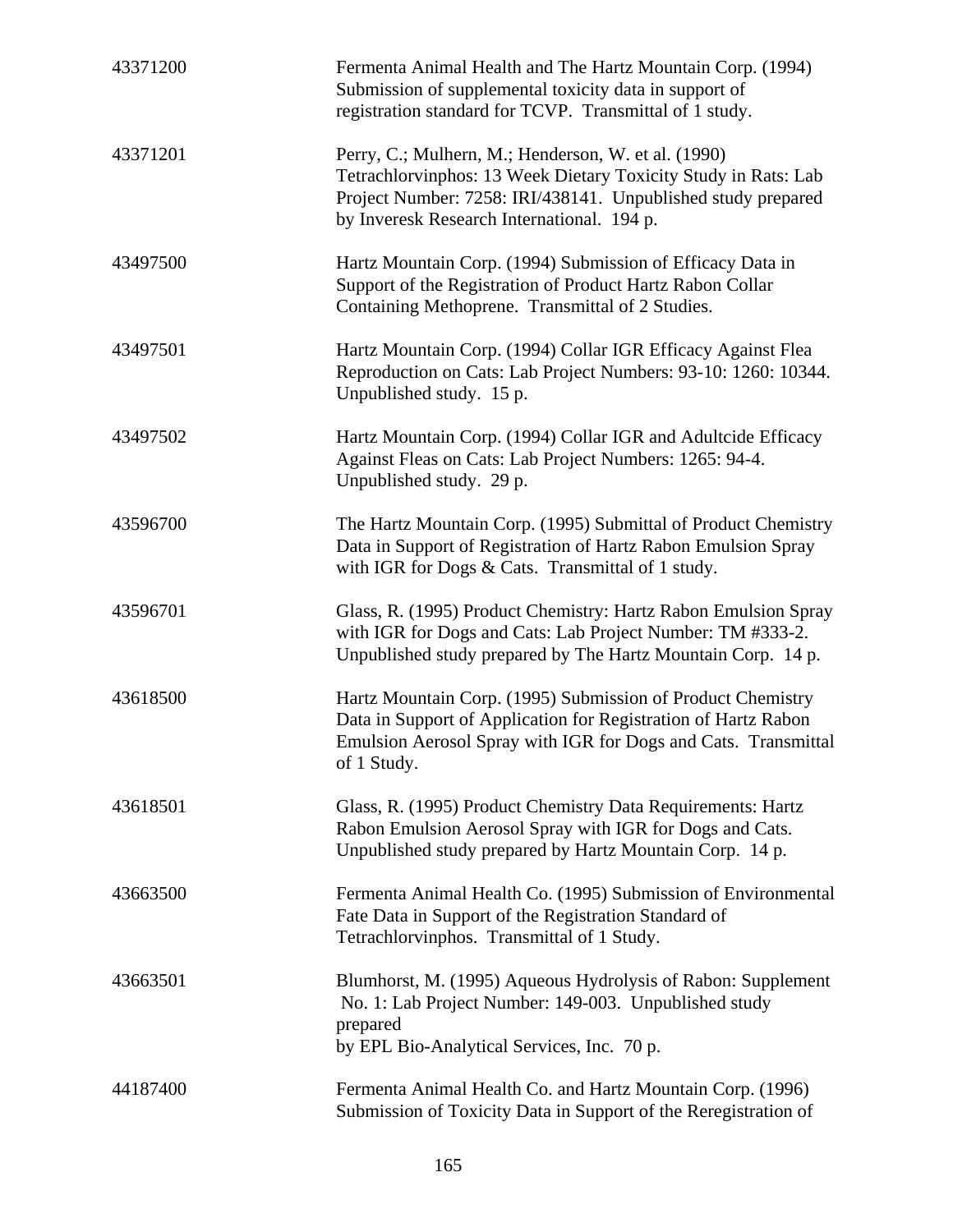|          | TCVP. Transmittal of 1 Study.                                                                                                                                                                                                                                                                 |
|----------|-----------------------------------------------------------------------------------------------------------------------------------------------------------------------------------------------------------------------------------------------------------------------------------------------|
| 44187401 | Barton, S.; Finch, J. (1996) Histopathology Extension to<br>Inveresk Project No. 438712 (Tetrachlorvinphos: Two Generation<br>Reproduction Study in Rats): Lab Project Number: 14395: 438712:<br>252-055. Unpublished study prepared by Inveresk Research. 64<br>p.                           |
| 44202700 | Fermenta Animal Health (1997) Submission of Exposure/Risk<br>Data in Support of the Tetrachlorvinphos RED. Transmittal of 2<br>Studies.                                                                                                                                                       |
| 44202701 | Moore, P. (1992) Monitoring Exposure of Workers Treating<br>Agricultural Premises with Tetrachlorvinphos (RABON)<br>Insecticide in Handheld Wand-Type Sprayers: Analysis of Pilot<br>Study Samples: Lab Project Number: 562-SA: 1419. Unpublished<br>study prepared by PTRL East, Inc. 38 p.  |
| 44202702 | Moore, P. (1992) Monitoring Exposure of Workers Treating<br>Agricultural Premises with Tetrachlorvinphos (RABON)<br>Insecticide in Handheld Wand-Type Sprayers: Analysis of Field<br>Study Samples: Lab Project Number: 562-FS: 1491. Unpublished<br>study prepared by PTRL East, Inc. 152 p. |
| 44225200 | Hartz Mountain Corp. (1997) Submission of Toxicity Data in<br>Support of the Application for Registration of Hartz Rabon<br>Emulsion Spray with IGR. Transmittal of 2 Studies.                                                                                                                |
| 44225201 | Hartz Mountain Corp. (1996) Domestic Animal Safety Study:<br>Effect of a 4X Treatment on Dogs: Magnification of the Level of<br>Actives and the Quantity of Treatment: (Hartz Rabon Emulsion<br>Spray with IGR for Dogs and Cats): Lab Project Number: 96-1.<br>Unpublished Study. 16 p.      |
| 44225202 | Hartz Mountain Corp. (1996) Domestic Animal Safety Study:<br>Effect of a 4X Treatment on Cats: Magnification of the Level of<br>Actives and the Quantity of Treatment: (Hartz Rabon Emulsion<br>Spray with IGR for Dogs and Cats): Lab Project Number: 96-1.<br>Unpublished Study. 16 p.      |
| 44295200 | The Hartz Mountain Corp. (1997) Submission of Product<br>Chemistry and Toxicity Data in Support of the RED for<br>Tetrachlorvinphos Containing Products Hartz 2 in 1 Flea & Tick<br>Powders. Transmittal of 2 Studies.                                                                        |
| 44295201 | Wnorowski, G. (1997) Dermal Sensitization Test--Buehler<br>Method: Powder--Formulated Consumer Product, Hartz Test<br>Sample #10878: Lab Project Number: 4992: P328. Unpublished<br>study prepared by Product Safety Labs. 27 p.                                                              |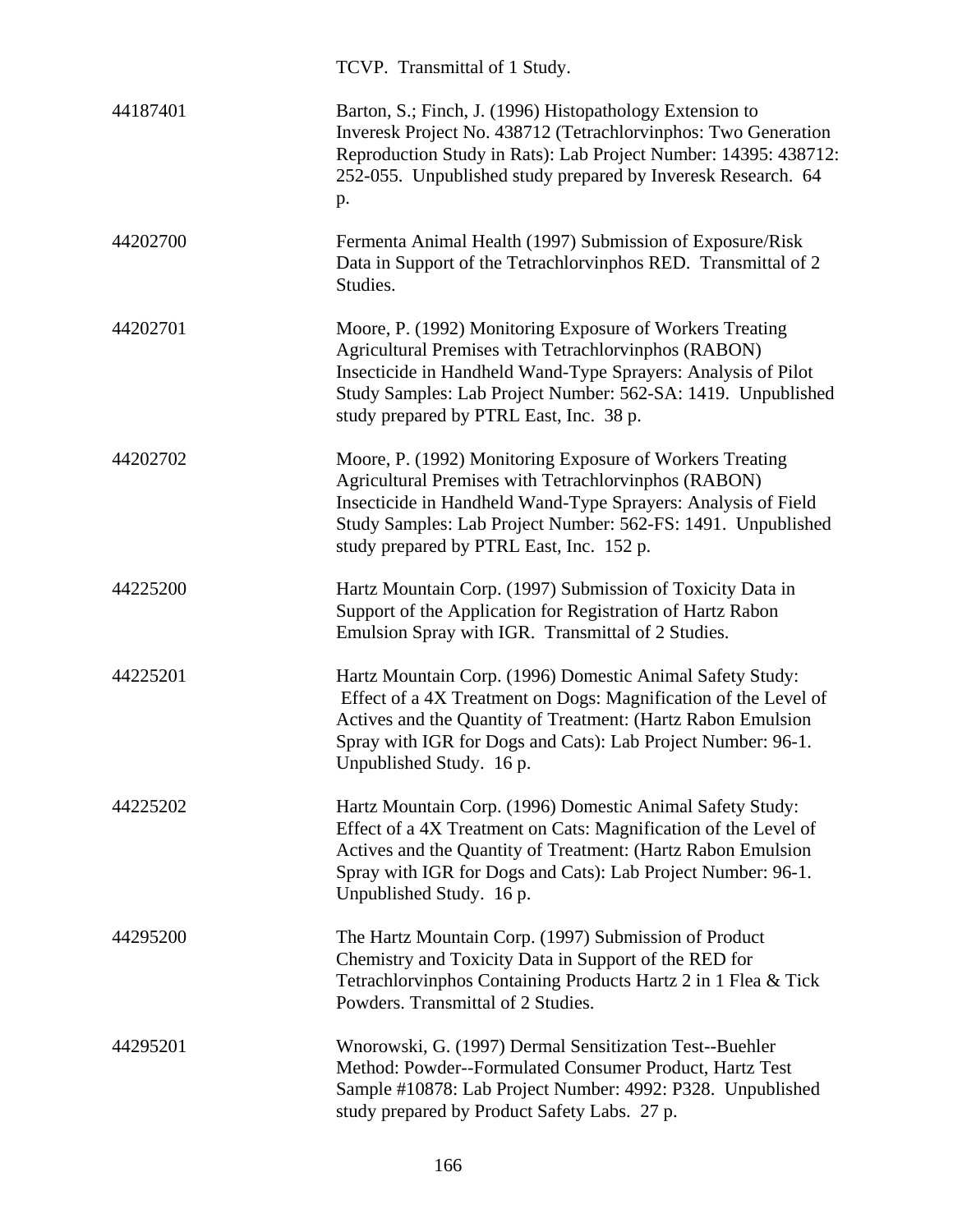| 44295202 | Perlberg, W. (1997) Product Chemistry Data Requirements: (Hartz<br>2 in 1 Flea & Tick Powder): Lab Project Number: HARTZ 2 IN 1<br>FLEA & TICK POWDER: 0232-02. Unpublished study prepared<br>by The Hartz Mountain Corp. 13 p.                    |
|----------|----------------------------------------------------------------------------------------------------------------------------------------------------------------------------------------------------------------------------------------------------|
| 44303600 | Boehringer Ingelheim Animal Health, Inc. (1997) Submission of<br>Product Chemistry Data in Support of the RED for<br>Tetrachlorvinphos Containing Product Rabon Oral Larvicide.<br>Transmittal of 2 Studies.                                       |
| 44303601 | Vasquez, K. (1997) Rabon Oral Larvicide Manufacturing Base:<br>Product Identity and Composition--Supplemental. Unpublished<br>study prepared by Boehringer Ingelheim Animal Health, Inc. 16<br>p.                                                  |
| 44303602 | Vasquez, K. (1997) Rabon Oral Larvicide Manufacturing Base:<br>Physical and Chemical Characteristics--Supplemental.<br>Unpublished study prepared by Boehringer Ingelheim Animal<br>Health, Inc. 5 p.                                              |
| 44310000 | Boehringer Ingelheim Animal Health, Inc. (1997) Submission of<br>Product Chemistry Data in Support of the Reregistration of the<br><b>Tetrachlorvinphos Containing Product Technical Rabon</b><br>Insecticide. Transmittal of 1 Study.             |
| 44310001 | Vasquez, K. (1997) Technical Rabon Insecticide: Product<br>Identity and Composition. Unpublished study prepared by<br>Boehringer Ingelheim Animal Health, Inc. 37 p.                                                                               |
| 44318200 | Vigortone Ag Products, Inc. (1997) Submission of Product<br>Chemistry Data in Support of the Reregistration (RED) for<br>Tetrachlorvinphos Containing Product Vigortone Bovotone FC<br>"007" MG with Rabon Oral Larvicide. Transmittal of 1 Study. |
| 44318201 | Bomgarden, W. (1997) Product Chemistry Data: Vigortone<br>Bovotone FC "007" MG with Rabon Oral Larvicide. Unpublished<br>study prepared by Vigortone Ag Products, Inc. 5 p.                                                                        |
| 44318300 | Vigortone Ag Products, Inc. (1997) Submission of Product<br>Chemistry Data in Support of the Reregistration (RED) for<br>Tetrachlorvinphos Containing Product Vigortone Bovotone FC<br>"007" with Rabon Oral Larvicide. Transmittal of 1 Study.    |
| 44318301 | Bomgarden, W. (1997) Product Chemistry Data: Vigortone<br>Bovotone FC "007" with Rabon Oral Larvicide. Unpublished<br>study prepared by Vigortone Ag Products, Inc. 5 p.                                                                           |
| 44318400 | Vigortone Ag Products, Inc. (1997) Submission of Product<br>Chemistry Data in Support of the RED for Tetrachlorvinphos.                                                                                                                            |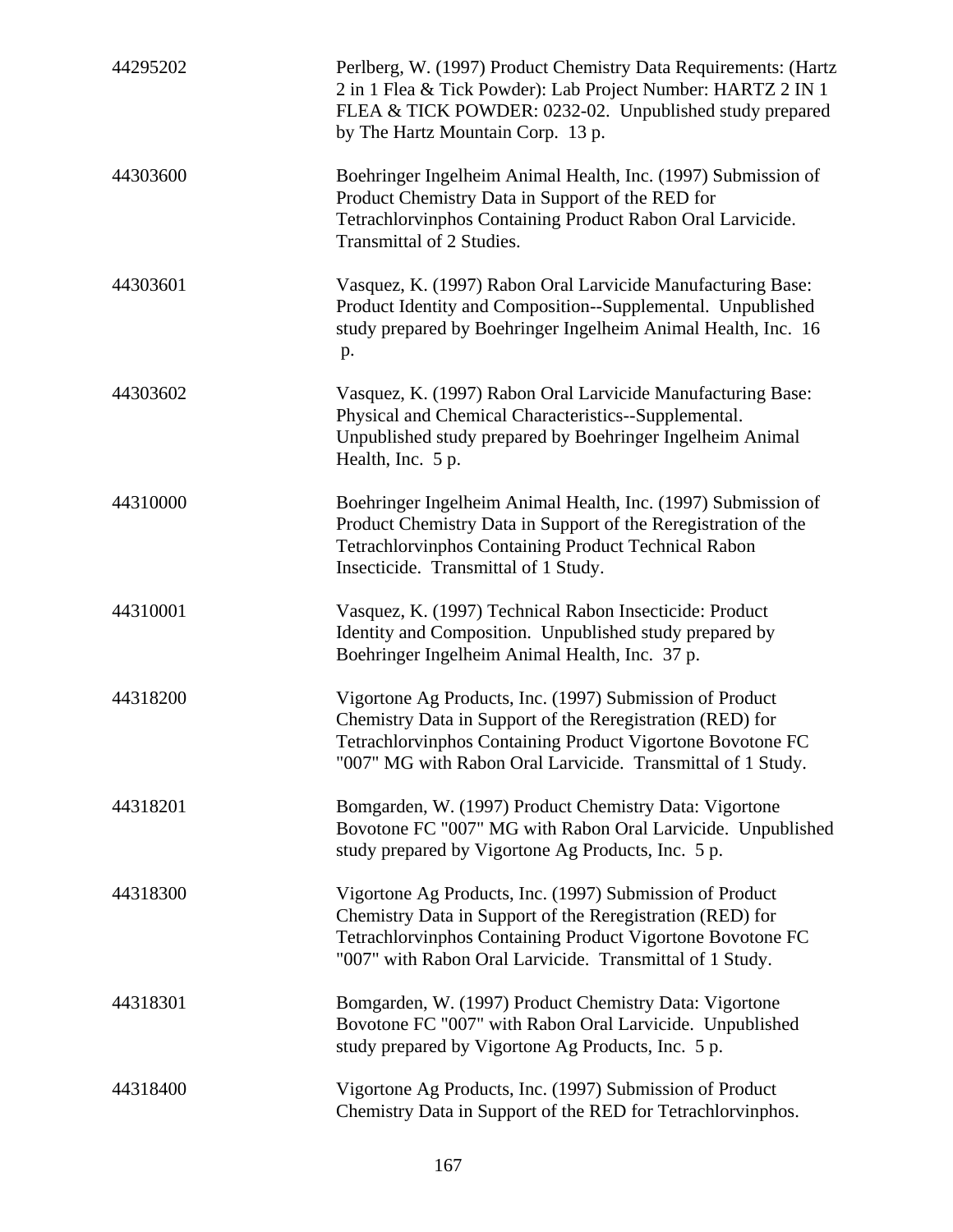|          | Transmittal<br>of 1 Study.                                                                                                                                                                                                                                                            |
|----------|---------------------------------------------------------------------------------------------------------------------------------------------------------------------------------------------------------------------------------------------------------------------------------------|
| 44318401 | Bomgarden, W. (1997) Product Chemistry Data: Vigortone<br>Bovotone FC "008" with Rabon Oral Larvicide. Unpublished<br>study prepared by Vigortone Ag Products, Inc. 5 p.                                                                                                              |
| 44318500 | Vigortone Ag Products, Inc. (1997) Submission of Product<br>Chemistry Data in Support of the Reregistration (RED) for<br>Tetrachlorvinphos Containing Product Vigortone Rabon 7.76 Oral<br>Larvicide Premix. Transmittal of 1 Study.                                                  |
| 44318501 | Bomgarden, W. (1997) Product Chemistry Data: Vigortone Rabon<br>7.76 Oral Larvicide Premix. Unpublished study prepared by<br>Vigortone Ag Products, Inc. 5 p.                                                                                                                         |
| 44330700 | Boehringer Ingelheim Animal Health, Inc. (1997) Submission of<br>Product Chemistry Data in Support of the Reregistration per RED<br>for Tetrachlorvinphos Containing Product Technical Rabon<br>Insecticide. Transmittal of 1 Study.                                                  |
| 44330701 | Vasquez, K. (1997) Technical Rabon InsecticideAnalysis and<br>Certifications of Product Limits: Lab Project Number: PQPC-196.<br>Unpublished study prepared by Boehringer Ingelheim Animal<br>Health, Inc. 72 p.                                                                      |
| 44330800 | Boehringer Ingelheim Animal Health, Inc. (1997) Submission of<br>Product Chemistry Data in Support of the Reregistration for Flea<br>& Tick Powder for Dogs and Cats and RED for Tetrachlorvinphos.<br>Transmittal of 1 Study.                                                        |
| 44330801 | Vasquez, K. (1997) Study for the Product Chemistry Evaluation<br>of "Flea and Tick Powder for Dogs and Cats": Lab Project<br>Number: B138S03: B138. Unpublished study prepared by<br>Boehringer Ingelheim Animal Health, Inc. 18 p.                                                   |
| 44342500 | The Hartz Mountain Corp. (1997) Submission of Product<br>Chemistry Data in Support of the RED for Tetrachlorvinphos<br>(Hartz 2 in 1 Rabon Dip for Dogs and Cats). Transmittal of 1<br>Study.                                                                                         |
| 44342501 | Perlberg, W. (1997) Product Chemistry Data Requirements: Hartz<br>Control Pet Care System Flea & Tick Dip for Dogs & Cats: Lab<br>Project Number: HARTZ CONTROL PET CARE SYSTEM<br>FLEA & TICK DIP FOR DOGS & CAT. Unpublished study<br>prepared by The Hartz<br>Mountain Corp. 13 p. |
| 44351600 | Platte Chemical Co. (1997) Submission of Product Chemistry Data                                                                                                                                                                                                                       |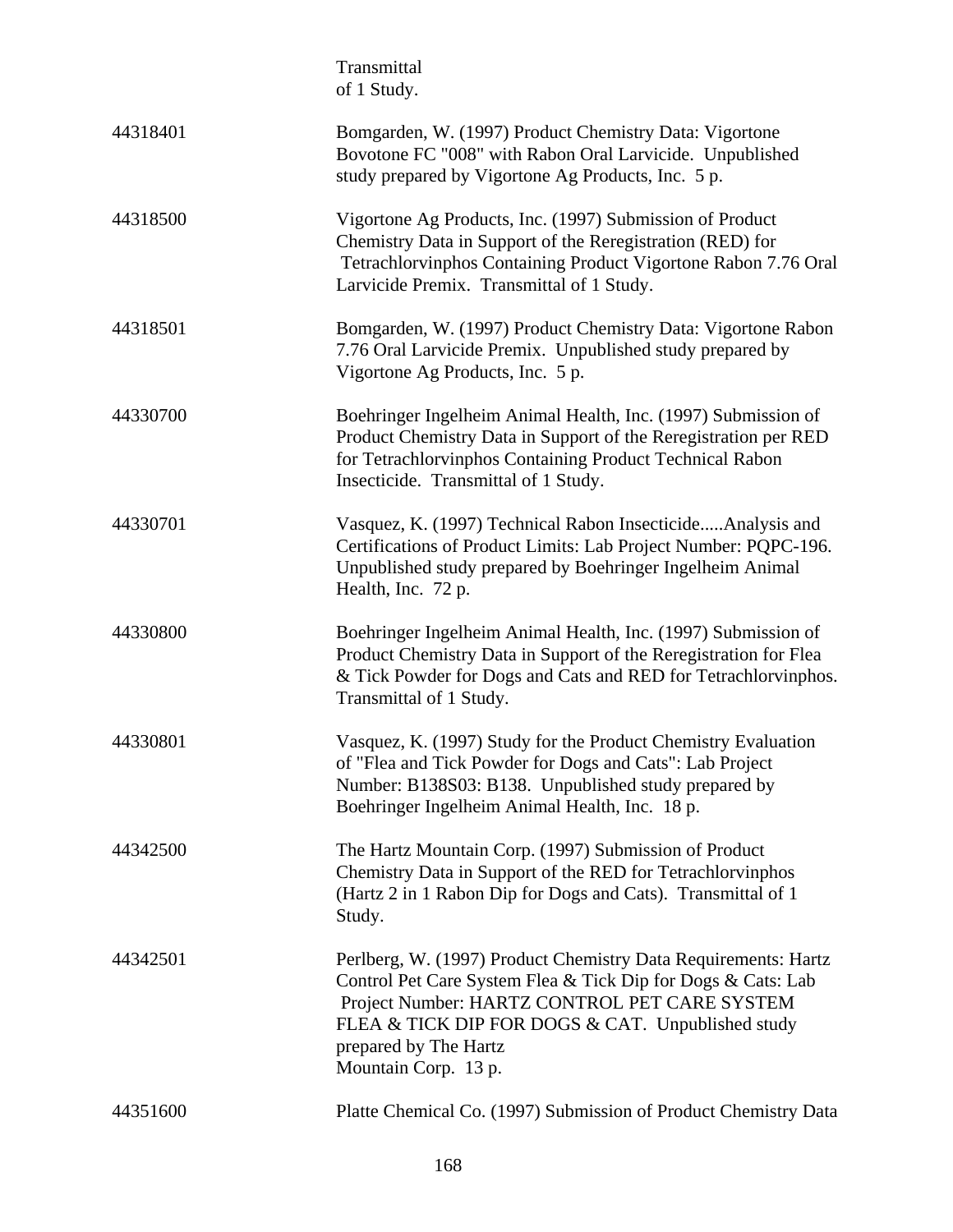|          | in Support of the RED for tetrachlorvinphos Containing Product<br>Agri-Bon Aqua 50. Transmittal of 2 Studies.                                                                                                                     |
|----------|-----------------------------------------------------------------------------------------------------------------------------------------------------------------------------------------------------------------------------------|
| 44351601 | Dunlap, J. (1997) Product Chemistry Data for Agri-Bon Aqua 50,<br>A 50% Wettable Powder with Rabon: Lab Project Number:<br>97-01A. Unpublished study prepared by Platte Chemical Co. 11 p.                                        |
| 44351602 | Irving, J. (1997) Agri-Bon Aqua 50, a 50% WP with Rabon:<br>Chemical and Physical Properties: Lab Project Number: PLT-157.<br>Unpublished study prepared by Dartec Inc. 43 p.                                                     |
|          | 44355100 Platte Chemical Co. (1997) Submission of Product<br>Chemistry Data in Support of the Reregistration of the<br>Tetrachlorvinphos Containing Product RL-2 Rabon Livestock<br>Dust. Transmittal of 2 Studies.               |
| 44355101 | Dunlap III, J. (1997) Product Chemistry Data for RL-2 Rabon<br>Livestock Dust: Lab Project Number: 97-02A. Unpublished study<br>prepared by Platte Chemical Co. 11 p.                                                             |
| 44355102 | Irving, J. (1997) RL-2 Rabon Livestock Dust: Chemical and<br>Physical Properties: Lab Project Number: PLT-156. Unpublished<br>study prepared by Dartec Inc. 43 p.                                                                 |
| 44356400 | Haco, Inc. (1997) Submission of Product Chemistry Data in<br>Support of the RED of the Tetrachlorvinphos Containing Product<br>Robert's Dust'M. Transmittal of 1 Study.                                                           |
| 44356401 | Dunlap III, J. (1997) Product Chemistry Data for Robert's<br>Dust'M: Lab Project Number: 97-05A. Unpublished study<br>prepared by Platte Chemical Co. 11 p.                                                                       |
| 44356500 | Platte Chemical Co. (1997) Submission of Product Chemistry Data<br>in Support of the RED for Tetrachlorvinphos Containing Product<br>Clean Crop Livestock 1% Rabon Dust. Transmittal of 1 Study.                                  |
| 44356501 | Dunlap III, J. (1997) Product Chemistry Data for Clean Crop<br>Livestock 1% Rabon Dust: Lab Project Number: 97-04A.<br>Unpublished study prepared by Platte Chemical Co. 11 p.                                                    |
| 44356600 | Platte Chemical Co. (1997) Submission of Product Chemistry Data<br>in Support of the RED of the Tetrachlorvinphos Containing<br>Products Clean Crop All Purpose Livestock and Poultry Dust with<br>Rabon. Transmittal of 1 Study. |
| 44356601 | Dunlap III, J. (1997) Product Chemistry Data for Clean Crop<br>All Purpose Livestock and Poultry Dust with Rabon: Lab Project<br>Number: 97-03A. Unpublished study prepared by Platte Chemical<br>Co. 11 p.                       |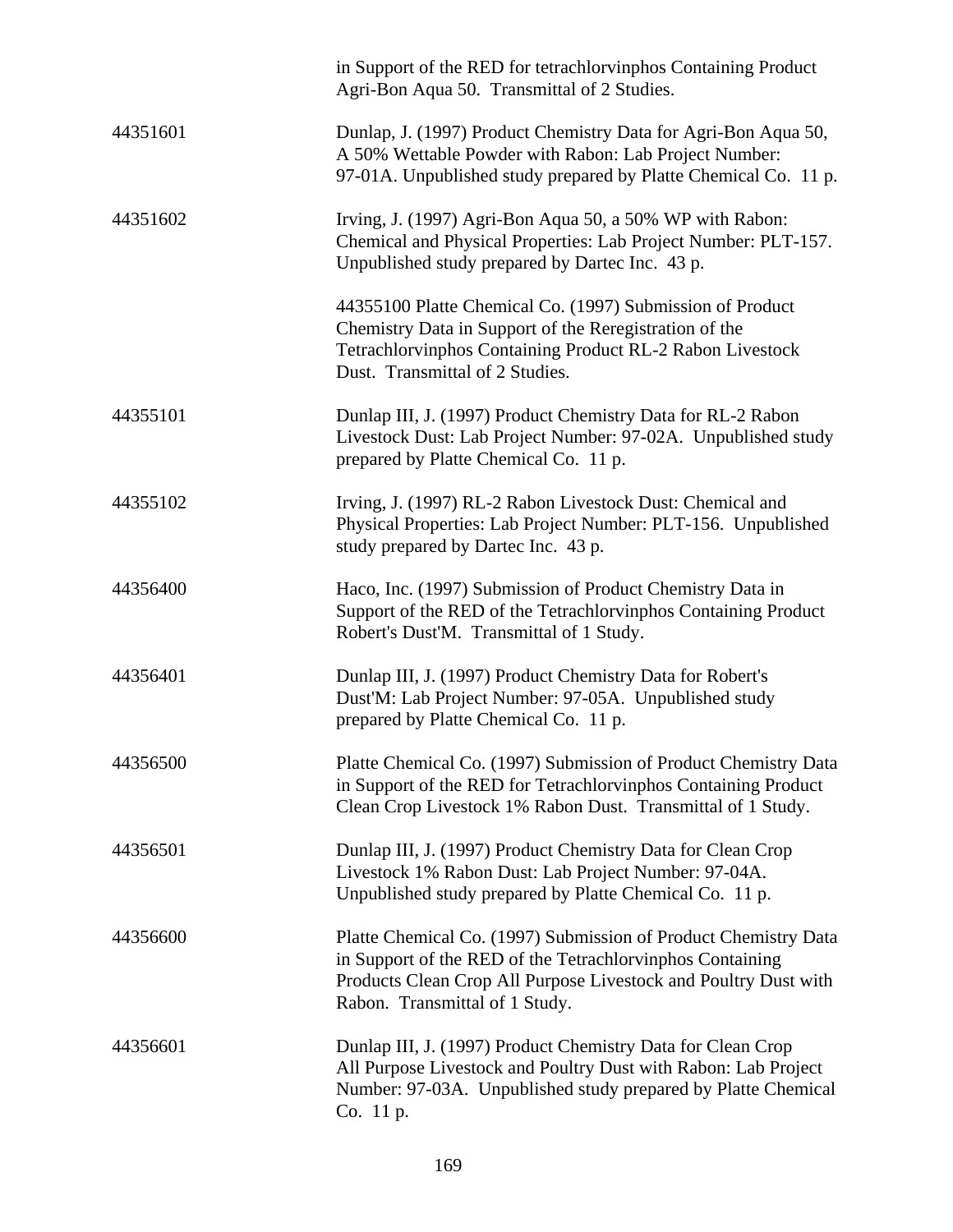| 44357700 | Boehringer Ingelheim Animal Health, Inc. (1997) Submission of<br>Toxicity Data in Support of the Tetrachlorvinphos RED Batch #8<br>Products. Transmittal of 1 Study.                                                                                                 |
|----------|----------------------------------------------------------------------------------------------------------------------------------------------------------------------------------------------------------------------------------------------------------------------|
| 44357701 | Wnorowski, G. (1997) Primary Eye Irritation (in Rabbits):<br>Vigortone Bovotone FC "008" with Rabon Oral Larvicide: (Final<br>Report): Lab Project Number: 5317: P324. Unpublished study<br>prepared by Product Safety Labs. 21 p.                                   |
| 44358500 | The Hartz Mountain Corp. (1997) Submission of Product<br>Chemistry and Toxicity Data in Support of the RED for<br>Tetrachlorvinphos Containing Products Hartz 2 in 1 Collar<br>Formulations. Transmittal of 2 Studies.                                               |
| 44358501 | Wnorowski, G. (1997) Dermal Sensitization Test--Buehler Method<br>(in Guinea Pigs): Collar--Formulated Consumer Product, Hartz<br>Test Sample #10838: (Final Report): Lab Project Number: 4929:<br>P328. Unpublished study prepared by Product Safety Labs. 25<br>p. |
| 44358502 | Perlberg, W. (1997) Product Chemistry Data Requirements: Hartz<br>Rabon Collars for Dogs and Cats: Lab Project Number: 0202-10.<br>Unpublished study prepared by The Hartz Mountain Corp. 13 p.                                                                      |
| 44362800 | Boehringer Ingelheim Animal Health, Inc. (1997) Submission of<br>Product Chemistry and Toxicity Data in Support of the<br>Reregistration of the Tetrachlorvinphos Containing Product<br>Rabon 7.76 Oral Larvicide. Transmittal of 2 Studies.                         |
| 44362801 | Vasquez, K. (1997) Study for the Product Chemistry Evaluation<br>of Rabon 7.76 Oral Larvicide Premix: Lab Project Number:<br>B134S03: B134F03A.DOC: B134R03A. Unpublished study<br>prepared by Boehringer Ingelheim Animal Health, Inc. 24 p.                        |
| 44362802 | Wnorowski, G. (1997) Primary Eye Irritation (in Rabbits): Fly<br>Curb 7.76%: Lab Project Number: 5269: P324. Unpublished<br>study prepared by Product Safety Labs. 21 p.                                                                                             |
| 44362900 | Boehringer Ingelheim Animal Health, Inc. (1997) Submission of<br>Product Chemistry and Toxicity Data in Support of the<br>RED of Tetrachlorvinphos and Reregistration for Rabon 3<br>Insecticide Dust. Transmittal of 2 Studies.                                     |
| 44362901 | Vasquez, K. (1997) Study for the Product Chemistry Evaluation<br>of Rabon 3 Insecticide Dust: Lab Project Number: B131S03:<br>B131F03A.DOC-1: B131R03A. Unpublished study prepared by<br>Boehringer Ingelheim Animal Health, Inc. 18 p.                              |
| 44362902 | Wnorowski, G. (1997) Primary Eye Irritation (in Rabbits): RL-2                                                                                                                                                                                                       |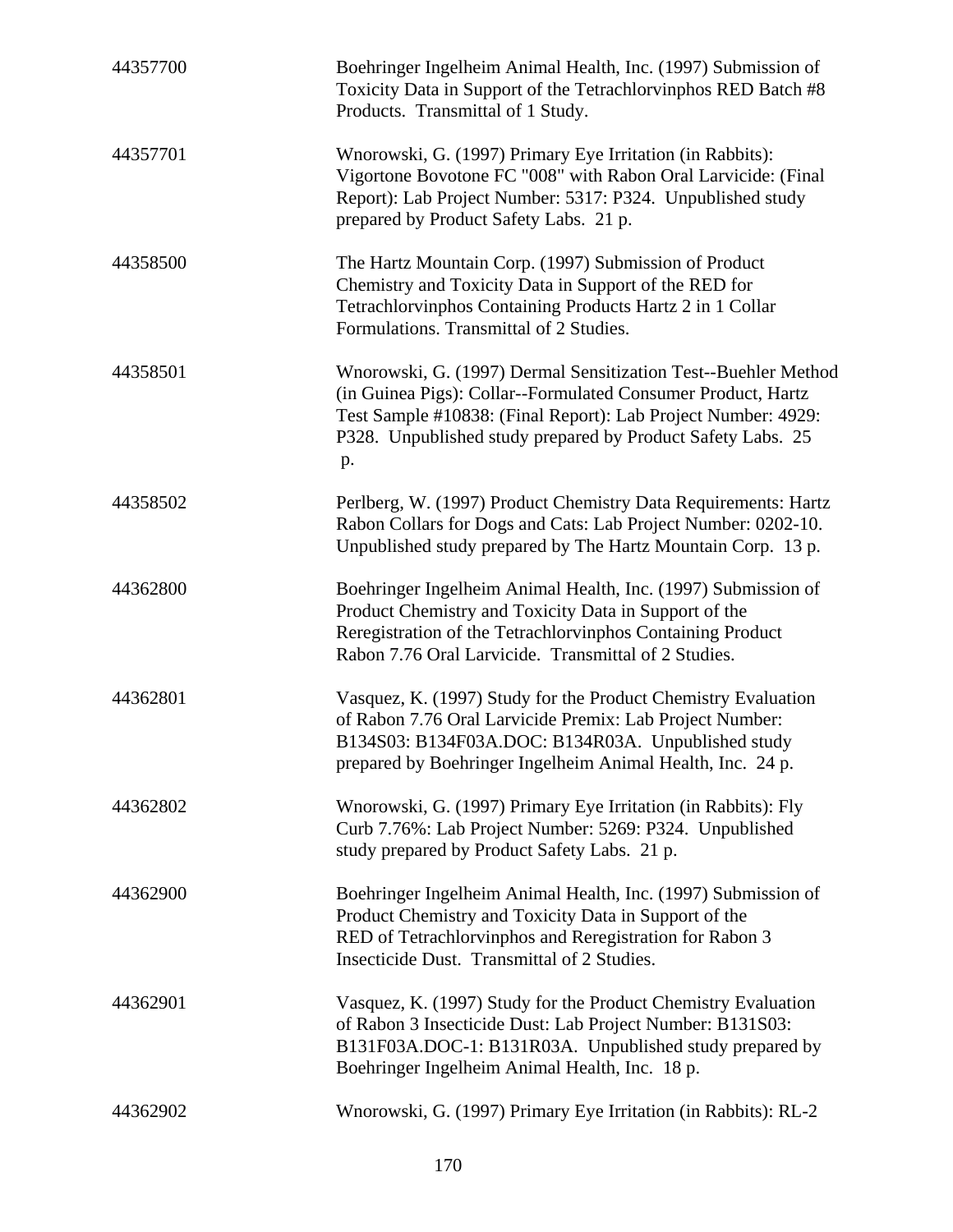|                | Rabon Livestock Dust: Lab Project Number: 5268: P324.<br>Unpublished study prepared by Product Safety Labs. 21 p.                                                                                                                                                         |
|----------------|---------------------------------------------------------------------------------------------------------------------------------------------------------------------------------------------------------------------------------------------------------------------------|
| 44363000       | Boehringer Ingelheim Animal Health, Inc. (1997) Submission of<br>Product Chemistry and Toxicity Data in Support of the<br>Reregistration of the Tetrachlorvinphos Containing Product<br>Rabon EC Livestock, Poultry and Premise Insecticide.<br>Transmittal of 6 Studies. |
| 44363001       | Vasquez, K. (1997) Study for the Product Chemistry Evaluation<br>of Rabon EC Livestock, Poultry & Premise Insecticide: Lab<br>Project Number: B132S03: B132F03A.DOC. Unpublished study<br>prepared by Boehringer Ingelheim Animal Health, Inc. 20 p.                      |
| 44363002       | Wnorowski, G. (1997) Acute Oral Toxicity Test (in Rats):<br>Residual Livestock: Lab Project Number: P320: 5275.<br>Unpublished study prepared by Product Safety Labs. 20 p.                                                                                               |
| 44363003       | Wnorowski, G. (1997) Acute Dermal Toxicity Limit Test (in<br>Rats): Residual Livestock: Lab Project Number: 5276: P322.<br>Unpublished study prepared by Product Safety Labs. 15 p.                                                                                       |
| 44363004       | Wnorowski, G. (1997) Primary Eye Irritation (in Rabbits):<br>Residual Livestock: Lab Project Number: 5277: P324.<br>Unpublished study prepared by Product Safety Labs. 22 p.                                                                                              |
| 44363005       | Wnorowski, G. (1997) Primary Skin Irritation (in Rabbits):<br>Residual Livestock: Lab Project Number: 5278: P326.<br>Unpublished study prepared by Product Safety Labs. 16 p.                                                                                             |
| 44363006<br>p. | Wnorowski, G. (1997) Dermal Sensitization Test--Buehler Method<br>(in Guinea Pigs): Residual Livestock: Lab Project Number: 5279:<br>P328. Unpublished study prepared by Product Safety Labs. 23                                                                          |
| 44363200       | Boehringer Ingelheim Animal Health, Inc. (1997) Submission of<br>Product Chemistry and Toxicity Data in Support of the<br>Reregistration for Rabon 50 WP Insecticide and RED for<br>Tetrachlorvinphos. Transmittal of 2 Studies.                                          |
| 44363201       | Vasquez, K. (1997) Study for the Product Chemistry Evaluation<br>of Rabon 50 WP Insecticide: Lab Project Number: B128S03:<br>B128F03A.DOC: B128R03A. Unpublished study prepared by<br>Boehringer Ingelheim Animal Health, Inc. 18 p.                                      |
| 44363202       | Wnorowski, G. (1997) Primary Eye Irritation (in Rabbits):<br>Rabon 50 WP Insecticide: Lab Project Number: 5267: P324.<br>Unpublished study prepared by Product Safety Labs. 21 p.                                                                                         |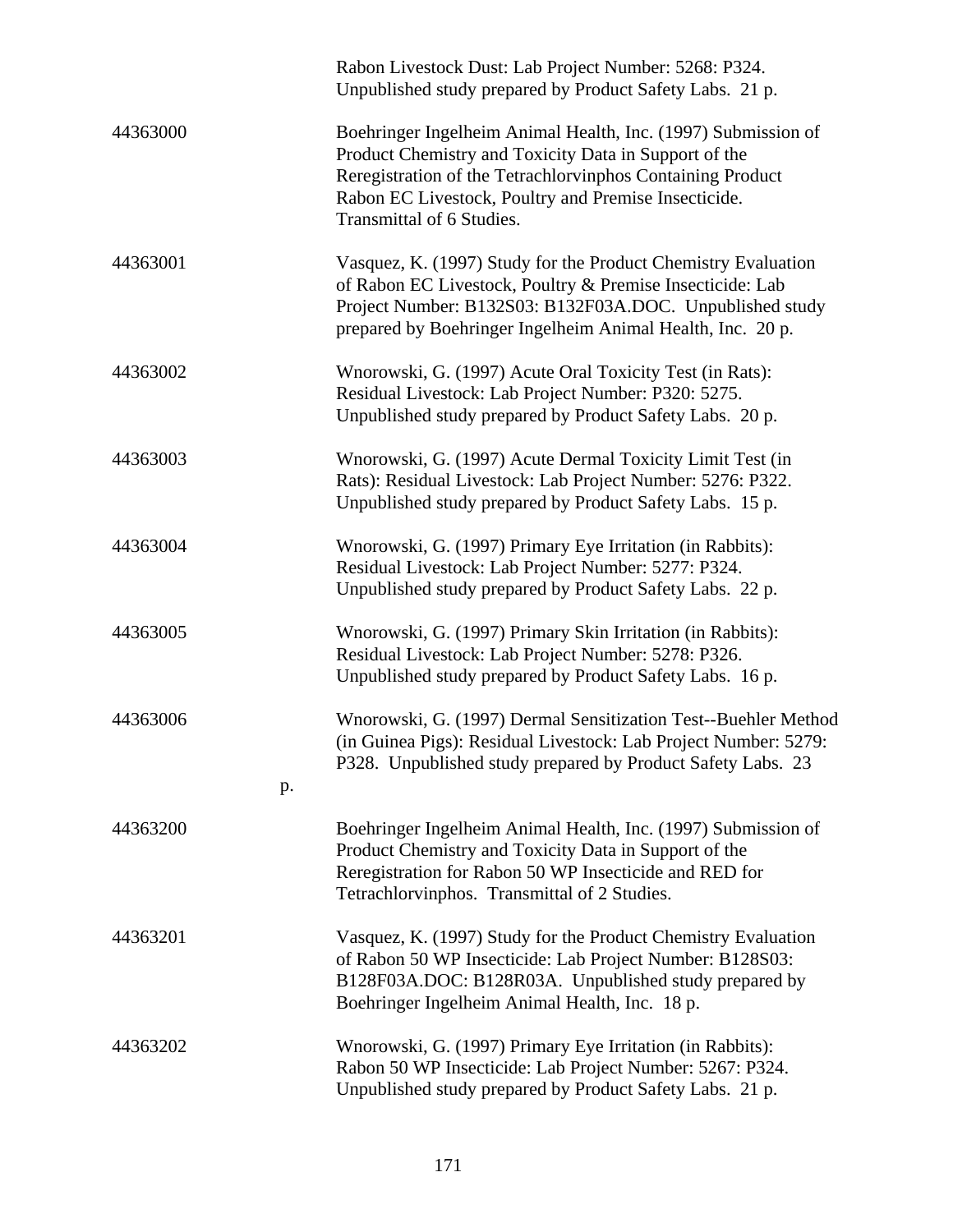| 44363300 | Boehringer Ingelheim Animal Health, Inc. (1997) Submission of<br>Product Chemistry Data in Support of Application for the<br>Registration of Kennel and Yard Spray Concentrate. Transmittal<br>of 1 Study.                                                          |
|----------|---------------------------------------------------------------------------------------------------------------------------------------------------------------------------------------------------------------------------------------------------------------------|
| 44363301 | Vasquez, K. (1997) Study for the Product Chemistry Evaluation<br>of Kennel and Yard Spray Concentrate: Lab Project Number:<br>B137S03. Unpublished study prepared by Boehringer Ingelheim<br>Animal Health, Inc. 18 p.                                              |
| 44363600 | Boehringer Ingelheim Animal Health, Inc. (1997) Submission of<br>Product Chemistry and Toxicity Data in Support of the<br>Reregistration for Ravap EC Livestock, Poultry & Premise<br>Insecticide Spray and RED for Tetrachlorvinphos. Transmittal of<br>5 Studies. |
| 44363601 | Vasquez, K. (1997) Study for the Product Chemistry Evaluation<br>of Ravap EC Livestock, Poultry & Premise Insecticide Spray: Lab<br>Project Number: B136S03: B136F03A.DOC: B136. Unpublished<br>study prepared by Boehringer Ingelheim Animal Health, Inc. 22<br>p. |
| 44363602 | Wnorowski, G. (1997) Acute Oral Toxicity Test (in Rats): Ravap<br>E.C: Final Report: Lab Project Number: 5270: P320. Unpublished<br>study prepared by Product Safety Labs. 20 p.                                                                                    |
| 44363603 | Wnorowski, G. (1997) Acute Dermal Toxicity Limit Test (in<br>Rats): Ravap E.C.: (Final Report): Lab Project Number: 5271:<br>P322. Unpublished study prepared by Product Safety Labs. 21<br>p.                                                                      |
| 44363604 | Wnorowski, G. (1997) Acute Inhalation Toxicity Limit Test (in<br>Rats): Ravap E.C.: (Final Report): Lab Project Number: 5274:<br>P330. Unpublished study prepared by Product Safety Labs. 23<br>p.                                                                  |
| 44363605 | Wnorowski, G. (1997) Primary Skin Irritation (in Rabbits):<br>Ravap E.C.: (Final Report): Lab Project Number: 5273: P326.<br>Unpublished study prepared by Product Safety Labs. 16 p.                                                                               |
| 44363700 | Boehringer Ingelheim Aminal Health, Inc. (1997) Submission of<br>Product Chemistry Data in Support of the Reregistration for Tick<br>and Flea Sponge-on for Dogs and Cats and RED for<br>Tetrachlorvinphos. Transmittal of 1 Study.                                 |
| 44363701 | Vasquez, K. (1997) Study for the Product Chemistry Evaluation<br>of Tick and Flea Sponge-on for Dogs and Cats: Lab Project<br>Number: B139S03: B139F03A.DOC: B139R03A. Unpublished<br>study prepared by Boehringer Ingelheim Animal Health, Inc. 18 p.              |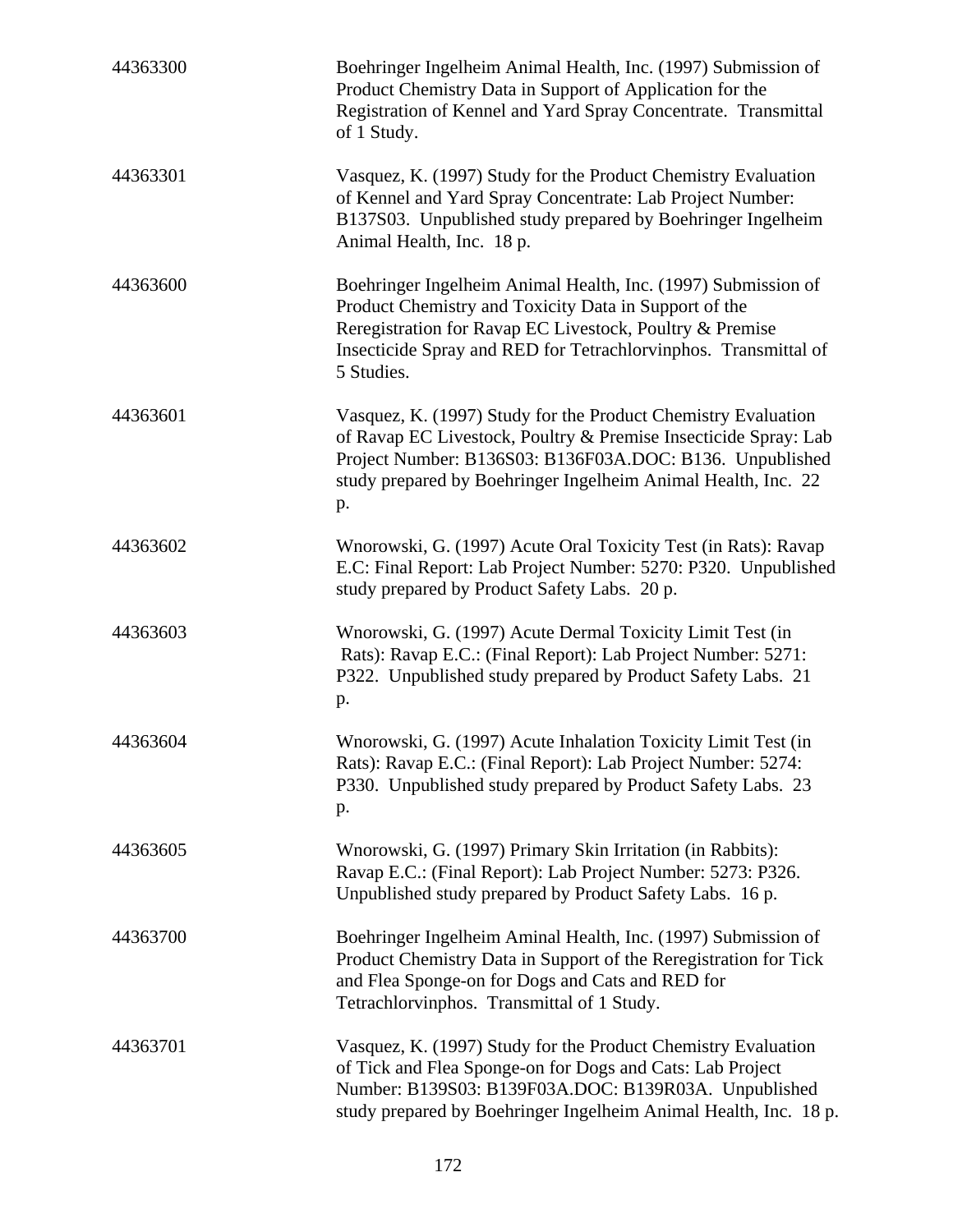| 44364100 | Boehringer Ingelheim Animal Health, Inc. (1997) Submission of<br>Toxicity Data in Support of the RED of the Tetrachlorvinphos<br>Containing Products McNess Rabon 7.76 Oral Larvicide Premix.<br>Transmittal of 1 Study.                                                                                                                                                                                                                                                   |
|----------|----------------------------------------------------------------------------------------------------------------------------------------------------------------------------------------------------------------------------------------------------------------------------------------------------------------------------------------------------------------------------------------------------------------------------------------------------------------------------|
| 44364101 | Wnorowski, G. (1997) Primary Eye Irritation (in Rabbits):<br>#1495 McNess Rabon 7.76 Oral Larvicide Premix: Lab Project<br>Number: 5423: P324. Unpublished study prepared by Product<br>Safety Labs. 21 p.                                                                                                                                                                                                                                                                 |
| 44365100 | PM Ag Products, Inc. (1997) Submission of Product Chemistry<br>Data in Support of the Reregistration for Sweelix Fly Control<br>Rabon Mineral/Vitamin Molasses Block, Sweetlix R.O.L. Rabon<br>Molasses Block, Sweetlix 16:8 Free Choice Mineral with Rabon<br>Oral Larvicide, VMS Rabon 7.76 Oral Larvicide Premix, VMS<br>Pest-A-Side Block with Rabon and Enproal Fly Control with<br>Rabon Oral Larvicide and RED for Tetrachlorvinphos.<br>Transmittal of 1<br>Study. |
| 44365101 | Bomgarden, W. (1997) Product Chemistry Data: Enproal Fly<br>Control Block with Rabon Oral Larvicide. Unpublished study<br>prepared by PM Ag Products, Inc. 5 p.                                                                                                                                                                                                                                                                                                            |
| 44367600 | PM Ag Products, Inc. (1997) Submission of Product Chemistry<br>Data in Support of the RED Tetrachlorvinphos Contained in<br>Sweetlix Fly Control Rabon Mineral/Vitamin Molasses Block.<br>Transmittal of 1 Study.                                                                                                                                                                                                                                                          |
| 44367601 | Bomgarden, W. (1997) Product Chemistry Data: Sweetlix Fly<br>Control Rabon Mineral/Vitamin Molasses Block. Unpublished<br>study prepared by PM Ag Products, Inc. 5 p.                                                                                                                                                                                                                                                                                                      |
| 44367700 | PM Ag Products, Inc. (1997) Submission of Product Chemistry<br>Data in Support of the Reregistration of the Tetrachlorvinphos<br>Containing Product Sweetlix R.O.L. Rabon Molasses Block.<br>Transmittal of 1 Study.                                                                                                                                                                                                                                                       |
| 44367701 | Bomgarden, W. (1997) Product Chemistry Data: Sweetlix R.O.L.<br>Rabon Molasses Block. Unpublished study prepared by PM Ag<br>Products, Inc. 5 p.                                                                                                                                                                                                                                                                                                                           |
| 44367800 | PM Ag Product Inc. (1997) Submission of Product Chemistry Data<br>in Support of the RED for Tetrachlorvinphos Contained in<br>Sweetlix<br>16:8 Free Choice Mineral with Rabon Oral Larvicide.<br>Transmittal of 1 Study.                                                                                                                                                                                                                                                   |
| 44367801 | Bomgarden, W. (1997) Product Chemistry Data: Sweetlix 16:8                                                                                                                                                                                                                                                                                                                                                                                                                 |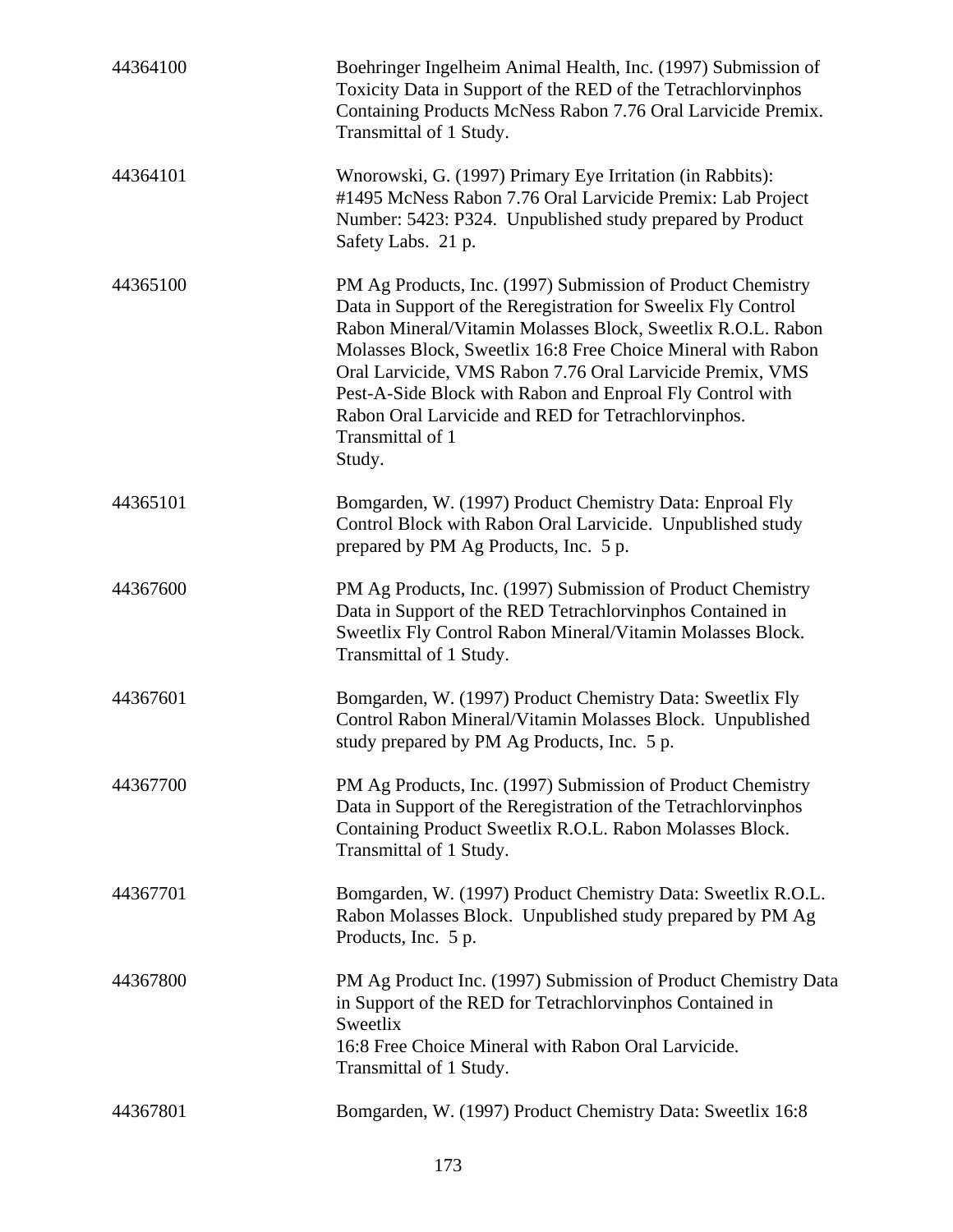|          | Free Choice Mineral with Rabon Oral Larvicide. Unpublished<br>study prepared by PM Ag Products, Inc. 5 p.                                                                                                                                                                                        |
|----------|--------------------------------------------------------------------------------------------------------------------------------------------------------------------------------------------------------------------------------------------------------------------------------------------------|
| 44367900 | PM Ag Products, Inc. (1997) Submission of Product Chemistry<br>Data in Support of the RED for Tetrachlorvinphos Contained in<br>VMS Rabon 7.76 Oral Larvicide Premix. Transmittal of 1 Study.                                                                                                    |
| 44367901 | Bomgarden, W. (1997) Product Chemistry Data: VMS Rabon 7.76<br>Oral Larvicide Premix. Unpublished study prepared by PM Ag<br>Products, Inc. 5 p.                                                                                                                                                 |
| 44368000 | PM Ag Product, Inc. (1997) Submission of Product Chemistry<br>Data in Support of the RED for Tetrachlorvinphos Contained in<br>VMS Pest-A-Side Block with Rabon. Transmittal of 1 Study.                                                                                                         |
| 44368001 | Bomgarden, W. (1997) Product Chemistry Data: VMS Pest-A-Side<br>Block with Rabon. Unpublished study prepared by PM Ag<br>Product, Inc. 5 p.                                                                                                                                                      |
| 44369500 | The Hartz Mountain Corp. (1997) Submission of Product<br>Chemistry Data in Support of the Reregistration for<br>Tetrachlorvinphos Containing Products Hartz 2 in 1 Flea and Tick<br>Pump for Dogs II, Cats II and Hartz 2 in 1 Flea and Tick Spray for<br>Cats and Dogs. Transmittal of 1 Study. |
| 44369501 | Perlberg, W. (1997) Product Chemistry Data Requirements:<br>Tetrachlorvinphos: Lab Project Number: TM #301-1.<br>Unpublished<br>study prepared by The Hartz Mountain Corp. 15 p.                                                                                                                 |
| 44369700 | The Hartz Mountain Co. (1997) Submission of Product Chemistry<br>Data to Support the Reregistration for Tetrachlorvinphos<br>Containing Products Hartz 2 in 1 Flea and Tick Spray with<br>Deodorant for Dogs III and Cats III. Transmittal of 1 Study.                                           |
| 44369701 | Perlberg, W. (1997) Product Chemistry Data Requirements:<br>Tetrachlorvinphos: Lab Project Number: TM #301-1.<br>Unpublished<br>study prepared by The Hartz Mountain Corp. 15 p.                                                                                                                 |
| 44408600 | PM Resources, Inc. (1997) Submission of Product Chemistry Data<br>in Support of Application for Reregistration (RED) of<br>Tetrachlorvinphos Containing Rabon Dust. Transmittal of 1<br>Study.                                                                                                   |
| 44408601 | Rose, J. (1997) Report for the Chemistry Evaluation of "3 %<br>Rabon Dust": Lab Project Number: PMR-PC-0008:<br>PMR-MV-0005: P040R03A. Unpublished study prepared by PM<br>Resources, Inc. 35 p.                                                                                                 |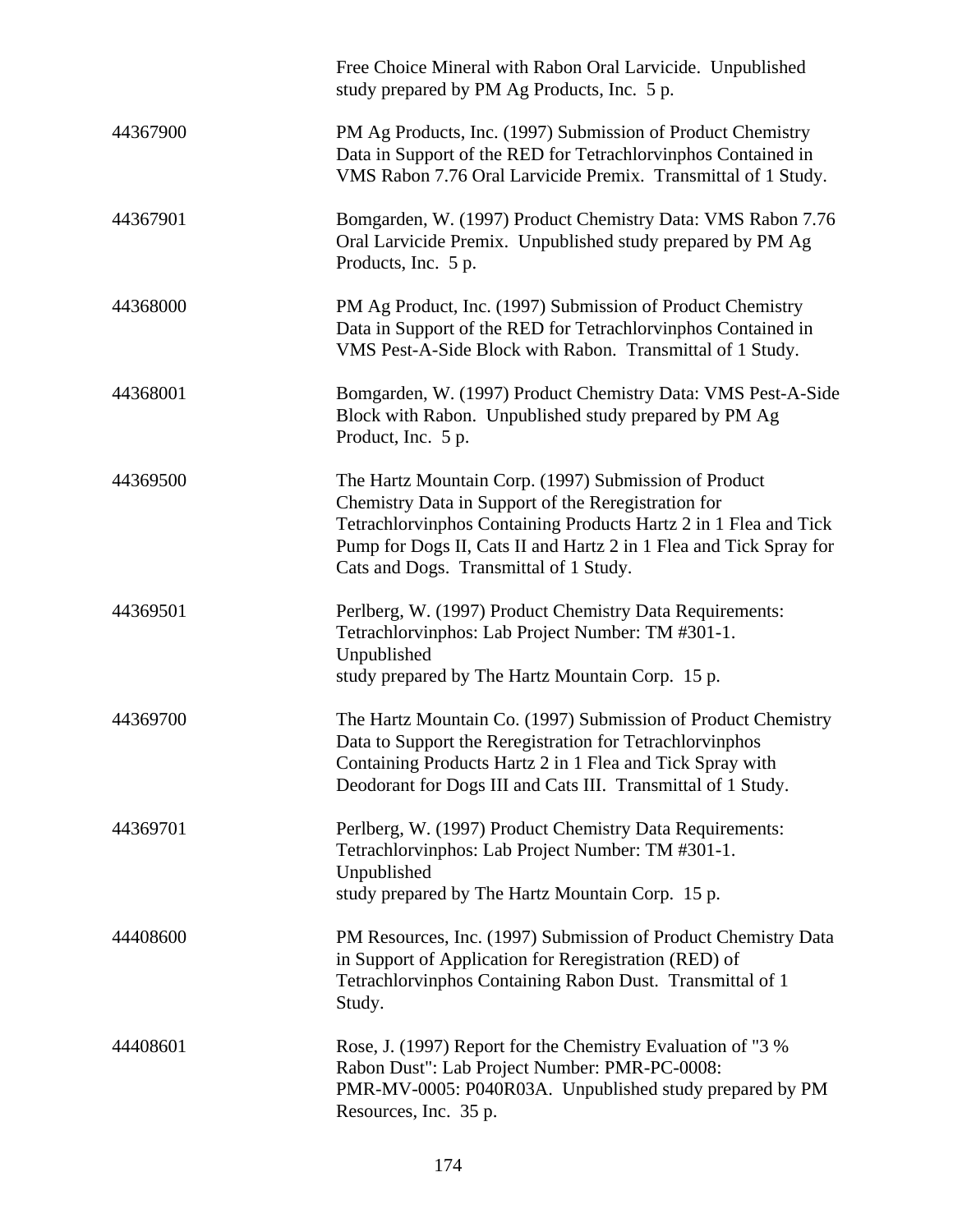| 44411400 | PM Resources, Inc. (1997) Submission of Toxicity Data in Support<br>of the Reregistration of the Tetrachlorvinphos Containing Product<br>Rabon Dust 288:129. Transmittal of 1 Study.                                                      |
|----------|-------------------------------------------------------------------------------------------------------------------------------------------------------------------------------------------------------------------------------------------|
| 44411401 | Cerven, D. (1997) Primary Eye Irritation/Corrosion in Rabbits:<br>Rabon 3% Dust 288:129: Lab Project Number: 236-04: MB<br>97-6113.04. Unpublished study prepared by MB Research Labs.,<br>Inc. 12 p.                                     |
| 44412300 | The Hartz Mountain Corp. (1997) Submission of Product<br>Chemistry Data in Support of the RED for Tetrachlorvinphos<br>Containing Product Hartz Rabon Collar with Methoprene.<br>Transmittal of 1 Study.                                  |
| 44412301 | Perlberg, W. (1997) Product Chemistry Data Requirements: Hartz<br>Rabon Collar with Methoprene: Lab Project Number: TM 0337-0:<br>HARTZ RABON COLLAR WITH METHOPRENE. Unpublished<br>study prepared by The Hartz Mountain Corp. 14 p.     |
| 44459200 | PM Resources, Inc. (1997) Submission of Product Chemistry Data<br>in Support of the Application for Registration of Fly Larvicide<br>(Feed Premix). Transmittal of 1 Study.                                                               |
| 44459201 | Rose, J. (1997) Study for the Product Chemistry Evaluation of<br>"Fly Larvicide (Feed Premix)": Lab Project Number:<br>PMR-PC-0009: FM-MV-19-1: P026R03A. Unpublished study<br>prepared by PM Resources, Inc. 41 p.                       |
| 44465900 | The Hartz Mountain Corp. (1997) Submission of Product<br>Chemistry Data in Support of the Reregistration of the<br>Tetrachlorvinphos Containing Product Hartz Rabon Spray with<br>Methoprene Aerosol Formulation. Transmittal of 1 Study. |
| 44465901 | Perlberg, W. (1997) Product Chemistry Data Requirements: Hartz<br>Rabon Spray with Methoprene Pump Formulation: Lab Project<br>Number: 332-02. Unpublished study prepared by The Hartz<br>Mountain Corp. 18 p.                            |
| 44474300 | PM Resources, Inc. (1997) Submission of Product Chemistry Data<br>in Support of the Reregistration of the Tetrachlorvinphos<br>Containing Product Fly Larvicide (Feed Premix). Transmittal of<br>1 Study.                                 |
| 44474301 | Rose, J. (1997) Study for the Product Chemistry Evaluation of<br>"Fly Larvicide (Feed Premix)": Lab Project Number:<br>PMR-PC-0009: FM-MV-19-1: P026R03A. Unpublished study<br>prepared by PM Resources, Inc. 39 p.                       |
| 44483300 | Boehringer Ingelheim Animal Health, Inc. (1997) Submission of                                                                                                                                                                             |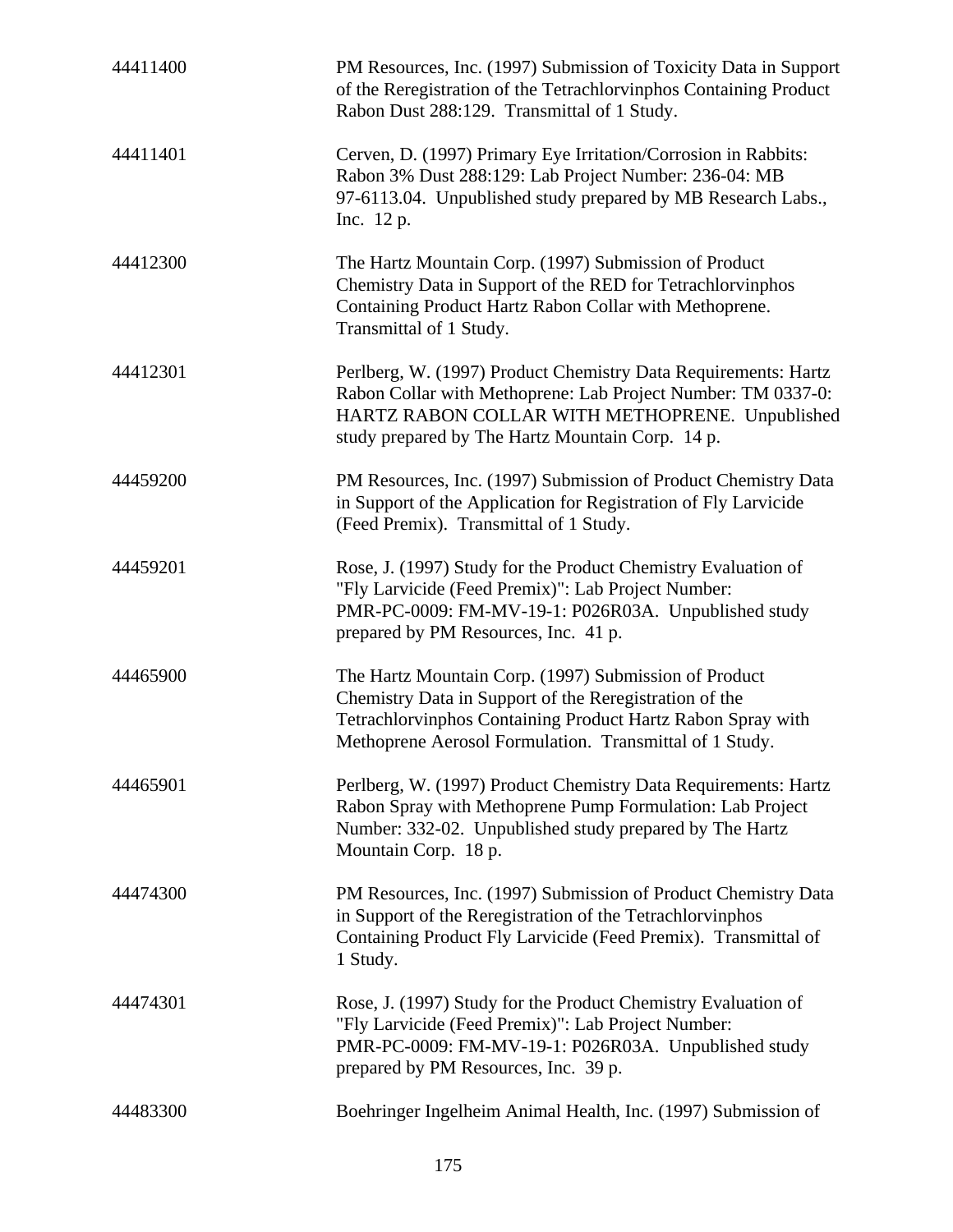|          | Product Chemistry Data in Support of the Reregistration of<br>Tetrachlorvinphos Containing Product Rabon Oral Larvicide.<br>Transmittal of 1 Study.                                                                                                                                                            |
|----------|----------------------------------------------------------------------------------------------------------------------------------------------------------------------------------------------------------------------------------------------------------------------------------------------------------------|
| 44483301 | Vasquez, K. (1997) Rabon Oral Larvicide Manufacturing Base:<br>Analysis & Certification of Product Ingredients--Supplemental:<br>Lab Project Number: 27-044-00. Unpublished study prepared by<br>Boehringer Ingelheim Animal Health, Inc. 15 p.                                                                |
| 44575600 | Platte Chemical Co. (1998) Submission of Product Chemistry Data<br>in Support of the Registration of Agri-Bon Aqua 50. Transmittal<br>of 1 Study.                                                                                                                                                              |
| 44575601 | Irving, J. (1996) Product Chemistry: Agri-Bon Aqua 50, a 50%<br>WP with Rabon: Supplemental Report: Lab Project Number:<br>PLT-157. Unpublished study prepared by Dartec, Inc. 21 p.                                                                                                                           |
| 44575700 | Platte Chemical Company (1998) Submission of Product<br>Chemistry<br>Data in Support of the RED Registration of RL-2 Rabon<br>Livestock Dust. Transmittal of 1 study.                                                                                                                                          |
| 44575701 | Irving, J. (1998) RL-2 Rabon Livestock Dust: Product Chemistry:<br>Supplemental Report: Lab Project Number: PLT-156.<br>Unpublished study prepared by DARTEC, Inc. 21 p.                                                                                                                                       |
| 44618800 | The Hartz Mountain Corporation (1998) Submission of Product<br>Chemistry Data in Support of the Reregistration of the<br>Tetrachlorvinphos Containing Products Hartz 2 in 1 Fast Acting<br>Flea and Tick Spray for Dogs, and Hartz 2 in 1 Fast Acting Flea<br>and Tick Spray for Cats. Transmittal of 1 Study. |
| 44618801 | Glass, R. (1998) Product Chemistry Data Requirements:<br>Viscosity: Hartz Rabon Fast Acting Flea & Tick Spray for Dogs,<br>and Hartz Rabon Fast Acting Flea & Tick Spray for Cats.<br>Unpublished study prepared by The Hartz Mountain Corporation.<br>9 p.                                                    |
| 44618900 | The Hartz Mountain Corporation (1998) Submission of Product<br>Chemistry Data in Support of the Reregistration of<br>Tetrachlorvinphos Containing Product Hartz Rabon Flea and Tick<br>Dip for Dogs and Cats. Transmittal of 1 Study.                                                                          |
| 44618901 | Glass, R. (1998) Product Chemistry Data Requirements: Hartz<br>Rabon Flea & Tick Dip for Dogs and Cats: Lab Project Number:<br>1644/1/1. Unpublished study prepared by The Hartz Mountain<br>Corporation. 9 p.                                                                                                 |
| 44727300 | The Hartz Mountain Corporation (1999) Submission of Spray                                                                                                                                                                                                                                                      |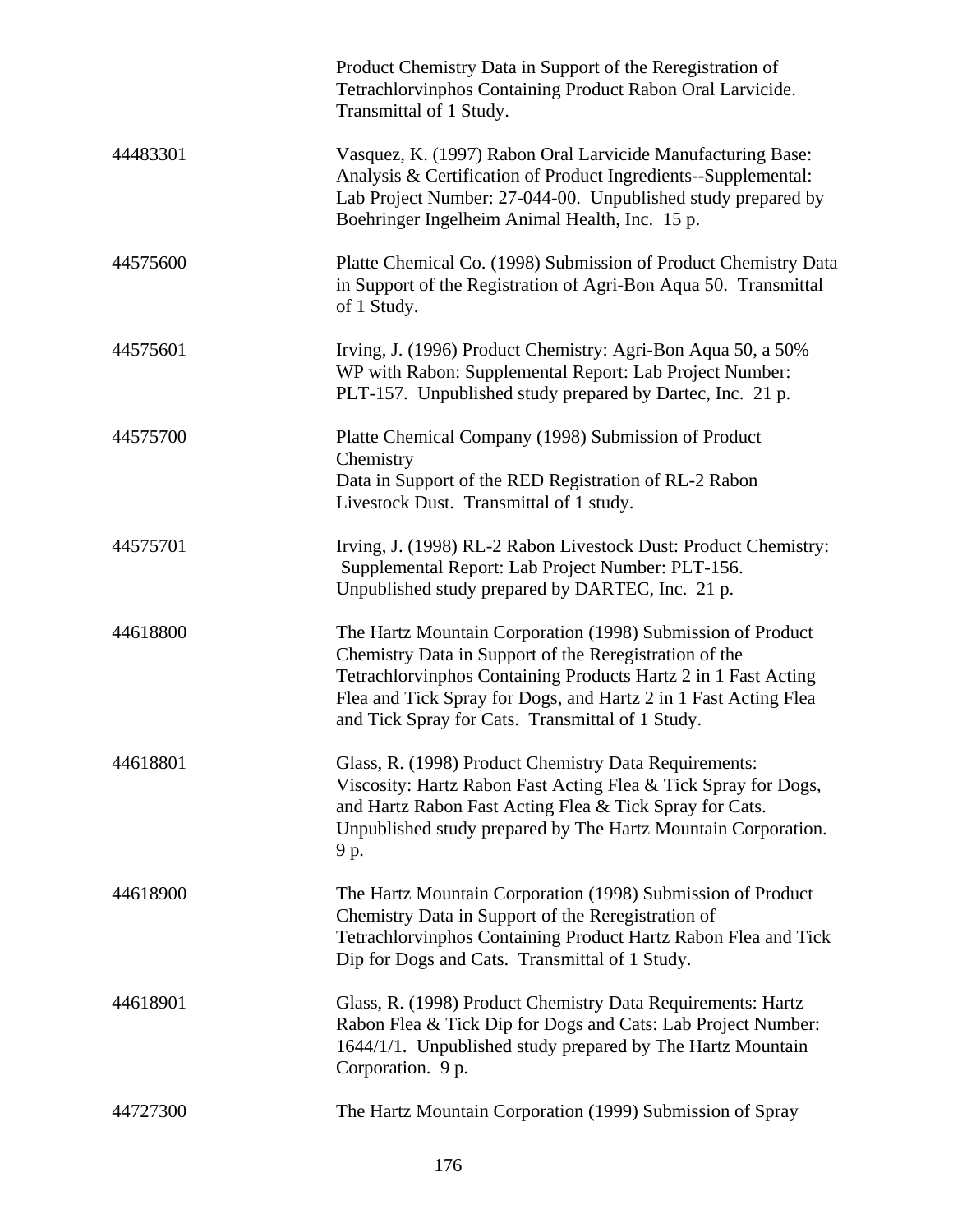|                      | Drift Evaluation Data in Support of the Reregistration of the<br>Tetrachlorvinphos Containing Product Hartz Rabon Flea and Tick<br>Dip for Dogs and Cats. Transmittal of 1 Study.                                                                                                                                                                                |
|----------------------|------------------------------------------------------------------------------------------------------------------------------------------------------------------------------------------------------------------------------------------------------------------------------------------------------------------------------------------------------------------|
| 44727301             | Perlberg, W. (1998) Particle Size Analysis for the Hartz Rabon<br>Flea and Tick Dip for Dogs and Cats. Unpublished study<br>prepared by The Hartz Mountain Corporation. 12 p.                                                                                                                                                                                    |
| 44727400             | The Hartz Mountain Corporation (1998) Submission of Toxicity<br>Data in Support of the Reregistration of the Tetrachlorvinphos<br>Containing Product Hartz Rabon Flea & Tick Dip for Dogs &<br>Cats.<br><b>Transmittal of 4 Studies.</b>                                                                                                                         |
| 44727401<br>44727402 | Moore, G. (1998) Acute Oral Toxicity Limit Test (in Rats):<br>Insecticide Dip: Lab Project Number: 6388: P320. Unpublished<br>study prepared by Product Safety Labs. 19 p.<br>Moore, G. (1998) Primary Eye Irritation (in Rabbits):<br>Insecticide Dip: Lab Project Number: 6389: P324. Unpublished                                                              |
|                      | study prepared by Product Safety Labs. 25 p.                                                                                                                                                                                                                                                                                                                     |
| 44727403             | Moore, G. (1998) Primary Skin Irritation (in Rabbits):<br>Insecticide Dip: Lab Project Number: 6390: P326. Unpublished<br>study prepared by Product Safety Labs. 20 p.                                                                                                                                                                                           |
| 44727404             | Moore, G. (1998) Dermal Sensitization Test--Buehler Method(in<br>Guinea Pigs): Insecticide Dip: Lab Project Number: 6391: P328.<br>Unpublished study prepared by Product Safety Labs. 27 p.                                                                                                                                                                      |
| 44732500             | Hartz Mountain Corporation (1999) Submission of Toxicity Data<br>in Support of the Reregistration of the Tetrachlorvinphos<br>Containing Products Hartz 2 in 1 Fast Acting Flea and Tick<br>Spray for Cats and Dogs, Hartz 2 in 1 Flea and Tick Pump II for<br>Dogs and Cats, and Hartz 2 in 1 Flea and Tick Spray for Cats<br>and Dogs. Transmittal of 1 Study. |
| 44732501             | Moore, G. (1998) Dermal Sensitization Test--Buehler Method (in<br>Guinea Pig): Insecticide Spray, Hartz Test Sample # 11242: Lab<br>Project Number: 6366: P328. Unpublished study prepared by<br>Product Safety Labs. 23 p.                                                                                                                                      |
| 44762300             | The Hartz Mountain Corporation (1999) Submission of Product<br>Chemistry Data in Support of the Reregistration of the<br>Tetrachlorvinphos Containing Product of the Hartz Rabon Spray<br>with Methoprene--Aerosol Formulation. Transmittal of 1 Study.                                                                                                          |
| 44762301             | Glass, R. (1999) Product Chemistry Data Requirements: (Hartz<br>Rabon Spray with Methoprene--Aerosol Formulation).<br>Unpublished study prepared by Hartz Mountain Corporation. 9 p.                                                                                                                                                                             |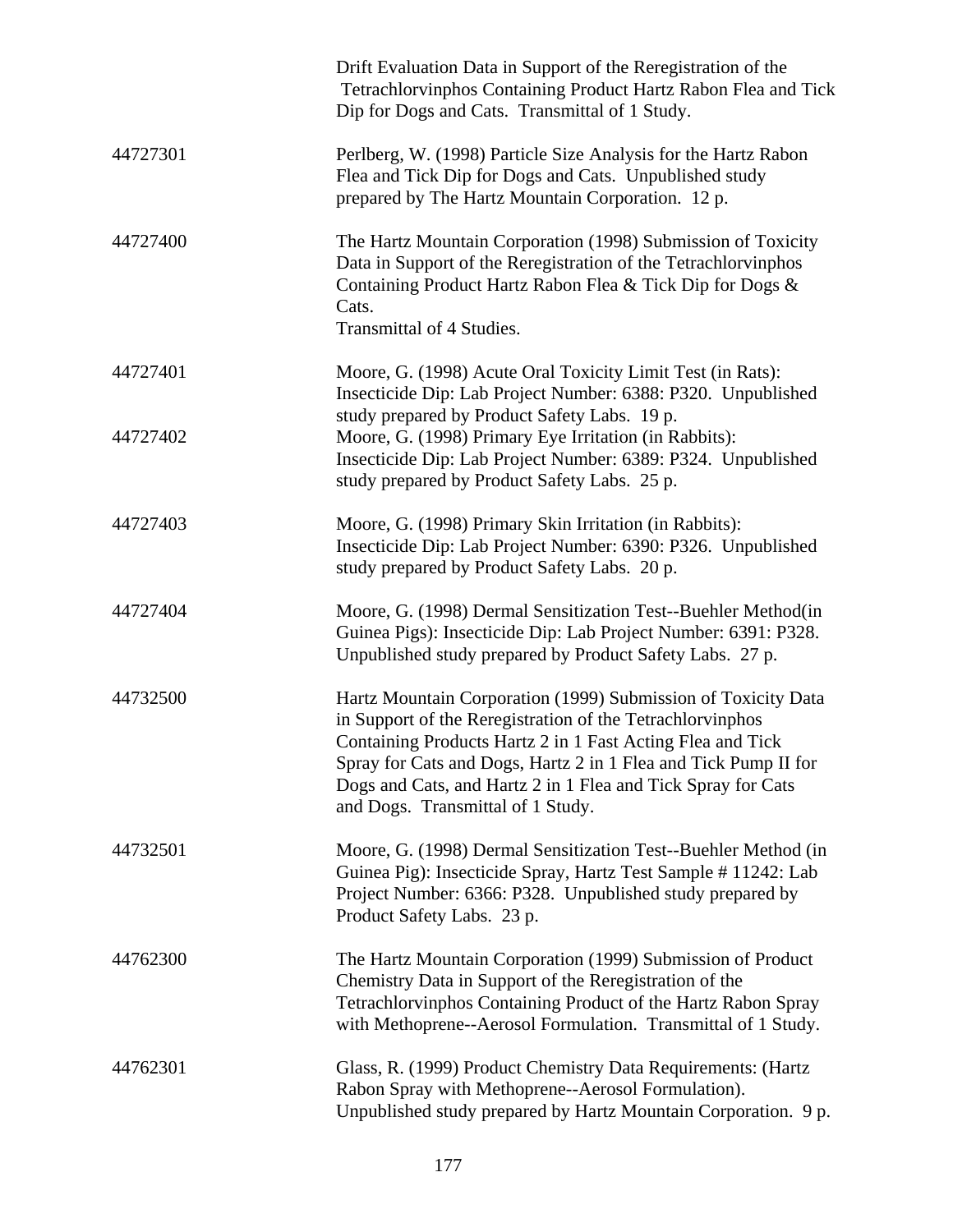| 44780400 | The Hartz Mountain Corporation (1999) Submission of Risk<br>Assessment and Exposure Data in Support of the Registration of<br>Hartz 2 in 1 Flea and Tick Pump for Dogs II and Hartz 2 in 1<br>Flea and Tick Pump for Cats II. Transmittal of 1 Study.                                                                                                                                                  |
|----------|--------------------------------------------------------------------------------------------------------------------------------------------------------------------------------------------------------------------------------------------------------------------------------------------------------------------------------------------------------------------------------------------------------|
| 44780401 | Glass, R. (1999) Hartz Mountain In Use Risk Assessment of an<br>Insecticide Pump Spray Total Dislodgable Fraction from Treated<br>Dogs Test No. 1481--Sample No. 11385, Protocol 99-5 Interim<br>Report (Through Day +7): Lab Project Number: 99-5: 1481: TM<br>400-0. Unpublished study prepared by Sharp Veterinary<br>Research. 28 p.                                                               |
| 44780500 | The Hartz Mountain Corporation (1999) Submission of Risk<br>Assessment, Exposure and Product Chemistry Data in Support<br>of the Reregistration of the Tetrachlorvinphos Containing<br>Products Hartz 2 in 1 Collar for Cats and for Dogs, Hartz 2 in<br>1 Plus Long Lasting Collar for Cats and for Dogs, Hartz 2 in 1<br>Plus Seven Month Collar for Cats and for Dogs. Transmittal of<br>2 Studies. |
| 44780501 | Glass, R. (1999) Hartz Mountain in use Risk Assessment of a<br>Flea Collar Dermal Exposure: Lab Project Number: 1475: 99-1.<br>Unpublished study prepared by Sharp Veterinary Research. 29 p.                                                                                                                                                                                                          |
| 44780502 | Glass, R. (1999) Hartz Mountain in use Risk Assesment of a Flea<br>Collar Dermal Exposure: Lab Project Number: 1478: 99-4.<br>Unpublished study prepared by Sharp Veterinary Research. 29 p.                                                                                                                                                                                                           |
| 44780600 | The Hartz Mountain Corporation (1999) Submission of Risk<br>Assessment and Exposure Data in Support of the Registration<br>of Hartz Rabon Flea and Tick Dip for Dogs and Cats.<br>Transmittal of 2 Studies.                                                                                                                                                                                            |
| 44780601 | Glass, R. (1999) Hartz Mountain in use Risk Assessment of a<br>Simulated Dip Product Dermal Exposure: Lab Project Number:<br>99-2: 1476. Unpublished study prepared by Sharp Veterinary<br>Research. 16 p.                                                                                                                                                                                             |
| 44780602 | Glass, R. (1999) Hartz Mountain in use Risk Assessment of a<br>Simulated Dip Product Dermal Exposure: Lab Project Number:<br>99-3: 1477. Unpublished study prepared by Sharp Veterinary<br>Research. 17 p.                                                                                                                                                                                             |
| 44859400 | The Hartz Mountain Corporation (1999) Submission of Risk<br>Assessment and Exposure Data in Support of the Reregistration<br>of Tetrachlorvinphos. Transmittal of 9 Studies.                                                                                                                                                                                                                           |
| 44859401 | Sharp, M.; Price, P.; Bieler, P. et al. (1999) Revised Exposure<br>and Risk Assessment of Tetrachlorvinphos from Residential Uses.                                                                                                                                                                                                                                                                     |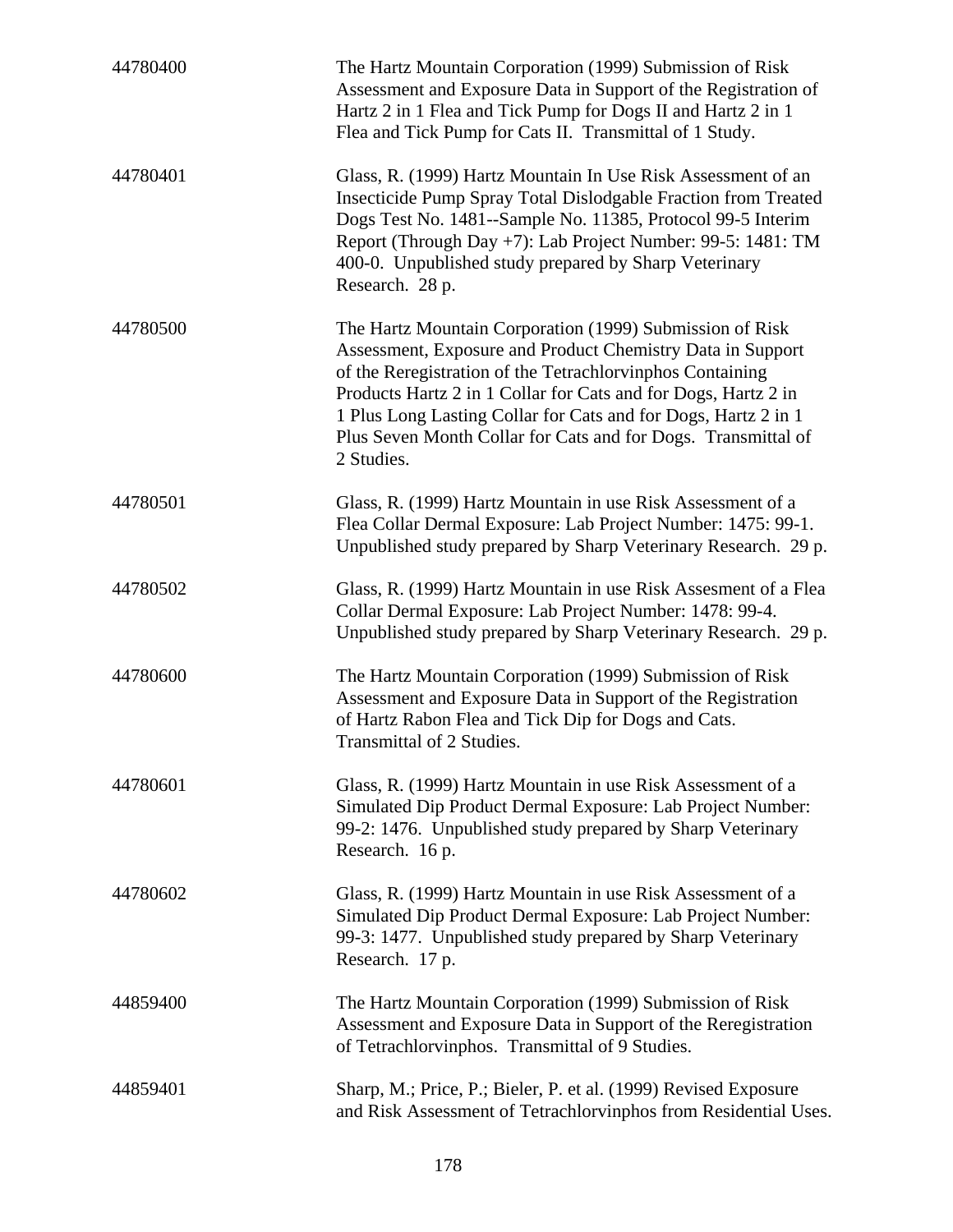|          | Unpublished study prepared by Sharp Veterinary Research and CF<br>Chaisson Scientific Advisors. 79 p.                                                                                                                                                              |
|----------|--------------------------------------------------------------------------------------------------------------------------------------------------------------------------------------------------------------------------------------------------------------------|
| 44859402 | Glass, R. (1999) Revised Hartz Mountain in Use Risk Assessment<br>of a Flea Collar, Dermal Exposure: Lab Project Number: 99-1.<br>Unpublished study prepared by Sharp Veterinary Research. 31 p.                                                                   |
| 44859403 | Glass, R. (1999) Revised Hartz Mountain in use Risk Assessment<br>of a Simulated Dip Product, Dermal Exposure: Lab Project<br>Number: 99-2. Unpublished study prepared by Sharp Veterinary<br>Research. 20 p.                                                      |
| 44859404 | Glass, R. (1999) Revised Hartz Mountain in use Risk Assessment<br>of a Simulated Dip Product, Dermal Exposure: Lab Project<br>Number: 99-3. Unpublished study prepared by Sharp Veterinary<br>Research. 22 p.                                                      |
| 44859405 | Glass, R. (1999) Revised Hartz Mountain in use Risk Assessment<br>of a Flea Collar, Dermal Exposure: Lab Project Number: 99-4.<br>Unpublished study prepared by Sharp Veterinary Research. 31 p.                                                                   |
| 44859406 | Glass, R. (1999) Hartz Mountain in use Risk Assessment of an<br>Insecticide Pump Spray. Total Dislodgable (sic) Fraction of<br>Active Ingredient from Treated Dogs: Lab Project Number: 99-5.<br>Unpublished study prepared by Sharp Veterinary Research. 39 p.    |
| 44859407 | Glass, R. (1999) Hartz Mountain in use Risk Assessment of an<br>Insecticide Aerosol Spray. Total Dislodgable (sic) Fraction of<br>Active Ingredient from Treated Dogs: Lab Project Number: 99-6.<br>Unpublished study prepared by Sharp Veterinary Research. 39 p. |
| 44859408 | Glass, R. (1999) Hartz Mountain in use Risk Assessment of an<br>Insecticide Dip. Total Dislodgable (sic) Fraction of Active<br>Ingredient from Treated Dogs: Lab Project Number: 99-7.<br>Unpublished study prepared by Sharp Veterinary Research. 39 p.           |
| 44859409 | Glass, R. (1999) Hartz Mountain in use Risk Assessment of an<br>Insecticide Powder. Total Dislodgable (sic) Fraction of Active<br>Ingredient from Treated Dogs: Lab Project Number: 99-8.<br>Unpublished study prepared by Sharp Veterinary Research. 39 p.        |
| 44966700 | US EPA (1999) Submission of Administrative Record for<br>Tetrachlorvinphos (Case 0321). Transmittal of 1 Study.                                                                                                                                                    |
| 44966701 | US EPA (1999) Administrative Record of the RED for<br>Tetrachlorvinphos (Case 0321). Unpublished compilation. 1370<br>p.                                                                                                                                           |
| 45183300 | The Hartz Mountain Corporation (2000) Submission of Efficacy                                                                                                                                                                                                       |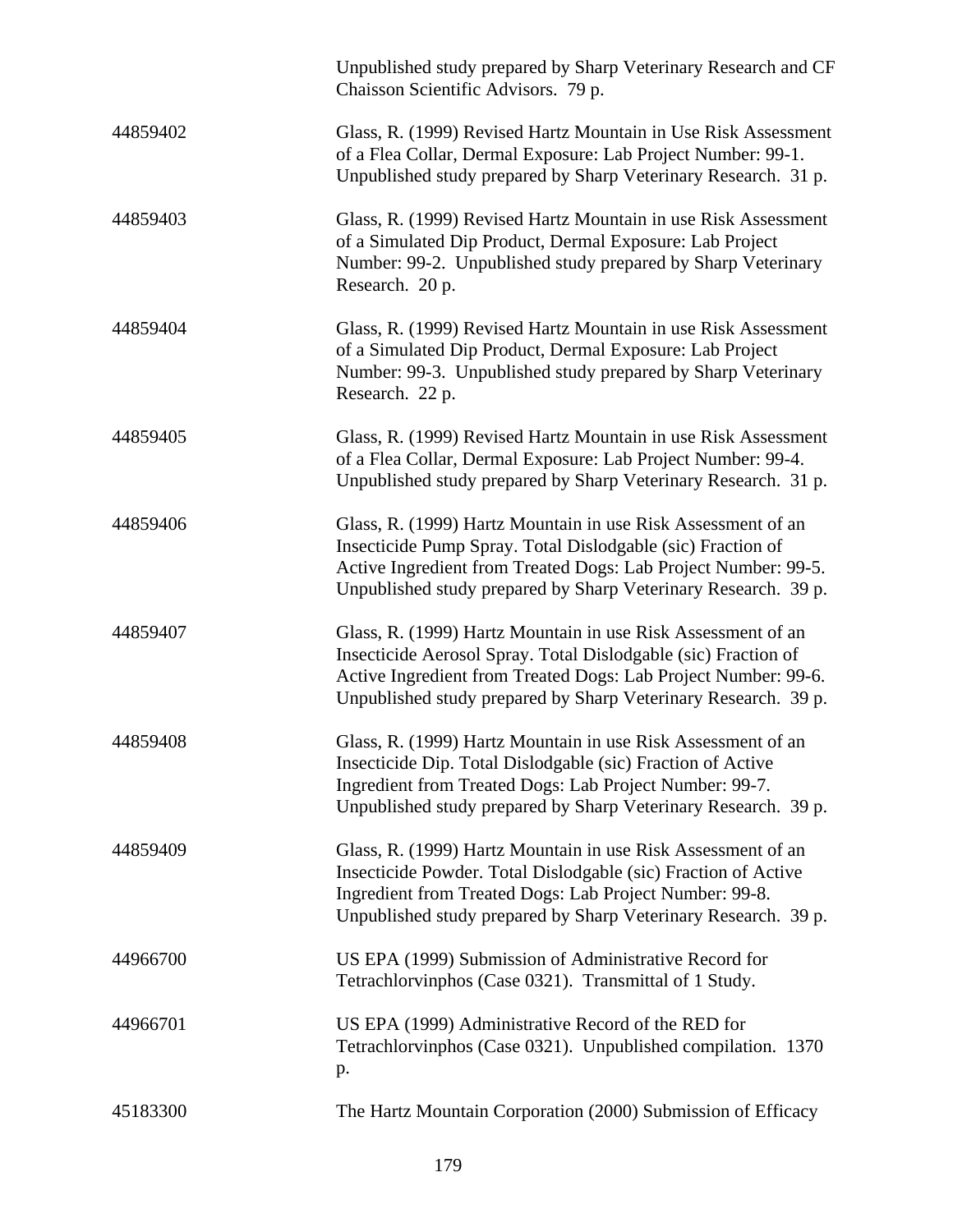|          | Data in Support of the Registration of Hartz 2 in 1 Flea and Tick<br>Powder for Cats and Hartz 2 in 1 Flea and Tick Powder for Dogs.<br>Transmittal of 2 Studies.                                                                                                      |
|----------|------------------------------------------------------------------------------------------------------------------------------------------------------------------------------------------------------------------------------------------------------------------------|
| 45183301 | Perlberg, W. (1981) Evaluation of a 3% Tetrachlorvinphos Powder<br>Versus Fleas on Cats. Unpublished study prepared by Stanford<br>Research Institute International. 13 p.                                                                                             |
| 45183302 | Perlberg, W. (1982) 85-Day Flea Powder Test (on Cats).<br>Unpublished study prepared by Stanford Research Institute<br>International. 14 p.                                                                                                                            |
| 45186200 | Hartz Mountain Corp. (2000) Submission of Product Performance<br>Data in Support of the Registration of Hartz 2 in 1 Flea and<br>Tick Pump for Dogs II and Hartz 2 in 1 Flea and Tick Pump for<br>Cats II. Transmittal of 2 Studies.                                   |
| 45186201 | Sharp, M. (1992) Hartz Mountain Short Term Efficacy Study on<br>Cats Test No. 1174-Pump Spray Sample No. 9373. Unpublished<br>study prepared by Sharp Veterinary Research. 8 p.                                                                                        |
| 45186202 | Sharp, M. (1991) Hartz Mountain Short Term Efficacy Study Test<br>No. 1165-Pump Spray Sample No. 9373. Unpublished study<br>prepared by Sharp Veterinary Research. 8 p.                                                                                                |
| 45276900 | The Hartz Mountain Corporation (2000) Submission of Product<br>Chemistry Data in Support of the Registration of Hartz 2 in 1<br>Flea and Tick Collar for Cats and Hartz 2 in 1 Flea and Tick<br>Collar for Dogs. Transmittal of 1 Study.                               |
| 45276901 | Speer Products, Inc. (2000) Manufacturing Methods and<br>Documentation (Hartz 2 in 1 Flea and Tick Powder for Cats and<br>Dogs). Unpublished study. 47 p. {OPPTS 830.1600, 830.1650,<br>830.1670}                                                                      |
| 45421800 | PM Resources, Inc. (2001) Submission of Product Chemistry Data<br>in Support of the Registration of Residual Livestock and Poultry<br>Insecticide. Transmittal of 1 Study.                                                                                             |
| 45421801 | Standley, S. (2001) Product Chemistry 63-17 and 63-20. Storage<br>Stability and Corrosion of Livestock and Poultry Insecticide:<br>Lab Project Number: PMR-PC-0015: 288:95. Unpublished study<br>prepared by PM Resources, Inc. 11 p. {OPPTS 830.6317 and<br>830.6320} |
| 45485500 | Hartz Mountain Co (20001) Submission of Risk Assessment Data<br>in Support of the Reregistration of Tetrachlorvinphos.<br>Transmittal of 1 Study.                                                                                                                      |